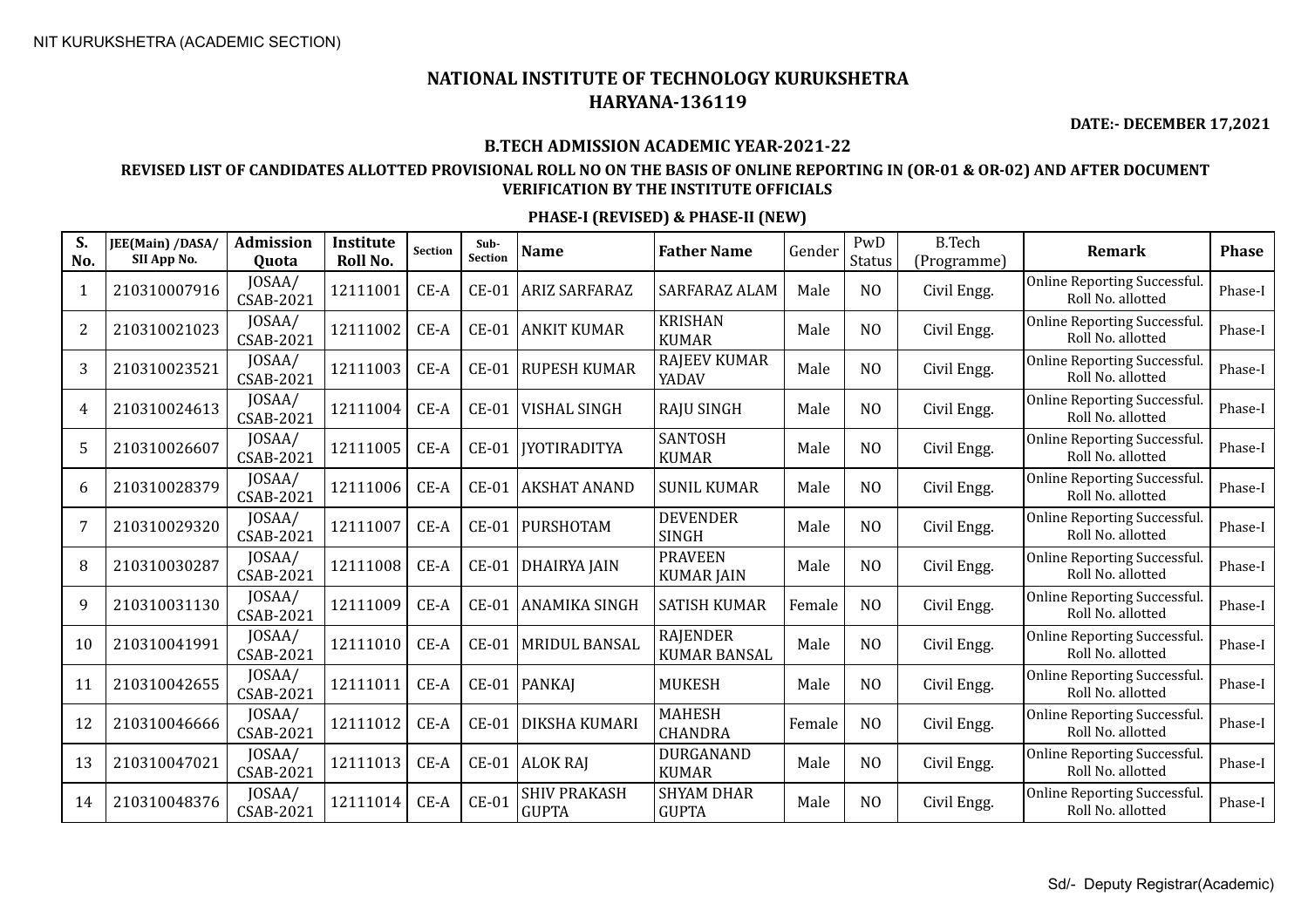**DATE:- DECEMBER 17,2021**

#### **B.TECH ADMISSION ACADEMIC YEAR-2021-22**

### **REVISED LIST OF CANDIDATES ALLOTTED PROVISIONAL ROLL NO ON THE BASIS OF ONLINE REPORTING IN (OR-01 & OR-02) AND AFTER DOCUMENT VERIFICATION BY THE INSTITUTE OFFICIALS**

| S.<br>No. | JEE(Main) /DASA/<br>SII App No. | <b>Admission</b><br><b>Ouota</b> | Institute<br>Roll No. | <b>Section</b> | Sub-<br><b>Section</b> | <b>Name</b>                           | <b>Father Name</b>                    | Gender | PwD<br><b>Status</b> | <b>B.Tech</b><br>(Programme) | <b>Remark</b>                                            | <b>Phase</b> |
|-----------|---------------------------------|----------------------------------|-----------------------|----------------|------------------------|---------------------------------------|---------------------------------------|--------|----------------------|------------------------------|----------------------------------------------------------|--------------|
| 15        | 210310055135                    | JOSAA/<br><b>CSAB-2021</b>       | 12111015              | CE-A           | $CE-01$                | <b>VIKASH KUMAR</b>                   | <b>NILAMBER</b><br><b>PODDAR</b>      | Male   | N <sub>O</sub>       | Civil Engg.                  | <b>Online Reporting Successful.</b><br>Roll No. allotted | Phase-I      |
| 16        | 210310059181                    | JOSAA/<br><b>CSAB-2021</b>       | 12111016              | CE-A           | $CE-01$                | <b>MURARI KUMAR</b><br><b>PURBAY</b>  | <b>SANTOSH</b><br><b>KUMAR PURBAY</b> | Male   | NO                   | Civil Engg.                  | <b>Online Reporting Successful.</b><br>Roll No. allotted | Phase-I      |
| 17        | 210310061725                    | JOSAA/<br><b>CSAB-2021</b>       | 12111017              | CE-A           | $CE-01$                | <b>HARSHIT GARG</b>                   | <b>MR PARMOD</b><br>GARG              | Male   | NO                   | Civil Engg.                  | <b>Online Reporting Successful.</b><br>Roll No. allotted | Phase-I      |
| 18        | 210310107176                    | JOSAA/<br><b>CSAB-2021</b>       | 12111030              | CE-A           | $CE-01$                | <b>AVANTIKA</b><br><b>AGRAWAL</b>     | <b>PANKAJ</b><br><b>AGRAWAL</b>       | Female | N <sub>O</sub>       | Civil Engg.                  | Online Reporting Successful.<br>Roll No. allotted        | Phase-I      |
| 19        | 210310110015                    | JOSAA/<br><b>CSAB-2021</b>       | 12111033              | CE-A           | $CE-01$                | <b>AMISHA</b>                         | <b>AKHILESH</b><br><b>KUMAR</b>       | Female | N <sub>O</sub>       | Civil Engg.                  | Online Reporting Successful.<br>Roll No. allotted        | Phase-I      |
| 20        | 210310128928                    | JOSAA/<br><b>CSAB-2021</b>       | 12111038              | CE-A           | $CE-01$                | <b>RENU BALA</b>                      | <b>MAHAVIR SINGH</b>                  | Female | N <sub>O</sub>       | Civil Engg.                  | Online Reporting Successful.<br>Roll No. allotted        | Phase-I      |
| 21        | 210310173684                    | JOSAA/<br><b>CSAB-2021</b>       | 12111047              | CE-A           | $CE-01$                | <b>ADITYA VINAYAK</b>                 | <b>GOVIND SAHAY</b><br><b>MEENA</b>   | Male   | <b>YES</b>           | Civil Engg.                  | <b>Online Reporting Successful.</b><br>Roll No. allotted | Phase-I      |
| 22        | 210310803642                    | JOSAA/<br><b>CSAB-2021</b>       | 12111124              | CE-A           | $CE-01$                | <b>NISHU KUMAR</b>                    | <b>OM KUMAR</b><br><b>PRASAD</b>      | Male   | <b>YES</b>           | Civil Engg.                  | Online Reporting Successful.<br>Roll No. allotted        | Phase-I      |
| 23        | 210310066607                    | JOSAA/<br><b>CSAB-2021</b>       | 12111018              | $CE-A$         | $CE-02$                | PRIYANSHU<br>YADAV                    | RAJESH YADAV                          | Male   | N <sub>O</sub>       | Civil Engg.                  | Online Reporting Successful.<br>Roll No. allotted        | Phase-I      |
| 24        | 210310073533                    | JOSAA/<br><b>CSAB-2021</b>       | 12111019              | CE-A           | $CE-02$                | <b>SAKET SINGH</b><br><b>KHARAYAT</b> | MAHIPAL SINGH<br><b>KHARAYAT</b>      | Male   | N <sub>O</sub>       | Civil Engg.                  | <b>Online Reporting Successful.</b><br>Roll No. allotted | Phase-I      |
| 25        | 210310075870                    | JOSAA/<br><b>CSAB-2021</b>       | 12111020              | CE-A           | $CE-02$                | <b>AKSHAY KUMAR</b>                   | MR. VIJAY<br><b>KUMAR</b>             | Male   | N <sub>O</sub>       | Civil Engg.                  | <b>Online Reporting Successful.</b><br>Roll No. allotted | Phase-I      |
| 26        | 210310086072                    | JOSAA/<br><b>CSAB-2021</b>       | 12111021              | CE-A           | $CE-02$                | <b>SHUBHAM</b><br><b>KUMAR SHARMA</b> | <b>MUKESH KUMAR</b><br><b>SHARMA</b>  | Male   | N <sub>O</sub>       | Civil Engg.                  | Online Reporting Successful.<br>Roll No. allotted        | Phase-I      |
| 27        | 210310087096                    | JOSAA/<br><b>CSAB-2021</b>       | 12111022              | CE-A           | $CE-02$                | PRAVEEN VERMA                         | <b>DEVISAHAY</b><br><b>VERMA</b>      | Male   | N <sub>O</sub>       | Civil Engg.                  | <b>Online Reporting Successful.</b><br>Roll No. allotted | Phase-I      |
| 28        | 210310091885                    | JOSAA/<br><b>CSAB-2021</b>       | 12111023              | CE-A           | $CE-02$                | <b>SAGAR YADAV</b>                    | <b>MANOJ KUMAR</b>                    | Male   | N <sub>O</sub>       | Civil Engg.                  | Online Reporting Successful.<br>Roll No. allotted        | Phase-I      |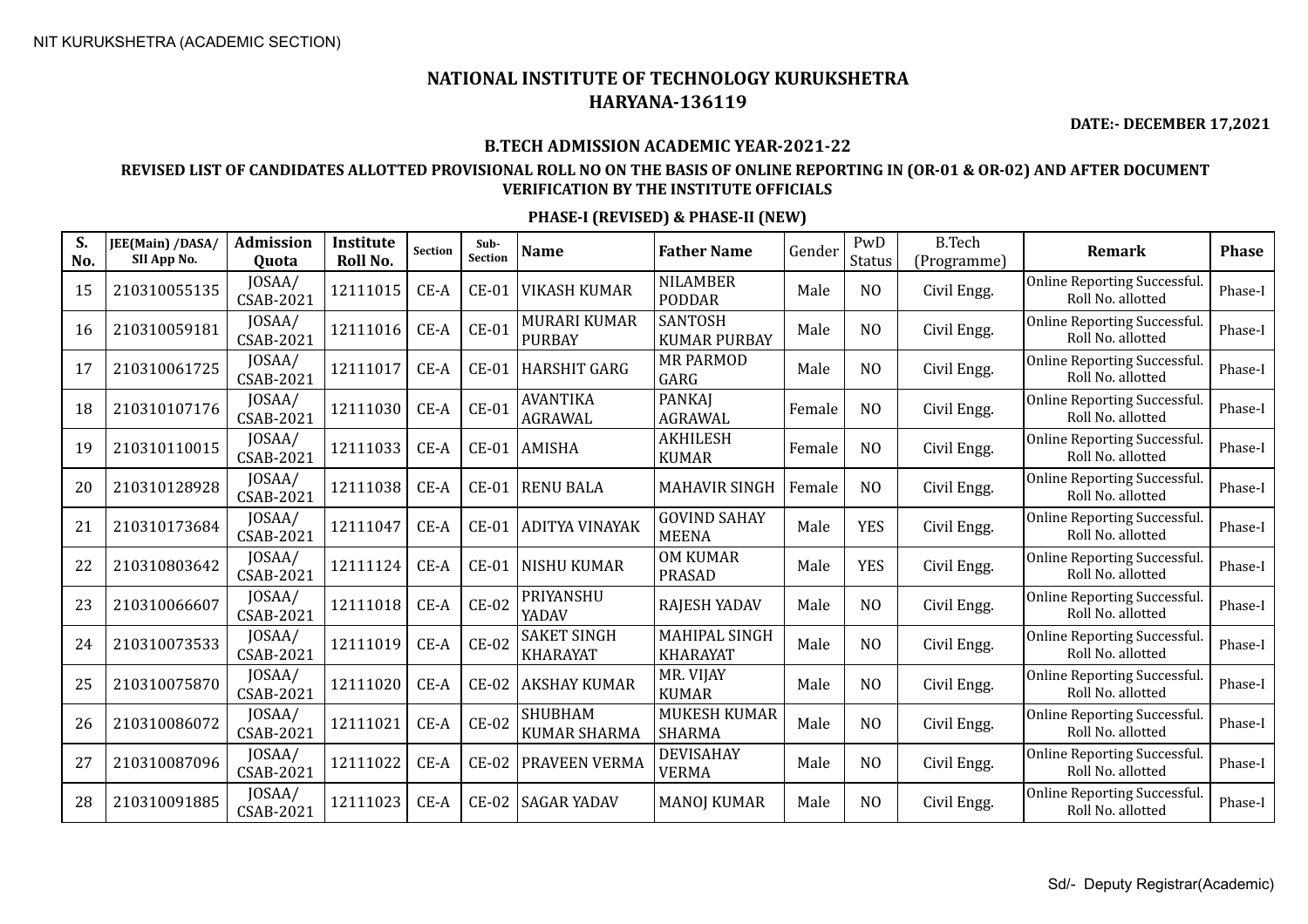**DATE:- DECEMBER 17,2021**

#### **B.TECH ADMISSION ACADEMIC YEAR-2021-22**

### **REVISED LIST OF CANDIDATES ALLOTTED PROVISIONAL ROLL NO ON THE BASIS OF ONLINE REPORTING IN (OR-01 & OR-02) AND AFTER DOCUMENT VERIFICATION BY THE INSTITUTE OFFICIALS**

| S.<br>No. | JEE(Main) /DASA/<br>SII App No. | Admission<br>Quota         | Institute<br>Roll No. | <b>Section</b> | Sub-<br><b>Section</b> | <b>Name</b>                       | <b>Father Name</b>                 | Gender | PwD<br><b>Status</b> | <b>B.Tech</b><br>(Programme) | Remark                                            | <b>Phase</b> |
|-----------|---------------------------------|----------------------------|-----------------------|----------------|------------------------|-----------------------------------|------------------------------------|--------|----------------------|------------------------------|---------------------------------------------------|--------------|
| 29        | 210310092281                    | JOSAA/<br><b>CSAB-2021</b> | 12111024              | CE-A           | $CE-02$                | <b>MANVENDRA</b><br><b>SINGH</b>  | <b>RAJENDRA</b><br><b>SINGH</b>    | Male   | N <sub>O</sub>       | Civil Engg.                  | Online Reporting Successful.<br>Roll No. allotted | Phase-I      |
| 30        | 210310093292                    | JOSAA/<br><b>CSAB-2021</b> | 12111025              | CE-A           | $CE-02$                | <b>HARSH SINHA</b>                | <b>KUMAR ANIL</b><br>PRASAD SINHA  | Male   | NO                   | Civil Engg.                  | Online Reporting Successful.<br>Roll No. allotted | Phase-I      |
| 31        | 210310093493                    | JOSAA/<br><b>CSAB-2021</b> | 12111026              | CE-A           | $CE-02$                | <b>SACHIN KUMAR</b><br>PRAJAPAT   | <b>BHAG CHAND</b><br>PRAJAPAT      | Male   | NO                   | Civil Engg.                  | Online Reporting Successful.<br>Roll No. allotted | Phase-I      |
| 32        | 210310097316                    | JOSAA/<br><b>CSAB-2021</b> | 12111027              | CE-A           | $CE-02$                | SARVAGYA<br><b>SRIVASTAVA</b>     | <b>KUNDAN</b><br><b>SRIVASTAVA</b> | Male   | N <sub>O</sub>       | Civil Engg.                  | Online Reporting Successful.<br>Roll No. allotted | Phase-I      |
| 33        | 210310097583                    | JOSAA/<br><b>CSAB-2021</b> | 12111028              | $CE-A$         | $CE-02$                | HIMANSHU<br><b>MAURYA</b>         | <b>RAJPATI</b><br><b>MAURYA</b>    | Male   | N <sub>O</sub>       | Civil Engg.                  | Online Reporting Successful.<br>Roll No. allotted | Phase-I      |
| 34        | 210310099759                    | JOSAA/<br><b>CSAB-2021</b> | 12111029              | CE-A           | $CE-02$                | YOGESH<br>YADUVANSHI              | <b>RAMBIR YADAV</b>                | Male   | N <sub>O</sub>       | Civil Engg.                  | Online Reporting Successful.<br>Roll No. allotted | Phase-I      |
| 35        | 210310108100                    | JOSAA/<br><b>CSAB-2021</b> | 12111031              | $CE-A$         | $CE-02$                | <b>SAHIL YADAV</b>                | <b>SUNIL KUMAR</b><br>YADAV        | Male   | N <sub>O</sub>       | Civil Engg.                  | Online Reporting Successful.<br>Roll No. allotted | Phase-I      |
| 36        | 210310109839                    | JOSAA/<br><b>CSAB-2021</b> | 12111032              | CE-A           | $CE-02$                | HIMANSHU<br>YADAV                 | MANGALA<br>YADAV                   | Male   | N <sub>O</sub>       | Civil Engg.                  | Online Reporting Successful.<br>Roll No. allotted | Phase-I      |
| 37        | 210310113737                    | JOSAA/<br><b>CSAB-2021</b> | 12111034              | CE-A           | $CE-02$                | SAKSHAM                           | <b>KRISHAN</b><br><b>KUMAR</b>     | Male   | N <sub>O</sub>       | Civil Engg.                  | Online Reporting Successful.<br>Roll No. allotted | Phase-I      |
| 38        | 210310132480                    | JOSAA/<br><b>CSAB-2021</b> | 12111039              | CE-A           | $CE-02$                | URWASHI BHARTI                    | <b>DHARMENDRA</b><br><b>KUMAR</b>  | Female | <b>YES</b>           | Civil Engg.                  | Online Reporting Successful.<br>Roll No. allotted | Phase-I      |
| 39        | 210310134057                    | JOSAA/<br><b>CSAB-2021</b> | 12111040              | CE-A           | $CE-02$                | <b>CHAHAK</b>                     | <b>ASHWANI</b><br><b>KUMAR</b>     | Female | N <sub>O</sub>       | Civil Engg.                  | Online Reporting Successful.<br>Roll No. allotted | Phase-I      |
| 40        | 210310155493                    | JOSAA/<br><b>CSAB-2021</b> | 12111042              | CE-A           | $CE-02$                | <b>KHUSHI</b><br>SABBARWAL        | <b>ARUN</b><br>SABBARWAL           | Female | N <sub>O</sub>       | Civil Engg.                  | Online Reporting Successful.<br>Roll No. allotted | Phase-I      |
| 41        | 210310170070                    | JOSAA/<br><b>CSAB-2021</b> | 12111046              | CE-A           | $CE-02$                | <b>ANTIM</b>                      | <b>SHAMSHER</b><br><b>SINGH</b>    | Female | N <sub>O</sub>       | Civil Engg.                  | Online Reporting Successful.<br>Roll No. allotted | Phase-I      |
| 42        | 210310196014                    | JOSAA/<br>CSAB-2021        | 12111051              | CE-A           | $CE-02$                | <b>DEVESHI</b><br><b>TRIPATHI</b> | <b>SUDHAKAR</b><br><b>TRIPATHI</b> | Female | N <sub>O</sub>       | Civil Engg.                  | Online Reporting Successful.<br>Roll No. allotted | Phase-I      |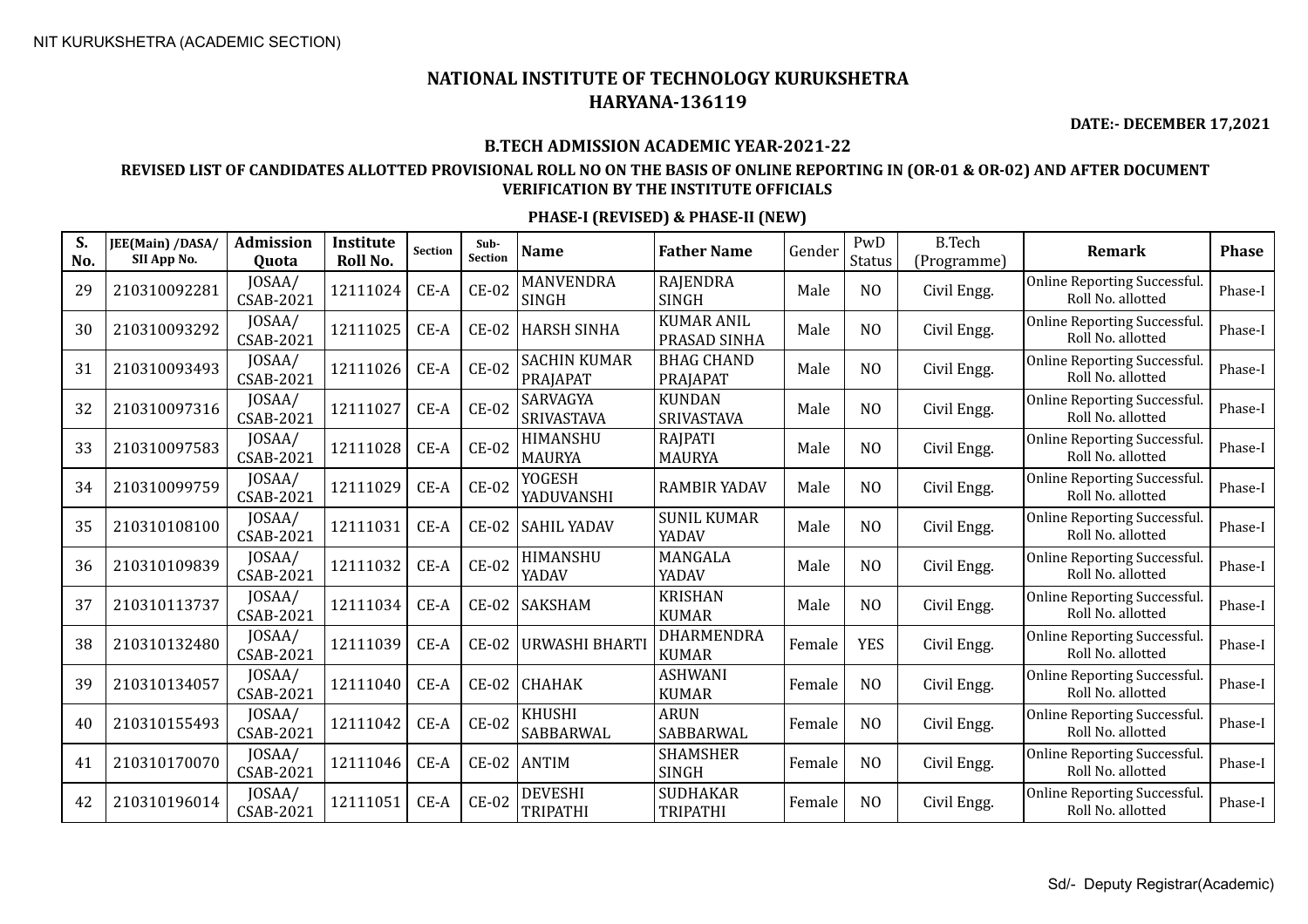**DATE:- DECEMBER 17,2021**

#### **B.TECH ADMISSION ACADEMIC YEAR-2021-22**

### **REVISED LIST OF CANDIDATES ALLOTTED PROVISIONAL ROLL NO ON THE BASIS OF ONLINE REPORTING IN (OR-01 & OR-02) AND AFTER DOCUMENT VERIFICATION BY THE INSTITUTE OFFICIALS**

| S.<br>No. | JEE(Main) /DASA/<br>SII App No. | <b>Admission</b><br>Quota  | Institute<br>Roll No. | Section | Sub-<br><b>Section</b> | <b>Name</b>                              | <b>Father Name</b>                                | Gender | PwD<br>Status  | <b>B.Tech</b><br>(Programme) | <b>Remark</b>                                           | <b>Phase</b> |
|-----------|---------------------------------|----------------------------|-----------------------|---------|------------------------|------------------------------------------|---------------------------------------------------|--------|----------------|------------------------------|---------------------------------------------------------|--------------|
| 43        | 210310860719                    | JOSAA/<br><b>CSAB-2021</b> | 12111125              | CE-A    | $CE-02$                | <b>DEV RISHUBH</b><br><b>AGRAHARI</b>    | <b>RAM RATAN</b><br><b>AGRAHARI</b>               | Male   | <b>YES</b>     | Civil Engg.                  | <b>Online Reporting Successful</b><br>Roll No. allotted | Phase-I      |
| 44        | 210310115344                    | JOSAA/<br><b>CSAB-2021</b> | 12111035              | $CE-A$  | $CE-03$                | <b>MANISH KUMAR</b>                      | <b>JAIPAL SINGH</b>                               | Male   | N <sub>O</sub> | Civil Engg.                  | <b>Online Reporting Successful</b><br>Roll No. allotted | Phase-I      |
| 45        | 210310116328                    | JOSAA/<br>CSAB-2021        | 12111036              | $CE-A$  | $CE-03$                | ANURAG GOYAL                             | <b>NARSI GOYAL</b>                                | Male   | N <sub>O</sub> | Civil Engg.                  | <b>Online Reporting Successful</b><br>Roll No. allotted | Phase-I      |
| 46        | 210310127358                    | JOSAA/<br><b>CSAB-2021</b> | 12111037              | $CE-A$  | $CE-03$                | <b>GAUTAM</b><br><b>KAUSHIK</b>          | <b>AMIT KAUSHIK</b>                               | Male   | N <sub>O</sub> | Civil Engg.                  | <b>Online Reporting Successful</b><br>Roll No. allotted | Phase-I      |
| 47        | 210310141529                    | JOSAA/<br><b>CSAB-2021</b> | 12111041              | CE-A    | <b>CE-03</b>           | <b>ASHOK KUMAR</b>                       | <b>BHOLA RAM</b>                                  | Male   | N <sub>O</sub> | Civil Engg.                  | Online Reporting Successful.<br>Roll No. allotted       | Phase-I      |
| 48        | 210310160553                    | JOSAA/<br><b>CSAB-2021</b> | 12111043              | CE-A    | $CE-03$                | <b>SHIVAM KRISHAN</b><br><b>VARSHNEY</b> | <b>GYANESH</b><br><b>KUMAR</b><br><b>VARSHNEY</b> | Male   | N <sub>O</sub> | Civil Engg.                  | <b>Online Reporting Successful</b><br>Roll No. allotted | Phase-I      |
| 49        | 210310164678                    | JOSAA/<br>CSAB-2021        | 12111044              | CE-A    | $CE-03$                | HIMANSHU                                 | <b>PARDEEP</b><br><b>KUMAR</b>                    | Male   | N <sub>O</sub> | Civil Engg.                  | Online Reporting Successful.<br>Roll No. allotted       | Phase-I      |
| 50        | 210310165589                    | JOSAA/<br><b>CSAB-2021</b> | 12111045              | CE-A    | $CE-03$                | <b>SHUBHAM SINGH</b>                     | <b>RANJEET SINGH</b>                              | Male   | N <sub>O</sub> | Civil Engg.                  | Online Reporting Successful.<br>Roll No. allotted       | Phase-I      |
| 51        | 210310176987                    | JOSAA/<br><b>CSAB-2021</b> | 12111048              | $CE-A$  | <b>CE-03</b>           | <b>ABHISHEK SINGH</b><br><b>GAUTAM</b>   | <b>ASHOK KUMAR</b>                                | Male   | N <sub>O</sub> | Civil Engg.                  | <b>Online Reporting Successful</b><br>Roll No. allotted | Phase-I      |
| 52        | 210310185453                    | JOSAA/<br><b>CSAB-2021</b> | 12111049              | CE-A    | <b>CE-03</b>           | <b>DEVRAJ MEENA</b>                      | RAMJI LAL<br><b>MEENA</b>                         | Male   | NO             | Civil Engg.                  | <b>Online Reporting Successful</b><br>Roll No. allotted | Phase-I      |
| 53        | 210310192179                    | JOSAA/<br><b>CSAB-2021</b> | 12111050              | $CE-A$  | $CE-03$                | PIYUSH KUMAR                             | RAJESH KUMAR<br><b>SINGH</b>                      | Male   | N <sub>O</sub> | Civil Engg.                  | Online Reporting Successful.<br>Roll No. allotted       | Phase-I      |
| 54        | 210310199920                    | JOSAA/<br><b>CSAB-2021</b> | 12111052              | $CE-A$  | $CE-03$                | SHARMA OJASVI<br><b>VIJAY</b>            | <b>VIJAY SHARMA</b>                               | Male   | N <sub>O</sub> | Civil Engg.                  | <b>Online Reporting Successful</b><br>Roll No. allotted | Phase-I      |
| 55        | 210310203015                    | JOSAA/<br><b>CSAB-2021</b> | 12111053              | $CE-A$  | $CE-03$                | <b>URMILA</b><br><b>MAHAWAR</b>          | <b>BABULAL</b><br><b>MAHAWAR</b>                  | Female | N <sub>O</sub> | Civil Engg.                  | <b>Online Reporting Successful</b><br>Roll No. allotted | Phase-I      |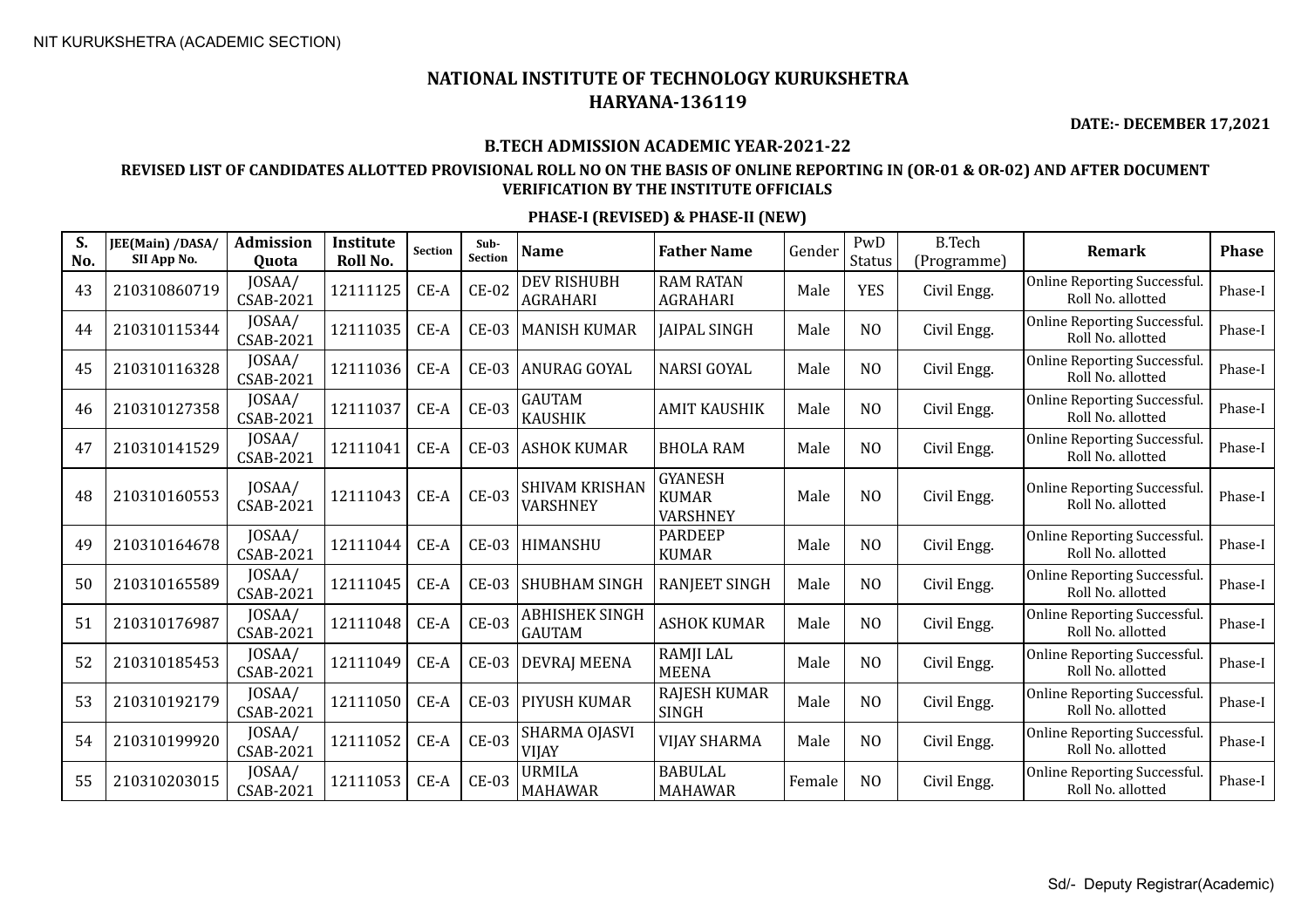**DATE:- DECEMBER 17,2021**

#### **B.TECH ADMISSION ACADEMIC YEAR-2021-22**

### **REVISED LIST OF CANDIDATES ALLOTTED PROVISIONAL ROLL NO ON THE BASIS OF ONLINE REPORTING IN (OR-01 & OR-02) AND AFTER DOCUMENT VERIFICATION BY THE INSTITUTE OFFICIALS**

| S.<br>No. | <b>JEE(Main) /DASA/</b><br>SII App No. | <b>Admission</b><br>Quota  | Institute<br>Roll No. | <b>Section</b> | Sub-<br><b>Section</b> | <b>Name</b>                        | <b>Father Name</b>                    | Gender | PwD<br>Status  | <b>B.Tech</b><br>(Programme) | <b>Remark</b>                                     | <b>Phase</b> |
|-----------|----------------------------------------|----------------------------|-----------------------|----------------|------------------------|------------------------------------|---------------------------------------|--------|----------------|------------------------------|---------------------------------------------------|--------------|
| 56        | 210310204853                           | JOSAA/<br>CSAB-2021        | 12111054              | $CE-A$         | $CE-03$                | AKANKSHA<br><b>KUMARI</b>          | <b>KUNDAN KUMAR</b><br><b>GUPTA</b>   | Female | N <sub>O</sub> | Civil Engg.                  | Online Reporting Successful.<br>Roll No. allotted | Phase-I      |
| 57        | 210310211832                           | JOSAA/<br>CSAB-2021        | 12111055              | CE-A           | <b>CE-03</b>           | <b>AARTI DEVI</b>                  | <b>SURENDER</b><br><b>SINGH</b>       | Female | N <sub>O</sub> | Civil Engg.                  | Online Reporting Successful.<br>Roll No. allotted | Phase-I      |
| 58        | 210310216600                           | JOSAA/<br><b>CSAB-2021</b> | 12111056              | $CE-A$         | <b>CE-03</b>           | <b>ARNOB GHOSH</b>                 | <b>AMAL GHOSH</b>                     | Male   | N <sub>O</sub> | Civil Engg.                  | Online Reporting Successful.<br>Roll No. allotted | Phase-I      |
| 59        | 210310235218                           | JOSAA/<br><b>CSAB-2021</b> | 12111057              | CE-A           | <b>CE-03</b>           | <b>SACHIN MEENA</b>                | <b>RAMVILASH</b><br><b>MEENA</b>      | Male   | NO             | Civil Engg.                  | Online Reporting Successful.<br>Roll No. allotted | Phase-I      |
| 60        | 210310251694                           | JOSAA/<br><b>CSAB-2021</b> | 12111058              | $CE-A$         | $CE-03$                | PRASHANT RAI<br><b>BAGWAR</b>      | <b>BHAG CHAND</b><br><b>SAINI</b>     | Male   | N <sub>O</sub> | Civil Engg.                  | Online Reporting Successful.<br>Roll No. allotted | Phase-I      |
| 61        | 210310253810                           | JOSAA/<br><b>CSAB-2021</b> | 12111059              | CE-A           | <b>CE-03</b>           | <b>ANIKET ANAND</b>                | <b>NARENDRA</b><br><b>PRASAD</b>      | Male   | N <sub>O</sub> | Civil Engg.                  | Online Reporting Successful.<br>Roll No. allotted | Phase-I      |
| 62        | 210310261075                           | JOSAA/<br><b>CSAB-2021</b> | 12111061              | CE-A           | CE-03                  | RINKA                              | YASHPAL                               | Female | N <sub>O</sub> | Civil Engg.                  | Online Reporting Successful.<br>Roll No. allotted | Phase-I      |
| 63        | 210310263632                           | JOSAA/<br><b>CSAB-2021</b> | 12111062              | CE-A           | <b>CE-03</b>           | <b>ASHMITA</b>                     | <b>SUBHASH</b>                        | Female | N <sub>O</sub> | Civil Engg.                  | Online Reporting Successful.<br>Roll No. allotted | Phase-I      |
| 64        | 210310255688                           | JOSAA/<br>CSAB-2021        | 12111060              | CE-A           | $CE-04$                | <b>RONAK SHARMA</b>                | <b>SANTRAM</b>                        | Male   | N <sub>O</sub> | Civil Engg.                  | Online Reporting Successful.<br>Roll No. allotted | Phase-I      |
| 65        | 210310272700                           | JOSAA/<br>CSAB-2021        | 12111063              | CE-A           | $CE-04$                | <b>ISHU</b>                        | <b>KAPTAN SINGH</b>                   | Male   | N <sub>O</sub> | Civil Engg.                  | Online Reporting Successful.<br>Roll No. allotted | Phase-I      |
| 66        | 210310279691                           | JOSAA/<br>CSAB-2021        | 12111064              | $CE-A$         | $CE-04$                | <b>SHIVAM SHARMA</b>               | <b>RAM SHANKAR</b><br><b>SHARMA</b>   | Male   | N <sub>O</sub> | Civil Engg.                  | Online Reporting Successful.<br>Roll No. allotted | Phase-I      |
| 67        | 210310286491                           | JOSAA/<br>CSAB-2021        | 12111065              | CE-A           | $CE-04$                | <b>SANKALP</b><br><b>JAUHARI</b>   | <b>PRADEEP</b><br><b>KUMAR SANJAY</b> | Male   | N <sub>O</sub> | Civil Engg.                  | Online Reporting Successful.<br>Roll No. allotted | Phase-I      |
| 68        | 210310287287                           | JOSAA/<br>CSAB-2021        | 12111066              | $CE-A$         | $CE-04$                | <b>BALARAJU</b><br><b>BADAVATH</b> | <b>VEERANNA</b>                       | Male   | N <sub>O</sub> | Civil Engg.                  | Online Reporting Successful.<br>Roll No. allotted | Phase-I      |
| 69        | 210310289379                           | JOSAA/<br>CSAB-2021        | 12111067              | CE-A           | $CE-04$                | <b>SHRISH JAISWAL</b>              | <b>RAMESH CHAND</b><br><b>JAISWAL</b> | Male   | N <sub>O</sub> | Civil Engg.                  | Online Reporting Successful.<br>Roll No. allotted | Phase-I      |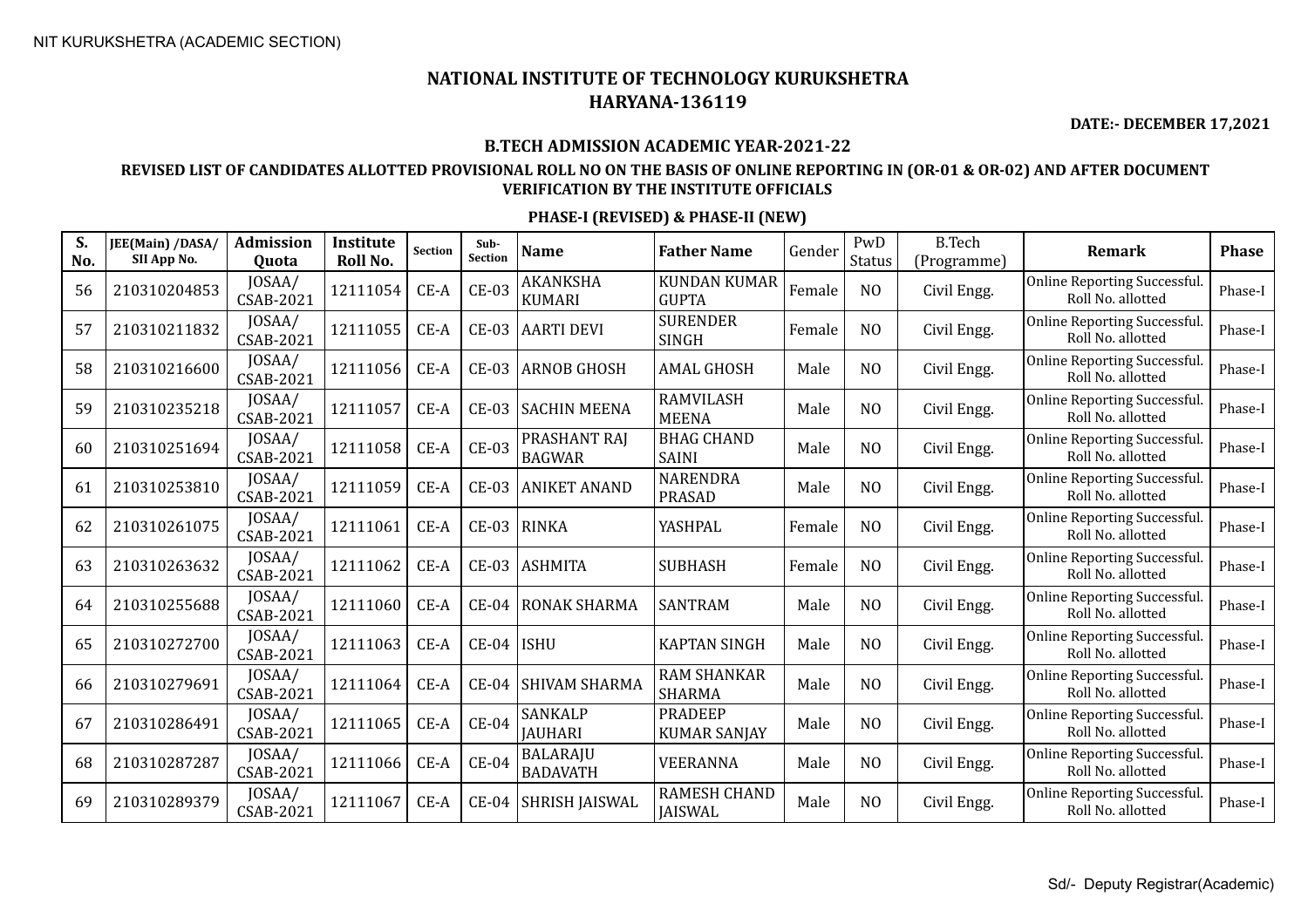**DATE:- DECEMBER 17,2021**

### **B.TECH ADMISSION ACADEMIC YEAR-2021-22**

### **REVISED LIST OF CANDIDATES ALLOTTED PROVISIONAL ROLL NO ON THE BASIS OF ONLINE REPORTING IN (OR-01 & OR-02) AND AFTER DOCUMENT VERIFICATION BY THE INSTITUTE OFFICIALS**

| S.<br>No. | JEE(Main) /DASA/<br>SII App No. | <b>Admission</b><br>Quota  | <b>Institute</b><br>Roll No. | <b>Section</b> | Sub-<br>Section | <b>Name</b>                           | <b>Father Name</b>               | Gender | PwD<br><b>Status</b> | <b>B.Tech</b><br>(Programme) | Remark                                            | <b>Phase</b> |
|-----------|---------------------------------|----------------------------|------------------------------|----------------|-----------------|---------------------------------------|----------------------------------|--------|----------------------|------------------------------|---------------------------------------------------|--------------|
| 70        | 210310307721                    | JOSAA/<br><b>CSAB-2021</b> | 12111068                     | CE-A           | $CE-04$         | LALIT KUMAR                           | <b>SANJAY KUMAR</b>              | Male   | N <sub>O</sub>       | Civil Engg.                  | Online Reporting Successful.<br>Roll No. allotted | Phase-I      |
| 71        | 210310309646                    | JOSAA/<br><b>CSAB-2021</b> | 12111069                     | CE-A           | $CE-04$         | <b>RANJAN KUMAR</b>                   | DHANIKLAL<br><b>MANDAL</b>       | Male   | N <sub>O</sub>       | Civil Engg.                  | Online Reporting Successful.<br>Roll No. allotted | Phase-I      |
| 72        | 210310312113                    | JOSAA/<br><b>CSAB-2021</b> | 12111070                     | $CE-A$         | $CE-04$         | <b>UDIT NARAYAN</b>                   | PAWAN SHARMA                     | Male   | N <sub>O</sub>       | Civil Engg.                  | Online Reporting Successful.<br>Roll No. allotted | Phase-I      |
| 73        | 210310314409                    | JOSAA/<br><b>CSAB-2021</b> | 12111071                     | CE-A           | $CE-04$         | <b>TRIPATI KUMARI</b>                 | <b>ARVIND KUMAR</b>              | Female | NO                   | Civil Engg.                  | Online Reporting Successful.<br>Roll No. allotted | Phase-I      |
| 74        | 210310316976                    | JOSAA/<br><b>CSAB-2021</b> | 12111072                     | CE-A           | $CE-04$         | <b>KESHAV KUNDAN</b>                  | <b>KAMAL NAYAN</b>               | Male   | N <sub>O</sub>       | Civil Engg.                  | Online Reporting Successful.<br>Roll No. allotted | Phase-I      |
| 75        | 210310321330                    | JOSAA/<br><b>CSAB-2021</b> | 12111073                     | CE-A           | $CE-04$         | <b>MANJEET SINGH</b>                  | <b>DALVEER SINGH</b>             | Male   | N <sub>O</sub>       | Civil Engg.                  | Online Reporting Successful.<br>Roll No. allotted | Phase-I      |
| 76        | 210310322592                    | JOSAA/<br><b>CSAB-2021</b> | 12111074                     | CE-A           | $CE-04$         | UTKARSH KUMAR                         | <b>RAVINDRA</b><br><b>KUMAR</b>  | Male   | N <sub>O</sub>       | Civil Engg.                  | Online Reporting Successful.<br>Roll No. allotted | Phase-I      |
| 77        | 210310332600                    | JOSAA/<br><b>CSAB-2021</b> | 12111075                     | CE-A           | $CE-04$         | <b>MUKESH KUMAR</b>                   | <b>SURESH</b><br><b>MANDAL</b>   | Male   | N <sub>O</sub>       | Civil Engg.                  | Online Reporting Successful.<br>Roll No. allotted | Phase-I      |
| 78        | 210310345244                    | JOSAA/<br><b>CSAB-2021</b> | 12111076                     | CE-A           | $CE-04$         | <b>HARSH YADAV</b>                    | <b>SARATH YADAV</b>              | Male   | N <sub>O</sub>       | Civil Engg.                  | Online Reporting Successful.<br>Roll No. allotted | Phase-I      |
| 79        | 210310354670                    | JOSAA/<br><b>CSAB-2021</b> | 12111077                     | CE-A           | $CE-04$         | <b>SHAILESH KUMAR</b>                 | <b>KRISHNA</b><br><b>CHANDRA</b> | Male   | NO                   | Civil Engg.                  | Online Reporting Successful.<br>Roll No. allotted | Phase-I      |
| 80        | 210310385600                    | JOSAA/<br><b>CSAB-2021</b> | 12111083                     | CE-A           | $CE-04$         | <b>ANUSHKA</b>                        | <b>SATYAVEER</b><br>YADAV        | Female | N <sub>O</sub>       | Civil Engg.                  | Online Reporting Successful.<br>Roll No. allotted | Phase-I      |
| 81        | 210310419481                    | JOSAA/<br><b>CSAB-2021</b> | 12111085                     | CE-A           | $CE-04$         | NIDHI                                 | <b>SUKHPAL</b>                   | Female | N <sub>O</sub>       | Civil Engg.                  | Online Reporting Successful.<br>Roll No. allotted | Phase-I      |
| 82        | 210310444414                    | JOSAA/<br><b>CSAB-2021</b> | 12111087                     | $CE-A$         | $CE-04$         | <b>KARIBANDI SRI</b><br><b>VIDYA</b>  | <b>KARIBANDI</b><br>PAPA DORA    | Female | N <sub>O</sub>       | Civil Engg.                  | Online Reporting Successful.<br>Roll No. allotted | Phase-I      |
| 83        | 210310469300                    | JOSAA/<br><b>CSAB-2021</b> | 12111092                     | CE-A           | $CE-04$         | <b>BOMDI CAROLYN</b><br><b>TAYENG</b> | MONSHI TAYENG                    | Female | N <sub>O</sub>       | Civil Engg.                  | Online Reporting Successful.<br>Roll No. allotted | Phase-I      |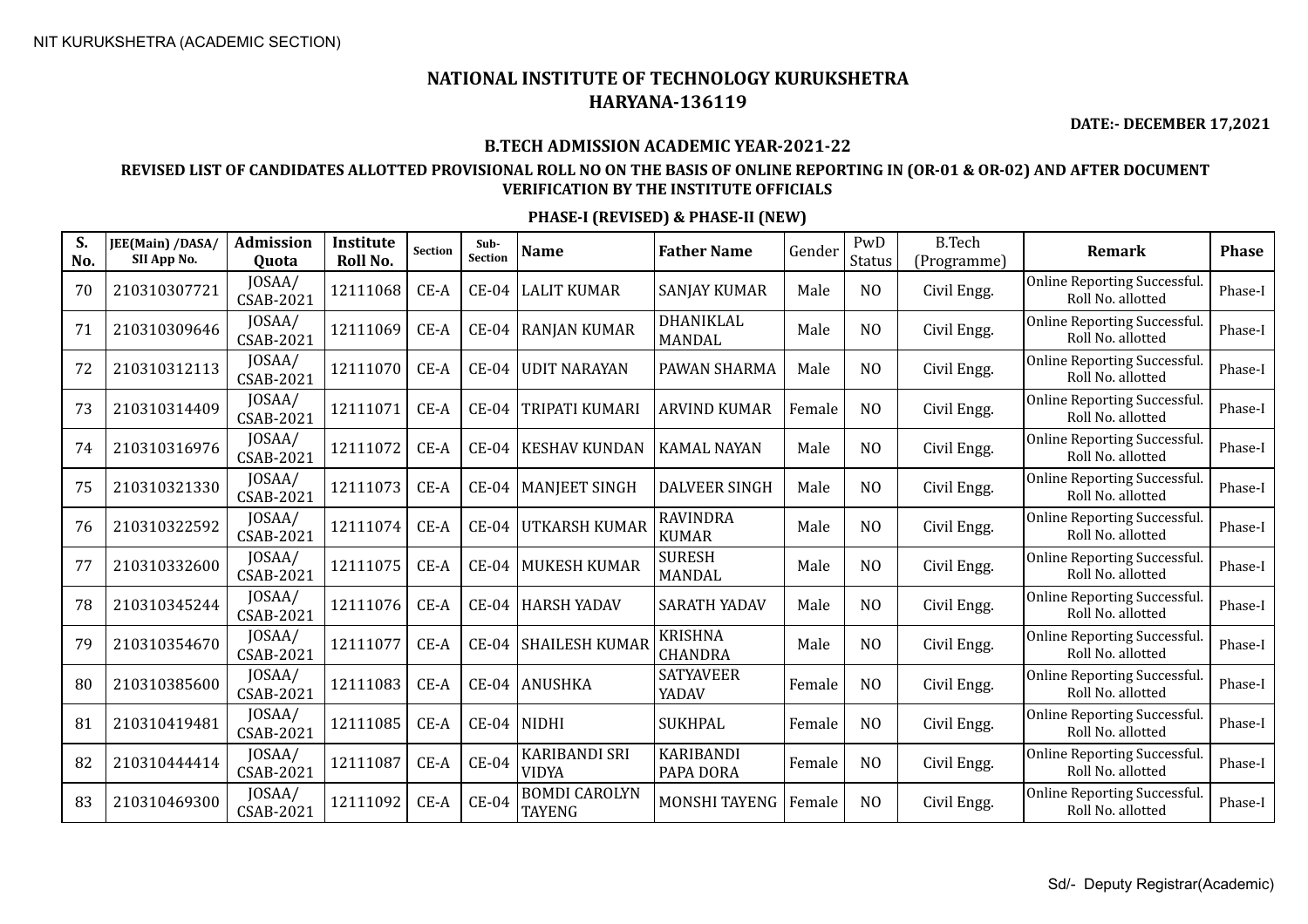**DATE:- DECEMBER 17,2021**

#### **B.TECH ADMISSION ACADEMIC YEAR-2021-22**

### **REVISED LIST OF CANDIDATES ALLOTTED PROVISIONAL ROLL NO ON THE BASIS OF ONLINE REPORTING IN (OR-01 & OR-02) AND AFTER DOCUMENT VERIFICATION BY THE INSTITUTE OFFICIALS**

| S.<br>No. | JEE(Main) /DASA/<br>SII App No. | <b>Admission</b><br>Quota  | Institute<br>Roll No. | <b>Section</b> | Sub-<br><b>Section</b> | <b>Name</b>                          | <b>Father Name</b>                               | Gender | PwD<br><b>Status</b> | <b>B.Tech</b><br>(Programme) | <b>Remark</b>                                            | <b>Phase</b> |
|-----------|---------------------------------|----------------------------|-----------------------|----------------|------------------------|--------------------------------------|--------------------------------------------------|--------|----------------------|------------------------------|----------------------------------------------------------|--------------|
| 84        | 210310357615                    | JOSAA/<br><b>CSAB-2021</b> | 12111078              | $CE-B$         | $CE-05$                | KALLAKUNTLA<br>PRINCE RATAN          | <b>ILLURI JOSEPH</b>                             | Male   | N <sub>O</sub>       | Civil Engg.                  | <b>Online Reporting Successful.</b><br>Roll No. allotted | Phase-I      |
| 85        | 210310368468                    | JOSAA/<br><b>CSAB-2021</b> | 12111079              | $CE-B$         | $CE-05$                | <b>AMAN</b>                          | <b>RANDHIR</b>                                   | Male   | N <sub>O</sub>       | Civil Engg.                  | Online Reporting Successful.<br>Roll No. allotted        | Phase-I      |
| 86        | 210310370503                    | JOSAA/<br>CSAB-2021        | 12111080              | $CE-B$         | $CE-05$                | <b>AKARSHIT SINGH</b>                | <b>RAM HARSH</b><br><b>SINGH</b>                 | Male   | N <sub>O</sub>       | Civil Engg.                  | Online Reporting Successful.<br>Roll No. allotted        | Phase-I      |
| 87        | 210310373738                    | JOSAA/<br>CSAB-2021        | 12111081              | $CE-B$         | <b>CE-05</b>           | <b>NAVEEN</b><br>CHAURASIYA          | <b>JANARDAN</b><br>CHAURASIYA                    | Male   | NO                   | Civil Engg.                  | <b>Online Reporting Successful.</b><br>Roll No. allotted | Phase-I      |
| 88        | 210310373993                    | JOSAA/<br>CSAB-2021        | 12111082              | $CE-B$         | $CE-05$                | ROHIT KUMAWAT                        | <b>KAMLESH</b><br><b>CHAND</b><br><b>KUMAWAT</b> | Male   | N <sub>O</sub>       | Civil Engg.                  | Online Reporting Successful.<br>Roll No. allotted        | Phase-I      |
| 89        | 210310392377                    | JOSAA/<br>CSAB-2021        | 12111084              | $CE-B$         | <b>CE-05</b>           | <b>ARUN KUMAR</b><br>YADAV           | MUKESH KUMAR<br>YADAV                            | Male   | N <sub>O</sub>       | Civil Engg.                  | Online Reporting Successful.<br>Roll No. allotted        | Phase-I      |
| 90        | 210310423945                    | JOSAA/<br><b>CSAB-2021</b> | 12111086              | $CE-B$         | $CE-05$                | <b>SAURABH KUMAR</b><br><b>MEENA</b> | <b>DHARM SINGH</b><br><b>MEENA</b>               | Male   | N <sub>O</sub>       | Civil Engg.                  | <b>Online Reporting Successful.</b><br>Roll No. allotted | Phase-I      |
| 91        | 210310445588                    | JOSAA/<br><b>CSAB-2021</b> | 12111088              | $CE-B$         | <b>CE-05</b>           | <b>ARMAN SINGH</b><br><b>MEENA</b>   | <b>KALLA RAM</b><br><b>MEENA</b>                 | Male   | N <sub>O</sub>       | Civil Engg.                  | Online Reporting Successful.<br>Roll No. allotted        | Phase-I      |
| 92        | 210310452760                    | JOSAA/<br><b>CSAB-2021</b> | 12111089              | $CE-B$         | $CE-05$                | MUKESH DUKIYA                        | <b>JAGDISH PRASAD</b>                            | Male   | N <sub>O</sub>       | Civil Engg.                  | Online Reporting Successful.<br>Roll No. allotted        | Phase-I      |
| 93        | 210310457044                    | JOSAA/<br>CSAB-2021        | 12111090              | $CE-B$         | $CE-05$                | <b>HITESH</b>                        | <b>RAMAVTAR</b>                                  | Male   | N <sub>O</sub>       | Civil Engg.                  | <b>Online Reporting Successful.</b><br>Roll No. allotted | Phase-I      |
| 94        | 210310458610                    | JOSAA/<br><b>CSAB-2021</b> | 12111091              | $CE-B$         | $CE-05$                | <b>AMAN HUSSAIN</b>                  | <b>AKTAR HUSAIN</b>                              | Male   | NO                   | Civil Engg.                  | Online Reporting Successful.<br>Roll No. allotted        | Phase-I      |
| 95        | 210310473785                    | JOSAA/<br>CSAB-2021        | 12111093              | $CE-B$         | $CE-05$                | <b>DEEPAK</b>                        | <b>RAJKUMAR</b>                                  | Male   | NO                   | Civil Engg.                  | <b>Online Reporting Successful.</b><br>Roll No. allotted | Phase-I      |
| 96        | 210310477253                    | JOSAA/<br><b>CSAB-2021</b> | 12111094              | $CE-B$         | $CE-05$                | AMANJOT                              | <b>RAJKUMAR</b>                                  | Female | N <sub>O</sub>       | Civil Engg.                  | Online Reporting Successful.<br>Roll No. allotted        | Phase-I      |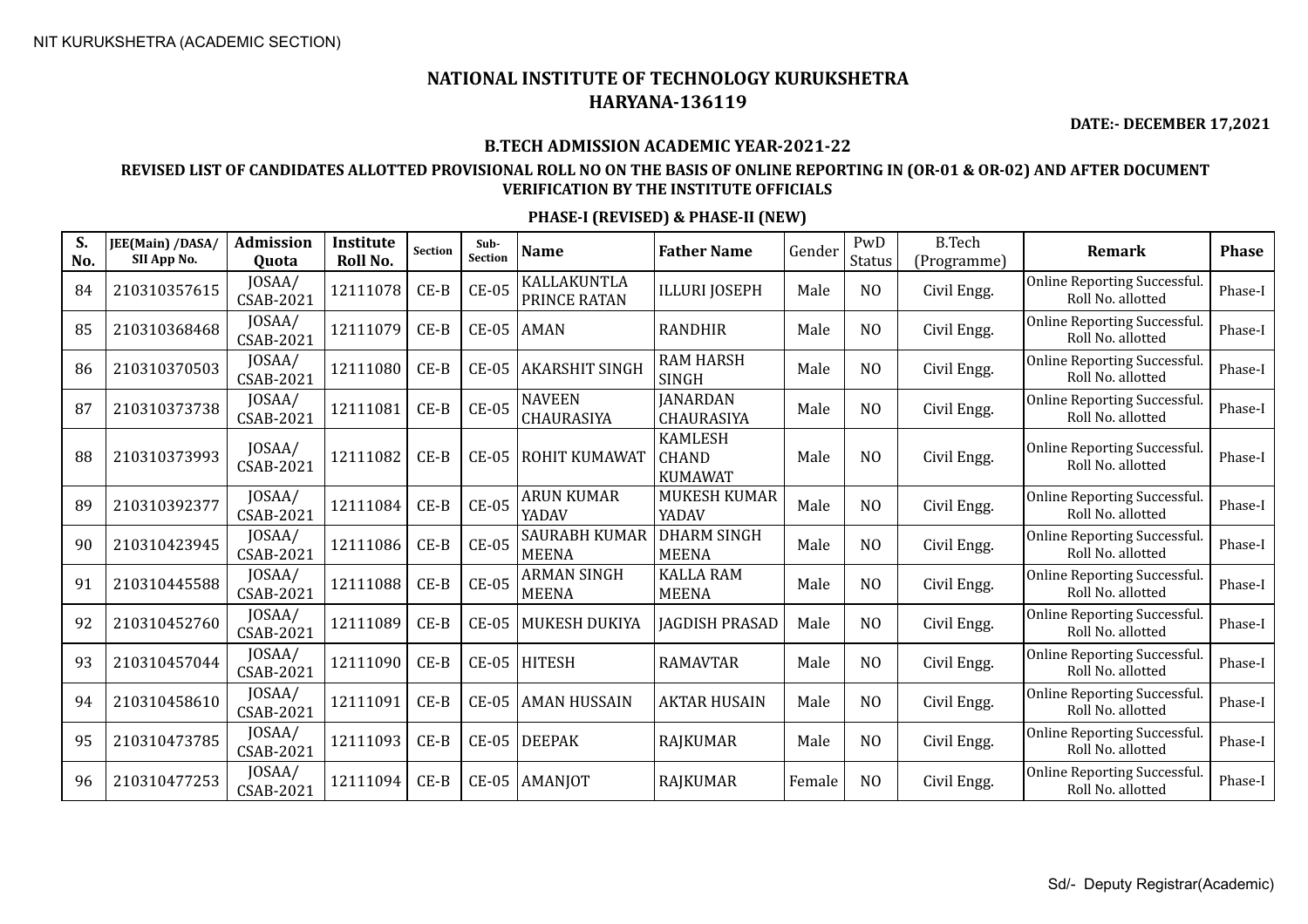**DATE:- DECEMBER 17,2021**

#### **B.TECH ADMISSION ACADEMIC YEAR-2021-22**

### **REVISED LIST OF CANDIDATES ALLOTTED PROVISIONAL ROLL NO ON THE BASIS OF ONLINE REPORTING IN (OR-01 & OR-02) AND AFTER DOCUMENT VERIFICATION BY THE INSTITUTE OFFICIALS**

| S.<br>No. | JEE(Main) /DASA/<br>SII App No. | <b>Admission</b><br>Quota  | Institute<br>Roll No. | <b>Section</b> | Sub-<br><b>Section</b> | <b>Name</b>                          | <b>Father Name</b>                                 | Gender | PwD<br><b>Status</b> | <b>B.Tech</b><br>(Programme) | <b>Remark</b>                                     | <b>Phase</b> |
|-----------|---------------------------------|----------------------------|-----------------------|----------------|------------------------|--------------------------------------|----------------------------------------------------|--------|----------------------|------------------------------|---------------------------------------------------|--------------|
| 97        | 210310482388                    | JOSAA/<br><b>CSAB-2021</b> | 12111095              | $CE-B$         | $CE-05$                | <b>AKARSH</b><br>SRIVASTAVA          | <b>RAJESH KUMAR</b><br>SRIVASTAVA                  | Male   | N <sub>O</sub>       | Civil Engg.                  | Online Reporting Successful.<br>Roll No. allotted | Phase-I      |
| 98        | 210310489025                    | JOSAA/<br><b>CSAB-2021</b> | 12111096              | $CE-B$         | $CE-05$                | <b>ABHINAV SINGH</b><br><b>BHATI</b> | <b>VISHAL SINGH</b><br><b>BHATI</b>                | Male   | N <sub>O</sub>       | Civil Engg.                  | Online Reporting Successful.<br>Roll No. allotted | Phase-I      |
| 99        | 210310492570                    | JOSAA/<br><b>CSAB-2021</b> | 12111097              | $CE-B$         | $CE-05$                | <b>NIKHIL</b>                        | <b>SHAMSHER</b><br><b>SINGH</b>                    | Male   | N <sub>O</sub>       | Civil Engg.                  | Online Reporting Successful.<br>Roll No. allotted | Phase-I      |
| 100       | 210310494339                    | JOSAA/<br><b>CSAB-2021</b> | 12111098              | $CE-B$         | $CE-05$                | VARANASI<br>VASANTHA                 | <b>VARANASI</b><br><b>VENKATA</b><br><b>RAMANA</b> | Female | N <sub>O</sub>       | Civil Engg.                  | Online Reporting Successful.<br>Roll No. allotted | Phase-I      |
| 101       | 210310511327                    | JOSAA/<br>CSAB-2021        | 12111100              | $CE-B$         | $CE-05$                | <b>VIJAYA KUMARI</b>                 | <b>VINAY KUMAR</b>                                 | Female | N <sub>O</sub>       | Civil Engg.                  | Online Reporting Successful.<br>Roll No. allotted | Phase-I      |
| 102       | 210310589632                    | JOSAA/<br><b>CSAB-2021</b> | 12111105              | $CE-B$         | $CE-05$                | ANSHIKA GUPTA                        | <b>SATISH KUMAR</b><br><b>GUPTA</b>                | Female | N <sub>O</sub>       | Civil Engg.                  | Online Reporting Successful.<br>Roll No. allotted | Phase-I      |
| 103       | 210310597530                    | JOSAA/<br><b>CSAB-2021</b> | 12111108              | $CE-B$         | $CE-05$                | <b>NITIN KUMARI</b>                  | <b>ASHOK KUMAR</b>                                 | Female | N <sub>O</sub>       | Civil Engg.                  | Online Reporting Successful.<br>Roll No. allotted | Phase-I      |
| 104       | 210310501851                    | JOSAA/<br><b>CSAB-2021</b> | 12111099              | $CE-B$         | $CE-06$                | <b>HARSH CHAUHAN</b>                 | SANJAY<br><b>CHAUHAN</b>                           | Male   | N <sub>O</sub>       | Civil Engg.                  | Online Reporting Successful.<br>Roll No. allotted | Phase-I      |
| 105       | 210310533821                    | JOSAA/<br><b>CSAB-2021</b> | 12111101              | $CE-B$         | $CE-06$                | <b>AJAY PRATAP</b><br><b>SINGH</b>   | <b>RAMNATH</b><br><b>SINGH</b>                     | Male   | N <sub>O</sub>       | Civil Engg.                  | Online Reporting Successful.<br>Roll No. allotted | Phase-I      |
| 106       | 210310543551                    | JOSAA/<br><b>CSAB-2021</b> | 12111102              | $CE-B$         | $CE-06$                | RAHUL                                | <b>DAL CHAND</b>                                   | Male   | N <sub>O</sub>       | Civil Engg.                  | Online Reporting Successful.<br>Roll No. allotted | Phase-I      |
| 107       | 210310563420                    | JOSAA/<br><b>CSAB-2021</b> | 12111103              | $CE-B$         | $CE-06$                | <b>ANSH MEENA</b>                    | <b>HANUMAN</b><br><b>SAHAY MEENA</b>               | Male   | N <sub>O</sub>       | Civil Engg.                  | Online Reporting Successful.<br>Roll No. allotted | Phase-I      |
| 108       | 210310576182                    | JOSAA/<br><b>CSAB-2021</b> | 12111104              | $CE-B$         | <b>CE-06</b>           | <b>ANSHUL KUMAR</b><br><b>GUPTA</b>  | <b>MUKESH CHAND</b><br><b>GUPTA</b>                | Male   | N <sub>O</sub>       | Civil Engg.                  | Online Reporting Successful.<br>Roll No. allotted | Phase-I      |
| 109       | 210310594066                    | JOSAA/<br><b>CSAB-2021</b> | 12111106              | $CE-B$         | $CE-06$                | ANURAG SINGH<br><b>DEV</b>           | DEVENDRA LAL                                       | Male   | N <sub>O</sub>       | Civil Engg.                  | Online Reporting Successful.<br>Roll No. allotted | Phase-I      |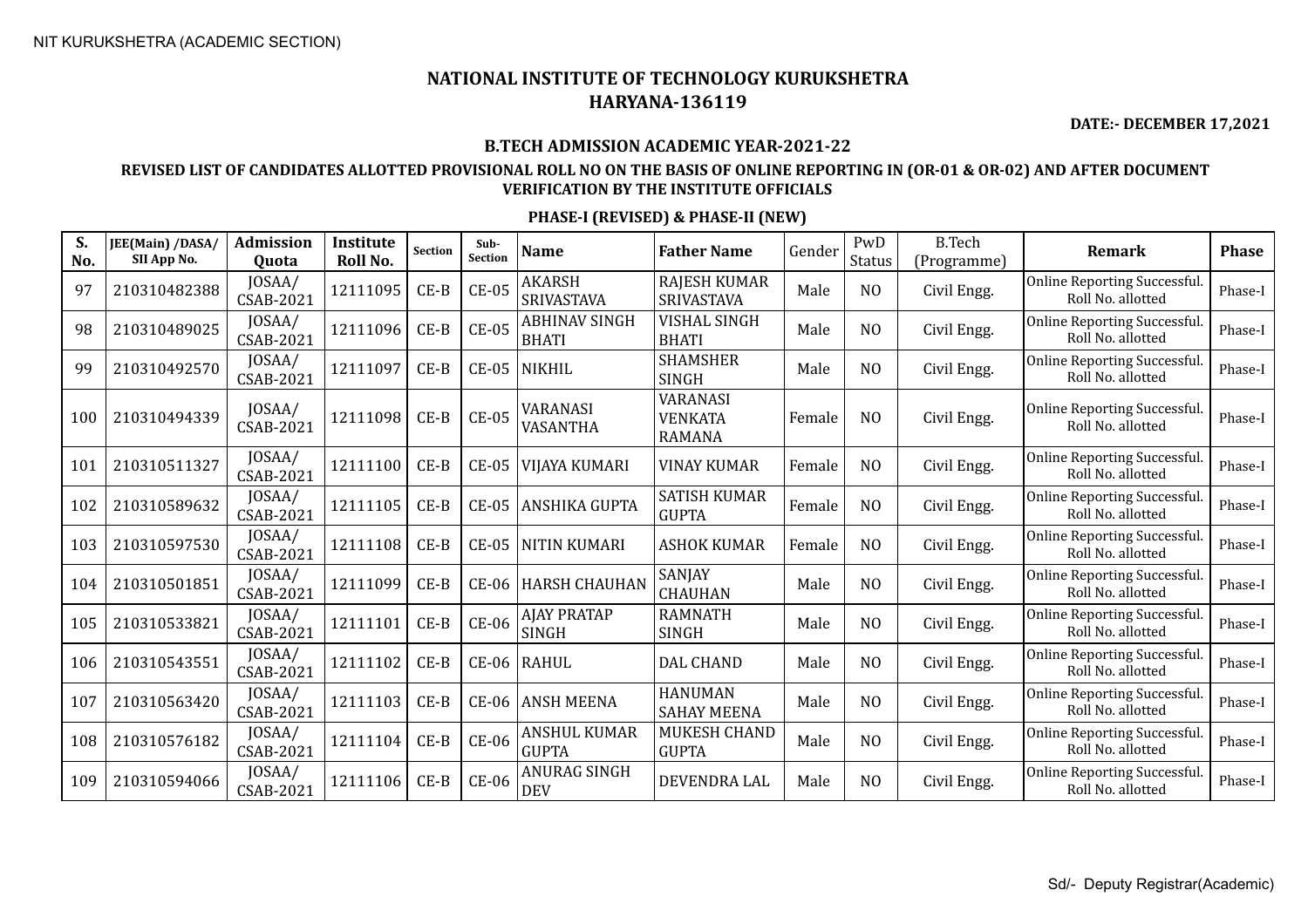**DATE:- DECEMBER 17,2021**

#### **B.TECH ADMISSION ACADEMIC YEAR-2021-22**

### **REVISED LIST OF CANDIDATES ALLOTTED PROVISIONAL ROLL NO ON THE BASIS OF ONLINE REPORTING IN (OR-01 & OR-02) AND AFTER DOCUMENT VERIFICATION BY THE INSTITUTE OFFICIALS**

| S.<br>No. | JEE(Main) /DASA/<br>SII App No. | <b>Admission</b><br>Quota  | Institute<br>Roll No. | <b>Section</b> | Sub-<br>Section | <b>Name</b>                        | <b>Father Name</b>                 | Gender | PwD<br><b>Status</b> | <b>B.Tech</b><br>(Programme) | <b>Remark</b>                                     | <b>Phase</b> |
|-----------|---------------------------------|----------------------------|-----------------------|----------------|-----------------|------------------------------------|------------------------------------|--------|----------------------|------------------------------|---------------------------------------------------|--------------|
| 110       | 210310597066                    | JOSAA/<br><b>CSAB-2021</b> | 12111107              | $CE-B$         | CE-06           | <b>NILAY PANDAY</b>                | RAMASHANKAR<br><b>PANDAY</b>       | Male   | N <sub>O</sub>       | Civil Engg.                  | Online Reporting Successful.<br>Roll No. allotted | Phase-I      |
| 111       | 210310598230                    | JOSAA/<br><b>CSAB-2021</b> | 12111109              | $CE-B$         | $CE-06$         | <b>RITESH BAMEL</b>                | <b>HITENDER</b><br><b>SINGH</b>    | Male   | N <sub>O</sub>       | Civil Engg.                  | Online Reporting Successful.<br>Roll No. allotted | Phase-I      |
| 112       | 210310606657                    | JOSAA/<br><b>CSAB-2021</b> | 12111110              | $CE-B$         | $CE-06$ RITIK   |                                    | <b>GHANSHYAM</b>                   | Male   | N <sub>O</sub>       | Civil Engg.                  | Online Reporting Successful.<br>Roll No. allotted | Phase-I      |
| 113       | 210310607574                    | JOSAA/<br><b>CSAB-2021</b> | 12111111              | $CE-B$         | $CE-06$         | <b>ANUSHKA MEENA</b>               | <b>BHEEM SINGH</b><br><b>MEENA</b> | Female | N <sub>O</sub>       | Civil Engg.                  | Online Reporting Successful.<br>Roll No. allotted | Phase-I      |
| 114       | 210310609508                    | JOSAA/<br><b>CSAB-2021</b> | 12111112              | $CE-B$         | $CE-06$         | <b>KAVITA YADAV</b>                | <b>SATISH YADAV</b>                | Female | N <sub>O</sub>       | Civil Engg.                  | Online Reporting Successful.<br>Roll No. allotted | Phase-I      |
| 115       | 210310615164                    | JOSAA/<br><b>CSAB-2021</b> | 12111113              | $CE-B$         | <b>CE-06</b>    | <b>ANIKET</b><br><b>AGRAWAL</b>    | <b>KRISHAN GOPAL</b><br>AGRAWAL    | Male   | N <sub>O</sub>       | Civil Engg.                  | Online Reporting Successful.<br>Roll No. allotted | Phase-I      |
| 116       | 210310619154                    | JOSAA/<br><b>CSAB-2021</b> | 12111114              | $CE-B$         | $CE-06$         | <b>ANUSHKA</b><br><b>CHAUDHARY</b> | <b>MR SARJEET</b><br><b>SINGH</b>  | Female | N <sub>O</sub>       | Civil Engg.                  | Online Reporting Successful.<br>Roll No. allotted | Phase-I      |
| 117       | 210310624388                    | JOSAA/<br><b>CSAB-2021</b> | 12111115              | $CE-B$         | <b>CE-06</b>    | <b>ADARSH MISHRA</b>               | <b>SURENDRA</b><br>PRATAP MISHRA   | Male   | N <sub>O</sub>       | Civil Engg.                  | Online Reporting Successful.<br>Roll No. allotted | Phase-I      |
| 118       | 210310624504                    | JOSAA/<br><b>CSAB-2021</b> | 12111116              | $CE-B$         |                 | CE-06   NEERAJ                     | <b>MAAN SINGH</b>                  | Male   | N <sub>O</sub>       | Civil Engg.                  | Online Reporting Successful.<br>Roll No. allotted | Phase-I      |
| 119       | 210310626000                    | JOSAA/<br><b>CSAB-2021</b> | 12111117              | $CE-B$         | <b>CE-06</b>    | <b>BANSHIDHAR</b><br><b>MEENA</b>  | <b>GOPAL LAL</b><br><b>MEENA</b>   | Male   | N <sub>O</sub>       | Civil Engg.                  | Online Reporting Successful.<br>Roll No. allotted | Phase-I      |
| 120       | 210310626695                    | JOSAA/<br>CSAB-2021        | 12111118              | $CE-B$         | $CE-06$         | <b>SUSHANT SINGH</b>               | DR. HIRA LAL                       | Male   | N <sub>O</sub>       | Civil Engg.                  | Online Reporting Successful.<br>Roll No. allotted | Phase-I      |
| 121       | 210310628073                    | JOSAA/<br><b>CSAB-2021</b> | 12111119              | $CE-B$         | $CE-06$         | <b>UDAY ANSAL</b>                  | <b>VIPIN BIHARI</b><br>LAL         | Male   | N <sub>O</sub>       | Civil Engg.                  | Online Reporting Successful.<br>Roll No. allotted | Phase-I      |
| 122       | 210310682207                    | JOSAA/<br>CSAB-2021        | 12111122              | $CE-B$         | $CE-06$         | <b>TANU DEVI</b>                   | <b>BALWAN SINGH</b>                | Female | N <sub>O</sub>       | Civil Engg.                  | Online Reporting Successful.<br>Roll No. allotted | Phase-I      |
| 123       | 210320012416                    | JOSAA/<br>CSAB-2021        | 12111128              | $CE-B$         | $CE-06$         | <b>DEEPA</b>                       | <b>SATISH KUMAR</b>                | Female | N <sub>O</sub>       | Civil Engg.                  | Online Reporting Successful.<br>Roll No. allotted | Phase-I      |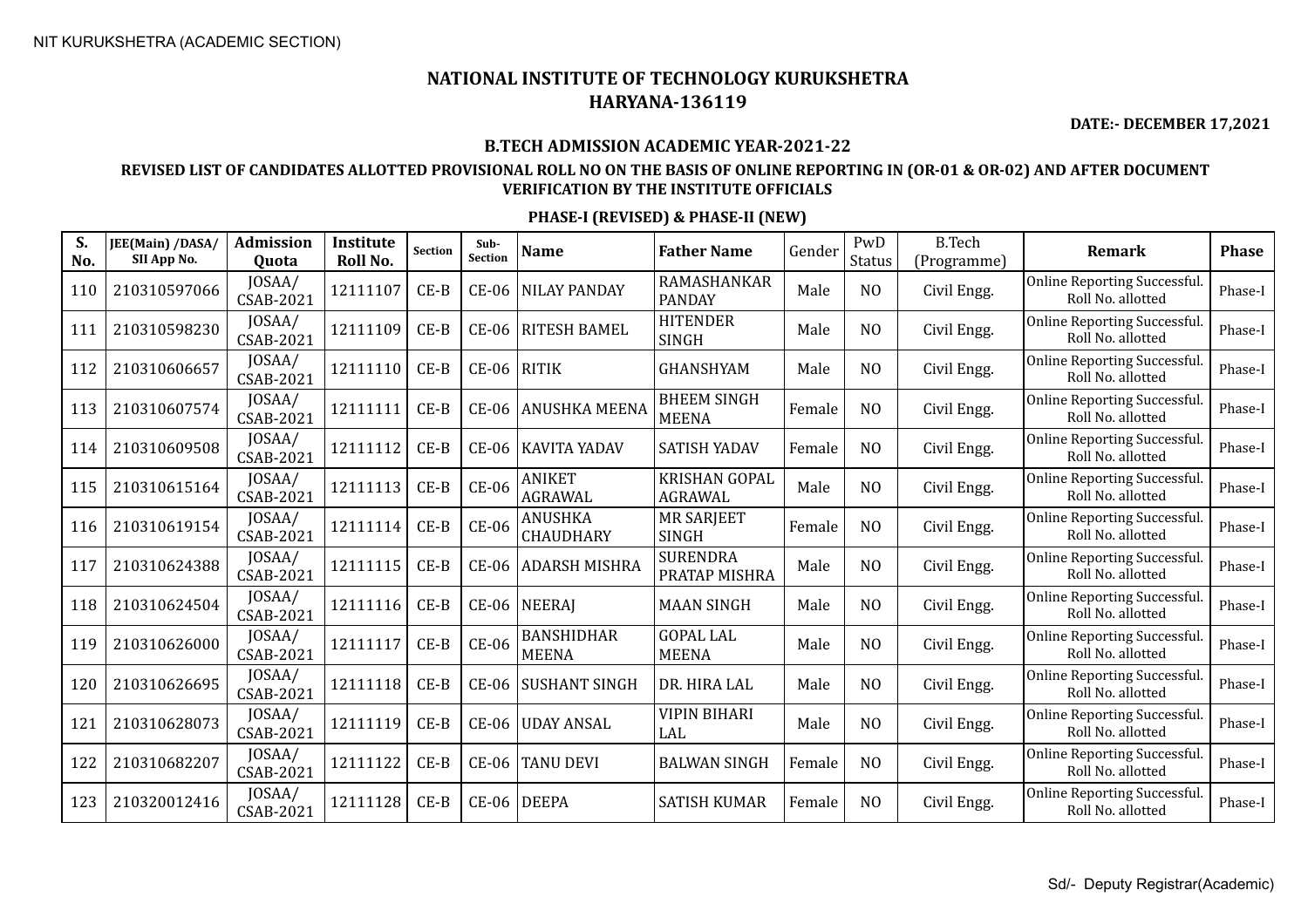**DATE:- DECEMBER 17,2021**

#### **B.TECH ADMISSION ACADEMIC YEAR-2021-22**

### **REVISED LIST OF CANDIDATES ALLOTTED PROVISIONAL ROLL NO ON THE BASIS OF ONLINE REPORTING IN (OR-01 & OR-02) AND AFTER DOCUMENT VERIFICATION BY THE INSTITUTE OFFICIALS**

| S.<br>No. | JEE(Main) /DASA/<br>SII App No. | <b>Admission</b><br>Quota  | Institute<br>Roll No. | Section | Sub-<br><b>Section</b> | <b>Name</b>                             | <b>Father Name</b>                     | Gender | PwD<br><b>Status</b> | <b>B.Tech</b><br>(Programme) | <b>Remark</b>                                     | <b>Phase</b> |
|-----------|---------------------------------|----------------------------|-----------------------|---------|------------------------|-----------------------------------------|----------------------------------------|--------|----------------------|------------------------------|---------------------------------------------------|--------------|
| 124       | 210310659451                    | JOSAA/<br>CSAB-2021        | 12111120              | $CE-B$  | $CE-07$                | <b>ANIL MEENA</b>                       | <b>MUKESH CHAND</b><br><b>MEENA</b>    | Male   | N <sub>O</sub>       | Civil Engg.                  | Online Reporting Successful.<br>Roll No. allotted | Phase-I      |
| 125       | 210310660284                    | JOSAA/<br>CSAB-2021        | 12111121              | $CE-B$  | <b>CE-07</b>           | <b>ANKIT</b><br><b>BHARDWAJ</b>         | PINKU KUMAR                            | Male   | N <sub>O</sub>       | Civil Engg.                  | Online Reporting Successful.<br>Roll No. allotted | Phase-I      |
| 126       | 210310863691                    | JOSAA/<br><b>CSAB-2021</b> | 12111126              | $CE-B$  | <b>CE-07</b>           | <b>SAURABH BOHAT</b>                    | <b>MR SURENDER</b><br><b>SINGH</b>     | Male   | N <sub>O</sub>       | Civil Engg.                  | Online Reporting Successful.<br>Roll No. allotted | Phase-I      |
| 127       | 210310915654                    | JOSAA/<br><b>CSAB-2021</b> | 12111127              | $CE-B$  | <b>CE-07</b>           | <b>ASHISH VYAS</b>                      | <b>AMIT VYAS</b>                       | Male   | N <sub>O</sub>       | Civil Engg.                  | Online Reporting Successful.<br>Roll No. allotted | Phase-I      |
| 128       | 210330071213                    | JOSAA/<br><b>CSAB-2021</b> | 12111129              | $CE-B$  | $CE-07$                | <b>AMBEDKAR</b><br><b>KUMAR</b>         | <b>LAKHAN RAM</b>                      | Male   | N <sub>O</sub>       | Civil Engg.                  | Online Reporting Successful.<br>Roll No. allotted | Phase-I      |
| 129       | 210310022039                    | JOSAA/<br><b>CSAB-2021</b> | 12111130              | $CE-B$  | <b>CE-07</b>           | <b>AMAN</b>                             | PREM CHAND                             | Male   | N <sub>O</sub>       | Civil Engg.                  | Online Reporting Successful.<br>Roll No. allotted | Phase-I      |
| 130       | 210310029501                    | JOSAA/<br>CSAB-2021        | 12111131              | $CE-B$  | <b>CE-07</b>           | <b>SAHIL KUMAR</b>                      | <b>MANJIT SINGH</b>                    | Male   | N <sub>O</sub>       | Civil Engg.                  | Online Reporting Successful.<br>Roll No. allotted | Phase-I      |
| 131       | 210310031917                    | JOSAA/<br><b>CSAB-2021</b> | 12111132              | $CE-B$  | <b>CE-07</b>           | ANJALI                                  | <b>VISHNU</b>                          | Female | N <sub>O</sub>       | Civil Engg.                  | Online Reporting Successful.<br>Roll No. allotted | Phase-I      |
| 132       | 210310036403                    | JOSAA/<br><b>CSAB-2021</b> | 12111133              | $CE-B$  | $CE-07$                | <b>UJJWAL KUMAR</b><br><b>CHOUDHARY</b> | <b>SAROJ KUMAR</b><br><b>CHOUDHARY</b> | Male   | N <sub>O</sub>       | Civil Engg.                  | Online Reporting Successful.<br>Roll No. allotted | Phase-I      |
| 133       | 210310060814                    | JOSAA/<br><b>CSAB-2021</b> | 12111134              | $CE-B$  | <b>CE-07</b>           | <b>ASHWANI</b>                          | <b>LAHANA SINGH</b>                    | Male   | N <sub>O</sub>       | Civil Engg.                  | Online Reporting Successful.<br>Roll No. allotted | Phase-I      |
| 134       | 210310082063                    | JOSAA/<br>CSAB-2021        | 12111135              | $CE-B$  | <b>CE-07</b>           | <b>DEEPTI</b><br>CHAUDHARY              | <b>VIJAY SINGH</b>                     | Female | N <sub>O</sub>       | Civil Engg.                  | Online Reporting Successful.<br>Roll No. allotted | Phase-I      |
| 135       | 210310087645                    | JOSAA/<br><b>CSAB-2021</b> | 12111136              | $CE-B$  | <b>CE-07</b>           | <b>ARPIT KUMAR</b>                      | <b>SUNIL KUMAR</b>                     | Male   | N <sub>O</sub>       | Civil Engg.                  | Online Reporting Successful.<br>Roll No. allotted | Phase-I      |
| 136       | 210310093151                    | JOSAA/<br><b>CSAB-2021</b> | 12111137              | $CE-B$  | <b>CE-07</b>           | <b>ACHAL AGARWAL</b>                    | <b>TARUN</b><br><b>AGARWAL</b>         | Male   | N <sub>O</sub>       | Civil Engg.                  | Online Reporting Successful.<br>Roll No. allotted | Phase-I      |
| 137       | 210310107615                    | JOSAA/<br><b>CSAB-2021</b> | 12111138              | $CE-B$  | <b>CE-07</b>           | <b>JATIN YADAV</b>                      | <b>ANIL KUMAR</b>                      | Male   | N <sub>O</sub>       | Civil Engg.                  | Online Reporting Successful.<br>Roll No. allotted | Phase-I      |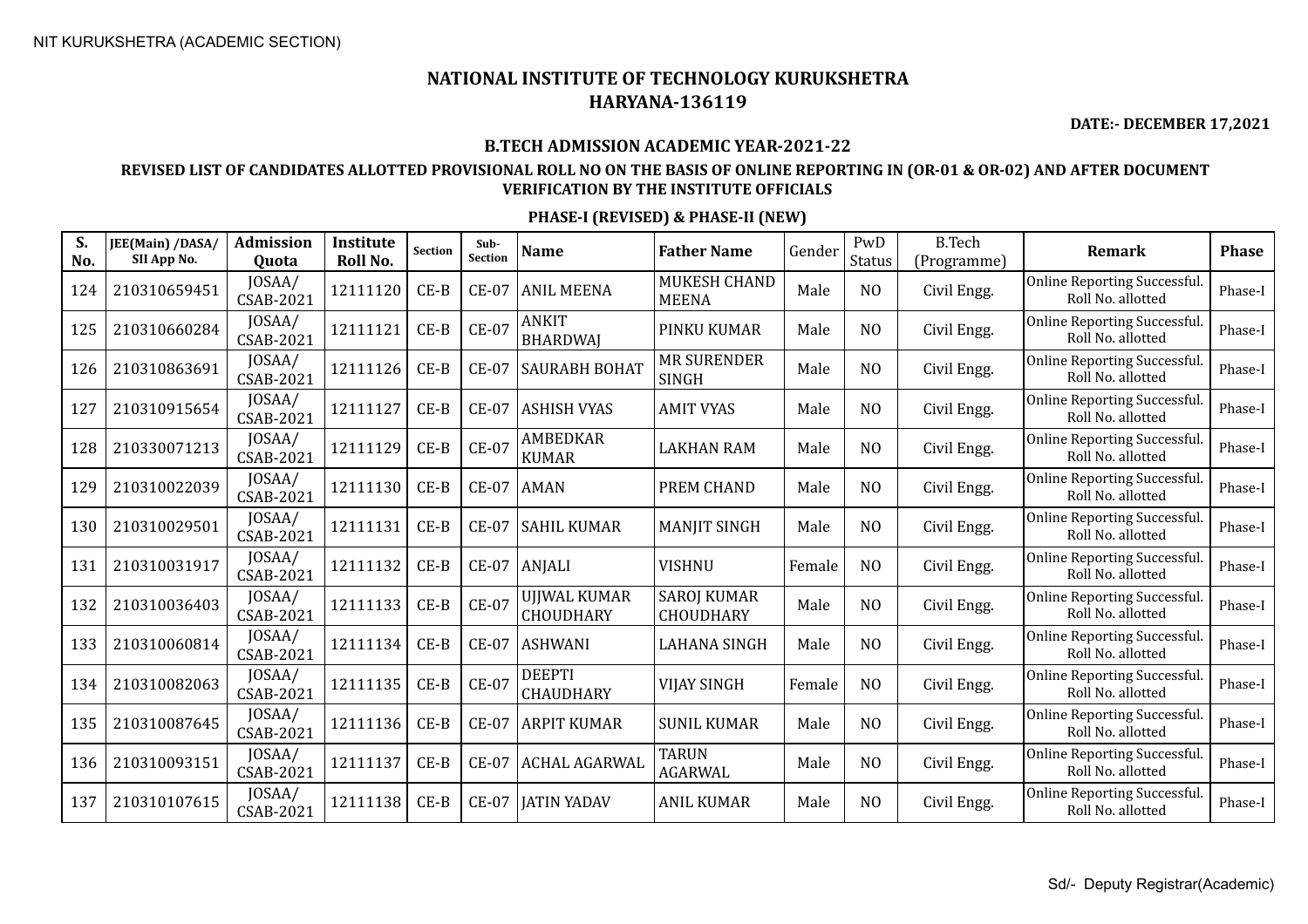**DATE:- DECEMBER 17,2021**

#### **B.TECH ADMISSION ACADEMIC YEAR-2021-22**

### **REVISED LIST OF CANDIDATES ALLOTTED PROVISIONAL ROLL NO ON THE BASIS OF ONLINE REPORTING IN (OR-01 & OR-02) AND AFTER DOCUMENT VERIFICATION BY THE INSTITUTE OFFICIALS**

| S.<br>No. | JEE(Main) /DASA/<br>SII App No. | Admission<br>Quota         | Institute<br>Roll No. | <b>Section</b> | Sub-<br>Section | <b>Name</b>                       | <b>Father Name</b>                      | Gender | PwD<br><b>Status</b> | <b>B.Tech</b><br>(Programme) | Remark                                            | <b>Phase</b> |
|-----------|---------------------------------|----------------------------|-----------------------|----------------|-----------------|-----------------------------------|-----------------------------------------|--------|----------------------|------------------------------|---------------------------------------------------|--------------|
| 138       | 210310135786                    | JOSAA/<br><b>CSAB-2021</b> | 12111139              | $CE-B$         | <b>CE-07</b>    | KHUSHBOO DEVI                     | <b>SURENDER</b><br><b>SINGH</b>         | Female | N <sub>O</sub>       | Civil Engg.                  | Online Reporting Successful.<br>Roll No. allotted | Phase-I      |
| 139       | 210310155929                    | JOSAA/<br>CSAB-2021        | 12111140              | $CE-B$         | $CE-07$         | KHYATI PRIYA<br><b>JAIN</b>       | <b>SIDDHARTHA</b>                       | Female | NO                   | Civil Engg.                  | Online Reporting Successful.<br>Roll No. allotted | Phase-I      |
| 140       | 210310173302                    | JOSAA/<br><b>CSAB-2021</b> | 12111141              | $CE-B$         | $CE-07$         | <b>VARUN PANDEY</b>               | LAXMI KANT                              | Male   | N <sub>O</sub>       | Civil Engg.                  | Online Reporting Successful.<br>Roll No. allotted | Phase-I      |
| 141       | 210310238498                    | JOSAA/<br>CSAB-2021        | 12111142              | $CE-B$         | $CE-07$         | <b>ANIRWAN</b><br><b>BANERJEE</b> | <b>RAJ NARAYAN</b><br><b>BANERJEE</b>   | Male   | N <sub>O</sub>       | Civil Engg.                  | Online Reporting Successful.<br>Roll No. allotted | Phase-I      |
| 142       | 210310334889                    | JOSAA/<br>CSAB-2021        | 12111146              | $CE-B$         | <b>CE-07</b>    | <b>TANU RANI</b>                  | <b>PARVEEN SINGH</b>                    | Female | NO                   | Civil Engg.                  | Online Reporting Successful.<br>Roll No. allotted | Phase-I      |
| 143       | 210310244209                    | JOSAA/<br>CSAB-2021        | 12111143              | $CE-B$         | $CE-08$         | <b>VINIT</b>                      | <b>MANJEET SINGH</b>                    | Male   | N <sub>O</sub>       | Civil Engg.                  | Online Reporting Successful.<br>Roll No. allotted | Phase-I      |
| 144       | 210310298154                    | JOSAA/<br><b>CSAB-2021</b> | 12111144              | $CE-B$         | <b>CE-08</b>    | <b>PUSHPENDER</b>                 | <b>MANOJ KUMAR</b>                      | Male   | N <sub>O</sub>       | Civil Engg.                  | Online Reporting Successful.<br>Roll No. allotted | Phase-I      |
| 145       | 210310313560                    | JOSAA/<br>CSAB-2021        | 12111145              | $CE-B$         | $CE-08$         | <b>SHUBHAM</b><br>VASHISHTHA      | <b>GANESH DUTT</b><br><b>SHARMA</b>     | Male   | N <sub>O</sub>       | Civil Engg.                  | Online Reporting Successful.<br>Roll No. allotted | Phase-I      |
| 146       | 210310365547                    | JOSAA/<br><b>CSAB-2021</b> | 12111147              | $CE-B$         | <b>CE-08</b>    | <b>ANKIT YADAV</b>                | <b>SAHAB RAJ</b>                        | Male   | N <sub>O</sub>       | Civil Engg.                  | Online Reporting Successful.<br>Roll No. allotted | Phase-I      |
| 147       | 210310365690                    | JOSAA/<br><b>CSAB-2021</b> | 12111148              | $CE-B$         | $CE-08$         | PRIYANSHU                         | <b>MAHENDER</b><br><b>SINGH</b>         | Male   | N <sub>O</sub>       | Civil Engg.                  | Online Reporting Successful.<br>Roll No. allotted | Phase-I      |
| 148       | 210310388859                    | JOSAA/<br><b>CSAB-2021</b> | 12111149              | $CE-B$         | $CE-08$         | MUKESH                            | <b>BALBIR</b>                           | Male   | N <sub>O</sub>       | Civil Engg.                  | Online Reporting Successful.<br>Roll No. allotted | Phase-I      |
| 149       | 210310432740                    | JOSAA/<br><b>CSAB-2021</b> | 12111150              | $CE-B$         | $CE-08$         | <b>ARYANSH KUMAR</b>              | <b>MR SUBHASH</b><br><b>KUMAR SINGH</b> | Male   | N <sub>O</sub>       | Civil Engg.                  | Online Reporting Successful.<br>Roll No. allotted | Phase-I      |
| 150       | 210310439274                    | JOSAA/<br><b>CSAB-2021</b> | 12111151              | $CE-B$         | $CE-08$         | ANMOL                             | <b>MUKESH KUMAR</b>                     | Male   | N <sub>O</sub>       | Civil Engg.                  | Online Reporting Successful.<br>Roll No. allotted | Phase-I      |
| 151       | 210310440909                    | JOSAA/<br><b>CSAB-2021</b> | 12111152              | $CE-B$         | $CE-08$         | <b>VIVEK BHARTI</b>               | <b>ROHITAS</b><br><b>KUMAR</b>          | Male   | N <sub>O</sub>       | Civil Engg.                  | Online Reporting Successful.<br>Roll No. allotted | Phase-I      |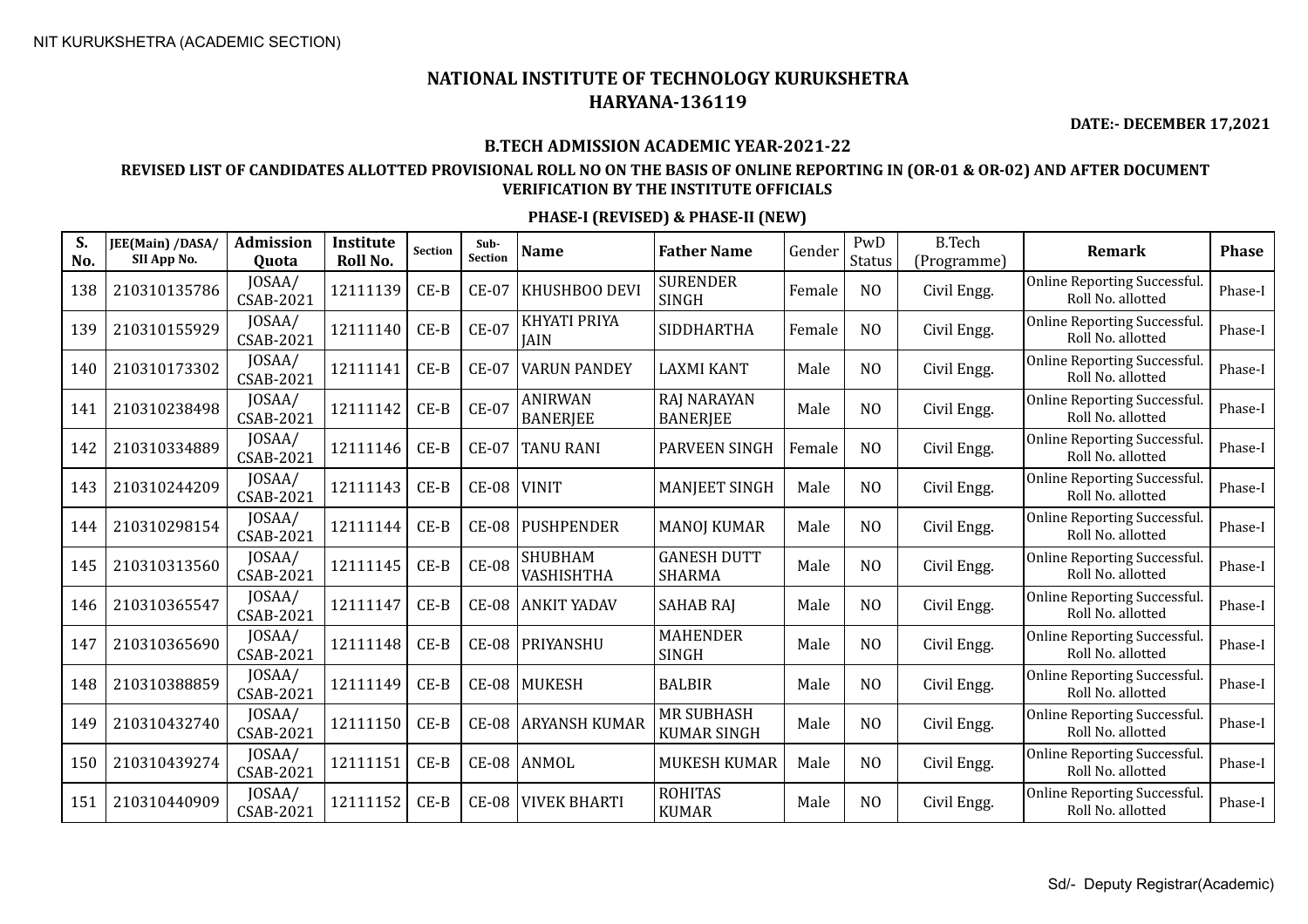**DATE:- DECEMBER 17,2021**

#### **B.TECH ADMISSION ACADEMIC YEAR-2021-22**

### **REVISED LIST OF CANDIDATES ALLOTTED PROVISIONAL ROLL NO ON THE BASIS OF ONLINE REPORTING IN (OR-01 & OR-02) AND AFTER DOCUMENT VERIFICATION BY THE INSTITUTE OFFICIALS**

| S.<br>No. | JEE(Main) /DASA/<br>SII App No. | <b>Admission</b><br>Quota  | <b>Institute</b><br>Roll No. | <b>Section</b> | Sub-<br><b>Section</b> | <b>Name</b>                         | <b>Father Name</b>                     | Gender | PwD<br><b>Status</b> | <b>B.Tech</b><br>(Programme) | <b>Remark</b>                                     | <b>Phase</b> |
|-----------|---------------------------------|----------------------------|------------------------------|----------------|------------------------|-------------------------------------|----------------------------------------|--------|----------------------|------------------------------|---------------------------------------------------|--------------|
| 152       | 210310483058                    | JOSAA/<br><b>CSAB-2021</b> | 12111153                     | $CE-B$         | <b>CE-08</b>           | <b>USHMA</b>                        | <b>RAVI DUTT</b>                       | Female | N <sub>O</sub>       | Civil Engg.                  | Online Reporting Successful.<br>Roll No. allotted | Phase-I      |
| 153       | 210310533965                    | JOSAA/<br><b>CSAB-2021</b> | 12111155                     | $CE-B$         | $CE-08$                | KSHITIZ GARG                        | RAJESH GARG                            | Male   | N <sub>O</sub>       | Civil Engg.                  | Online Reporting Successful.<br>Roll No. allotted | Phase-I      |
| 154       | 210310598393                    | JOSAA/<br><b>CSAB-2021</b> | 12111156                     | $CE-B$         | $CE-08$                | YASH MEHTA                          | <b>NARENDRA</b><br><b>KUMAR</b>        | Male   | N <sub>O</sub>       | Civil Engg.                  | Online Reporting Successful.<br>Roll No. allotted | Phase-I      |
| 155       | 210310612800                    | JOSAA/<br>CSAB-2021        | 12111157                     | $CE-B$         | <b>CE-08</b>           | <b>GAURAV KUMAR</b><br><b>SINGH</b> | <b>CLSINGH</b>                         | Male   | N <sub>O</sub>       | Civil Engg.                  | Online Reporting Successful.<br>Roll No. allotted | Phase-I      |
| 156       | 210310617578                    | JOSAA/<br>CSAB-2021        | 12111158                     | $CE-B$         | $CE-08$                | VINAY                               | <b>SURENDRA</b><br><b>SINGH</b>        | Male   | N <sub>O</sub>       | Civil Engg.                  | Online Reporting Successful.<br>Roll No. allotted | Phase-I      |
| 157       | 210310620317                    | JOSAA/<br>CSAB-2021        | 12111159                     | $CE-B$         | $CE-08$                | RIYANSHI                            | <b>ANIL KUMAR</b>                      | Female | N <sub>O</sub>       | Civil Engg.                  | Online Reporting Successful.<br>Roll No. allotted | Phase-I      |
| 158       | 210310673643                    | JOSAA/<br>CSAB-2021        | 12111160                     | $CE-B$         | $CE-08$                | <b>VRITIKA SINGLA</b>               | MR. LAXMAN<br>SINGLA                   | Female | N <sub>O</sub>       | Civil Engg.                  | Online Reporting Successful.<br>Roll No. allotted | Phase-I      |
| 159       | 210310707495                    | JOSAA/<br><b>CSAB-2021</b> | 12111161                     | $CE-B$         | <b>CE-08</b>           | <b>SHAGUN AERON</b>                 | <b>RAMNIVAS</b><br><b>AERON</b>        | Female | N <sub>O</sub>       | Civil Engg.                  | Online Reporting Successful.<br>Roll No. allotted | Phase-I      |
| 160       | 210310720843                    | JOSAA/<br>CSAB-2021        | 12111162                     | $CE-B$         | $CE-08$                | <b>JAI VERMA</b>                    | MANMOHAN<br><b>VERMA</b>               | Male   | N <sub>O</sub>       | Civil Engg.                  | Online Reporting Successful.<br>Roll No. allotted | Phase-I      |
| 161       | 210320007072                    | JOSAA/<br><b>CSAB-2021</b> | 12111163                     | $CE-B$         | $CE-08$                | <b>GURPREET</b><br><b>KAMBOJ</b>    | <b>AMOLAK CHAND</b>                    | Male   | N <sub>O</sub>       | Civil Engg.                  | Online Reporting Successful.<br>Roll No. allotted | Phase-I      |
| 162       | 210330046734                    | JOSAA/<br><b>CSAB-2021</b> | 12111164                     | $CE-B$         | $CE-08$                | <b>VIDHISHA</b><br><b>GEHLOT</b>    | <b>CHAIN SINGH</b><br><b>GEHLOT</b>    | Female | N <sub>O</sub>       | Civil Engg.                  | Online Reporting Successful.<br>Roll No. allotted | Phase-I      |
| 163       | PY3881532061<br>892             | JOSAA/<br><b>CSAB-2021</b> | 12131001                     | $CE-B$         | <b>CE-08</b>           | <b>ANIKET BIKRAM</b><br><b>SHAH</b> | <b>MR BIRENDRA</b><br><b>KUMAR SAH</b> | Male   | N <sub>O</sub>       | Civil Engg.                  | Online Reporting Successful.<br>Roll No. allotted | Phase-I      |
| 164       | 210310000699                    | JOSAA/<br><b>CSAB-2021</b> | 12112001                     | $CS-A$         | $CS-01$                | <b>SVASTIK</b><br><b>KANWAR</b>     | <b>ARVIND</b><br><b>KANWAR</b>         | Male   | N <sub>O</sub>       | Computer Engg.               | Online Reporting Successful.<br>Roll No. allotted | Phase-I      |
| 165       | 210310000715                    | JOSAA/<br><b>CSAB-2021</b> | 12112002                     | $CS-A$         | $CS-01$                | <b>DEVASHISH</b>                    | <b>VIJAY SINGH</b><br><b>SAINI</b>     | Male   | N <sub>O</sub>       | Computer Engg.               | Online Reporting Successful.<br>Roll No. allotted | Phase-I      |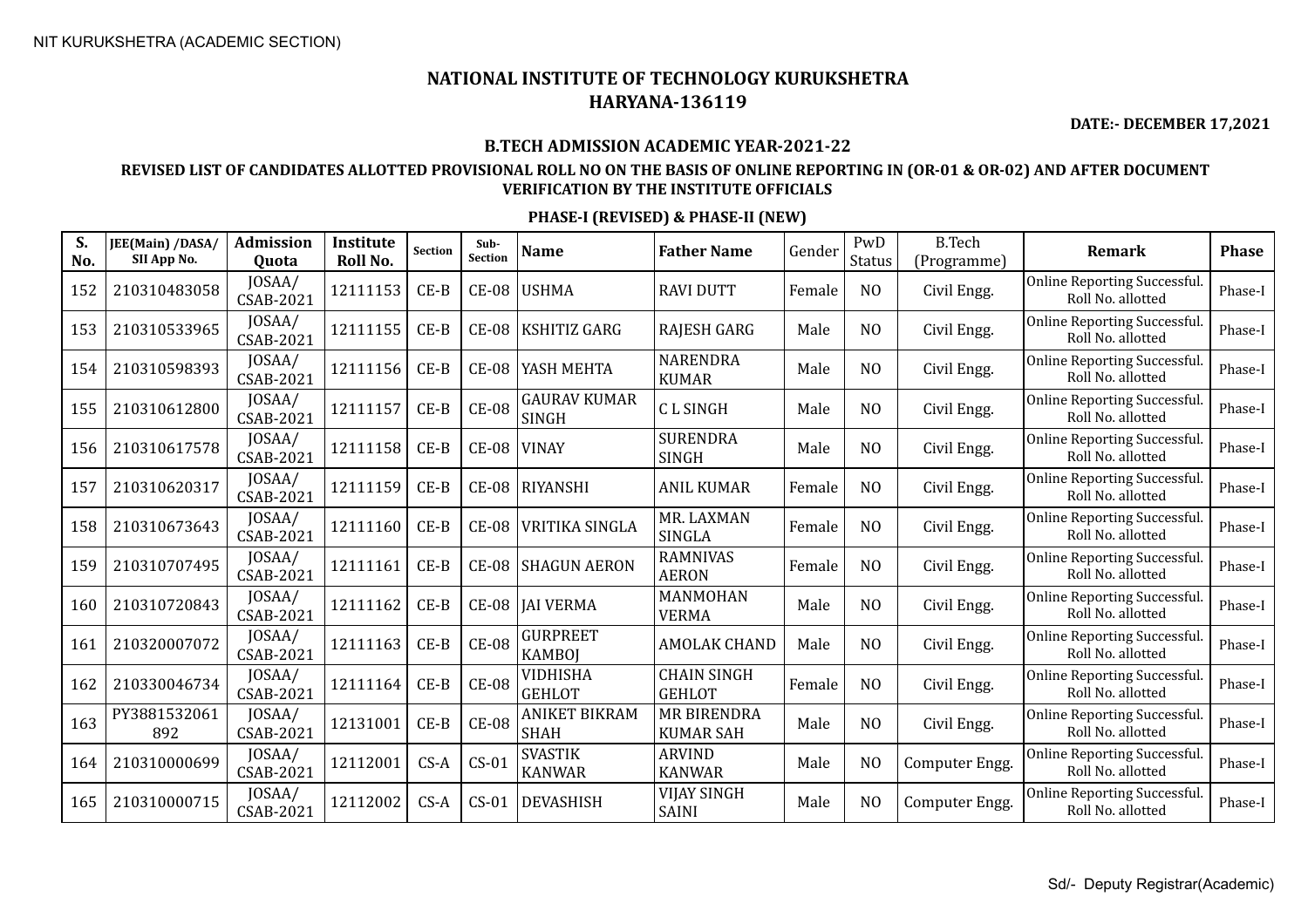**DATE:- DECEMBER 17,2021**

#### **B.TECH ADMISSION ACADEMIC YEAR-2021-22**

### **REVISED LIST OF CANDIDATES ALLOTTED PROVISIONAL ROLL NO ON THE BASIS OF ONLINE REPORTING IN (OR-01 & OR-02) AND AFTER DOCUMENT VERIFICATION BY THE INSTITUTE OFFICIALS**

| S.<br>No. | JEE(Main) /DASA/<br>SII App No. | <b>Admission</b><br>Quota  | Institute<br>Roll No. | Section | Sub-<br>Section | <b>Name</b>                | <b>Father Name</b>                    | Gender | PwD<br><b>Status</b> | <b>B.Tech</b><br>(Programme) | <b>Remark</b>                                            | <b>Phase</b> |
|-----------|---------------------------------|----------------------------|-----------------------|---------|-----------------|----------------------------|---------------------------------------|--------|----------------------|------------------------------|----------------------------------------------------------|--------------|
| 166       | 210310001865                    | JOSAA/<br><b>CSAB-2021</b> | 12112003              | $CS-A$  | $CS-01$         | PRIYANSHU<br><b>MAURYA</b> | <b>MANSHA RAM</b>                     | Male   | N <sub>O</sub>       | Computer Engg.               | Online Reporting Successful.<br>Roll No. allotted        | Phase-I      |
| 167       | 210310002535                    | JOSAA/<br><b>CSAB-2021</b> | 12112004              | $CS-A$  | $CS-01$         | <b>DEEPA KUMARI</b>        | <b>DURGESH</b><br><b>NANDAN SINGH</b> | Female | N <sub>O</sub>       | Computer Engg.               | Online Reporting Successful.<br>Roll No. allotted        | Phase-I      |
| 168       | 210310002941                    | JOSAA/<br><b>CSAB-2021</b> | 12112005              | $CS-A$  | $CS-01$         | <b>ARYAN RAJ</b>           | <b>PRAMOD</b><br><b>BHAGAT</b>        | Male   | N <sub>O</sub>       | Computer Engg.               | Online Reporting Successful.<br>Roll No. allotted        | Phase-I      |
| 169       | 210310009525                    | JOSAA/<br><b>CSAB-2021</b> | 12112006              | $CS-A$  | $CS-01$         | <b>MURARI PANDEY</b>       | <b>SAMARJEET</b>                      | Male   | N <sub>O</sub>       | Computer Engg.               | <b>Online Reporting Successful.</b><br>Roll No. allotted | Phase-I      |
| 170       | 210310010071                    | JOSAA/<br>CSAB-2021        | 12112007              | $CS-A$  | $CS-01$         | <b>VISHAL KHURANA</b>      | <b>VINOD</b><br><b>KHURANA</b>        | Male   | N <sub>O</sub>       | Computer Engg.               | Online Reporting Successful.<br>Roll No. allotted        | Phase-I      |
| 171       | 210310012331                    | JOSAA/<br><b>CSAB-2021</b> | 12112008              | $CS-A$  | $CS-01$         | KHUSHI<br><b>ALPHONSE</b>  | <b>NORMAN</b><br><b>RAJESH</b>        | Female | N <sub>O</sub>       | Computer Engg.               | Online Reporting Successful.<br>Roll No. allotted        | Phase-I      |
| 172       | 210310013060                    | JOSAA/<br><b>CSAB-2021</b> | 12112009              | $CS-A$  | $CS-01$         | <b>TUSHAR</b>              | PAWAN KUMAR                           | Male   | N <sub>O</sub>       | Computer Engg.               | Online Reporting Successful.<br>Roll No. allotted        | Phase-I      |
| 173       | 210310017236                    | JOSAA/<br><b>CSAB-2021</b> | 12112010              | $CS-A$  | $CS-01$         | RAMAVATH<br><b>ARJUN</b>   | <b>RAMAVATH</b><br><b>SHANKAR</b>     | Male   | N <sub>O</sub>       | Computer Engg.               | Online Reporting Successful.<br>Roll No. allotted        | Phase-I      |
| 174       | 210310023159                    | JOSAA/<br><b>CSAB-2021</b> | 12112011              | $CS-A$  | $CS-01$         | <b>HARSH KUMAR</b>         | <b>PRADEEP</b><br><b>KUMAR</b>        | Male   | N <sub>O</sub>       | Computer Engg.               | Online Reporting Successful.<br>Roll No. allotted        | Phase-I      |
| 175       | 210310024950                    | JOSAA/<br>CSAB-2021        | 12112012              | $CS-A$  | $CS-01$         | <b>AMIT KUMAR</b>          | <b>VIRENDRA</b><br><b>PRASAD</b>      | Male   | N <sub>O</sub>       | Computer Engg.               | Online Reporting Successful.<br>Roll No. allotted        | Phase-I      |
| 176       | 210310028137                    | JOSAA/<br><b>CSAB-2021</b> | 12112014              | $CS-A$  | $CS-01$         | <b>ANUPMA</b>              | <b>JAIKESH</b>                        | Female | N <sub>O</sub>       | Computer Engg.               | Online Reporting Successful.<br>Roll No. allotted        | Phase-I      |
| 177       | 210310029736                    | JOSAA/<br>CSAB-2021        | 12112015              | $CS-A$  | $CS-01$         | <b>ANURAG KUMAR</b>        | <b>NARENDRA</b><br><b>KUMAR</b>       | Male   | N <sub>O</sub>       | Computer Engg.               | Online Reporting Successful.<br>Roll No. allotted        | Phase-I      |
| 178       | 210310041077                    | JOSAA/<br><b>CSAB-2021</b> | 12112025              | $CS-A$  | $CS-01$         | VANSHIKA<br><b>SHARMA</b>  | GOVIND<br><b>SHARMA</b>               | Female | N <sub>O</sub>       | Computer Engg.               | Online Reporting Successful.<br>Roll No. allotted        | Phase-I      |
| 179       | 210310211589                    | JOSAA/<br><b>CSAB-2021</b> | 12112105              | $CS-A$  | $CS-01$         | <b>NITISH KUMAR</b>        | NAGESHWAR<br><b>PASWAN</b>            | Male   | <b>YES</b>           | Computer Engg.               | Online Reporting Successful.<br>Roll No. allotted        | Phase-I      |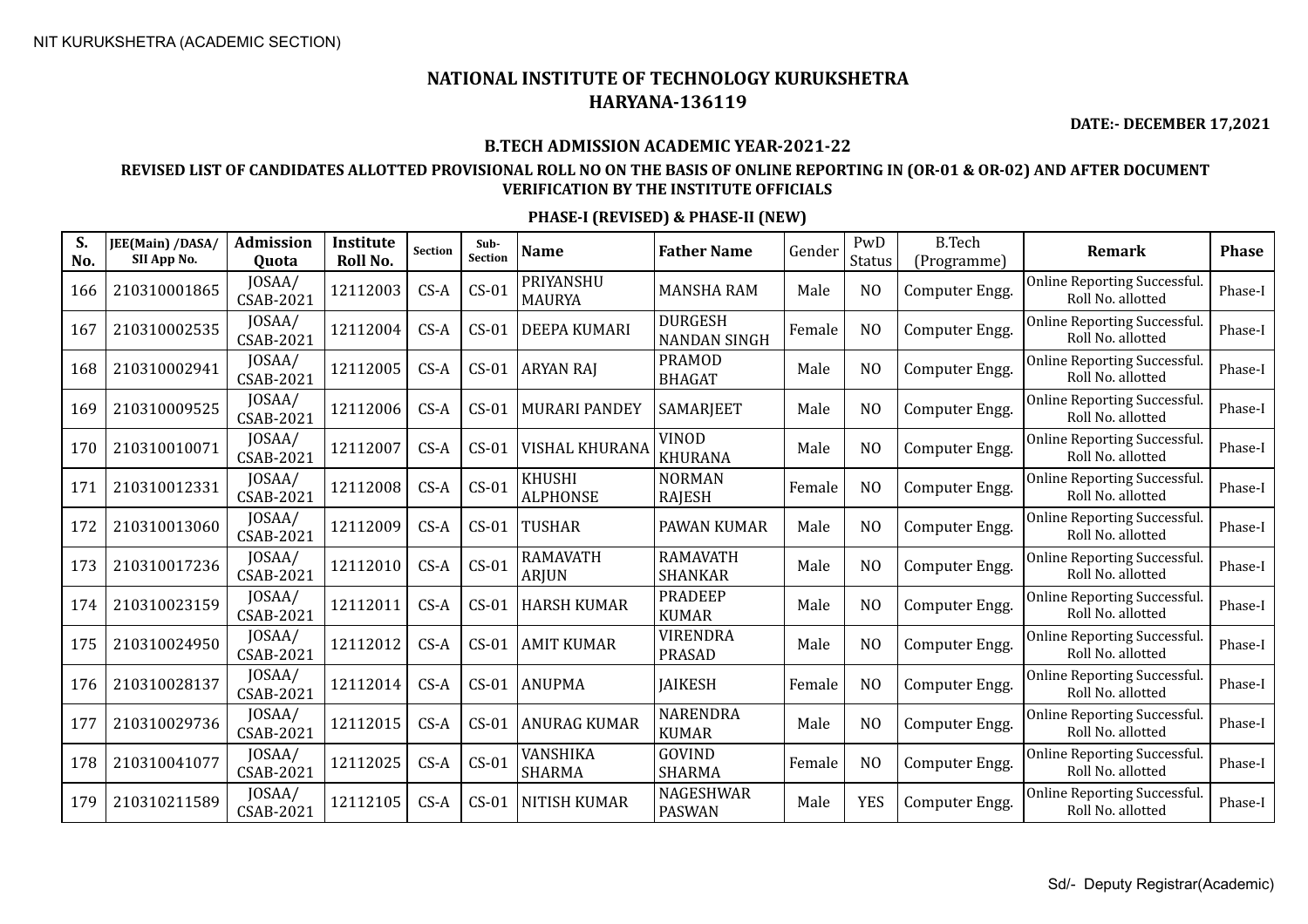**DATE:- DECEMBER 17,2021**

#### **B.TECH ADMISSION ACADEMIC YEAR-2021-22**

### **REVISED LIST OF CANDIDATES ALLOTTED PROVISIONAL ROLL NO ON THE BASIS OF ONLINE REPORTING IN (OR-01 & OR-02) AND AFTER DOCUMENT VERIFICATION BY THE INSTITUTE OFFICIALS**

| S.<br>No. | JEE(Main) /DASA/<br>SII App No. | <b>Admission</b><br>Quota  | <b>Institute</b><br>Roll No. | <b>Section</b> | Sub-<br>Section | <b>Name</b>                                | <b>Father Name</b>                         | Gender | PwD<br>Status  | <b>B.Tech</b><br>(Programme) | <b>Remark</b>                                            | <b>Phase</b> |
|-----------|---------------------------------|----------------------------|------------------------------|----------------|-----------------|--------------------------------------------|--------------------------------------------|--------|----------------|------------------------------|----------------------------------------------------------|--------------|
| 180       | 210310211980                    | JOSAA/<br><b>CSAB-2021</b> | 12112106                     | $CS-A$         | $CS-01$         | ABHI<br><b>CHAUDHARY</b>                   | <b>RAMESH CHAND</b>                        | Male   | <b>YES</b>     | Computer Engg.               | Online Reporting Successful.<br>Roll No. allotted        | Phase-I      |
| 181       | 210310233576                    | JOSAA/<br><b>CSAB-2021</b> | 12112114                     | $CS-A$         | $CS-01$         | SURAJPAL                                   | <b>RADHE SHYAM</b>                         | Male   | <b>YES</b>     | Computer Engg.               | Online Reporting Successful.<br>Roll No. allotted        | Phase-I      |
| 182       | 210310343397                    | JOSAA/<br><b>CSAB-2021</b> | 12112141                     | $CS-A$         | $CS-01$         | <b>DIVYANSHU</b>                           | <b>ISHWAR SINGH</b>                        | Male   | <b>YES</b>     | Computer Engg.               | Online Reporting Successful.<br>Roll No. allotted        | Phase-I      |
| 183       | 210310386303                    | JOSAA/<br><b>CSAB-2021</b> | 12112156                     | $CS-A$         | $CS-01$         | <b>AVINASH</b><br><b>BHUYAN</b>            | <b>ANANTA</b><br><b>BHUYAN</b>             | Male   | <b>YES</b>     | Computer Engg.               | Online Reporting Successful.<br>Roll No. allotted        | Phase-I      |
| 184       | 210310029831                    | JOSAA/<br><b>CSAB-2021</b> | 12112016                     | $CS-A$         | $CS-02$         | <b>HITESH</b>                              | <b>SATYADEV</b>                            | Male   | N <sub>O</sub> | Computer Engg.               | Online Reporting Successful.<br>Roll No. allotted        | Phase-I      |
| 185       | 210310030400                    | JOSAA/<br><b>CSAB-2021</b> | 12112017                     | $CS-A$         | $CS-02$         | <b>AKSHAY</b>                              | <b>SUKRAM PAL</b>                          | Male   | N <sub>O</sub> | Computer Engg.               | <b>Online Reporting Successful.</b><br>Roll No. allotted | Phase-I      |
| 186       | 210310030475                    | JOSAA/<br>CSAB-2021        | 12112018                     | $CS-A$         | $CS-02$         | <b>RAJAT KUMAR</b>                         | <b>SUKHVINDER</b><br><b>SINGH</b>          | Male   | N <sub>O</sub> | Computer Engg.               | Online Reporting Successful.<br>Roll No. allotted        | Phase-I      |
| 187       | 210310031700                    | JOSAA/<br><b>CSAB-2021</b> | 12112019                     | $CS-A$         | $CS-02$         | <b>KESHAV SHARMA</b>                       | <b>PARVEEN</b><br><b>SHARMA</b>            | Male   | N <sub>O</sub> | Computer Engg.               | Online Reporting Successful.<br>Roll No. allotted        | Phase-I      |
| 188       | 210310033227                    | JOSAA/<br><b>CSAB-2021</b> | 12112020                     | $CS-A$         | $CS-02$         | <b>BHAVESH</b>                             | <b>RAMESH KUMAR</b>                        | Male   | N <sub>O</sub> | Computer Engg.               | Online Reporting Successful.<br>Roll No. allotted        | Phase-I      |
| 189       | 210310036372                    | JOSAA/<br><b>CSAB-2021</b> | 12112021                     | $CS-A$         | $CS-02$         | VANSH SUKHIJA                              | <b>MANOJ KUMAR</b>                         | Male   | N <sub>O</sub> | Computer Engg.               | Online Reporting Successful.<br>Roll No. allotted        | Phase-I      |
| 190       | 210310036488                    | JOSAA/<br><b>CSAB-2021</b> | 12112022                     | $CS-A$         | $CS-02$         | <b>VISHWAS</b><br><b>KANCHAN</b><br>VAIDYA | <b>KANCHAN</b><br><b>PRAKASH</b><br>VAIDYA | Male   | N <sub>O</sub> | Computer Engg.               | Online Reporting Successful.<br>Roll No. allotted        | Phase-I      |
| 191       | 210310036783                    | JOSAA/<br><b>CSAB-2021</b> | 12112023                     | $CS-A$         | $CS-02$         | <b>DEEPAK</b>                              | <b>HARIPRASAD</b>                          | Male   | N <sub>O</sub> | Computer Engg.               | Online Reporting Successful.<br>Roll No. allotted        | Phase-I      |
| 192       | 210310037060                    | JOSAA/<br><b>CSAB-2021</b> | 12112024                     | $CS-A$         | $CS-02$         | <b>SANYAM SHARMA</b>                       | <b>PASHWINDER</b><br><b>KUMAR SHARMA</b>   | Male   | N <sub>O</sub> | Computer Engg.               | Online Reporting Successful.<br>Roll No. allotted        | Phase-I      |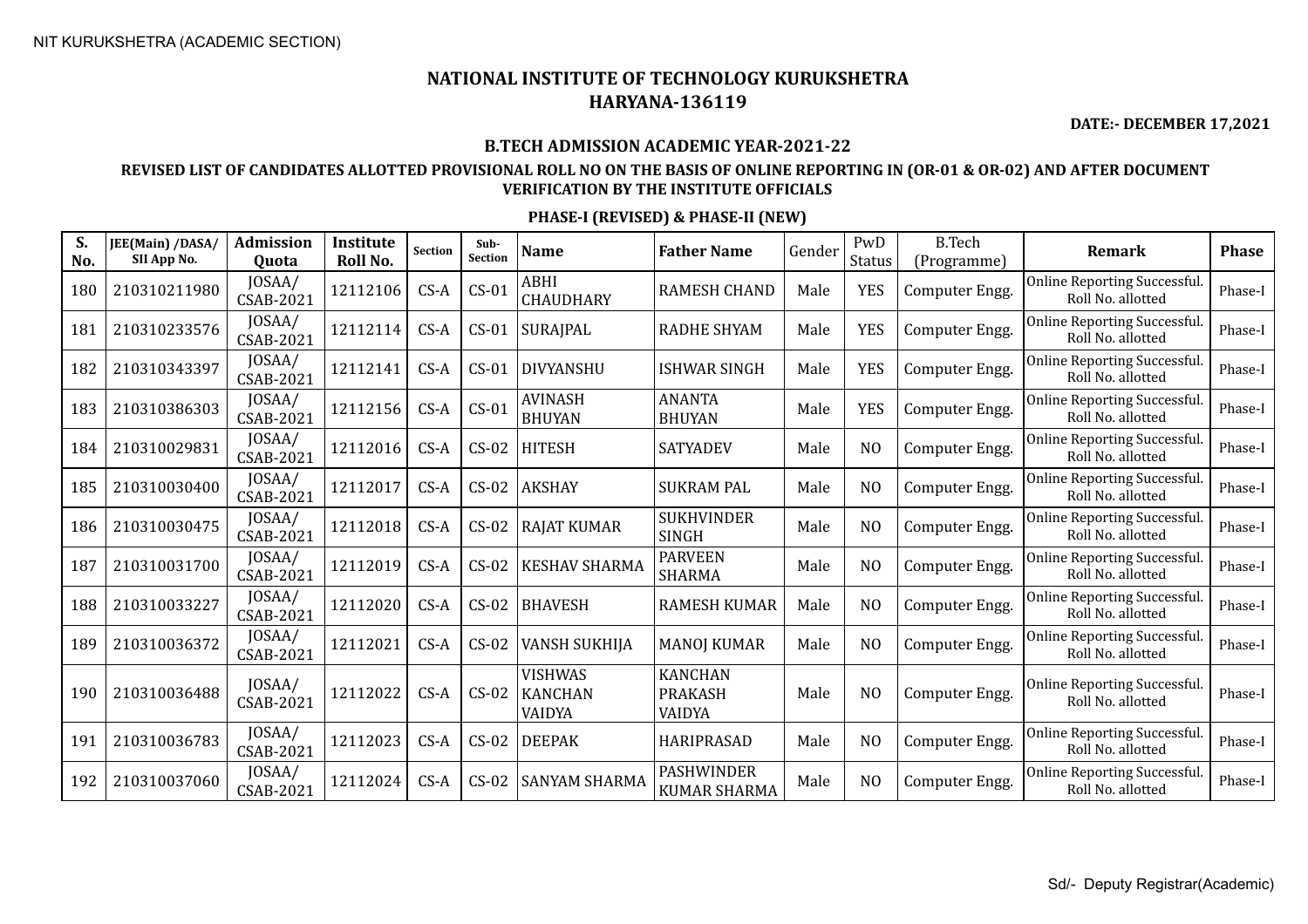**DATE:- DECEMBER 17,2021**

### **B.TECH ADMISSION ACADEMIC YEAR-2021-22**

### **REVISED LIST OF CANDIDATES ALLOTTED PROVISIONAL ROLL NO ON THE BASIS OF ONLINE REPORTING IN (OR-01 & OR-02) AND AFTER DOCUMENT VERIFICATION BY THE INSTITUTE OFFICIALS**

| S.<br>No. | JEE(Main) /DASA/<br>SII App No. | Admission<br>Quota         | Institute<br>Roll No. | Section | Sub-<br><b>Section</b> | <b>Name</b>                         | <b>Father Name</b>                    | Gender | PwD<br><b>Status</b> | <b>B.Tech</b><br>(Programme) | Remark                                                   | <b>Phase</b> |
|-----------|---------------------------------|----------------------------|-----------------------|---------|------------------------|-------------------------------------|---------------------------------------|--------|----------------------|------------------------------|----------------------------------------------------------|--------------|
| 193       | 210310041967                    | JOSAA/<br><b>CSAB-2021</b> | 12112026              | $CS-A$  | $CS-02$                | <b>SAKSHAM TAYAL</b>                | <b>ANIL TAYAL</b>                     | Male   | N <sub>O</sub>       | Computer Engg.               | Online Reporting Successful.<br>Roll No. allotted        | Phase-I      |
| 194       | 210310045351                    | JOSAA/<br><b>CSAB-2021</b> | 12112027              | $CS-A$  | $CS-02$                | <b>ROSHAN KUMAR</b>                 | VINOD KUMAR<br><b>SINGH</b>           | Male   | N <sub>O</sub>       | Computer Engg.               | Online Reporting Successful.<br>Roll No. allotted        | Phase-I      |
| 195       | 210310045746                    | JOSAA/<br><b>CSAB-2021</b> | 12112028              | $CS-A$  | $CS-02$                | <b>JANVI</b>                        | <b>RAJESH KUMAR</b>                   | Female | N <sub>O</sub>       | Computer Engg.               | <b>Online Reporting Successful.</b><br>Roll No. allotted | Phase-I      |
| 196       | 210310050798                    | JOSAA/<br><b>CSAB-2021</b> | 12112029              | $CS-A$  | $CS-02$                | <b>IYOTI</b>                        | <b>INDER SINGH</b>                    | Female | N <sub>O</sub>       | Computer Engg.               | Online Reporting Successful.<br>Roll No. allotted        | Phase-I      |
| 197       | 210310051819                    | JOSAA/<br>CSAB-2021        | 12112030              | $CS-A$  | $CS-02$                | DINESH SINGH<br><b>PATHANIA</b>     | <b>MANOJ SINGH</b><br><b>PATHANIA</b> | Male   | NO                   | Computer Engg.               | Online Reporting Successful.<br>Roll No. allotted        | Phase-I      |
| 198       | 210310055749                    | JOSAA/<br>CSAB-2021        | 12112031              | $CS-A$  | $CS-02$                | <b>KIRTI</b>                        | <b>NARESH</b>                         | Female | N <sub>O</sub>       | Computer Engg.               | Online Reporting Successful.<br>Roll No. allotted        | Phase-I      |
| 199       | 210310055920                    | JOSAA/<br>CSAB-2021        | 12112032              | $CS-A$  | $CS-02$                | <b>AKSHAT</b><br>MEGHWAL            | <b>ANIL KUMAR</b>                     | Male   | N <sub>O</sub>       | Computer Engg.               | Online Reporting Successful.<br>Roll No. allotted        | Phase-I      |
| 200       | 210310058025                    | JOSAA/<br>CSAB-2021        | 12112035              | $CS-A$  | $CS-02$                | <b>TANISHA</b>                      | <b>PURAN CHAND</b>                    | Female | N <sub>O</sub>       | Computer Engg.               | Online Reporting Successful.<br>Roll No. allotted        | Phase-I      |
| 201       | 210310604836                    | JOSAA/<br><b>CSAB-2021</b> | 12112201              | $CS-A$  | $CS-02$                | ANSHIKA SINGLA                      | <b>NEERAJ SINGLA</b>                  | Female | <b>YES</b>           | Computer Engg.               | Online Reporting Successful.<br>Roll No. allotted        | Phase-I      |
| 202       | 210310618021                    | JOSAA/<br>CSAB-2021        | 12112202              | $CS-A$  | $CS-02$                | <b>ABHISHEK PATEL</b>               | <b>VIVEK KUMAR</b><br><b>ARYA</b>     | Male   | <b>YES</b>           | Computer Engg.               | Online Reporting Successful.<br>Roll No. allotted        | Phase-I      |
| 203       | 210310680528                    | JOSAA/<br><b>CSAB-2021</b> | 12112212              | $CS-A$  | $CS-02$                | <b>VISHWADEV</b>                    | <b>SATYADEV</b><br><b>SHARMA</b>      | Male   | <b>YES</b>           | Computer Engg.               | Online Reporting Successful.<br>Roll No. allotted        | Phase-I      |
| 204       | 210310760723                    | JOSAA/<br><b>CSAB-2021</b> | 12112217              | $CS-A$  | $CS-02$                | RAHUL GORAI                         | <b>SUNIL KUMAR</b><br><b>GORAI</b>    | Male   | <b>YES</b>           | Computer Engg.               | Online Reporting Successful.<br>Roll No. allotted        | Phase-I      |
| 205       | 210320020467                    | JOSAA/<br><b>CSAB-2021</b> | 12112227              | $CS-A$  | $CS-02$                | <b>ROHIT KUMAR</b>                  | <b>SURENDER</b><br><b>KUMAR</b>       | Male   | <b>YES</b>           | Computer Engg.               | Online Reporting Successful.<br>Roll No. allotted        | Phase-I      |
| 206       | 210310056275                    | JOSAA/<br><b>CSAB-2021</b> | 12112033              | $CS-A$  | $CS-03$                | <b>SAMAR PRATAP</b><br><b>SINGH</b> | <b>MANDEEP SINGH</b>                  | Male   | N <sub>O</sub>       | Computer Engg.               | Online Reporting Successful.<br>Roll No. allotted        | Phase-I      |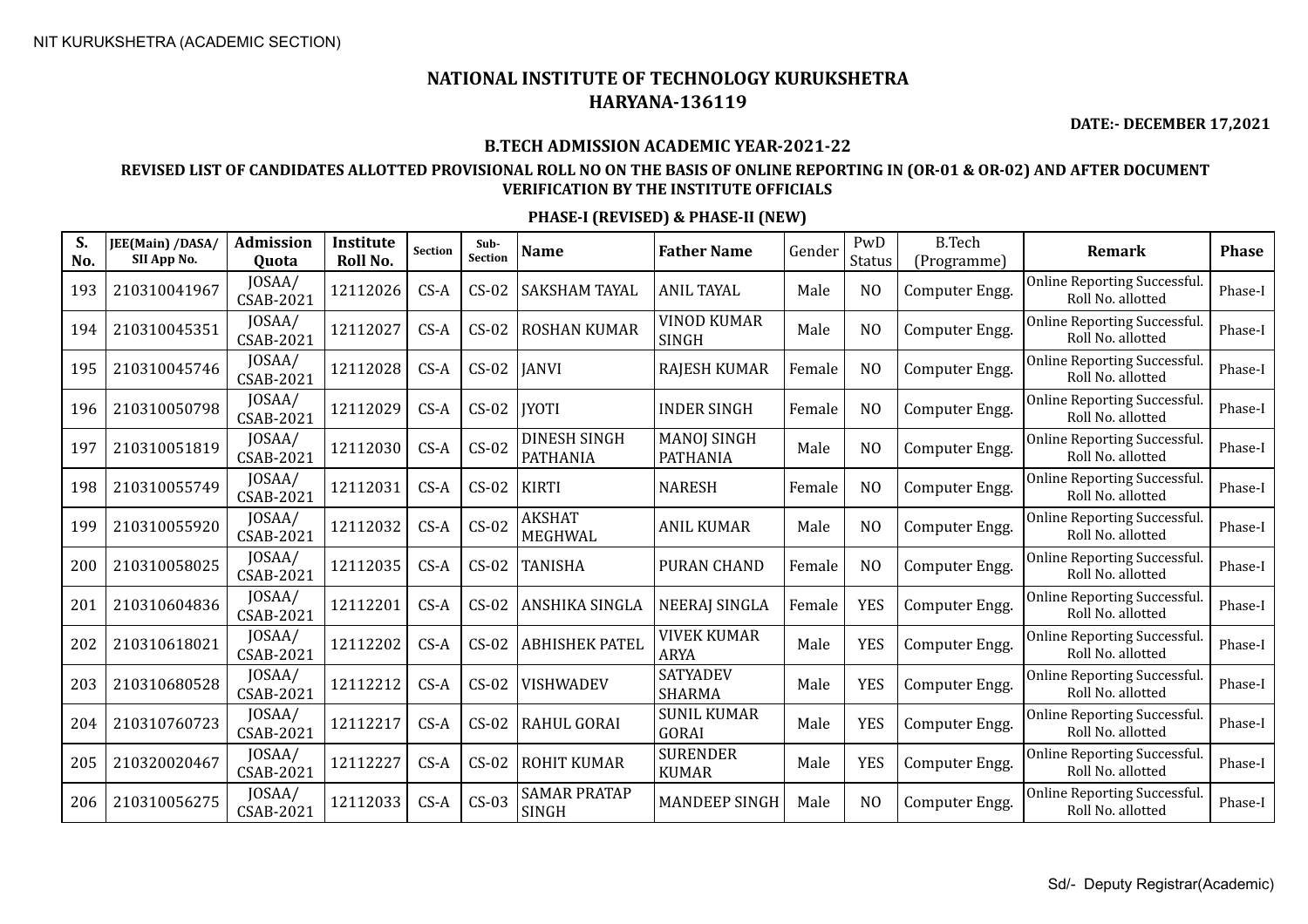**DATE:- DECEMBER 17,2021**

### **B.TECH ADMISSION ACADEMIC YEAR-2021-22**

### **REVISED LIST OF CANDIDATES ALLOTTED PROVISIONAL ROLL NO ON THE BASIS OF ONLINE REPORTING IN (OR-01 & OR-02) AND AFTER DOCUMENT VERIFICATION BY THE INSTITUTE OFFICIALS**

| S.<br>No. | JEE(Main) /DASA/<br>SII App No. | <b>Admission</b><br>Quota  | Institute<br>Roll No. | <b>Section</b> | Sub-<br>Section | <b>Name</b>                      | <b>Father Name</b>                               | Gender | PwD<br>Status  | <b>B.Tech</b><br>(Programme) | <b>Remark</b>                                            | <b>Phase</b> |
|-----------|---------------------------------|----------------------------|-----------------------|----------------|-----------------|----------------------------------|--------------------------------------------------|--------|----------------|------------------------------|----------------------------------------------------------|--------------|
| 207       | 210310056502                    | JOSAA/<br>CSAB-2021        | 12112034              | $CS-A$         | $CS-03$         | <b>PRATHAM</b><br><b>REEHAL</b>  | <b>VINOD KUMAR</b>                               | Male   | N <sub>O</sub> | Computer Engg.               | Online Reporting Successful.<br>Roll No. allotted        | Phase-I      |
| 208       | 210310058405                    | JOSAA/<br>CSAB-2021        | 12112036              | $CS-A$         | $CS-03$         | <b>SAATVIK GARG</b>              | <b>SANJEEV KUMAR</b>                             | Male   | N <sub>O</sub> | Computer Engg.               | Online Reporting Successful.<br>Roll No. allotted        | Phase-I      |
| 209       | 210310058482                    | JOSAA/<br>CSAB-2021        | 12112037              | $CS-A$         | $CS-03$         | <b>AYUSH ANAND</b>               | <b>BRAJESH KUMAR</b>                             | Male   | N <sub>O</sub> | Computer Engg.               | Online Reporting Successful.<br>Roll No. allotted        | Phase-I      |
| 210       | 210310060149                    | JOSAA/<br>CSAB-2021        | 12112038              | $CS-A$         | $CS-03$         | <b>SHANTANU</b>                  | <b>NARESH KUMAR</b>                              | Male   | N <sub>O</sub> | Computer Engg.               | Online Reporting Successful.<br>Roll No. allotted        | Phase-I      |
| 211       | 210310061428                    | JOSAA/<br>CSAB-2021        | 12112039              | $CS-A$         | $CS-03$         | CHINMOY<br><b>HAZARIKA</b>       | <b>MR.RUPAK</b><br><b>HAZARIKA</b>               | Male   | N <sub>O</sub> | Computer Engg.               | Online Reporting Successful.<br>Roll No. allotted        | Phase-I      |
| 212       | 210310064773                    | JOSAA/<br>CSAB-2021        | 12112040              | $CS-A$         | $CS-03$         | <b>SAHIL KUMAR</b>               | <b>MAHENDER</b><br><b>SINGH</b>                  | Male   | N <sub>O</sub> | Computer Engg.               | Online Reporting Successful.<br>Roll No. allotted        | Phase-I      |
| 213       | 210310066000                    | JOSAA/<br>CSAB-2021        | 12112041              | $CS-A$         | $CS-03$         | <b>TUSHAR YADAV</b>              | <b>SUNIL KUMAR</b>                               | Male   | N <sub>O</sub> | Computer Engg.               | Online Reporting Successful.<br>Roll No. allotted        | Phase-I      |
| 214       | 210310070800                    | JOSAA/<br>CSAB-2021        | 12112042              | $CS-A$         | $CS-03$         | <b>PRAJAKTA</b><br>WANKHEDE      | <b>SIDDHARTH</b><br><b>WANKHEDE</b>              | Female | N <sub>O</sub> | Computer Engg.               | Online Reporting Successful.<br>Roll No. allotted        | Phase-I      |
| 215       | 210310075141                    | JOSAA/<br>CSAB-2021        | 12112043              | $CS-A$         | $CS-03$         | <b>ANUJ KUMAR</b>                | <b>VINOD KUMAR</b>                               | Male   | N <sub>O</sub> | Computer Engg.               | Online Reporting Successful.<br>Roll No. allotted        | Phase-I      |
| 216       | 210310075386                    | JOSAA/<br>CSAB-2021        | 12112044              | $CS-A$         | $CS-03$         | <b>ANKIT JHIRWAL</b>             | <b>SHIVJI RAM</b><br><b>MINA</b>                 | Male   | N <sub>O</sub> | Computer Engg.               | Online Reporting Successful.<br>Roll No. allotted        | Phase-I      |
| 217       | 210310076023                    | JOSAA/<br>CSAB-2021        | 12112045              | $CS-A$         | $CS-03$         | <b>RAHUL NAIN</b>                | <b>DAYANAND</b><br><b>NAIN</b>                   | Male   | N <sub>O</sub> | Computer Engg.               | Online Reporting Successful.<br>Roll No. allotted        | Phase-I      |
| 218       | 210310078363                    | JOSAA/<br>CSAB-2021        | 12112046              | $CS-A$         | $CS-03$         | KHYATI SHARMA                    | <b>ANIL SHARMA</b>                               | Female | N <sub>O</sub> | Computer Engg.               | <b>Online Reporting Successful.</b><br>Roll No. allotted | Phase-I      |
| 219       | 210310080474                    | JOSAA/<br><b>CSAB-2021</b> | 12112047              | $CS-A$         | $CS-03$         | <b>SUKANYA</b><br><b>BHARGAV</b> | <b>DINESH</b><br><b>CHANDRA</b><br><b>BAITHA</b> | Female | N <sub>0</sub> | Computer Engg.               | Online Reporting Successful.<br>Roll No. allotted        | Phase-I      |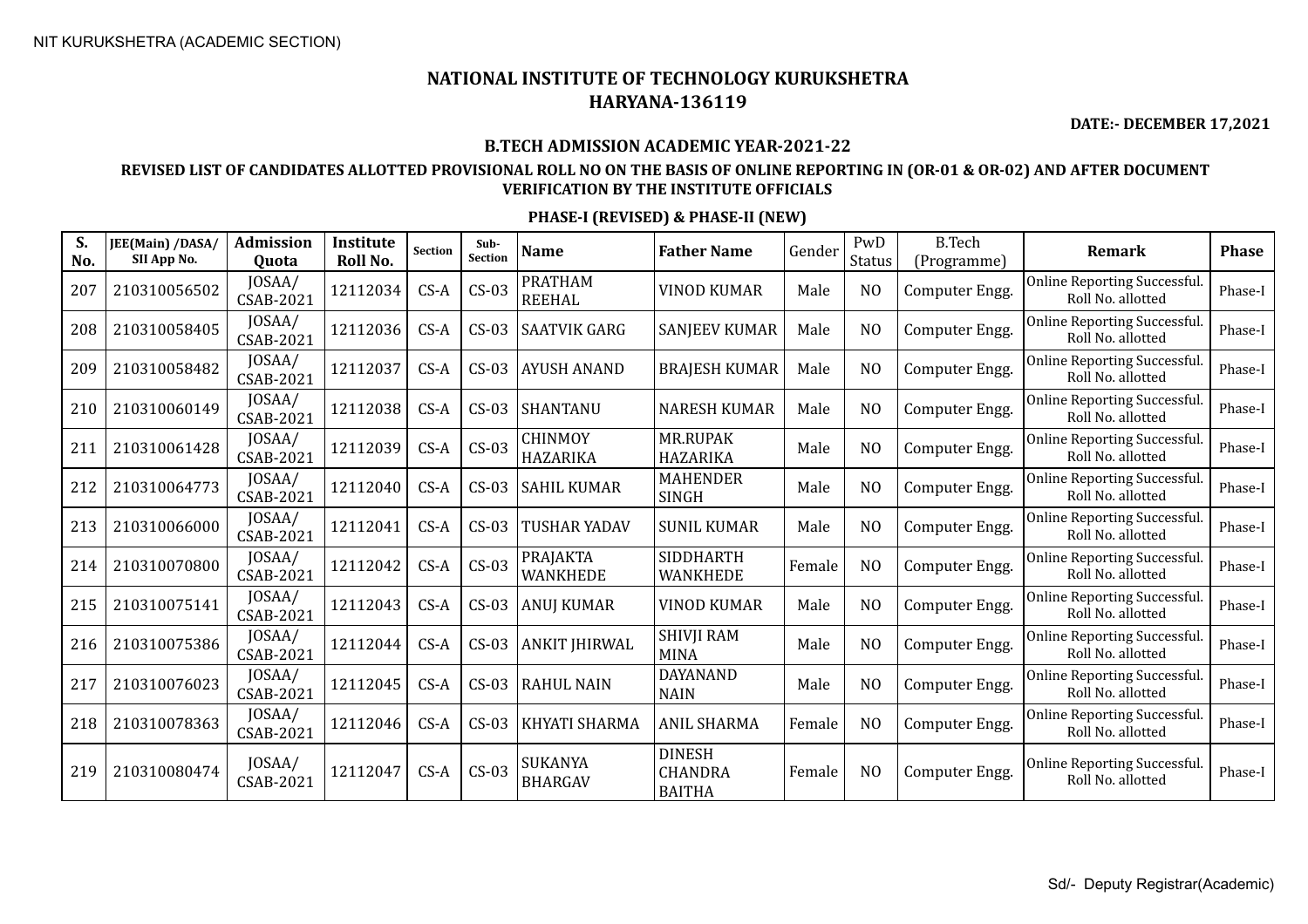**DATE:- DECEMBER 17,2021**

#### **B.TECH ADMISSION ACADEMIC YEAR-2021-22**

### **REVISED LIST OF CANDIDATES ALLOTTED PROVISIONAL ROLL NO ON THE BASIS OF ONLINE REPORTING IN (OR-01 & OR-02) AND AFTER DOCUMENT VERIFICATION BY THE INSTITUTE OFFICIALS**

| S.<br>No. | <b>JEE(Main) /DASA/</b><br>SII App No. | <b>Admission</b><br>Quota  | Institute<br>Roll No. | <b>Section</b> | Sub-<br><b>Section</b> | <b>Name</b>                        | <b>Father Name</b>                  | Gender | PwD<br><b>Status</b> | <b>B.Tech</b><br>(Programme) | <b>Remark</b>                                            | <b>Phase</b> |
|-----------|----------------------------------------|----------------------------|-----------------------|----------------|------------------------|------------------------------------|-------------------------------------|--------|----------------------|------------------------------|----------------------------------------------------------|--------------|
| 220       | 210310082770                           | JOSAA/<br><b>CSAB-2021</b> | 12112048              | $CS-A$         | $CS-03$                | <b>NIKHIL</b>                      | <b>RAJESH KUMAR</b>                 | Male   | N <sub>O</sub>       | Computer Engg.               | <b>Online Reporting Successful.</b><br>Roll No. allotted | Phase-I      |
| 221       | 210310083134                           | JOSAA/<br><b>CSAB-2021</b> | 12112049              | $CS-A$         | $CS-03$                | <b>UTKARSH</b>                     | <b>MOHAN LAL</b>                    | Male   | N <sub>O</sub>       | Computer Engg.               | Online Reporting Successful.<br>Roll No. allotted        | Phase-I      |
| 222       | 210310089175                           | JOSAA/<br><b>CSAB-2021</b> | 12112050              | $CS-A$         | $CS-03$                | <b>ANKIT KUMAR</b>                 | <b>KANCHAN</b><br><b>KUMAR</b>      | Male   | N <sub>O</sub>       | Computer Engg.               | Online Reporting Successful.<br>Roll No. allotted        | Phase-I      |
| 223       | 210310090953                           | JOSAA/<br><b>CSAB-2021</b> | 12112051              | $CS-A$         | $CS-03$                | <b>MOHIT SINGH</b>                 | <b>MALKHAN</b><br><b>SINGH</b>      | Male   | N <sub>O</sub>       | Computer Engg.               | Online Reporting Successful.<br>Roll No. allotted        | Phase-I      |
| 224       | 210310092726                           | JOSAA/<br><b>CSAB-2021</b> | 12112052              | $CS-A$         | $CS-03$                | <b>AMAN KUMAR</b>                  | <b>BALBIR</b>                       | Male   | N <sub>O</sub>       | Computer Engg.               | Online Reporting Successful.<br>Roll No. allotted        | Phase-I      |
| 225       | 210310093131                           | JOSAA/<br><b>CSAB-2021</b> | 12112053              | $CS-A$         | $CS-03$                | <b>HITEN ISRANI</b>                | RAJESH ISRANI                       | Male   | N <sub>O</sub>       | Computer Engg.               | Online Reporting Successful.<br>Roll No. allotted        | Phase-I      |
| 226       | 210310093576                           | JOSAA/<br>CSAB-2021        | 12112054              | $CS-A$         | $CS-03$                | <b>TARUNPREET</b><br><b>KAUR</b>   | <b>SUKHBIR SINGH</b>                | Female | N <sub>O</sub>       | Computer Engg.               | Online Reporting Successful.<br>Roll No. allotted        | Phase-I      |
| 227       | 210310093660                           | JOSAA/<br><b>CSAB-2021</b> | 12112055              | $CS-A$         | $CS-03$                | <b>DEEPAK</b>                      | <b>AJAY PAL</b>                     | Male   | N <sub>O</sub>       | Computer Engg.               | Online Reporting Successful.<br>Roll No. allotted        | Phase-I      |
| 228       | 210310094072                           | JOSAA/<br><b>CSAB-2021</b> | 12112056              | $CS-A$         | $CS-04$                | LIPASA MUNDHA                      | MR. ANANDA<br><b>MUNDHA</b>         | Female | N <sub>O</sub>       | Computer Engg.               | Online Reporting Successful.<br>Roll No. allotted        | Phase-I      |
| 229       | 210310095264                           | JOSAA/<br><b>CSAB-2021</b> | 12112057              | $CS-A$         | $CS-04$                | <b>BHAVISHYA</b><br><b>GOTHWAL</b> | <b>AMAR SINGH</b><br><b>GOTHWAL</b> | Male   | N <sub>O</sub>       | Computer Engg.               | Online Reporting Successful.<br>Roll No. allotted        | Phase-I      |
| 230       | 210310095471                           | JOSAA/<br>CSAB-2021        | 12112058              | $CS-A$         | $CS-04$                | <b>SAHIL BHATIA</b>                | <b>SUNIL BHATIA</b>                 | Male   | N <sub>O</sub>       | Computer Engg.               | Online Reporting Successful.<br>Roll No. allotted        | Phase-I      |
| 231       | 210310097182                           | JOSAA/<br><b>CSAB-2021</b> | 12112059              | $CS-A$         | $CS-04$                | <b>BHAVYA BANSAL</b>               | <b>KIRTI BANSAL</b>                 | Male   | N <sub>O</sub>       | Computer Engg.               | Online Reporting Successful.<br>Roll No. allotted        | Phase-I      |
| 232       | 210310097879                           | JOSAA/<br>CSAB-2021        | 12112060              | $CS-A$         | $CS-04$                | RONAK                              | <b>ASHOK KUMAR</b>                  | Male   | N <sub>O</sub>       | Computer Engg.               | Online Reporting Successful.<br>Roll No. allotted        | Phase-I      |
| 233       | 210310098671                           | JOSAA/<br><b>CSAB-2021</b> | 12112061              | $CS-A$         | $CS-04$                | <b>NAMAN GARG</b>                  | <b>PREM GARG</b>                    | Male   | N <sub>O</sub>       | Computer Engg.               | Online Reporting Successful.<br>Roll No. allotted        | Phase-I      |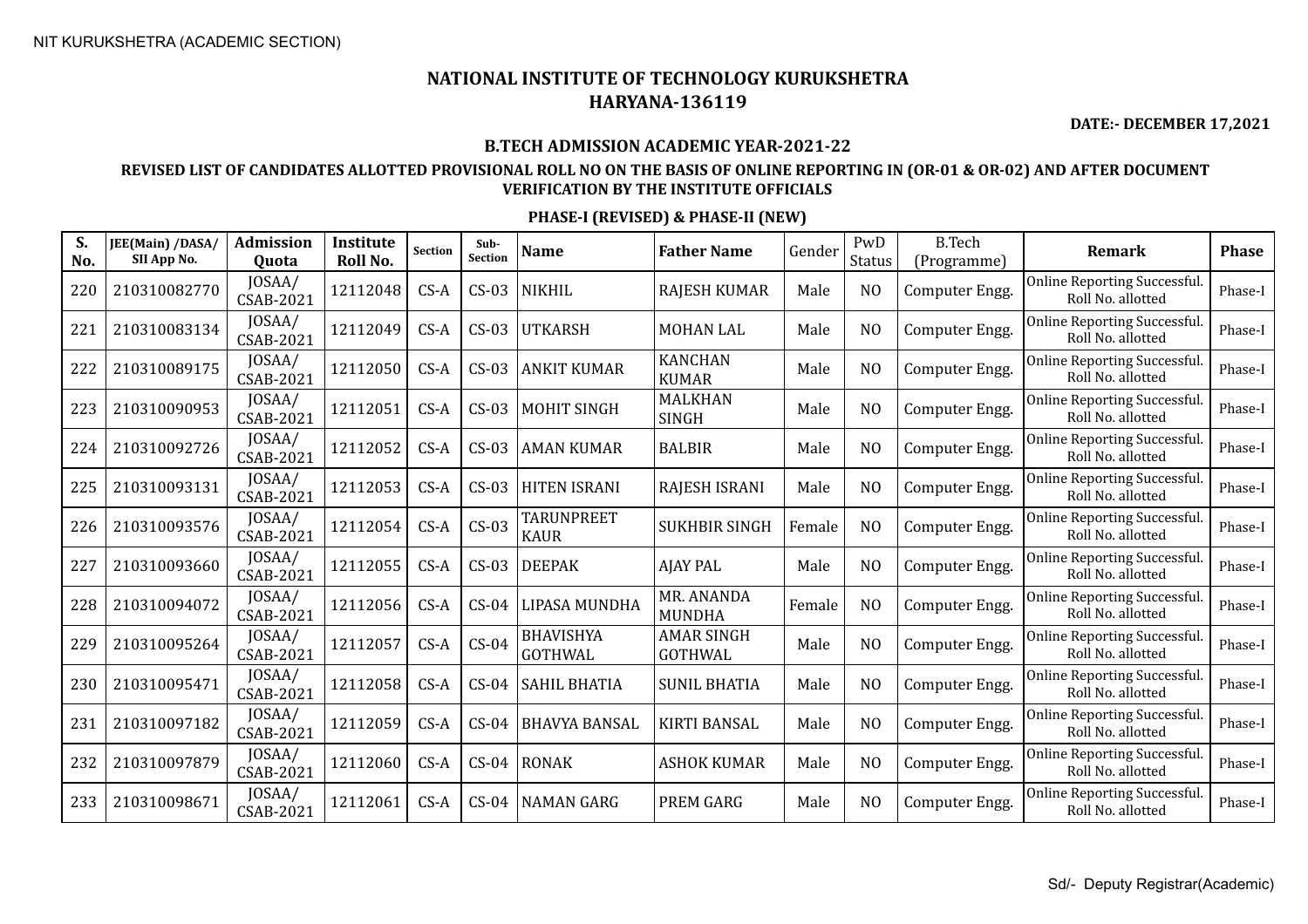**DATE:- DECEMBER 17,2021**

### **B.TECH ADMISSION ACADEMIC YEAR-2021-22**

### **REVISED LIST OF CANDIDATES ALLOTTED PROVISIONAL ROLL NO ON THE BASIS OF ONLINE REPORTING IN (OR-01 & OR-02) AND AFTER DOCUMENT VERIFICATION BY THE INSTITUTE OFFICIALS**

| S.<br>No. | JEE(Main) /DASA/<br>SII App No. | <b>Admission</b><br>Quota  | Institute<br>Roll No. | Section | Sub-<br><b>Section</b> | <b>Name</b>                           | <b>Father Name</b>                   | Gender | PwD<br><b>Status</b> | <b>B.Tech</b><br>(Programme) | Remark                                                   | <b>Phase</b> |
|-----------|---------------------------------|----------------------------|-----------------------|---------|------------------------|---------------------------------------|--------------------------------------|--------|----------------------|------------------------------|----------------------------------------------------------|--------------|
| 234       | 210310098735                    | JOSAA/<br>CSAB-2021        | 12112062              | $CS-A$  | $CS-04$                | HIMANSHU                              | <b>SUNIL KUMAR</b>                   | Male   | N <sub>O</sub>       | Computer Engg.               | <b>Online Reporting Successful.</b><br>Roll No. allotted | Phase-I      |
| 235       | 210310098902                    | JOSAA/<br><b>CSAB-2021</b> | 12112063              | $CS-A$  | $CS-04$                | <b>PALAK</b>                          | <b>PARVEEN</b><br><b>KUMAR</b>       | Female | N <sub>O</sub>       | Computer Engg.               | Online Reporting Successful.<br>Roll No. allotted        | Phase-I      |
| 236       | 210310105718                    | JOSAA/<br><b>CSAB-2021</b> | 12112064              | $CS-A$  | $CS-04$                | ABHISHEK<br><b>SHARMA</b>             | <b>ISHWAR CHAND</b><br><b>SHARMA</b> | Male   | N <sub>O</sub>       | Computer Engg.               | Online Reporting Successful.<br>Roll No. allotted        | Phase-I      |
| 237       | 210310108346                    | JOSAA/<br><b>CSAB-2021</b> | 12112065              | $CS-A$  | $CS-04$                | <b>AAYUSH</b><br><b>CHITKARA</b>      | <b>ARUN CHITKARA</b>                 | Male   | N <sub>O</sub>       | Computer Engg.               | Online Reporting Successful.<br>Roll No. allotted        | Phase-I      |
| 238       | 210310109887                    | JOSAA/<br><b>CSAB-2021</b> | 12112066              | $CS-A$  | $CS-04$                | ABHIMANYU<br><b>BIJLIYA</b>           | <b>SHRI RAM</b><br><b>BIJLIYA</b>    | Male   | N <sub>O</sub>       | Computer Engg.               | Online Reporting Successful.<br>Roll No. allotted        | Phase-I      |
| 239       | 210310113302                    | JOSAA/<br><b>CSAB-2021</b> | 12112067              | $CS-A$  | $CS-04$                | <b>BHUKYA HASITHA</b>                 | <b>BHUKYA</b><br><b>SHANKAR</b>      | Female | N <sub>O</sub>       | Computer Engg.               | Online Reporting Successful.<br>Roll No. allotted        | Phase-I      |
| 240       | 210310118824                    | JOSAA/<br><b>CSAB-2021</b> | 12112068              | $CS-A$  | $CS-04$                | <b>HIMANSHU RAJ</b>                   | <b>SURESH RAM</b>                    | Male   | N <sub>O</sub>       | Computer Engg.               | Online Reporting Successful.<br>Roll No. allotted        | Phase-I      |
| 241       | 210310120091                    | JOSAA/<br><b>CSAB-2021</b> | 12112069              | $CS-A$  | $CS-04$                | <b>SNEHA LAMBADI</b>                  | <b>PEER SINGH</b>                    | Female | N <sub>O</sub>       | Computer Engg.               | Online Reporting Successful.<br>Roll No. allotted        | Phase-I      |
| 242       | 210310120507                    | JOSAA/<br>CSAB-2021        | 12112070              | $CS-A$  | $CS-04$                | <b>DEV MAHAJAN</b>                    | MR. PANKAJ<br>MAHAJAN                | Male   | N <sub>O</sub>       | Computer Engg.               | Online Reporting Successful.<br>Roll No. allotted        | Phase-I      |
| 243       | 210310122043                    | JOSAA/<br><b>CSAB-2021</b> | 12112071              | $CS-A$  | $CS-04$                | <b>GARVIT MUKHIJA</b>                 | SANJEEV<br>MUKHIJA                   | Male   | N <sub>O</sub>       | Computer Engg.               | Online Reporting Successful.<br>Roll No. allotted        | Phase-I      |
| 244       | 210310123835                    | JOSAA/<br><b>CSAB-2021</b> | 12112072              | $CS-A$  | $CS-04$                | <b>ASHUTOSH</b><br><b>KUMAR SINGH</b> | <b>ARUN KUMAR</b><br><b>SINGH</b>    | Male   | N <sub>O</sub>       | Computer Engg.               | Online Reporting Successful.<br>Roll No. allotted        | Phase-I      |
| 245       | 210310129960                    | JOSAA/<br><b>CSAB-2021</b> | 12112073              | $CS-A$  | $CS-04$                | ASHISH<br><b>GAHLAWAT</b>             | <b>RAKESH</b>                        | Male   | N <sub>O</sub>       | Computer Engg.               | Online Reporting Successful.<br>Roll No. allotted        | Phase-I      |
| 246       | 210310134662                    | JOSAA/<br><b>CSAB-2021</b> | 12112074              | $CS-A$  | $CS-04$                | <b>MAYANK SAINI</b>                   | <b>MOTI LAL SAINI</b>                | Male   | N <sub>O</sub>       | Computer Engg.               | <b>Online Reporting Successful.</b><br>Roll No. allotted | Phase-I      |
| 247       | 210310135308                    | JOSAA/<br><b>CSAB-2021</b> | 12112076              | $CS-A$  | $CS-04$                | <b>ARYAN PRAKASH</b>                  | <b>JAI PRAKASH</b>                   | Male   | N <sub>O</sub>       | Computer Engg.               | <b>Online Reporting Successful.</b><br>Roll No. allotted | Phase-I      |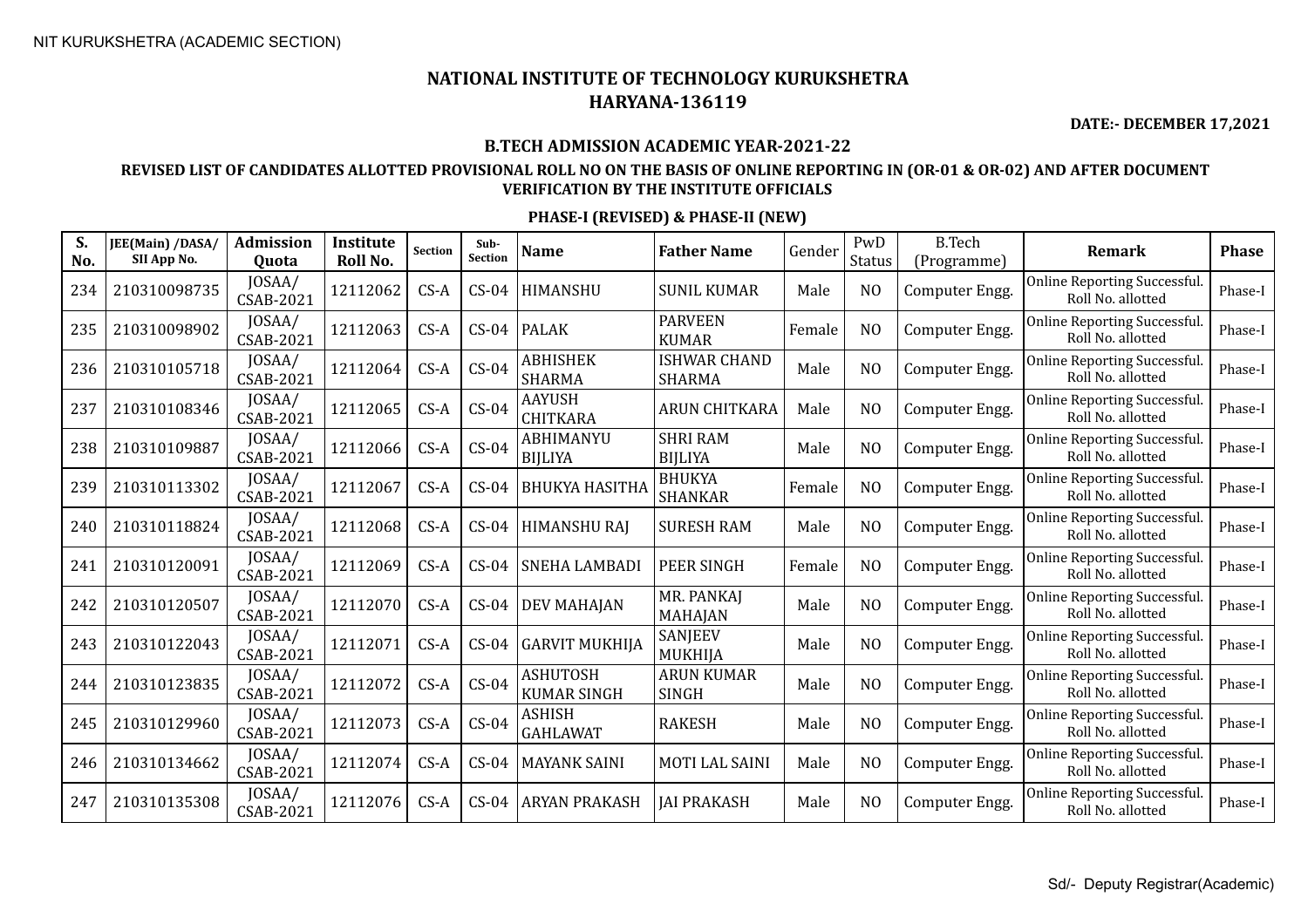**DATE:- DECEMBER 17,2021**

### **B.TECH ADMISSION ACADEMIC YEAR-2021-22**

### **REVISED LIST OF CANDIDATES ALLOTTED PROVISIONAL ROLL NO ON THE BASIS OF ONLINE REPORTING IN (OR-01 & OR-02) AND AFTER DOCUMENT VERIFICATION BY THE INSTITUTE OFFICIALS**

| S.<br>No. | JEE(Main) /DASA/<br>SII App No. | Admission<br>Quota         | Institute<br>Roll No. | <b>Section</b> | Sub-<br><b>Section</b> | <b>Name</b>                           | <b>Father Name</b>                          | Gender | PwD<br>Status  | <b>B.Tech</b><br>(Programme) | Remark                                                   | <b>Phase</b> |
|-----------|---------------------------------|----------------------------|-----------------------|----------------|------------------------|---------------------------------------|---------------------------------------------|--------|----------------|------------------------------|----------------------------------------------------------|--------------|
| 248       | 210310136129                    | JOSAA/<br>CSAB-2021        | 12112077              | $CS-A$         | $CS-04$                | <b>SHUBHAM NAVIK</b>                  | <b>CHANDRA</b><br><b>BHUSHAN</b>            | Male   | N <sub>O</sub> | Computer Engg.               | Online Reporting Successful.<br>Roll No. allotted        | Phase-I      |
| 249       | 210310137366                    | JOSAA/<br>CSAB-2021        | 12112078              | $CS-A$         | $CS-04$                | <b>SATYAM YADAV</b>                   | <b>JAHAR SINGH</b>                          | Male   | N <sub>O</sub> | Computer Engg.               | Online Reporting Successful.<br>Roll No. allotted        | Phase-I      |
| 250       | 210310135041                    | JOSAA/<br>CSAB-2021        | 12112075              | $CS-B$         | $CS-05$                | POOJA AGARWAL                         | <b>VINOD KUMAR</b>                          | Female | N <sub>O</sub> | Computer Engg.               | Online Reporting Successful.<br>Roll No. allotted        | Phase-I      |
| 251       | 210310146783                    | JOSAA/<br>CSAB-2021        | 12112079              | $CS-B$         | $CS-05$                | <b>VITTHAL GUPTA</b>                  | <b>RAMAN GUPTA</b>                          | Male   | N <sub>O</sub> | Computer Engg.               | Online Reporting Successful.<br>Roll No. allotted        | Phase-I      |
| 252       | 210310147179                    | JOSAA/<br>CSAB-2021        | 12112080              | $CS-B$         | $CS-05$                | <b>DHARMENDRA</b><br>YADAV            | PHOOL CHAND<br>YADAV                        | Male   | N <sub>O</sub> | Computer Engg.               | Online Reporting Successful.<br>Roll No. allotted        | Phase-I      |
| 253       | 210310149905                    | JOSAA/<br>CSAB-2021        | 12112081              | $CS-B$         | $CS-05$                | <b>SHREYASH</b><br>SRIVASTAV          | <b>SHASHI KANT</b><br>SRIVASTAV             | Male   | N <sub>O</sub> | Computer Engg.               | <b>Online Reporting Successful.</b><br>Roll No. allotted | Phase-I      |
| 254       | 210310153187                    | JOSAA/<br>CSAB-2021        | 12112082              | $CS-B$         | $CS-05$                | <b>KARTIK YADAV</b>                   | <b>SHRI RAM</b><br>YADAV                    | Male   | N <sub>O</sub> | Computer Engg.               | Online Reporting Successful.<br>Roll No. allotted        | Phase-I      |
| 255       | 210310153804                    | JOSAA/<br>CSAB-2021        | 12112083              | $CS-B$         | $CS-05$                | <b>HRIDAY</b><br><b>BHARDWAJ</b>      | <b>NISHCHAL</b><br>SAGAR<br><b>BHARDWAI</b> | Male   | N <sub>O</sub> | Computer Engg.               | Online Reporting Successful.<br>Roll No. allotted        | Phase-I      |
| 256       | 210310155327                    | JOSAA/<br><b>CSAB-2021</b> | 12112084              | $CS-B$         | $CS-05$                | SANJANA GOYAL                         | <b>KRISHAN</b><br><b>KUMAR</b>              | Female | N <sub>O</sub> | Computer Engg.               | Online Reporting Successful.<br>Roll No. allotted        | Phase-I      |
| 257       | 210310155749                    | JOSAA/<br>CSAB-2021        | 12112085              | $CS-B$         | $CS-05$                | <b>PRASHANT</b><br><b>KUMAR MEENA</b> | <b>KEDAR NATH</b><br><b>MEENA</b>           | Male   | N <sub>O</sub> | Computer Engg.               | Online Reporting Successful.<br>Roll No. allotted        | Phase-I      |
| 258       | 210310158227                    | JOSAA/<br><b>CSAB-2021</b> | 12112086              | $CS-B$         | $CS-05$                | MANISHA                               | <b>NARESH KUMAR</b>                         | Female | N <sub>O</sub> | Computer Engg.               | Online Reporting Successful.<br>Roll No. allotted        | Phase-I      |
| 259       | 210310159200                    | JOSAA/<br><b>CSAB-2021</b> | 12112087              | $CS-B$         | $CS-05$                | <b>SUNJIT KAUR</b>                    | <b>HARTEJ SINGH</b>                         | Female | N <sub>O</sub> | Computer Engg.               | Online Reporting Successful.<br>Roll No. allotted        | Phase-I      |
| 260       | 210310160323                    | JOSAA/<br>CSAB-2021        | 12112088              | $CS-B$         | $CS-05$                | <b>GOVIND</b>                         | <b>SATISH</b>                               | Male   | N <sub>O</sub> | Computer Engg.               | Online Reporting Successful.<br>Roll No. allotted        | Phase-I      |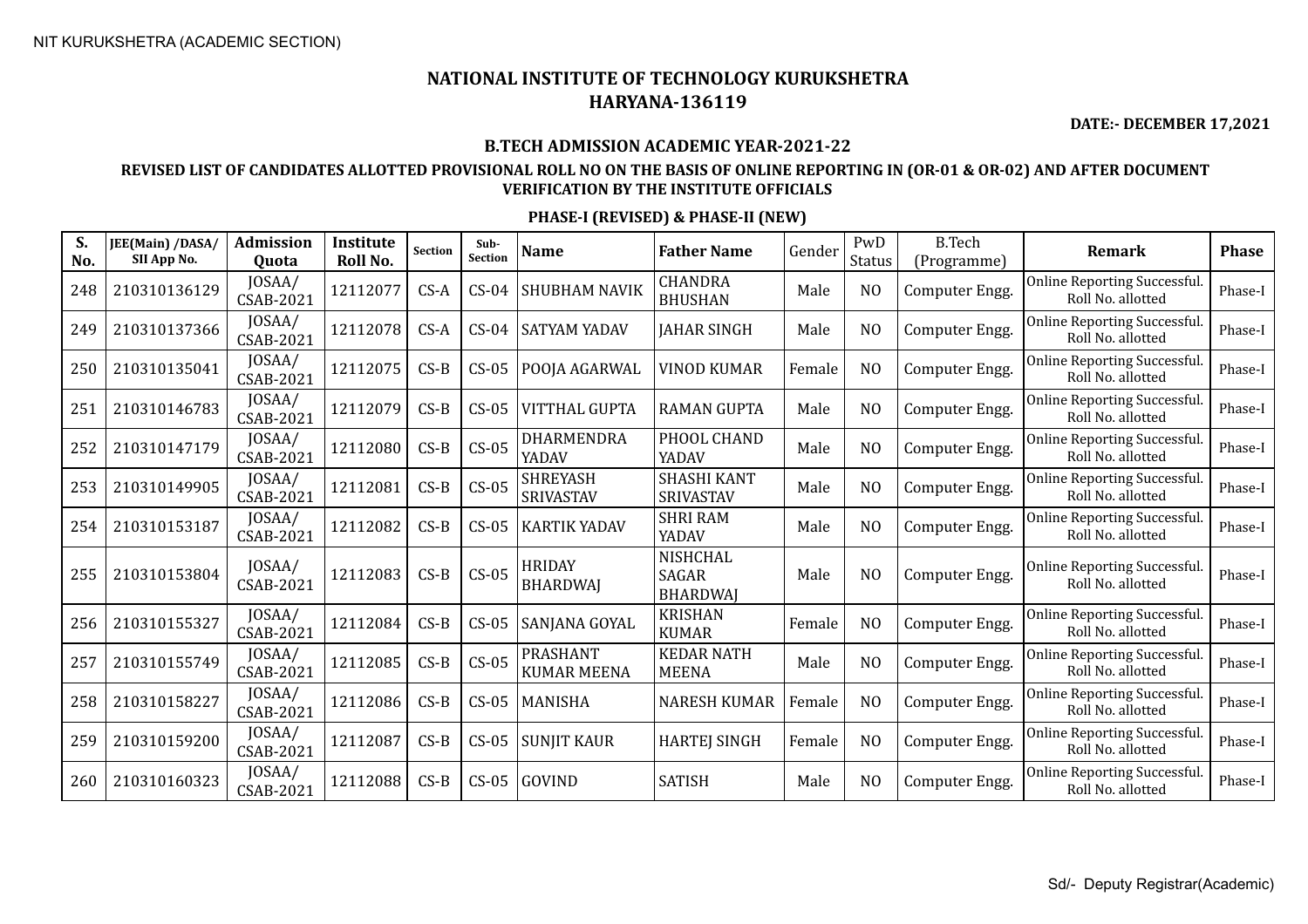**DATE:- DECEMBER 17,2021**

#### **B.TECH ADMISSION ACADEMIC YEAR-2021-22**

### **REVISED LIST OF CANDIDATES ALLOTTED PROVISIONAL ROLL NO ON THE BASIS OF ONLINE REPORTING IN (OR-01 & OR-02) AND AFTER DOCUMENT VERIFICATION BY THE INSTITUTE OFFICIALS**

| S.<br>No. | JEE(Main) /DASA/<br>SII App No. | <b>Admission</b><br>Quota  | Institute<br>Roll No. | Section | Sub-<br><b>Section</b> | <b>Name</b>                     | <b>Father Name</b>                   | Gender | PwD<br><b>Status</b> | <b>B.Tech</b><br>(Programme) | <b>Remark</b>                                            | <b>Phase</b> |
|-----------|---------------------------------|----------------------------|-----------------------|---------|------------------------|---------------------------------|--------------------------------------|--------|----------------------|------------------------------|----------------------------------------------------------|--------------|
| 261       | 210310161260                    | JOSAA/<br><b>CSAB-2021</b> | 12112089              | $CS-B$  | $CS-05$                | RATHOD<br>CHANDRAKANTH          | <b>GANAPATH</b>                      | Male   | N <sub>O</sub>       | Computer Engg.               | <b>Online Reporting Successful.</b><br>Roll No. allotted | Phase-I      |
| 262       | 210310166489                    | JOSAA/<br>CSAB-2021        | 12112090              | $CS-B$  | $CS-05$                | <b>UJJAWAL TYAGI</b>            | <b>GAURAV TYAGI</b>                  | Male   | N <sub>O</sub>       | Computer Engg.               | Online Reporting Successful.<br>Roll No. allotted        | Phase-I      |
| 263       | 210310172771                    | JOSAA/<br><b>CSAB-2021</b> | 12112091              | $CS-B$  | $CS-05$                | <b>ABUZAR</b>                   | <b>MOHD</b><br>ZULFFIKAR             | Male   | N <sub>O</sub>       | Computer Engg.               | Online Reporting Successful.<br>Roll No. allotted        | Phase-I      |
| 264       | 210310176184                    | JOSAA/<br><b>CSAB-2021</b> | 12112092              | $CS-B$  | $CS-05$                | <b>SANYAM</b>                   | <b>RAJESH</b>                        | Male   | N <sub>O</sub>       | Computer Engg.               | Online Reporting Successful.<br>Roll No. allotted        | Phase-I      |
| 265       | 210310180036                    | JOSAA/<br><b>CSAB-2021</b> | 12112094              | $CS-B$  | $CS-05$                | PRINCE KUMAR<br><b>DUBEY</b>    | <b>RANGNATH</b><br><b>DUBEY</b>      | Male   | N <sub>O</sub>       | Computer Engg.               | Online Reporting Successful.<br>Roll No. allotted        | Phase-I      |
| 266       | 210310187889                    | JOSAA/<br><b>CSAB-2021</b> | 12112095              | $CS-B$  | $CS-05$                | AVDHESH<br><b>PASWAN</b>        | RAMCHANDRA<br><b>PASWAN</b>          | Male   | N <sub>O</sub>       | Computer Engg.               | Online Reporting Successful.<br>Roll No. allotted        | Phase-I      |
| 267       | 210310195353                    | JOSAA/<br>CSAB-2021        | 12112096              | $CS-B$  | $CS-05$                | <b>HARSH KUMAR</b>              | <b>SANJEET KUMAR</b>                 | Male   | N <sub>O</sub>       | Computer Engg.               | Online Reporting Successful.<br>Roll No. allotted        | Phase-I      |
| 268       | 210310200712                    | JOSAA/<br>CSAB-2021        | 12112097              | $CS-B$  | $CS-05$                | <b>ANMOL GAURAV</b>             | <b>BIJAY KUMAR</b>                   | Male   | N <sub>O</sub>       | Computer Engg.               | Online Reporting Successful.<br>Roll No. allotted        | Phase-I      |
| 269       | 210310201427                    | JOSAA/<br>CSAB-2021        | 12112098              | $CS-B$  | $CS-05$                | <b>SARTHAK</b><br><b>KAPOOR</b> | <b>KAMAL KISHOR</b><br><b>KAPOOR</b> | Male   | N <sub>O</sub>       | Computer Engg.               | Online Reporting Successful.<br>Roll No. allotted        | Phase-I      |
| 270       | 210310202841                    | JOSAA/<br><b>CSAB-2021</b> | 12112099              | $CS-B$  | $CS-05$                | <b>ANURAG KUMAR</b>             | <b>RANJAY KUMAR</b>                  | Male   | N <sub>O</sub>       | Computer Engg.               | Online Reporting Successful.<br>Roll No. allotted        | Phase-I      |
| 271       | 210310204903                    | JOSAA/<br><b>CSAB-2021</b> | 12112100              | $CS-B$  | $CS-05$                | <b>MANISH KUMAR</b>             | <b>SUKHDEV</b><br><b>PANDIT</b>      | Male   | N <sub>O</sub>       | Computer Engg.               | Online Reporting Successful.<br>Roll No. allotted        | Phase-I      |
| 272       | 210310178338                    | JOSAA/<br><b>CSAB-2021</b> | 12112093              | $CS-B$  | $CS-06$                | <b>RIYA</b>                     | <b>SUBHASH</b><br><b>CHANDER</b>     | Female | N <sub>O</sub>       | Computer Engg.               | Online Reporting Successful.<br>Roll No. allotted        | Phase-I      |
| 273       | 210310205242                    | JOSAA/<br><b>CSAB-2021</b> | 12112101              | $CS-B$  | $CS-06$                | YUVRAJ SINGH<br><b>SENGAR</b>   | <b>MR VIKRAM</b><br><b>SINGH</b>     | Male   | N <sub>O</sub>       | Computer Engg.               | Online Reporting Successful.<br>Roll No. allotted        | Phase-I      |
| 274       | 210310206359                    | JOSAA/<br><b>CSAB-2021</b> | 12112102              | $CS-B$  | $CS-06$                | <b>ABHISHEK GUPTA</b>           | <b>BABLU GUPTA</b>                   | Male   | N <sub>O</sub>       | Computer Engg.               | Online Reporting Successful.<br>Roll No. allotted        | Phase-I      |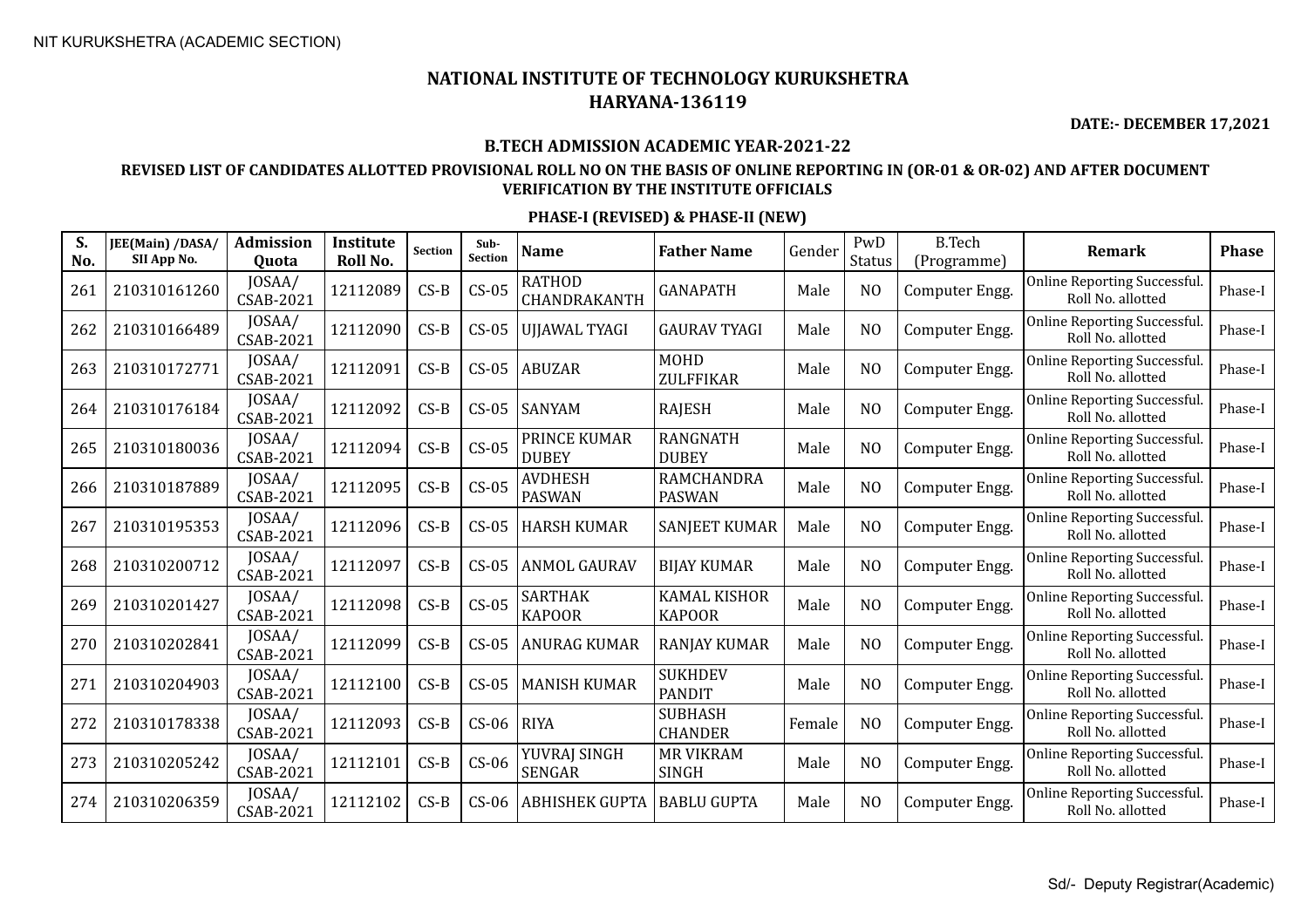**DATE:- DECEMBER 17,2021**

#### **B.TECH ADMISSION ACADEMIC YEAR-2021-22**

### **REVISED LIST OF CANDIDATES ALLOTTED PROVISIONAL ROLL NO ON THE BASIS OF ONLINE REPORTING IN (OR-01 & OR-02) AND AFTER DOCUMENT VERIFICATION BY THE INSTITUTE OFFICIALS**

| S.<br>No. | JEE(Main) /DASA/<br>SII App No. | <b>Admission</b><br>Quota  | Institute<br>Roll No. | <b>Section</b> | Sub-<br><b>Section</b> | <b>Name</b>                        | <b>Father Name</b>                                | Gender | PwD<br>Status  | <b>B.Tech</b><br>(Programme) | <b>Remark</b>                                            | <b>Phase</b> |
|-----------|---------------------------------|----------------------------|-----------------------|----------------|------------------------|------------------------------------|---------------------------------------------------|--------|----------------|------------------------------|----------------------------------------------------------|--------------|
| 275       | 210310206767                    | JOSAA/<br><b>CSAB-2021</b> | 12112103              | $CS-B$         | $CS-06$                | VISLAVATH<br><b>SHARATH</b>        | <b>VISLAVATH</b><br><b>PANDU</b>                  | Male   | N <sub>O</sub> | Computer Engg.               | <b>Online Reporting Successful</b><br>Roll No. allotted  | Phase-I      |
| 276       | 210310210866                    | JOSAA/<br><b>CSAB-2021</b> | 12112104              | $CS-B$         | $CS-06$                | <b>HARSHITA</b>                    | <b>RATTAN KUMAR</b>                               | Female | N <sub>O</sub> | Computer Engg.               | Online Reporting Successful.<br>Roll No. allotted        | Phase-I      |
| 277       | 210310213567                    | JOSAA/<br><b>CSAB-2021</b> | 12112107              | $CS-B$         | $CS-06$                | <b>KUNIK DUHAN</b>                 | <b>NARESH DUHAN</b>                               | Male   | N <sub>O</sub> | Computer Engg.               | <b>Online Reporting Successful.</b><br>Roll No. allotted | Phase-I      |
| 278       | 210310216252                    | JOSAA/<br><b>CSAB-2021</b> | 12112108              | $CS-B$         | $CS-06$                | <b>RITWIK RAJ</b>                  | PANKAJ KUMAR                                      | Male   | N <sub>O</sub> | Computer Engg.               | <b>Online Reporting Successful</b><br>Roll No. allotted  | Phase-I      |
| 279       | 210310218931                    | JOSAA/<br><b>CSAB-2021</b> | 12112109              | $CS-B$         | $CS-06$                | <b>AYUSH</b>                       | <b>RAMESH KUMAR</b>                               | Male   | N <sub>O</sub> | Computer Engg.               | Online Reporting Successful.<br>Roll No. allotted        | Phase-I      |
| 280       | 210310222623                    | JOSAA/<br><b>CSAB-2021</b> | 12112110              | $CS-B$         | $CS-06$                | <b>ARJIT KEDIA</b>                 | <b>VINAY KEDIA</b>                                | Male   | N <sub>O</sub> | Computer Engg.               | Online Reporting Successful.<br>Roll No. allotted        | Phase-I      |
| 281       | 210310223806                    | JOSAA/<br><b>CSAB-2021</b> | 12112111              | $CS-B$         | $CS-06$                | <b>PACHIKA</b><br><b>BHAVISHYA</b> | <b>PACHIKA</b><br><b>DEVENDER</b><br><b>REDDY</b> | Female | N <sub>O</sub> | Computer Engg.               | <b>Online Reporting Successful</b><br>Roll No. allotted  | Phase-I      |
| 282       | 210310225725                    | JOSAA/<br>CSAB-2021        | 12112112              | $CS-B$         | $CS-06$                | <b>SANJEEV KUMAR</b>               | <b>BIRENDRA</b><br><b>KUMAR</b>                   | Male   | N <sub>O</sub> | Computer Engg.               | Online Reporting Successful.<br>Roll No. allotted        | Phase-I      |
| 283       | 210310226099                    | JOSAA/<br><b>CSAB-2021</b> | 12112113              | $CS-B$         | $CS-06$                | <b>ARYAN PUNDIR</b>                | <b>SANDEEP</b><br><b>KUMAR</b>                    | Male   | N <sub>O</sub> | Computer Engg.               | <b>Online Reporting Successful.</b><br>Roll No. allotted | Phase-I      |
| 284       | 210310234180                    | JOSAA/<br><b>CSAB-2021</b> | 12112115              | $CS-B$         | $CS-06$                | <b>VISHAL</b>                      | YASHPAL<br><b>KUMAR</b>                           | Male   | N <sub>O</sub> | Computer Engg.               | <b>Online Reporting Successful</b><br>Roll No. allotted  | Phase-I      |
| 285       | 210310240693                    | JOSAA/<br><b>CSAB-2021</b> | 12112116              | $CS-B$         | $CS-06$                | <b>ATUL KUMAR</b>                  | <b>VIJAY KUMAR</b><br>YADAV                       | Male   | N <sub>O</sub> | Computer Engg.               | <b>Online Reporting Successful</b><br>Roll No. allotted  | Phase-I      |
| 286       | 210310242424                    | JOSAA/<br><b>CSAB-2021</b> | 12112117              | $CS-B$         | $CS-06$                | LINGAM CHETAN<br>SAI               | <b>LINGAM</b><br><b>SRINIVAS</b>                  | Male   | N <sub>O</sub> | Computer Engg.               | <b>Online Reporting Successful</b><br>Roll No. allotted  | Phase-I      |
| 287       | 210310245015                    | JOSAA/<br><b>CSAB-2021</b> | 12112118              | $CS-B$         | $CS-06$                | <b>KARTIK</b>                      | <b>PARVEEN</b><br><b>KUMAR</b>                    | Male   | N <sub>O</sub> | Computer Engg.               | <b>Online Reporting Successful</b><br>Roll No. allotted  | Phase-I      |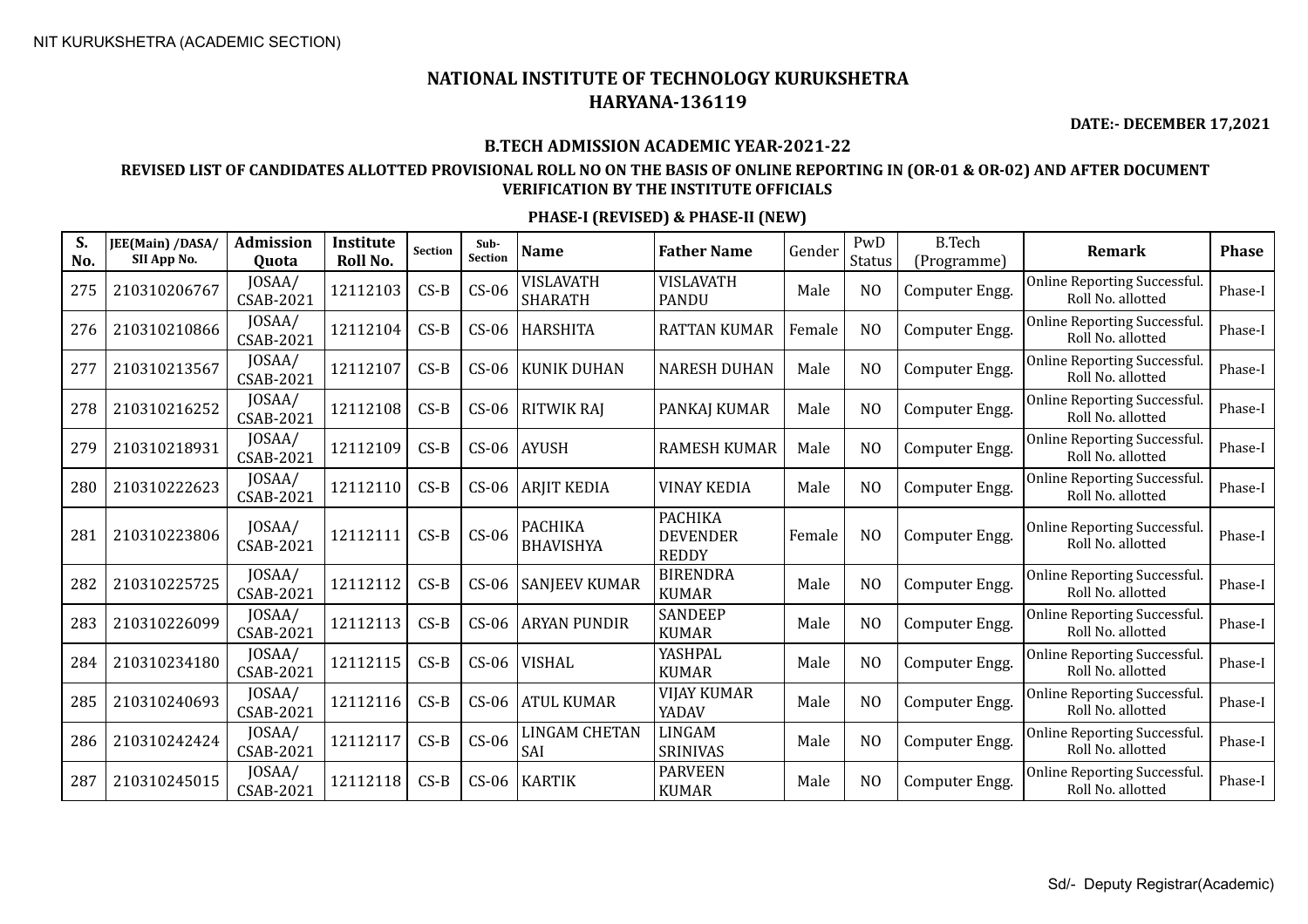**DATE:- DECEMBER 17,2021**

#### **B.TECH ADMISSION ACADEMIC YEAR-2021-22**

### **REVISED LIST OF CANDIDATES ALLOTTED PROVISIONAL ROLL NO ON THE BASIS OF ONLINE REPORTING IN (OR-01 & OR-02) AND AFTER DOCUMENT VERIFICATION BY THE INSTITUTE OFFICIALS**

| S.<br>No. | JEE(Main) /DASA/<br>SII App No. | <b>Admission</b><br><b>Ouota</b> | Institute<br>Roll No. | <b>Section</b> | Sub-<br><b>Section</b> | <b>Name</b>                                       | <b>Father Name</b>                  | Gender | PwD<br>Status  | <b>B.Tech</b><br>(Programme) | Remark                                                   | <b>Phase</b> |
|-----------|---------------------------------|----------------------------------|-----------------------|----------------|------------------------|---------------------------------------------------|-------------------------------------|--------|----------------|------------------------------|----------------------------------------------------------|--------------|
| 288       | 210310245224                    | JOSAA/<br><b>CSAB-2021</b>       | 12112119              | $CS-B$         | $CS-06$                | VANSHIKA GOEL                                     | <b>KRISHAN LAL</b><br><b>GOEL</b>   | Female | N <sub>O</sub> | Computer Engg.               | <b>Online Reporting Successful</b><br>Roll No. allotted  | Phase-I      |
| 289       | 210310247219                    | JOSAA/<br>CSAB-2021              | 12112120              | $CS-B$         | $CS-06$                | <b>AADARSH VERMA</b>                              | <b>NAR DEV VERMA</b>                | Male   | N <sub>O</sub> | Computer Engg.               | <b>Online Reporting Successful</b><br>Roll No. allotted  | Phase-I      |
| 290       | 210310249459                    | JOSAA/<br>CSAB-2021              | 12112121              | $CS-B$         | $CS-06$                | <b>PROKSH</b>                                     | <b>SATISH KUMAR</b>                 | Male   | N <sub>O</sub> | Computer Engg.               | <b>Online Reporting Successful</b><br>Roll No. allotted  | Phase-I      |
| 291       | 210310250916                    | JOSAA/<br><b>CSAB-2021</b>       | 12112122              | $CS-B$         | $CS-06$                | TUSHAR SOHAL                                      | <b>SATPAL SINGH</b>                 | Male   | N <sub>O</sub> | Computer Engg.               | <b>Online Reporting Successful.</b><br>Roll No. allotted | Phase-I      |
| 292       | 210310261832                    | JOSAA/<br><b>CSAB-2021</b>       | 12112126              | $CS-B$         | $CS-06$                | <b>AAYUSH KUMAR</b>                               | <b>SUNIL KUMAR</b>                  | Male   | N <sub>O</sub> | Computer Engg.               | Online Reporting Successful.<br>Roll No. allotted        | Phase-I      |
| 293       | 210310251294                    | IOSAA/<br><b>CSAB-2021</b>       | 12112123              | $CS-B$         | $CS-07$                | <b>ARZOO SINGH</b>                                | <b>RAKESH KUMAR</b><br><b>SINGH</b> | Female | N <sub>O</sub> | Computer Engg.               | <b>Online Reporting Successful</b><br>Roll No. allotted  | Phase-I      |
| 294       | 210310255247                    | JOSAA/<br><b>CSAB-2021</b>       | 12112124              | $CS-B$         | $CS-07$                | <b>ANUPMA</b>                                     | SHRADDHANAN<br>D                    | Female | N <sub>O</sub> | Computer Engg.               | <b>Online Reporting Successful</b><br>Roll No. allotted  | Phase-I      |
| 295       | 210310256496                    | JOSAA/<br><b>CSAB-2021</b>       | 12112125              | $CS-B$         | $CS-07$                | <b>AANCHAL</b><br><b>KUMARI</b><br><b>AGARWAL</b> | <b>PRAMOD</b><br><b>AGARWAL</b>     | Female | N <sub>O</sub> | Computer Engg.               | <b>Online Reporting Successful</b><br>Roll No. allotted  | Phase-I      |
| 296       | 210310269811                    | JOSAA/<br><b>CSAB-2021</b>       | 12112127              | $CS-B$         | $CS-07$                | <b>ROHAN</b><br><b>KHANDEWAL</b>                  | <b>SURESH KUMAR</b>                 | Male   | N <sub>O</sub> | Computer Engg.               | Online Reporting Successful.<br>Roll No. allotted        | Phase-I      |
| 297       | 210310272451                    | JOSAA/<br><b>CSAB-2021</b>       | 12112128              | $CS-B$         | $CS-07$                | <b>SURAJ CHAUHAN</b>                              | <b>NISHAN SINGH</b>                 | Male   | N <sub>O</sub> | Computer Engg.               | <b>Online Reporting Successful</b><br>Roll No. allotted  | Phase-I      |
| 298       | 210310281212                    | JOSAA/<br>CSAB-2021              | 12112129              | $CS-B$         | $CS-07$                | POPURI REVATHI                                    | POPURI RAMA<br>R <sub>A</sub> O     | Female | N <sub>O</sub> | Computer Engg.               | <b>Online Reporting Successful</b><br>Roll No. allotted  | Phase-I      |
| 299       | 210310285998                    | JOSAA/<br><b>CSAB-2021</b>       | 12112130              | $CS-B$         | $CS-07$                | YUVRAJ SINGH                                      | <b>DINESH KUMAR</b><br><b>SINGH</b> | Male   | NO             | Computer Engg.               | <b>Online Reporting Successful</b><br>Roll No. allotted  | Phase-I      |
| 300       | 210310286712                    | JOSAA/<br><b>CSAB-2021</b>       | 12112131              | $CS-B$         | $CS-07$                | <b>KARRA RAVI TEJA</b>                            | <b>KARRA G V V</b><br><b>SWAMY</b>  | Male   | N <sub>O</sub> | Computer Engg.               | <b>Online Reporting Successful</b><br>Roll No. allotted  | Phase-I      |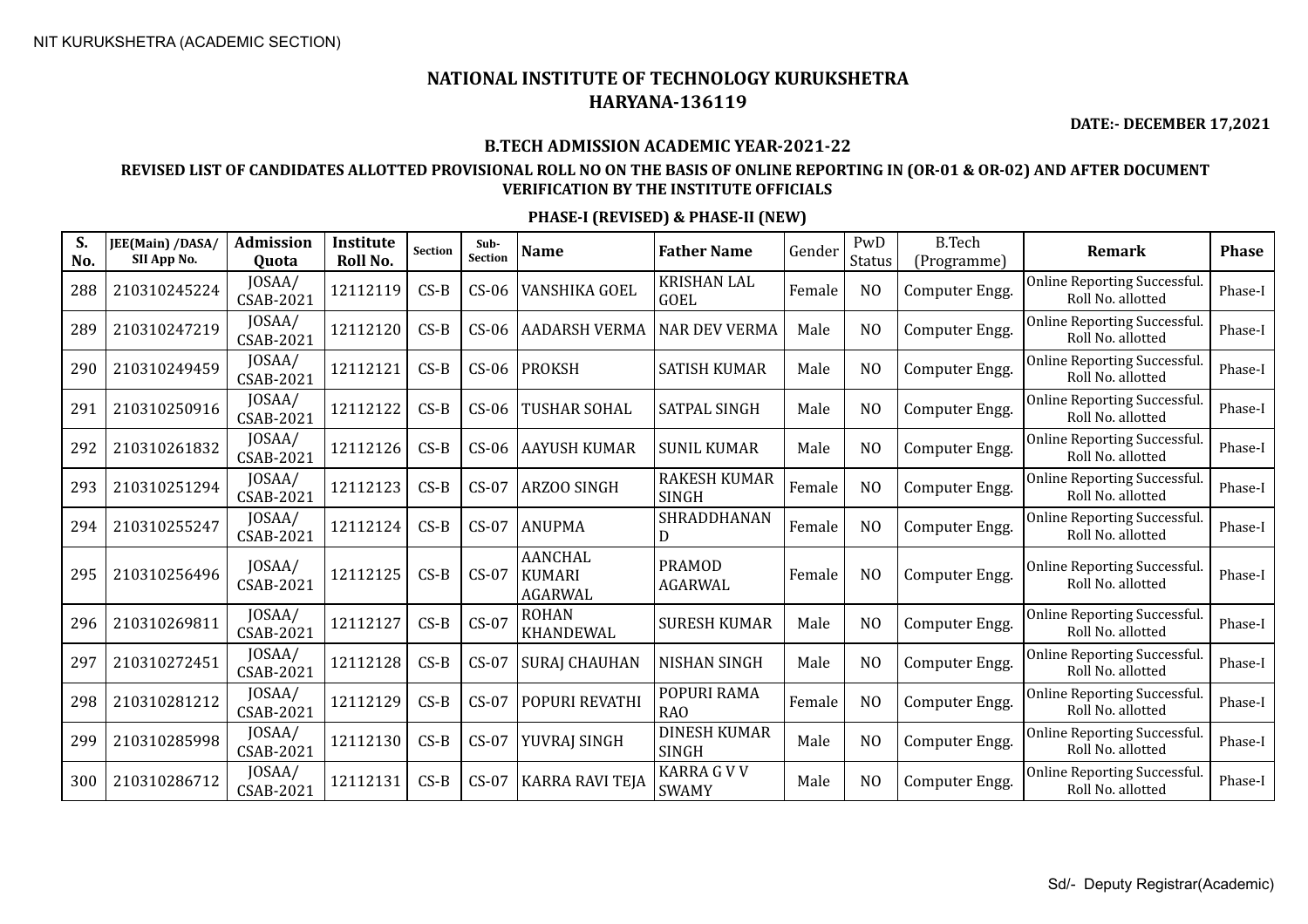**DATE:- DECEMBER 17,2021**

#### **B.TECH ADMISSION ACADEMIC YEAR-2021-22**

### **REVISED LIST OF CANDIDATES ALLOTTED PROVISIONAL ROLL NO ON THE BASIS OF ONLINE REPORTING IN (OR-01 & OR-02) AND AFTER DOCUMENT VERIFICATION BY THE INSTITUTE OFFICIALS**

| S.<br>No. | JEE(Main) /DASA/<br>SII App No. | <b>Admission</b><br>Quota  | <b>Institute</b><br>Roll No. | <b>Section</b> | Sub-<br><b>Section</b> | <b>Name</b>                                        | <b>Father Name</b>                                  | Gender | PwD<br><b>Status</b> | <b>B.Tech</b><br>(Programme) | <b>Remark</b>                                            | <b>Phase</b> |
|-----------|---------------------------------|----------------------------|------------------------------|----------------|------------------------|----------------------------------------------------|-----------------------------------------------------|--------|----------------------|------------------------------|----------------------------------------------------------|--------------|
| 301       | 210310286742                    | JOSAA/<br><b>CSAB-2021</b> | 12112132                     | $CS-B$         | $CS-07$                | <b>SHASHANK</b><br><b>KUMAR</b>                    | <b>SANJAY KUMAR</b>                                 | Male   | N <sub>O</sub>       | Computer Engg.               | <b>Online Reporting Successful.</b><br>Roll No. allotted | Phase-I      |
| 302       | 210310322814                    | JOSAA/<br><b>CSAB-2021</b> | 12112136                     | $CS-B$         | $CS-07$                | <b>AKSHAT KUMAR</b>                                | <b>MUKESH KUMAR</b>                                 | Male   | N <sub>O</sub>       | Computer Engg.               | Online Reporting Successful.<br>Roll No. allotted        | Phase-I      |
| 303       | 210310324835                    | JOSAA/<br><b>CSAB-2021</b> | 12112137                     | $CS-B$         | $CS-07$                | <b>SAMARTH</b><br><b>KUKREJA</b>                   | <b>RAJEEV MOHAN</b><br><b>KUKREJA</b>               | Male   | N <sub>O</sub>       | Computer Engg.               | Online Reporting Successful.<br>Roll No. allotted        | Phase-I      |
| 304       | 210310326710                    | JOSAA/<br><b>CSAB-2021</b> | 12112138                     | $CS-B$         | $CS-07$                | SHREYASYA<br><b>TRIPATHI</b>                       | SHAILENDRA<br><b>TRIPATHI</b>                       | Male   | N <sub>O</sub>       | Computer Engg.               | Online Reporting Successful.<br>Roll No. allotted        | Phase-I      |
| 305       | 210310331922                    | JOSAA/<br><b>CSAB-2021</b> | 12112139                     | $CS-B$         | $CS-07$                | <b>DIVYANSHU</b><br><b>SINGH</b>                   | <b>UMESH SINGH</b>                                  | Male   | N <sub>O</sub>       | Computer Engg.               | Online Reporting Successful.<br>Roll No. allotted        | Phase-I      |
| 306       | 210310332091                    | JOSAA/<br><b>CSAB-2021</b> | 12112140                     | $CS-B$         | $CS-07$                | <b>AMRESH KUMAR</b>                                | <b>GOPAL YADAV</b>                                  | Male   | N <sub>O</sub>       | Computer Engg.               | Online Reporting Successful.<br>Roll No. allotted        | Phase-I      |
| 307       | 210310346834                    | JOSAA/<br><b>CSAB-2021</b> | 12112142                     | $CS-B$         | $CS-07$                | <b>ARCHIT RELHAN</b>                               | <b>KULL BHUSHAN</b>                                 | Male   | N <sub>O</sub>       | Computer Engg.               | Online Reporting Successful.<br>Roll No. allotted        | Phase-I      |
| 308       | 210310347172                    | JOSAA/<br><b>CSAB-2021</b> | 12112143                     | $CS-B$         | $CS-07$                | <b>KUTAGOLLA</b><br><b>HEMANTH</b><br><b>PAWAN</b> | <b>KUTAGOLLA</b><br><b>CHINNA</b><br><b>VEMANNA</b> | Male   | N <sub>O</sub>       | Computer Engg.               | Online Reporting Successful.<br>Roll No. allotted        | Phase-I      |
| 309       | 210310350088                    | JOSAA/<br><b>CSAB-2021</b> | 12112144                     | $CS-B$         | $CS-07$                | SURAVARAPU<br>CHANUKYA<br><b>MARUTHI</b>           | SURAVARAPU<br><b>VENKATA</b><br><b>SIVAIAH</b>      | Male   | N <sub>O</sub>       | Computer Engg.               | Online Reporting Successful.<br>Roll No. allotted        | Phase-I      |
| 310       | 210310354101                    | JOSAA/<br><b>CSAB-2021</b> | 12112145                     | $CS-B$         | $CS-07$                | LAKSHAY KANSAL                                     | <b>ABHINAV</b><br><b>KANSAL</b>                     | Male   | N <sub>O</sub>       | Computer Engg.               | Online Reporting Successful.<br>Roll No. allotted        | Phase-I      |
| 311       | 210310354656                    | JOSAA/<br>CSAB-2021        | 12112146                     | $CS-B$         | $CS-07$                | <b>DEVASHISH</b>                                   | <b>GULAB SINGH</b>                                  | Male   | N <sub>O</sub>       | Computer Engg.               | Online Reporting Successful.<br>Roll No. allotted        | Phase-I      |
| 312       | 210310361844                    | JOSAA/<br>CSAB-2021        | 12112147                     | $CS-B$         | $CS-07$                | <b>NITIN</b>                                       | <b>DILIP KUMAR</b>                                  | Male   | N <sub>O</sub>       | Computer Engg.               | Online Reporting Successful.<br>Roll No. allotted        | Phase-I      |
| 313       | 210310361908                    | JOSAA/<br><b>CSAB-2021</b> | 12112148                     | $CS-B$         | $CS-07$                | <b>BADAVATH</b><br>LOKESH NAIK                     | <b>BADAVATH GOPI</b><br><b>NAIK</b>                 | Male   | N <sub>O</sub>       | Computer Engg.               | Online Reporting Successful.<br>Roll No. allotted        | Phase-I      |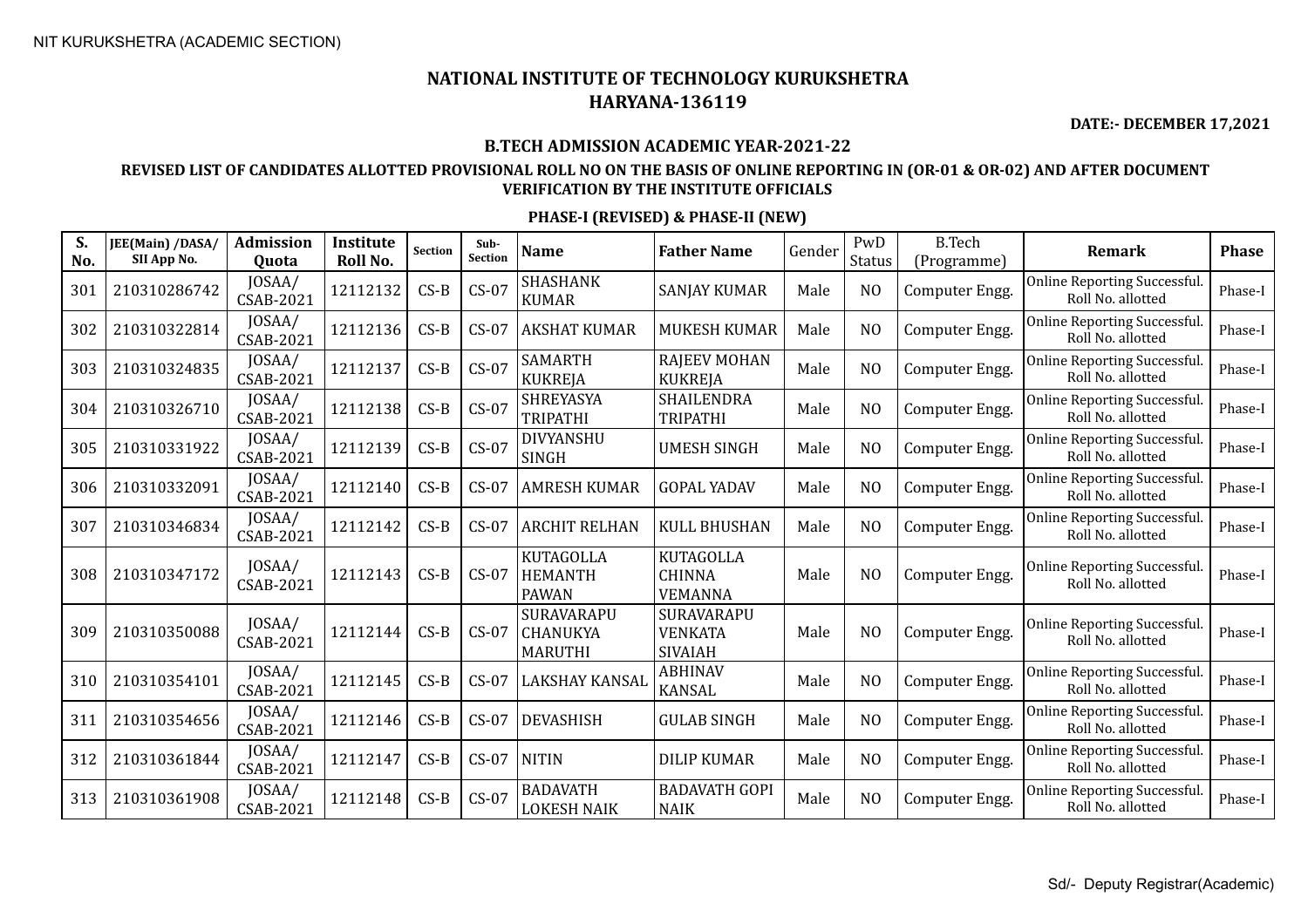**DATE:- DECEMBER 17,2021**

#### **B.TECH ADMISSION ACADEMIC YEAR-2021-22**

### **REVISED LIST OF CANDIDATES ALLOTTED PROVISIONAL ROLL NO ON THE BASIS OF ONLINE REPORTING IN (OR-01 & OR-02) AND AFTER DOCUMENT VERIFICATION BY THE INSTITUTE OFFICIALS**

| S.<br>No. | JEE(Main) /DASA/<br>SII App No. | <b>Admission</b><br>Quota  | Institute<br>Roll No. | Section | Sub-<br><b>Section</b> | <b>Name</b>          | <b>Father Name</b>                  | Gender | PwD<br><b>Status</b> | <b>B.Tech</b><br>(Programme) | Remark                                                   | <b>Phase</b> |
|-----------|---------------------------------|----------------------------|-----------------------|---------|------------------------|----------------------|-------------------------------------|--------|----------------------|------------------------------|----------------------------------------------------------|--------------|
| 314       | 210310300276                    | JOSAA/<br>CSAB-2021        | 12112133              | $CS-B$  | $CS-08$                | <b>HARSHITA</b>      | <b>RAVINDER</b>                     | Female | N <sub>O</sub>       | Computer Engg.               | Online Reporting Successful.<br>Roll No. allotted        | Phase-I      |
| 315       | 210310309526                    | JOSAA/<br><b>CSAB-2021</b> | 12112134              | $CS-B$  | $CS-08$                | <b>SALINKI</b>       | <b>SATISH KUMAR</b>                 | Female | N <sub>O</sub>       | Computer Engg.               | Online Reporting Successful.<br>Roll No. allotted        | Phase-I      |
| 316       | 210310316578                    | JOSAA/<br><b>CSAB-2021</b> | 12112135              | $CS-B$  | $CS-08$                | SWASTI GOYAL         | <b>GOPAL KUMAR</b>                  | Female | N <sub>O</sub>       | Computer Engg.               | Online Reporting Successful.<br>Roll No. allotted        | Phase-I      |
| 317       | 210310365409                    | JOSAA/<br><b>CSAB-2021</b> | 12112149              | $CS-B$  | $CS-08$                | <b>VIPIN YADAV</b>   | <b>MUKESH SINGH</b>                 | Male   | N <sub>O</sub>       | Computer Engg.               | Online Reporting Successful.<br>Roll No. allotted        | Phase-I      |
| 318       | 210310367540                    | JOSAA/<br><b>CSAB-2021</b> | 12112150              | $CS-B$  | $CS-08$                | <b>DHEERAJ KUMAR</b> | <b>RAMESH KUMAR</b>                 | Male   | N <sub>O</sub>       | Computer Engg.               | Online Reporting Successful.<br>Roll No. allotted        | Phase-I      |
| 319       | 210310374616                    | JOSAA/<br><b>CSAB-2021</b> | 12112151              | $CS-B$  | $CS-08$                | <b>ROHIT KUMAR</b>   | RAJKISHOR<br><b>GUPTA</b>           | Male   | N <sub>O</sub>       | Computer Engg.               | Online Reporting Successful.<br>Roll No. allotted        | Phase-I      |
| 320       | 210310374952                    | JOSAA/<br><b>CSAB-2021</b> | 12112152              | $CS-B$  | $CS-08$                | VARSHA JARWAL        | <b>KHUSHI RAM</b><br><b>MEENA</b>   | Female | N <sub>O</sub>       | Computer Engg.               | Online Reporting Successful.<br>Roll No. allotted        | Phase-I      |
| 321       | 210310380082                    | JOSAA/<br>CSAB-2021        | 12112155              | $CS-B$  | $CS-08$                | <b>ANUJ JAIN</b>     | PANKAJ KR JAIN                      | Male   | N <sub>O</sub>       | Computer Engg.               | Online Reporting Successful.<br>Roll No. allotted        | Phase-I      |
| 322       | 210310397726                    | JOSAA/<br><b>CSAB-2021</b> | 12112157              | $CS-B$  | $CS-08$                | <b>VEDANSHU GARG</b> | SANJAY GARG                         | Male   | N <sub>O</sub>       | Computer Engg.               | Online Reporting Successful.<br>Roll No. allotted        | Phase-I      |
| 323       | 210310407725                    | JOSAA/<br><b>CSAB-2021</b> | 12112159              | $CS-B$  | $CS-08$                | <b>AMAN DASHORE</b>  | <b>RAJENDRA</b><br><b>DASHORE</b>   | Male   | N <sub>O</sub>       | Computer Engg.               | Online Reporting Successful.<br>Roll No. allotted        | Phase-I      |
| 324       | 210310407827                    | JOSAA/<br><b>CSAB-2021</b> | 12112160              | $CS-B$  | $CS-08$                | RAGHAV<br>WADHWA     | DES RAJ                             | Male   | N <sub>O</sub>       | Computer Engg.               | Online Reporting Successful.<br>Roll No. allotted        | Phase-I      |
| 325       | 210310414342                    | JOSAA/<br><b>CSAB-2021</b> | 12112161              | $CS-B$  | $CS-08$                | <b>MAYANK SHARMA</b> | <b>SHRIRAM</b><br><b>SHARMA</b>     | Male   | N <sub>O</sub>       | Computer Engg.               | Online Reporting Successful.<br>Roll No. allotted        | Phase-I      |
| 326       | 210310414910                    | JOSAA/<br><b>CSAB-2021</b> | 12112162              | $CS-B$  | $CS-08$                | <b>UTKARSH MEENA</b> | <b>BHARAT SINGH</b><br><b>MEENA</b> | Male   | N <sub>O</sub>       | Computer Engg.               | <b>Online Reporting Successful.</b><br>Roll No. allotted | Phase-I      |
| 327       | 210310435822                    | JOSAA/<br><b>CSAB-2021</b> | 12112164              | $CS-B$  | $CS-08$                | <b>SONU SINGH</b>    | PARMOD SINGH                        | Male   | N <sub>O</sub>       | Computer Engg.               | Online Reporting Successful.<br>Roll No. allotted        | Phase-I      |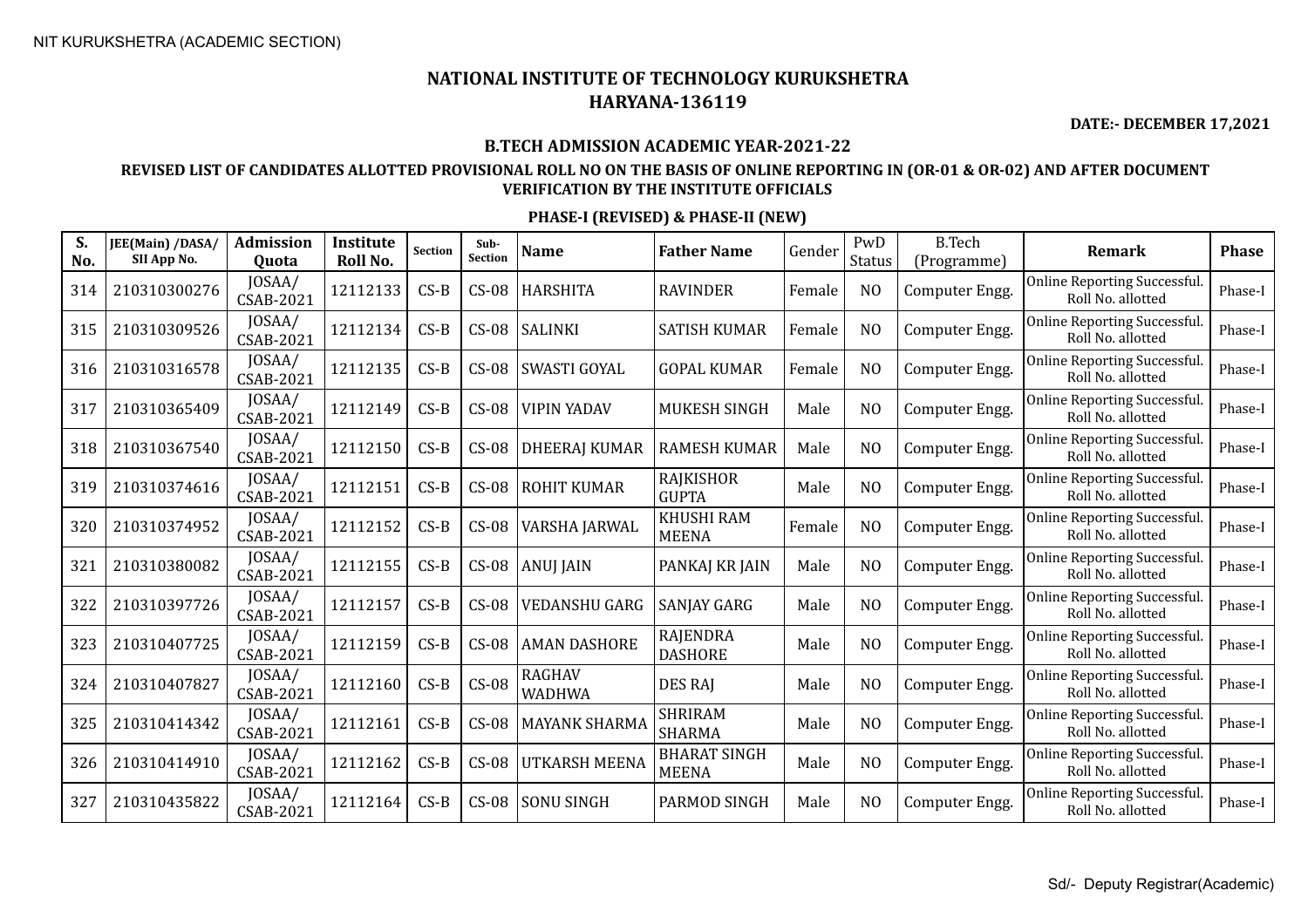**DATE:- DECEMBER 17,2021**

#### **B.TECH ADMISSION ACADEMIC YEAR-2021-22**

### **REVISED LIST OF CANDIDATES ALLOTTED PROVISIONAL ROLL NO ON THE BASIS OF ONLINE REPORTING IN (OR-01 & OR-02) AND AFTER DOCUMENT VERIFICATION BY THE INSTITUTE OFFICIALS**

| S.<br>No. | JEE(Main) /DASA/<br>SII App No. | <b>Admission</b><br><b>Ouota</b> | Institute<br>Roll No. | <b>Section</b> | Sub-<br><b>Section</b> | <b>Name</b>                       | <b>Father Name</b>                     | Gender | PwD<br>Status  | <b>B.Tech</b><br>(Programme) | <b>Remark</b>                                           | <b>Phase</b> |
|-----------|---------------------------------|----------------------------------|-----------------------|----------------|------------------------|-----------------------------------|----------------------------------------|--------|----------------|------------------------------|---------------------------------------------------------|--------------|
| 328       | 210310442757                    | JOSAA/<br>CSAB-2021              | 12112165              | $CS-B$         | $CS-08$                | <b>KULJEET SINGH</b>              | <b>MANDEEP SINGH</b>                   | Male   | N <sub>O</sub> | Computer Engg.               | <b>Online Reporting Successful</b><br>Roll No. allotted | Phase-I      |
| 329       | 210310446332                    | JOSAA/<br>CSAB-2021              | 12112166              | $CS-B$         | $CS-08$                | RAJESH VISHNOI                    | <b>BHAJAN LAL</b><br><b>VISHNOI</b>    | Male   | N <sub>O</sub> | Computer Engg.               | Online Reporting Successful.<br>Roll No. allotted       | Phase-I      |
| 330       | 210310456084                    | JOSAA/<br><b>CSAB-2021</b>       | 12112169              | $CS-B$         | $CS-08$                | <b>DEV GUPTA</b>                  | <b>DINESH KUMAR</b><br><b>GUPTA</b>    | Male   | N <sub>O</sub> | Computer Engg.               | Online Reporting Successful.<br>Roll No. allotted       | Phase-I      |
| 331       | 210310468578                    | JOSAA/<br>CSAB-2021              | 12112170              | $CS-B$         | $CS-08$                | <b>GUPTA SURAJ</b><br>SHYAMCHARAN | SHYAMCHARAN<br><b>GUPTA</b>            | Male   | N <sub>O</sub> | Computer Engg.               | <b>Online Reporting Successful</b><br>Roll No. allotted | Phase-I      |
| 332       | 210310469135                    | JOSAA/<br><b>CSAB-2021</b>       | 12112171              | $CS-B$         | $CS-08$                | <b>DHANANJAY</b>                  | YASHPAL                                | Male   | N <sub>O</sub> | Computer Engg.               | Online Reporting Successful.<br>Roll No. allotted       | Phase-I      |
| 333       | 210310470212                    | JOSAA/<br><b>CSAB-2021</b>       | 12112172              | $CS-B$         | $CS-08$                | VATSAL JUNEJA                     | <b>DINESH KUMAR</b><br><b>JUNEJA</b>   | Male   | N <sub>O</sub> | Computer Engg.               | Online Reporting Successful.<br>Roll No. allotted       | Phase-I      |
| 334       | 210310471316                    | JOSAA/<br><b>CSAB-2021</b>       | 12112173              | $CS-B$         | $CS-08$                | HIMANSHU<br><b>VERMA</b>          | <b>BHUPENDRA</b><br><b>KUMAR VERMA</b> | Male   | N <sub>O</sub> | Computer Engg.               | <b>Online Reporting Successful</b><br>Roll No. allotted | Phase-I      |
| 335       | 210310376618                    | JOSAA/<br>CSAB-2021              | 12112153              | $CS-C$         | $CS-09$                | <b>AMISHA</b>                     | <b>GAIN CHAND</b>                      | Female | N <sub>O</sub> | Computer Engg.               | <b>Online Reporting Successful</b><br>Roll No. allotted | Phase-I      |
| 336       | 210310379911                    | JOSAA/<br><b>CSAB-2021</b>       | 12112154              | $CS-C$         | $CS-09$                | <b>ISHPREET KAUR</b>              | <b>KANWAL PAL</b><br><b>SINGH</b>      | Female | N <sub>O</sub> | Computer Engg.               | <b>Online Reporting Successful</b><br>Roll No. allotted | Phase-I      |
| 337       | 210310403111                    | JOSAA/<br><b>CSAB-2021</b>       | 12112158              | $CS-C$         | $CS-09$                | <b>HEMA MEDAKA</b>                | <b>MEDAKA</b><br>SYAMALA RAO           | Female | N <sub>O</sub> | Computer Engg.               | <b>Online Reporting Successful</b><br>Roll No. allotted | Phase-I      |
| 338       | 210310422073                    | JOSAA/<br><b>CSAB-2021</b>       | 12112163              | $CS-C$         | $CS-09$                | VANDANA                           | <b>SURAT SINGH</b>                     | Female | N <sub>O</sub> | Computer Engg.               | Online Reporting Successful.<br>Roll No. allotted       | Phase-I      |
| 339       | 210310475690                    | JOSAA/<br>CSAB-2021              | 12112175              | $CS-C$         | $CS-09$                | <b>TARUN</b>                      | <b>INDRAJ SINGH</b>                    | Male   | N <sub>O</sub> | Computer Engg.               | Online Reporting Successful.<br>Roll No. allotted       | Phase-I      |
| 340       | 210310480235                    | JOSAA/<br>CSAB-2021              | 12112176              | $C S - C$      | $CS-09$                | <b>PRASHANT</b><br><b>GAUTAM</b>  | <b>RAJ BAHADUR</b>                     | Male   | N <sub>O</sub> | Computer Engg.               | <b>Online Reporting Successful</b><br>Roll No. allotted | Phase-I      |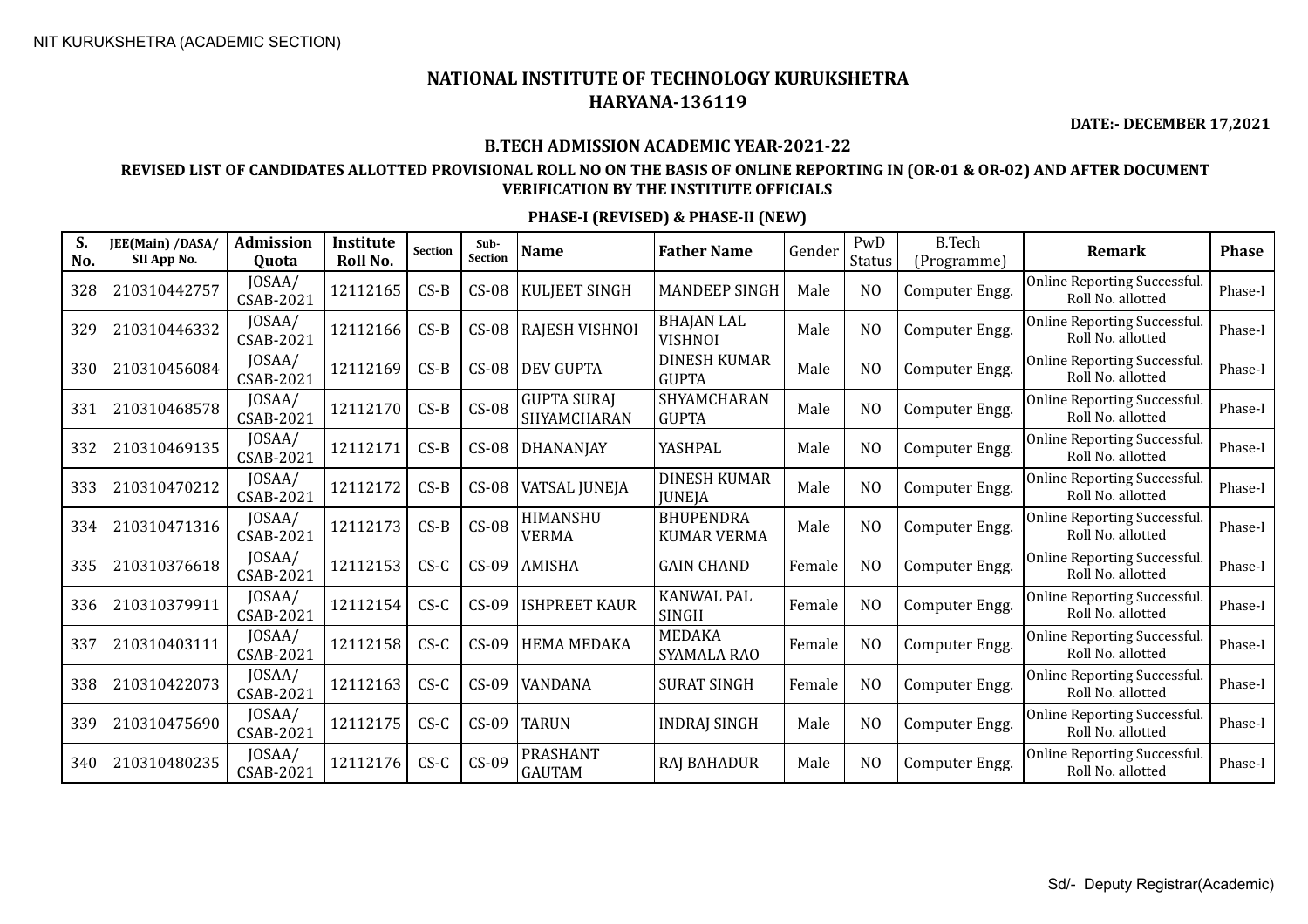**DATE:- DECEMBER 17,2021**

#### **B.TECH ADMISSION ACADEMIC YEAR-2021-22**

### **REVISED LIST OF CANDIDATES ALLOTTED PROVISIONAL ROLL NO ON THE BASIS OF ONLINE REPORTING IN (OR-01 & OR-02) AND AFTER DOCUMENT VERIFICATION BY THE INSTITUTE OFFICIALS**

| S.<br>No. | JEE(Main) /DASA/<br>SII App No. | <b>Admission</b><br>Quota  | Institute<br>Roll No. | <b>Section</b> | Sub-<br><b>Section</b> | Name                                              | <b>Father Name</b>                             | Gender | PwD<br>Status  | <b>B.Tech</b><br>(Programme) | Remark                                                   | <b>Phase</b> |
|-----------|---------------------------------|----------------------------|-----------------------|----------------|------------------------|---------------------------------------------------|------------------------------------------------|--------|----------------|------------------------------|----------------------------------------------------------|--------------|
| 341       | 210310480556                    | JOSAA/<br><b>CSAB-2021</b> | 12112177              | $CS-C$         | $CS-09$                | <b>BANDAPALLI SAI</b><br><b>KOWSHIK</b>           | <b>BANDAPALLI</b><br>MAHESWARAIA<br>H          | Male   | N <sub>O</sub> | Computer Engg.               | Online Reporting Successful.<br>Roll No. allotted        | Phase-I      |
| 342       | 210310482841                    | JOSAA/<br>CSAB-2021        | 12112178              | $CS-C$         | $CS-09$                | <b>AYUSH GOYAL</b>                                | SANJAY<br><b>AGRAWAL</b>                       | Male   | N <sub>O</sub> | Computer Engg.               | Online Reporting Successful.<br>Roll No. allotted        | Phase-I      |
| 343       | 210310484014                    | JOSAA/<br>CSAB-2021        | 12112179              | $CS-C$         | $CS-09$                | KOVVURI VENKAT<br><b>SATYA REDDY</b>              | <b>VEERA</b><br><b>RAGHAVA</b><br><b>REDDY</b> | Male   | N <sub>O</sub> | Computer Engg.               | Online Reporting Successful.<br>Roll No. allotted        | Phase-I      |
| 344       | 210310492871                    | JOSAA/<br><b>CSAB-2021</b> | 12112180              | $CS-C$         | $CS-09$                | <b>NATTALA</b><br><b>HARSHA</b><br><b>VARDHAN</b> | <b>NATTALA</b><br><b>BHASKARA RAO</b>          | Male   | N <sub>O</sub> | Computer Engg.               | Online Reporting Successful.<br>Roll No. allotted        | Phase-I      |
| 345       | 210310496320                    | JOSAA/<br>CSAB-2021        | 12112182              | $CS-C$         | $CS-09$                | <b>DHRUV SHARMA</b>                               | <b>SUNIL KUMAR</b><br><b>SHARMA</b>            | Male   | N <sub>O</sub> | Computer Engg.               | Online Reporting Successful.<br>Roll No. allotted        | Phase-I      |
| 346       | 210310496738                    | JOSAA/<br>CSAB-2021        | 12112183              | $CS-C$         | $CS-09$                | YASH MEENA                                        | SATYANARAYAN<br><b>MEENA</b>                   | Male   | N <sub>O</sub> | Computer Engg.               | Online Reporting Successful.<br>Roll No. allotted        | Phase-I      |
| 347       | 210310505000                    | JOSAA/<br><b>CSAB-2021</b> | 12112184              | $CS-C$         | $CS-09$                | VAIBHAV                                           | <b>ASHOK KUMAR</b>                             | Male   | N <sub>O</sub> | Computer Engg.               | <b>Online Reporting Successful.</b><br>Roll No. allotted | Phase-I      |
| 348       | 210310511210                    | JOSAA/<br>CSAB-2021        | 12112185              | $CS-C$         | $CS-09$                | <b>AMAN KUMAR</b>                                 | HEERALAL                                       | Male   | N <sub>O</sub> | Computer Engg.               | Online Reporting Successful.<br>Roll No. allotted        | Phase-I      |
| 349       | 210310512125                    | JOSAA/<br><b>CSAB-2021</b> | 12112186              | $CS-C$         | $CS-09$                | <b>ASHUTOSH</b><br>SANDILYA                       | <b>SACHIN KUMAR</b><br><b>ROY</b>              | Male   | N <sub>O</sub> | Computer Engg.               | Online Reporting Successful.<br>Roll No. allotted        | Phase-I      |
| 350       | 210310519090                    | JOSAA/<br><b>CSAB-2021</b> | 12112187              | $CS-C$         | $CS-09$                | <b>UDAY PRATAP</b>                                | PRAMOD KUMAR                                   | Male   | N <sub>O</sub> | Computer Engg.               | Online Reporting Successful.<br>Roll No. allotted        | Phase-I      |
| 351       | 210310520035                    | JOSAA/<br>CSAB-2021        | 12112188              | $CS-C$         | $CS-09$                | <b>PRANAV KUMAR</b>                               | <b>RAJ KUMAR</b>                               | Male   | NO             | Computer Engg.               | Online Reporting Successful.<br>Roll No. allotted        | Phase-I      |
| 352       | 210310526689                    | JOSAA/<br>CSAB-2021        | 12112189              | $CS-C$         | $CS-09$                | <b>VIRENDER</b><br><b>MEENA</b>                   | <b>MAHESH CHAND</b><br><b>MEENA</b>            | Male   | N <sub>O</sub> | Computer Engg.               | Online Reporting Successful.<br>Roll No. allotted        | Phase-I      |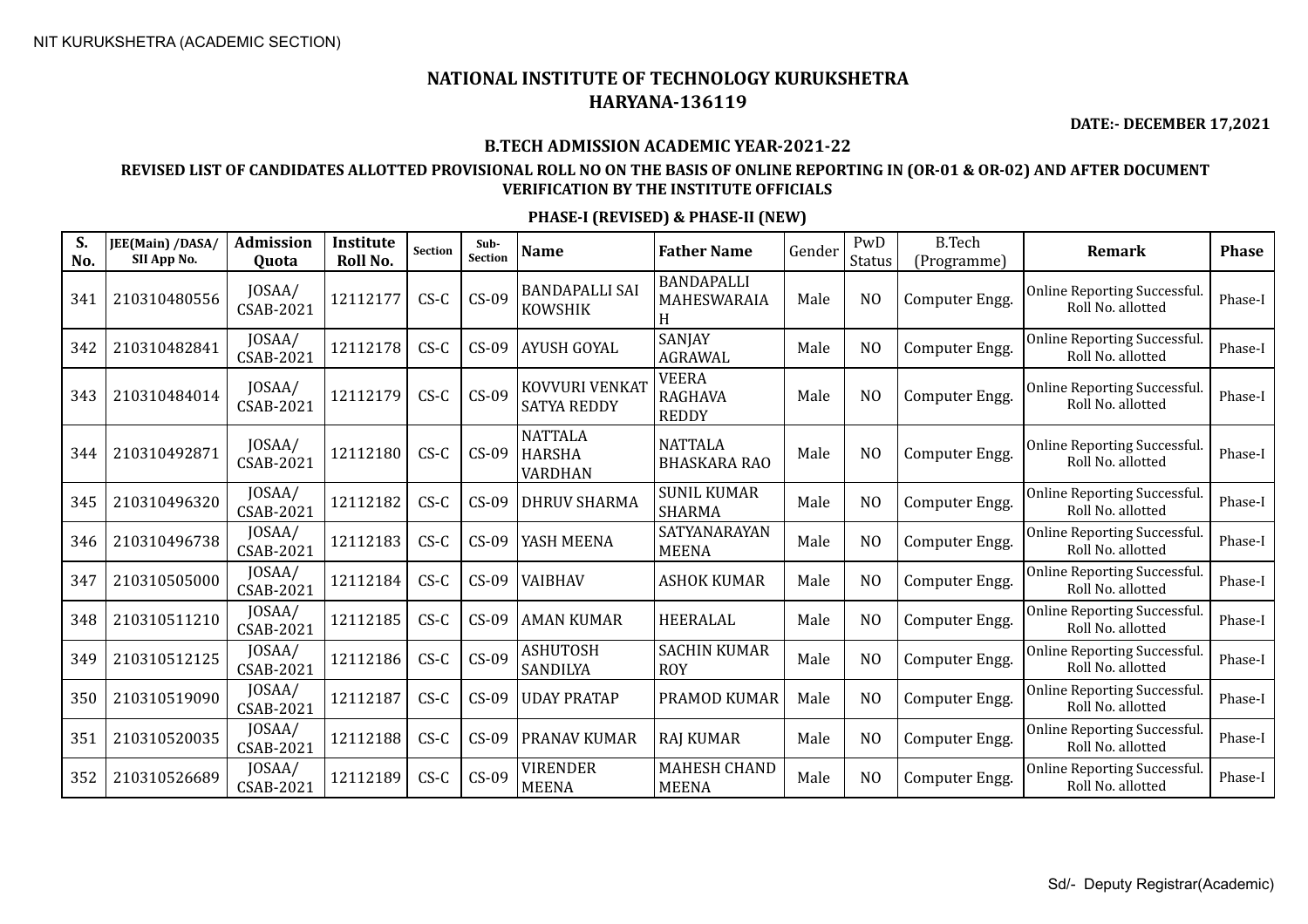**DATE:- DECEMBER 17,2021**

#### **B.TECH ADMISSION ACADEMIC YEAR-2021-22**

### **REVISED LIST OF CANDIDATES ALLOTTED PROVISIONAL ROLL NO ON THE BASIS OF ONLINE REPORTING IN (OR-01 & OR-02) AND AFTER DOCUMENT VERIFICATION BY THE INSTITUTE OFFICIALS**

| S.<br>No. | JEE(Main) /DASA/<br>SII App No. | Admission<br>Quota         | <b>Institute</b><br>Roll No. | <b>Section</b> | Sub-<br><b>Section</b> | <b>Name</b>                     | <b>Father Name</b>                               | Gender | PwD<br><b>Status</b> | <b>B.Tech</b><br>(Programme) | <b>Remark</b>                                            | <b>Phase</b> |
|-----------|---------------------------------|----------------------------|------------------------------|----------------|------------------------|---------------------------------|--------------------------------------------------|--------|----------------------|------------------------------|----------------------------------------------------------|--------------|
| 353       | 210310446494                    | JOSAA/<br><b>CSAB-2021</b> | 12112167                     | $CS-C$         | $CS-10$                | <b>PARNOOR KAUR</b>             | <b>KANWERJEET</b><br><b>SINGH</b>                | Female | N <sub>O</sub>       | Computer Engg.               | Online Reporting Successful.<br>Roll No. allotted        | Phase-I      |
| 354       | 210310447767                    | JOSAA/<br><b>CSAB-2021</b> | 12112168                     | $CS-C$         | $CS-10$                | <b>TANU</b>                     | <b>SURENDER</b>                                  | Female | N <sub>O</sub>       | Computer Engg.               | Online Reporting Successful.<br>Roll No. allotted        | Phase-I      |
| 355       | 210310472735                    | JOSAA/<br><b>CSAB-2021</b> | 12112174                     | $CS-C$         | $CS-10$                | LOVEPREET KAUR                  | SATVIR SINGH                                     | Female | N <sub>O</sub>       | Computer Engg.               | Online Reporting Successful.<br>Roll No. allotted        | Phase-I      |
| 356       | 210310495395                    | JOSAA/<br>CSAB-2021        | 12112181                     | $CS-C$         | $CS-10$                | <b>SANDHYA YADAV</b>            | <b>VINOD KUMAR</b><br>YADAV                      | Female | N <sub>O</sub>       | Computer Engg.               | Online Reporting Successful.<br>Roll No. allotted        | Phase-I      |
| 357       | 210310540882                    | JOSAA/<br><b>CSAB-2021</b> | 12112192                     | $CS-C$         | $CS-10$                | <b>SHAKEEB</b><br><b>PARWEZ</b> | <b>AYAZ PARWEZ</b>                               | Male   | N <sub>O</sub>       | Computer Engg.               | Online Reporting Successful.<br>Roll No. allotted        | Phase-I      |
| 358       | 210310562837                    | JOSAA/<br>CSAB-2021        | 12112194                     | $CS-C$         | $CS-10$                | <b>KUSHAGRA</b><br>AGARWAL      | <b>HARSH</b><br><b>BARDHAN</b><br><b>AGARWAL</b> | Male   | N <sub>O</sub>       | Computer Engg.               | Online Reporting Successful.<br>Roll No. allotted        | Phase-I      |
| 359       | 210310568278                    | JOSAA/<br><b>CSAB-2021</b> | 12112195                     | $CS-C$         | $CS-10$                | ANISH KUMAR<br>MANGAL           | <b>VINOD KUMAR</b><br><b>GUPTA</b>               | Male   | N <sub>O</sub>       | Computer Engg.               | Online Reporting Successful.<br>Roll No. allotted        | Phase-I      |
| 360       | 210310573099                    | JOSAA/<br><b>CSAB-2021</b> | 12112196                     | $CS-C$         | $CS-10$                | <b>KAMAL BHATT</b>              | <b>RAKESH BHATT</b>                              | Male   | N <sub>O</sub>       | Computer Engg.               | <b>Online Reporting Successful.</b><br>Roll No. allotted | Phase-I      |
| 361       | 210310574604                    | JOSAA/<br><b>CSAB-2021</b> | 12112197                     | $CS-C$         | $CS-10$                | <b>PRATHAM SINGH</b>            | <b>BABBU SINGH</b>                               | Male   | N <sub>O</sub>       | Computer Engg.               | Online Reporting Successful.<br>Roll No. allotted        | Phase-I      |
| 362       | 210310575898                    | JOSAA/<br><b>CSAB-2021</b> | 12112198                     | $CS-C$         | $CS-10$                | <b>HARSH CHAUHAN</b>            | <b>ARJUN PRASAD</b><br><b>CHAUHAN</b>            | Male   | N <sub>O</sub>       | Computer Engg.               | Online Reporting Successful.<br>Roll No. allotted        | Phase-I      |
| 363       | 210310589147                    | JOSAA/<br><b>CSAB-2021</b> | 12112199                     | $CS-C$         | $CS-10$                | <b>LAVKUSH MEENA</b>            | <b>MOTILAL</b><br><b>MEENA</b>                   | Male   | N <sub>O</sub>       | Computer Engg.               | Online Reporting Successful.<br>Roll No. allotted        | Phase-I      |
| 364       | 210310601039                    | JOSAA/<br><b>CSAB-2021</b> | 12112200                     | $CS-C$         | $CS-10$                | <b>PARDEEP</b>                  | <b>SUBHASH</b><br><b>KUMAR</b>                   | Male   | N <sub>O</sub>       | Computer Engg.               | Online Reporting Successful.<br>Roll No. allotted        | Phase-I      |
| 365       | 210310626017                    | JOSAA/<br><b>CSAB-2021</b> | 12112204                     | $CS-C$         | $CS-10$                | MOHIT                           | <b>LABH SINGH</b>                                | Male   | N <sub>O</sub>       | Computer Engg.               | Online Reporting Successful.<br>Roll No. allotted        | Phase-I      |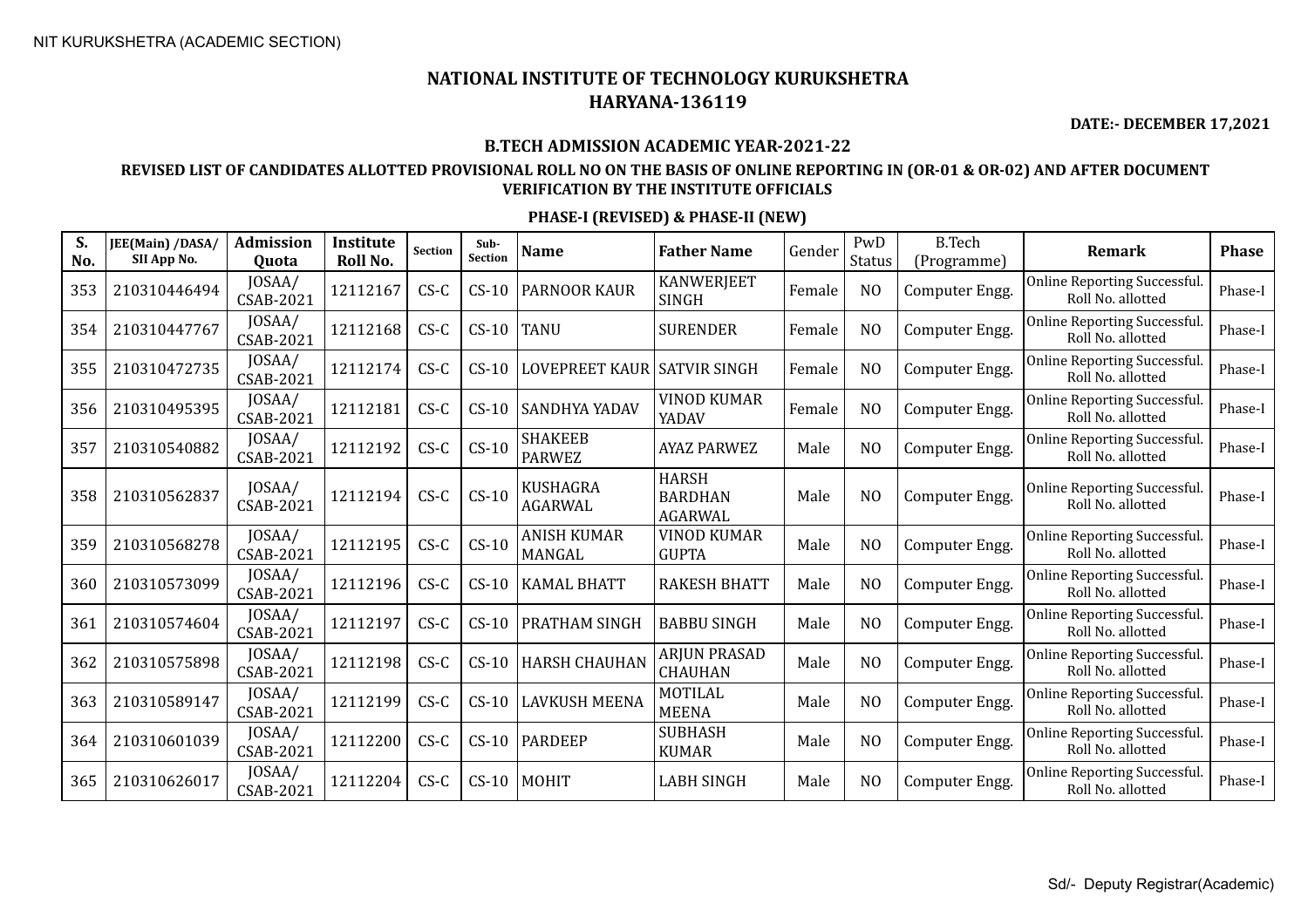**DATE:- DECEMBER 17,2021**

#### **B.TECH ADMISSION ACADEMIC YEAR-2021-22**

### **REVISED LIST OF CANDIDATES ALLOTTED PROVISIONAL ROLL NO ON THE BASIS OF ONLINE REPORTING IN (OR-01 & OR-02) AND AFTER DOCUMENT VERIFICATION BY THE INSTITUTE OFFICIALS**

| S.<br>No. | JEE(Main) /DASA/<br>SII App No. | <b>Admission</b><br>Quota  | Institute<br>Roll No. | <b>Section</b> | Sub-<br><b>Section</b> | <b>Name</b>                        | <b>Father Name</b>                          | Gender | PwD<br>Status  | <b>B.Tech</b><br>(Programme) | <b>Remark</b>                                            | <b>Phase</b> |
|-----------|---------------------------------|----------------------------|-----------------------|----------------|------------------------|------------------------------------|---------------------------------------------|--------|----------------|------------------------------|----------------------------------------------------------|--------------|
| 366       | 210310632697                    | JOSAA/<br>CSAB-2021        | 12112205              | $CS-C$         | $CS-10$                | <b>KARTIK VIJAY</b>                | <b>MAHESH VIJAY</b>                         | Male   | N <sub>O</sub> | Computer Engg.               | Online Reporting Successful.<br>Roll No. allotted        | Phase-I      |
| 367       | 210310633634                    | JOSAA/<br>CSAB-2021        | 12112206              | $CS-C$         | $CS-10$                | <b>GAURAV KUMAR</b>                | <b>SUDHIR KUMAR</b><br><b>SINGH</b>         | Male   | N <sub>O</sub> | Computer Engg.               | Online Reporting Successful.<br>Roll No. allotted        | Phase-I      |
| 368       | 210310640537                    | JOSAA/<br><b>CSAB-2021</b> | 12112207              | $CS-C$         | $CS-10$                | <b>PARVEEN</b>                     | <b>KAPOOR SINGH</b>                         | Male   | N <sub>O</sub> | Computer Engg.               | Online Reporting Successful.<br>Roll No. allotted        | Phase-I      |
| 369       | 210310669175                    | JOSAA/<br>CSAB-2021        | 12112208              | $CS-C$         | $CS-10$                | ADITYA SHARMA                      | <b>RAMAVTAR</b><br><b>SHARMA</b>            | Male   | N <sub>O</sub> | Computer Engg.               | Online Reporting Successful.<br>Roll No. allotted        | Phase-I      |
| 370       | 210310679213                    | JOSAA/<br><b>CSAB-2021</b> | 12112210              | $CS-C$         | $CS-10$                | <b>DIVYA KANT</b><br><b>GAUTAM</b> | <b>JAI KANT RAM</b>                         | Male   | N <sub>O</sub> | Computer Engg.               | <b>Online Reporting Successful.</b><br>Roll No. allotted | Phase-I      |
| 371       | 210310532025                    | JOSAA/<br><b>CSAB-2021</b> | 12112190              | $CS-C$         | $CS-11$                | NAVEENJOT KAUR SUKHDEV SINGH       |                                             | Female | N <sub>O</sub> | Computer Engg.               | <b>Online Reporting Successful.</b><br>Roll No. allotted | Phase-I      |
| 372       | 210310534710                    | JOSAA/<br>CSAB-2021        | 12112191              | $CS-C$         | $CS-11$                | PATERU SRIVALLI<br><b>PATEL</b>    | <b>PATERU</b><br><b>KARUNAKAR</b>           | Female | N <sub>O</sub> | Computer Engg.               | Online Reporting Successful.<br>Roll No. allotted        | Phase-I      |
| 373       | 210310558015                    | JOSAA/<br>CSAB-2021        | 12112193              | $CS-C$         | $CS-11$                | <b>PRERIKA</b>                     | <b>CHAMAN</b><br><b>PARKASH</b>             | Female | N <sub>O</sub> | Computer Engg.               | Online Reporting Successful.<br>Roll No. allotted        | Phase-I      |
| 374       | 210310620519                    | JOSAA/<br>CSAB-2021        | 12112203              | $CS-C$         | $CS-11$                | PIRYANKA                           | <b>MAHINDER</b><br><b>SINGH</b>             | Female | N <sub>O</sub> | Computer Engg.               | <b>Online Reporting Successful.</b><br>Roll No. allotted | Phase-I      |
| 375       | 210310680443                    | JOSAA/<br>CSAB-2021        | 12112211              | $CS-C$         | $CS-11$                | <b>HARIOM</b>                      | <b>LAXMAN</b>                               | Male   | N <sub>O</sub> | Computer Engg.               | Online Reporting Successful.<br>Roll No. allotted        | Phase-I      |
| 376       | 210310737590                    | JOSAA/<br><b>CSAB-2021</b> | 12112214              | $CS-C$         | $CS-11$                | PUNEET PAHUJA                      | <b>PURAN KUMAR</b>                          | Male   | N <sub>O</sub> | Computer Engg.               | Online Reporting Successful.<br>Roll No. allotted        | Phase-I      |
| 377       | 210310750948                    | JOSAA/<br>CSAB-2021        | 12112215              | $CS-C$         | $CS-11$                | PRIYANSHU                          | <b>AWADHESH</b><br><b>SINGH</b>             | Male   | N <sub>O</sub> | Computer Engg.               | <b>Online Reporting Successful.</b><br>Roll No. allotted | Phase-I      |
| 378       | 210310754778                    | JOSAA/<br>CSAB-2021        | 12112216              | $CS-C$         | $CS-11$                | <b>AGAM</b><br>SRIVASTAVA          | <b>MADHUR</b><br><b>KUMAR</b><br>SRIVASTAVA | Male   | N <sub>O</sub> | Computer Engg.               | Online Reporting Successful.<br>Roll No. allotted        | Phase-I      |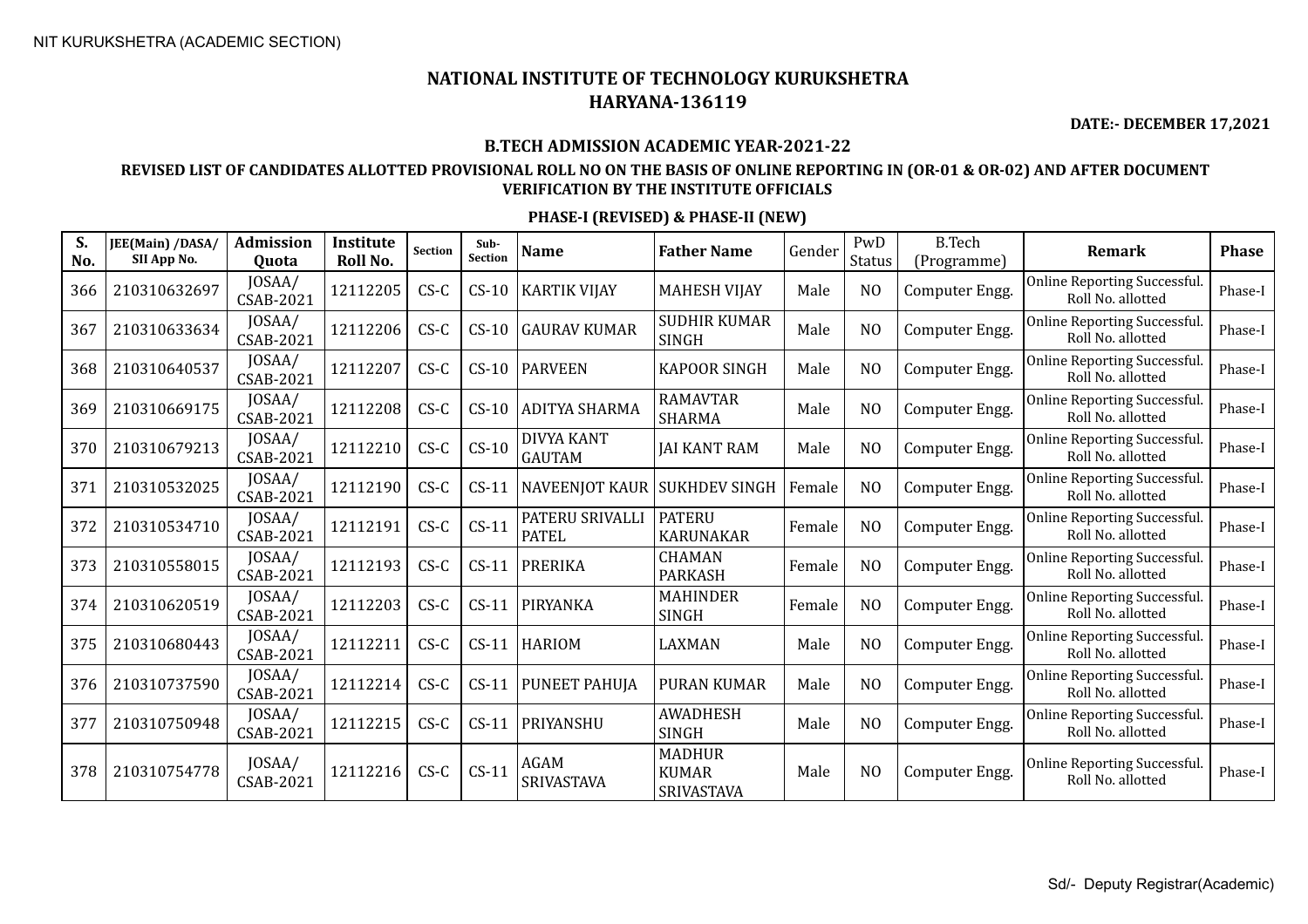**DATE:- DECEMBER 17,2021**

### **B.TECH ADMISSION ACADEMIC YEAR-2021-22**

### **REVISED LIST OF CANDIDATES ALLOTTED PROVISIONAL ROLL NO ON THE BASIS OF ONLINE REPORTING IN (OR-01 & OR-02) AND AFTER DOCUMENT VERIFICATION BY THE INSTITUTE OFFICIALS**

| S.<br>No. | JEE(Main) /DASA/<br>SII App No. | <b>Admission</b><br>Quota  | <b>Institute</b><br>Roll No. | <b>Section</b> | Sub-<br><b>Section</b> | <b>Name</b>                        | <b>Father Name</b>                    | Gender | PwD<br><b>Status</b> | <b>B.Tech</b><br>(Programme) | <b>Remark</b>                                     | <b>Phase</b> |
|-----------|---------------------------------|----------------------------|------------------------------|----------------|------------------------|------------------------------------|---------------------------------------|--------|----------------------|------------------------------|---------------------------------------------------|--------------|
| 379       | 210310771747                    | JOSAA/<br><b>CSAB-2021</b> | 12112218                     | $CS-C$         | $CS-11$                | <b>RAVI RANJAN</b><br><b>KUMAR</b> | <b>MITHILESH</b><br><b>SHARMA</b>     | Male   | N <sub>O</sub>       | Computer Engg.               | Online Reporting Successful.<br>Roll No. allotted | Phase-I      |
| 380       | 210310799465                    | JOSAA/<br><b>CSAB-2021</b> | 12112219                     | $CS-C$         | $CS-11$                | HIMANSHU<br>YADAV                  | <b>ASHOK KUMAR</b>                    | Male   | N <sub>O</sub>       | Computer Engg.               | Online Reporting Successful.<br>Roll No. allotted | Phase-I      |
| 381       | 210310819002                    | JOSAA/<br><b>CSAB-2021</b> | 12112220                     | $CS-C$         | $CS-11$                | <b>SANSKAR SETH</b>                | <b>SUNIL KUMAR</b>                    | Male   | N <sub>O</sub>       | Computer Engg.               | Online Reporting Successful.<br>Roll No. allotted | Phase-I      |
| 382       | 210310832603                    | JOSAA/<br><b>CSAB-2021</b> | 12112221                     | $CS-C$         | $CS-11$                | RAJAN                              | <b>RAJESH KUMAR</b>                   | Male   | N <sub>O</sub>       | Computer Engg.               | Online Reporting Successful.<br>Roll No. allotted | Phase-I      |
| 383       | 210310917197                    | JOSAA/<br><b>CSAB-2021</b> | 12112222                     | $CS-C$         | $CS-11$                | <b>MOKSH BAREJA</b>                | <b>PREM KUMAR</b><br><b>BAREJA</b>    | Male   | N <sub>O</sub>       | Computer Engg.               | Online Reporting Successful.<br>Roll No. allotted | Phase-I      |
| 384       | 210310934520                    | JOSAA/<br><b>CSAB-2021</b> | 12112223                     | $CS-C$         | $CS-11$                | VISHWASH<br><b>RAUSHAN</b>         | <b>MOHAN PRASAD</b><br>SRIVASTAVA     | Male   | N <sub>O</sub>       | Computer Engg.               | Online Reporting Successful.<br>Roll No. allotted | Phase-I      |
| 385       | 210320001572                    | JOSAA/<br><b>CSAB-2021</b> | 12112224                     | $CS-C$         | $CS-11$                | SANJAY<br><b>CHNADRA</b>           | <b>CHANDRA</b><br><b>SEKHARA</b>      | Male   | N <sub>O</sub>       | Computer Engg.               | Online Reporting Successful.<br>Roll No. allotted | Phase-I      |
| 386       | 210320007101                    | JOSAA/<br><b>CSAB-2021</b> | 12112225                     | $CS-C$         | $CS-11$                | AMAN KUMAR<br>YADAV                | <b>SURENDER</b><br><b>KUMAR</b>       | Male   | N <sub>O</sub>       | Computer Engg.               | Online Reporting Successful.<br>Roll No. allotted | Phase-I      |
| 387       | 210320020199                    | JOSAA/<br><b>CSAB-2021</b> | 12112226                     | $CS-C$         | $CS-11$                | <b>SHUBHAM GARG</b>                | <b>VIJENDRA</b><br><b>KUMAR GUPTA</b> | Male   | N <sub>O</sub>       | Computer Engg.               | Online Reporting Successful.<br>Roll No. allotted | Phase-I      |
| 388       | 210310672917                    | JOSAA/<br><b>CSAB-2021</b> | 12112209                     | $CS-C$         | $CS-12$                | <b>NISHU</b>                       | SANJEEV                               | Female | N <sub>O</sub>       | Computer Engg.               | Online Reporting Successful.<br>Roll No. allotted | Phase-I      |
| 389       | 210310716641                    | JOSAA/<br><b>CSAB-2021</b> | 12112213                     | $CS-C$         | $CS-12$                | <b>HARSHITA</b>                    | <b>HARISH KUMAR</b>                   | Female | N <sub>O</sub>       | Computer Engg.               | Online Reporting Successful.<br>Roll No. allotted | Phase-I      |
| 390       | 210330001324                    | JOSAA/<br><b>CSAB-2021</b> | 12112229                     | $CS-C$         | $CS-12$                | <b>RAHUL</b>                       | <b>RAJESH KUMAR</b>                   | Male   | N <sub>O</sub>       | Computer Engg.               | Online Reporting Successful.<br>Roll No. allotted | Phase-I      |
| 391       | 210330015855                    | JOSAA/<br><b>CSAB-2021</b> | 12112230                     | $CS-C$         | $CS-12$                | <b>KEISHA</b>                      | <b>ANIL KUMAR</b><br><b>TYOR</b>      | Female | N <sub>O</sub>       | Computer Engg.               | Online Reporting Successful.<br>Roll No. allotted | Phase-I      |
| 392       | 210330019891                    | JOSAA/<br><b>CSAB-2021</b> | 12112231                     | $CS-C$         | $CS-12$                | <b>ALOK RAJ</b>                    | MADHWENDRA<br><b>KUMAR MISHRA</b>     | Male   | N <sub>O</sub>       | Computer Engg.               | Online Reporting Successful.<br>Roll No. allotted | Phase-I      |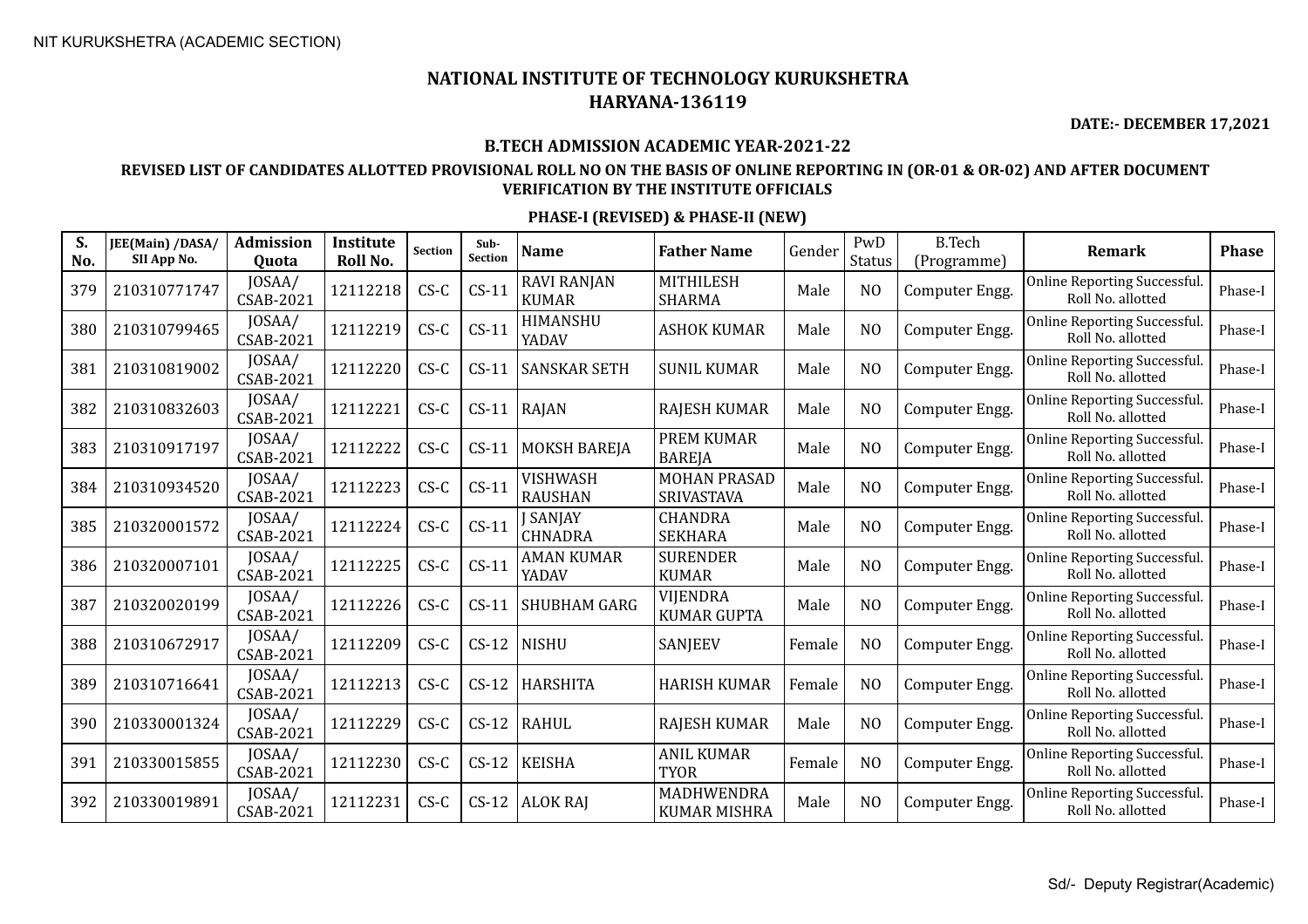**DATE:- DECEMBER 17,2021**

#### **B.TECH ADMISSION ACADEMIC YEAR-2021-22**

### **REVISED LIST OF CANDIDATES ALLOTTED PROVISIONAL ROLL NO ON THE BASIS OF ONLINE REPORTING IN (OR-01 & OR-02) AND AFTER DOCUMENT VERIFICATION BY THE INSTITUTE OFFICIALS**

| S.<br>No. | JEE(Main) /DASA/<br>SII App No. | Admission<br><b>Quota</b>  | Institute<br>Roll No. | <b>Section</b> | Sub-<br>Section | <b>Name</b>                                       | <b>Father Name</b>                                      | Gender | PwD<br>Status  | <b>B.Tech</b><br>(Programme) | Remark                                                   | <b>Phase</b> |
|-----------|---------------------------------|----------------------------|-----------------------|----------------|-----------------|---------------------------------------------------|---------------------------------------------------------|--------|----------------|------------------------------|----------------------------------------------------------|--------------|
| 393       | 210330041661                    | JOSAA/<br>CSAB-2021        | 12112232              | $CS-C$         | $CS-12$         | <b>PRATUSH</b><br><b>PRASOON</b><br><b>MISHRA</b> | UMAKANT<br><b>MISHRA</b>                                | Male   | N <sub>O</sub> | Computer Engg.               | Online Reporting Successful.<br>Roll No. allotted        | Phase-I      |
| 394       | 210330061229                    | JOSAA/<br><b>CSAB-2021</b> | 12112233              | $CS-C$         | $CS-12$         | NITANSH BHATIA                                    | <b>RAVINDER</b><br><b>KUMAR BHATIA</b>                  | Male   | N <sub>O</sub> | Computer Engg.               | Online Reporting Successful.<br>Roll No. allotted        | Phase-I      |
| 395       | 210330074718                    | JOSAA/<br><b>CSAB-2021</b> | 12112234              | $CS-C$         | $CS-12$         | <b>KARTIKEY</b><br><b>TEWATIA</b>                 | <b>NARENDER</b><br><b>KUMAR</b>                         | Male   | N <sub>O</sub> | Computer Engg.               | Online Reporting Successful.<br>Roll No. allotted        | Phase-I      |
| 396       | 210330087023                    | JOSAA/<br><b>CSAB-2021</b> | 12112235              | $CS-C$         | $CS-12$         | <b>HARSH KUMAR</b>                                | <b>NAVEEN KUMAR</b>                                     | Male   | N <sub>O</sub> | Computer Engg.               | Online Reporting Successful.<br>Roll No. allotted        | Phase-I      |
| 397       | 210310161440                    | JOSAA/<br><b>CSAB-2021</b> | 12112236              | $CS-C$         | $CS-12$         | <b>RAJ KAITH</b>                                  | <b>KAMLESH</b><br><b>KUMAR</b>                          | Male   | N <sub>O</sub> | Computer Engg.               | Online Reporting Successful.<br>Roll No. allotted        | Phase-I      |
| 398       | 210310162201                    | JOSAA/<br><b>CSAB-2021</b> | 12112237              | $CS-C$         | $CS-12$         | ANUPRIYA<br><b>BIRMAN</b>                         | <b>ANIL KUMAR</b><br><b>BIRMAN</b>                      | Female | N <sub>O</sub> | Computer Engg.               | Online Reporting Successful.<br>Roll No. allotted        | Phase-I      |
| 399       | 210310282231                    | JOSAA/<br>CSAB-2021        | 12112238              | $CS-C$         | $CS-12$         | TEJASVI MURMU                                     | <b>SIMON KULDEEP</b><br><b>MURMU</b>                    | Male   | N <sub>O</sub> | Computer Engg.               | Online Reporting Successful.<br>Roll No. allotted        | Phase-I      |
| 400       | 210310331222                    | JOSAA/<br><b>CSAB-2021</b> | 12112239              | $CS-C$         | $CS-12$         | <b>ARYAN</b><br><b>SRIVASTAVA</b>                 | DR. ALOK<br><b>SRIVASTAVA</b>                           | Male   | N <sub>O</sub> | Computer Engg.               | <b>Online Reporting Successful.</b><br>Roll No. allotted | Phase-I      |
| 401       | 210310379164                    | JOSAA/<br><b>CSAB-2021</b> | 12112240              | $CS-C$         | $CS-12$         | <b>JONNALAGADDA</b><br><b>SRINATH</b>             | <b>JONNALAGADDA</b><br><b>RAGHU</b>                     | Male   | N <sub>O</sub> | Computer Engg.               | Online Reporting Successful.<br>Roll No. allotted        | Phase-I      |
| 402       | 210310441985                    | JOSAA/<br><b>CSAB-2021</b> | 12112241              | $CS-C$         | $CS-12$         | <b>OJASWI</b>                                     | MR. GULSHAN<br>RAI                                      | Male   | N <sub>O</sub> | Computer Engg.               | <b>Online Reporting Successful.</b><br>Roll No. allotted | Phase-I      |
| 403       | 210310648799                    | JOSAA/<br><b>CSAB-2021</b> | 12112242              | $CS-C$         | $CS-12$         | <b>AYUSH KUMAR</b><br>SINGH                       | <b>SURAJ KUMAR</b>                                      | Male   | N <sub>O</sub> | Computer Engg.               | Online Reporting Successful.<br>Roll No. allotted        | Phase-I      |
| 404       | 210310712275                    | JOSAA/<br>CSAB-2021        | 12112243              | $CS-C$         | $CS-12$         | <b>HRITHIK YADAV</b>                              | <b>UPDESH KUMAR</b><br>YADAV                            | Male   | N <sub>O</sub> | Computer Engg.               | Online Reporting Successful.<br>Roll No. allotted        | Phase-I      |
| 405       | SII-S-00392074                  | JOSAA/<br><b>CSAB-2021</b> | 12132001              | $CS-C$         | $CS-12$         | <b>ADITYA KARNA</b>                               | <b>MR CHANDRA</b><br><b>BHUSHAN LAL</b><br><b>KARNA</b> | Male   | N <sub>O</sub> | Computer Engg.               | Online Reporting Successful.<br>Roll No. allotted        | Phase-I      |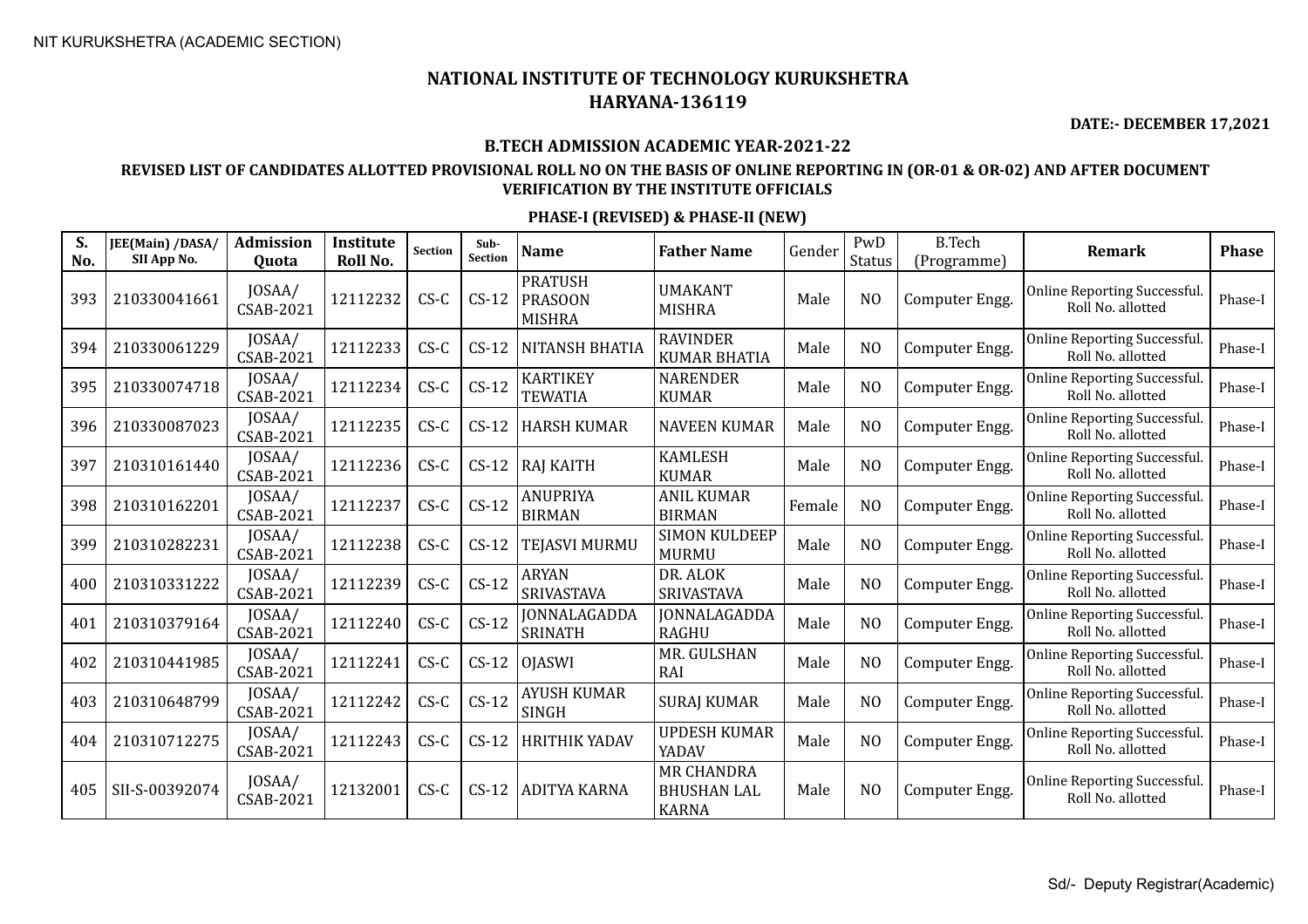**DATE:- DECEMBER 17,2021**

#### **B.TECH ADMISSION ACADEMIC YEAR-2021-22**

### **REVISED LIST OF CANDIDATES ALLOTTED PROVISIONAL ROLL NO ON THE BASIS OF ONLINE REPORTING IN (OR-01 & OR-02) AND AFTER DOCUMENT VERIFICATION BY THE INSTITUTE OFFICIALS**

| S.<br>No. | JEE(Main) /DASA/<br>SII App No. | <b>Admission</b><br><b>Ouota</b> | Institute<br>Roll No. | <b>Section</b> | Sub-<br><b>Section</b> | <b>Name</b>                            | <b>Father Name</b>                                   | Gender | PwD<br>Status  | <b>B.Tech</b><br>(Programme) | <b>Remark</b>                                            | <b>Phase</b> |
|-----------|---------------------------------|----------------------------------|-----------------------|----------------|------------------------|----------------------------------------|------------------------------------------------------|--------|----------------|------------------------------|----------------------------------------------------------|--------------|
| 406       | No.<br>Q/Wel/855/2/2<br>021     | JOSAA/<br><b>CSAB-2021</b>       | 12132003              | $CS-C$         | $CS-12$                | <b>ANTRIKSH</b><br><b>KUMAR</b>        | <b>MR PAWAN</b><br><b>KUMAR</b>                      | Male   | N <sub>O</sub> | Computer Engg.               | Online Reporting Successful.<br>Roll No. allotted        | Phase-I      |
| 407       | 210310428821                    | JOSAA/<br><b>CSAB-2021</b>       | 12132004              | $CS-C$         | $CS-12$                | <b>SAHITYA GUPTA</b>                   | MR. ANIL<br><b>KUMAR GUPTA</b>                       | Male   | N <sub>O</sub> | Computer Engg.               | Online Reporting Successful.<br>Roll No. allotted        | Phase-I      |
| 408       | 210310061440                    | JOSAA/<br><b>CSAB-2021</b>       | 12132005              | $CS-C$         | $CS-12$                | <b>SOMYA SATI</b>                      | <b>MR</b><br>SACHIDANAND<br><b>SATI</b>              | Male   | N <sub>O</sub> | Computer Engg.               | Online Reporting Successful.<br>Roll No. allotted        | Phase-I      |
| 409       | DASA Login ID:<br>210310241233  | JOSAA/<br><b>CSAB-2021</b>       | 12132006              | $CS-C$         | $CS-12$                | <b>SAARIM SALIM</b><br><b>GAVANDI</b>  | <b>MR SALIM</b><br><b>DASTAGIR</b><br><b>GAVANDI</b> | Male   | N <sub>O</sub> | Computer Engg.               | Online Reporting Successful.<br>Roll No. allotted        | Phase-I      |
| 410       | 210310000994                    | JOSAA/<br>CSAB-2021              | 12114001              | EE-A           | EE-01                  | <b>SANYAM</b>                          | <b>RANBIR SINGH</b>                                  | Male   | N <sub>O</sub> | <b>Electrical Engg.</b>      | Online Reporting Successful.<br>Roll No. allotted        | Phase-I      |
| 411       | 210310001407                    | JOSAA/<br><b>CSAB-2021</b>       | 12114002              | EE-A           | <b>EE-01</b>           | HIMANSHU<br><b>GUPTA</b>               | <b>GOVIND GUPTA</b>                                  | Male   | N <sub>O</sub> | <b>Electrical Engg.</b>      | Online Reporting Successful.<br>Roll No. allotted        | Phase-I      |
| 412       | 210310003974                    | JOSAA/<br><b>CSAB-2021</b>       | 12114003              | EE-A           | <b>EE-01</b>           | <b>GARVIT GOYAL</b>                    | VISHNU GOYAL                                         | Male   | N <sub>O</sub> | <b>Electrical Engg.</b>      | <b>Online Reporting Successful.</b><br>Roll No. allotted | Phase-I      |
| 413       | 210310008290                    | JOSAA/<br><b>CSAB-2021</b>       | 12114004              | EE-A           | <b>EE-01</b>           | <b>NEHA DAGAR</b>                      | <b>OM CHAND</b>                                      | Female | N <sub>O</sub> | Electrical Engg.             | Online Reporting Successful.<br>Roll No. allotted        | Phase-I      |
| 414       | 210310018926                    | JOSAA/<br><b>CSAB-2021</b>       | 12114005              | EE-A           | <b>EE-01</b>           | <b>KANISHKA</b><br><b>PATWA</b>        | <b>ARJUN PATWA</b>                                   | Female | N <sub>O</sub> | Electrical Engg.             | Online Reporting Successful.<br>Roll No. allotted        | Phase-I      |
| 415       | 210310021165                    | JOSAA/<br><b>CSAB-2021</b>       | 12114006              | EE-A           | <b>EE-01</b>           | <b>ROBIN SINGH</b>                     | <b>GULAB SINGH</b>                                   | Male   | N <sub>O</sub> | <b>Electrical Engg.</b>      | Online Reporting Successful.<br>Roll No. allotted        | Phase-I      |
| 416       | 210310021630                    | JOSAA/<br>CSAB-2021              | 12114007              | EE-A           | <b>EE-01</b>           | <b>SUDHANSHU JEE</b><br><b>POPULAR</b> | <b>SUNIL KUMAR</b><br><b>SWARNAKAR</b>               | Male   | N <sub>O</sub> | <b>Electrical Engg.</b>      | Online Reporting Successful.<br>Roll No. allotted        | Phase-I      |
| 417       | 210310024084                    | JOSAA/<br><b>CSAB-2021</b>       | 12114008              | EE-A           | <b>EE-01</b>           | SOURAV                                 | <b>OMINDER</b><br><b>KUMAR</b>                       | Male   | N <sub>O</sub> | <b>Electrical Engg.</b>      | Online Reporting Successful.<br>Roll No. allotted        | Phase-I      |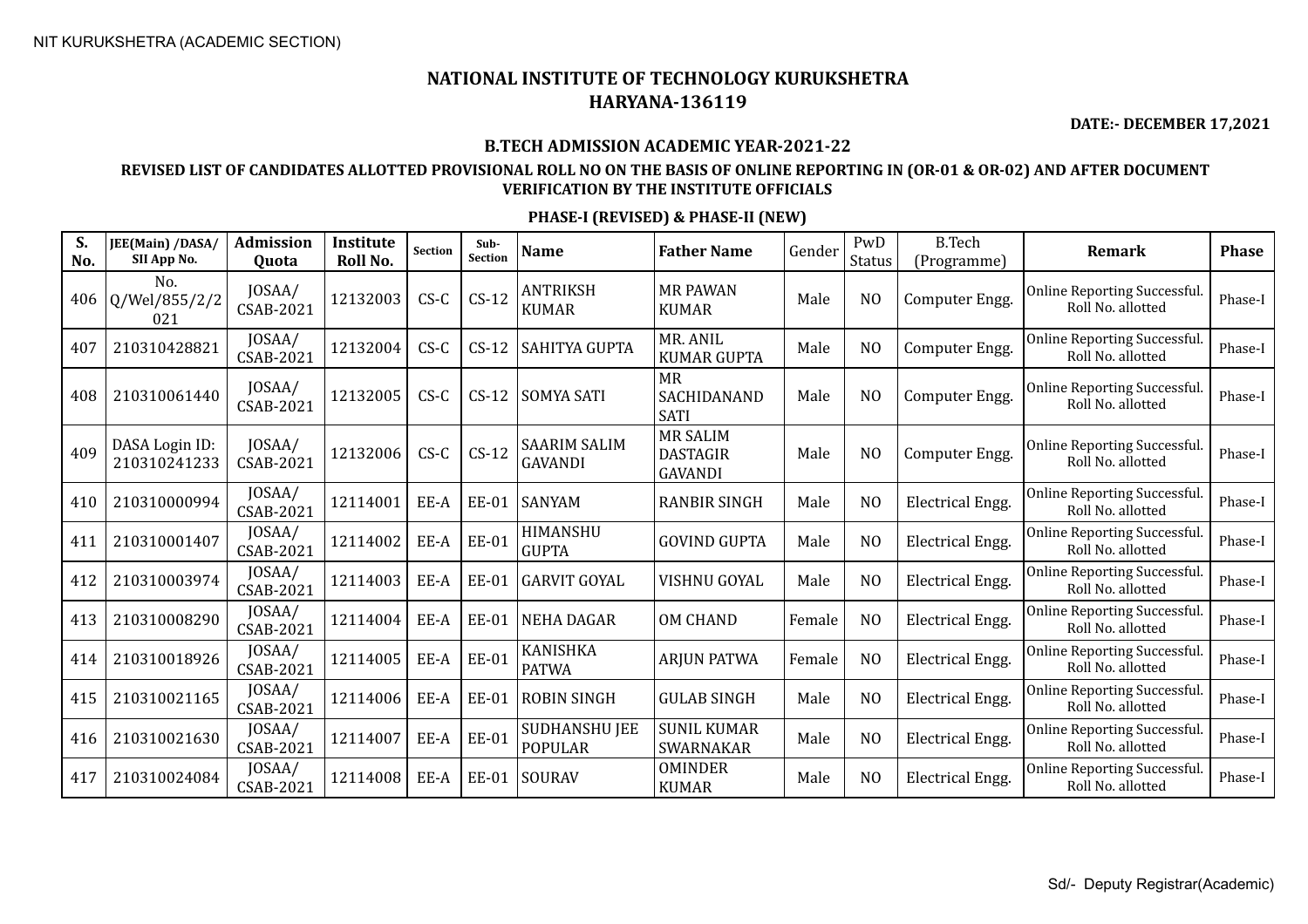**DATE:- DECEMBER 17,2021**

### **B.TECH ADMISSION ACADEMIC YEAR-2021-22**

### **REVISED LIST OF CANDIDATES ALLOTTED PROVISIONAL ROLL NO ON THE BASIS OF ONLINE REPORTING IN (OR-01 & OR-02) AND AFTER DOCUMENT VERIFICATION BY THE INSTITUTE OFFICIALS**

| S.<br>No. | JEE(Main) /DASA/<br>SII App No. | <b>Admission</b><br><b>Ouota</b> | Institute<br>Roll No. | <b>Section</b> | Sub-<br><b>Section</b> | <b>Name</b>                             | <b>Father Name</b>                          | Gender | PwD<br>Status  | <b>B.Tech</b><br>(Programme) | Remark                                                   | <b>Phase</b> |
|-----------|---------------------------------|----------------------------------|-----------------------|----------------|------------------------|-----------------------------------------|---------------------------------------------|--------|----------------|------------------------------|----------------------------------------------------------|--------------|
| 418       | 210310026276                    | JOSAA/<br><b>CSAB-2021</b>       | 12114009              | EE-A           | <b>EE-01</b>           | <b>MUSKAN MINA</b>                      | <b>MANOHAR LAL</b><br><b>MEENA</b>          | Female | N <sub>O</sub> | Electrical Engg.             | <b>Online Reporting Successful</b><br>Roll No. allotted  | Phase-I      |
| 419       | 210310026585                    | JOSAA/<br>CSAB-2021              | 12114010              | EE-A           | <b>EE-01</b>           | <b>SALMA</b>                            | <b>HAMID</b>                                | Female | N <sub>O</sub> | <b>Electrical Engg.</b>      | <b>Online Reporting Successful</b><br>Roll No. allotted  | Phase-I      |
| 420       | 210310030489                    | JOSAA/<br>CSAB-2021              | 12114012              | EE-A           | <b>EE-01</b>           | <b>HITESH JAIN</b>                      | <b>NARESH CHAND</b><br><b>JAIN</b>          | Male   | N <sub>O</sub> | <b>Electrical Engg.</b>      | <b>Online Reporting Successful</b><br>Roll No. allotted  | Phase-I      |
| 421       | 210310040856                    | JOSAA/<br><b>CSAB-2021</b>       | 12114013              | EE-A           | <b>EE-01</b>           | <b>AYUSH NAGAR</b>                      | <b>ABHAY NAGAR</b>                          | Male   | N <sub>O</sub> | <b>Electrical Engg.</b>      | <b>Online Reporting Successful.</b><br>Roll No. allotted | Phase-I      |
| 422       | 210310041944                    | JOSAA/<br><b>CSAB-2021</b>       | 12114014              | EE-A           | <b>EE-01</b>           | <b>ANMOL MAURYA</b>                     | CHANDRAPRAKA<br><b>SH MAURYA</b>            | Male   | N <sub>O</sub> | <b>Electrical Engg.</b>      | Online Reporting Successful.<br>Roll No. allotted        | Phase-I      |
| 423       | 210310045792                    | JOSAA/<br><b>CSAB-2021</b>       | 12114015              | EE-A           | <b>EE-01</b>           | <b>SUSHIL KUMAR</b>                     | <b>GANDHI RAM</b>                           | Male   | N <sub>O</sub> | <b>Electrical Engg.</b>      | <b>Online Reporting Successful</b><br>Roll No. allotted  | Phase-I      |
| 424       | 210310050111                    | JOSAA/<br>CSAB-2021              | 12114016              | EE-A           | EE-01                  | <b>AYUSH</b>                            | <b>BALBIR SINGH</b>                         | Male   | N <sub>O</sub> | <b>Electrical Engg.</b>      | <b>Online Reporting Successful</b><br>Roll No. allotted  | Phase-I      |
| 425       | 210310052002                    | JOSAA/<br><b>CSAB-2021</b>       | 12114017              | EE-A           | <b>EE-01</b>           | <b>DEVESH KUMAR</b><br><b>SRIVASTAV</b> | <b>RATNESH</b><br><b>KUMAR</b><br>SRIVASTAV | Male   | N <sub>O</sub> | <b>Electrical Engg.</b>      | <b>Online Reporting Successful</b><br>Roll No. allotted  | Phase-I      |
| 426       | 210310055958                    | JOSAA/<br><b>CSAB-2021</b>       | 12114019              | EE-A           | <b>EE-01</b>           | KAVYA MISHRA                            | DR.RK.MISHRA                                | Female | N <sub>O</sub> | Electrical Engg.             | Online Reporting Successful.<br>Roll No. allotted        | Phase-I      |
| 427       | 210310059543                    | JOSAA/<br><b>CSAB-2021</b>       | 12114020              | EE-A           | <b>EE-01</b>           | <b>SUGAM TRIPATHI</b>                   | <b>RAJEEV LOCHAN</b>                        | Male   | N <sub>O</sub> | <b>Electrical Engg.</b>      | <b>Online Reporting Successful</b><br>Roll No. allotted  | Phase-I      |
| 428       | 210310142436                    | JOSAA/<br>CSAB-2021              | 12114044              | EE-A           | <b>EE-01</b>           | LOVISH                                  | <b>PARDEEP</b><br><b>KUMAR</b>              | Male   | <b>YES</b>     | Electrical Engg.             | <b>Online Reporting Successful</b><br>Roll No. allotted  | Phase-I      |
| 429       | 210310143089                    | JOSAA/<br><b>CSAB-2021</b>       | 12114045              | EE-A           | <b>EE-01</b>           | PRAANGAV JAIN                           | PRATIYUSH JAIN                              | Male   | <b>YES</b>     | Electrical Engg.             | <b>Online Reporting Successful</b><br>Roll No. allotted  | Phase-I      |
| 430       | 210310052080                    | JOSAA/<br><b>CSAB-2021</b>       | 12114018              | EE-A           | <b>EE-02</b>           | <b>SACHIN</b>                           | <b>ASHOK KUMAR</b>                          | Male   | N <sub>O</sub> | <b>Electrical Engg.</b>      | <b>Online Reporting Successful</b><br>Roll No. allotted  | Phase-I      |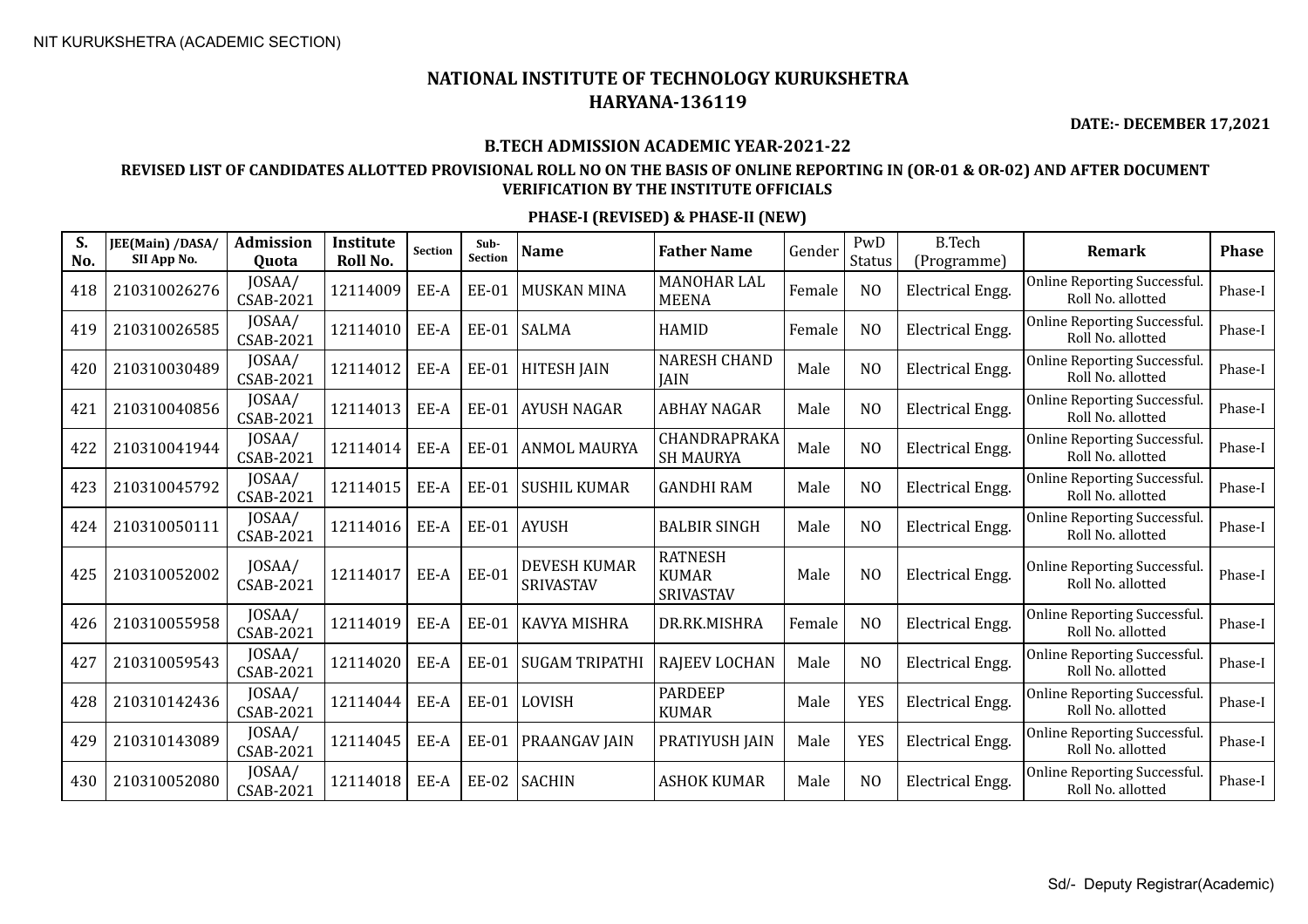**DATE:- DECEMBER 17,2021**

### **B.TECH ADMISSION ACADEMIC YEAR-2021-22**

### **REVISED LIST OF CANDIDATES ALLOTTED PROVISIONAL ROLL NO ON THE BASIS OF ONLINE REPORTING IN (OR-01 & OR-02) AND AFTER DOCUMENT VERIFICATION BY THE INSTITUTE OFFICIALS**

| S.<br>No. | JEE(Main) /DASA/<br>SII App No. | <b>Admission</b><br>Quota  | Institute<br>Roll No. | <b>Section</b> | Sub-<br><b>Section</b> | <b>Name</b>                   | <b>Father Name</b>                    | Gender | PwD<br>Status  | <b>B.Tech</b><br>(Programme) | Remark                                                   | <b>Phase</b> |
|-----------|---------------------------------|----------------------------|-----------------------|----------------|------------------------|-------------------------------|---------------------------------------|--------|----------------|------------------------------|----------------------------------------------------------|--------------|
| 431       | 210310060624                    | JOSAA/<br>CSAB-2021        | 12114021              | EE-A           | <b>EE-02</b>           | <b>AYUSH SINGH</b>            | <b>ARUN KUMAR</b><br><b>SINGH</b>     | Male   | N <sub>O</sub> | <b>Electrical Engg.</b>      | Online Reporting Successful.<br>Roll No. allotted        | Phase-I      |
| 432       | 210310060925                    | JOSAA/<br>CSAB-2021        | 12114022              | EE-A           | <b>EE-02</b>           | SIDDHI ARORA                  | <b>DAVINDER</b><br><b>ARORA</b>       | Female | N <sub>O</sub> | <b>Electrical Engg.</b>      | <b>Online Reporting Successful.</b><br>Roll No. allotted | Phase-I      |
| 433       | 210310066396                    | JOSAA/<br>CSAB-2021        | 12114023              | EE-A           | <b>EE-02</b>           | ANIL KUMAR<br><b>JAKHAR</b>   | <b>RAMESH CHAND</b><br><b>JAKHAR</b>  | Male   | N <sub>O</sub> | Electrical Engg.             | Online Reporting Successful.<br>Roll No. allotted        | Phase-I      |
| 434       | 210310068094                    | JOSAA/<br><b>CSAB-2021</b> | 12114024              | EE-A           | <b>EE-02</b>           | <b>CHIRAG NARULA</b>          | <b>RAJINDER</b><br><b>NARULA</b>      | Male   | N <sub>O</sub> | <b>Electrical Engg.</b>      | Online Reporting Successful.<br>Roll No. allotted        | Phase-I      |
| 435       | 210310073959                    | JOSAA/<br><b>CSAB-2021</b> | 12114025              | EE-A           | <b>EE-02</b>           | <b>MANSI RAJORIYA</b>         | <b>VIJAY KUMAR</b><br><b>RAJORIYA</b> | Female | N <sub>O</sub> | <b>Electrical Engg.</b>      | Online Reporting Successful.<br>Roll No. allotted        | Phase-I      |
| 436       | 210310077055                    | JOSAA/<br><b>CSAB-2021</b> | 12114026              | EE-A           | <b>EE-02</b>           | <b>KOMAL</b>                  | <b>VINOD KUMAR</b>                    | Female | N <sub>O</sub> | <b>Electrical Engg.</b>      | Online Reporting Successful.<br>Roll No. allotted        | Phase-I      |
| 437       | 210310081089                    | JOSAA/<br><b>CSAB-2021</b> | 12114027              | EE-A           | <b>EE-02</b>           | <b>HARSHIT GUPTA</b>          | <b>KISHAN LAL</b><br><b>GUPTA</b>     | Male   | N <sub>O</sub> | <b>Electrical Engg.</b>      | Online Reporting Successful.<br>Roll No. allotted        | Phase-I      |
| 438       | 210310082817                    | JOSAA/<br><b>CSAB-2021</b> | 12114028              | EE-A           | <b>EE-02</b>           | <b>ANKIT KUMAR</b>            | <b>RAJ KUMAR</b>                      | Male   | N <sub>O</sub> | <b>Electrical Engg.</b>      | Online Reporting Successful.<br>Roll No. allotted        | Phase-I      |
| 439       | 210310085751                    | JOSAA/<br>CSAB-2021        | 12114029              | EE-A           | <b>EE-02</b>           | NIRDOSH KUMAR<br><b>VERMA</b> | <b>TOLU RAM</b><br><b>VERMA</b>       | Male   | N <sub>O</sub> | <b>Electrical Engg.</b>      | Online Reporting Successful.<br>Roll No. allotted        | Phase-I      |
| 440       | 210310093019                    | JOSAA/<br><b>CSAB-2021</b> | 12114030              | EE-A           | <b>EE-02</b>           | <b>MANISH MAAN</b>            | <b>MAMRAJ</b>                         | Male   | N <sub>O</sub> | <b>Electrical Engg.</b>      | Online Reporting Successful.<br>Roll No. allotted        | Phase-I      |
| 441       | 210310095895                    | JOSAA/<br>CSAB-2021        | 12114031              | EE-A           | <b>EE-02</b>           | KHUSHI<br><b>BANSIWAL</b>     | <b>ASHOK</b><br><b>BANSIWAL</b>       | Female | N <sub>O</sub> | <b>Electrical Engg.</b>      | <b>Online Reporting Successful.</b><br>Roll No. allotted | Phase-I      |
| 442       | 210310098537                    | JOSAA/<br>CSAB-2021        | 12114032              | EE-A           | <b>EE-02</b>           | <b>HARSHIT</b>                | <b>KRISHAN</b><br><b>KUMAR</b>        | Male   | N <sub>O</sub> | <b>Electrical Engg.</b>      | Online Reporting Successful.<br>Roll No. allotted        | Phase-I      |
| 443       | 210310099918                    | JOSAA/<br>CSAB-2021        | 12114033              | EE-A           | <b>EE-02</b>           | <b>KANAK SHARMA</b>           | <b>MADAN MOHAN</b><br><b>SHARMA</b>   | Male   | N <sub>O</sub> | <b>Electrical Engg.</b>      | Online Reporting Successful.<br>Roll No. allotted        | Phase-I      |
| 444       | 210310100090                    | JOSAA/<br><b>CSAB-2021</b> | 12114034              | EE-A           | <b>EE-02</b>           | <b>KANISHK SINGH</b>          | <b>RAM KUMAR</b><br><b>SINGH</b>      | Male   | N <sub>O</sub> | <b>Electrical Engg.</b>      | Online Reporting Successful.<br>Roll No. allotted        | Phase-I      |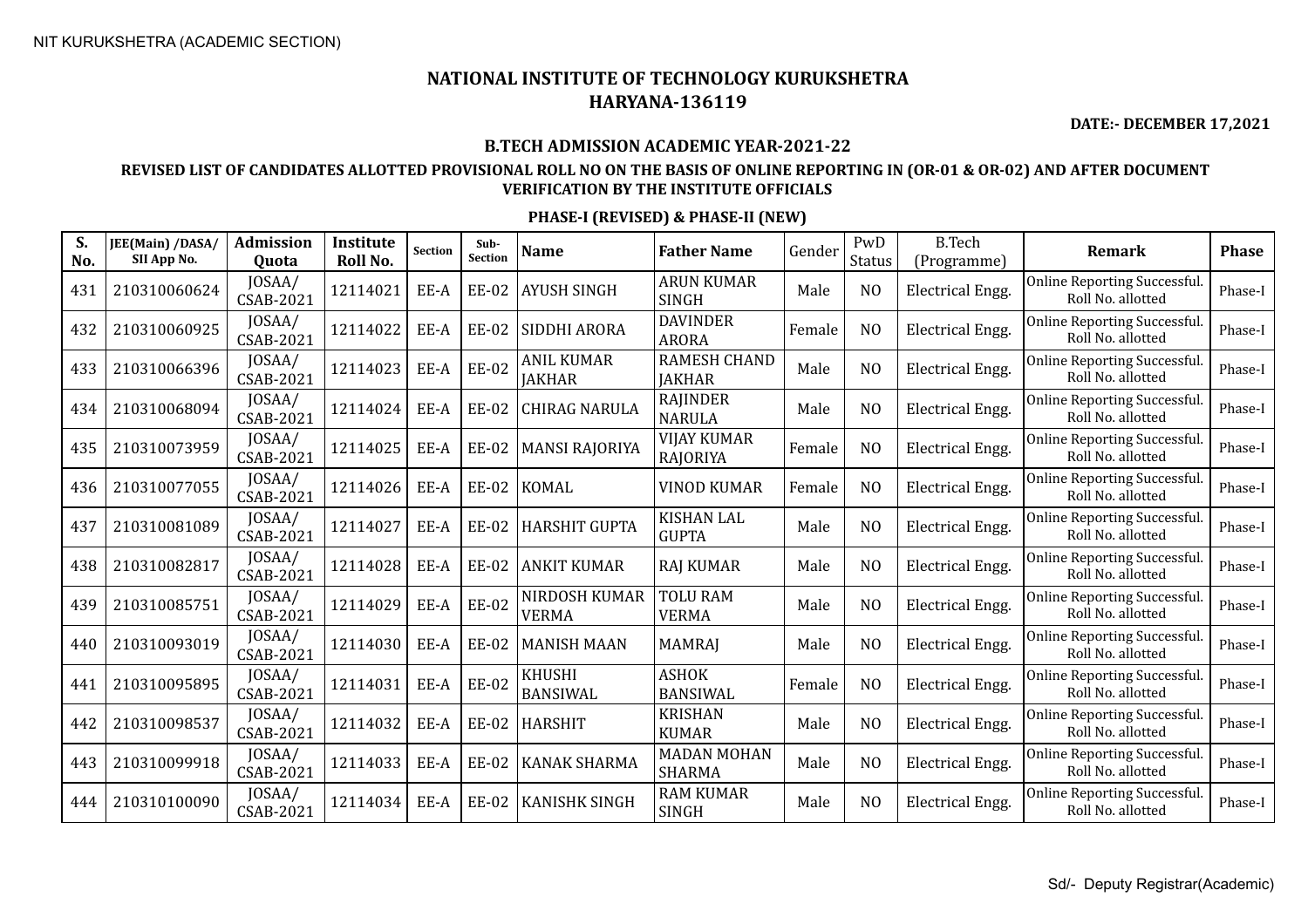**DATE:- DECEMBER 17,2021**

#### **B.TECH ADMISSION ACADEMIC YEAR-2021-22**

### **REVISED LIST OF CANDIDATES ALLOTTED PROVISIONAL ROLL NO ON THE BASIS OF ONLINE REPORTING IN (OR-01 & OR-02) AND AFTER DOCUMENT VERIFICATION BY THE INSTITUTE OFFICIALS**

| S.<br>No. | JEE(Main) /DASA/<br>SII App No. | Admission<br><b>Ouota</b>  | Institute<br>Roll No. | <b>Section</b> | Sub-<br>Section | <b>Name</b>                          | <b>Father Name</b>                  | Gender | PwD<br><b>Status</b> | <b>B.Tech</b><br>(Programme) | Remark                                                   | <b>Phase</b> |
|-----------|---------------------------------|----------------------------|-----------------------|----------------|-----------------|--------------------------------------|-------------------------------------|--------|----------------------|------------------------------|----------------------------------------------------------|--------------|
| 445       | 210310102625                    | JOSAA/<br><b>CSAB-2021</b> | 12114035              | EE-A           | <b>EE-02</b>    | <b>ANUP YADAV</b>                    | <b>DEVENDER</b><br><b>KUMAR</b>     | Male   | N <sub>O</sub>       | <b>Electrical Engg.</b>      | <b>Online Reporting Successful</b><br>Roll No. allotted  | Phase-I      |
| 446       | 210310104151                    | JOSAA/<br>CSAB-2021        | 12114036              | EE-A           | <b>EE-02</b>    | ASHISH NARAYAN<br><b>JHA</b>         | <b>DHRUV</b><br><b>NARAYAN JHA</b>  | Male   | N <sub>O</sub>       | <b>Electrical Engg.</b>      | Online Reporting Successful.<br>Roll No. allotted        | Phase-I      |
| 447       | 210310106613                    | JOSAA/<br>CSAB-2021        | 12114037              | EE-A           | <b>EE-02</b>    | <b>ANURAG GUPTA</b>                  | <b>JAY PRAKASH</b><br><b>GUPTA</b>  | Male   | N <sub>O</sub>       | <b>Electrical Engg.</b>      | <b>Online Reporting Successful</b><br>Roll No. allotted  | Phase-I      |
| 448       | 210310657776                    | JOSAA/<br><b>CSAB-2021</b> | 12114148              | EE-A           | <b>EE-02</b>    | <b>ABHAY SINGH</b>                   | <b>RAKESH KUMAR</b>                 | Male   | <b>YES</b>           | <b>Electrical Engg.</b>      | <b>Online Reporting Successful.</b><br>Roll No. allotted | Phase-I      |
| 449       | 210310831234                    | JOSAA/<br><b>CSAB-2021</b> | 12114151              | EE-A           | <b>EE-02</b>    | <b>KALLURI SAI</b><br><b>HEMANTH</b> | <b>KALLURI</b><br>SATYANARAYAN<br>A | Male   | <b>YES</b>           | <b>Electrical Engg.</b>      | <b>Online Reporting Successful</b><br>Roll No. allotted  | Phase-I      |
| 450       | 210310111475                    | JOSAA/<br>CSAB-2021        | 12114038              | EE-A           | <b>EE-03</b>    | <b>PRATYUSH</b><br><b>CHAUHAN</b>    | RAJESH KUMAR<br><b>CHAUHAN</b>      | Male   | N <sub>O</sub>       | <b>Electrical Engg.</b>      | <b>Online Reporting Successful</b><br>Roll No. allotted  | Phase-I      |
| 451       | 210310115979                    | JOSAA/<br>CSAB-2021        | 12114039              | EE-A           | <b>EE-03</b>    | AKSHAT<br><b>PARASHAR</b>            | <b>BABU LAL</b><br>PARASHAR         | Male   | N <sub>O</sub>       | <b>Electrical Engg.</b>      | Online Reporting Successful.<br>Roll No. allotted        | Phase-I      |
| 452       | 210310116076                    | JOSAA/<br><b>CSAB-2021</b> | 12114040              | EE-A           | <b>EE-03</b>    | <b>NISHA</b>                         | <b>VIKRAM SINGH</b>                 | Female | N <sub>O</sub>       | Electrical Engg.             | <b>Online Reporting Successful</b><br>Roll No. allotted  | Phase-I      |
| 453       | 210310117278                    | JOSAA/<br><b>CSAB-2021</b> | 12114041              | EE-A           | <b>EE-03</b>    | <b>DEVESH KUMAR</b>                  | MANPHOOL<br><b>SINGH</b>            | Male   | N <sub>O</sub>       | <b>Electrical Engg.</b>      | <b>Online Reporting Successful</b><br>Roll No. allotted  | Phase-I      |
| 454       | 210310125671                    | JOSAA/<br>CSAB-2021        | 12114042              | EE-A           | <b>EE-03</b>    | SANNIV<br><b>CHOUDHURI</b>           | SANJIB<br><b>CHOUDHURI</b>          | Male   | N <sub>O</sub>       | <b>Electrical Engg.</b>      | <b>Online Reporting Successful</b><br>Roll No. allotted  | Phase-I      |
| 455       | 210310140483                    | JOSAA/<br><b>CSAB-2021</b> | 12114043              | EE-A           | <b>EE-03</b>    | <b>HARDIK</b>                        | OMPAL                               | Male   | N <sub>O</sub>       | <b>Electrical Engg.</b>      | <b>Online Reporting Successful.</b><br>Roll No. allotted | Phase-I      |
| 456       | 210310143931                    | JOSAA/<br>CSAB-2021        | 12114046              | EE-A           | <b>EE-03</b>    | <b>SUMIT</b>                         | <b>RISHIPAL</b>                     | Male   | N <sub>O</sub>       | <b>Electrical Engg.</b>      | Online Reporting Successful.<br>Roll No. allotted        | Phase-I      |
| 457       | 210310148973                    | JOSAA/<br>CSAB-2021        | 12114047              | EE-A           | <b>EE-03</b>    | <b>SUSHANT</b>                       | <b>AMIT PATHAK</b>                  | Male   | N <sub>O</sub>       | <b>Electrical Engg.</b>      | <b>Online Reporting Successful</b><br>Roll No. allotted  | Phase-I      |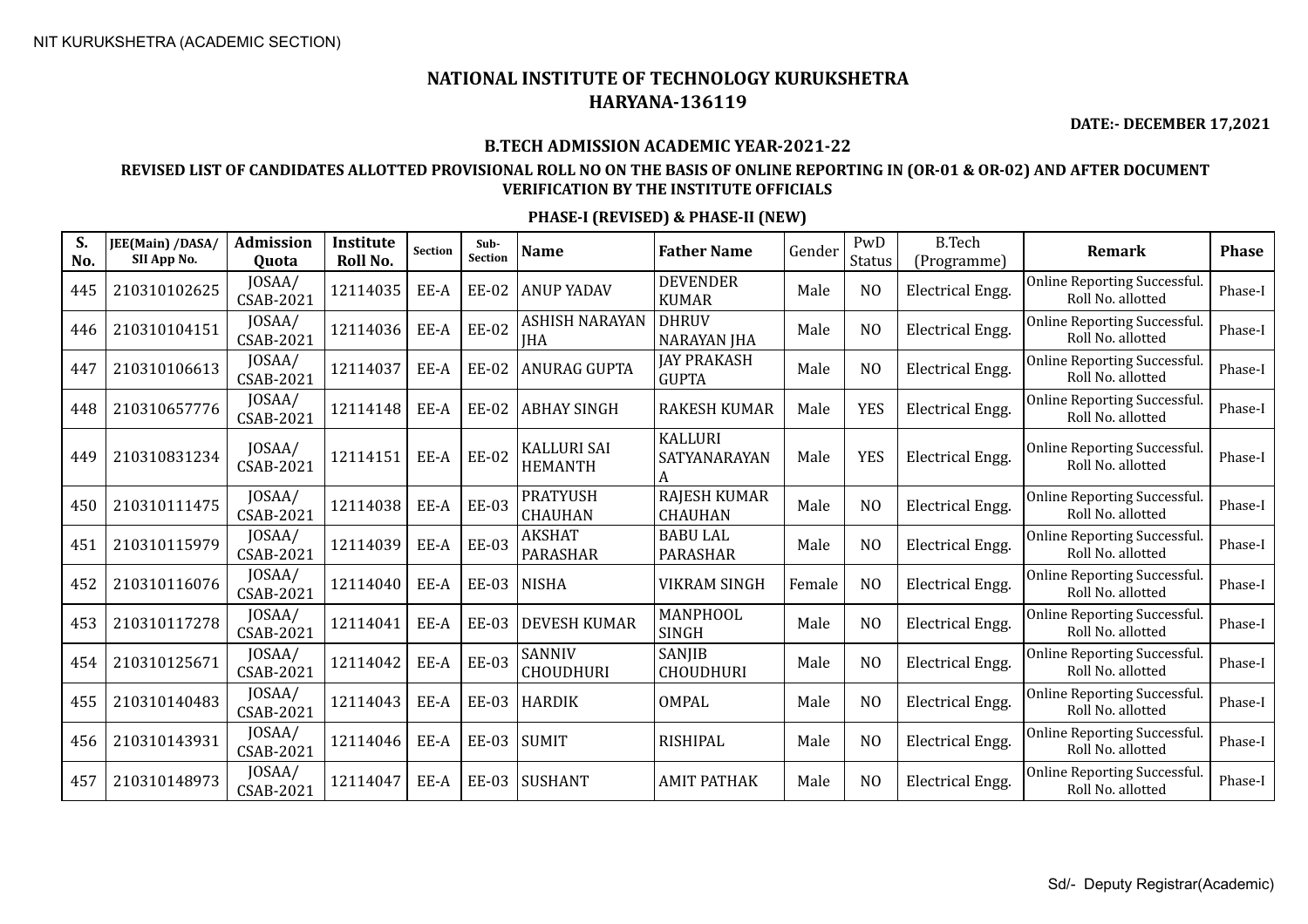**DATE:- DECEMBER 17,2021**

#### **B.TECH ADMISSION ACADEMIC YEAR-2021-22**

### **REVISED LIST OF CANDIDATES ALLOTTED PROVISIONAL ROLL NO ON THE BASIS OF ONLINE REPORTING IN (OR-01 & OR-02) AND AFTER DOCUMENT VERIFICATION BY THE INSTITUTE OFFICIALS**

| S.<br>No. | JEE(Main) /DASA/<br>SII App No. | <b>Admission</b><br>Quota  | <b>Institute</b><br>Roll No. | <b>Section</b>     | Sub-<br><b>Section</b> | <b>Name</b>                           | <b>Father Name</b>                       | Gender | PwD<br><b>Status</b> | <b>B.Tech</b><br>(Programme) | <b>Remark</b>                                            | <b>Phase</b> |
|-----------|---------------------------------|----------------------------|------------------------------|--------------------|------------------------|---------------------------------------|------------------------------------------|--------|----------------------|------------------------------|----------------------------------------------------------|--------------|
| 458       | 210310149684                    | JOSAA/<br><b>CSAB-2021</b> | 12114048                     | EE-A               | <b>EE-03</b>           | <b>SUMIT MEENA</b>                    | <b>ASHOK KUMAR</b><br><b>MEENA</b>       | Male   | N <sub>O</sub>       | <b>Electrical Engg.</b>      | <b>Online Reporting Successful.</b><br>Roll No. allotted | Phase-I      |
| 459       | 210310152160                    | JOSAA/<br><b>CSAB-2021</b> | 12114049                     | EE-A               | <b>EE-03</b>           | <b>AYUSH PRATAP</b><br><b>SINGH</b>   | YASHWANT<br><b>SINGH</b>                 | Male   | N <sub>O</sub>       | <b>Electrical Engg.</b>      | Online Reporting Successful.<br>Roll No. allotted        | Phase-I      |
| 460       | 210310155695                    | JOSAA/<br><b>CSAB-2021</b> | 12114050                     | EE-A               | <b>EE-03</b>           | <b>HEMANT</b>                         | <b>HANS RAJ</b>                          | Male   | N <sub>O</sub>       | <b>Electrical Engg.</b>      | <b>Online Reporting Successful.</b><br>Roll No. allotted | Phase-I      |
| 461       | 210310155812                    | JOSAA/<br>CSAB-2021        | 12114051                     | EE-A               | <b>EE-03</b>           | <b>HRITIK RAJ</b>                     | <b>AJAY RAM</b>                          | Male   | N <sub>O</sub>       | <b>Electrical Engg.</b>      | Online Reporting Successful.<br>Roll No. allotted        | Phase-I      |
| 462       | 210310158542                    | JOSAA/<br>CSAB-2021        | 12114052                     | EE-A               | <b>EE-03</b>           | <b>ARYAN</b>                          | <b>RAJEEV KUMAR</b><br>SHRIVASTAVA       | Male   | N <sub>O</sub>       | <b>Electrical Engg.</b>      | Online Reporting Successful.<br>Roll No. allotted        | Phase-I      |
| 463       | 210310160640                    | JOSAA/<br><b>CSAB-2021</b> | 12114053                     | EE-A               | <b>EE-03</b>           | YASH KATARIA                          | <b>RAMESH KUMAR</b>                      | Male   | N <sub>O</sub>       | <b>Electrical Engg.</b>      | Online Reporting Successful.<br>Roll No. allotted        | Phase-I      |
| 464       | 210310161531                    | JOSAA/<br>CSAB-2021        | 12114054                     | EE-A               | <b>EE-03</b>           | <b>NIRAJ KUMAR</b><br><b>GUPTA</b>    | <b>GOVERDHAN</b><br>PRASAD GUPTA         | Male   | N <sub>O</sub>       | <b>Electrical Engg.</b>      | Online Reporting Successful.<br>Roll No. allotted        | Phase-I      |
| 465       | 210310163179                    | JOSAA/<br>CSAB-2021        | 12114055                     | EE-A               | <b>EE-03</b>           | <b>NIMIT RASTOGI</b>                  | <b>MOHIT RASTOGI</b>                     | Male   | N <sub>O</sub>       | <b>Electrical Engg.</b>      | Online Reporting Successful.<br>Roll No. allotted        | Phase-I      |
| 466       | 210310172385                    | JOSAA/<br>CSAB-2021        | 12114056                     | $\rm{EE}\mbox{-}A$ | <b>EE-03</b>           | <b>KUSHAGRA</b><br><b>BARANWAL</b>    | <b>RAJKUMAR</b><br>BARANWAL              | Male   | N <sub>O</sub>       | <b>Electrical Engg.</b>      | Online Reporting Successful.<br>Roll No. allotted        | Phase-I      |
| 467       | 210310179359                    | JOSAA/<br><b>CSAB-2021</b> | 12114059                     | EE-A               | <b>EE-03</b>           | <b>DIYA GUPTA</b>                     | <b>BRIJ KISHOR</b><br><b>GUPTA</b>       | Female | N <sub>O</sub>       | <b>Electrical Engg.</b>      | Online Reporting Successful.<br>Roll No. allotted        | Phase-I      |
| 468       | 210310199616                    | JOSAA/<br>CSAB-2021        | 12114069                     | EE-A               | <b>EE-03</b>           | <b>ADITI VERMA</b>                    | <b>SHRI ARVIND</b><br><b>KUMAR VERMA</b> | Female | N <sub>O</sub>       | Electrical Engg.             | Online Reporting Successful.<br>Roll No. allotted        | Phase-I      |
| 469       | 210310177276                    | JOSAA/<br><b>CSAB-2021</b> | 12114057                     | EE-A               | <b>EE-04</b>           | <b>NITIN</b>                          | <b>TEJ PRATAP</b>                        | Male   | N <sub>O</sub>       | <b>Electrical Engg.</b>      | Online Reporting Successful.<br>Roll No. allotted        | Phase-I      |
| 470       | 210310177735                    | JOSAA/<br><b>CSAB-2021</b> | 12114058                     | EE-A               | <b>EE-04</b>           | <b>ARMAAN SINGH</b><br><b>DHILLON</b> | <b>SHAMSHIR</b><br><b>SINGH</b>          | Male   | N <sub>O</sub>       | Electrical Engg.             | Online Reporting Successful.<br>Roll No. allotted        | Phase-I      |
| 471       | 210310181869                    | JOSAA/<br><b>CSAB-2021</b> | 12114060                     | EE-A               | <b>EE-04</b>           | <b>ALANKRIT</b><br><b>MISHRA</b>      | <b>SARVESH</b><br><b>NARAIN MISHRA</b>   | Male   | N <sub>O</sub>       | <b>Electrical Engg.</b>      | Online Reporting Successful.<br>Roll No. allotted        | Phase-I      |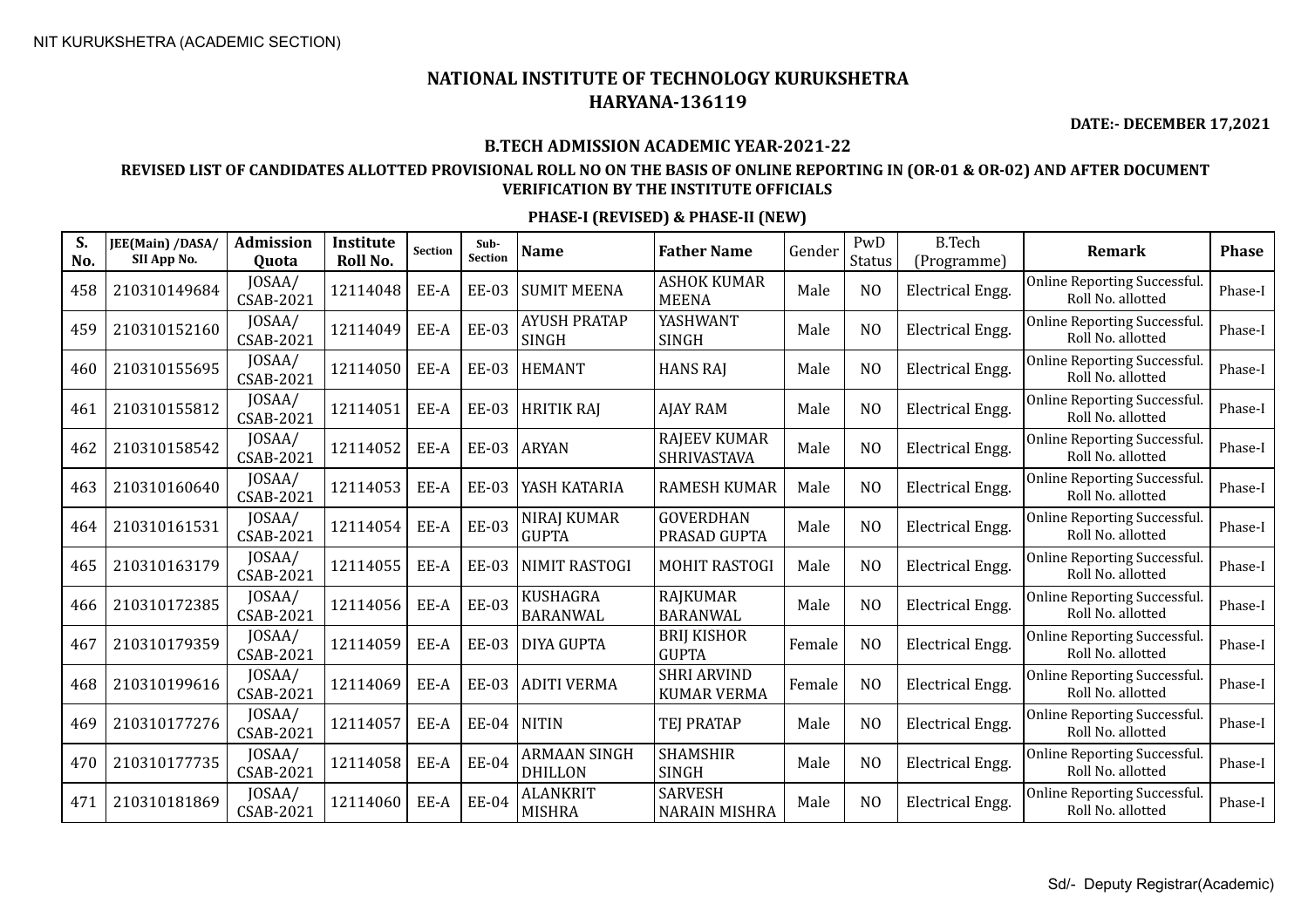**DATE:- DECEMBER 17,2021**

#### **B.TECH ADMISSION ACADEMIC YEAR-2021-22**

### **REVISED LIST OF CANDIDATES ALLOTTED PROVISIONAL ROLL NO ON THE BASIS OF ONLINE REPORTING IN (OR-01 & OR-02) AND AFTER DOCUMENT VERIFICATION BY THE INSTITUTE OFFICIALS**

| S.<br>No. | JEE(Main) /DASA/<br>SII App No. | <b>Admission</b><br>Quota  | Institute<br>Roll No. | <b>Section</b> | Sub-<br><b>Section</b> | <b>Name</b>                            | <b>Father Name</b>                                   | Gender | PwD<br>Status  | <b>B.Tech</b><br>(Programme) | <b>Remark</b>                                            | <b>Phase</b> |
|-----------|---------------------------------|----------------------------|-----------------------|----------------|------------------------|----------------------------------------|------------------------------------------------------|--------|----------------|------------------------------|----------------------------------------------------------|--------------|
| 472       | 210310188205                    | JOSAA/<br><b>CSAB-2021</b> | 12114061              | EE-A           | <b>EE-04</b>           | <b>AMAN KUMAR</b><br><b>SAVITA</b>     | <b>LALAN KUMAR</b><br><b>SAVITA</b>                  | Male   | N <sub>O</sub> | <b>Electrical Engg.</b>      | <b>Online Reporting Successful.</b><br>Roll No. allotted | Phase-I      |
| 473       | 210310189318                    | JOSAA/<br>CSAB-2021        | 12114062              | EE-A           | <b>EE-04</b>           | <b>NELAESH YADAV</b>                   | <b>NARENDER</b>                                      | Male   | N <sub>O</sub> | <b>Electrical Engg.</b>      | <b>Online Reporting Successful</b><br>Roll No. allotted  | Phase-I      |
| 474       | 210310190538                    | JOSAA/<br><b>CSAB-2021</b> | 12114063              | EE-A           | EE-04                  | <b>KARAN SAINI</b>                     | <b>VINOD KUMAR</b>                                   | Male   | N <sub>O</sub> | Electrical Engg.             | <b>Online Reporting Successful</b><br>Roll No. allotted  | Phase-I      |
| 475       | 210310192041                    | JOSAA/<br>CSAB-2021        | 12114064              | EE-A           | <b>EE-04</b>           | TEJAVATH SHIVA<br><b>SAI NAIK</b>      | <b>TEJAVATH</b><br><b>RAVINDER</b>                   | Male   | N <sub>O</sub> | <b>Electrical Engg.</b>      | <b>Online Reporting Successful.</b><br>Roll No. allotted | Phase-I      |
| 476       | 210310194516                    | JOSAA/<br><b>CSAB-2021</b> | 12114065              | EE-A           | <b>EE-04</b>           | <b>RAMAN SINGH</b><br><b>SHEKHAWAT</b> | <b>DHARMVEER</b><br><b>SINGH</b><br><b>SHEKHAWAT</b> | Male   | N <sub>O</sub> | <b>Electrical Engg.</b>      | Online Reporting Successful.<br>Roll No. allotted        | Phase-I      |
| 477       | 210310194905                    | JOSAA/<br><b>CSAB-2021</b> | 12114066              | EE-A           | <b>EE-04</b>           | <b>ARUN KUMAR</b>                      | <b>KAILASH CHAND</b>                                 | Male   | N <sub>O</sub> | <b>Electrical Engg.</b>      | Online Reporting Successful.<br>Roll No. allotted        | Phase-I      |
| 478       | 210310195728                    | JOSAA/<br>CSAB-2021        | 12114067              | EE-A           | <b>EE-04</b>           | SHOURYA TYAGI                          | <b>RAJAN TYAGI</b>                                   | Male   | N <sub>O</sub> | <b>Electrical Engg.</b>      | Online Reporting Successful.<br>Roll No. allotted        | Phase-I      |
| 479       | 210310196687                    | JOSAA/<br><b>CSAB-2021</b> | 12114068              | EE-A           | <b>EE-04</b>           | PIYUSH RANJAN<br><b>SINGH</b>          | <b>KESHRANJAN</b><br><b>KUMAR SINGH</b>              | Male   | N <sub>O</sub> | <b>Electrical Engg.</b>      | <b>Online Reporting Successful</b><br>Roll No. allotted  | Phase-I      |
| 480       | 210310206516                    | JOSAA/<br><b>CSAB-2021</b> | 12114071              | EE-A           | <b>EE-04</b>           | <b>VISHAL</b>                          | <b>RAJENDER</b><br><b>KUMAR</b>                      | Male   | N <sub>O</sub> | Electrical Engg.             | <b>Online Reporting Successful</b><br>Roll No. allotted  | Phase-I      |
| 481       | 210310210747                    | JOSAA/<br><b>CSAB-2021</b> | 12114072              | EE-A           | <b>EE-04</b>           | MALOTHU<br><b>RISHIKA</b>              | MALOTHU<br>SAMMAIAH                                  | Female | N <sub>O</sub> | <b>Electrical Engg.</b>      | <b>Online Reporting Successful</b><br>Roll No. allotted  | Phase-I      |
| 482       | 210310214703                    | JOSAA/<br><b>CSAB-2021</b> | 12114073              | EE-A           | EE-04                  | <b>SHEETAL</b>                         | <b>LEELA RAM</b>                                     | Female | N <sub>O</sub> | Electrical Engg.             | Online Reporting Successful.<br>Roll No. allotted        | Phase-I      |
| 483       | 210310217859                    | JOSAA/<br><b>CSAB-2021</b> | 12114074              | EE-A           | EE-04                  | PRIYA MEENA                            | MANPHOOL<br><b>MEENA</b>                             | Female | N <sub>O</sub> | <b>Electrical Engg.</b>      | <b>Online Reporting Successful</b><br>Roll No. allotted  | Phase-I      |
| 484       | 210310218436                    | JOSAA/<br><b>CSAB-2021</b> | 12114075              | EE-A           | <b>EE-04</b>           | <b>ABHISHEK RAJ</b>                    | <b>ASHOK KUMAR</b><br>CHOUDHARY                      | Male   | N <sub>O</sub> | <b>Electrical Engg.</b>      | <b>Online Reporting Successful</b><br>Roll No. allotted  | Phase-I      |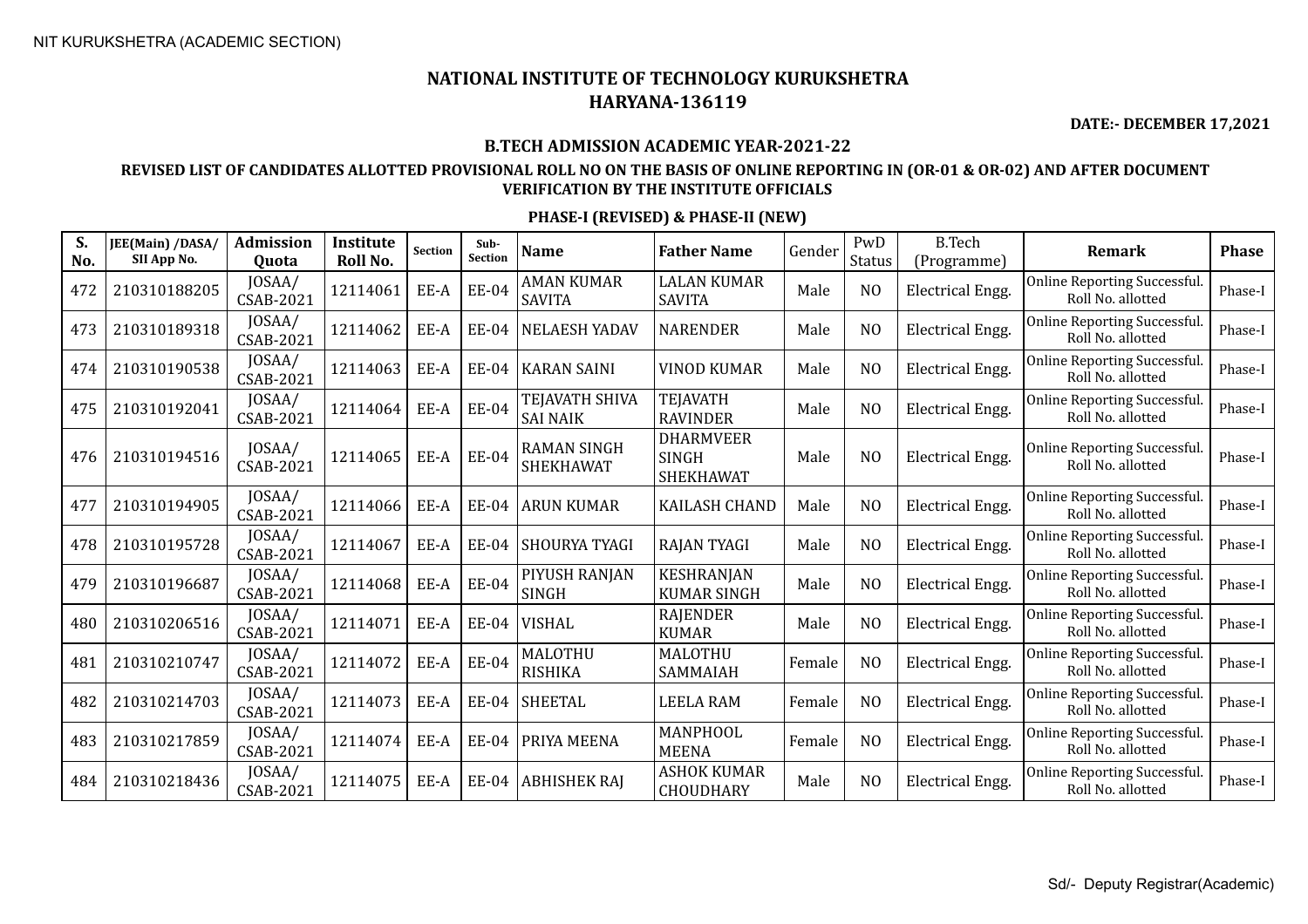**DATE:- DECEMBER 17,2021**

#### **B.TECH ADMISSION ACADEMIC YEAR-2021-22**

## **REVISED LIST OF CANDIDATES ALLOTTED PROVISIONAL ROLL NO ON THE BASIS OF ONLINE REPORTING IN (OR-01 & OR-02) AND AFTER DOCUMENT VERIFICATION BY THE INSTITUTE OFFICIALS**

| S.<br>No. | JEE(Main) /DASA/<br>SII App No. | <b>Admission</b><br>Quota  | Institute<br>Roll No. | Section | Sub-<br>Section | <b>Name</b>                       | <b>Father Name</b>                              | Gender | PwD<br>Status  | <b>B.Tech</b><br>(Programme) | <b>Remark</b>                                            | <b>Phase</b> |
|-----------|---------------------------------|----------------------------|-----------------------|---------|-----------------|-----------------------------------|-------------------------------------------------|--------|----------------|------------------------------|----------------------------------------------------------|--------------|
| 485       | 210310219491                    | JOSAA/<br><b>CSAB-2021</b> | 12114076              | EE-A    | EE-04           | <b>PUSHPENDER</b>                 | <b>SHRI BHAGWAN</b>                             | Male   | N <sub>O</sub> | <b>Electrical Engg.</b>      | Online Reporting Successful.<br>Roll No. allotted        | Phase-I      |
| 486       | 210310223464                    | JOSAA/<br>CSAB-2021        | 12114077              | EE-A    | <b>EE-04</b>    | <b>AYUSH</b><br>CHOUDHARY         | <b>NARENDRA</b><br><b>CHOUDHARY</b>             | Male   | N <sub>O</sub> | <b>Electrical Engg.</b>      | Online Reporting Successful.<br>Roll No. allotted        | Phase-I      |
| 487       | 210310226057                    | JOSAA/<br><b>CSAB-2021</b> | 12114078              | EE-A    | <b>EE-04</b>    | <b>DEVANSHU</b><br><b>GUPTA</b>   | <b>GIRISH</b><br><b>CHANDRA</b><br><b>GUPTA</b> | Male   | N <sub>O</sub> | <b>Electrical Engg.</b>      | Online Reporting Successful.<br>Roll No. allotted        | Phase-I      |
| 488       | 210310227898                    | JOSAA/<br><b>CSAB-2021</b> | 12114079              | EE-A    | <b>EE-04</b>    | <b>NANDINI</b><br><b>BODHIYAN</b> | <b>SATYA PAL</b><br><b>SINGH</b>                | Female | N <sub>O</sub> | Electrical Engg.             | Online Reporting Successful.<br>Roll No. allotted        | Phase-I      |
| 489       | 210310230062                    | JOSAA/<br><b>CSAB-2021</b> | 12114080              | EE-B    | <b>EE-05</b>    | PRIYANSHU<br><b>BANSAL</b>        | <b>ABHAY KUMAR</b><br><b>BANSAL</b>             | Male   | N <sub>O</sub> | Electrical Engg.             | Online Reporting Successful.<br>Roll No. allotted        | Phase-I      |
| 490       | 210310237090                    | JOSAA/<br><b>CSAB-2021</b> | 12114081              | EE-B    | <b>EE-05</b>    | <b>ANSHDEEP SINGH</b>             | <b>RANJIT SINGH</b>                             | Male   | N <sub>O</sub> | <b>Electrical Engg.</b>      | Online Reporting Successful.<br>Roll No. allotted        | Phase-I      |
| 491       | 210310238124                    | JOSAA/<br><b>CSAB-2021</b> | 12114082              | EE-B    | <b>EE-05</b>    | NIKET SINGLA                      | SANJAY SINGLA                                   | Male   | N <sub>O</sub> | <b>Electrical Engg.</b>      | <b>Online Reporting Successful.</b><br>Roll No. allotted | Phase-I      |
| 492       | 210310245213                    | JOSAA/<br><b>CSAB-2021</b> | 12114083              | EE-B    | <b>EE-05</b>    | <b>SAHIL</b>                      | <b>CHANDER BHAN</b>                             | Male   | N <sub>O</sub> | Electrical Engg.             | Online Reporting Successful.<br>Roll No. allotted        | Phase-I      |
| 493       | 210310249666                    | JOSAA/<br>CSAB-2021        | 12114084              | EE-B    | <b>EE-05</b>    | <b>VISHAL SINGH</b>               | <b>CHARAN SINGH</b>                             | Male   | N <sub>O</sub> | Electrical Engg.             | Online Reporting Successful.<br>Roll No. allotted        | Phase-I      |
| 494       | 210310250393                    | JOSAA/<br>CSAB-2021        | 12114085              | EE-B    | <b>EE-05</b>    | <b>VAIBHAV SINGH</b>              | <b>VIJAY KUMAR</b><br>YADAV                     | Male   | N <sub>O</sub> | Electrical Engg.             | Online Reporting Successful.<br>Roll No. allotted        | Phase-I      |
| 495       | 210310255182                    | JOSAA/<br><b>CSAB-2021</b> | 12114086              | EE-B    | <b>EE-05</b>    | <b>MAULIK VERMA</b>               | <b>SANJEEV KUMAR</b><br><b>VERMA</b>            | Male   | N <sub>O</sub> | <b>Electrical Engg.</b>      | <b>Online Reporting Successful.</b><br>Roll No. allotted | Phase-I      |
| 496       | 210310257395                    | JOSAA/<br><b>CSAB-2021</b> | 12114087              | EE-B    | <b>EE-05</b>    | <b>GAURAV KUMAR</b>               | <b>SATYA PAL</b>                                | Male   | N <sub>O</sub> | <b>Electrical Engg.</b>      | Online Reporting Successful.<br>Roll No. allotted        | Phase-I      |
| 497       | 210310257460                    | JOSAA/<br><b>CSAB-2021</b> | 12114088              | EE-B    | <b>EE-05</b>    | <b>MAMTA</b>                      | <b>DALBIR SINGH</b>                             | Female | N <sub>O</sub> | Electrical Engg.             | Online Reporting Successful.<br>Roll No. allotted        | Phase-I      |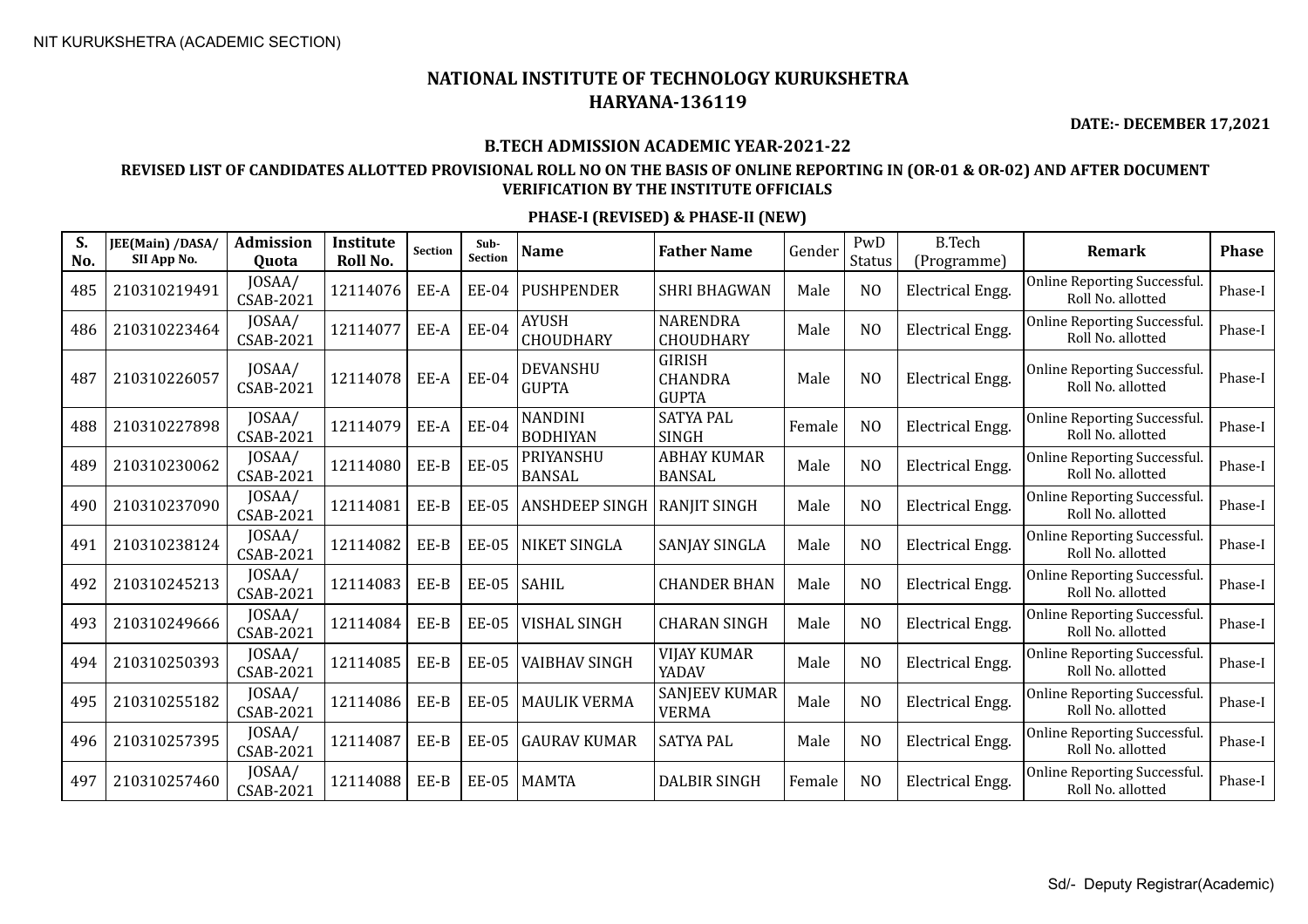**DATE:- DECEMBER 17,2021**

#### **B.TECH ADMISSION ACADEMIC YEAR-2021-22**

## **REVISED LIST OF CANDIDATES ALLOTTED PROVISIONAL ROLL NO ON THE BASIS OF ONLINE REPORTING IN (OR-01 & OR-02) AND AFTER DOCUMENT VERIFICATION BY THE INSTITUTE OFFICIALS**

| S.<br>No. | JEE(Main) /DASA/<br>SII App No. | <b>Admission</b><br>Quota  | Institute<br>Roll No. | <b>Section</b> | Sub-<br><b>Section</b> | <b>Name</b>                               | <b>Father Name</b>                                | Gender | PwD<br>Status  | <b>B.Tech</b><br>(Programme) | <b>Remark</b>                                            | <b>Phase</b> |
|-----------|---------------------------------|----------------------------|-----------------------|----------------|------------------------|-------------------------------------------|---------------------------------------------------|--------|----------------|------------------------------|----------------------------------------------------------|--------------|
| 498       | 210310261199                    | JOSAA/<br><b>CSAB-2021</b> | 12114089              | EE-B           | <b>EE-05</b>           | <b>ANANYA YADAV</b>                       | <b>RAVI KUMAR</b><br>YADAV                        | Female | N <sub>O</sub> | Electrical Engg.             | <b>Online Reporting Successful</b><br>Roll No. allotted  | Phase-I      |
| 499       | 210310264781                    | JOSAA/<br><b>CSAB-2021</b> | 12114090              | $EE-B$         | <b>EE-05</b>           | <b>ROHIT</b>                              | <b>KANWAR SINGH</b>                               | Male   | N <sub>O</sub> | <b>Electrical Engg.</b>      | Online Reporting Successful.<br>Roll No. allotted        | Phase-I      |
| 500       | 210310264886                    | JOSAA/<br><b>CSAB-2021</b> | 12114091              | EE-B           | <b>EE-05</b>           | <b>DEEPANSHU</b>                          | <b>RAJESH</b>                                     | Male   | N <sub>O</sub> | <b>Electrical Engg.</b>      | <b>Online Reporting Successful.</b><br>Roll No. allotted | Phase-I      |
| 501       | 210310268915                    | JOSAA/<br><b>CSAB-2021</b> | 12114092              | EE-B           | <b>EE-05</b>           | <b>ROHIT SINGH</b>                        | <b>SUBHASH SINGH</b>                              | Male   | N <sub>O</sub> | <b>Electrical Engg.</b>      | <b>Online Reporting Successful</b><br>Roll No. allotted  | Phase-I      |
| 502       | 210310269547                    | JOSAA/<br><b>CSAB-2021</b> | 12114093              | EE-B           | <b>EE-05</b>           | UJJWAL MISHRA                             | <b>VINOD KUMAR</b><br><b>MISHRA</b>               | Male   | N <sub>O</sub> | <b>Electrical Engg.</b>      | <b>Online Reporting Successful</b><br>Roll No. allotted  | Phase-I      |
| 503       | 210310269881                    | JOSAA/<br>CSAB-2021        | 12114094              | EE-B           | <b>EE-05</b>           | <b>HEMANT KUMAR</b>                       | <b>SUJAN SINGH</b>                                | Male   | N <sub>O</sub> | Electrical Engg.             | Online Reporting Successful.<br>Roll No. allotted        | Phase-I      |
| 504       | 210310275829                    | JOSAA/<br><b>CSAB-2021</b> | 12114095              | EE-B           | <b>EE-05</b>           | <b>VED VRAT</b>                           | <b>SHIV KUMAR</b>                                 | Male   | N <sub>O</sub> | <b>Electrical Engg.</b>      | <b>Online Reporting Successful</b><br>Roll No. allotted  | Phase-I      |
| 505       | 210310276383                    | JOSAA/<br>CSAB-2021        | 12114096              | EE-B           | <b>EE-05</b>           | <b>HARSHIT GUPTA</b>                      | LAXMINARAYAN<br><b>GUPTA</b>                      | Male   | N <sub>O</sub> | Electrical Engg.             | <b>Online Reporting Successful</b><br>Roll No. allotted  | Phase-I      |
| 506       | 210310323479                    | JOSAA/<br><b>CSAB-2021</b> | 12114107              | EE-B           | <b>EE-05</b>           | <b>ISHA JANGIR</b>                        | <b>SURENDRA</b><br><b>KUMAR JANGIR</b>            | Female | NO             | <b>Electrical Engg.</b>      | <b>Online Reporting Successful.</b><br>Roll No. allotted | Phase-I      |
| 507       | 210310323854                    | JOSAA/<br><b>CSAB-2021</b> | 12114108              | EE-B           | <b>EE-05</b>           | <b>ANSHIKA PANDEY</b>                     | <b>KRISHNA</b><br><b>CHANDRA</b><br><b>PANDEY</b> | Female | N <sub>O</sub> | <b>Electrical Engg.</b>      | Online Reporting Successful.<br>Roll No. allotted        | Phase-I      |
| 508       | 210310366003                    | JOSAA/<br><b>CSAB-2021</b> | 12114110              | EE-B           | <b>EE-05</b>           | <b>ANUPRIYA</b><br><b>BHARTI</b>          | <b>RAMADHAR</b><br><b>MODI</b>                    | Female | N <sub>O</sub> | Electrical Engg.             | <b>Online Reporting Successful</b><br>Roll No. allotted  | Phase-I      |
| 509       | 210310282711                    | JOSAA/<br>CSAB-2021        | 12114097              | EE-B           | <b>EE-06</b>           | <b>RAYAVARAPU</b><br><b>VISHNU SANJAY</b> | <b>RAYAVARAPU</b><br>VASU KRISHNA                 | Male   | N <sub>O</sub> | <b>Electrical Engg.</b>      | <b>Online Reporting Successful</b><br>Roll No. allotted  | Phase-I      |
| 510       | 210310291033                    | JOSAA/<br><b>CSAB-2021</b> | 12114098              | EE-B           | <b>EE-06</b>           | PANKAJ MIRDHA                             | <b>RAMNIWAS</b>                                   | Male   | N <sub>O</sub> | <b>Electrical Engg.</b>      | <b>Online Reporting Successful</b><br>Roll No. allotted  | Phase-I      |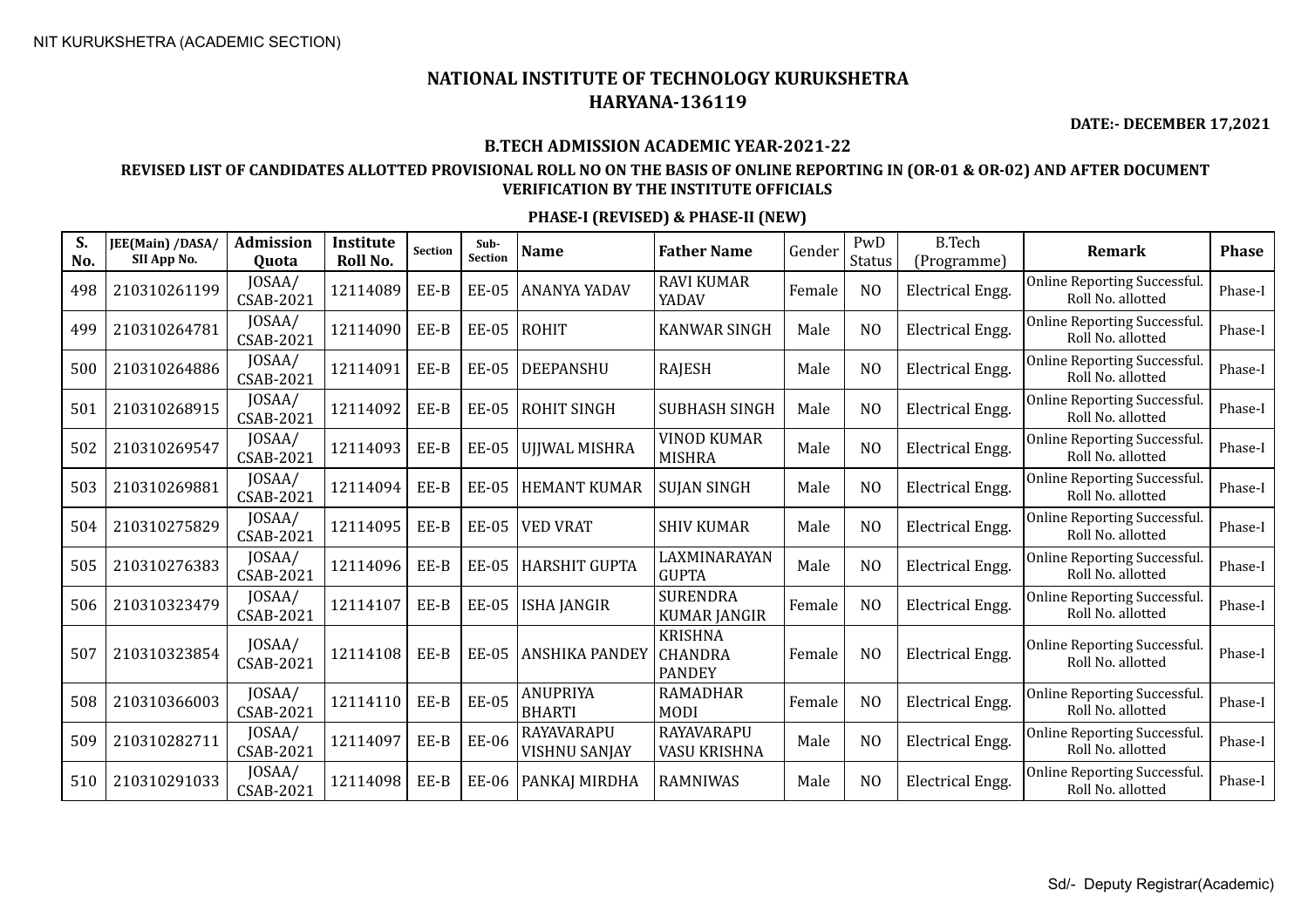**DATE:- DECEMBER 17,2021**

#### **B.TECH ADMISSION ACADEMIC YEAR-2021-22**

## **REVISED LIST OF CANDIDATES ALLOTTED PROVISIONAL ROLL NO ON THE BASIS OF ONLINE REPORTING IN (OR-01 & OR-02) AND AFTER DOCUMENT VERIFICATION BY THE INSTITUTE OFFICIALS**

| S.<br>No. | JEE(Main) /DASA/<br>SII App No. | <b>Admission</b><br>Quota  | Institute<br>Roll No. | Section | Sub-<br><b>Section</b> | <b>Name</b>                        | <b>Father Name</b>                  | Gender | PwD<br><b>Status</b> | <b>B.Tech</b><br>(Programme) | <b>Remark</b>                                            | <b>Phase</b> |
|-----------|---------------------------------|----------------------------|-----------------------|---------|------------------------|------------------------------------|-------------------------------------|--------|----------------------|------------------------------|----------------------------------------------------------|--------------|
| 511       | 210310293389                    | JOSAA/<br><b>CSAB-2021</b> | 12114099              | EE-B    | EE-06                  | <b>PRATEEK</b>                     | <b>RAJESH KUMAR</b>                 | Male   | N <sub>O</sub>       | <b>Electrical Engg.</b>      | <b>Online Reporting Successful.</b><br>Roll No. allotted | Phase-I      |
| 512       | 210310308310                    | JOSAA/<br><b>CSAB-2021</b> | 12114100              | EE-B    | <b>EE-06</b>           | ANUJ KUMAR<br><b>CHHILAR</b>       | <b>VIJAY KUMAR</b>                  | Male   | N <sub>O</sub>       | <b>Electrical Engg.</b>      | Online Reporting Successful.<br>Roll No. allotted        | Phase-I      |
| 513       | 210310312629                    | JOSAA/<br><b>CSAB-2021</b> | 12114101              | EE-B    | EE-06                  | ROHIT BANSAL                       | <b>SANJAY KUMAR</b>                 | Male   | N <sub>O</sub>       | <b>Electrical Engg.</b>      | Online Reporting Successful.<br>Roll No. allotted        | Phase-I      |
| 514       | 210310313839                    | JOSAA/<br>CSAB-2021        | 12114102              | EE-B    | EE-06                  | <b>VEDANT MISHRA</b>               | GAJENDRA<br><b>MISHRA</b>           | Male   | N <sub>O</sub>       | <b>Electrical Engg.</b>      | Online Reporting Successful.<br>Roll No. allotted        | Phase-I      |
| 515       | 210310314397                    | JOSAA/<br><b>CSAB-2021</b> | 12114103              | EE-B    | EE-06                  | <b>DONKA</b><br><b>PRASHANT</b>    | <b>DONKA</b><br>SURYANARAYAN        | Male   | N <sub>O</sub>       | <b>Electrical Engg.</b>      | Online Reporting Successful.<br>Roll No. allotted        | Phase-I      |
| 516       | 210310315148                    | JOSAA/<br><b>CSAB-2021</b> | 12114104              | EE-B    | <b>EE-06</b>           | INDRAGANTI<br><b>ANAND</b>         | <b>INDRAGANTI</b><br><b>NATARAJ</b> | Male   | N <sub>O</sub>       | <b>Electrical Engg.</b>      | Online Reporting Successful.<br>Roll No. allotted        | Phase-I      |
| 517       | 210310315595                    | JOSAA/<br>CSAB-2021        | 12114105              | EE-B    | EE-06                  | <b>HARSH</b>                       | <b>RAJESH</b>                       | Male   | N <sub>O</sub>       | <b>Electrical Engg.</b>      | Online Reporting Successful.<br>Roll No. allotted        | Phase-I      |
| 518       | 210310317435                    | JOSAA/<br>CSAB-2021        | 12114106              | EE-B    | <b>EE-06</b>           | KANHAIYA<br><b>KUMAR</b>           | <b>SUNIL KUMAR</b>                  | Male   | N <sub>O</sub>       | <b>Electrical Engg.</b>      | Online Reporting Successful.<br>Roll No. allotted        | Phase-I      |
| 519       | 210310340812                    | JOSAA/<br><b>CSAB-2021</b> | 12114109              | EE-B    | EE-06                  | <b>RITESH HANS</b>                 | <b>MR.RAJU HANS</b><br><b>LATE</b>  | Male   | N <sub>O</sub>       | <b>Electrical Engg.</b>      | Online Reporting Successful.<br>Roll No. allotted        | Phase-I      |
| 520       | 210310372595                    | JOSAA/<br><b>CSAB-2021</b> | 12114111              | EE-B    | EE-06                  | <b>RISHABH</b>                     | <b>RAJKUMAR</b>                     | Male   | N <sub>O</sub>       | Electrical Engg.             | Online Reporting Successful.<br>Roll No. allotted        | Phase-I      |
| 521       | 210310372743                    | JOSAA/<br><b>CSAB-2021</b> | 12114112              | EE-B    | EE-06                  | <b>SIMRAN</b>                      | <b>DHARAM PAL</b>                   | Female | N <sub>O</sub>       | <b>Electrical Engg.</b>      | Online Reporting Successful.<br>Roll No. allotted        | Phase-I      |
| 522       | 210310378203                    | JOSAA/<br><b>CSAB-2021</b> | 12114113              | EE-B    | <b>EE-06</b>           | SHIVANI SINGH                      | <b>SANJAY SINGH</b>                 | Female | N <sub>O</sub>       | Electrical Engg.             | Online Reporting Successful.<br>Roll No. allotted        | Phase-I      |
| 523       | 210310384242                    | JOSAA/<br><b>CSAB-2021</b> | 12114114              | $EE-B$  | EE-06                  | <b>JADHAV UDAY</b><br><b>KIRAN</b> | <b>JADHAV PREM</b><br><b>KUMAR</b>  | Male   | N <sub>O</sub>       | <b>Electrical Engg.</b>      | Online Reporting Successful.<br>Roll No. allotted        | Phase-I      |
| 524       | 210310385866                    | JOSAA/<br><b>CSAB-2021</b> | 12114115              | EE-B    | <b>EE-06</b>           | NIPUN TRIPATHI                     | <b>SUDIP TRIPATHI</b>               | Male   | N <sub>O</sub>       | <b>Electrical Engg.</b>      | Online Reporting Successful.<br>Roll No. allotted        | Phase-I      |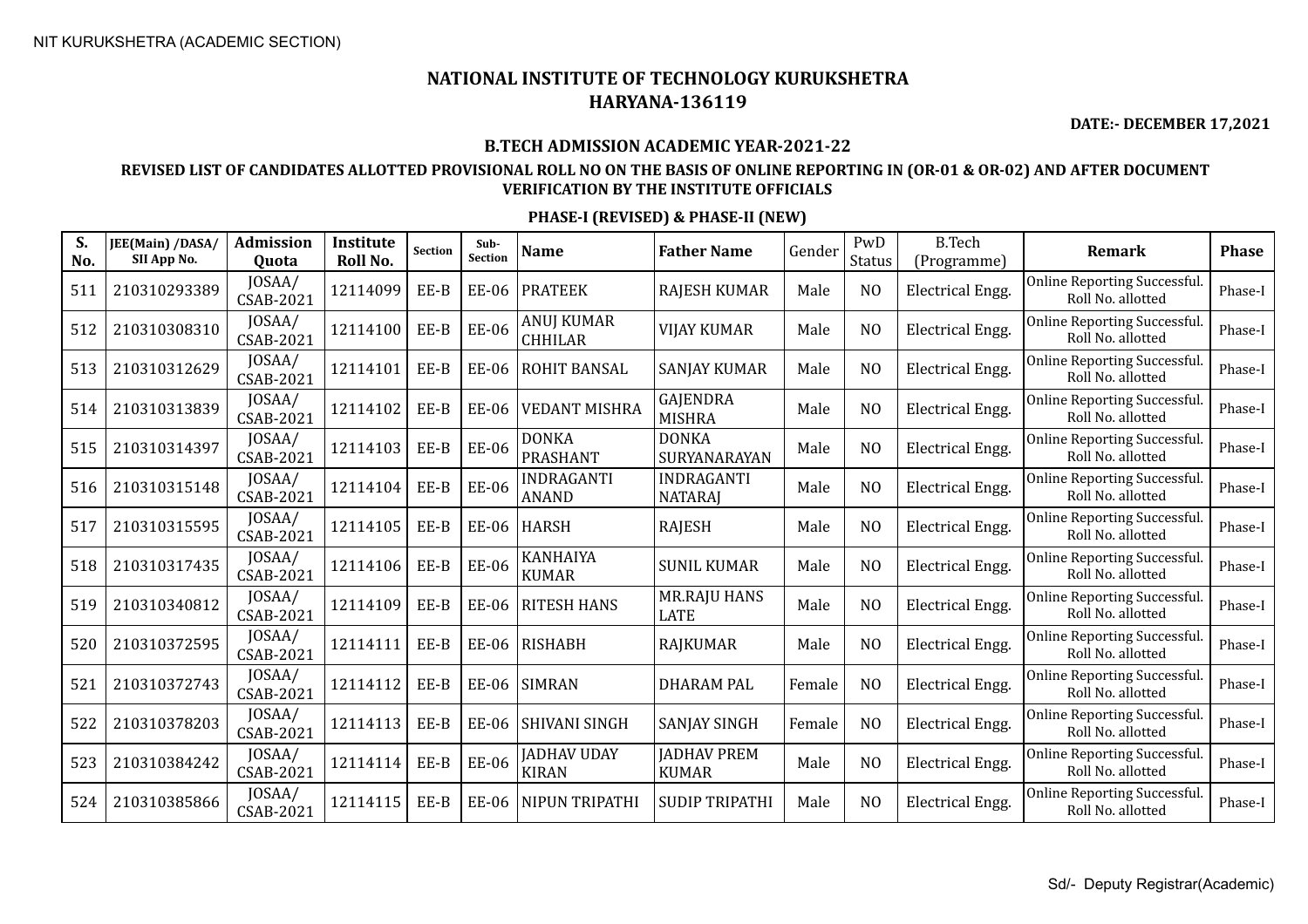**DATE:- DECEMBER 17,2021**

#### **B.TECH ADMISSION ACADEMIC YEAR-2021-22**

## **REVISED LIST OF CANDIDATES ALLOTTED PROVISIONAL ROLL NO ON THE BASIS OF ONLINE REPORTING IN (OR-01 & OR-02) AND AFTER DOCUMENT VERIFICATION BY THE INSTITUTE OFFICIALS**

| S.<br>No. | JEE(Main) /DASA/<br>SII App No. | <b>Admission</b><br>Quota  | Institute<br>Roll No. | <b>Section</b> | Sub-<br><b>Section</b> | <b>Name</b>                      | <b>Father Name</b>                  | Gender | PwD<br>Status  | <b>B.Tech</b><br>(Programme) | <b>Remark</b>                                            | <b>Phase</b> |
|-----------|---------------------------------|----------------------------|-----------------------|----------------|------------------------|----------------------------------|-------------------------------------|--------|----------------|------------------------------|----------------------------------------------------------|--------------|
| 525       | 210310386356                    | JOSAA/<br>CSAB-2021        | 12114116              | EE-B           | <b>EE-06</b>           | <b>PRAKASH</b><br>WAGHMARE       | <b>MAHADEV</b><br>WAGHMARE          | Male   | N <sub>O</sub> | <b>Electrical Engg.</b>      | Online Reporting Successful.<br>Roll No. allotted        | Phase-I      |
| 526       | 210310388356                    | JOSAA/<br>CSAB-2021        | 12114117              | EE-B           | <b>EE-06</b>           | ADITYA RAJ RANA                  | <b>GODHAN SINGH</b>                 | Male   | N <sub>O</sub> | Electrical Engg.             | <b>Online Reporting Successful.</b><br>Roll No. allotted | Phase-I      |
| 527       | 210310389823                    | JOSAA/<br>CSAB-2021        | 12114118              | EE-B           | <b>EE-06</b>           | <b>SAHIL SAGAR</b>               | <b>MAKHAN</b><br><b>KUMAR</b>       | Male   | N <sub>O</sub> | <b>Electrical Engg.</b>      | Online Reporting Successful.<br>Roll No. allotted        | Phase-I      |
| 528       | 210310394474                    | JOSAA/<br><b>CSAB-2021</b> | 12114120              | EE-B           | <b>EE-06</b>           | PISINI THANUJA                   | <b>PISINI</b><br>VEERABABU          | Female | N <sub>O</sub> | <b>Electrical Engg.</b>      | Online Reporting Successful.<br>Roll No. allotted        | Phase-I      |
| 529       | 210310395441                    | JOSAA/<br><b>CSAB-2021</b> | 12114121              | EE-B           | <b>EE-06</b>           | PARKHI KAMBOJ                    | <b>SANJEEV KUMAR</b>                | Female | N <sub>O</sub> | <b>Electrical Engg.</b>      | Online Reporting Successful.<br>Roll No. allotted        | Phase-I      |
| 530       | 210310393321                    | JOSAA/<br><b>CSAB-2021</b> | 12114119              | EE-B           | <b>EE-07</b>           | <b>RISHAV KUMAR</b><br>SAH       | <b>VINOD SAH</b>                    | Male   | N <sub>O</sub> | <b>Electrical Engg.</b>      | Online Reporting Successful.<br>Roll No. allotted        | Phase-I      |
| 531       | 210310396951                    | JOSAA/<br><b>CSAB-2021</b> | 12114122              | EE-B           | <b>EE-07</b>           | <b>AMAN</b>                      | <b>KRISHAN</b><br><b>KUMAR</b>      | Male   | N <sub>O</sub> | <b>Electrical Engg.</b>      | Online Reporting Successful.<br>Roll No. allotted        | Phase-I      |
| 532       | 210310405473                    | JOSAA/<br><b>CSAB-2021</b> | 12114123              | EE-B           | <b>EE-07</b>           | <b>ADITYA MITTAL</b>             | <b>ANIL KUMAR</b><br><b>MITTAL</b>  | Male   | N <sub>O</sub> | <b>Electrical Engg.</b>      | Online Reporting Successful.<br>Roll No. allotted        | Phase-I      |
| 533       | 210310411964                    | JOSAA/<br>CSAB-2021        | 12114124              | EE-B           | <b>EE-07</b>           | <b>HANUMAN</b><br><b>HARSORA</b> | <b>RAM RATAN</b><br><b>SHARMA</b>   | Male   | N <sub>O</sub> | Electrical Engg.             | Online Reporting Successful.<br>Roll No. allotted        | Phase-I      |
| 534       | 210310420226                    | JOSAA/<br>CSAB-2021        | 12114125              | EE-B           | <b>EE-07</b>           | ROHIT JOSHI                      | SAGERMAL                            | Male   | N <sub>O</sub> | <b>Electrical Engg.</b>      | Online Reporting Successful.<br>Roll No. allotted        | Phase-I      |
| 535       | 210310423227                    | JOSAA/<br>CSAB-2021        | 12114126              | EE-B           | <b>EE-07</b>           | <b>RAVI BHARTI</b>               | <b>SURESH KUMAR</b>                 | Male   | N <sub>O</sub> | <b>Electrical Engg.</b>      | Online Reporting Successful.<br>Roll No. allotted        | Phase-I      |
| 536       | 210310433471                    | JOSAA/<br><b>CSAB-2021</b> | 12114127              | EE-B           | <b>EE-07</b>           | <b>RUCHI YADAV</b>               | <b>RAMAWADH</b><br>YADAV            | Female | N <sub>O</sub> | <b>Electrical Engg.</b>      | Online Reporting Successful.<br>Roll No. allotted        | Phase-I      |
| 537       | 210310441924                    | JOSAA/<br>CSAB-2021        | 12114128              | EE-B           | <b>EE-07</b>           | <b>GAURAV MEENA</b>              | <b>RAMROOP</b><br><b>MEENA</b>      | Male   | N <sub>O</sub> | <b>Electrical Engg.</b>      | Online Reporting Successful.<br>Roll No. allotted        | Phase-I      |
| 538       | 210310447787                    | JOSAA/<br>CSAB-2021        | 12114129              | EE-B           | <b>EE-07</b>           | <b>SAHIL SINGH</b>               | <b>TRILOK KUMAR</b><br><b>SINGH</b> | Male   | N <sub>O</sub> | <b>Electrical Engg.</b>      | Online Reporting Successful.<br>Roll No. allotted        | Phase-I      |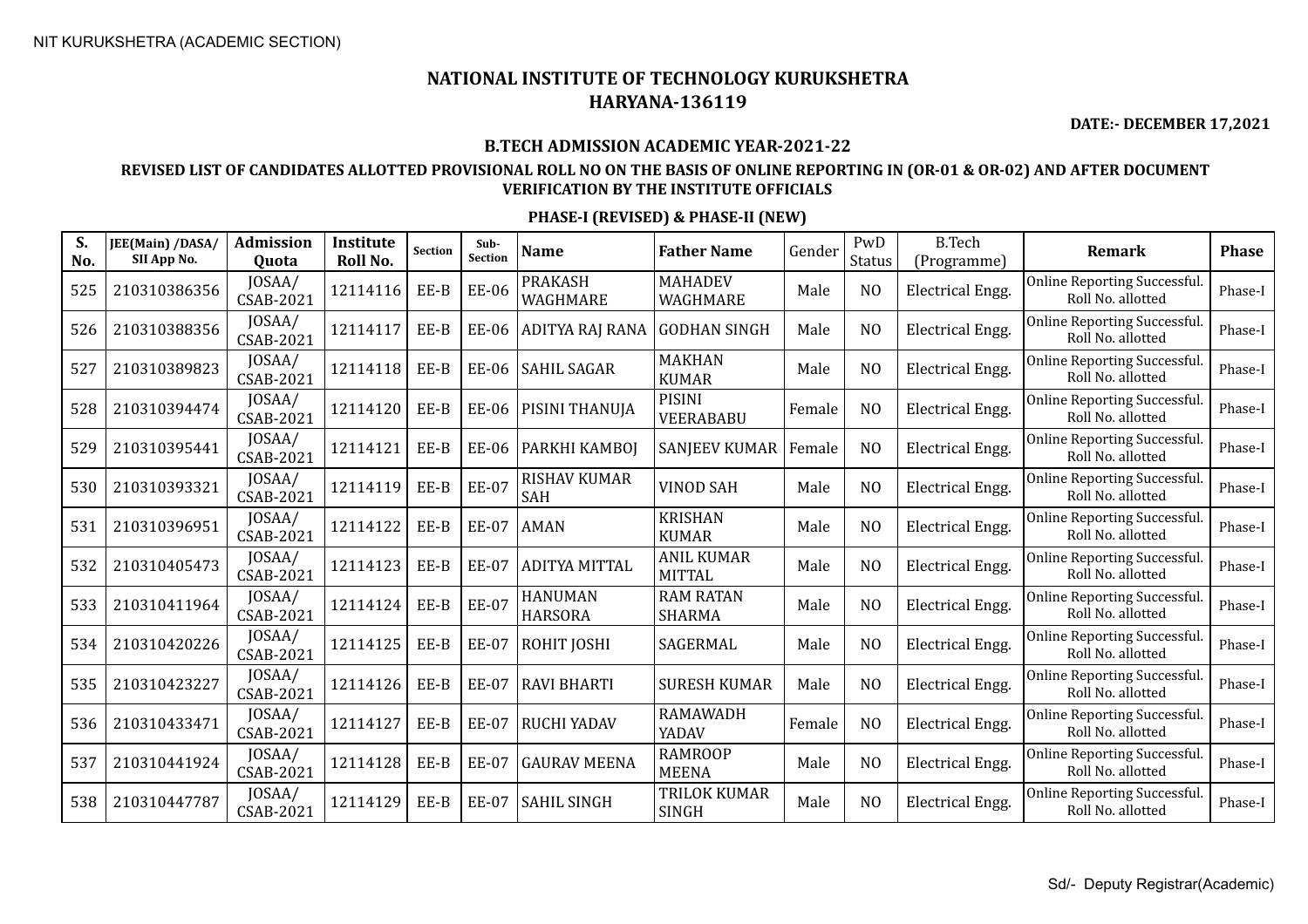**DATE:- DECEMBER 17,2021**

#### **B.TECH ADMISSION ACADEMIC YEAR-2021-22**

## **REVISED LIST OF CANDIDATES ALLOTTED PROVISIONAL ROLL NO ON THE BASIS OF ONLINE REPORTING IN (OR-01 & OR-02) AND AFTER DOCUMENT VERIFICATION BY THE INSTITUTE OFFICIALS**

| S.<br>No. | JEE(Main) /DASA/<br>SII App No. | <b>Admission</b><br>Quota  | Institute<br>Roll No. | Section | Sub-<br><b>Section</b> | <b>Name</b>                         | <b>Father Name</b>                   | Gender | PwD<br>Status  | <b>B.Tech</b><br>(Programme) | Remark                                                   | <b>Phase</b> |
|-----------|---------------------------------|----------------------------|-----------------------|---------|------------------------|-------------------------------------|--------------------------------------|--------|----------------|------------------------------|----------------------------------------------------------|--------------|
| 539       | 210310458136                    | JOSAA/<br>CSAB-2021        | 12114130              | EE-B    | <b>EE-07</b>           | <b>YOGESH</b>                       | <b>ANIL KUMAR</b>                    | Male   | N <sub>O</sub> | <b>Electrical Engg.</b>      | <b>Online Reporting Successful.</b><br>Roll No. allotted | Phase-I      |
| 540       | 210310458476                    | JOSAA/<br>CSAB-2021        | 12114131              | EE-B    | <b>EE-07</b>           | RAJ GOYAL                           | <b>MAHENDRA</b><br>GOYAL             | Male   | N <sub>O</sub> | <b>Electrical Engg.</b>      | Online Reporting Successful.<br>Roll No. allotted        | Phase-I      |
| 541       | 210310484465                    | JOSAA/<br><b>CSAB-2021</b> | 12114132              | $EE-B$  | <b>EE-07</b>           | PRASHANT<br><b>RATAWA</b>           | <b>SURESH KUMAR</b><br><b>RATAWA</b> | Male   | N <sub>O</sub> | Electrical Engg.             | Online Reporting Successful.<br>Roll No. allotted        | Phase-I      |
| 542       | 210310491064                    | JOSAA/<br><b>CSAB-2021</b> | 12114133              | EE-B    | <b>EE-07</b>           | <b>ABHISHEK</b><br><b>SIHMAR</b>    | <b>RANBIR SINGH</b>                  | Male   | N <sub>O</sub> | <b>Electrical Engg.</b>      | Online Reporting Successful.<br>Roll No. allotted        | Phase-I      |
| 543       | 210310499259                    | JOSAA/<br>CSAB-2021        | 12114134              | EE-B    | <b>EE-07</b>           | <b>MEGHA JINDAL</b>                 | RAJESH JINDAL                        | Female | N <sub>O</sub> | <b>Electrical Engg.</b>      | Online Reporting Successful.<br>Roll No. allotted        | Phase-I      |
| 544       | 210310499317                    | JOSAA/<br>CSAB-2021        | 12114135              | EE-B    | <b>EE-07</b>           | <b>RUCHITA</b>                      | <b>DINESH KUMAR</b>                  | Female | N <sub>O</sub> | Electrical Engg.             | Online Reporting Successful.<br>Roll No. allotted        | Phase-I      |
| 545       | 210310513850                    | JOSAA/<br><b>CSAB-2021</b> | 12114136              | EE-B    | <b>EE-07</b>           | <b>HARSH KUMAR</b>                  | <b>RAJESH KUMAR</b>                  | Male   | N <sub>O</sub> | <b>Electrical Engg.</b>      | Online Reporting Successful.<br>Roll No. allotted        | Phase-I      |
| 546       | 210310521478                    | JOSAA/<br><b>CSAB-2021</b> | 12114137              | EE-B    | <b>EE-07</b>           | RAM SINGH<br><b>SOLANKI</b>         | <b>AMAR SINGH</b><br><b>SOLANKI</b>  | Male   | N <sub>O</sub> | <b>Electrical Engg.</b>      | Online Reporting Successful.<br>Roll No. allotted        | Phase-I      |
| 547       | 210310537203                    | JOSAA/<br><b>CSAB-2021</b> | 12114138              | EE-B    | <b>EE-07</b>           | <b>SHIVANSH</b><br><b>KUMAR JHA</b> | SANTOSH<br><b>KUMAR JHA</b>          | Male   | N <sub>O</sub> | <b>Electrical Engg.</b>      | Online Reporting Successful.<br>Roll No. allotted        | Phase-I      |
| 548       | 210310539428                    | JOSAA/<br><b>CSAB-2021</b> | 12114139              | EE-B    | <b>EE-07</b>           | <b>SOURBH</b>                       | <b>VEDPAL</b>                        | Male   | N <sub>O</sub> | Electrical Engg.             | Online Reporting Successful.<br>Roll No. allotted        | Phase-I      |
| 549       | 210310569924                    | JOSAA/<br><b>CSAB-2021</b> | 12114140              | EE-B    | <b>EE-07</b>           | <b>KUMAR SINGH</b>                  | <b>BHRIGUNATH</b><br><b>SINGH</b>    | Male   | N <sub>O</sub> | <b>Electrical Engg.</b>      | <b>Online Reporting Successful.</b><br>Roll No. allotted | Phase-I      |
| 550       | 210310658645                    | JOSAA/<br><b>CSAB-2021</b> | 12114149              | EE-B    | <b>EE-07</b>           | <b>PRIYA</b>                        | <b>MUKESH KUMAR</b>                  | Female | N <sub>O</sub> | <b>Electrical Engg.</b>      | Online Reporting Successful.<br>Roll No. allotted        | Phase-I      |
| 551       | 210310573699                    | JOSAA/<br><b>CSAB-2021</b> | 12114141              | EE-B    | <b>EE-08</b>           | <b>ABDUL GANI</b>                   | <b>UMER MOHD</b>                     | Male   | N <sub>O</sub> | <b>Electrical Engg.</b>      | Online Reporting Successful.<br>Roll No. allotted        | Phase-I      |
| 552       | 210310584123                    | JOSAA/<br><b>CSAB-2021</b> | 12114142              | EE-B    | <b>EE-08</b>           | AJAY                                | <b>BALWAN SINGH</b>                  | Male   | N <sub>O</sub> | <b>Electrical Engg.</b>      | Online Reporting Successful.<br>Roll No. allotted        | Phase-I      |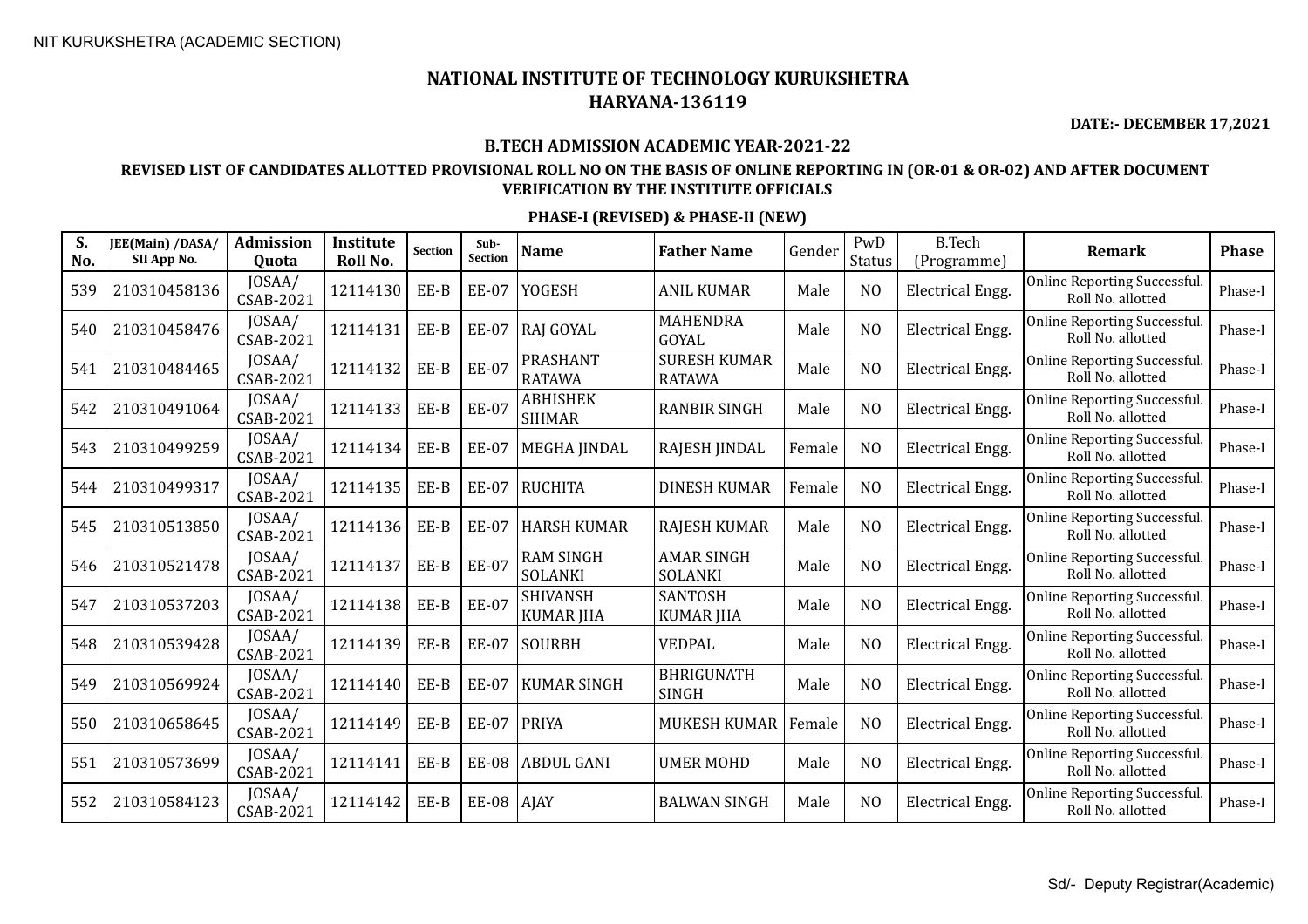**DATE:- DECEMBER 17,2021**

## **B.TECH ADMISSION ACADEMIC YEAR-2021-22**

## **REVISED LIST OF CANDIDATES ALLOTTED PROVISIONAL ROLL NO ON THE BASIS OF ONLINE REPORTING IN (OR-01 & OR-02) AND AFTER DOCUMENT VERIFICATION BY THE INSTITUTE OFFICIALS**

| S.<br>No. | JEE(Main) /DASA/<br>SII App No. | Admission<br>Quota         | Institute<br>Roll No. | <b>Section</b> | Sub-<br>Section | <b>Name</b>                        | <b>Father Name</b>                 | Gender | PwD<br>Status  | <b>B.Tech</b><br>(Programme) | Remark                                                   | <b>Phase</b> |
|-----------|---------------------------------|----------------------------|-----------------------|----------------|-----------------|------------------------------------|------------------------------------|--------|----------------|------------------------------|----------------------------------------------------------|--------------|
| 553       | 210310587747                    | JOSAA/<br><b>CSAB-2021</b> | 12114143              | EE-B           | <b>EE-08</b>    | <b>DEVANSH SAINI</b>               | <b>LOKESH KUMAR</b>                | Male   | N <sub>O</sub> | <b>Electrical Engg.</b>      | <b>Online Reporting Successful.</b><br>Roll No. allotted | Phase-I      |
| 554       | 210310596959                    | JOSAA/<br><b>CSAB-2021</b> | 12114144              | EE-B           | <b>EE-08</b>    | <b>RAVI KUMAR</b>                  | <b>DAMA RAM</b>                    | Male   | N <sub>O</sub> | <b>Electrical Engg.</b>      | <b>Online Reporting Successful.</b><br>Roll No. allotted | Phase-I      |
| 555       | 210310610015                    | JOSAA/<br><b>CSAB-2021</b> | 12114145              | EE-B           | <b>EE-08</b>    | <b>WAJID HUSSAIN</b>               | <b>GAYAZ UD DIN</b>                | Male   | N <sub>O</sub> | <b>Electrical Engg.</b>      | <b>Online Reporting Successful.</b><br>Roll No. allotted | Phase-I      |
| 556       | 210310626204                    | JOSAA/<br>CSAB-2021        | 12114146              | EE-B           | <b>EE-08</b>    | <b>NITIN NEGI</b>                  | <b>MS NEGI</b>                     | Male   | N <sub>O</sub> | <b>Electrical Engg.</b>      | Online Reporting Successful.<br>Roll No. allotted        | Phase-I      |
| 557       | 210310653961                    | JOSAA/<br>CSAB-2021        | 12114147              | EE-B           | <b>EE-08</b>    | <b>VINAY KUMAR</b><br><b>MEENA</b> | <b>KISHAN LAL</b><br><b>MEENA</b>  | Male   | N <sub>O</sub> | <b>Electrical Engg.</b>      | Online Reporting Successful.<br>Roll No. allotted        | Phase-I      |
| 558       | 210310686685                    | JOSAA/<br><b>CSAB-2021</b> | 12114150              | EE-B           | <b>EE-08</b>    | <b>KARTIK SAROHA</b>               | <b>RAM SINGH</b>                   | Male   | N <sub>O</sub> | <b>Electrical Engg.</b>      | Online Reporting Successful.<br>Roll No. allotted        | Phase-I      |
| 559       | 210310853723                    | JOSAA/<br><b>CSAB-2021</b> | 12114152              | EE-B           | <b>EE-08</b>    | <b>ABHISHEK</b>                    | <b>RAKESH KUMAR</b>                | Male   | N <sub>O</sub> | <b>Electrical Engg.</b>      | Online Reporting Successful.<br>Roll No. allotted        | Phase-I      |
| 560       | 210310914082                    | JOSAA/<br><b>CSAB-2021</b> | 12114153              | EE-B           | <b>EE-08</b>    | <b>GOVIND SINGH</b>                | <b>SARJEET SINGH</b>               | Male   | N <sub>O</sub> | Electrical Engg.             | Online Reporting Successful.<br>Roll No. allotted        | Phase-I      |
| 561       | 210320019053                    | JOSAA/<br><b>CSAB-2021</b> | 12114154              | EE-B           | <b>EE-08</b>    | <b>KOMAL MEENA</b>                 | <b>SURAJ SINGH</b><br><b>MEENA</b> | Female | N <sub>O</sub> | <b>Electrical Engg.</b>      | Online Reporting Successful.<br>Roll No. allotted        | Phase-I      |
| 562       | 210320033235                    | JOSAA/<br><b>CSAB-2021</b> | 12114155              | EE-B           | <b>EE-08</b>    | <b>RUPAL</b>                       | ANIL                               | Female | N <sub>O</sub> | Electrical Engg.             | Online Reporting Successful.<br>Roll No. allotted        | Phase-I      |
| 563       | 210320055627                    | JOSAA/<br><b>CSAB-2021</b> | 12114156              | EE-B           | <b>EE-08</b>    | <b>RAHUL</b>                       | <b>ROHTAS</b>                      | Male   | N <sub>O</sub> | <b>Electrical Engg.</b>      | <b>Online Reporting Successful.</b><br>Roll No. allotted | Phase-I      |
| 564       | 210330088309                    | JOSAA/<br><b>CSAB-2021</b> | 12114157              | EE-B           | <b>EE-08</b>    | <b>SAHIL</b>                       | <b>SUKHBIR SINGH</b>               | Male   | N <sub>O</sub> | Electrical Engg.             | Online Reporting Successful.<br>Roll No. allotted        | Phase-I      |
| 565       | 210310038712                    | JOSAA/<br><b>CSAB-2021</b> | 12114158              | EE-B           | <b>EE-08</b>    | <b>NIKUNJ MITTAL</b>               | <b>VIKAS</b>                       | Male   | N <sub>O</sub> | <b>Electrical Engg.</b>      | Online Reporting Successful.<br>Roll No. allotted        | Phase-I      |
| 566       | 210310051706                    | JOSAA/<br><b>CSAB-2021</b> | 12114159              | EE-B           | <b>EE-08</b>    | <b>VEDIKA TYAGI</b>                | PANKAJ KUMAR                       | Female | N <sub>O</sub> | <b>Electrical Engg.</b>      | Online Reporting Successful.<br>Roll No. allotted        | Phase-I      |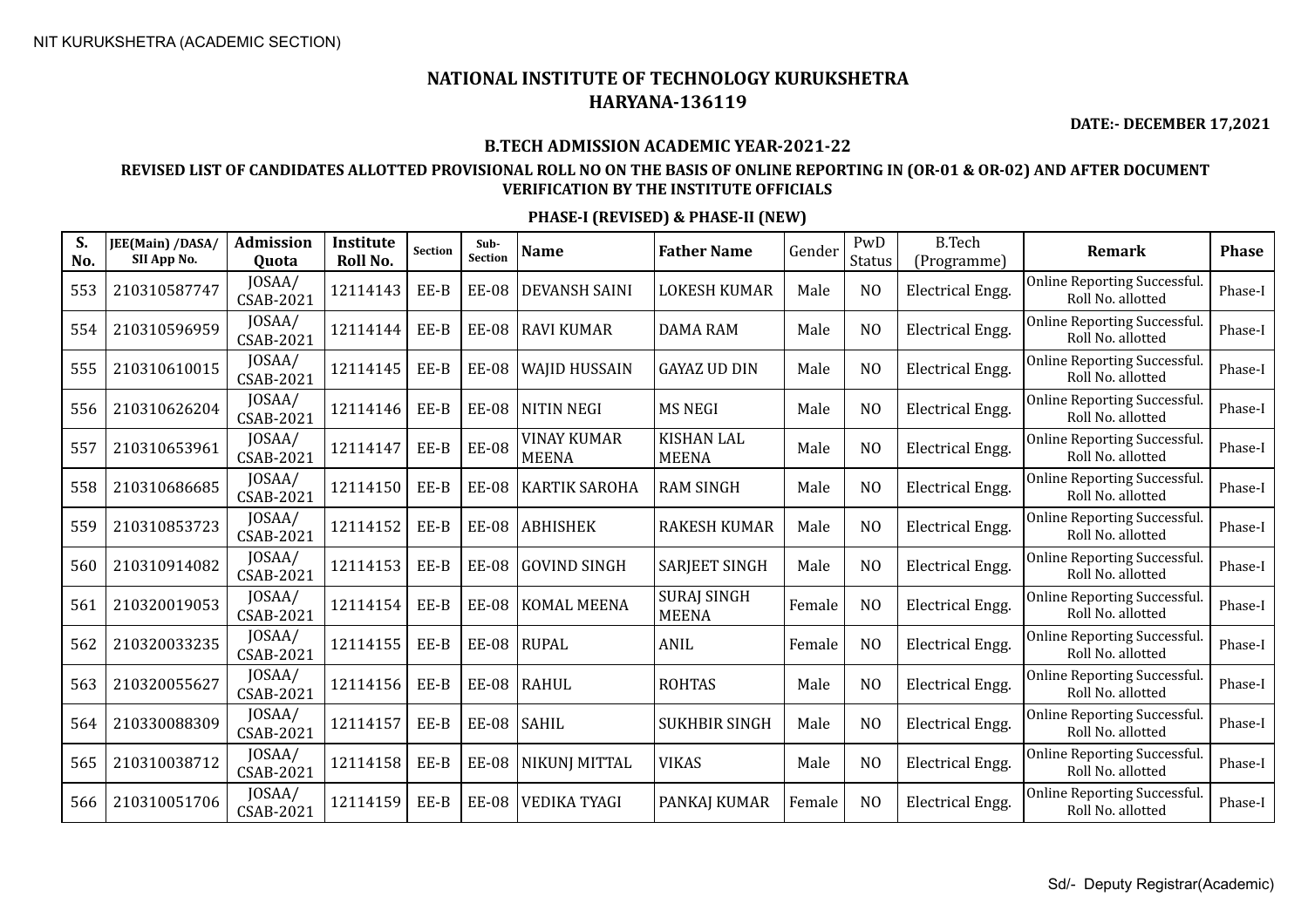**DATE:- DECEMBER 17,2021**

#### **B.TECH ADMISSION ACADEMIC YEAR-2021-22**

## **REVISED LIST OF CANDIDATES ALLOTTED PROVISIONAL ROLL NO ON THE BASIS OF ONLINE REPORTING IN (OR-01 & OR-02) AND AFTER DOCUMENT VERIFICATION BY THE INSTITUTE OFFICIALS**

| S.<br>No. | JEE(Main) /DASA/<br>SII App No. | <b>Admission</b><br>Quota  | Institute<br>Roll No. | <b>Section</b> | Sub-<br><b>Section</b> | <b>Name</b>                        | <b>Father Name</b>                    | Gender | PwD<br>Status  | <b>B.Tech</b><br>(Programme)            | <b>Remark</b>                                           | <b>Phase</b> |
|-----------|---------------------------------|----------------------------|-----------------------|----------------|------------------------|------------------------------------|---------------------------------------|--------|----------------|-----------------------------------------|---------------------------------------------------------|--------------|
| 567       | 210310062643                    | JOSAA/<br><b>CSAB-2021</b> | 12114160              | EE-B           | <b>EE-08</b>           | <b>DIVYANSH</b><br><b>KUNTAL</b>   | <b>VIJAY SINGH</b>                    | Male   | N <sub>O</sub> | <b>Electrical Engg.</b>                 | <b>Online Reporting Successful</b><br>Roll No. allotted | Phase-I      |
| 568       | 210310233941                    | JOSAA/<br>CSAB-2021        | 12114161              | EE-B           | <b>EE-08</b>           | <b>RIYA KUMAR</b>                  | <b>RAKESH KUMAR</b>                   | Female | N <sub>O</sub> | <b>Electrical Engg.</b>                 | <b>Online Reporting Successful</b><br>Roll No. allotted | Phase-I      |
| 569       | 210310265302                    | JOSAA/<br><b>CSAB-2021</b> | 12114162              | EE-B           | <b>EE-08</b>           | <b>AASHAY RAJ</b>                  | <b>RAJ KISHORE</b><br><b>SINGH</b>    | Male   | N <sub>O</sub> | <b>Electrical Engg.</b>                 | Online Reporting Successful.<br>Roll No. allotted       | Phase-I      |
| 570       | 210310387007                    | JOSAA/<br><b>CSAB-2021</b> | 12114163              | EE-B           | <b>EE-08</b>           | <b>RAVINA</b>                      | RAJBIR                                | Female | N <sub>O</sub> | <b>Electrical Engg.</b>                 | <b>Online Reporting Successful</b><br>Roll No. allotted | Phase-I      |
| 571       | 210310463672                    | JOSAA/<br><b>CSAB-2021</b> | 12114164              | EE-B           | <b>EE-08</b>           | <b>ABHISHEK</b><br><b>MEENA</b>    | MR. KANARAM<br><b>MEENA</b>           | Male   | N <sub>O</sub> | <b>Electrical Engg.</b>                 | <b>Online Reporting Successful</b><br>Roll No. allotted | Phase-I      |
| 572       | 210310001807                    | JOSAA/<br>CSAB-2021        | 12115001              | EC-A           | EC-01                  | <b>UDIT KUMAR</b><br><b>SHARMA</b> | <b>KAMLESH</b><br><b>KUMAR SHARMA</b> | Male   | N <sub>O</sub> | Electronics &<br>Communication<br>Engg. | Online Reporting Successful.<br>Roll No. allotted       | Phase-I      |
| 573       | 210310002052                    | JOSAA/<br><b>CSAB-2021</b> | 12115002              | EC-A           | EC-01                  | GAURAV KISHORE                     | <b>NAWAL</b><br><b>KISHORE</b>        | Male   | N <sub>O</sub> | Electronics &<br>Communication<br>Engg. | <b>Online Reporting Successful</b><br>Roll No. allotted | Phase-I      |
| 574       | 210310004477                    | JOSAA/<br><b>CSAB-2021</b> | 12115003              | EC-A           |                        | EC-01 RISHIKA                      | <b>DEVRAJ</b>                         | Female | N <sub>O</sub> | Electronics &<br>Communication<br>Engg. | <b>Online Reporting Successful</b><br>Roll No. allotted | Phase-I      |
| 575       | 210310005017                    | JOSAA/<br><b>CSAB-2021</b> | 12115004              | EC-A           | EC-01                  | HIMANSHU                           | <b>VIKAS GOEL</b>                     | Male   | N <sub>0</sub> | Electronics &<br>Communication<br>Engg. | <b>Online Reporting Successful</b><br>Roll No. allotted | Phase-I      |
| 576       | 210310010147                    | JOSAA/<br><b>CSAB-2021</b> | 12115005              | EC-A           | $EC-01$                | SAKSHAM SINGH                      | PRAVAL KUMAR                          | Male   | N <sub>O</sub> | Electronics &<br>Communication<br>Engg. | <b>Online Reporting Successful</b><br>Roll No. allotted | Phase-I      |
| 577       | 210310011237                    | JOSAA/<br><b>CSAB-2021</b> | 12115006              | EC-A           | EC-01                  | DISHA AGARWAL                      | DEEPAK KR.<br><b>AGARWAL</b>          | Female | N <sub>O</sub> | Electronics &<br>Communication<br>Engg. | <b>Online Reporting Successful</b><br>Roll No. allotted | Phase-I      |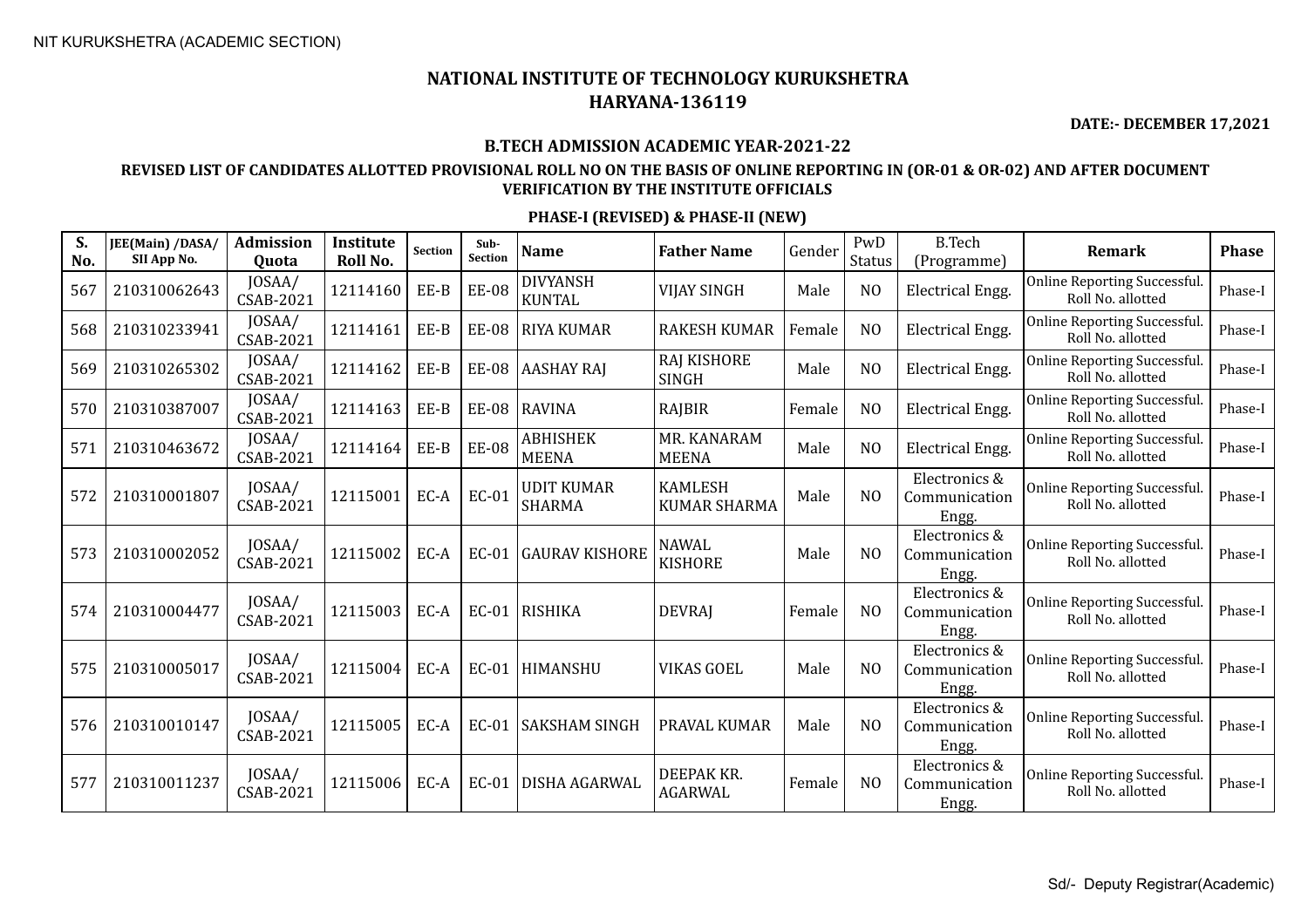**DATE:- DECEMBER 17,2021**

#### **B.TECH ADMISSION ACADEMIC YEAR-2021-22**

## **REVISED LIST OF CANDIDATES ALLOTTED PROVISIONAL ROLL NO ON THE BASIS OF ONLINE REPORTING IN (OR-01 & OR-02) AND AFTER DOCUMENT VERIFICATION BY THE INSTITUTE OFFICIALS**

| S.<br>No. | JEE(Main) /DASA/<br>SII App No. | <b>Admission</b><br>Quota  | Institute<br>Roll No. | Section | Sub-<br><b>Section</b> | <b>Name</b>           | <b>Father Name</b>                    | Gender | PwD<br>Status  | <b>B.Tech</b><br>(Programme)            | Remark                                                   | <b>Phase</b> |
|-----------|---------------------------------|----------------------------|-----------------------|---------|------------------------|-----------------------|---------------------------------------|--------|----------------|-----------------------------------------|----------------------------------------------------------|--------------|
| 578       | 210310013450                    | JOSAA/<br>CSAB-2021        | 12115007              | EC-A    | EC-01                  | RINGSODAU<br>HOJAI    | RANJAN HOJAI                          | Male   | N <sub>O</sub> | Electronics &<br>Communication<br>Engg. | Online Reporting Successful.<br>Roll No. allotted        | Phase-I      |
| 579       | 210310015844                    | JOSAA/<br><b>CSAB-2021</b> | 12115008              | EC-A    | $EC-01$                | <b>AMAN JINDAL</b>    | <b>SATISH KUMAR</b><br><b>JINDAL</b>  | Male   | N <sub>O</sub> | Electronics &<br>Communication<br>Engg. | <b>Online Reporting Successful.</b><br>Roll No. allotted | Phase-I      |
| 580       | 210310019059                    | JOSAA/<br>CSAB-2021        | 12115009              | EC-A    | $EC-01$                | RIDDHI CHAUHAN        | <b>SATISH SINGH</b><br><b>CHAUHAN</b> | Female | N <sub>O</sub> | Electronics &<br>Communication<br>Engg. | <b>Online Reporting Successful.</b><br>Roll No. allotted | Phase-I      |
| 581       | 210310019185                    | JOSAA/<br><b>CSAB-2021</b> | 12115010              | EC-A    | $EC-01$                | PARTH BHATIA          | <b>VIVEK BHATIA</b>                   | Male   | N <sub>O</sub> | Electronics &<br>Communication<br>Engg. | Online Reporting Successful.<br>Roll No. allotted        | Phase-I      |
| 582       | 210310020108                    | JOSAA/<br><b>CSAB-2021</b> | 12115011              | EC-A    | EC-01                  | PAARTH BANSAL         | <b>ATUL BANSAL</b>                    | Male   | N <sub>O</sub> | Electronics &<br>Communication<br>Engg. | Online Reporting Successful.<br>Roll No. allotted        | Phase-I      |
| 583       | 210310026511                    | JOSAA/<br><b>CSAB-2021</b> | 12115012              | EC-A    |                        | EC-01 ARJUN GARG      | <b>SANDEEP GARG</b>                   | Male   | N <sub>O</sub> | Electronics &<br>Communication<br>Engg. | <b>Online Reporting Successful.</b><br>Roll No. allotted | Phase-I      |
| 584       | 210310031344                    | JOSAA/<br><b>CSAB-2021</b> | 12115014              | EC-A    | $EC-01$                | <b>YASHU</b>          | <b>SANJAY KUMAR</b>                   | Male   | N <sub>O</sub> | Electronics &<br>Communication<br>Engg. | Online Reporting Successful.<br>Roll No. allotted        | Phase-I      |
| 585       | 210310031389                    | JOSAA/<br>CSAB-2021        | 12115015              | EC-A    | $EC-01$                | <b>PRANAV BANSAL</b>  | <b>ROHIT BANSAL</b>                   | Male   | N <sub>O</sub> | Electronics &<br>Communication<br>Engg. | Online Reporting Successful.<br>Roll No. allotted        | Phase-I      |
| 586       | 210310032825                    | JOSAA/<br><b>CSAB-2021</b> | 12115016              | EC-A    | EC-01                  | <b>SHIVANSH SINGH</b> | <b>SHIV KUMAR</b>                     | Male   | N <sub>O</sub> | Electronics &<br>Communication<br>Engg. | Online Reporting Successful.<br>Roll No. allotted        | Phase-I      |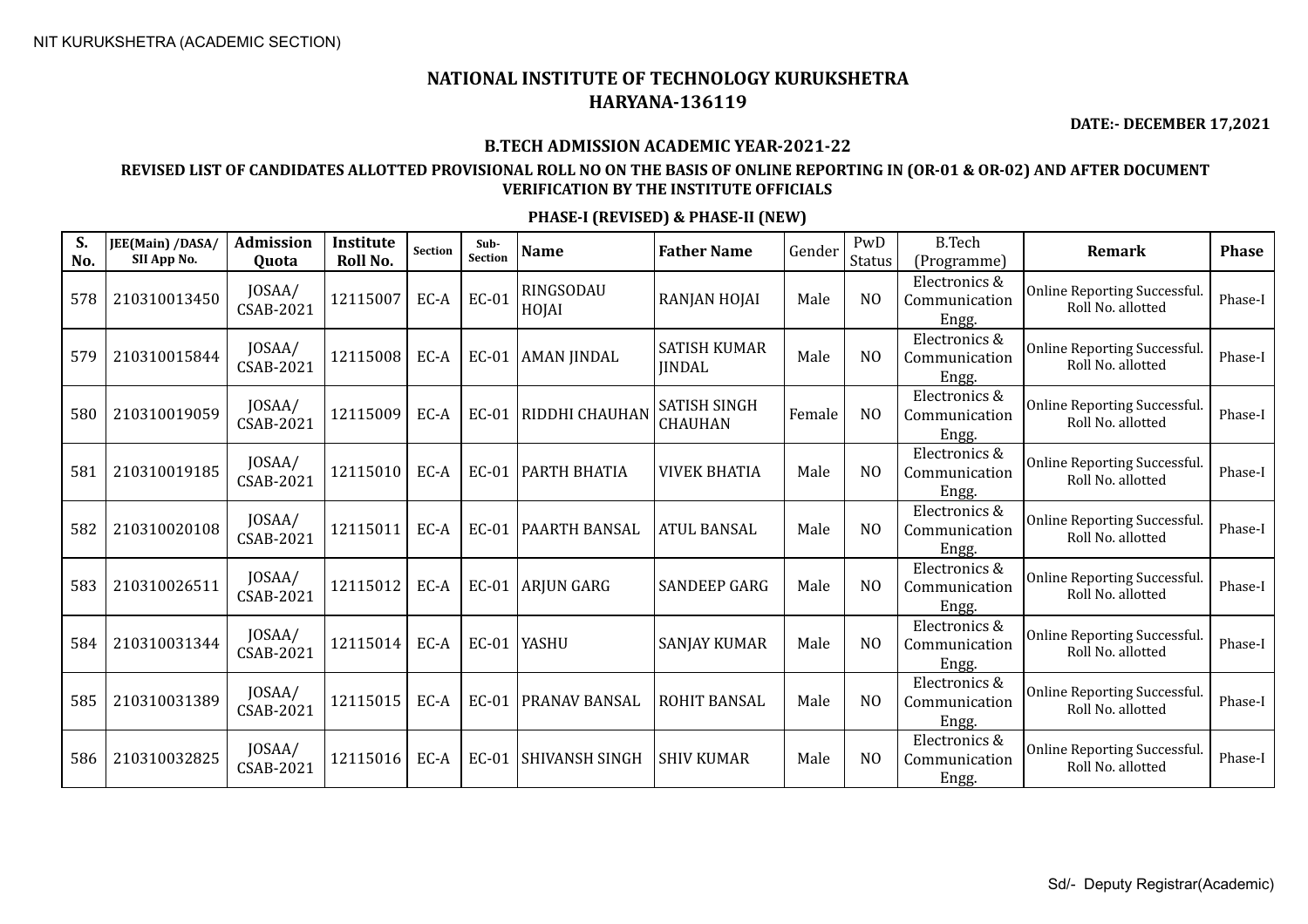**DATE:- DECEMBER 17,2021**

#### **B.TECH ADMISSION ACADEMIC YEAR-2021-22**

### **REVISED LIST OF CANDIDATES ALLOTTED PROVISIONAL ROLL NO ON THE BASIS OF ONLINE REPORTING IN (OR-01 & OR-02) AND AFTER DOCUMENT VERIFICATION BY THE INSTITUTE OFFICIALS**

| S.<br>No. | JEE(Main) /DASA/<br>SII App No. | <b>Admission</b><br>Quota  | Institute<br>Roll No. | <b>Section</b> | Sub-<br><b>Section</b> | <b>Name</b>                                | <b>Father Name</b>                         | Gender | PwD<br>Status  | <b>B.Tech</b><br>(Programme)            | Remark                                                   | <b>Phase</b> |
|-----------|---------------------------------|----------------------------|-----------------------|----------------|------------------------|--------------------------------------------|--------------------------------------------|--------|----------------|-----------------------------------------|----------------------------------------------------------|--------------|
| 587       | 210310040013                    | JOSAA/<br>CSAB-2021        | 12115017              | EC-A           | $EC-01$                | <b>ANKUSH RANGA</b>                        | <b>LAL SINGH</b><br><b>RANGA</b>           | Male   | N <sub>O</sub> | Electronics &<br>Communication<br>Engg. | Online Reporting Successful.<br>Roll No. allotted        | Phase-I      |
| 588       | 210310042688                    | JOSAA/<br><b>CSAB-2021</b> | 12115018              | EC-A           | $EC-01$                | <b>SUBHLATA</b>                            | <b>MUNESH KUMAR</b><br>YADAV               | Female | N <sub>O</sub> | Electronics &<br>Communication<br>Engg. | <b>Online Reporting Successful.</b><br>Roll No. allotted | Phase-I      |
| 589       | 210310158082                    | JOSAA/<br>CSAB-2021        | 12115058              | EC-A           | $EC-01$                | <b>VINAYAK</b><br>TUKARAM<br><b>IADHAO</b> | TUKARAM<br><b>NAGORAO</b><br><b>JADHAO</b> | Male   | <b>YES</b>     | Electronics &<br>Communication<br>Engg. | Online Reporting Successful.<br>Roll No. allotted        | Phase-I      |
| 590       | 210310349465                    | JOSAA/<br>CSAB-2021        | 12115113              | EC-A           | $EC-01$                | ABHISHEK GARG                              | MR. SANJIV<br><b>KUMAR GARG</b>            | Male   | <b>YES</b>     | Electronics &<br>Communication<br>Engg. | Online Reporting Successful.<br>Roll No. allotted        | Phase-I      |
| 591       | 210310838836                    | JOSAA/<br><b>CSAB-2021</b> | 12115158              | EC-A           | EC-01                  | <b>UDIT GUMBER</b>                         | <b>RAJ KUMAR</b>                           | Male   | <b>YES</b>     | Electronics &<br>Communication<br>Engg. | Online Reporting Successful.<br>Roll No. allotted        | Phase-I      |
| 592       | 210310046954                    | JOSAA/<br><b>CSAB-2021</b> | 12115019              | EC-A           | <b>EC-02</b>           | <b>MEGHA</b><br><b>AGARWAL</b>             | <b>NEERAJ</b><br><b>AGARWAL</b>            | Female | N <sub>O</sub> | Electronics &<br>Communication<br>Engg. | <b>Online Reporting Successful.</b><br>Roll No. allotted | Phase-I      |
| 593       | 210310047411                    | JOSAA/<br><b>CSAB-2021</b> | 12115020              | EC-A           | <b>EC-02</b>           | <b>VISHWAS</b><br><b>KAPOOR</b>            | <b>JITENDER</b><br><b>KAPOOR</b>           | Male   | N <sub>O</sub> | Electronics &<br>Communication<br>Engg. | Online Reporting Successful.<br>Roll No. allotted        | Phase-I      |
| 594       | 210310048570                    | JOSAA/<br><b>CSAB-2021</b> | 12115021              | EC-A           | $EC-02$                | <b>RAJNEESH</b>                            | <b>DEVI SINGH</b><br><b>RAJPOOT</b>        | Male   | N <sub>O</sub> | Electronics &<br>Communication<br>Engg. | <b>Online Reporting Successful.</b><br>Roll No. allotted | Phase-I      |
| 595       | 210310053166                    | JOSAA/<br>CSAB-2021        | 12115022              | EC-A           | $EC-02$                | <b>ANSHUL</b>                              | <b>SANJAY KUMAR</b>                        | Male   | N <sub>O</sub> | Electronics &<br>Communication<br>Engg. | Online Reporting Successful.<br>Roll No. allotted        | Phase-I      |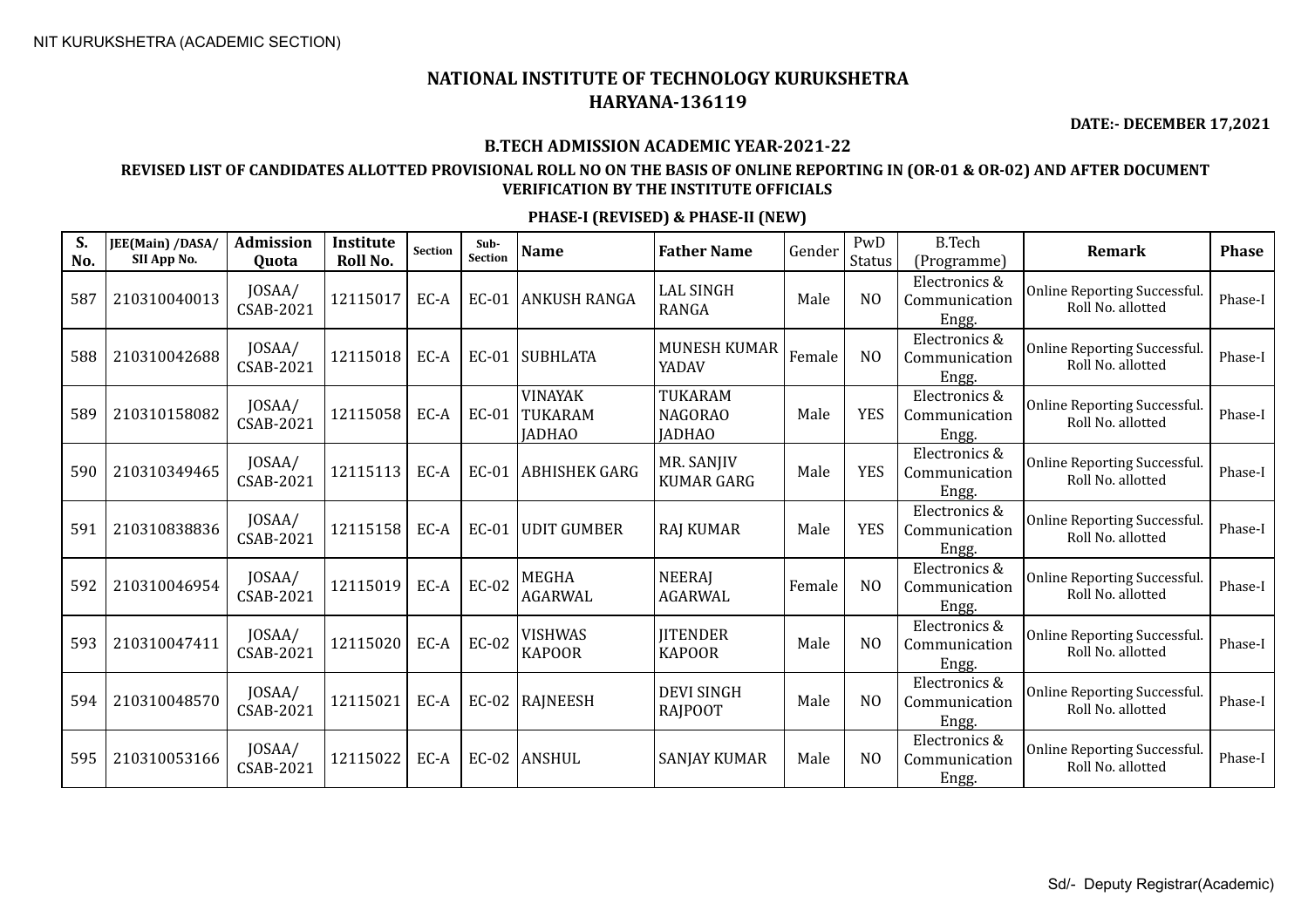**DATE:- DECEMBER 17,2021**

#### **B.TECH ADMISSION ACADEMIC YEAR-2021-22**

## **REVISED LIST OF CANDIDATES ALLOTTED PROVISIONAL ROLL NO ON THE BASIS OF ONLINE REPORTING IN (OR-01 & OR-02) AND AFTER DOCUMENT VERIFICATION BY THE INSTITUTE OFFICIALS**

| S.<br>No. | JEE(Main) /DASA/<br>SII App No. | Admission<br>Quota         | Institute<br>Roll No. | Section | Sub-<br><b>Section</b> | <b>Name</b>                           | <b>Father Name</b>                     | Gender | PwD<br><b>Status</b> | <b>B.Tech</b><br>(Programme)            | <b>Remark</b>                                     | <b>Phase</b> |
|-----------|---------------------------------|----------------------------|-----------------------|---------|------------------------|---------------------------------------|----------------------------------------|--------|----------------------|-----------------------------------------|---------------------------------------------------|--------------|
| 596       | 210310053558                    | JOSAA/<br>CSAB-2021        | 12115023              | EC-A    | $EC-02$                | <b>SHAKSHI</b>                        | <b>NARESH KUMAR</b>                    | Female | N <sub>O</sub>       | Electronics &<br>Communication<br>Engg. | Online Reporting Successful.<br>Roll No. allotted | Phase-I      |
| 597       | 210310057542                    | JOSAA/<br><b>CSAB-2021</b> | 12115024              | EC-A    | EC-02                  | <b>GARV BHATIA</b>                    | <b>SUBHASH</b><br><b>CHANDER</b>       | Male   | N <sub>O</sub>       | Electronics &<br>Communication<br>Engg. | Online Reporting Successful.<br>Roll No. allotted | Phase-I      |
| 598       | 210310067918                    | JOSAA/<br><b>CSAB-2021</b> | 12115025              | EC-A    | $EC-02$                | <b>MAHIMA SAINI</b>                   | <b>MAHAVEER</b><br><b>SAINI</b>        | Female | N <sub>O</sub>       | Electronics &<br>Communication<br>Engg. | Online Reporting Successful.<br>Roll No. allotted | Phase-I      |
| 599       | 210310071126                    | JOSAA/<br><b>CSAB-2021</b> | 12115026              | EC-A    | $EC-02$                | <b>SANDEEP KUMAR</b>                  | <b>RAM LAKHAN</b>                      | Male   | N <sub>O</sub>       | Electronics &<br>Communication<br>Engg. | Online Reporting Successful.<br>Roll No. allotted | Phase-I      |
| 600       | 210310071388                    | JOSAA/<br><b>CSAB-2021</b> | 12115027              | EC-A    | <b>EC-02</b>           | <b>VISHNU KUMAR</b><br><b>KUMAWAT</b> | <b>LAXMI NARAYAN</b><br><b>KUMAWAT</b> | Male   | N <sub>O</sub>       | Electronics &<br>Communication<br>Engg. | Online Reporting Successful.<br>Roll No. allotted | Phase-I      |
| 601       | 210310071428                    | JOSAA/<br><b>CSAB-2021</b> | 12115028              | EC-A    | $EC-02$                | YUJIT YADAV                           | <b>DEEN DAYAL</b>                      | Male   | N <sub>O</sub>       | Electronics &<br>Communication<br>Engg. | Online Reporting Successful.<br>Roll No. allotted | Phase-I      |
| 602       | 210310072097                    | JOSAA/<br><b>CSAB-2021</b> | 12115029              | EC-A    | <b>EC-02</b>           | <b>MANUPATI</b><br>VENKATESH          | <b>MANUPATI</b><br><b>THIRUPATHI</b>   | Male   | N <sub>O</sub>       | Electronics &<br>Communication<br>Engg. | Online Reporting Successful.<br>Roll No. allotted | Phase-I      |
| 603       | 210310072840                    | JOSAA/<br>CSAB-2021        | 12115030              | EC-A    | $EC-02$ RITIK          |                                       | <b>KULDEEP SINGH</b>                   | Male   | N <sub>O</sub>       | Electronics &<br>Communication<br>Engg. | Online Reporting Successful.<br>Roll No. allotted | Phase-I      |
| 604       | 210310075935                    | JOSAA/<br><b>CSAB-2021</b> | 12115031              | EC-A    | $EC-02$                | DHRUV                                 | <b>KRISHAN GOPAL</b>                   | Male   | N <sub>O</sub>       | Electronics &<br>Communication<br>Engg. | Online Reporting Successful.<br>Roll No. allotted | Phase-I      |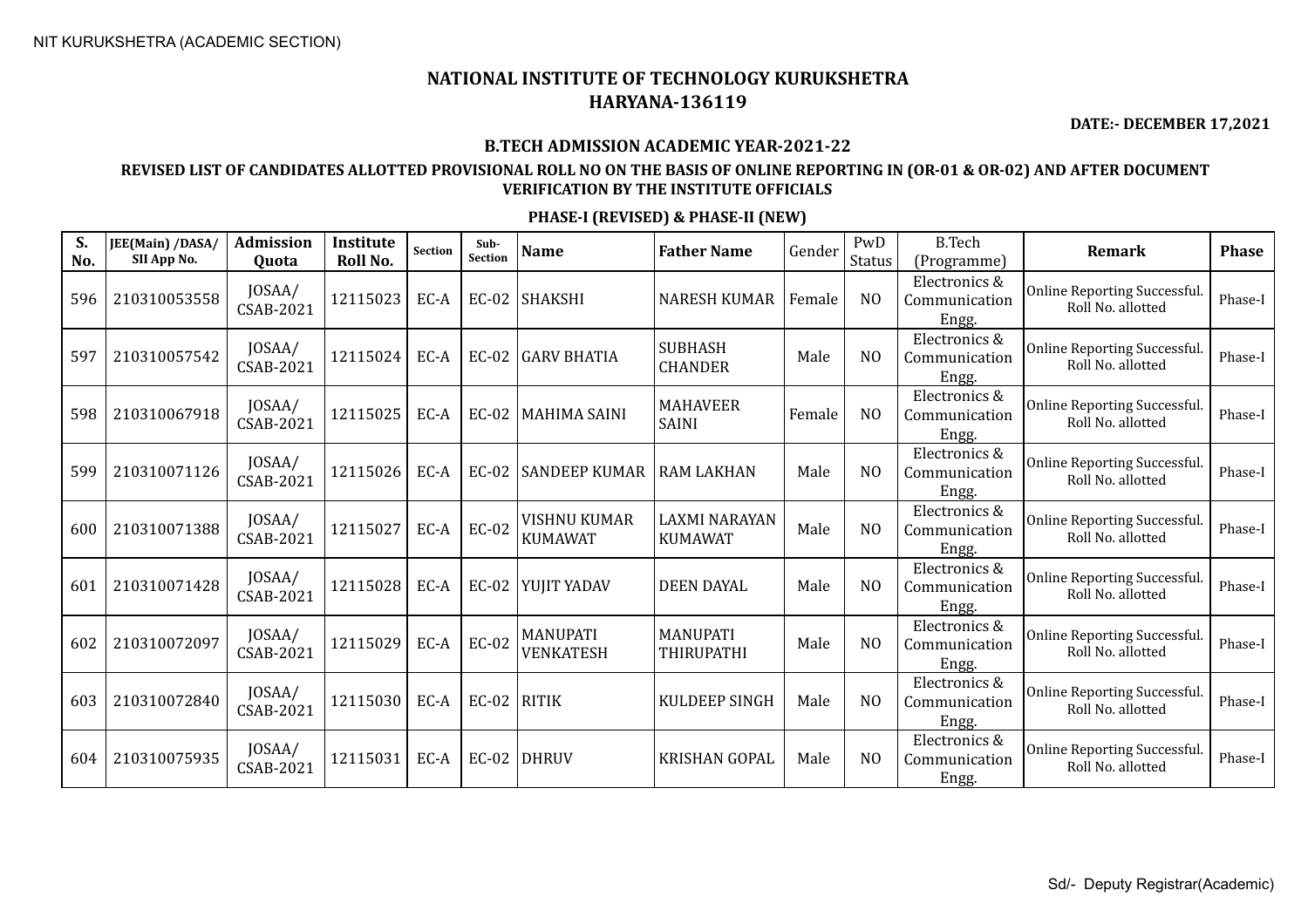**DATE:- DECEMBER 17,2021**

#### **B.TECH ADMISSION ACADEMIC YEAR-2021-22**

## **REVISED LIST OF CANDIDATES ALLOTTED PROVISIONAL ROLL NO ON THE BASIS OF ONLINE REPORTING IN (OR-01 & OR-02) AND AFTER DOCUMENT VERIFICATION BY THE INSTITUTE OFFICIALS**

| S.<br>No. | JEE(Main) /DASA/<br>SII App No. | <b>Admission</b><br>Quota  | Institute<br>Roll No. | <b>Section</b> | Sub-<br><b>Section</b> | <b>Name</b>                       | <b>Father Name</b>                     | Gender | PwD<br>Status  | <b>B.Tech</b><br>(Programme)            | Remark                                                   | <b>Phase</b> |
|-----------|---------------------------------|----------------------------|-----------------------|----------------|------------------------|-----------------------------------|----------------------------------------|--------|----------------|-----------------------------------------|----------------------------------------------------------|--------------|
| 605       | 210310076528                    | JOSAA/<br>CSAB-2021        | 12115032              | EC-A           | <b>EC-02</b>           | <b>MUSKAN</b><br><b>DUWESH</b>    | <b>SHYAM LAL</b><br><b>DUWESH</b>      | Female | N <sub>O</sub> | Electronics &<br>Communication<br>Engg. | Online Reporting Successful.<br>Roll No. allotted        | Phase-I      |
| 606       | 210310077544                    | JOSAA/<br><b>CSAB-2021</b> | 12115033              | EC-A           | $EC-02$                | <b>DEEPAK ARORA</b>               | <b>VIJAY ARORA</b>                     | Male   | N <sub>O</sub> | Electronics &<br>Communication<br>Engg. | <b>Online Reporting Successful.</b><br>Roll No. allotted | Phase-I      |
| 607       | 210310082892                    | JOSAA/<br>CSAB-2021        | 12115035              | EC-A           | <b>EC-02</b>           | <b>AARYANSH</b><br><b>TALWAR</b>  | <b>TANUJ TALWAR</b>                    | Male   | N <sub>O</sub> | Electronics &<br>Communication<br>Engg. | Online Reporting Successful.<br>Roll No. allotted        | Phase-I      |
| 608       | 210310086322                    | JOSAA/<br>CSAB-2021        | 12115036              | EC-A           | $EC-02$                | <b>SARTHAK VERMA</b>              | <b>SANJAY VERMA</b>                    | Male   | N <sub>O</sub> | Electronics &<br>Communication<br>Engg. | Online Reporting Successful.<br>Roll No. allotted        | Phase-I      |
| 609       | 210310095172                    | JOSAA/<br>CSAB-2021        | 12115038              | EC-A           | EC-02                  | <b>ANKIT KUMAR</b>                | <b>BHAIYALAL</b>                       | Male   | N <sub>O</sub> | Electronics &<br>Communication<br>Engg. | Online Reporting Successful.<br>Roll No. allotted        | Phase-I      |
| 610       | 210310095189                    | JOSAA/<br><b>CSAB-2021</b> | 12115039              | EC-A           | <b>EC-02</b>           | <b>PRASHANT</b><br><b>KATIYAR</b> | <b>AJAY KUMAR</b><br><b>KATIYAR</b>    | Male   | N <sub>O</sub> | Electronics &<br>Communication<br>Engg. | <b>Online Reporting Successful.</b><br>Roll No. allotted | Phase-I      |
| 611       | 210310096180                    | JOSAA/<br><b>CSAB-2021</b> | 12115040              | EC-A           | <b>EC-02</b>           | <b>RAMAVATH</b><br><b>SIDDHU</b>  | <b>RAMAVATH</b><br>VEERANNA            | Male   | N <sub>O</sub> | Electronics &<br>Communication<br>Engg. | Online Reporting Successful.<br>Roll No. allotted        | Phase-I      |
| 612       | 210310081369                    | JOSAA/<br>CSAB-2021        | 12115034              | EC-A           | $EC-03$                | SHELJA SHARMA                     | <b>SHEELESH</b><br><b>KUMAR SHARMA</b> | Female | N <sub>O</sub> | Electronics &<br>Communication<br>Engg. | <b>Online Reporting Successful.</b><br>Roll No. allotted | Phase-I      |
| 613       | 210310091537                    | JOSAA/<br>CSAB-2021        | 12115037              | EC-A           | <b>EC-03</b>           | VANSHIKA<br><b>GANDHI</b>         | <b>SURENDER</b><br><b>GANDHI</b>       | Female | N <sub>O</sub> | Electronics &<br>Communication<br>Engg. | Online Reporting Successful.<br>Roll No. allotted        | Phase-I      |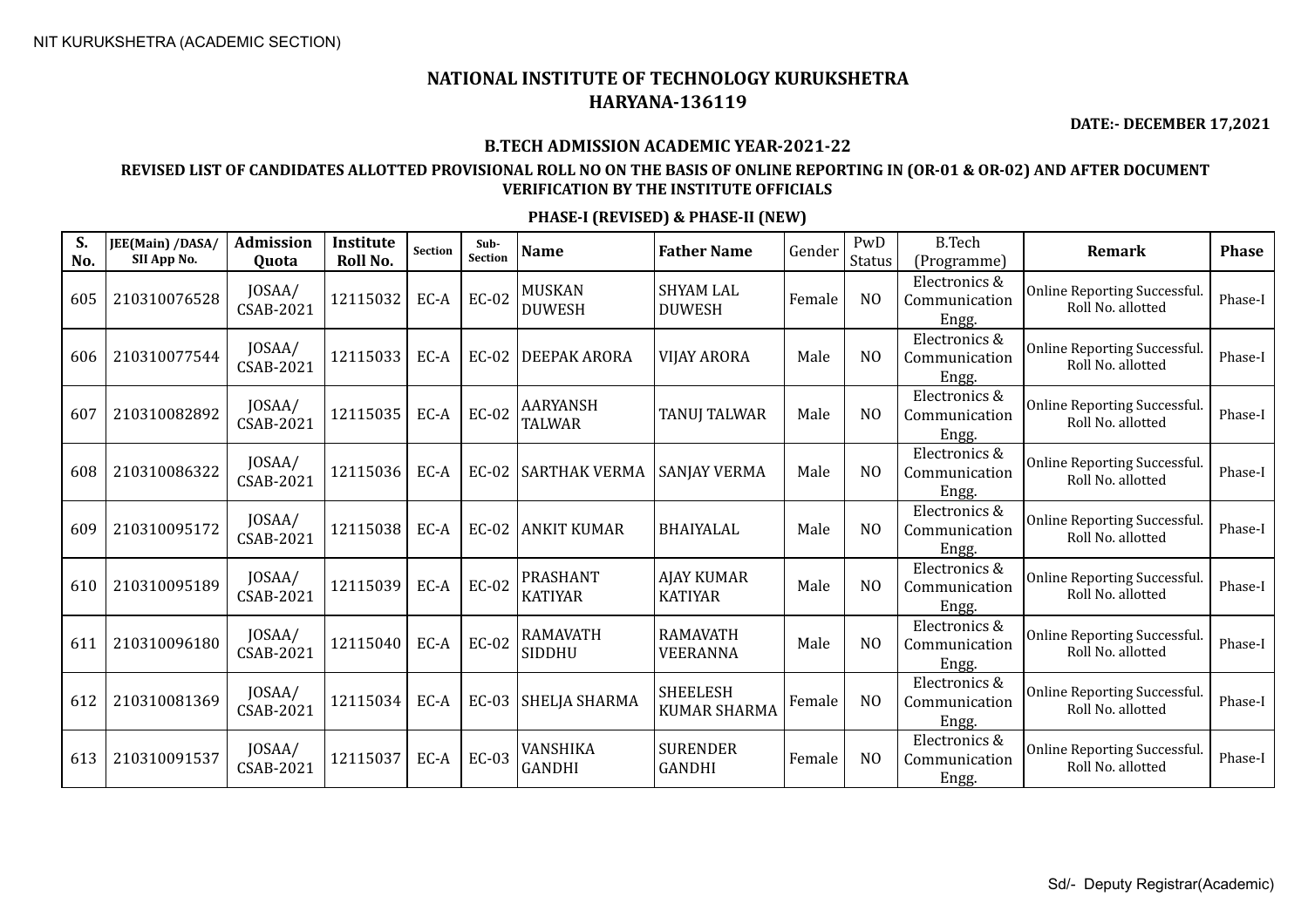**DATE:- DECEMBER 17,2021**

#### **B.TECH ADMISSION ACADEMIC YEAR-2021-22**

## **REVISED LIST OF CANDIDATES ALLOTTED PROVISIONAL ROLL NO ON THE BASIS OF ONLINE REPORTING IN (OR-01 & OR-02) AND AFTER DOCUMENT VERIFICATION BY THE INSTITUTE OFFICIALS**

| S.<br>No. | JEE(Main) /DASA/<br>SII App No. | Admission<br>Quota         | Institute<br>Roll No. | Section | Sub-<br><b>Section</b> | <b>Name</b>               | <b>Father Name</b>                    | Gender | PwD<br><b>Status</b> | <b>B.Tech</b><br>(Programme)            | <b>Remark</b>                                     | <b>Phase</b> |
|-----------|---------------------------------|----------------------------|-----------------------|---------|------------------------|---------------------------|---------------------------------------|--------|----------------------|-----------------------------------------|---------------------------------------------------|--------------|
| 614       | 210310103032                    | JOSAA/<br>CSAB-2021        | 12115041              | EC-A    | $EC-03$                | <b>ADITYA SINGH</b>       | <b>MAHENDER</b><br><b>KUMAR</b>       | Male   | N <sub>O</sub>       | Electronics &<br>Communication<br>Engg. | Online Reporting Successful.<br>Roll No. allotted | Phase-I      |
| 615       | 210310106201                    | JOSAA/<br>CSAB-2021        | 12115042              | EC-A    | $EC-03$                | <b>PRAYASH BHURIA</b>     | <b>SHIV PRASAD</b><br><b>BHURIA</b>   | Male   | N <sub>O</sub>       | Electronics &<br>Communication<br>Engg. | Online Reporting Successful.<br>Roll No. allotted | Phase-I      |
| 616       | 210310113616                    | JOSAA/<br>CSAB-2021        | 12115043              | EC-A    | $EC-03$                | <b>GARVEET</b>            | <b>RAJINDER</b><br><b>KUMAR</b>       | Male   | N <sub>O</sub>       | Electronics &<br>Communication<br>Engg. | Online Reporting Successful.<br>Roll No. allotted | Phase-I      |
| 617       | 210310113951                    | JOSAA/<br><b>CSAB-2021</b> | 12115044              | EC-A    | $EC-03$                | NISHANT LOHANI            | <b>SANJAY LOHANI</b>                  | Male   | N <sub>O</sub>       | Electronics &<br>Communication<br>Engg. | Online Reporting Successful.<br>Roll No. allotted | Phase-I      |
| 618       | 210310114868                    | JOSAA/<br>CSAB-2021        | 12115045              | EC-A    | <b>EC-03</b>           | <b>HARSHIT</b><br>CHANANA | <b>MAHESH KUMAR</b><br><b>CHANANA</b> | Male   | N <sub>O</sub>       | Electronics &<br>Communication<br>Engg. | Online Reporting Successful.<br>Roll No. allotted | Phase-I      |
| 619       | 210310116927                    | JOSAA/<br><b>CSAB-2021</b> | 12115046              | EC-A    |                        | EC-03 ADITYA              | <b>MANOJ KUMAR</b>                    | Male   | N <sub>O</sub>       | Electronics &<br>Communication<br>Engg. | Online Reporting Successful.<br>Roll No. allotted | Phase-I      |
| 620       | 210310119500                    | JOSAA/<br><b>CSAB-2021</b> | 12115047              | EC-A    | $EC-03$                | <b>DEEPTI KAUSHIK</b>     | <b>ASHOK KUMAR</b>                    | Female | N <sub>0</sub>       | Electronics &<br>Communication<br>Engg. | Online Reporting Successful.<br>Roll No. allotted | Phase-I      |
| 621       | 210310123689                    | JOSAA/<br>CSAB-2021        | 12115048              | EC-A    | $EC-03$                | <b>TAPASVI ARORA</b>      | <b>DEEPAK ARORA</b>                   | Male   | N <sub>O</sub>       | Electronics &<br>Communication<br>Engg. | Online Reporting Successful.<br>Roll No. allotted | Phase-I      |
| 622       | 210310134999                    | JOSAA/<br><b>CSAB-2021</b> | 12115049              | EC-A    |                        | EC-03   JAISHIKA          | SANJEEV KUMAR   Female                |        | N <sub>0</sub>       | Electronics &<br>Communication<br>Engg. | Online Reporting Successful.<br>Roll No. allotted | Phase-I      |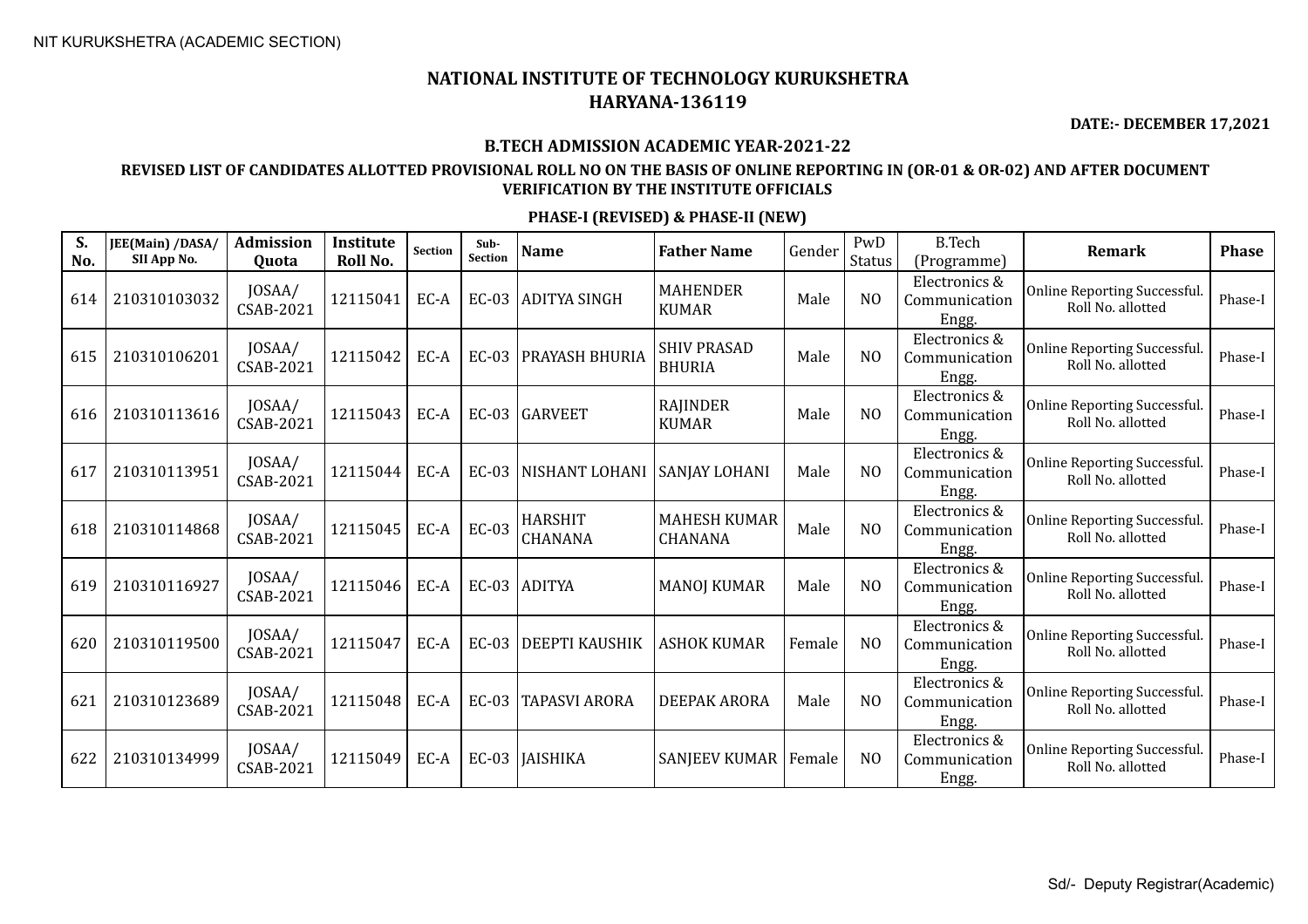**DATE:- DECEMBER 17,2021**

#### **B.TECH ADMISSION ACADEMIC YEAR-2021-22**

## **REVISED LIST OF CANDIDATES ALLOTTED PROVISIONAL ROLL NO ON THE BASIS OF ONLINE REPORTING IN (OR-01 & OR-02) AND AFTER DOCUMENT VERIFICATION BY THE INSTITUTE OFFICIALS**

| S.<br>No. | JEE(Main) /DASA/<br>SII App No. | <b>Admission</b><br>Quota  | Institute<br>Roll No. | Section | Sub-<br><b>Section</b> | <b>Name</b>                      | <b>Father Name</b>              | Gender | PwD<br>Status  | <b>B.Tech</b><br>(Programme)            | Remark                                                   | <b>Phase</b> |
|-----------|---------------------------------|----------------------------|-----------------------|---------|------------------------|----------------------------------|---------------------------------|--------|----------------|-----------------------------------------|----------------------------------------------------------|--------------|
| 623       | 210310137210                    | JOSAA/<br>CSAB-2021        | 12115050              | EC-A    | $EC-03$                | <b>SHRUTI KUMARI</b>             | <b>AMAR KUMAR</b><br><b>JHA</b> | Female | N <sub>O</sub> | Electronics &<br>Communication<br>Engg. | Online Reporting Successful.<br>Roll No. allotted        | Phase-I      |
| 624       | 210310137317                    | JOSAA/<br>CSAB-2021        | 12115051              | EC-A    | $EC-03$                | <b>ASHWANI</b>                   | <b>KASHMIR SINGH</b>            | Male   | N <sub>O</sub> | Electronics &<br>Communication<br>Engg. | <b>Online Reporting Successful.</b><br>Roll No. allotted | Phase-I      |
| 625       | 210310140353                    | JOSAA/<br>CSAB-2021        | 12115052              | EC-A    |                        | EC-03 NIKHIL JAIN                | <b>MAHESH JAIN</b>              | Male   | N <sub>O</sub> | Electronics &<br>Communication<br>Engg. | <b>Online Reporting Successful.</b><br>Roll No. allotted | Phase-I      |
| 626       | 210310143068                    | JOSAA/<br>CSAB-2021        | 12115053              | EC-A    | $EC-03$                | <b>AMAN KUMAR</b>                | <b>SHIV KUMAR</b>               | Male   | N <sub>O</sub> | Electronics &<br>Communication<br>Engg. | Online Reporting Successful.<br>Roll No. allotted        | Phase-I      |
| 627       | 210310144277                    | JOSAA/<br>CSAB-2021        | 12115054              | EC-A    | <b>EC-03</b>           | <b>UNNAT GUPTA</b>               | <b>NITIN GUPTA</b>              | Male   | N <sub>O</sub> | Electronics &<br>Communication<br>Engg. | Online Reporting Successful.<br>Roll No. allotted        | Phase-I      |
| 628       | 210310153779                    | JOSAA/<br><b>CSAB-2021</b> | 12115055              | EC-A    | $EC-03$                | <b>ANIDEEP KALIA</b>             | <b>ANIL KALIA</b>               | Male   | N <sub>O</sub> | Electronics &<br>Communication<br>Engg. | <b>Online Reporting Successful.</b><br>Roll No. allotted | Phase-I      |
| 629       | 210310157966                    | JOSAA/<br>CSAB-2021        | 12115057              | EC-A    | $EC-03$                | <b>MOHIT GOYAL</b>               | <b>BHARAT LAL</b>               | Male   | N <sub>O</sub> | Electronics &<br>Communication<br>Engg. | Online Reporting Successful.<br>Roll No. allotted        | Phase-I      |
| 630       | 210310159772                    | JOSAA/<br><b>CSAB-2021</b> | 12115059              | EC-A    | $EC-03$                | <b>DISHU RAJ</b>                 | <b>DEEPAK KUMAR</b>             | Male   | N <sub>O</sub> | Electronics &<br>Communication<br>Engg. | Online Reporting Successful.<br>Roll No. allotted        | Phase-I      |
| 631       | 210310160768                    | JOSAA/<br>CSAB-2021        | 12115060              | EC-A    | <b>EC-03</b>           | <b>BHUKYA</b><br><b>ARAVINDH</b> | <b>BHUKYA</b><br>PURUSHOTTAM    | Male   | N <sub>O</sub> | Electronics &<br>Communication<br>Engg. | Online Reporting Successful.<br>Roll No. allotted        | Phase-I      |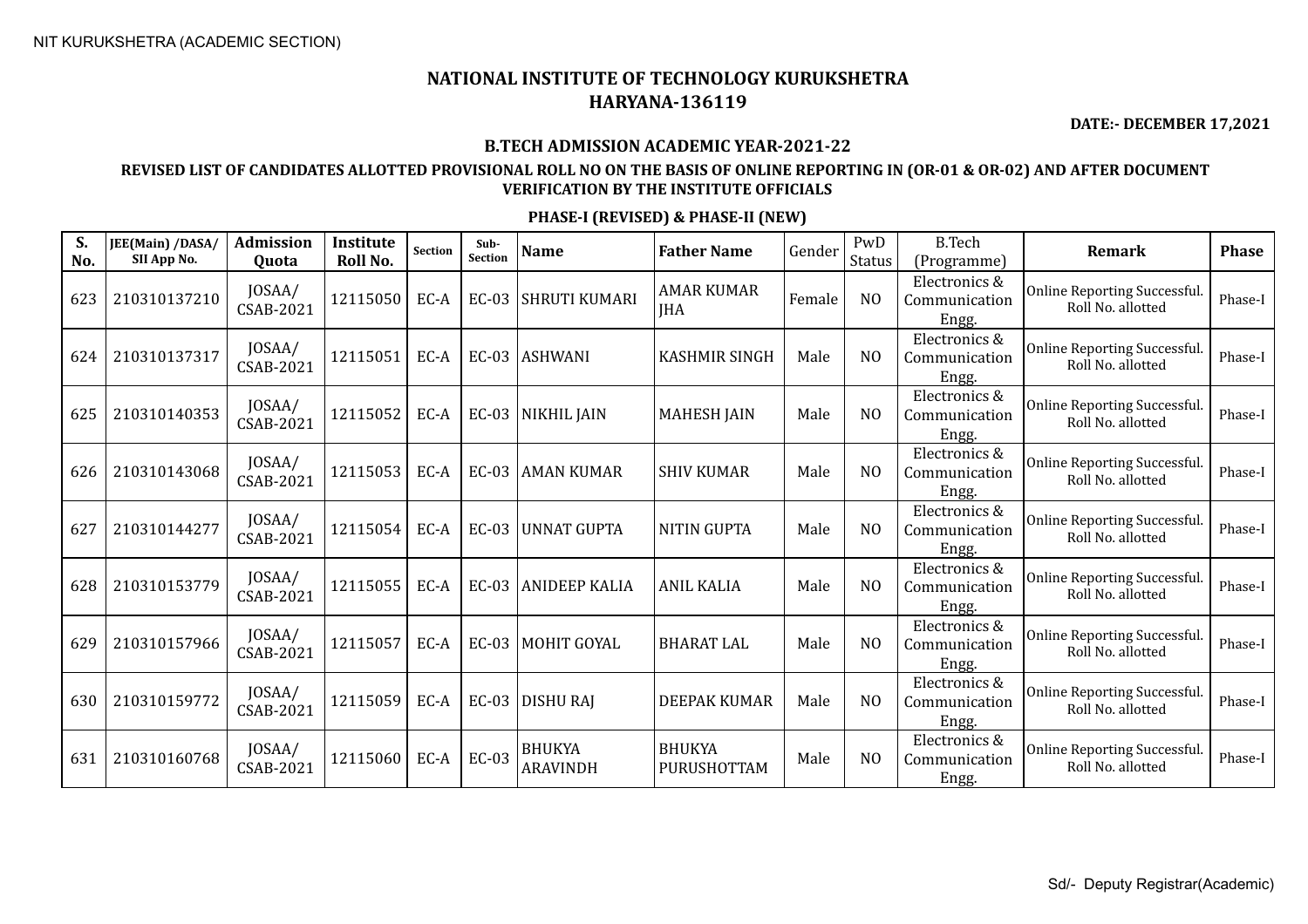**DATE:- DECEMBER 17,2021**

#### **B.TECH ADMISSION ACADEMIC YEAR-2021-22**

## **REVISED LIST OF CANDIDATES ALLOTTED PROVISIONAL ROLL NO ON THE BASIS OF ONLINE REPORTING IN (OR-01 & OR-02) AND AFTER DOCUMENT VERIFICATION BY THE INSTITUTE OFFICIALS**

| S.<br>No. | JEE(Main) /DASA/<br>SII App No. | <b>Admission</b><br>Quota  | Institute<br>Roll No. | Section | Sub-<br><b>Section</b> | <b>Name</b>                       | <b>Father Name</b>                     | Gender | PwD<br><b>Status</b> | <b>B.Tech</b><br>(Programme)            | <b>Remark</b>                                     | <b>Phase</b> |
|-----------|---------------------------------|----------------------------|-----------------------|---------|------------------------|-----------------------------------|----------------------------------------|--------|----------------------|-----------------------------------------|---------------------------------------------------|--------------|
| 632       | 210310156420                    | JOSAA/<br>CSAB-2021        | 12115056              | EC-A    |                        | $EC-04$ NISHA                     | <b>VINOD KUMAR</b>                     | Female | N <sub>O</sub>       | Electronics &<br>Communication<br>Engg. | Online Reporting Successful.<br>Roll No. allotted | Phase-I      |
| 633       | 210310163089                    | JOSAA/<br>CSAB-2021        | 12115061              | EC-A    | $EC-04$                | <b>SHIVANG</b><br><b>CHAUHAN</b>  | <b>ARVIND</b><br><b>CHAUHAN</b>        | Male   | N <sub>O</sub>       | Electronics &<br>Communication<br>Engg. | Online Reporting Successful.<br>Roll No. allotted | Phase-I      |
| 634       | 210310166744                    | JOSAA/<br>CSAB-2021        | 12115062              | EC-A    | $EC-04$                | <b>BHUKYA MAHESH</b>              | <b>BHUKYA</b><br>MANGAIAH              | Male   | N <sub>O</sub>       | Electronics &<br>Communication<br>Engg. | Online Reporting Successful.<br>Roll No. allotted | Phase-I      |
| 635       | 210310168326                    | JOSAA/<br><b>CSAB-2021</b> | 12115063              | EC-A    |                        | EC-04   MAHEK                     | SANJEEV GOYAL                          | Female | N <sub>O</sub>       | Electronics &<br>Communication<br>Engg. | Online Reporting Successful.<br>Roll No. allotted | Phase-I      |
| 636       | 210310172322                    | JOSAA/<br>CSAB-2021        | 12115064              | EC-A    | $EC-04$                | <b>BINITA</b><br><b>CHATTARAJ</b> | <b>TAPAS KUMAR</b><br><b>CHATTARAJ</b> | Female | N <sub>O</sub>       | Electronics &<br>Communication<br>Engg. | Online Reporting Successful.<br>Roll No. allotted | Phase-I      |
| 637       | 210310174166                    | JOSAA/<br><b>CSAB-2021</b> | 12115065              | EC-A    |                        | EC-04 LALIT KUMAR                 | <b>RAJINDER</b><br><b>KUMAR</b>        | Male   | N <sub>O</sub>       | Electronics &<br>Communication<br>Engg. | Online Reporting Successful.<br>Roll No. allotted | Phase-I      |
| 638       | 210310176554                    | JOSAA/<br>CSAB-2021        | 12115066              | EC-A    |                        | $EC-04$ KRISH                     | PAWAN KUMAR                            | Male   | N <sub>O</sub>       | Electronics &<br>Communication<br>Engg. | Online Reporting Successful.<br>Roll No. allotted | Phase-I      |
| 639       | 210310177658                    | JOSAA/<br>CSAB-2021        | 12115067              | EC-A    |                        | $EC-04$ DHRUV                     | <b>ASHOK KUMAR</b>                     | Male   | N <sub>O</sub>       | Electronics &<br>Communication<br>Engg. | Online Reporting Successful.<br>Roll No. allotted | Phase-I      |
| 640       | 210310181650                    | JOSAA/<br>CSAB-2021        | 12115068              | EC-A    |                        | EC-04 ARPIT KUMAR                 | <b>BABLU</b>                           | Male   | N <sub>O</sub>       | Electronics &<br>Communication<br>Engg. | Online Reporting Successful.<br>Roll No. allotted | Phase-I      |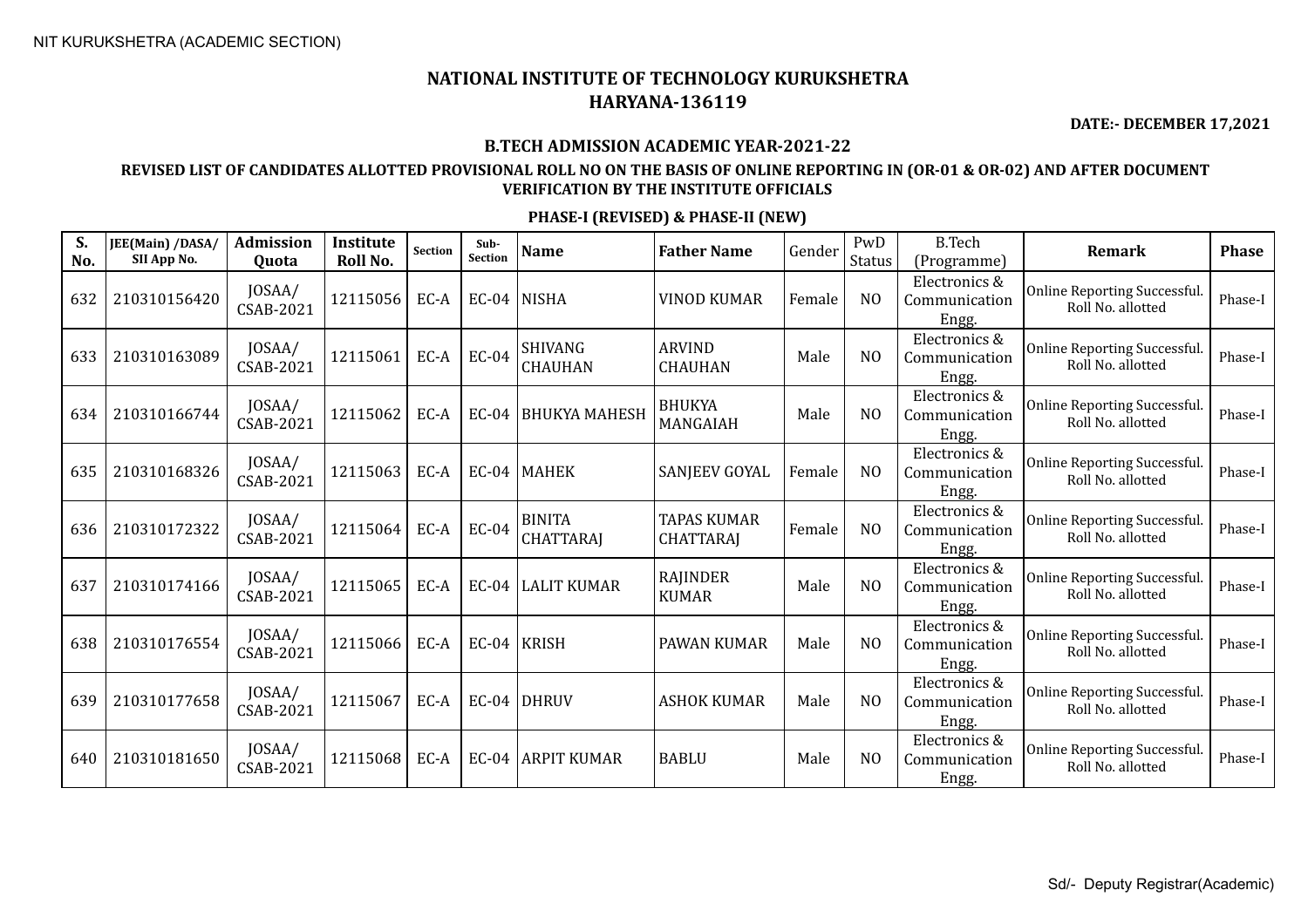**DATE:- DECEMBER 17,2021**

#### **B.TECH ADMISSION ACADEMIC YEAR-2021-22**

## **REVISED LIST OF CANDIDATES ALLOTTED PROVISIONAL ROLL NO ON THE BASIS OF ONLINE REPORTING IN (OR-01 & OR-02) AND AFTER DOCUMENT VERIFICATION BY THE INSTITUTE OFFICIALS**

| S.<br>No. | JEE(Main) /DASA/<br>SII App No. | <b>Admission</b><br><b>Ouota</b> | <b>Institute</b><br>Roll No. | <b>Section</b> | Sub-<br><b>Section</b> | <b>Name</b>                            | <b>Father Name</b>             | Gender | PwD<br><b>Status</b> | <b>B.Tech</b><br>(Programme)            | Remark                                            | <b>Phase</b> |
|-----------|---------------------------------|----------------------------------|------------------------------|----------------|------------------------|----------------------------------------|--------------------------------|--------|----------------------|-----------------------------------------|---------------------------------------------------|--------------|
| 641       | 210310185488                    | JOSAA/<br>CSAB-2021              | 12115069                     | EC-A           | $EC-04$                | <b>TANISHA GOEL</b>                    | <b>SANDEEP GOEL</b>            | Female | N <sub>O</sub>       | Electronics &<br>Communication<br>Engg. | Online Reporting Successful.<br>Roll No. allotted | Phase-I      |
| 642       | 210310189240                    | JOSAA/<br>CSAB-2021              | 12115070                     | EC-A           | $EC-04$                | VECHALAPU<br><b>HARSHIT</b>            | VECHALAPU<br><b>NARAYANA</b>   | Male   | N <sub>O</sub>       | Electronics &<br>Communication<br>Engg. | Online Reporting Successful.<br>Roll No. allotted | Phase-I      |
| 643       | 210310196719                    | JOSAA/<br>CSAB-2021              | 12115071                     | EC-A           |                        | EC-04   HIMANSHU                       | <b>RAMESH KUMAR</b>            | Male   | N <sub>O</sub>       | Electronics &<br>Communication<br>Engg. | Online Reporting Successful.<br>Roll No. allotted | Phase-I      |
| 644       | 210310197267                    | JOSAA/<br>CSAB-2021              | 12115072                     | EC-A           | $EC-04$                | <b>RAMANSH</b><br><b>AGARWAL</b>       | <b>ATUL KUMAR</b><br>AGARWAL   | Male   | N <sub>O</sub>       | Electronics &<br>Communication<br>Engg. | Online Reporting Successful.<br>Roll No. allotted | Phase-I      |
| 645       | 210310200239                    | JOSAA/<br><b>CSAB-2021</b>       | 12115074                     | EC-A           |                        | $EC-04$ SUMIT                          | <b>RAM NIMAS</b>               | Male   | N <sub>O</sub>       | Electronics &<br>Communication<br>Engg. | Online Reporting Successful.<br>Roll No. allotted | Phase-I      |
| 646       | 210310201829                    | JOSAA/<br><b>CSAB-2021</b>       | 12115075                     | EC-A           | $EC-04$                | SARANSH GOYAL                          | <b>VINOD KUMAR</b><br>GOYAL    | Male   | N <sub>O</sub>       | Electronics &<br>Communication<br>Engg. | Online Reporting Successful.<br>Roll No. allotted | Phase-I      |
| 647       | 210310202879                    | JOSAA/<br><b>CSAB-2021</b>       | 12115076                     | EC-A           | $EC-04$                | <b>GIDIJALA DINESH</b><br><b>SURYA</b> | GIDIJALA<br><b>RAMACHARI</b>   | Male   | N <sub>O</sub>       | Electronics &<br>Communication<br>Engg. | Online Reporting Successful.<br>Roll No. allotted | Phase-I      |
| 648       | 210310204077                    | JOSAA/<br><b>CSAB-2021</b>       | 12115077                     | EC-A           |                        | EC-04 AKSHAT MANGAL                    | <b>GOPAL GUPTA</b>             | Male   | N <sub>O</sub>       | Electronics &<br>Communication<br>Engg. | Online Reporting Successful.<br>Roll No. allotted | Phase-I      |
| 649       | 210310207921                    | JOSAA/<br>CSAB-2021              | 12115078                     | EC-A           | $EC-04$                | <b>SHASHANK</b><br><b>KAMBOJ</b>       | <b>PRADEEP</b><br><b>KUMAR</b> | Male   | N <sub>O</sub>       | Electronics &<br>Communication<br>Engg. | Online Reporting Successful.<br>Roll No. allotted | Phase-I      |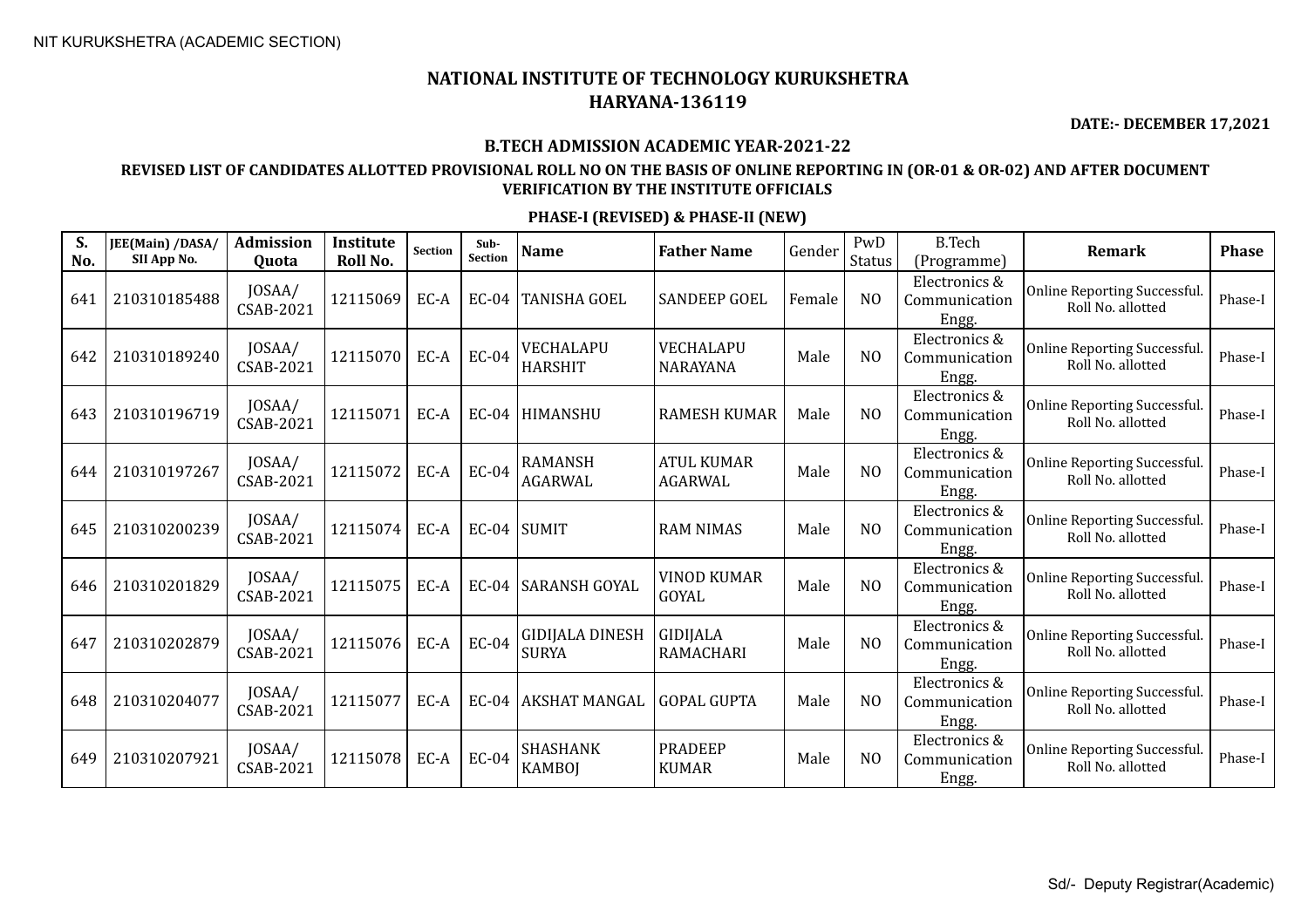**DATE:- DECEMBER 17,2021**

#### **B.TECH ADMISSION ACADEMIC YEAR-2021-22**

## **REVISED LIST OF CANDIDATES ALLOTTED PROVISIONAL ROLL NO ON THE BASIS OF ONLINE REPORTING IN (OR-01 & OR-02) AND AFTER DOCUMENT VERIFICATION BY THE INSTITUTE OFFICIALS**

| S.<br>No. | JEE(Main) /DASA/<br>SII App No. | Admission<br>Quota  | <b>Institute</b><br>Roll No. | <b>Section</b> | Sub-<br><b>Section</b> | <b>Name</b>                      | <b>Father Name</b>                    | Gender | PwD<br><b>Status</b> | <b>B.Tech</b><br>(Programme)            | Remark                                                  | <b>Phase</b> |
|-----------|---------------------------------|---------------------|------------------------------|----------------|------------------------|----------------------------------|---------------------------------------|--------|----------------------|-----------------------------------------|---------------------------------------------------------|--------------|
| 650       | 210310217175                    | JOSAA/<br>CSAB-2021 | 12115079                     | EC-A           |                        | EC-04 HARSH SINGH                | <b>ASHOK SINGH</b>                    | Male   | N <sub>O</sub>       | Electronics &<br>Communication<br>Engg. | Online Reporting Successful.<br>Roll No. allotted       | Phase-I      |
| 651       | 210310220104                    | JOSAA/<br>CSAB-2021 | 12115080                     | EC-A           |                        | EC-04 GAURAV                     | <b>SATISH KUMAR</b>                   | Male   | N <sub>O</sub>       | Electronics &<br>Communication<br>Engg. | <b>Online Reporting Successful</b><br>Roll No. allotted | Phase-I      |
| 652       | 210310222249                    | JOSAA/<br>CSAB-2021 | 12115081                     | EC-A           |                        | EC-04 AADI DEV                   | PARMOD KUMAR                          | Male   | N <sub>O</sub>       | Electronics &<br>Communication<br>Engg. | <b>Online Reporting Successful</b><br>Roll No. allotted | Phase-I      |
| 653       | 210310199280                    | JOSAA/<br>CSAB-2021 | 12115073                     | $EC-B$         | $EC-05$                | SAKSHI SAXENA                    | <b>SAKSHAM</b><br><b>KUMAR SAXENA</b> | Female | N <sub>O</sub>       | Electronics &<br>Communication<br>Engg. | <b>Online Reporting Successful</b><br>Roll No. allotted | Phase-I      |
| 654       | 210310223408                    | JOSAA/<br>CSAB-2021 | 12115082                     | $EC-B$         | $EC-05$                | <b>ANKIT GUPTA</b>               | LAKSHMAN<br><b>GUPTA</b>              | Male   | N <sub>O</sub>       | Electronics &<br>Communication<br>Engg. | Online Reporting Successful.<br>Roll No. allotted       | Phase-I      |
| 655       | 210310225072                    | JOSAA/<br>CSAB-2021 | 12115083                     | $EC-B$         |                        | EC-05 REENA                      | PURANMAL                              | Female | N <sub>O</sub>       | Electronics &<br>Communication<br>Engg. | Online Reporting Successful.<br>Roll No. allotted       | Phase-I      |
| 656       | 210310225499                    | JOSAA/<br>CSAB-2021 | 12115084                     | $EC-B$         | $EC-05$                | <b>HARSH YADAV</b>               | <b>RANTEJ SINGH</b>                   | Male   | N <sub>O</sub>       | Electronics &<br>Communication<br>Engg. | Online Reporting Successful.<br>Roll No. allotted       | Phase-I      |
| 657       | 210310228092                    | JOSAA/<br>CSAB-2021 | 12115085                     | $EC-B$         | $EC-05$ RITIK          |                                  | <b>RAJESH KUMAR</b>                   | Male   | N <sub>O</sub>       | Electronics &<br>Communication<br>Engg. | Online Reporting Successful.<br>Roll No. allotted       | Phase-I      |
| 658       | 210310228774                    | JOSAA/<br>CSAB-2021 | 12115086                     | $EC-B$         | <b>EC-05</b>           | <b>LOVEKESH</b><br><b>JINDAL</b> | <b>RAJKUMAR</b><br><b>IINDAL</b>      | Male   | N <sub>O</sub>       | Electronics &<br>Communication<br>Engg. | Online Reporting Successful.<br>Roll No. allotted       | Phase-I      |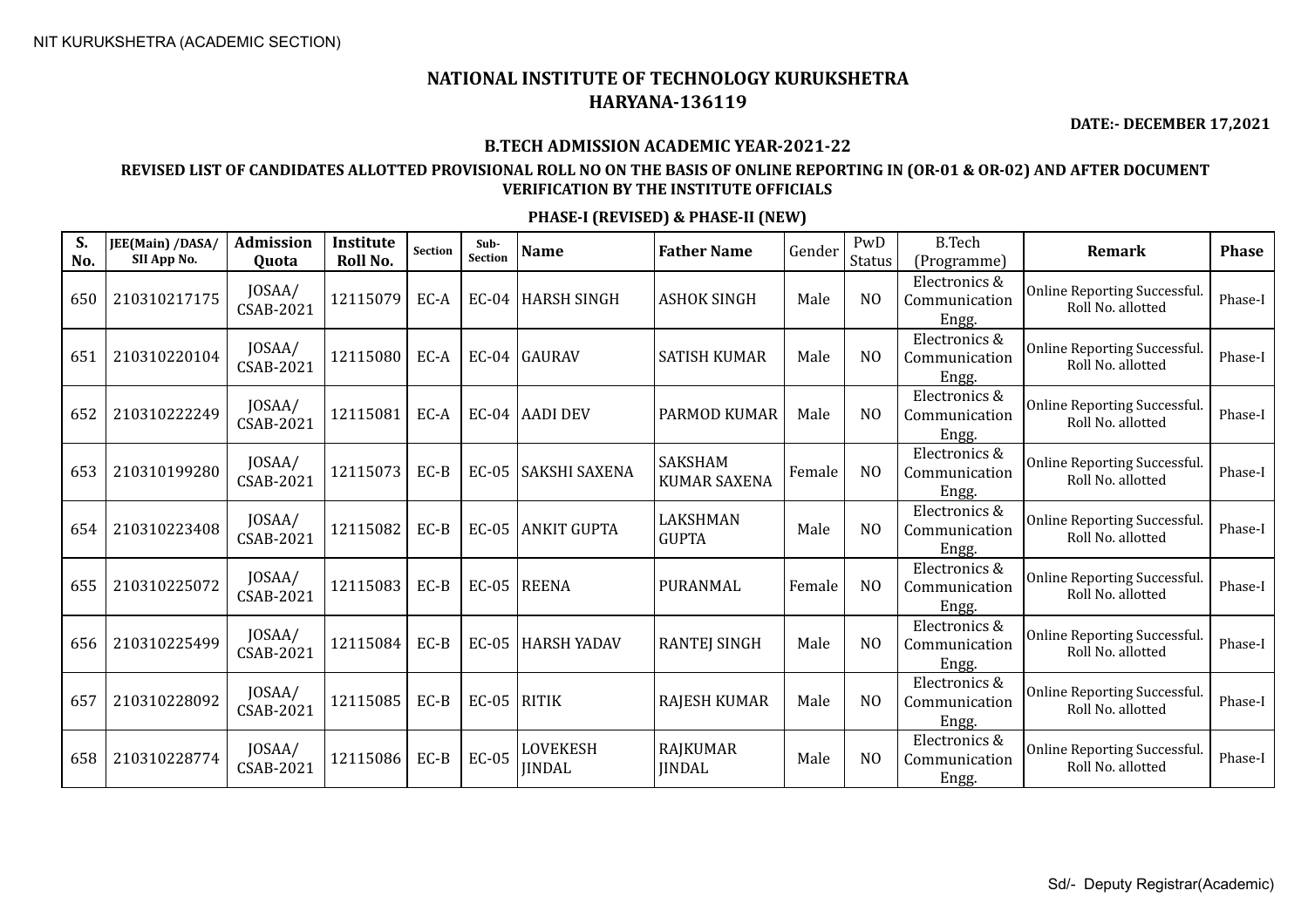**DATE:- DECEMBER 17,2021**

#### **B.TECH ADMISSION ACADEMIC YEAR-2021-22**

## **REVISED LIST OF CANDIDATES ALLOTTED PROVISIONAL ROLL NO ON THE BASIS OF ONLINE REPORTING IN (OR-01 & OR-02) AND AFTER DOCUMENT VERIFICATION BY THE INSTITUTE OFFICIALS**

| S.<br>No. | JEE(Main) /DASA/<br>SII App No. | Admission<br>Quota         | <b>Institute</b><br>Roll No. | Section | Sub-<br><b>Section</b> | <b>Name</b>                        | <b>Father Name</b>             | Gender | PwD<br><b>Status</b> | <b>B.Tech</b><br>(Programme)            | <b>Remark</b>                                     | <b>Phase</b> |
|-----------|---------------------------------|----------------------------|------------------------------|---------|------------------------|------------------------------------|--------------------------------|--------|----------------------|-----------------------------------------|---------------------------------------------------|--------------|
| 659       | 210310232731                    | JOSAA/<br>CSAB-2021        | 12115087                     | EC-B    | $EC-05$                | <b>MUDIT YADAV</b>                 | <b>VIJAY YADAV</b>             | Male   | N <sub>O</sub>       | Electronics &<br>Communication<br>Engg. | Online Reporting Successful.<br>Roll No. allotted | Phase-I      |
| 660       | 210310234412                    | JOSAA/<br>CSAB-2021        | 12115088                     | $EC-B$  | $EC-05$                | <b>BOGA RANESH</b><br><b>KUMAR</b> | <b>BOGA</b><br><b>NAGENDRA</b> | Male   | N <sub>O</sub>       | Electronics &<br>Communication<br>Engg. | Online Reporting Successful.<br>Roll No. allotted | Phase-I      |
| 661       | 210310236436                    | JOSAA/<br>CSAB-2021        | 12115089                     | EC-B    | $EC-05$                | YASH PAL                           | <b>NEKRAM PAL</b>              | Male   | N <sub>O</sub>       | Electronics &<br>Communication<br>Engg. | Online Reporting Successful.<br>Roll No. allotted | Phase-I      |
| 662       | 210310248459                    | JOSAA/<br><b>CSAB-2021</b> | 12115090                     | EC-B    | $EC-05$                | <b>AMITABH</b>                     | <b>KAMLESH</b><br><b>KUMAR</b> | Male   | N <sub>O</sub>       | Electronics &<br>Communication<br>Engg. | Online Reporting Successful.<br>Roll No. allotted | Phase-I      |
| 663       | 210310253816                    | JOSAA/<br>CSAB-2021        | 12115091                     | $EC-B$  | <b>EC-05</b>           | <b>YOGESH</b>                      | <b>RAM KUMAR</b>               | Male   | N <sub>O</sub>       | Electronics &<br>Communication<br>Engg. | Online Reporting Successful.<br>Roll No. allotted | Phase-I      |
| 664       | 210310254041                    | JOSAA/<br><b>CSAB-2021</b> | 12115092                     | EC-B    | $EC-05$                | <b>BHOOMIKA</b><br><b>GUPTA</b>    | CHARANJIV<br><b>GUPTA</b>      | Female | N <sub>O</sub>       | Electronics &<br>Communication<br>Engg. | Online Reporting Successful.<br>Roll No. allotted | Phase-I      |
| 665       | 210310255706                    | JOSAA/<br><b>CSAB-2021</b> | 12115093                     | $EC-B$  | $EC-05$                | <b>PRAKHAR</b><br>PRATAP SINGH     | YATISH PAL<br><b>SINGH</b>     | Male   | N <sub>O</sub>       | Electronics &<br>Communication<br>Engg. | Online Reporting Successful.<br>Roll No. allotted | Phase-I      |
| 666       | 210310258056                    | JOSAA/<br>CSAB-2021        | 12115094                     | $EC-B$  | $EC-05$                | ASHISH SINGLA                      | <b>PARDEEP</b><br><b>KUMAR</b> | Male   | N <sub>O</sub>       | Electronics &<br>Communication<br>Engg. | Online Reporting Successful.<br>Roll No. allotted | Phase-I      |
| 667       | 210310266050                    | JOSAA/<br>CSAB-2021        | 12115095                     | EC-B    | $EC-05$                | <b>ATUL KESHARI</b>                | RAJNISH<br><b>KESHARI</b>      | Male   | N <sub>O</sub>       | Electronics &<br>Communication<br>Engg. | Online Reporting Successful.<br>Roll No. allotted | Phase-I      |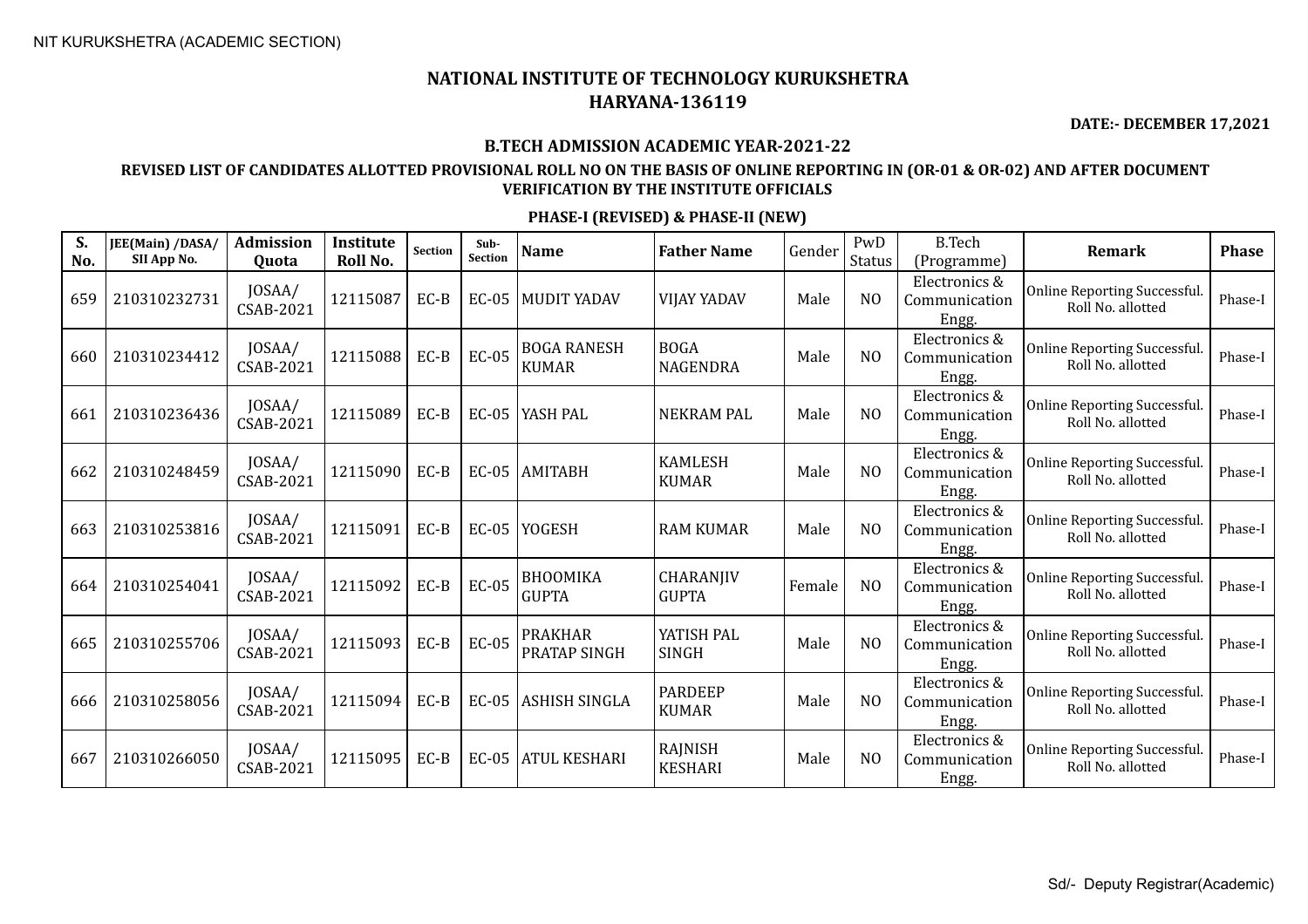**DATE:- DECEMBER 17,2021**

#### **B.TECH ADMISSION ACADEMIC YEAR-2021-22**

### **REVISED LIST OF CANDIDATES ALLOTTED PROVISIONAL ROLL NO ON THE BASIS OF ONLINE REPORTING IN (OR-01 & OR-02) AND AFTER DOCUMENT VERIFICATION BY THE INSTITUTE OFFICIALS**

| S.<br>No. | JEE(Main) /DASA/<br>SII App No. | <b>Admission</b><br>Quota  | Institute<br>Roll No. | Section | Sub-<br><b>Section</b> | <b>Name</b>                               | <b>Father Name</b>              | Gender | PwD<br>Status  | <b>B.Tech</b><br>(Programme)            | Remark                                                   | <b>Phase</b> |
|-----------|---------------------------------|----------------------------|-----------------------|---------|------------------------|-------------------------------------------|---------------------------------|--------|----------------|-----------------------------------------|----------------------------------------------------------|--------------|
| 668       | 210310269430                    | JOSAA/<br>CSAB-2021        | 12115096              | $EC-B$  | $EC-05$                | MADAMANCHI<br>YASWANTH                    | MADAMANCHI<br>SRINIVASA RAO     | Male   | N <sub>O</sub> | Electronics &<br>Communication<br>Engg. | Online Reporting Successful.<br>Roll No. allotted        | Phase-I      |
| 669       | 210310269433                    | JOSAA/<br><b>CSAB-2021</b> | 12115097              | $EC-B$  | $EC-05$                | <b>CHAPALA SRI</b><br><b>KARTHI VIKAS</b> | <b>CHAPALA</b><br>SRINIVASA RAO | Male   | N <sub>O</sub> | Electronics &<br>Communication<br>Engg. | Online Reporting Successful.<br>Roll No. allotted        | Phase-I      |
| 670       | 210310287722                    | JOSAA/<br>CSAB-2021        | 12115098              | EC-B    | $EC-05$                | <b>ROHIT MALGAT</b>                       | <b>DHANA RAM</b>                | Male   | N <sub>O</sub> | Electronics &<br>Communication<br>Engg. | Online Reporting Successful.<br>Roll No. allotted        | Phase-I      |
| 671       | 210310288162                    | JOSAA/<br><b>CSAB-2021</b> | 12115099              | EC-B    | $EC-05$                | <b>JAIKISHAN</b>                          | <b>SATPAL</b>                   | Male   | N <sub>O</sub> | Electronics &<br>Communication<br>Engg. | Online Reporting Successful.<br>Roll No. allotted        | Phase-I      |
| 672       | 210310300536                    | JOSAA/<br>CSAB-2021        | 12115100              | $EC-B$  | <b>EC-05</b>           | PALKIN BISHNOI                            | RAJENDRA<br><b>BISHNOI</b>      | Female | N <sub>O</sub> | Electronics &<br>Communication<br>Engg. | <b>Online Reporting Successful.</b><br>Roll No. allotted | Phase-I      |
| 673       | 210310314754                    | JOSAA/<br><b>CSAB-2021</b> | 12115104              | $EC-B$  | $EC-05$                | TIRUMALASETTY<br><b>ASRITHA</b>           | TIRUMALASETT<br>Y GANGADHAR     | Female | N <sub>O</sub> | Electronics &<br>Communication<br>Engg. | Online Reporting Successful.<br>Roll No. allotted        | Phase-I      |
| 674       | 210310306693                    | JOSAA/<br>CSAB-2021        | 12115101              | EC-B    |                        | $EC-06$ GARVIT                            | <b>SATPAL</b>                   | Male   | N <sub>O</sub> | Electronics &<br>Communication<br>Engg. | Online Reporting Successful.<br>Roll No. allotted        | Phase-I      |
| 675       | 210310307785                    | JOSAA/<br><b>CSAB-2021</b> | 12115102              | $EC-B$  | $EC-06$                | <b>UDAY SINGH</b>                         | <b>UMESH KUMAR</b>              | Male   | N <sub>O</sub> | Electronics &<br>Communication<br>Engg. | <b>Online Reporting Successful.</b><br>Roll No. allotted | Phase-I      |
| 676       | 210310312338                    | JOSAA/<br>CSAB-2021        | 12115103              | EC-B    | $EC-06$                | <b>RAHUL SHUKLA</b>                       | <b>RAMESH</b><br><b>PRASAD</b>  | Male   | N <sub>O</sub> | Electronics &<br>Communication<br>Engg. | <b>Online Reporting Successful.</b><br>Roll No. allotted | Phase-I      |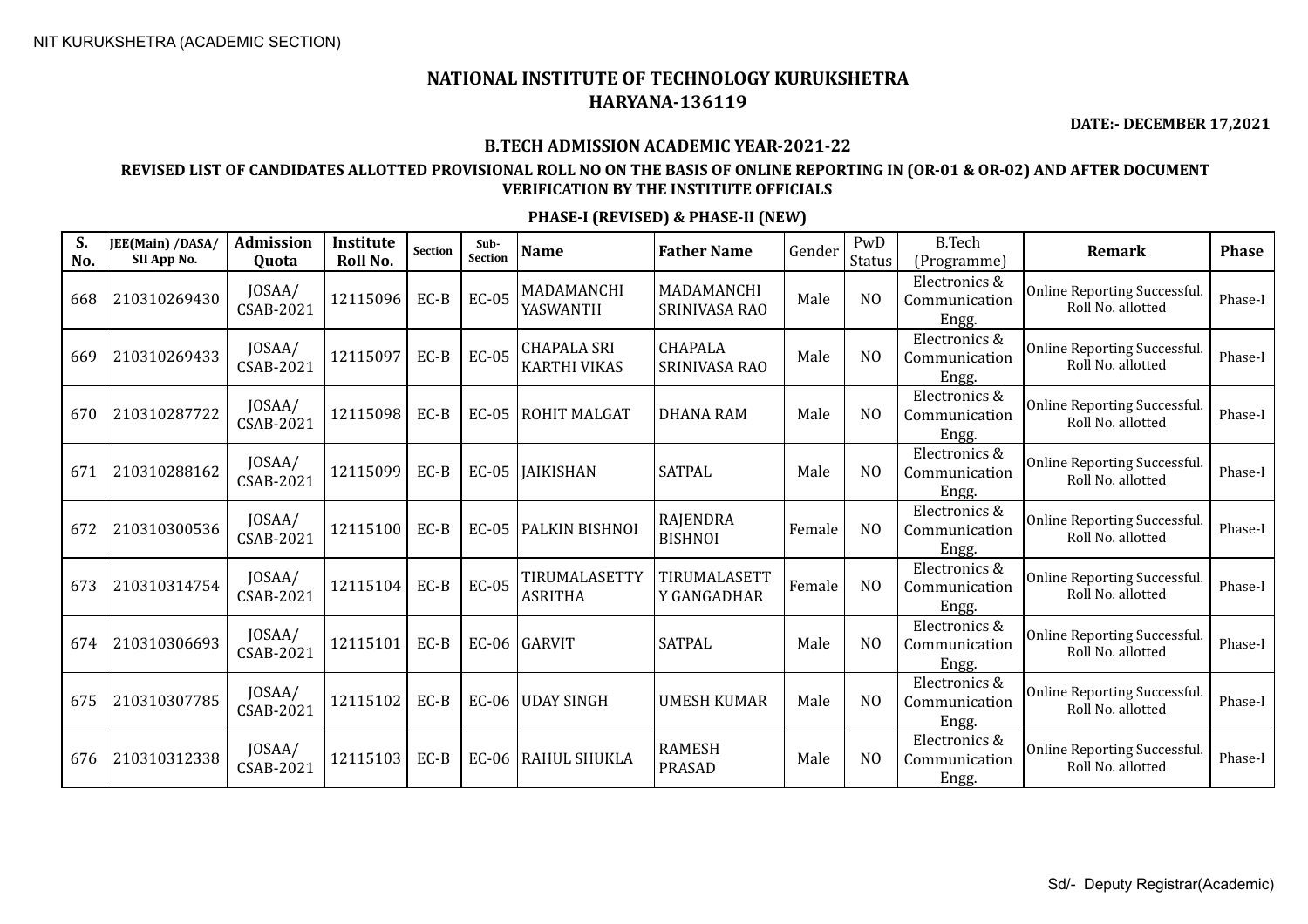**DATE:- DECEMBER 17,2021**

#### **B.TECH ADMISSION ACADEMIC YEAR-2021-22**

## **REVISED LIST OF CANDIDATES ALLOTTED PROVISIONAL ROLL NO ON THE BASIS OF ONLINE REPORTING IN (OR-01 & OR-02) AND AFTER DOCUMENT VERIFICATION BY THE INSTITUTE OFFICIALS**

| S.<br>No. | JEE(Main) /DASA/<br>SII App No. | <b>Admission</b><br>Quota  | Institute<br>Roll No. | Section | Sub-<br><b>Section</b> | <b>Name</b>                                        | <b>Father Name</b>                    | Gender | PwD<br>Status  | <b>B.Tech</b><br>(Programme)            | Remark                                            | <b>Phase</b> |
|-----------|---------------------------------|----------------------------|-----------------------|---------|------------------------|----------------------------------------------------|---------------------------------------|--------|----------------|-----------------------------------------|---------------------------------------------------|--------------|
| 677       | 210310315603                    | JOSAA/<br>CSAB-2021        | 12115105              | EC-B    | $EC-06$                | SHREYA CHAWLA                                      | <b>KAPIL CHAWLA</b>                   | Female | N <sub>O</sub> | Electronics &<br>Communication<br>Engg. | Online Reporting Successful.<br>Roll No. allotted | Phase-I      |
| 678       | 210310316149                    | JOSAA/<br>CSAB-2021        | 12115106              | $EC-B$  | $EC-06$                | LOKENDRA SINGH   BIRJU SINGH                       |                                       | Male   | N <sub>O</sub> | Electronics &<br>Communication<br>Engg. | Online Reporting Successful.<br>Roll No. allotted | Phase-I      |
| 679       | 210310317442                    | JOSAA/<br>CSAB-2021        | 12115107              | EC-B    |                        | EC-06 AKHILESH                                     | <b>SHRI PARDEEP</b>                   | Male   | N <sub>O</sub> | Electronics &<br>Communication<br>Engg. | Online Reporting Successful.<br>Roll No. allotted | Phase-I      |
| 680       | 210310326784                    | JOSAA/<br>CSAB-2021        | 12115108              | $EC-B$  | $EC-06$                | <b>RITVIK KUMAR</b>                                | <b>INDER SAIN</b><br><b>KUMAR</b>     | Male   | N <sub>O</sub> | Electronics &<br>Communication<br>Engg. | Online Reporting Successful.<br>Roll No. allotted | Phase-I      |
| 681       | 210310331544                    | JOSAA/<br><b>CSAB-2021</b> | 12115109              | $EC-B$  | $EC-06$                | <b>ABHISHEK</b><br><b>KUMAR</b>                    | <b>RAMASHANKAR</b><br><b>PRASAD</b>   | Male   | N <sub>O</sub> | Electronics &<br>Communication<br>Engg. | Online Reporting Successful.<br>Roll No. allotted | Phase-I      |
| 682       | 210310342658                    | JOSAA/<br><b>CSAB-2021</b> | 12115110              | $EC-B$  | $EC-06$                | <b>CHIRAG NAGAR</b>                                | <b>NARENDRA</b><br><b>KUMAR NAGAR</b> | Male   | N <sub>O</sub> | Electronics &<br>Communication<br>Engg. | Online Reporting Successful.<br>Roll No. allotted | Phase-I      |
| 683       | 210310347977                    | JOSAA/<br>CSAB-2021        | 12115111              | $EC-B$  | $EC-06$                | VEERAVALLI<br><b>NAVEEN SATYA</b><br><b>BALAJI</b> | VEERAVALLI<br><b>SRINIVAS</b>         | Male   | N <sub>O</sub> | Electronics &<br>Communication<br>Engg. | Online Reporting Successful.<br>Roll No. allotted | Phase-I      |
| 684       | 210310349318                    | JOSAA/<br><b>CSAB-2021</b> | 12115112              | $EC-B$  | $EC-06$                | PRIYANSHI<br><b>MEHRA</b>                          | <b>VINAY KUMAR</b>                    | Female | N <sub>O</sub> | Electronics &<br>Communication<br>Engg. | Online Reporting Successful.<br>Roll No. allotted | Phase-I      |
| 685       | 210310351162                    | JOSAA/<br>CSAB-2021        | 12115114              | EC-B    | $EC-06$                | <b>GAURAV SAINI</b>                                | <b>DIGAMBER</b><br><b>SINGH SAINI</b> | Male   | N <sub>O</sub> | Electronics &<br>Communication<br>Engg. | Online Reporting Successful.<br>Roll No. allotted | Phase-I      |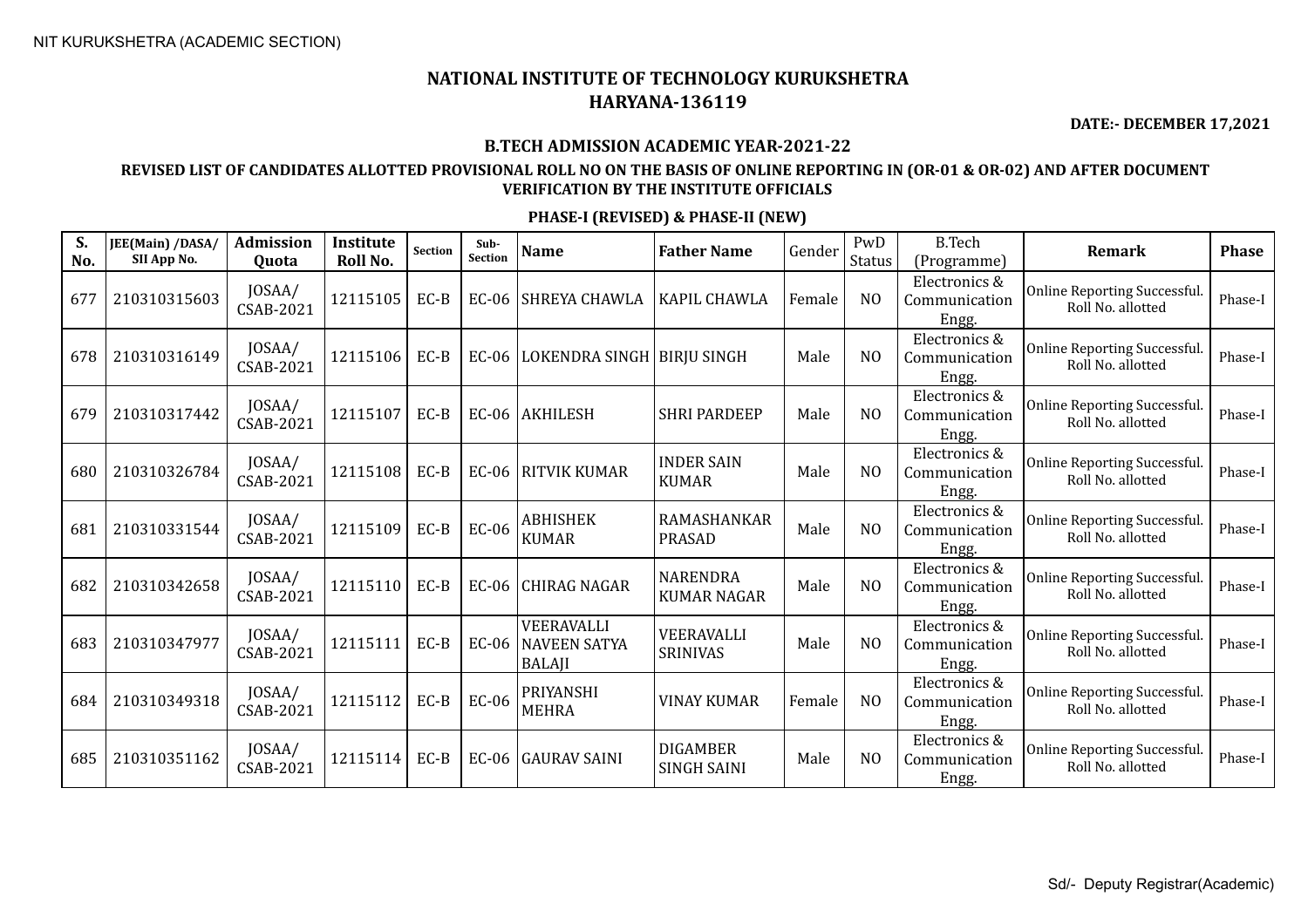**DATE:- DECEMBER 17,2021**

#### **B.TECH ADMISSION ACADEMIC YEAR-2021-22**

## **REVISED LIST OF CANDIDATES ALLOTTED PROVISIONAL ROLL NO ON THE BASIS OF ONLINE REPORTING IN (OR-01 & OR-02) AND AFTER DOCUMENT VERIFICATION BY THE INSTITUTE OFFICIALS**

| S.<br>No. | JEE(Main) /DASA/<br>SII App No. | <b>Admission</b><br>Quota  | Institute<br>Roll No. | <b>Section</b> | Sub-<br><b>Section</b> | <b>Name</b>                        | <b>Father Name</b>                    | Gender | PwD<br>Status  | <b>B.Tech</b><br>(Programme)            | Remark                                                   | <b>Phase</b> |
|-----------|---------------------------------|----------------------------|-----------------------|----------------|------------------------|------------------------------------|---------------------------------------|--------|----------------|-----------------------------------------|----------------------------------------------------------|--------------|
| 686       | 210310352402                    | JOSAA/<br><b>CSAB-2021</b> | 12115115              | $EC-B$         | $EC-06$                | <b>SHREYANSH</b><br><b>AGRAWAL</b> | SANJAY<br>AGRAWAL                     | Male   | N <sub>O</sub> | Electronics &<br>Communication<br>Engg. | <b>Online Reporting Successful.</b><br>Roll No. allotted | Phase-I      |
| 687       | 210310357891                    | JOSAA/<br>CSAB-2021        | 12115116              | EC-B           | $EC-06$                | <b>SUNNY JAISWAL</b>               | <b>RAJESH KUMAR</b><br><b>JAISWAL</b> | Male   | N <sub>O</sub> | Electronics &<br>Communication<br>Engg. | <b>Online Reporting Successful.</b><br>Roll No. allotted | Phase-I      |
| 688       | 210310363118                    | JOSAA/<br>CSAB-2021        | 12115117              | $EC-B$         | $EC-06$                | <b>VASU MITTAL</b>                 | PANKAJ MITTAL                         | Male   | N <sub>O</sub> | Electronics &<br>Communication<br>Engg. | Online Reporting Successful.<br>Roll No. allotted        | Phase-I      |
| 689       | 210310364351                    | JOSAA/<br>CSAB-2021        | 12115118              | EC-B           | $EC-06$                | <b>ARYAN KUMAR</b>                 | <b>SUMAN PRASAD</b>                   | Male   | N <sub>O</sub> | Electronics &<br>Communication<br>Engg. | Online Reporting Successful.<br>Roll No. allotted        | Phase-I      |
| 690       | 210310365227                    | JOSAA/<br>CSAB-2021        | 12115119              | $EC-B$         | $EC-06$                | <b>ADITI</b>                       | <b>UMESH KUMAR</b>                    | Female | N <sub>O</sub> | Electronics &<br>Communication<br>Engg. | Online Reporting Successful.<br>Roll No. allotted        | Phase-I      |
| 691       | 210310366848                    | JOSAA/<br><b>CSAB-2021</b> | 12115120              | $EC-B$         | $EC-06$                | <b>ASHISH KUMAR</b><br>YADAV       | <b>KALLAR YADAV</b>                   | Male   | N <sub>O</sub> | Electronics &<br>Communication<br>Engg. | <b>Online Reporting Successful.</b><br>Roll No. allotted | Phase-I      |
| 692       | 210310366853                    | JOSAA/<br><b>CSAB-2021</b> | 12115121              | $EC-B$         |                        | EC-06 ANKUR RAO                    | <b>AWADHESH</b><br><b>PRASAD</b>      | Male   | N <sub>O</sub> | Electronics &<br>Communication<br>Engg. | Online Reporting Successful.<br>Roll No. allotted        | Phase-I      |
| 693       | 210310430385                    | JOSAA/<br>CSAB-2021        | 12115126              | $EC-B$         | $EC-06$                | <b>MEGHA KUMARI</b>                | CHAKRAWARTI<br><b>KUMAR RAM</b>       | Female | N <sub>O</sub> | Electronics &<br>Communication<br>Engg. | <b>Online Reporting Successful.</b><br>Roll No. allotted | Phase-I      |
| 694       | 210310397049                    | JOSAA/<br>CSAB-2021        | 12115122              | $EC-B$         | EC-07                  | SIMRANJIT SINGH                    | <b>KASHMIR SINGH</b>                  | Male   | N <sub>O</sub> | Electronics &<br>Communication<br>Engg. | Online Reporting Successful.<br>Roll No. allotted        | Phase-I      |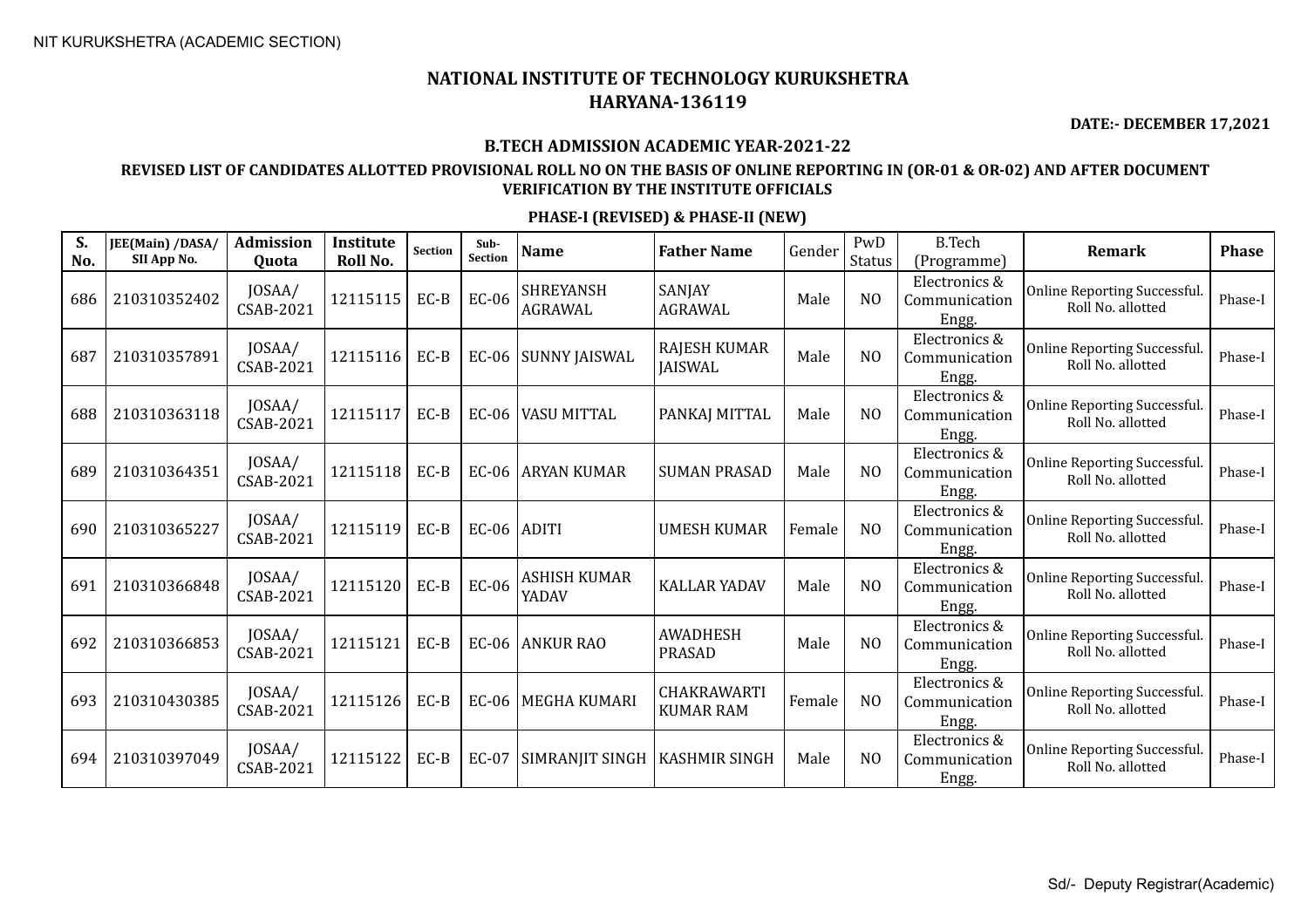**DATE:- DECEMBER 17,2021**

#### **B.TECH ADMISSION ACADEMIC YEAR-2021-22**

## **REVISED LIST OF CANDIDATES ALLOTTED PROVISIONAL ROLL NO ON THE BASIS OF ONLINE REPORTING IN (OR-01 & OR-02) AND AFTER DOCUMENT VERIFICATION BY THE INSTITUTE OFFICIALS**

| S.<br>No. | JEE(Main) /DASA/<br>SII App No. | Admission<br>Quota         | <b>Institute</b><br>Roll No. | Section | Sub-<br><b>Section</b> | <b>Name</b>                              | <b>Father Name</b>                  | Gender | PwD<br><b>Status</b> | <b>B.Tech</b><br>(Programme)            | <b>Remark</b>                                     | <b>Phase</b> |
|-----------|---------------------------------|----------------------------|------------------------------|---------|------------------------|------------------------------------------|-------------------------------------|--------|----------------------|-----------------------------------------|---------------------------------------------------|--------------|
| 695       | 210310407297                    | JOSAA/<br><b>CSAB-2021</b> | 12115123                     | EC-B    |                        | EC-07   LAVISH                           | <b>RAJ KUMAR</b>                    | Male   | N <sub>O</sub>       | Electronics &<br>Communication<br>Engg. | Online Reporting Successful.<br>Roll No. allotted | Phase-I      |
| 696       | 210310407580                    | JOSAA/<br><b>CSAB-2021</b> | 12115124                     | $EC-B$  |                        | EC-07 $\overline{R}$ G ARVIND            | <b>A S RAMADHAS</b>                 | Male   | N <sub>O</sub>       | Electronics &<br>Communication<br>Engg. | Online Reporting Successful.<br>Roll No. allotted | Phase-I      |
| 697       | 210310422959                    | JOSAA/<br><b>CSAB-2021</b> | 12115125                     | EC-B    | $EC-07$                | <b>ARYAN</b>                             | <b>PARVIN KUMAR</b><br><b>GUPTA</b> | Male   | N <sub>O</sub>       | Electronics &<br>Communication<br>Engg. | Online Reporting Successful.<br>Roll No. allotted | Phase-I      |
| 698       | 210310430791                    | JOSAA/<br><b>CSAB-2021</b> | 12115127                     | EC-B    | $EC-07$                | <b>ROHAN</b>                             | <b>DAYA SHANKAR</b>                 | Male   | N <sub>O</sub>       | Electronics &<br>Communication<br>Engg. | Online Reporting Successful.<br>Roll No. allotted | Phase-I      |
| 699       | 210310432333                    | JOSAA/<br>CSAB-2021        | 12115128                     | EC-B    | EC-07                  | <b>KISHAN SINGH</b>                      | <b>VINAY KUMAR</b><br><b>SINGH</b>  | Male   | N <sub>O</sub>       | Electronics &<br>Communication<br>Engg. | Online Reporting Successful.<br>Roll No. allotted | Phase-I      |
| 700       | 210310436533                    | JOSAA/<br><b>CSAB-2021</b> | 12115129                     | $EC-B$  | EC-07                  | <b>DHAWALE</b><br><b>SWARNIM VILAS</b>   | <b>VILAS</b>                        | Male   | N <sub>O</sub>       | Electronics &<br>Communication<br>Engg. | Online Reporting Successful.<br>Roll No. allotted | Phase-I      |
| 701       | 210310440308                    | JOSAA/<br>CSAB-2021        | 12115130                     | EC-B    | EC-07                  | <b>ABHISHEK</b><br><b>SAXENA</b>         | <b>ANAND SAXENA</b>                 | Male   | N <sub>O</sub>       | Electronics &<br>Communication<br>Engg. | Online Reporting Successful.<br>Roll No. allotted | Phase-I      |
| 702       | 210310442550                    | JOSAA/<br><b>CSAB-2021</b> | 12115131                     | EC-B    | $EC-07$                | DHANYASHREE R                            | <b>RAJANNA S</b>                    | Female | N <sub>O</sub>       | Electronics &<br>Communication<br>Engg. | Online Reporting Successful.<br>Roll No. allotted | Phase-I      |
| 703       | 210310446303                    | JOSAA/<br><b>CSAB-2021</b> | 12115132                     | EC-B    | EC-07                  | <b>DIBYANSHU</b><br><b>RATAN DWIVEDI</b> | <b>AMRESH DUTTA</b><br><b>DUBEY</b> | Male   | N <sub>O</sub>       | Electronics &<br>Communication<br>Engg. | Online Reporting Successful.<br>Roll No. allotted | Phase-I      |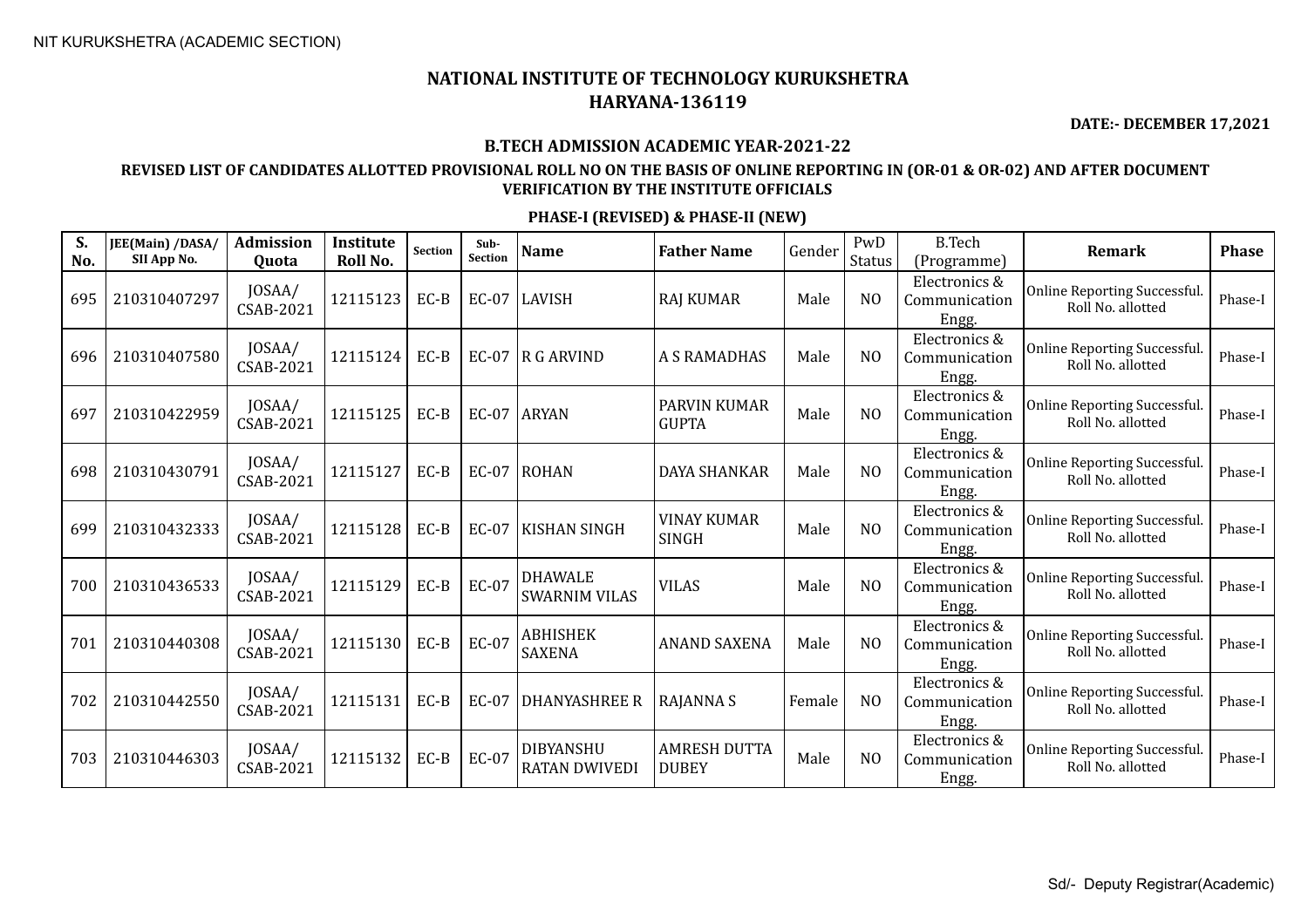**DATE:- DECEMBER 17,2021**

#### **B.TECH ADMISSION ACADEMIC YEAR-2021-22**

## **REVISED LIST OF CANDIDATES ALLOTTED PROVISIONAL ROLL NO ON THE BASIS OF ONLINE REPORTING IN (OR-01 & OR-02) AND AFTER DOCUMENT VERIFICATION BY THE INSTITUTE OFFICIALS**

| S.<br>No. | JEE(Main) /DASA/<br>SII App No. | Admission<br>Quota         | <b>Institute</b><br>Roll No. | Section | Sub-<br><b>Section</b> | <b>Name</b>                 | <b>Father Name</b>                     | Gender | PwD<br><b>Status</b> | <b>B.Tech</b><br>(Programme)            | <b>Remark</b>                                     | <b>Phase</b> |
|-----------|---------------------------------|----------------------------|------------------------------|---------|------------------------|-----------------------------|----------------------------------------|--------|----------------------|-----------------------------------------|---------------------------------------------------|--------------|
| 704       | 210310446899                    | JOSAA/<br>CSAB-2021        | 12115133                     | EC-B    | $EC-07$                | <b>PREETI BAI</b>           | <b>RAKESH</b>                          | Female | N <sub>O</sub>       | Electronics &<br>Communication<br>Engg. | Online Reporting Successful.<br>Roll No. allotted | Phase-I      |
| 705       | 210310455791                    | JOSAA/<br><b>CSAB-2021</b> | 12115134                     | $EC-B$  | $EC-07$                | KUSHAL                      | <b>OMPAL</b>                           | Male   | N <sub>O</sub>       | Electronics &<br>Communication<br>Engg. | Online Reporting Successful.<br>Roll No. allotted | Phase-I      |
| 706       | 210310456995                    | JOSAA/<br><b>CSAB-2021</b> | 12115135                     | EC-B    | EC-07                  | <b>ANSHUL AGAL</b>          | SATYANARAYAN<br><b>AGAL</b>            | Male   | N <sub>O</sub>       | Electronics &<br>Communication<br>Engg. | Online Reporting Successful.<br>Roll No. allotted | Phase-I      |
| 707       | 210310459223                    | JOSAA/<br>CSAB-2021        | 12115136                     | $EC-B$  | EC-07                  | <b>VINAY KUMAR</b><br>GARG  | <b>SANJAY KUMAR</b>                    | Male   | N <sub>O</sub>       | Electronics &<br>Communication<br>Engg. | Online Reporting Successful.<br>Roll No. allotted | Phase-I      |
| 708       | 210310475883                    | JOSAA/<br><b>CSAB-2021</b> | 12115137                     | $EC-B$  | EC-07                  | <b>JADHAV MANOJ</b>         | <b>JADHAV RAMA</b><br><b>RAO</b>       | Male   | N <sub>O</sub>       | Electronics &<br>Communication<br>Engg. | Online Reporting Successful.<br>Roll No. allotted | Phase-I      |
| 709       | 210310479693                    | JOSAA/<br><b>CSAB-2021</b> | 12115138                     | EC-B    | <b>EC-07</b>           | <b>RAGHAV</b><br>KHANDELWAL | <b>GIRRAJ PRASAD</b><br>KHANDELWAL     | Male   | N <sub>O</sub>       | Electronics &<br>Communication<br>Engg. | Online Reporting Successful.<br>Roll No. allotted | Phase-I      |
| 710       | 210310482952                    | JOSAA/<br>CSAB-2021        | 12115139                     | $EC-B$  | <b>EC-07</b>           | ARPIT AGRAWAL               | <b>KAILASH CHAND</b><br><b>AGRAWAL</b> | Male   | N <sub>O</sub>       | Electronics &<br>Communication<br>Engg. | Online Reporting Successful.<br>Roll No. allotted | Phase-I      |
| 711       | 210310484401                    | JOSAA/<br><b>CSAB-2021</b> | 12115141                     | EC-B    |                        | $EC-07$ OJASVI              | <b>BAHADUR SINGH</b>                   | Male   | N <sub>O</sub>       | Electronics &<br>Communication<br>Engg. | Online Reporting Successful.<br>Roll No. allotted | Phase-I      |
| 712       | 210310500259                    | JOSAA/<br><b>CSAB-2021</b> | 12115144                     | EC-B    | <b>EC-07</b>           | <b>ANCHAL DEVI</b>          | <b>CHARANJEET</b><br><b>SINGH</b>      | Female | N <sub>0</sub>       | Electronics &<br>Communication<br>Engg. | Online Reporting Successful.<br>Roll No. allotted | Phase-I      |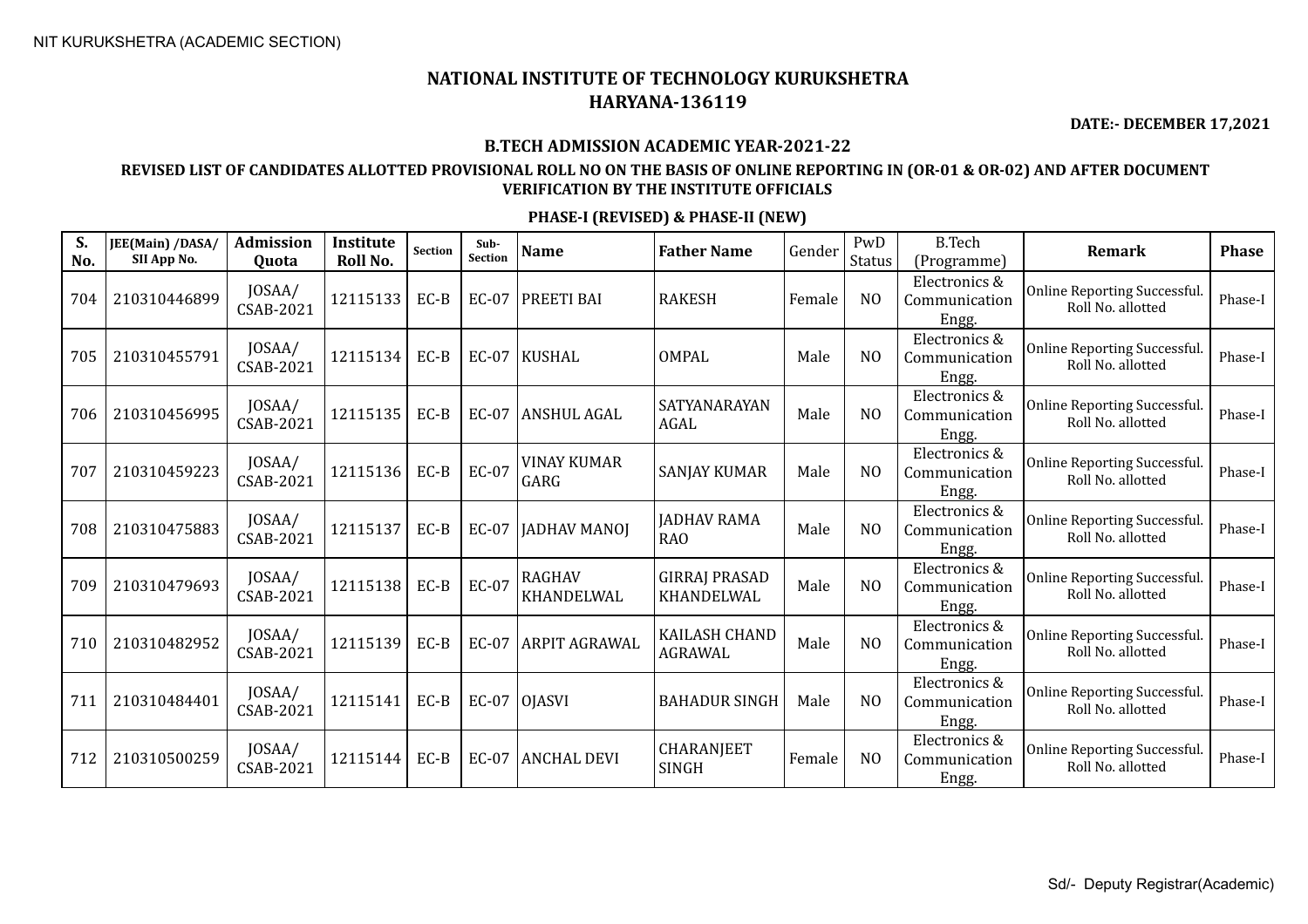**DATE:- DECEMBER 17,2021**

#### **B.TECH ADMISSION ACADEMIC YEAR-2021-22**

### **REVISED LIST OF CANDIDATES ALLOTTED PROVISIONAL ROLL NO ON THE BASIS OF ONLINE REPORTING IN (OR-01 & OR-02) AND AFTER DOCUMENT VERIFICATION BY THE INSTITUTE OFFICIALS**

| S.<br>No. | JEE(Main) /DASA/<br>SII App No. | Admission<br>Quota         | <b>Institute</b><br>Roll No. | Section | Sub-<br><b>Section</b> | <b>Name</b>                       | <b>Father Name</b>                | Gender | PwD<br><b>Status</b> | <b>B.Tech</b><br>(Programme)            | <b>Remark</b>                                     | <b>Phase</b> |
|-----------|---------------------------------|----------------------------|------------------------------|---------|------------------------|-----------------------------------|-----------------------------------|--------|----------------------|-----------------------------------------|---------------------------------------------------|--------------|
| 713       | 210310579800                    | JOSAA/<br>CSAB-2021        | 12115146                     | EC-B    |                        | EC-07 ANSHU                       | DAYANAND                          | Female | N <sub>O</sub>       | Electronics &<br>Communication<br>Engg. | Online Reporting Successful.<br>Roll No. allotted | Phase-I      |
| 714       | 210310487070                    | JOSAA/<br>CSAB-2021        | 12115142                     | $EC-B$  | <b>EC-08</b>           | PEDASANAGANTI<br><b>SAI ROHIT</b> | PEDASANAGANT<br>I SRINIVASA RAO   | Male   | N <sub>O</sub>       | Electronics &<br>Communication<br>Engg. | Online Reporting Successful.<br>Roll No. allotted | Phase-I      |
| 715       | 210310499892                    | JOSAA/<br><b>CSAB-2021</b> | 12115143                     | EC-B    | <b>EC-08</b>           | <b>SPARSH DUSAD</b>               | <b>SURENDRA</b><br><b>DUSAD</b>   | Male   | N <sub>O</sub>       | Electronics &<br>Communication<br>Engg. | Online Reporting Successful.<br>Roll No. allotted | Phase-I      |
| 716       | 210310529718                    | JOSAA/<br><b>CSAB-2021</b> | 12115145                     | EC-B    | $EC-08$                | <b>DEVANSH</b>                    | <b>MIKENDER</b><br><b>SINGH</b>   | Male   | N <sub>O</sub>       | Electronics &<br>Communication<br>Engg. | Online Reporting Successful.<br>Roll No. allotted | Phase-I      |
| 717       | 210310585985                    | JOSAA/<br><b>CSAB-2021</b> | 12115147                     | EC-B    | <b>EC-08</b>           | <b>VIKASH KUMAR</b>               | <b>ARVIND KUMAR</b><br><b>RAY</b> | Male   | N <sub>O</sub>       | Electronics &<br>Communication<br>Engg. | Online Reporting Successful.<br>Roll No. allotted | Phase-I      |
| 718       | 210310598263                    | JOSAA/<br><b>CSAB-2021</b> | 12115148                     | EC-B    | $EC-08$                | <b>BANOTH KAVYA</b>               | VENKANNA                          | Female | N <sub>O</sub>       | Electronics &<br>Communication<br>Engg. | Online Reporting Successful.<br>Roll No. allotted | Phase-I      |
| 719       | 210310605279                    | JOSAA/<br><b>CSAB-2021</b> | 12115149                     | $EC-B$  |                        | EC-08 K VIKAS                     | <b>K HEERAMAN</b>                 | Male   | N <sub>O</sub>       | Electronics &<br>Communication<br>Engg. | Online Reporting Successful.<br>Roll No. allotted | Phase-I      |
| 720       | 210310608461                    | JOSAA/<br><b>CSAB-2021</b> | 12115150                     | EC-B    | $EC-08$                | <b>SAHIL KUMAR</b>                | PAWAN KUMAR                       | Male   | N <sub>O</sub>       | Electronics &<br>Communication<br>Engg. | Online Reporting Successful.<br>Roll No. allotted | Phase-I      |
| 721       | 210310616210                    | JOSAA/<br>CSAB-2021        | 12115151                     | EC-B    | $EC-08$                | <b>BHAGESH</b>                    | <b>JASWANT SINGH</b>              | Male   | N <sub>O</sub>       | Electronics &<br>Communication<br>Engg. | Online Reporting Successful.<br>Roll No. allotted | Phase-I      |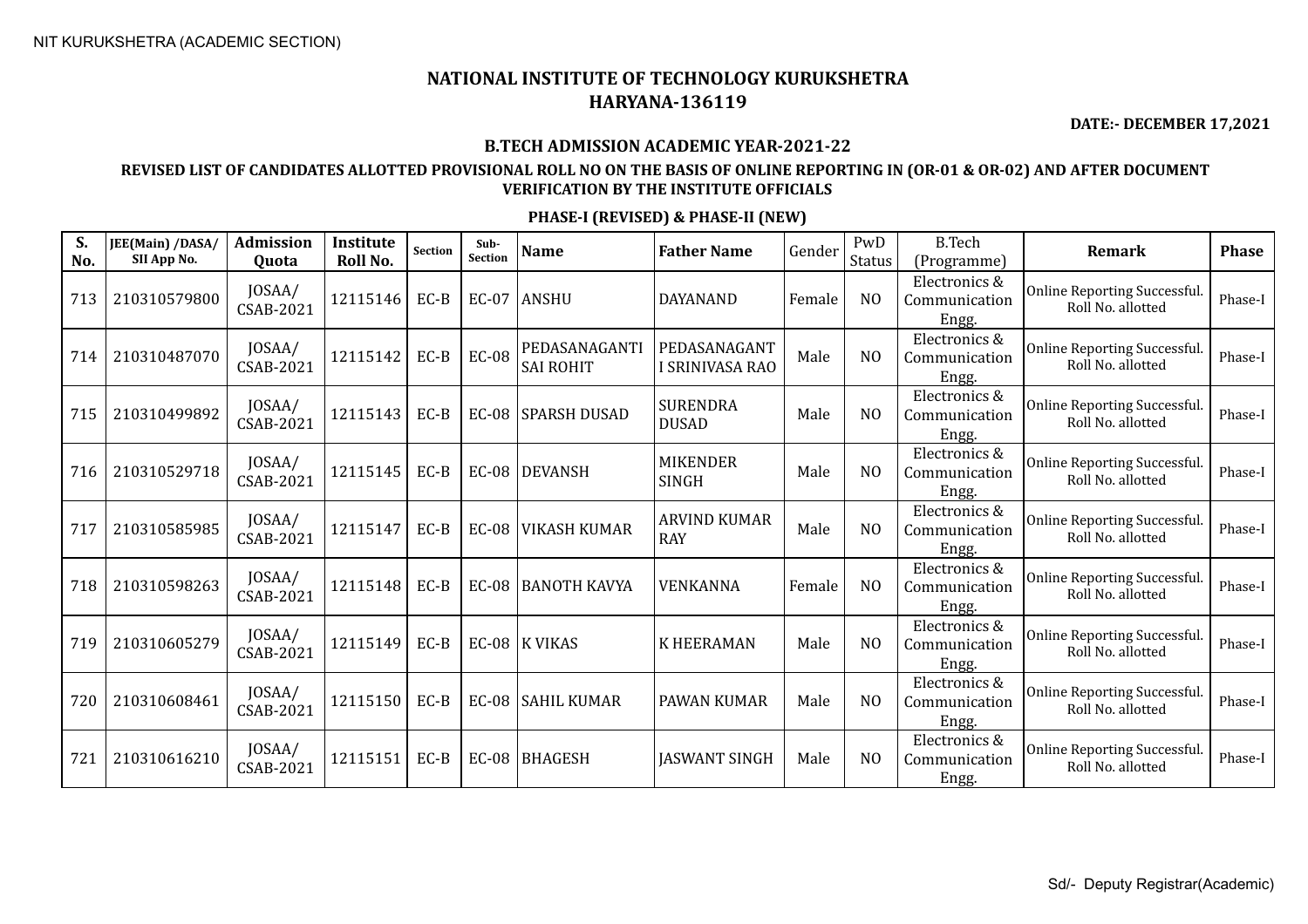**DATE:- DECEMBER 17,2021**

#### **B.TECH ADMISSION ACADEMIC YEAR-2021-22**

## **REVISED LIST OF CANDIDATES ALLOTTED PROVISIONAL ROLL NO ON THE BASIS OF ONLINE REPORTING IN (OR-01 & OR-02) AND AFTER DOCUMENT VERIFICATION BY THE INSTITUTE OFFICIALS**

| S.<br>No. | JEE(Main) /DASA/<br>SII App No. | <b>Admission</b><br>Quota | <b>Institute</b><br>Roll No. | <b>Section</b> | Sub-<br><b>Section</b> | <b>Name</b>                    | <b>Father Name</b>                  | Gender | PwD<br><b>Status</b> | <b>B.Tech</b><br>(Programme)            | Remark                                                  | <b>Phase</b> |
|-----------|---------------------------------|---------------------------|------------------------------|----------------|------------------------|--------------------------------|-------------------------------------|--------|----------------------|-----------------------------------------|---------------------------------------------------------|--------------|
| 722       | 210310680953                    | JOSAA/<br>CSAB-2021       | 12115152                     | $EC-B$         | <b>EC-08</b>           | MRITYUNJAY<br><b>MISHRA</b>    | <b>AJAY KUMAR</b><br><b>MISHRA</b>  | Male   | N <sub>O</sub>       | Electronics &<br>Communication<br>Engg. | Online Reporting Successful.<br>Roll No. allotted       | Phase-I      |
| 723       | 210310733221                    | JOSAA/<br>CSAB-2021       | 12115153                     | $EC-B$         | $EC-08$                | <b>VANSH SATIJA</b>            | <b>VED PARKASH</b><br><b>SATIJA</b> | Male   | N <sub>O</sub>       | Electronics &<br>Communication<br>Engg. | Online Reporting Successful.<br>Roll No. allotted       | Phase-I      |
| 724       | 210310740137                    | JOSAA/<br>CSAB-2021       | 12115154                     | EC-B           | <b>EC-08</b>           | <b>SABHAVAT</b><br>ANILCHOWHAN | <b>SABHAVAT</b><br><b>DHANJI</b>    | Male   | N <sub>O</sub>       | Electronics &<br>Communication<br>Engg. | <b>Online Reporting Successful</b><br>Roll No. allotted | Phase-I      |
| 725       | 210310751003                    | JOSAA/<br>CSAB-2021       | 12115155                     | $EC-B$         | <b>EC-08</b>           | TUSHAR<br><b>KUSHWAHA</b>      | <b>ARVINDA</b><br><b>KUSHWAHA</b>   | Male   | N <sub>O</sub>       | Electronics &<br>Communication<br>Engg. | <b>Online Reporting Successful</b><br>Roll No. allotted | Phase-I      |
| 726       | 210310793229                    | JOSAA/<br>CSAB-2021       | 12115156                     | $EC-B$         |                        | EC-08   NAVESH                 | <b>LILA RAM</b>                     | Male   | N <sub>O</sub>       | Electronics &<br>Communication<br>Engg. | Online Reporting Successful.<br>Roll No. allotted       | Phase-I      |
| 727       | 210310818150                    | JOSAA/<br>CSAB-2021       | 12115157                     | $EC-B$         |                        | EC-08 VIDHISHA NAMA            | DEEPAK NAMA                         | Female | N <sub>O</sub>       | Electronics &<br>Communication<br>Engg. | Online Reporting Successful.<br>Roll No. allotted       | Phase-I      |
| 728       | 210310860721                    | JOSAA/<br>CSAB-2021       | 12115159                     | $EC-B$         |                        | EC-08 ARYAN SAGAR              | <b>RAJ KISHOR</b><br>SAGAR          | Male   | N <sub>O</sub>       | Electronics &<br>Communication<br>Engg. | <b>Online Reporting Successful</b><br>Roll No. allotted | Phase-I      |
| 729       | 210310866385                    | JOSAA/<br>CSAB-2021       | 12115160                     | $EC-B$         | $EC-08$                | <b>VISHNU KUMAR</b>            | <b>SITARAM</b><br><b>BAKOLIYA</b>   | Male   | N <sub>O</sub>       | Electronics &<br>Communication<br>Engg. | Online Reporting Successful.<br>Roll No. allotted       | Phase-I      |
| 730       | 210330087144                    | JOSAA/<br>CSAB-2021       | 12115161                     | $EC-B$         |                        | EC-08   MOHIT RAJPUT           | <b>SIYARAM</b>                      | Male   | N <sub>O</sub>       | Electronics &<br>Communication<br>Engg. | Online Reporting Successful.<br>Roll No. allotted       | Phase-I      |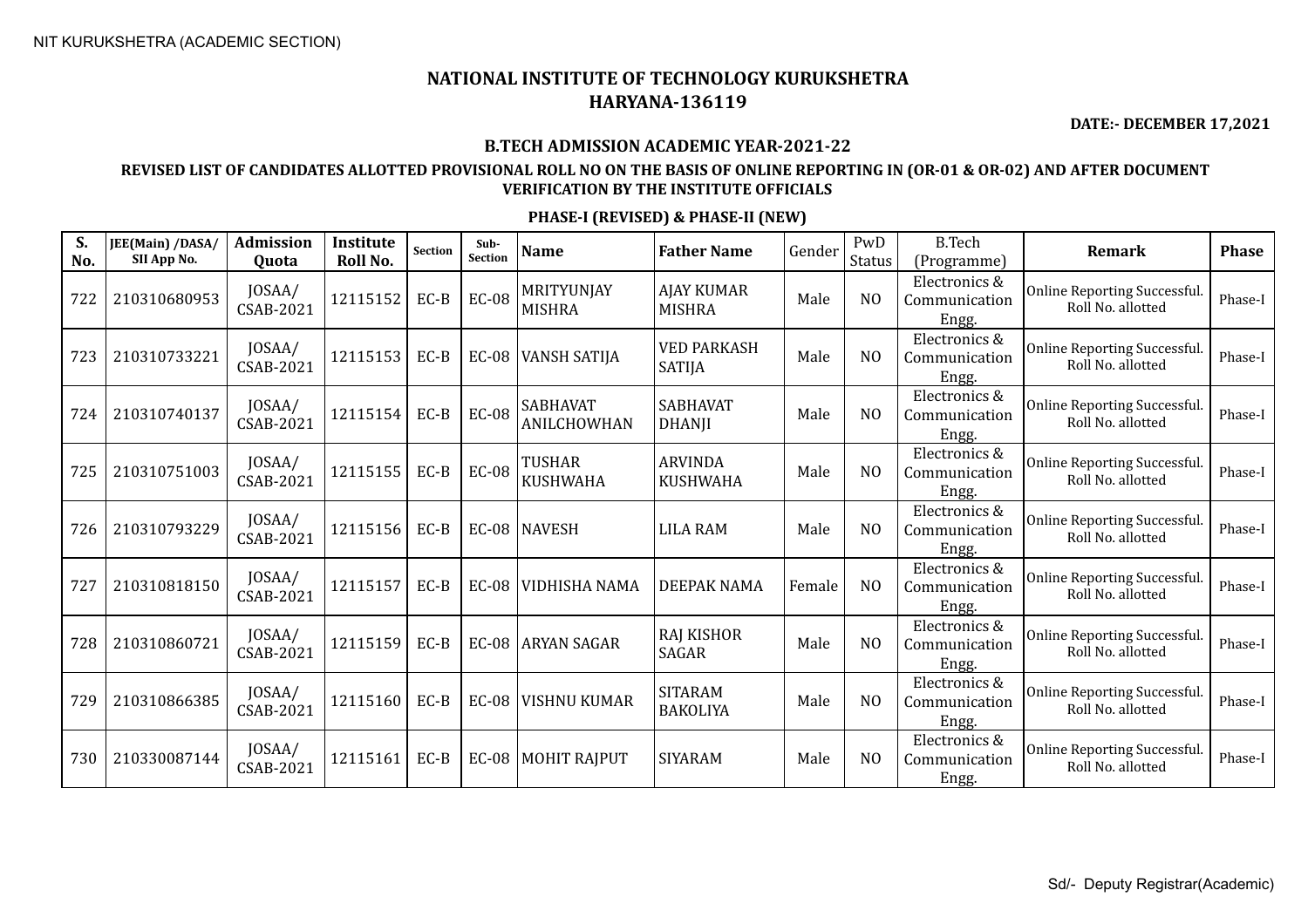**DATE:- DECEMBER 17,2021**

#### **B.TECH ADMISSION ACADEMIC YEAR-2021-22**

### **REVISED LIST OF CANDIDATES ALLOTTED PROVISIONAL ROLL NO ON THE BASIS OF ONLINE REPORTING IN (OR-01 & OR-02) AND AFTER DOCUMENT VERIFICATION BY THE INSTITUTE OFFICIALS**

| S.<br>No. | JEE(Main) /DASA/<br>SII App No. | <b>Admission</b><br>Quota  | Institute<br>Roll No. | <b>Section</b> | Sub-<br><b>Section</b> | <b>Name</b>                         | <b>Father Name</b>                  | Gender | PwD<br><b>Status</b> | <b>B.Tech</b><br>(Programme)            | Remark                                            | <b>Phase</b> |
|-----------|---------------------------------|----------------------------|-----------------------|----------------|------------------------|-------------------------------------|-------------------------------------|--------|----------------------|-----------------------------------------|---------------------------------------------------|--------------|
| 731       | 210310069885                    | JOSAA/<br>CSAB-2021        | 12115162              | EC-B           | $EC-08$                | <b>DIKSHA</b>                       | <b>ANUI</b>                         | Female | N <sub>O</sub>       | Electronics &<br>Communication<br>Engg. | Online Reporting Successful.<br>Roll No. allotted | Phase-I      |
| 732       | 210310124479                    | JOSAA/<br>CSAB-2021        | 12115163              | EC-B           | $EC-08$                | <b>SAHIL</b>                        | <b>VIRENDER</b>                     | Male   | N <sub>O</sub>       | Electronics &<br>Communication<br>Engg. | Online Reporting Successful.<br>Roll No. allotted | Phase-I      |
| 733       | 210310796159                    | JOSAA/<br>CSAB-2021        | 12115164              | EC-B           | $EC-08$                | <b>PRADEEP SINGH</b>                | <b>IEEVAN SINGH</b>                 | Male   | N <sub>O</sub>       | Electronics &<br>Communication<br>Engg. | Online Reporting Successful.<br>Roll No. allotted | Phase-I      |
| 734       | Q/Wel/855/2/2<br>021            | JOSAA/<br><b>CSAB-2021</b> | 12135001              | EC-B           | <b>EC-08</b>           | <b>SIMRAN BHATIA</b>                | <b>SMT ANJANA</b><br><b>BHATIA</b>  | Female | N <sub>O</sub>       | Electronics &<br>Communication<br>Engg. | Online Reporting Successful.<br>Roll No. allotted | Phase-I      |
| 735       | 210310000269                    | JOSAA/<br><b>CSAB-2021</b> | 12113001              | IT-A           | $IT-01$                | <b>ROHIT</b>                        | <b>VEER SINGH</b>                   | Male   | N <sub>O</sub>       | Information<br>Technology               | Online Reporting Successful.<br>Roll No. allotted | Phase-I      |
| 736       | 210310005464                    | JOSAA/<br>CSAB-2021        | 12113002              | IT-A           | $IT-01$                | MAIDHAMPALLY<br><b>VED RECHARLA</b> | MAIDHAMPALLY<br>SHASHIKANTH         | Male   | N <sub>O</sub>       | Information<br>Technology               | Online Reporting Successful.<br>Roll No. allotted | Phase-I      |
| 737       | 210310005774                    | JOSAA/<br>CSAB-2021        | 12113003              | IT-A           | $IT-01$                | <b>PRABHAT KUMAR</b>                | <b>KALIKA PRASAD</b>                | Male   | N <sub>O</sub>       | Information<br>Technology               | Online Reporting Successful.<br>Roll No. allotted | Phase-I      |
| 738       | 210310012392                    | JOSAA/<br>CSAB-2021        | 12113004              | IT-A           | $IT-01$                | PRIYANSHU<br><b>KUMAR SAH</b>       | RAJKUMAR SAH                        | Male   | NO                   | Information<br>Technology               | Online Reporting Successful.<br>Roll No. allotted | Phase-I      |
| 739       | 210310016425                    | JOSAA/<br><b>CSAB-2021</b> | 12113005              | IT-A           | $IT-01$                | <b>ISHAN VORA</b>                   | <b>BHAVESH VORA</b>                 | Male   | N <sub>O</sub>       | Information<br>Technology               | Online Reporting Successful.<br>Roll No. allotted | Phase-I      |
| 740       | 210310017420                    | JOSAA/<br><b>CSAB-2021</b> | 12113006              | IT-A           | $IT-01$                | <b>ARYAMAN</b><br><b>SINGLA</b>     | <b>LALIT SINGLA</b>                 | Male   | N <sub>O</sub>       | Information<br>Technology               | Online Reporting Successful.<br>Roll No. allotted | Phase-I      |
| 741       | 210310018797                    | JOSAA/<br><b>CSAB-2021</b> | 12113007              | IT-A           | $IT-01$                | <b>KANISHKA</b>                     | <b>VIPIN KUMAR</b><br><b>BANSAL</b> | Female | N <sub>O</sub>       | Information<br>Technology               | Online Reporting Successful.<br>Roll No. allotted | Phase-I      |
| 742       | 210310027548                    | JOSAA/<br><b>CSAB-2021</b> | 12113008              | IT-A           | $IT-01$                | <b>DEEPAK</b>                       | <b>GOPI RAM</b>                     | Male   | NO                   | Information<br>Technology               | Online Reporting Successful.<br>Roll No. allotted | Phase-I      |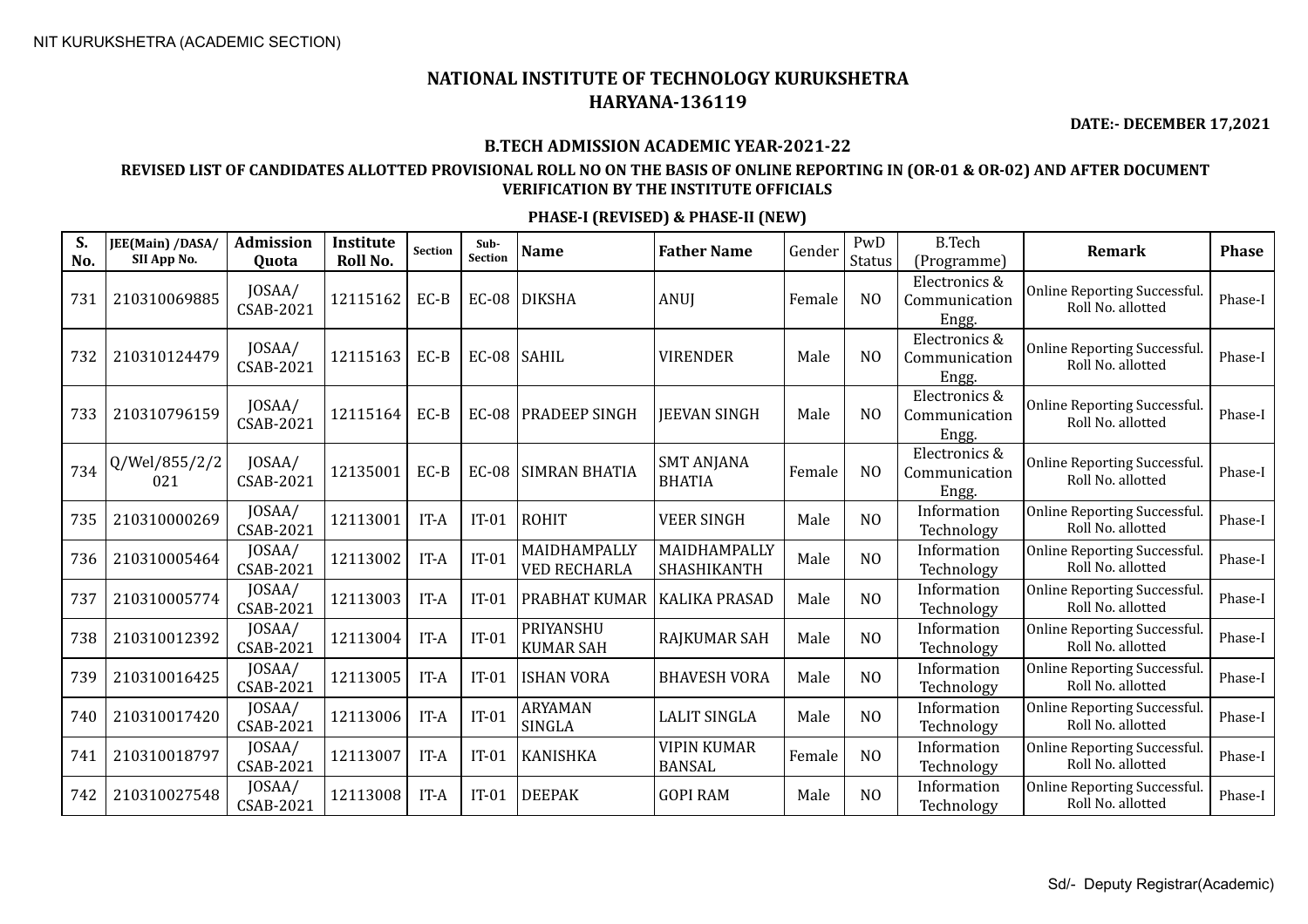**DATE:- DECEMBER 17,2021**

#### **B.TECH ADMISSION ACADEMIC YEAR-2021-22**

## **REVISED LIST OF CANDIDATES ALLOTTED PROVISIONAL ROLL NO ON THE BASIS OF ONLINE REPORTING IN (OR-01 & OR-02) AND AFTER DOCUMENT VERIFICATION BY THE INSTITUTE OFFICIALS**

| S.<br>No. | JEE(Main) /DASA/<br>SII App No. | <b>Admission</b><br><b>Ouota</b> | <b>Institute</b><br>Roll No. | <b>Section</b> | Sub-<br><b>Section</b> | <b>Name</b>                               | <b>Father Name</b>                              | Gender | PwD<br><b>Status</b> | <b>B.Tech</b><br>(Programme) | <b>Remark</b>                                           | <b>Phase</b> |
|-----------|---------------------------------|----------------------------------|------------------------------|----------------|------------------------|-------------------------------------------|-------------------------------------------------|--------|----------------------|------------------------------|---------------------------------------------------------|--------------|
| 743       | 210310028597                    | JOSAA/<br><b>CSAB-2021</b>       | 12113009                     | IT-A           | $IT-01$                | <b>AAYUSH KUNTAL</b>                      | <b>OMVIR SINGH</b>                              | Male   | N <sub>O</sub>       | Information<br>Technology    | <b>Online Reporting Successful</b><br>Roll No. allotted | Phase-I      |
| 744       | 210310030829                    | JOSAA/<br><b>CSAB-2021</b>       | 12113010                     | IT-A           | $IT-01$                | <b>SPARSH JAIN</b>                        | <b>LATE MANOJ</b><br><b>JAIN</b>                | Male   | NO                   | Information<br>Technology    | Online Reporting Successful.<br>Roll No. allotted       | Phase-I      |
| 745       | 210310031394                    | JOSAA/<br>CSAB-2021              | 12113011                     | IT-A           | $IT-01$                | <b>ANSHIKA</b>                            | <b>RAJ KUMAR</b><br><b>PRASAD</b>               | Female | NO                   | Information<br>Technology    | <b>Online Reporting Successful</b><br>Roll No. allotted | Phase-I      |
| 746       | 210310031430                    | JOSAA/<br><b>CSAB-2021</b>       | 12113012                     | IT-A           | $IT-01$                | <b>ADITYA</b><br><b>BHARDWAI</b>          | <b>DUDHNATH</b><br><b>BHARDWAJ</b>              | Male   | NO                   | Information<br>Technology    | <b>Online Reporting Successful</b><br>Roll No. allotted | Phase-I      |
| 747       | 210310031688                    | JOSAA/<br><b>CSAB-2021</b>       | 12113013                     | IT-A           | $IT-01$                | <b>RAMAN</b>                              | <b>KRISHAN</b><br><b>KUMAR</b>                  | Male   | N <sub>O</sub>       | Information<br>Technology    | <b>Online Reporting Successful</b><br>Roll No. allotted | Phase-I      |
| 748       | 210310031812                    | JOSAA/<br><b>CSAB-2021</b>       | 12113014                     | IT-A           | $IT-01$                | <b>BHAVAY GOEL</b>                        | YOGESH KUMAR                                    | Male   | N <sub>O</sub>       | Information<br>Technology    | <b>Online Reporting Successful</b><br>Roll No. allotted | Phase-I      |
| 749       | 210310041648                    | JOSAA/<br><b>CSAB-2021</b>       | 12113015                     | IT-A           | $IT-01$                | SAVYASACHI                                | <b>ASHOK KUMAR</b>                              | Male   | N <sub>0</sub>       | Information<br>Technology    | Online Reporting Successful.<br>Roll No. allotted       | Phase-I      |
| 750       | 210310042420                    | JOSAA/<br><b>CSAB-2021</b>       | 12113016                     | IT-A           | $IT-01$                | PRIYANKA                                  | <b>VED PRAKASH</b>                              | Female | N <sub>O</sub>       | Information<br>Technology    | <b>Online Reporting Successful</b><br>Roll No. allotted | Phase-I      |
| 751       | 210310042969                    | JOSAA/<br><b>CSAB-2021</b>       | 12113017                     | IT-A           | $IT-01$                | VAIBHAV<br><b>CHAWLA</b>                  | <b>SUNIL KUMAR</b><br><b>CHAWLA</b>             | Male   | N <sub>0</sub>       | Information<br>Technology    | <b>Online Reporting Successful</b><br>Roll No. allotted | Phase-I      |
| 752       | 210310043796                    | JOSAA/<br>CSAB-2021              | 12113018                     | IT-A           | $IT-01$                | RAHUL SILONIYA                            | <b>JAGDISH</b>                                  | Male   | N <sub>0</sub>       | Information<br>Technology    | <b>Online Reporting Successful</b><br>Roll No. allotted | Phase-I      |
| 753       | 210310049104                    | JOSAA/<br><b>CSAB-2021</b>       | 12113022                     | IT-A           | $IT-01$                | PRATIBHA YADAV                            | YOGENDER<br><b>SINGH</b>                        | Female | NO                   | Information<br>Technology    | Online Reporting Successful.<br>Roll No. allotted       | Phase-I      |
| 754       | 210310118048                    | JOSAA/<br><b>CSAB-2021</b>       | 12113055                     | IT-A           | $IT-01$                | <b>BHARAT KUMAR</b><br><b>PURWAR</b>      | <b>PRADEEP</b><br><b>KUMAR</b><br><b>PURWAR</b> | Male   | <b>YES</b>           | Information<br>Technology    | <b>Online Reporting Successful</b><br>Roll No. allotted | Phase-I      |
| 755       | 210310332732                    | JOSAA/<br><b>CSAB-2021</b>       | 12113111                     | IT-A           | $IT-01$                | <b>SHIV NARAYAN</b><br><b>KUMAR YADAV</b> | <b>KAILASH YADAV</b>                            | Male   | <b>YES</b>           | Information<br>Technology    | <b>Online Reporting Successful</b><br>Roll No. allotted | Phase-I      |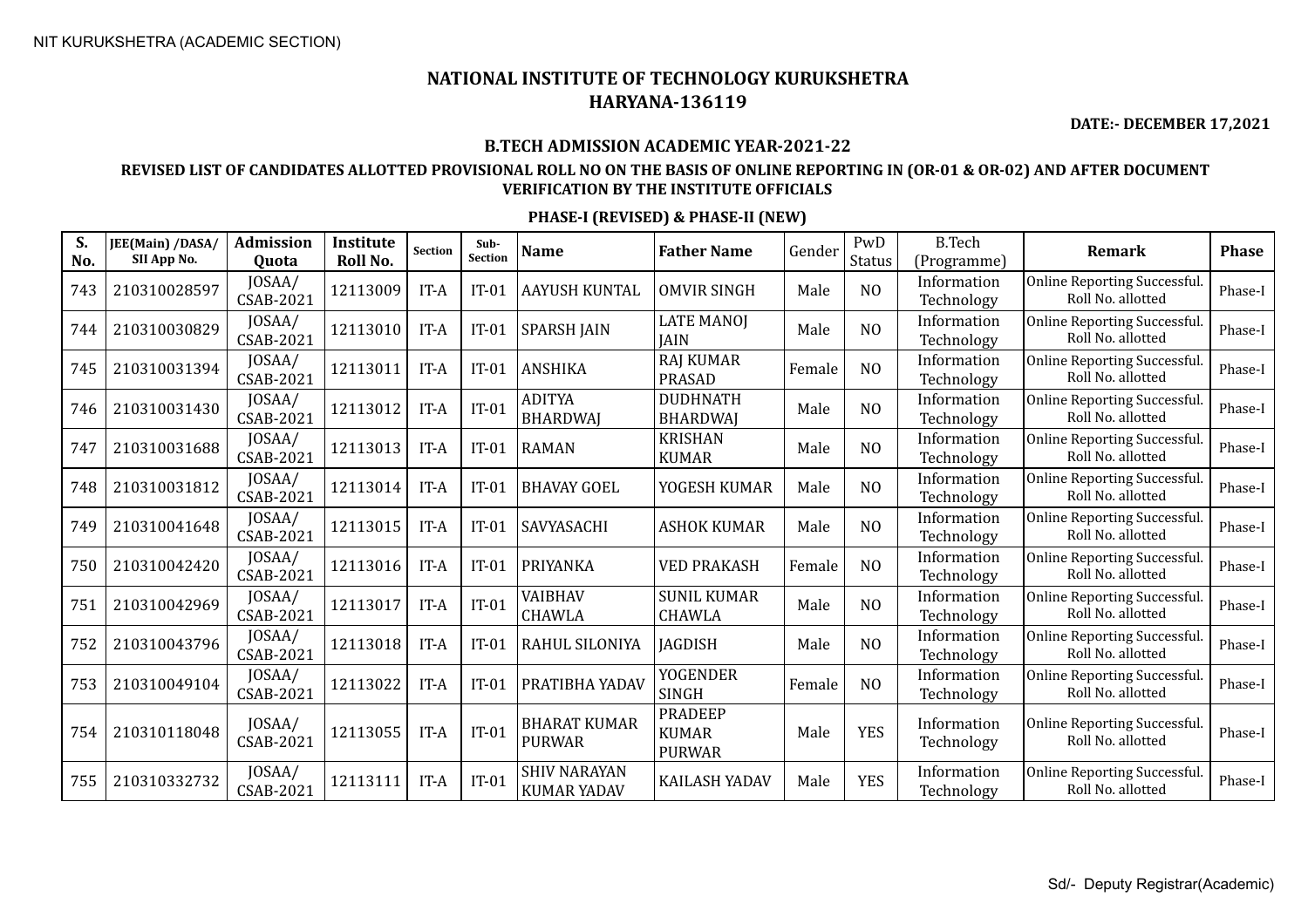**DATE:- DECEMBER 17,2021**

#### **B.TECH ADMISSION ACADEMIC YEAR-2021-22**

## **REVISED LIST OF CANDIDATES ALLOTTED PROVISIONAL ROLL NO ON THE BASIS OF ONLINE REPORTING IN (OR-01 & OR-02) AND AFTER DOCUMENT VERIFICATION BY THE INSTITUTE OFFICIALS**

| S.<br>No. | JEE(Main) /DASA/<br>SII App No. | Admission<br>Quota         | Institute<br>Roll No. | <b>Section</b> | Sub-<br>Section | <b>Name</b>                    | <b>Father Name</b>                       | Gender | PwD<br><b>Status</b> | <b>B.Tech</b><br>(Programme) | <b>Remark</b>                                     | <b>Phase</b> |
|-----------|---------------------------------|----------------------------|-----------------------|----------------|-----------------|--------------------------------|------------------------------------------|--------|----------------------|------------------------------|---------------------------------------------------|--------------|
| 756       | 210310044017                    | JOSAA/<br><b>CSAB-2021</b> | 12113019              | IT-A           | $IT-02$         | AMIT KUMAR                     | <b>NARSI RAM</b>                         | Male   | N <sub>O</sub>       | Information<br>Technology    | Online Reporting Successful.<br>Roll No. allotted | Phase-I      |
| 757       | 210310046206                    | JOSAA/<br>CSAB-2021        | 12113020              | IT-A           | $IT-02$         | UJJWAL JAIN                    | <b>SATISH JAIN</b>                       | Male   | N <sub>O</sub>       | Information<br>Technology    | Online Reporting Successful.<br>Roll No. allotted | Phase-I      |
| 758       | 210310048628                    | JOSAA/<br>CSAB-2021        | 12113021              | IT-A           | $IT-02$         | RAHUL SEHGAL                   | <b>BANWARI LAL</b>                       | Male   | N <sub>O</sub>       | Information<br>Technology    | Online Reporting Successful.<br>Roll No. allotted | Phase-I      |
| 759       | 210310054473                    | JOSAA/<br>CSAB-2021        | 12113023              | IT-A           | $IT-02$         | <b>TUMMA</b><br><b>ANUROOP</b> | <b>TUMMA</b><br>PRASANNA<br><b>KUMAR</b> | Male   | N <sub>O</sub>       | Information<br>Technology    | Online Reporting Successful.<br>Roll No. allotted | Phase-I      |
| 760       | 210310057512                    | JOSAA/<br>CSAB-2021        | 12113024              | IT-A           | $IT-02$         | <b>VIVEK SHARMA</b>            | <b>MOHAN SHYAM</b><br><b>SHARMA</b>      | Male   | N <sub>O</sub>       | Information<br>Technology    | Online Reporting Successful.<br>Roll No. allotted | Phase-I      |
| 761       | 210310057537                    | JOSAA/<br><b>CSAB-2021</b> | 12113025              | IT-A           | $IT-02$         | <b>VAIBHAV BAJPAI</b>          | <b>SUSHIL BAJPAI</b>                     | Male   | N <sub>O</sub>       | Information<br>Technology    | Online Reporting Successful.<br>Roll No. allotted | Phase-I      |
| 762       | 210310058242                    | JOSAA/<br>CSAB-2021        | 12113026              | IT-A           | $IT-02$         | SAUBHAGYA<br><b>SINGH</b>      | DHARMENDRA<br><b>SINGH</b>               | Male   | N <sub>O</sub>       | Information<br>Technology    | Online Reporting Successful.<br>Roll No. allotted | Phase-I      |
| 763       | 210310058959                    | JOSAA/<br><b>CSAB-2021</b> | 12113027              | IT-A           | $IT-02$         | AAYUSH GARG                    | ANUJ GARG                                | Male   | N <sub>O</sub>       | Information<br>Technology    | Online Reporting Successful.<br>Roll No. allotted | Phase-I      |
| 764       | 210310059972                    | JOSAA/<br><b>CSAB-2021</b> | 12113028              | IT-A           | $IT-02$         | YOGITA YADAV                   | <b>RAKESH KUMAR</b><br>YADAV             | Female | N <sub>O</sub>       | Information<br>Technology    | Online Reporting Successful.<br>Roll No. allotted | Phase-I      |
| 765       | 210310062811                    | JOSAA/<br>CSAB-2021        | 12113029              | IT-A           | $IT-02$         | HARSHVARDHAN                   | <b>MANOJ KUMAR</b>                       | Male   | N <sub>O</sub>       | Information<br>Technology    | Online Reporting Successful.<br>Roll No. allotted | Phase-I      |
| 766       | 210310063892                    | JOSAA/<br><b>CSAB-2021</b> | 12113030              | IT-A           | $IT-02$         | <b>SAMEER KAUSHIK</b>          | <b>JAIPRAKASH</b><br><b>KAUSHIK</b>      | Male   | N <sub>O</sub>       | Information<br>Technology    | Online Reporting Successful.<br>Roll No. allotted | Phase-I      |
| 767       | 210310065842                    | JOSAA/<br>CSAB-2021        | 12113031              | IT-A           | $IT-02$         | <b>LALIT GIDWANI</b>           | <b>MANOJ GIDWANI</b>                     | Male   | N <sub>O</sub>       | Information<br>Technology    | Online Reporting Successful.<br>Roll No. allotted | Phase-I      |
| 768       | 210310072280                    | JOSAA/<br><b>CSAB-2021</b> | 12113032              | IT-A           | $IT-02$         | KISHLESH KUMAR<br><b>SINGH</b> | <b>JAYANT KUMAR</b><br><b>SINGH</b>      | Male   | N <sub>O</sub>       | Information<br>Technology    | Online Reporting Successful.<br>Roll No. allotted | Phase-I      |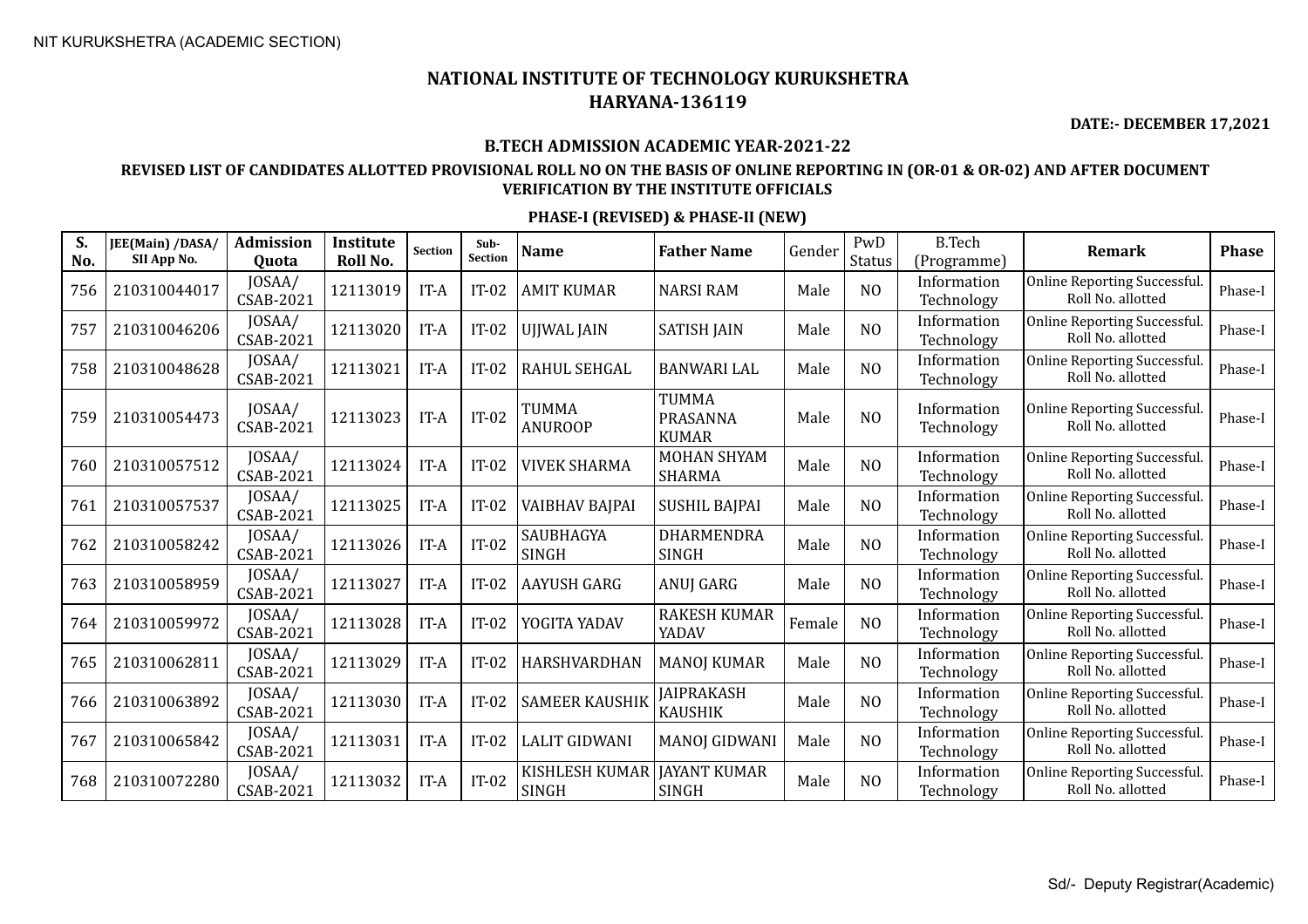**DATE:- DECEMBER 17,2021**

#### **B.TECH ADMISSION ACADEMIC YEAR-2021-22**

## **REVISED LIST OF CANDIDATES ALLOTTED PROVISIONAL ROLL NO ON THE BASIS OF ONLINE REPORTING IN (OR-01 & OR-02) AND AFTER DOCUMENT VERIFICATION BY THE INSTITUTE OFFICIALS**

| S.<br>No. | JEE(Main) /DASA/<br>SII App No. | <b>Admission</b><br>Quota  | <b>Institute</b><br>Roll No. | <b>Section</b> | Sub-<br><b>Section</b> | <b>Name</b>                    | <b>Father Name</b>                  | Gender | PwD<br><b>Status</b> | <b>B.Tech</b><br>(Programme) | Remark                                            | <b>Phase</b> |
|-----------|---------------------------------|----------------------------|------------------------------|----------------|------------------------|--------------------------------|-------------------------------------|--------|----------------------|------------------------------|---------------------------------------------------|--------------|
| 769       | 210310073543                    | JOSAA/<br><b>CSAB-2021</b> | 12113033                     | IT-A           | $IT-02$                | <b>AYUSHI</b><br>AGGARWAL      | <b>VIRENDER GARG</b>                | Female | N <sub>O</sub>       | Information<br>Technology    | Online Reporting Successful.<br>Roll No. allotted | Phase-I      |
| 770       | 210310073750                    | JOSAA/<br><b>CSAB-2021</b> | 12113034                     | IT-A           | $IT-02$                | <b>ARPIT YADAV</b>             | <b>JAY PRAKASH</b><br>YADAV         | Male   | N <sub>O</sub>       | Information<br>Technology    | Online Reporting Successful.<br>Roll No. allotted | Phase-I      |
| 771       | 210310075061                    | JOSAA/<br>CSAB-2021        | 12113035                     | IT-A           | $IT-02$                | L NIKHIL SRI<br><b>KRISHNA</b> | <b>L RAMKUMAR</b>                   | Male   | N <sub>O</sub>       | Information<br>Technology    | Online Reporting Successful.<br>Roll No. allotted | Phase-I      |
| 772       | 210310076280                    | JOSAA/<br><b>CSAB-2021</b> | 12113036                     | IT-A           | $IT-02$                | <b>GAURAV</b>                  | <b>RAJKUMAR</b>                     | Male   | N <sub>O</sub>       | Information<br>Technology    | Online Reporting Successful.<br>Roll No. allotted | Phase-I      |
| 773       | 210310077543                    | JOSAA/<br><b>CSAB-2021</b> | 12113037                     | IT-A           | $IT-02$                | <b>DEEPALI JHA</b>             | <b>RAMESH KUMAR</b><br><b>IHA</b>   | Female | N <sub>O</sub>       | Information<br>Technology    | Online Reporting Successful.<br>Roll No. allotted | Phase-I      |
| 774       | 210310081636                    | JOSAA/<br><b>CSAB-2021</b> | 12113038                     | IT-A           | $IT-02$                | TRIJAL SHARMA                  | PAWAN KUMAR<br><b>SHARMA</b>        | Male   | N <sub>O</sub>       | Information<br>Technology    | Online Reporting Successful.<br>Roll No. allotted | Phase-I      |
| 775       | 210310098579                    | JOSAA/<br><b>CSAB-2021</b> | 12113047                     | IT-A           | $IT-02$                | <b>NISHTHA</b>                 | <b>NEERAJ PAHUJA</b>                | Female | <b>YES</b>           | Information<br>Technology    | Online Reporting Successful.<br>Roll No. allotted | Phase-I      |
| 776       | 210310483571                    | JOSAA/<br>CSAB-2021        | 12113134                     | IT-A           | $IT-02$                | <b>HARSH KUMAR</b>             | <b>BALWAN SINGH</b>                 | Male   | <b>YES</b>           | Information<br>Technology    | Online Reporting Successful.<br>Roll No. allotted | Phase-I      |
| 777       | 210310082411                    | JOSAA/<br><b>CSAB-2021</b> | 12113039                     | IT-A           | $IT-03$                | UTKARSHH<br><b>RAJAN IYER</b>  | <b>RAJAN IYER</b>                   | Male   | N <sub>O</sub>       | Information<br>Technology    | Online Reporting Successful.<br>Roll No. allotted | Phase-I      |
| 778       | 210310088017                    | JOSAA/<br><b>CSAB-2021</b> | 12113040                     | IT-A           | $IT-03$                | HIMANSHU<br><b>SHEKHAR</b>     | YUGAL KISHORE<br><b>MEHTA</b>       | Male   | N <sub>O</sub>       | Information<br>Technology    | Online Reporting Successful.<br>Roll No. allotted | Phase-I      |
| 779       | 210310088631                    | JOSAA/<br><b>CSAB-2021</b> | 12113041                     | IT-A           | $IT-03$                | <b>SANYAM</b>                  | <b>SURINDER</b>                     | Male   | N <sub>O</sub>       | Information<br>Technology    | Online Reporting Successful.<br>Roll No. allotted | Phase-I      |
| 780       | 210310088891                    | JOSAA/<br><b>CSAB-2021</b> | 12113042                     | IT-A           | $IT-03$                | <b>GAURAV JHINGTA</b>          | <b>NEEM CHAND</b><br><b>IHINGTA</b> | Male   | N <sub>O</sub>       | Information<br>Technology    | Online Reporting Successful.<br>Roll No. allotted | Phase-I      |
| 781       | 210310089022                    | JOSAA/<br>CSAB-2021        | 12113043                     | IT-A           | $IT-03$                | <b>ROHIT KUMAR</b>             | <b>BALRAJ SINGH</b>                 | Male   | N <sub>O</sub>       | Information<br>Technology    | Online Reporting Successful.<br>Roll No. allotted | Phase-I      |
| 782       | 210310089352                    | JOSAA/<br><b>CSAB-2021</b> | 12113044                     | IT-A           | $IT-03$                | <b>ADITYA SHARMA</b>           | <b>RAKESH KUMAR</b>                 | Male   | N <sub>O</sub>       | Information<br>Technology    | Online Reporting Successful.<br>Roll No. allotted | Phase-I      |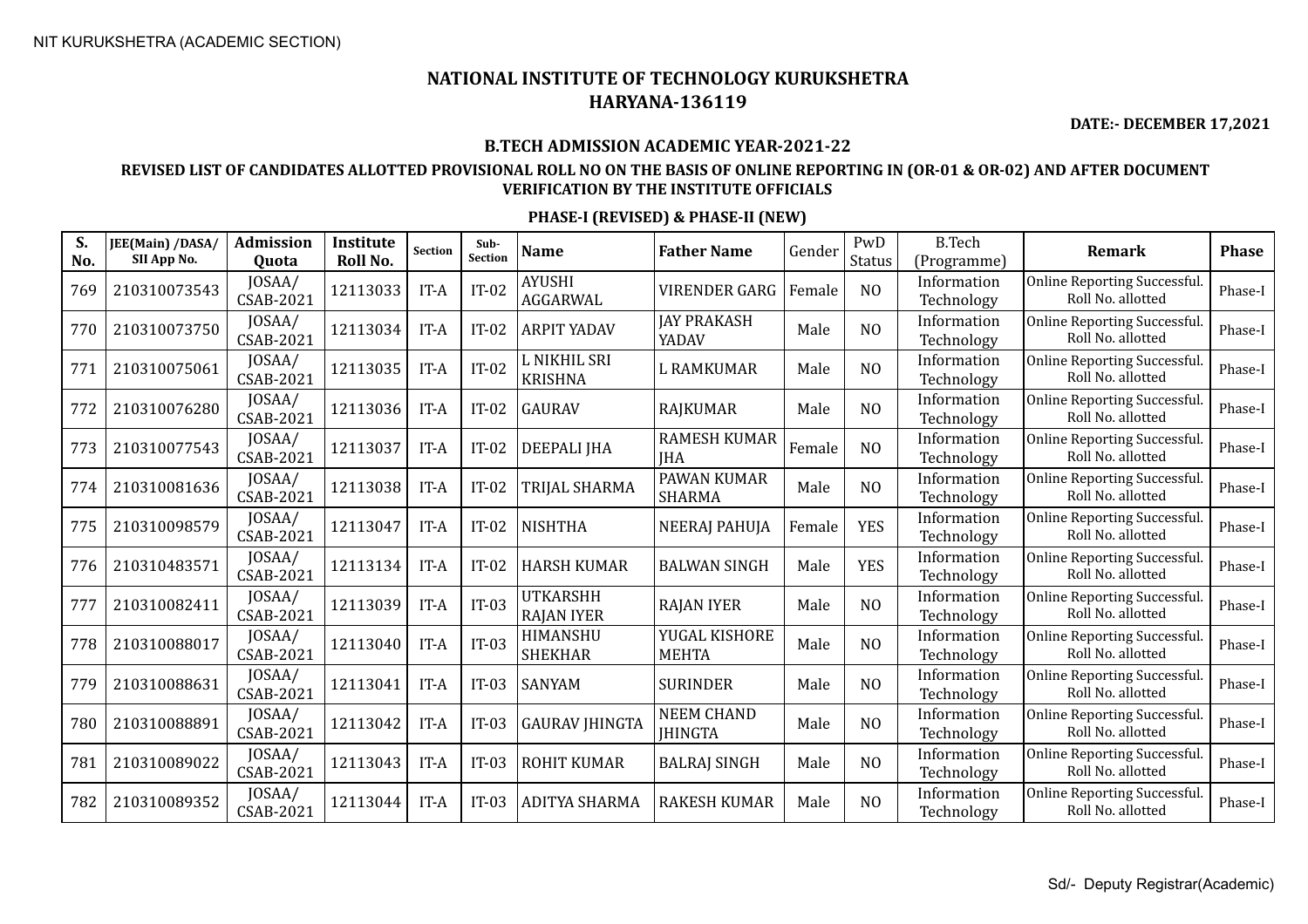**DATE:- DECEMBER 17,2021**

## **B.TECH ADMISSION ACADEMIC YEAR-2021-22**

## **REVISED LIST OF CANDIDATES ALLOTTED PROVISIONAL ROLL NO ON THE BASIS OF ONLINE REPORTING IN (OR-01 & OR-02) AND AFTER DOCUMENT VERIFICATION BY THE INSTITUTE OFFICIALS**

| S.<br>No. | JEE(Main) /DASA/<br>SII App No. | <b>Admission</b><br>Quota  | <b>Institute</b><br>Roll No. | <b>Section</b> | Sub-<br>Section | <b>Name</b>                           | <b>Father Name</b>                  | Gender | PwD<br>Status  | <b>B.Tech</b><br>(Programme) | Remark                                                   | <b>Phase</b> |
|-----------|---------------------------------|----------------------------|------------------------------|----------------|-----------------|---------------------------------------|-------------------------------------|--------|----------------|------------------------------|----------------------------------------------------------|--------------|
| 783       | 210310090361                    | JOSAA/<br>CSAB-2021        | 12113045                     | IT-A           | $IT-03$         | <b>ROSHAN KUMAR</b><br>YADAV          | <b>RAM NARAYAN</b><br>YADAV         | Male   | N <sub>O</sub> | Information<br>Technology    | Online Reporting Successful.<br>Roll No. allotted        | Phase-I      |
| 784       | 210310098502                    | JOSAA/<br><b>CSAB-2021</b> | 12113046                     | IT-A           | $IT-03$         | YASH YADAV                            | <b>BHUDEV</b>                       | Male   | N <sub>O</sub> | Information<br>Technology    | Online Reporting Successful.<br>Roll No. allotted        | Phase-I      |
| 785       | 210310099323                    | JOSAA/<br><b>CSAB-2021</b> | 12113048                     | IT-A           | $IT-03$         | <b>SHATAKSHI</b><br><b>SRIVASTAVA</b> | <b>ASHISH</b>                       | Female | N <sub>O</sub> | Information<br>Technology    | <b>Online Reporting Successful.</b><br>Roll No. allotted | Phase-I      |
| 786       | 210310108839                    | JOSAA/<br><b>CSAB-2021</b> | 12113049                     | IT-A           | $IT-03$         | NIKHIL GARG                           | <b>SANDEEP</b><br><b>KUMAR</b>      | Male   | N <sub>O</sub> | Information<br>Technology    | Online Reporting Successful.<br>Roll No. allotted        | Phase-I      |
| 787       | 210310109042                    | JOSAA/<br><b>CSAB-2021</b> | 12113050                     | IT-A           | $IT-03$         | <b>SUDIP DAS</b>                      | SRIBATSHA DAS                       | Male   | N <sub>O</sub> | Information<br>Technology    | Online Reporting Successful.<br>Roll No. allotted        | Phase-I      |
| 788       | 210310114043                    | JOSAA/<br><b>CSAB-2021</b> | 12113051                     | IT-A           | $IT-03$         | ANUSHKA<br><b>MOHAN</b>               | <b>VIVEK MOHAN</b><br><b>PRASAD</b> | Female | N <sub>O</sub> | Information<br>Technology    | Online Reporting Successful.<br>Roll No. allotted        | Phase-I      |
| 789       | 210310115822                    | JOSAA/<br><b>CSAB-2021</b> | 12113052                     | IT-A           | $IT-03$         | CHIRAG GARG                           | <b>MANOJ KUMAR</b>                  | Male   | N <sub>O</sub> | Information<br>Technology    | Online Reporting Successful.<br>Roll No. allotted        | Phase-I      |
| 790       | 210310116171                    | JOSAA/<br><b>CSAB-2021</b> | 12113053                     | IT-A           | $IT-03$         | <b>KUNAL</b><br>MEHNDIRATTA           | <b>MEHTAB SINGH</b>                 | Male   | N <sub>O</sub> | Information<br>Technology    | Online Reporting Successful.<br>Roll No. allotted        | Phase-I      |
| 791       | 210310116452                    | JOSAA/<br><b>CSAB-2021</b> | 12113054                     | IT-A           | $IT-03$         | <b>NAMAN SINGHAL</b>                  | <b>INDRAPRAKASH</b><br><b>GUPTA</b> | Male   | N <sub>O</sub> | Information<br>Technology    | Online Reporting Successful.<br>Roll No. allotted        | Phase-I      |
| 792       | 210310118169                    | JOSAA/<br><b>CSAB-2021</b> | 12113056                     | IT-A           | $IT-03$         | <b>NITISH KUMAR</b>                   | <b>SURESH KUMAR</b>                 | Male   | N <sub>O</sub> | Information<br>Technology    | Online Reporting Successful.<br>Roll No. allotted        | Phase-I      |
| 793       | 210310119266                    | JOSAA/<br><b>CSAB-2021</b> | 12113057                     | IT-A           | $IT-03$         | <b>ROHIT KUMAR</b>                    | <b>RADHE SHYAM</b>                  | Male   | N <sub>O</sub> | Information<br>Technology    | Online Reporting Successful.<br>Roll No. allotted        | Phase-I      |
| 794       | 210310120739                    | JOSAA/<br><b>CSAB-2021</b> | 12113058                     | IT-A           | $IT-03$         | DHARMENDRA<br><b>KUMAR YADAV</b>      | <b>RUDAL YADAV</b>                  | Male   | N <sub>O</sub> | Information<br>Technology    | Online Reporting Successful.<br>Roll No. allotted        | Phase-I      |
| 795       | 210310144642                    | JOSAA/<br><b>CSAB-2021</b> | 12113068                     | IT-A           | $IT-03$         | PRANJALI<br><b>CHANDRA</b>            | <b>SAMANT DEO</b><br><b>CHANDRA</b> | Female | N <sub>O</sub> | Information<br>Technology    | Online Reporting Successful.<br>Roll No. allotted        | Phase-I      |
| 796       | 210310147388                    | JOSAA/<br><b>CSAB-2021</b> | 12113069                     | IT-A           | $IT-03$         | <b>AANCHAL</b>                        | <b>GULSHAN</b><br><b>KUMAR</b>      | Female | N <sub>O</sub> | Information<br>Technology    | Online Reporting Successful.<br>Roll No. allotted        | Phase-I      |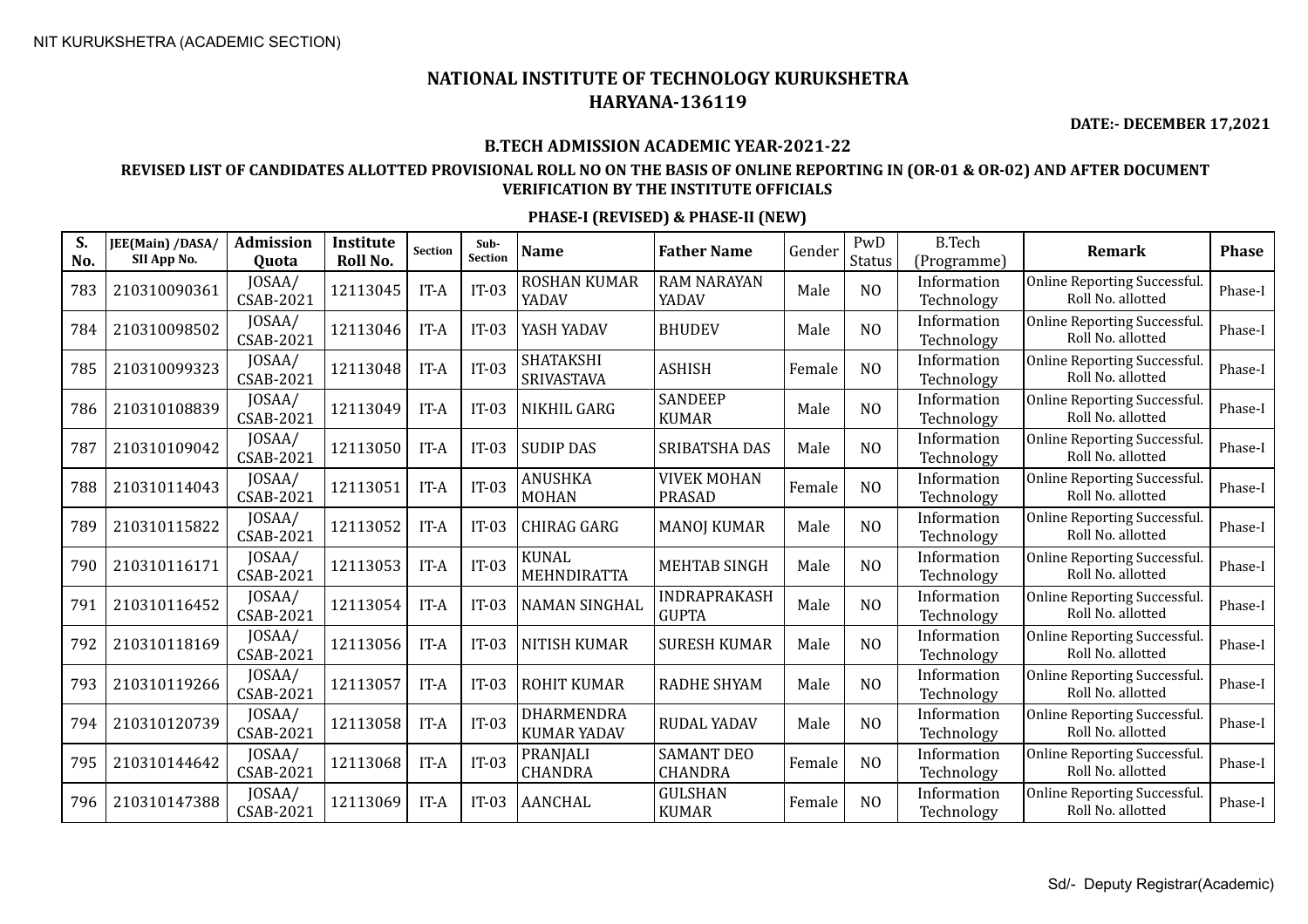**DATE:- DECEMBER 17,2021**

## **B.TECH ADMISSION ACADEMIC YEAR-2021-22**

## **REVISED LIST OF CANDIDATES ALLOTTED PROVISIONAL ROLL NO ON THE BASIS OF ONLINE REPORTING IN (OR-01 & OR-02) AND AFTER DOCUMENT VERIFICATION BY THE INSTITUTE OFFICIALS**

| S.<br>No. | JEE(Main) /DASA/<br>SII App No. | Admission<br>Quota         | Institute<br>Roll No. | <b>Section</b> | Sub-<br><b>Section</b> | <b>Name</b>                        | <b>Father Name</b>                    | Gender | PwD<br><b>Status</b> | <b>B.Tech</b><br>(Programme) | Remark                                            | <b>Phase</b> |
|-----------|---------------------------------|----------------------------|-----------------------|----------------|------------------------|------------------------------------|---------------------------------------|--------|----------------------|------------------------------|---------------------------------------------------|--------------|
| 797       | 210310122839                    | JOSAA/<br><b>CSAB-2021</b> | 12113059              | IT-A           | $IT-04$                | <b>SAHIL GUPTA</b>                 | <b>MAHENDRA</b><br><b>KUMAR GUPTA</b> | Male   | N <sub>O</sub>       | Information<br>Technology    | Online Reporting Successful.<br>Roll No. allotted | Phase-I      |
| 798       | 210310129959                    | JOSAA/<br><b>CSAB-2021</b> | 12113060              | IT-A           | $IT-04$                | <b>UTKARSH</b><br><b>PANDEY</b>    | <b>KRISHNA CHAND</b><br><b>PANDEY</b> | Male   | N <sub>O</sub>       | Information<br>Technology    | Online Reporting Successful.<br>Roll No. allotted | Phase-I      |
| 799       | 210310131203                    | JOSAA/<br><b>CSAB-2021</b> | 12113061              | IT-A           | $IT-04$                | <b>GAURAV YADAV</b>                | <b>RAJESH KUMAR</b>                   | Male   | N <sub>O</sub>       | Information<br>Technology    | Online Reporting Successful.<br>Roll No. allotted | Phase-I      |
| 800       | 210310131205                    | JOSAA/<br><b>CSAB-2021</b> | 12113062              | IT-A           | $IT-04$                | <b>AYUSH SINGHAL</b>               | <b>BANKE BIHARI</b>                   | Male   | N <sub>O</sub>       | Information<br>Technology    | Online Reporting Successful.<br>Roll No. allotted | Phase-I      |
| 801       | 210310136221                    | JOSAA/<br><b>CSAB-2021</b> | 12113063              | IT-A           | $IT-04$                | <b>ABHAY RAWAT</b>                 | <b>RAJESH KUMAR</b>                   | Male   | N <sub>O</sub>       | Information<br>Technology    | Online Reporting Successful.<br>Roll No. allotted | Phase-I      |
| 802       | 210310136967                    | JOSAA/<br><b>CSAB-2021</b> | 12113064              | IT-A           | $IT-04$                | <b>SUDHIR</b>                      | <b>AJAY KUMAR</b>                     | Male   | N <sub>O</sub>       | Information<br>Technology    | Online Reporting Successful.<br>Roll No. allotted | Phase-I      |
| 803       | 210310139472                    | JOSAA/<br><b>CSAB-2021</b> | 12113065              | IT-A           | $IT-04$                | <b>AYUSH</b><br><b>BHARADWAJ</b>   | <b>CHANDRADEEP</b><br><b>DUBEY</b>    | Male   | N <sub>O</sub>       | Information<br>Technology    | Online Reporting Successful.<br>Roll No. allotted | Phase-I      |
| 804       | 210310142087                    | JOSAA/<br><b>CSAB-2021</b> | 12113066              | IT-A           | $IT-04$                | VISHESH GARG                       | MR. SUNIL GARG                        | Male   | N <sub>O</sub>       | Information<br>Technology    | Online Reporting Successful.<br>Roll No. allotted | Phase-I      |
| 805       | 210310142502                    | JOSAA/<br><b>CSAB-2021</b> | 12113067              | IT-A           | $IT-04$                | <b>RATHOD</b><br><b>RAMCHANDER</b> | <b>RATHOD KESHU</b><br><b>NAIK</b>    | Male   | N <sub>O</sub>       | Information<br>Technology    | Online Reporting Successful.<br>Roll No. allotted | Phase-I      |
| 806       | 210310147673                    | JOSAA/<br><b>CSAB-2021</b> | 12113070              | IT-A           | $IT-04$                | <b>MANISH</b>                      | <b>RAJKUMAR</b>                       | Male   | N <sub>O</sub>       | Information<br>Technology    | Online Reporting Successful.<br>Roll No. allotted | Phase-I      |
| 807       | 210310149838                    | JOSAA/<br><b>CSAB-2021</b> | 12113071              | IT-A           | $IT-04$                | <b>HARSH BANSAL</b>                | <b>AJIT BANSAL</b>                    | Male   | N <sub>O</sub>       | Information<br>Technology    | Online Reporting Successful.<br>Roll No. allotted | Phase-I      |
| 808       | 210310156805                    | JOSAA/<br><b>CSAB-2021</b> | 12113072              | IT-A           | $IT-04$                | <b>MAYUR LOHIA</b>                 | <b>NARENDER</b><br><b>KUMAR</b>       | Male   | N <sub>O</sub>       | Information<br>Technology    | Online Reporting Successful.<br>Roll No. allotted | Phase-I      |
| 809       | 210310166222                    | JOSAA/<br><b>CSAB-2021</b> | 12113073              | IT-A           | $IT-04$                | <b>HANSI BERI</b>                  | <b>HARISH</b><br><b>CHANDRA BERI</b>  | Female | N <sub>O</sub>       | Information<br>Technology    | Online Reporting Successful.<br>Roll No. allotted | Phase-I      |
| 810       | 210310179485                    | JOSAA/<br>CSAB-2021        | 12113074              | IT-A           | $IT-04$                | <b>ALOK JAISWAL</b>                | SANJAY JAISWAL                        | Male   | N <sub>O</sub>       | Information<br>Technology    | Online Reporting Successful.<br>Roll No. allotted | Phase-I      |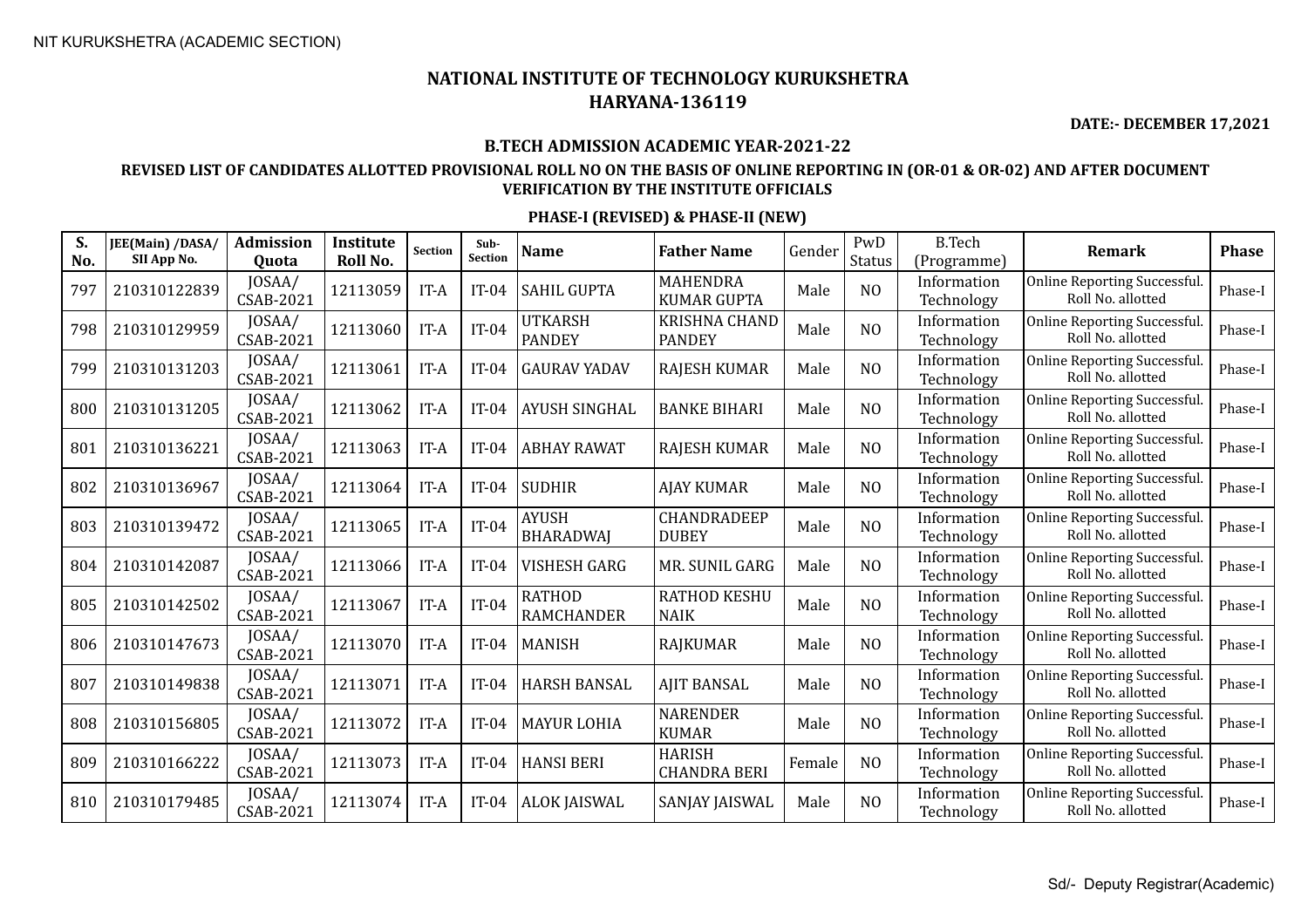**DATE:- DECEMBER 17,2021**

#### **B.TECH ADMISSION ACADEMIC YEAR-2021-22**

## **REVISED LIST OF CANDIDATES ALLOTTED PROVISIONAL ROLL NO ON THE BASIS OF ONLINE REPORTING IN (OR-01 & OR-02) AND AFTER DOCUMENT VERIFICATION BY THE INSTITUTE OFFICIALS**

| S.<br>No. | JEE(Main) /DASA/<br>SII App No. | <b>Admission</b><br>Quota  | Institute<br>Roll No. | <b>Section</b> | Sub-<br><b>Section</b> | <b>Name</b>                                     | <b>Father Name</b>                    | Gender | PwD<br><b>Status</b> | <b>B.Tech</b><br>(Programme) | <b>Remark</b>                                           | <b>Phase</b> |
|-----------|---------------------------------|----------------------------|-----------------------|----------------|------------------------|-------------------------------------------------|---------------------------------------|--------|----------------------|------------------------------|---------------------------------------------------------|--------------|
| 811       | 210310182064                    | JOSAA/<br>CSAB-2021        | 12113075              | $IT-A$         | $IT-04$                | <b>RACHIT GOEL</b>                              | <b>SANJAY KUMAR</b><br><b>GUPTA</b>   | Male   | N <sub>O</sub>       | Information<br>Technology    | Online Reporting Successful.<br>Roll No. allotted       | Phase-I      |
| 812       | 210310183378                    | JOSAA/<br>CSAB-2021        | 12113076              | IT-A           | $IT-04$                | SAKSHAM<br><b>MITTAL</b>                        | <b>SUKHBIR</b><br>PRASAD MITTAL       | Male   | N <sub>O</sub>       | Information<br>Technology    | <b>Online Reporting Successful</b><br>Roll No. allotted | Phase-I      |
| 813       | 210310183549                    | JOSAA/<br>CSAB-2021        | 12113077              | IT-A           | $IT-04$                | <b>ARIDAMAN SINGH</b>                           | <b>YOGENDRA</b><br><b>SINGH</b>       | Male   | N <sub>O</sub>       | Information<br>Technology    | Online Reporting Successful.<br>Roll No. allotted       | Phase-I      |
| 814       | 210310183682                    | JOSAA/<br><b>CSAB-2021</b> | 12113078              | IT-A           | $IT-04$                | <b>GOVIND JI</b>                                | <b>RANJIT KUMAR</b>                   | Male   | N <sub>O</sub>       | Information<br>Technology    | <b>Online Reporting Successful</b><br>Roll No. allotted | Phase-I      |
| 815       | 210310190937                    | JOSAA/<br><b>CSAB-2021</b> | 12113083              | IT-A           | $IT-04$                | <b>SHRUTI</b>                                   | <b>VIJAY KUMAR</b>                    | Female | NO                   | Information<br>Technology    | <b>Online Reporting Successful</b><br>Roll No. allotted | Phase-I      |
| 816       | 210310222822                    | JOSAA/<br><b>CSAB-2021</b> | 12113090              | IT-A           | $IT-04$                | YATEE SUKHANI                                   | <b>VINAY SUKHANI</b>                  | Female | N <sub>O</sub>       | Information<br>Technology    | <b>Online Reporting Successful</b><br>Roll No. allotted | Phase-I      |
| 817       | 210310266274                    | JOSAA/<br><b>CSAB-2021</b> | 12113095              | IT-A           | $IT-04$                | <b>KONDEPUDI</b><br><b>HARSHINI</b><br>PRIYANKA | <b>KONDEPUDI</b><br>RAMAKRISHNA       | Female | N <sub>O</sub>       | Information<br>Technology    | <b>Online Reporting Successful</b><br>Roll No. allotted | Phase-I      |
| 818       | 210310184749                    | JOSAA/<br>CSAB-2021        | 12113079              | $IT-B$         | $IT-05$                | <b>SOUMESH KHARE</b>                            | <b>SANJAY KHARE</b>                   | Male   | N <sub>O</sub>       | Information<br>Technology    | <b>Online Reporting Successful</b><br>Roll No. allotted | Phase-I      |
| 819       | 210310185784                    | JOSAA/<br>CSAB-2021        | 12113080              | $IT-B$         | $IT-05$                | KANISHKA<br><b>RANJAN</b>                       | <b>RAJEEV RANJAN</b><br><b>TIWARI</b> | Male   | NO                   | Information<br>Technology    | Online Reporting Successful.<br>Roll No. allotted       | Phase-I      |
| 820       | 210310186921                    | JOSAA/<br><b>CSAB-2021</b> | 12113081              | $IT-B$         | $IT-05$                | ABHISHEK<br><b>KUMAR</b>                        | <b>HARIOM</b>                         | Male   | N <sub>O</sub>       | Information<br>Technology    | <b>Online Reporting Successful</b><br>Roll No. allotted | Phase-I      |
| 821       | 210310187153                    | JOSAA/<br><b>CSAB-2021</b> | 12113082              | $IT-B$         | $IT-05$                | <b>GAURAV</b><br><b>CHOUDHARY</b>               | <b>MADHAV SINGH</b>                   | Male   | N <sub>O</sub>       | Information<br>Technology    | Online Reporting Successful.<br>Roll No. allotted       | Phase-I      |
| 822       | 210310191579                    | JOSAA/<br><b>CSAB-2021</b> | 12113084              | $IT-B$         | $IT-05$                | <b>KESHAV BANSAL</b>                            | <b>DINESH KUMAR</b>                   | Male   | N <sub>O</sub>       | Information<br>Technology    | <b>Online Reporting Successful</b><br>Roll No. allotted | Phase-I      |
| 823       | 210310192657                    | JOSAA/<br>CSAB-2021        | 12113085              | $IT-B$         | $IT-05$                | DHARAVATHU<br><b>AKASH</b>                      | DHARAVATHU<br><b>RAVI KUMAR</b>       | Male   | N <sub>O</sub>       | Information<br>Technology    | <b>Online Reporting Successful</b><br>Roll No. allotted | Phase-I      |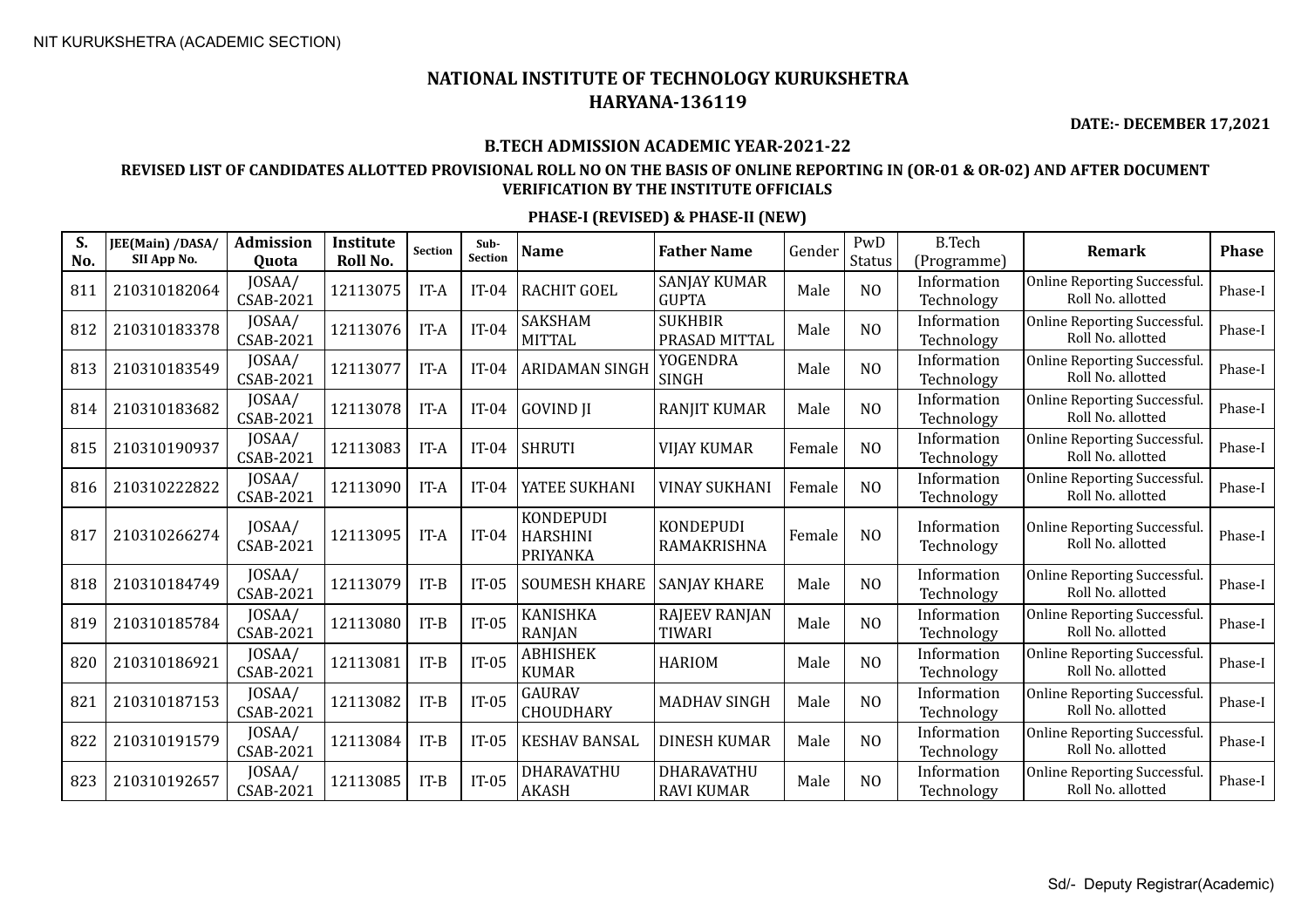**DATE:- DECEMBER 17,2021**

#### **B.TECH ADMISSION ACADEMIC YEAR-2021-22**

## **REVISED LIST OF CANDIDATES ALLOTTED PROVISIONAL ROLL NO ON THE BASIS OF ONLINE REPORTING IN (OR-01 & OR-02) AND AFTER DOCUMENT VERIFICATION BY THE INSTITUTE OFFICIALS**

| S.<br>No. | JEE(Main) /DASA/<br>SII App No. | <b>Admission</b><br><b>Ouota</b> | Institute<br>Roll No. | Section | Sub-<br><b>Section</b> | <b>Name</b>                                 | <b>Father Name</b>                  | Gender | PwD<br><b>Status</b> | <b>B.Tech</b><br>(Programme) | Remark                                                   | <b>Phase</b> |
|-----------|---------------------------------|----------------------------------|-----------------------|---------|------------------------|---------------------------------------------|-------------------------------------|--------|----------------------|------------------------------|----------------------------------------------------------|--------------|
| 824       | 210310197122                    | JOSAA/<br><b>CSAB-2021</b>       | 12113086              | $IT-B$  | $IT-05$                | <b>ANSHU KUMAR</b>                          | <b>ANIL KUMAR</b><br><b>DAS</b>     | Male   | N <sub>O</sub>       | Information<br>Technology    | Online Reporting Successful.<br>Roll No. allotted        | Phase-I      |
| 825       | 210310201530                    | JOSAA/<br>CSAB-2021              | 12113087              | $IT-B$  | $IT-05$                | <b>KAPISH GOEL</b>                          | PRIKSHIT GOEL                       | Male   | N <sub>O</sub>       | Information<br>Technology    | Online Reporting Successful.<br>Roll No. allotted        | Phase-I      |
| 826       | 210310211610                    | JOSAA/<br>CSAB-2021              | 12113088              | $IT-B$  | $IT-05$                | <b>SUMIT KUMAR</b>                          | <b>DEVENDRA</b><br><b>KUMAR</b>     | Male   | N <sub>O</sub>       | Information<br>Technology    | <b>Online Reporting Successful</b><br>Roll No. allotted  | Phase-I      |
| 827       | 210310214958                    | JOSAA/<br><b>CSAB-2021</b>       | 12113089              | $IT-B$  | $IT-05$                | <b>SUSHMIT</b><br><b>BHALOTHIA</b>          | <b>RAMNIWAS</b>                     | Male   | N <sub>O</sub>       | Information<br>Technology    | <b>Online Reporting Successful.</b><br>Roll No. allotted | Phase-I      |
| 828       | 210310225796                    | JOSAA/<br><b>CSAB-2021</b>       | 12113091              | $IT-B$  | $IT-05$                | RANJAN MANGLA                               | <b>RAHDE SHAM</b>                   | Male   | N <sub>O</sub>       | Information<br>Technology    | <b>Online Reporting Successful</b><br>Roll No. allotted  | Phase-I      |
| 829       | 210310226621                    | JOSAA/<br>CSAB-2021              | 12113092              | $IT-B$  | $IT-05$                | <b>BATHINAPATI</b><br><b>NAVEEN KRISHNA</b> | <b>BATHINAPATI</b><br>SRINIVASA RAO | Male   | N <sub>O</sub>       | Information<br>Technology    | Online Reporting Successful.<br>Roll No. allotted        | Phase-I      |
| 830       | 210310227871                    | JOSAA/<br>CSAB-2021              | 12113093              | $IT-B$  | $IT-05$                | <b>JAI SEHGAL</b>                           | SHARAD SEHGAL                       | Male   | N <sub>O</sub>       | Information<br>Technology    | <b>Online Reporting Successful.</b><br>Roll No. allotted | Phase-I      |
| 831       | 210310229112                    | JOSAA/<br><b>CSAB-2021</b>       | 12113094              | $IT-B$  | $IT-05$                | MARADANA<br><b>DURGA PAWAN</b>              | MARADANA<br>SRINIVASA RAO           | Male   | N <sub>O</sub>       | Information<br>Technology    | Online Reporting Successful.<br>Roll No. allotted        | Phase-I      |
| 832       | 210310268365                    | JOSAA/<br><b>CSAB-2021</b>       | 12113096              | $IT-B$  | $IT-05$                | <b>PULKIT</b><br>AGGARWAL                   | <b>ALOK</b><br>AGGARWAL             | Male   | N <sub>O</sub>       | Information<br>Technology    | <b>Online Reporting Successful</b><br>Roll No. allotted  | Phase-I      |
| 833       | 210310269542                    | JOSAA/<br><b>CSAB-2021</b>       | 12113097              | $IT-B$  | $IT-05$                | VANSH AGARWAL                               | RITU AGARWAL                        | Male   | N <sub>O</sub>       | Information<br>Technology    | <b>Online Reporting Successful</b><br>Roll No. allotted  | Phase-I      |
| 834       | 210310275179                    | JOSAA/<br><b>CSAB-2021</b>       | 12113098              | $IT-B$  | $IT-05$                | <b>SHATAKSHI VATS</b>                       | YOGESH KUMAR                        | Female | N <sub>O</sub>       | Information<br>Technology    | <b>Online Reporting Successful</b><br>Roll No. allotted  | Phase-I      |
| 835       | 210310278384                    | JOSAA/<br>CSAB-2021              | 12113099              | $IT-B$  | $IT-05$                | <b>SAHIL AHUJA</b>                          | <b>SANDEEP AHUJA</b>                | Male   | N <sub>O</sub>       | Information<br>Technology    | <b>Online Reporting Successful</b><br>Roll No. allotted  | Phase-I      |
| 836       | 210310284171                    | JOSAA/<br><b>CSAB-2021</b>       | 12113100              | $IT-B$  | $IT-05$                | <b>HARSHITA</b>                             | <b>IAGDISH CHAND</b>                | Female | N <sub>O</sub>       | Information<br>Technology    | <b>Online Reporting Successful</b><br>Roll No. allotted  | Phase-I      |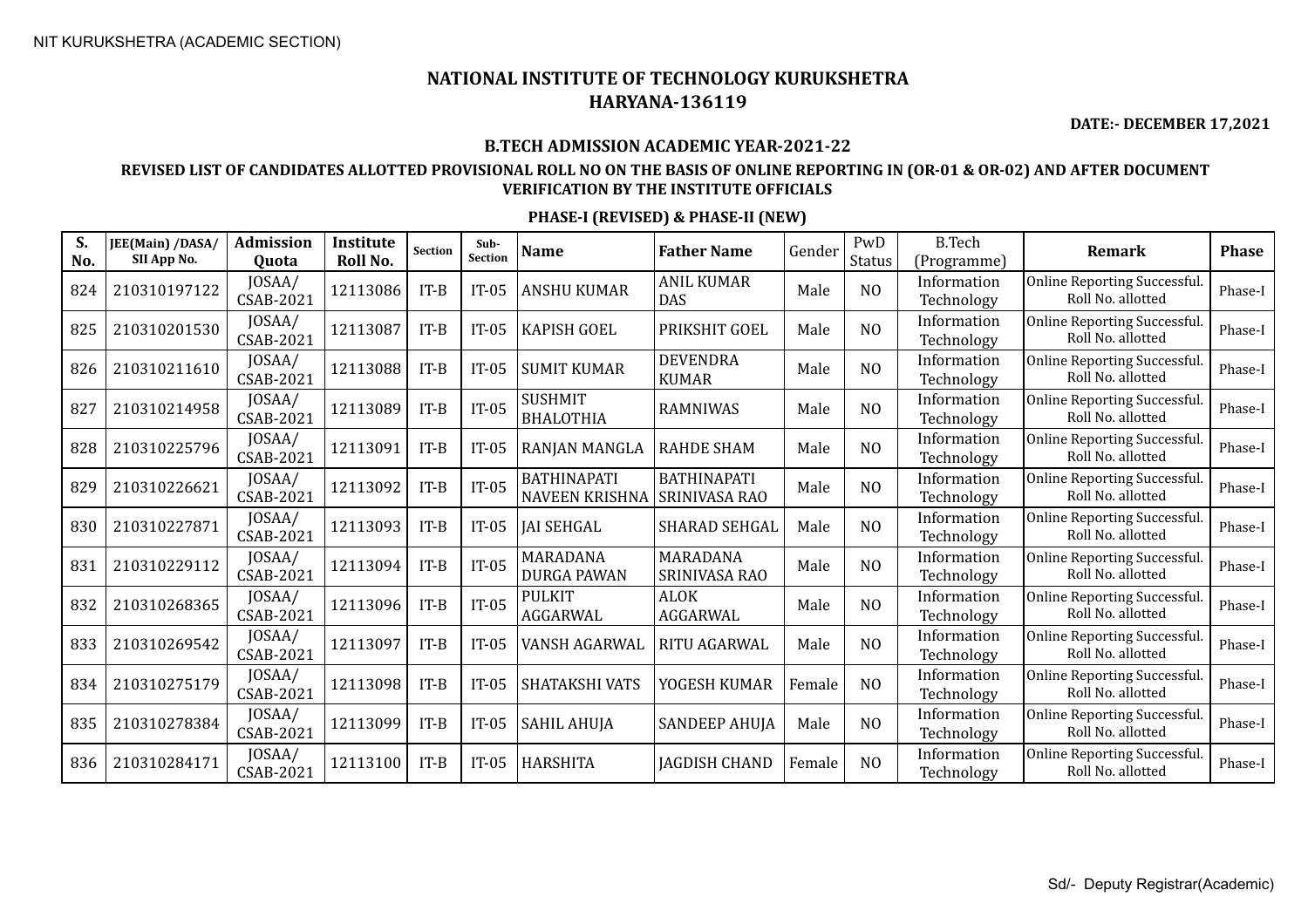**DATE:- DECEMBER 17,2021**

#### **B.TECH ADMISSION ACADEMIC YEAR-2021-22**

### **REVISED LIST OF CANDIDATES ALLOTTED PROVISIONAL ROLL NO ON THE BASIS OF ONLINE REPORTING IN (OR-01 & OR-02) AND AFTER DOCUMENT VERIFICATION BY THE INSTITUTE OFFICIALS**

| S.<br>No. | JEE(Main) /DASA/<br>SII App No. | <b>Admission</b><br>Quota  | Institute<br>Roll No. | <b>Section</b> | Sub-<br><b>Section</b> | <b>Name</b>                           | <b>Father Name</b>                                | Gender | PwD<br>Status  | <b>B.Tech</b><br>(Programme) | <b>Remark</b>                                            | <b>Phase</b> |
|-----------|---------------------------------|----------------------------|-----------------------|----------------|------------------------|---------------------------------------|---------------------------------------------------|--------|----------------|------------------------------|----------------------------------------------------------|--------------|
| 837       | 210310286451                    | JOSAA/<br>CSAB-2021        | 12113101              | $IT-B$         | $IT-05$                | <b>SHILPA PANDEY</b>                  | <b>KRISHNA</b><br><b>CHANDRA</b><br><b>PANDEY</b> | Female | N <sub>O</sub> | Information<br>Technology    | Online Reporting Successful.<br>Roll No. allotted        | Phase-I      |
| 838       | 210310318337                    | JOSAA/<br><b>CSAB-2021</b> | 12113102              | $IT-B$         | $IT-05$                | <b>KSHIPRA</b><br><b>MALVIYA</b>      | <b>PRATEEK</b><br><b>MALVIYA</b>                  | Female | N <sub>O</sub> | Information<br>Technology    | Online Reporting Successful.<br>Roll No. allotted        | Phase-I      |
| 839       | 210310318478                    | JOSAA/<br><b>CSAB-2021</b> | 12113103              | $IT-B$         | $IT-06$                | <b>DINESH SHARMA</b>                  | <b>MAHAVEER</b><br><b>PRASAD</b><br><b>SHARMA</b> | Male   | N <sub>O</sub> | Information<br>Technology    | <b>Online Reporting Successful</b><br>Roll No. allotted  | Phase-I      |
| 840       | 210310319783                    | JOSAA/<br><b>CSAB-2021</b> | 12113104              | $IT-B$         | $IT-06$                | TIPLE TRUPTI<br><b>ARUN</b>           | <b>ARUN TIPLE</b>                                 | Female | N <sub>O</sub> | Information<br>Technology    | Online Reporting Successful.<br>Roll No. allotted        | Phase-I      |
| 841       | 210310320821                    | JOSAA/<br><b>CSAB-2021</b> | 12113105              | $IT-B$         | $IT-06$                | <b>RAVI</b>                           | <b>SATYA NARAYAN</b><br><b>SINGH</b>              | Male   | N <sub>O</sub> | Information<br>Technology    | Online Reporting Successful.<br>Roll No. allotted        | Phase-I      |
| 842       | 210310324180                    | JOSAA/<br>CSAB-2021        | 12113106              | $IT-B$         | IT-06                  | <b>ABHISHEK SAHU</b>                  | <b>AMICHAND</b><br><b>SAHU</b>                    | Male   | N <sub>O</sub> | Information<br>Technology    | <b>Online Reporting Successful</b><br>Roll No. allotted  | Phase-I      |
| 843       | 210310327585                    | JOSAA/<br>CSAB-2021        | 12113107              | $IT-B$         | $IT-06$                | <b>NIVESH</b>                         | <b>MAST RAM</b>                                   | Male   | N <sub>O</sub> | Information<br>Technology    | Online Reporting Successful.<br>Roll No. allotted        | Phase-I      |
| 844       | 210310327645                    | JOSAA/<br><b>CSAB-2021</b> | 12113108              | $IT-B$         | IT-06                  | <b>HARISH KUMAR</b>                   | <b>CHANDBEER</b>                                  | Male   | N <sub>O</sub> | Information<br>Technology    | <b>Online Reporting Successful</b><br>Roll No. allotted  | Phase-I      |
| 845       | 210310327711                    | JOSAA/<br><b>CSAB-2021</b> | 12113109              | $IT-B$         | IT-06                  | KOTRA VENKATA<br><b>NITHIN ADITYA</b> | <b>KOTRA</b><br><b>SREENIVASA</b><br><b>RAO</b>   | Male   | N <sub>O</sub> | Information<br>Technology    | <b>Online Reporting Successful</b><br>Roll No. allotted  | Phase-I      |
| 846       | 210310328322                    | JOSAA/<br><b>CSAB-2021</b> | 12113110              | $IT-B$         | IT-06                  | <b>NAVNEET KUMAR</b>                  | <b>ASHOK KUMAR</b>                                | Male   | N <sub>O</sub> | Information<br>Technology    | <b>Online Reporting Successful.</b><br>Roll No. allotted | Phase-I      |
| 847       | 210310350251                    | JOSAA/<br><b>CSAB-2021</b> | 12113112              | $IT-B$         | IT-06                  | <b>JOGENDER SINGH</b>                 | RAJBIR                                            | Male   | N <sub>O</sub> | Information<br>Technology    | <b>Online Reporting Successful</b><br>Roll No. allotted  | Phase-I      |
| 848       | 210310365520                    | JOSAA/<br><b>CSAB-2021</b> | 12113113              | $IT-B$         | IT-06                  | <b>SHUBHAM GUPTA</b>                  | LATE SHIV OM<br><b>GUPTA</b>                      | Male   | N <sub>O</sub> | Information<br>Technology    | <b>Online Reporting Successful</b><br>Roll No. allotted  | Phase-I      |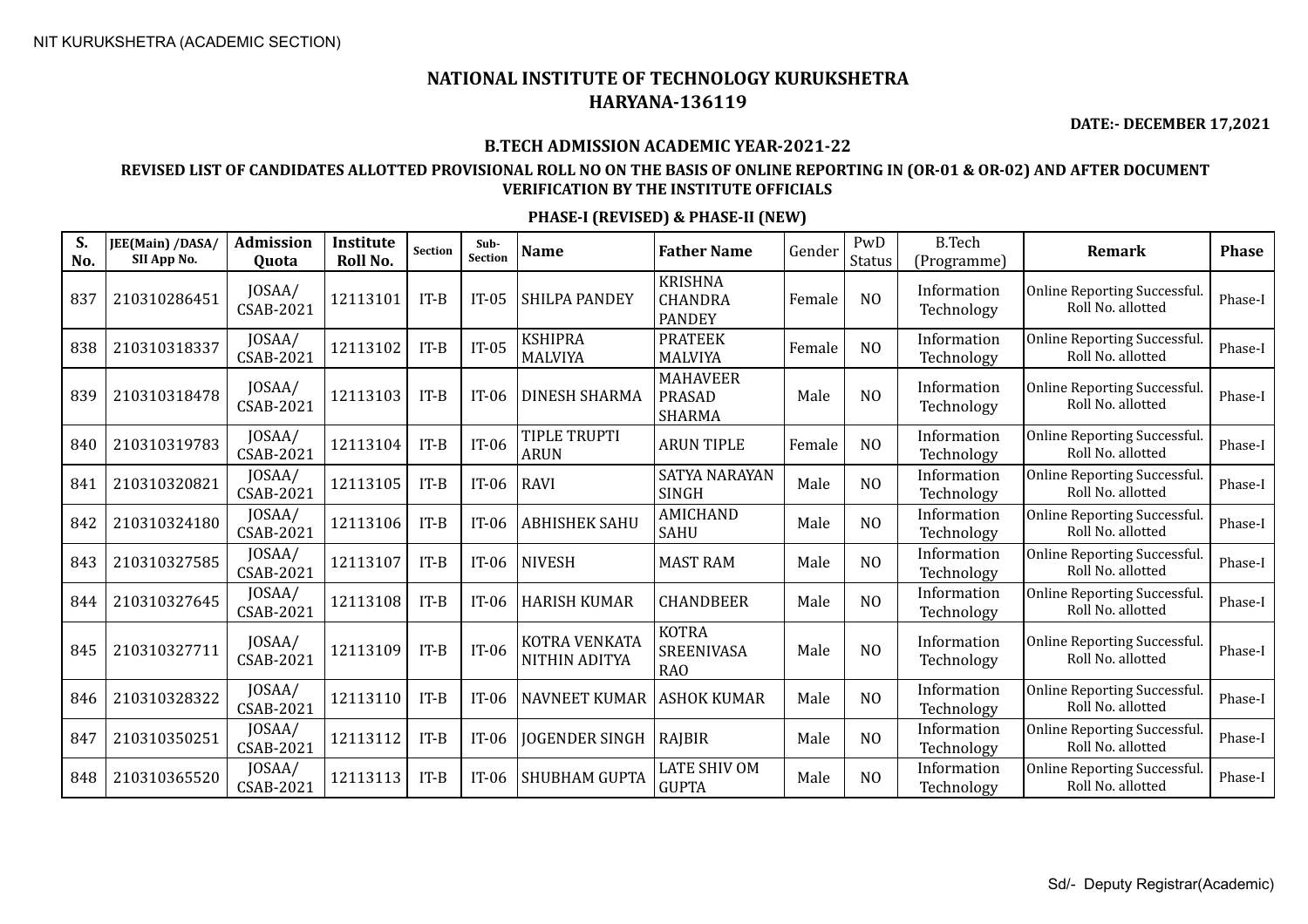**DATE:- DECEMBER 17,2021**

#### **B.TECH ADMISSION ACADEMIC YEAR-2021-22**

## **REVISED LIST OF CANDIDATES ALLOTTED PROVISIONAL ROLL NO ON THE BASIS OF ONLINE REPORTING IN (OR-01 & OR-02) AND AFTER DOCUMENT VERIFICATION BY THE INSTITUTE OFFICIALS**

| S.<br>No. | JEE(Main) /DASA/<br>SII App No. | <b>Admission</b><br>Quota  | Institute<br>Roll No. | Section | Sub-<br><b>Section</b> | <b>Name</b>                                 | <b>Father Name</b>                 | Gender | PwD<br>Status  | <b>B.Tech</b><br>(Programme) | <b>Remark</b>                                            | <b>Phase</b> |
|-----------|---------------------------------|----------------------------|-----------------------|---------|------------------------|---------------------------------------------|------------------------------------|--------|----------------|------------------------------|----------------------------------------------------------|--------------|
| 849       | 210310371937                    | JOSAA/<br><b>CSAB-2021</b> | 12113114              | $IT-B$  | $IT-06$                | <b>KETHAVATH</b><br><b>VAMSHI</b>           | K DASHARATH                        | Male   | N <sub>O</sub> | Information<br>Technology    | Online Reporting Successful.<br>Roll No. allotted        | Phase-I      |
| 850       | 210310386277                    | JOSAA/<br><b>CSAB-2021</b> | 12113115              | $IT-B$  | $IT-06$                | VISHAL SHARMA                               | <b>MUKESH</b><br><b>SHARMA</b>     | Male   | N <sub>O</sub> | Information<br>Technology    | Online Reporting Successful.<br>Roll No. allotted        | Phase-I      |
| 851       | 210310389386                    | JOSAA/<br><b>CSAB-2021</b> | 12113116              | $IT-B$  | $IT-06$                | <b>NIKITA</b>                               | HISSAM SINGH                       | Female | N <sub>O</sub> | Information<br>Technology    | Online Reporting Successful.<br>Roll No. allotted        | Phase-I      |
| 852       | 210310396566                    | JOSAA/<br><b>CSAB-2021</b> | 12113117              | $IT-B$  | $IT-06$                | <b>MANOJ KUMAR</b>                          | <b>SURJEET SINGH</b>               | Male   | N <sub>O</sub> | Information<br>Technology    | Online Reporting Successful.<br>Roll No. allotted        | Phase-I      |
| 853       | 210310398299                    | JOSAA/<br><b>CSAB-2021</b> | 12113118              | $IT-B$  | $IT-06$                | <b>ARYAN</b>                                | <b>OM PARKASH</b>                  | Male   | N <sub>O</sub> | Information<br>Technology    | Online Reporting Successful.<br>Roll No. allotted        | Phase-I      |
| 854       | 210310403840                    | JOSAA/<br><b>CSAB-2021</b> | 12113119              | $IT-B$  | $IT-06$                | <b>CHIRAG PANWAR</b>                        | <b>BRIJ MOHAN</b><br><b>PANWAR</b> | Male   | N <sub>O</sub> | Information<br>Technology    | Online Reporting Successful.<br>Roll No. allotted        | Phase-I      |
| 855       | 210310412933                    | JOSAA/<br><b>CSAB-2021</b> | 12113120              | $IT-B$  | $IT-06$                | <b>RAVINDRA</b><br><b>KUMAR</b><br>PRAJAPAT | <b>BABULAL</b><br>PRAJAPAT         | Male   | N <sub>O</sub> | Information<br>Technology    | Online Reporting Successful.<br>Roll No. allotted        | Phase-I      |
| 856       | 210310418812                    | JOSAA/<br>CSAB-2021        | 12113121              | $IT-B$  | $IT-06$                | <b>HARIOM MEENA</b>                         | <b>KRIPAL MEENA</b>                | Male   | N <sub>O</sub> | Information<br>Technology    | Online Reporting Successful.<br>Roll No. allotted        | Phase-I      |
| 857       | 210310424455                    | JOSAA/<br>CSAB-2021        | 12113122              | $IT-B$  | $IT-06$                | <b>ANAND SINGH</b>                          | <b>JITENDRA PAL</b><br>SINGH       | Male   | N <sub>O</sub> | Information<br>Technology    | Online Reporting Successful.<br>Roll No. allotted        | Phase-I      |
| 858       | 210310559445                    | JOSAA/<br><b>CSAB-2021</b> | 12113141              | $IT-B$  | $IT-06$                | RIYA GARG                                   | <b>KRISHAN GARG</b>                | Female | N <sub>O</sub> | Information<br>Technology    | Online Reporting Successful.<br>Roll No. allotted        | Phase-I      |
| 859       | 210310579837                    | JOSAA/<br><b>CSAB-2021</b> | 12113144              | $IT-B$  | $IT-06$                | <b>ANAL SINGH</b>                           | <b>SURESH KUMAR</b>                | Female | N <sub>O</sub> | Information<br>Technology    | Online Reporting Successful.<br>Roll No. allotted        | Phase-I      |
| 860       | 210310426595                    | JOSAA/<br><b>CSAB-2021</b> | 12113123              | $IT-B$  | $IT-07$                | <b>SHUBHAM</b>                              | <b>AVINASH CHAND</b>               | Male   | N <sub>O</sub> | Information<br>Technology    | <b>Online Reporting Successful.</b><br>Roll No. allotted | Phase-I      |
| 861       | 210310440139                    | JOSAA/<br><b>CSAB-2021</b> | 12113124              | $IT-B$  | $IT-07$                | <b>GARVIT JAIN</b>                          | <b>MAHESH KUMAR</b><br><b>JAIN</b> | Male   | N <sub>O</sub> | Information<br>Technology    | Online Reporting Successful.<br>Roll No. allotted        | Phase-I      |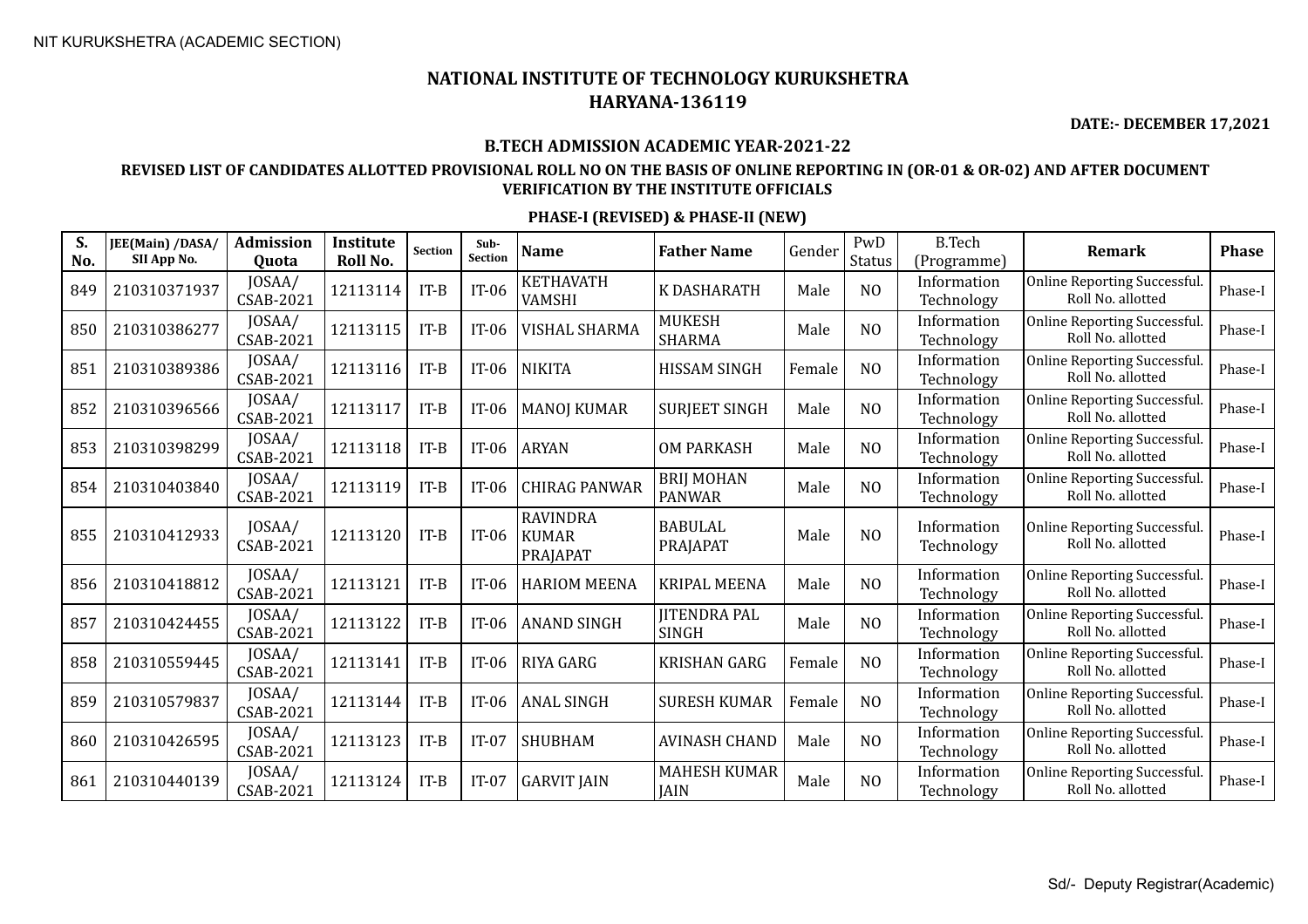**DATE:- DECEMBER 17,2021**

#### **B.TECH ADMISSION ACADEMIC YEAR-2021-22**

## **REVISED LIST OF CANDIDATES ALLOTTED PROVISIONAL ROLL NO ON THE BASIS OF ONLINE REPORTING IN (OR-01 & OR-02) AND AFTER DOCUMENT VERIFICATION BY THE INSTITUTE OFFICIALS**

| S.<br>No. | JEE(Main) /DASA/<br>SII App No. | <b>Admission</b><br>Quota  | Institute<br>Roll No. | <b>Section</b> | Sub-<br><b>Section</b> | <b>Name</b>                                                  | <b>Father Name</b>                       | Gender | PwD<br><b>Status</b> | <b>B.Tech</b><br>(Programme) | <b>Remark</b>                                           | <b>Phase</b> |
|-----------|---------------------------------|----------------------------|-----------------------|----------------|------------------------|--------------------------------------------------------------|------------------------------------------|--------|----------------------|------------------------------|---------------------------------------------------------|--------------|
| 862       | 210310441775                    | JOSAA/<br><b>CSAB-2021</b> | 12113125              | $IT-B$         | $IT-07$                | <b>VIVEK KUMAR</b>                                           | <b>SHANKAR</b><br><b>SHARMA</b>          | Male   | N <sub>O</sub>       | Information<br>Technology    | Online Reporting Successful.<br>Roll No. allotted       | Phase-I      |
| 863       | 210310441968                    | JOSAA/<br>CSAB-2021        | 12113126              | $IT-B$         | $IT-07$                | <b>AMAN</b>                                                  | <b>MAHINDER</b><br><b>SINGH</b>          | Male   | N <sub>O</sub>       | Information<br>Technology    | Online Reporting Successful.<br>Roll No. allotted       | Phase-I      |
| 864       | 210310447201                    | JOSAA/<br>CSAB-2021        | 12113127              | $IT-B$         | $IT-07$                | <b>ARYAN TIWARI</b>                                          | RADHEY SHYAM<br><b>TIWARI</b>            | Male   | N <sub>O</sub>       | Information<br>Technology    | Online Reporting Successful.<br>Roll No. allotted       | Phase-I      |
| 865       | 210310456795                    | JOSAA/<br>CSAB-2021        | 12113128              | $IT-B$         | $IT-07$                | <b>JETTI VENKATA</b><br><b>SIVA MURALI</b><br><b>MANOHAR</b> | <b>JETTI VENKATA</b><br><b>KAMA RAJU</b> | Male   | N <sub>O</sub>       | Information<br>Technology    | <b>Online Reporting Successful</b><br>Roll No. allotted | Phase-I      |
| 866       | 210310457484                    | JOSAA/<br>CSAB-2021        | 12113129              | $IT-B$         | $IT-07$                | ABHINAV KUMAR                                                | PRAMOD KUMAR                             | Male   | N <sub>O</sub>       | Information<br>Technology    | <b>Online Reporting Successful</b><br>Roll No. allotted | Phase-I      |
| 867       | 210310460236                    | JOSAA/<br><b>CSAB-2021</b> | 12113130              | $IT-B$         | $IT-07$                | <b>SACHIN</b>                                                | <b>RAMBABU</b>                           | Male   | N <sub>O</sub>       | Information<br>Technology    | <b>Online Reporting Successful</b><br>Roll No. allotted | Phase-I      |
| 868       | 210310461259                    | JOSAA/<br>CSAB-2021        | 12113131              | $IT-B$         | $IT-07$                | <b>RAHUL SIROHI</b>                                          | <b>ZILE RAM</b>                          | Male   | N <sub>O</sub>       | Information<br>Technology    | Online Reporting Successful.<br>Roll No. allotted       | Phase-I      |
| 869       | 210310465680                    | JOSAA/<br>CSAB-2021        | 12113132              | $IT-B$         | $IT-07$                | ROHIT CHOPRA                                                 | <b>SURINDER</b><br><b>KUMAR</b>          | Male   | N <sub>O</sub>       | Information<br>Technology    | <b>Online Reporting Successful</b><br>Roll No. allotted | Phase-I      |
| 870       | 210310482929                    | JOSAA/<br>CSAB-2021        | 12113133              | $IT-B$         | $IT-07$                | <b>KAMAL SHARMA</b>                                          | <b>PRAKASH VEER</b>                      | Male   | N <sub>O</sub>       | Information<br>Technology    | <b>Online Reporting Successful</b><br>Roll No. allotted | Phase-I      |
| 871       | 210310495598                    | JOSAA/<br><b>CSAB-2021</b> | 12113135              | $IT-B$         | $IT-07$                | <b>NAYAN KUMAR</b>                                           | <b>PREM KUMAR</b>                        | Male   | N <sub>O</sub>       | Information<br>Technology    | <b>Online Reporting Successful</b><br>Roll No. allotted | Phase-I      |
| 872       | 210310498192                    | JOSAA/<br><b>CSAB-2021</b> | 12113136              | $IT-B$         | $IT-07$                | ABHISHEK<br>VISHNOI                                          | <b>RAM KARAN</b>                         | Male   | N <sub>O</sub>       | Information<br>Technology    | Online Reporting Successful.<br>Roll No. allotted       | Phase-I      |
| 873       | 210310512458                    | JOSAA/<br><b>CSAB-2021</b> | 12113137              | $IT-B$         | $IT-07$                | AAYUSH MITTAL                                                | <b>LOVEKUSH</b><br><b>MITTAL</b>         | Male   | N <sub>O</sub>       | Information<br>Technology    | <b>Online Reporting Successful</b><br>Roll No. allotted | Phase-I      |
| 874       | 210310523084                    | JOSAA/<br><b>CSAB-2021</b> | 12113138              | $IT-B$         | $IT-07$                | HIMANSHU                                                     | <b>RAKESH KUMAR</b>                      | Male   | N <sub>O</sub>       | Information<br>Technology    | <b>Online Reporting Successful</b><br>Roll No. allotted | Phase-I      |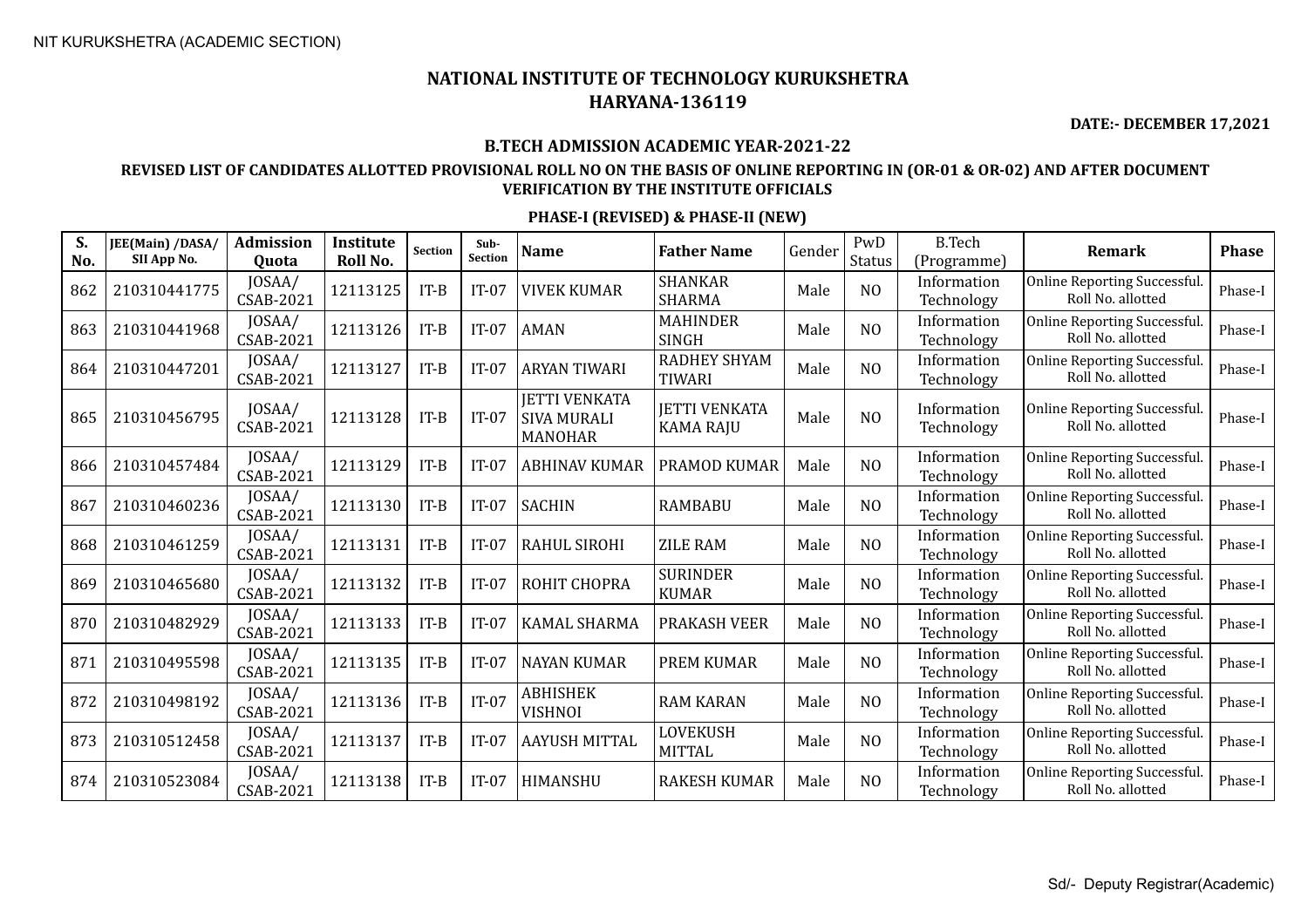**DATE:- DECEMBER 17,2021**

## **B.TECH ADMISSION ACADEMIC YEAR-2021-22**

## **REVISED LIST OF CANDIDATES ALLOTTED PROVISIONAL ROLL NO ON THE BASIS OF ONLINE REPORTING IN (OR-01 & OR-02) AND AFTER DOCUMENT VERIFICATION BY THE INSTITUTE OFFICIALS**

| S.<br>No. | JEE(Main) /DASA/<br>SII App No. | <b>Admission</b><br><b>Ouota</b> | <b>Institute</b><br>Roll No. | <b>Section</b> | Sub-<br>Section | <b>Name</b>                                              | <b>Father Name</b>                                 | Gender | PwD<br><b>Status</b> | <b>B.Tech</b><br>(Programme) | <b>Remark</b>                                            | <b>Phase</b> |
|-----------|---------------------------------|----------------------------------|------------------------------|----------------|-----------------|----------------------------------------------------------|----------------------------------------------------|--------|----------------------|------------------------------|----------------------------------------------------------|--------------|
| 875       | 210310537277                    | JOSAA/<br>CSAB-2021              | 12113139                     | $IT-B$         | $IT-07$         | <b>VISHWAS KALRA</b>                                     | PARDEEP KALRA                                      | Male   | N <sub>O</sub>       | Information<br>Technology    | <b>Online Reporting Successful</b><br>Roll No. allotted  | Phase-I      |
| 876       | 210310544265                    | JOSAA/<br><b>CSAB-2021</b>       | 12113140                     | $IT-B$         | $IT-07$         | DUGGIREDDY<br><b>KRISHNA VAMSI</b><br><b>REDDY</b>       | DUGGIREDDY<br><b>VENKATESWAR</b><br><b>A REDDY</b> | Male   | N <sub>O</sub>       | Information<br>Technology    | <b>Online Reporting Successful</b><br>Roll No. allotted  | Phase-I      |
| 877       | 210310596922                    | JOSAA/<br><b>CSAB-2021</b>       | 12113147                     | $IT-B$         | $IT-07$         | GANGIREDDY<br><b>GEETHA REDDY</b>                        | GANGIREDDY<br><b>SRINIVAS REDDY</b>                | Female | N <sub>O</sub>       | Information<br>Technology    | <b>Online Reporting Successful</b><br>Roll No. allotted  | Phase-I      |
| 878       | 210310621798                    | JOSAA/<br><b>CSAB-2021</b>       | 12113149                     | $IT-B$         | $IT-07$         | <b>SWATI</b>                                             | <b>RAMPAL</b>                                      | Female | N <sub>O</sub>       | Information<br>Technology    | <b>Online Reporting Successful</b><br>Roll No. allotted  | Phase-I      |
| 879       | 210310650765                    | JOSAA/<br><b>CSAB-2021</b>       | 12113151                     | $IT-B$         | $IT-07$         | <b>AJMEERA</b><br>MALLISHWARI                            | <b>AJMEERA RAVI</b>                                | Female | N <sub>O</sub>       | Information<br>Technology    | <b>Online Reporting Successful</b><br>Roll No. allotted  | Phase-I      |
| 880       | 210310722138                    | JOSAA/<br><b>CSAB-2021</b>       | 12113154                     | $IT-B$         | $IT-07$         | <b>DIVYA BHARTI</b>                                      | <b>SHRIKANT</b><br><b>VERMA</b>                    | Female | N <sub>O</sub>       | Information<br>Technology    | <b>Online Reporting Successful</b><br>Roll No. allotted  | Phase-I      |
| 881       | 210310566129                    | JOSAA/<br><b>CSAB-2021</b>       | 12113142                     | $IT-B$         | <b>IT-08</b>    | <b>ANURAG KOHLI</b>                                      | <b>DAYARAM</b><br><b>KOHLI</b>                     | Male   | N <sub>O</sub>       | Information<br>Technology    | Online Reporting Successful.<br>Roll No. allotted        | Phase-I      |
| 882       | 210310568802                    | JOSAA/<br><b>CSAB-2021</b>       | 12113143                     | $IT-B$         | <b>IT-08</b>    | <b>RAVI KUMAR</b>                                        | <b>LAXMI PRASAD</b>                                | Male   | N <sub>O</sub>       | Information<br>Technology    | <b>Online Reporting Successful</b><br>Roll No. allotted  | Phase-I      |
| 883       | 210310586556                    | JOSAA/<br><b>CSAB-2021</b>       | 12113145                     | $IT-B$         | <b>IT-08</b>    | <b>GURRAM</b><br><b>VENKATA HARI</b><br><b>SAI ROHIT</b> | <b>GURRAM</b><br><b>SURESH KUMAR</b>               | Male   | N <sub>O</sub>       | Information<br>Technology    | <b>Online Reporting Successful</b><br>Roll No. allotted  | Phase-I      |
| 884       | 210310602953                    | JOSAA/<br><b>CSAB-2021</b>       | 12113148                     | $IT-B$         | <b>IT-08</b>    | <b>AAKASH</b>                                            | <b>SUBHASH</b><br><b>CHANDER</b>                   | Male   | N <sub>O</sub>       | Information<br>Technology    | <b>Online Reporting Successful.</b><br>Roll No. allotted | Phase-I      |
| 885       | 210310630464                    | JOSAA/<br>CSAB-2021              | 12113150                     | $IT-B$         | <b>IT-08</b>    | <b>HARSH AGRIA</b>                                       | <b>LALIT PRAKASH</b><br><b>AGRIA</b>               | Male   | N <sub>O</sub>       | Information<br>Technology    | <b>Online Reporting Successful</b><br>Roll No. allotted  | Phase-I      |
| 886       | 210310678325                    | JOSAA/<br><b>CSAB-2021</b>       | 12113152                     | $IT-B$         | $IT-08$         | MUTTEPOD<br><b>GANESH</b><br>HANMANLU                    | <b>HANMANLU</b>                                    | Male   | N <sub>O</sub>       | Information<br>Technology    | <b>Online Reporting Successful</b><br>Roll No. allotted  | Phase-I      |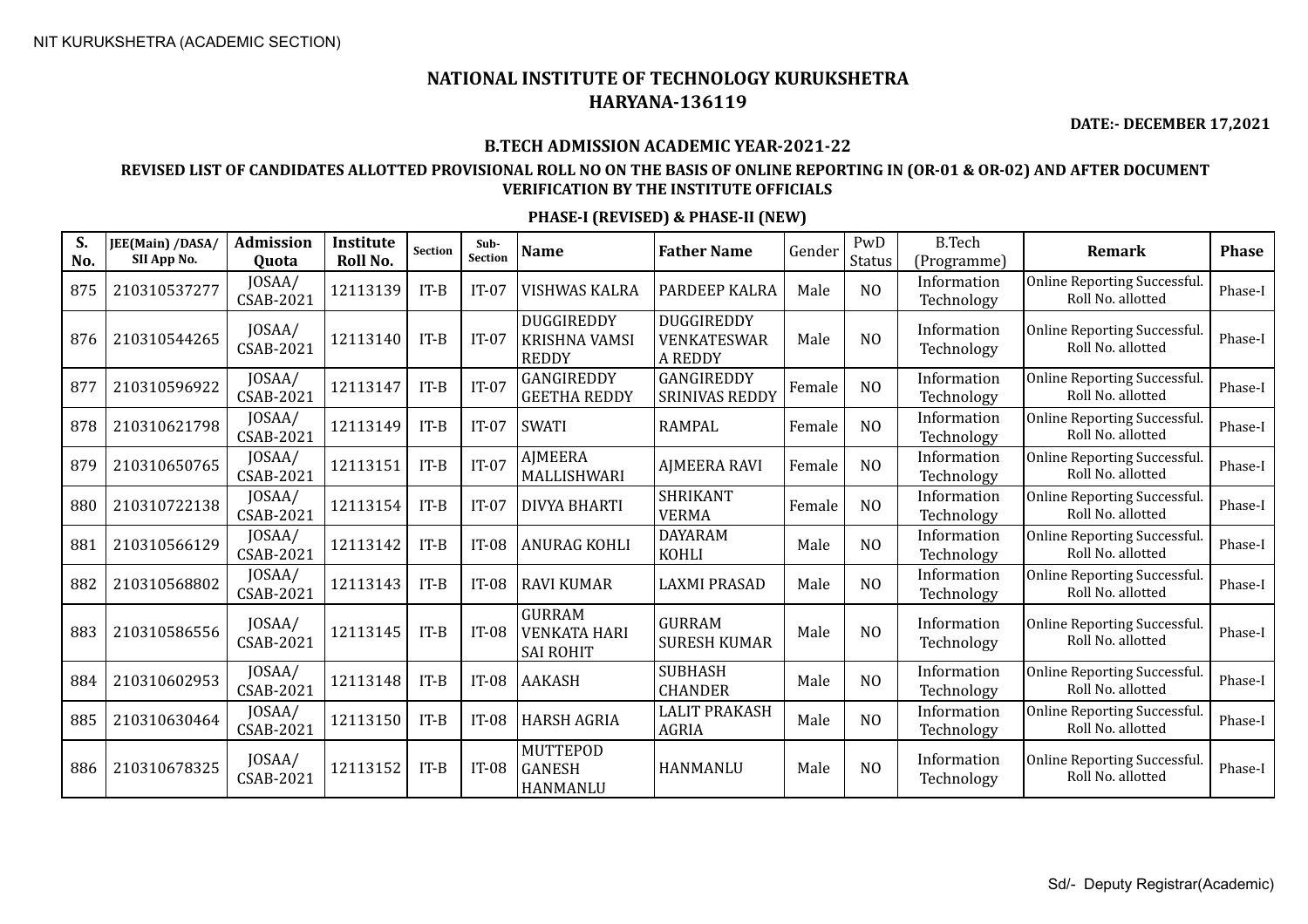**DATE:- DECEMBER 17,2021**

#### **B.TECH ADMISSION ACADEMIC YEAR-2021-22**

### **REVISED LIST OF CANDIDATES ALLOTTED PROVISIONAL ROLL NO ON THE BASIS OF ONLINE REPORTING IN (OR-01 & OR-02) AND AFTER DOCUMENT VERIFICATION BY THE INSTITUTE OFFICIALS**

| S.<br>No. | JEE(Main) /DASA/<br>SII App No.                  | Admission<br><b>Quota</b>  | Institute<br>Roll No. | Section | Sub-<br>Section | <b>Name</b>                                     | <b>Father Name</b>                      | Gender | PwD<br>Status  | <b>B.Tech</b><br>(Programme) | <b>Remark</b>                                           | <b>Phase</b> |
|-----------|--------------------------------------------------|----------------------------|-----------------------|---------|-----------------|-------------------------------------------------|-----------------------------------------|--------|----------------|------------------------------|---------------------------------------------------------|--------------|
| 887       | 210310692908                                     | JOSAA/<br><b>CSAB-2021</b> | 12113153              | $IT-B$  | <b>IT-08</b>    | <b>GHANSHYAM</b><br>YADAV                       | PRADEEP YADAV                           | Male   | N <sub>O</sub> | Information<br>Technology    | <b>Online Reporting Successful</b><br>Roll No. allotted | Phase-I      |
| 888       | 210310724821                                     | JOSAA/<br><b>CSAB-2021</b> | 12113155              | $IT-B$  | <b>IT-08</b>    | MUDRIKA<br><b>CHAWLA</b>                        | <b>SANDEEP</b><br><b>CHAWLA</b>         | Female | N <sub>O</sub> | Information<br>Technology    | <b>Online Reporting Successful</b><br>Roll No. allotted | Phase-I      |
| 889       | 210310801166                                     | JOSAA/<br><b>CSAB-2021</b> | 12113156              | $IT-B$  | <b>IT-08</b>    | <b>RITESH KUMAR</b>                             | <b>RAJ KRIPAL</b><br><b>SINGH</b>       | Male   | N <sub>O</sub> | Information<br>Technology    | <b>Online Reporting Successful</b><br>Roll No. allotted | Phase-I      |
| 890       | 210310802274                                     | JOSAA/<br><b>CSAB-2021</b> | 12113157              | $IT-B$  | <b>IT-08</b>    | <b>ANJALI GOLA</b>                              | PARMANAND<br><b>GOLA</b>                | Female | N <sub>O</sub> | Information<br>Technology    | <b>Online Reporting Successful</b><br>Roll No. allotted | Phase-I      |
| 891       | 210320000394                                     | JOSAA/<br><b>CSAB-2021</b> | 12113158              | $IT-B$  | <b>IT-08</b>    | <b>VISHAL BINDAL</b>                            | <b>ANIL BINDAL</b>                      | Male   | N <sub>O</sub> | Information<br>Technology    | <b>Online Reporting Successful</b><br>Roll No. allotted | Phase-I      |
| 892       | 210320025342                                     | JOSAA/<br><b>CSAB-2021</b> | 12113159              | $IT-B$  | <b>IT-08</b>    | <b>UDIT PAL</b>                                 | <b>HEMANT PAL</b>                       | Male   | N <sub>O</sub> | Information<br>Technology    | <b>Online Reporting Successful</b><br>Roll No. allotted | Phase-I      |
| 893       | 210320056573                                     | JOSAA/<br><b>CSAB-2021</b> | 12113160              | $IT-B$  | <b>IT-08</b>    | <b>RASHMI</b>                                   | <b>RAJESH KUMAR</b>                     | Female | N <sub>O</sub> | Information<br>Technology    | <b>Online Reporting Successful</b><br>Roll No. allotted | Phase-I      |
| 894       | 210330026301                                     | JOSAA/<br><b>CSAB-2021</b> | 12113161              | $IT-B$  | <b>IT-08</b>    | <b>DIVYA KUMARI</b><br><b>MEENA</b>             | <b>SITA RAM</b><br><b>MEENA</b>         | Female | N <sub>O</sub> | Information<br>Technology    | <b>Online Reporting Successful</b><br>Roll No. allotted | Phase-I      |
| 895       | 210310070417                                     | JOSAA/<br><b>CSAB-2021</b> | 12113162              | $IT-B$  | <b>IT-08</b>    | <b>NITESH KUMAR</b><br><b>VERMA</b>             | <b>GURUBACHAN</b><br><b>SINGH</b>       | Male   | N <sub>O</sub> | Information<br>Technology    | <b>Online Reporting Successful</b><br>Roll No. allotted | Phase-I      |
| 896       | 210310209989                                     | JOSAA/<br><b>CSAB-2021</b> | 12113163              | $IT-B$  | <b>IT-08</b>    | <b>PUSHAN TRISAL</b>                            | <b>VIKESH TRISAL</b>                    | Male   | N <sub>O</sub> | Information<br>Technology    | <b>Online Reporting Successful</b><br>Roll No. allotted | Phase-I      |
| 897       | 210310327188                                     | JOSAA/<br><b>CSAB-2021</b> | 12113164              | $IT-B$  | <b>IT-08</b>    | SOORAJ KASHYAP                                  | RAJENDRA JHA                            | Male   | N <sub>O</sub> | Information<br>Technology    | Online Reporting Successful.<br>Roll No. allotted       | Phase-I      |
| 898       | IS25259822790<br>38                              | JOSAA/<br><b>CSAB-2021</b> | 12133001              | $IT-B$  | $IT-08$         | MD. IFTA<br><b>KHAIRUL ALAM</b><br><b>SAKIB</b> | MR <sub>MD</sub><br><b>SHUMSUL ALAM</b> | Male   | N <sub>O</sub> | Information<br>Technology    | <b>Online Reporting Successful</b><br>Roll No. allotted | Phase-I      |
| 899       | Q/Wel/855/2/2<br>021 dated 13th<br>October, 2021 | JOSAA/<br><b>CSAB-2021</b> | 12133002              | $IT-B$  | <b>IT-08</b>    | <b>MEHUL</b><br>KHEMCHANDANI                    | MR. PRAMOD<br>KHEMCHANDANI              | Male   | N <sub>O</sub> | Information<br>Technology    | <b>Online Reporting Successful</b><br>Roll No. allotted | Phase-I      |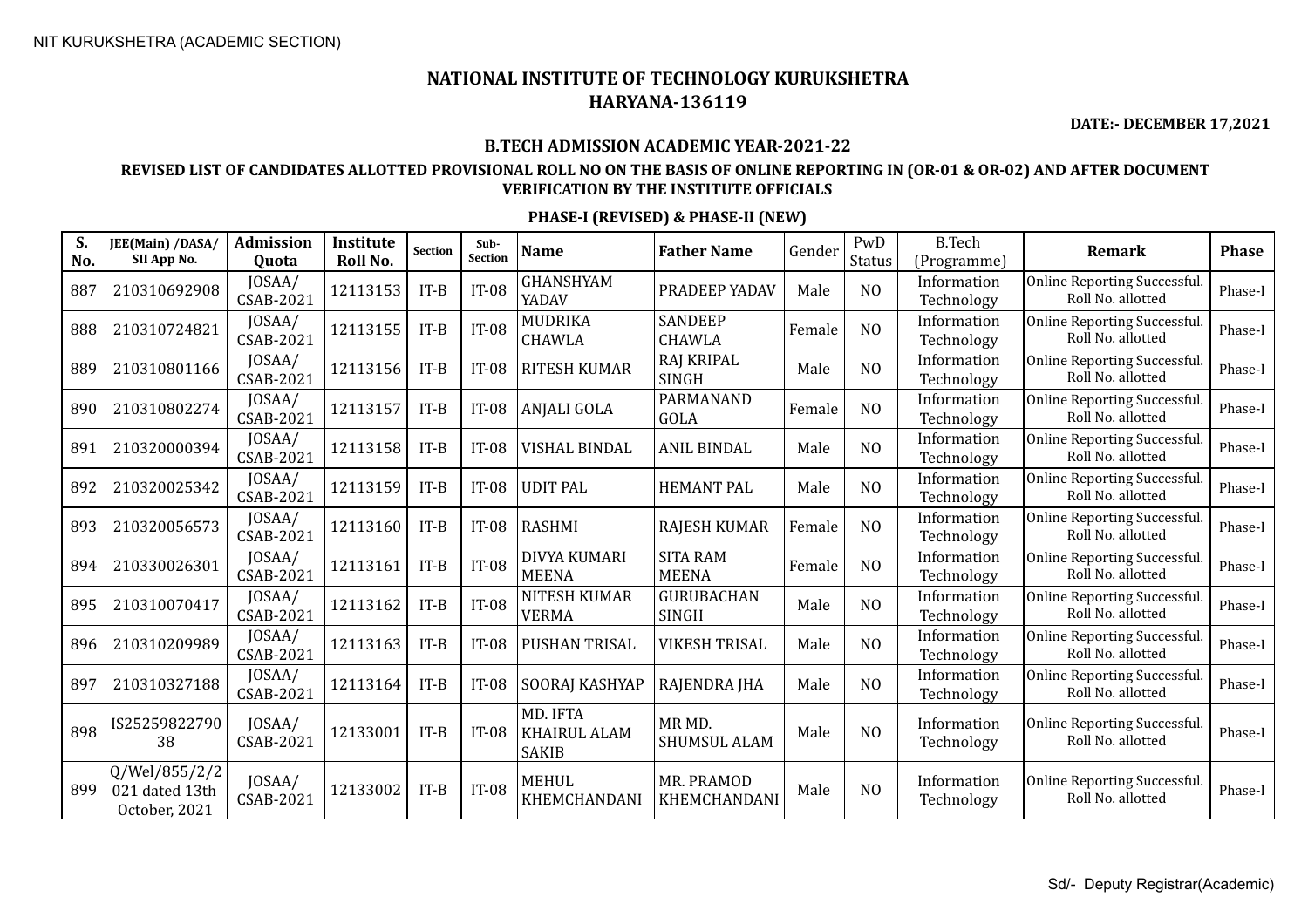**DATE:- DECEMBER 17,2021**

### **B.TECH ADMISSION ACADEMIC YEAR-2021-22**

### **REVISED LIST OF CANDIDATES ALLOTTED PROVISIONAL ROLL NO ON THE BASIS OF ONLINE REPORTING IN (OR-01 & OR-02) AND AFTER DOCUMENT VERIFICATION BY THE INSTITUTE OFFICIALS**

| S.<br>No. | JEE(Main) /DASA/<br>SII App No. | <b>Admission</b><br>Quota  | Institute<br>Roll No. | <b>Section</b> | Sub-<br>Section | <b>Name</b>                                  | <b>Father Name</b>                            | Gender | PwD<br>Status  | <b>B.Tech</b><br>(Programme) | <b>Remark</b>                                     | Phase   |
|-----------|---------------------------------|----------------------------|-----------------------|----------------|-----------------|----------------------------------------------|-----------------------------------------------|--------|----------------|------------------------------|---------------------------------------------------|---------|
| 900       | 210310043589                    | JOSAA/<br><b>CSAB-2021</b> | 12133003              | $IT-B$         | <b>IT-08</b>    | NISHITH JAGDISH<br><b>GEEDH</b>              | MR. JAGDISH<br><b>SHAMRAO</b><br><b>GEEDH</b> | Male   | N <sub>O</sub> | Information<br>Technology    | Online Reporting Successful.<br>Roll No. allotted | Phase-I |
| 901       | 210310000055                    | JOSAA/<br><b>CSAB-2021</b> | 12116001              | ME-A           | $ME-01$         | <b>AMANDEEP</b>                              | <b>KRISHAN</b><br><b>KUMAR</b>                | Male   | N <sub>O</sub> | Mechanical<br>Engg.          | Online Reporting Successful.<br>Roll No. allotted | Phase-I |
| 902       | 210310006391                    | JOSAA/<br><b>CSAB-2021</b> | 12116002              | ME-A           | $ME-01$         | ROHIT KUMAR                                  | <b>RAM SARAN</b>                              | Male   | N <sub>O</sub> | Mechanical<br>Engg.          | Online Reporting Successful.<br>Roll No. allotted | Phase-I |
| 903       | 210310007384                    | JOSAA/<br><b>CSAB-2021</b> | 12116003              | ME-A           | $ME-01$         | SATYUNJAY<br><b>KATIYAR</b>                  | <b>AJAY KUMAR</b>                             | Male   | N <sub>O</sub> | Mechanical<br>Engg.          | Online Reporting Successful.<br>Roll No. allotted | Phase-I |
| 904       | 210310010144                    | JOSAA/<br><b>CSAB-2021</b> | 12116005              | $ME-A$         | $ME-01$         | KETAN                                        | <b>ARUN KUMAR</b>                             | Male   | N <sub>O</sub> | Mechanical<br>Engg.          | Online Reporting Successful.<br>Roll No. allotted | Phase-I |
| 905       | 210310010349                    | JOSAA/<br>CSAB-2021        | 12116006              | $ME-A$         | $ME-01$         | <b>PARTH</b>                                 | <b>PARVEEN</b><br><b>KUMAR</b>                | Male   | N <sub>O</sub> | Mechanical<br>Engg.          | Online Reporting Successful.<br>Roll No. allotted | Phase-I |
| 906       | 210310011635                    | JOSAA/<br>CSAB-2021        | 12116007              | ME-A           | $ME-01$         | <b>SANDEEP</b>                               | <b>SURAJ BHAN</b>                             | Male   | N <sub>O</sub> | Mechanical<br>Engg.          | Online Reporting Successful.<br>Roll No. allotted | Phase-I |
| 907       | 210310011749                    | JOSAA/<br>CSAB-2021        | 12116008              | $ME-A$         | $ME-01$         | <b>AKANSHA</b><br>SHARMA                     | <b>MANOJ KUMAR</b><br><b>SHARMA</b>           | Female | N <sub>O</sub> | Mechanical<br>Engg.          | Online Reporting Successful.<br>Roll No. allotted | Phase-I |
| 908       | 210310016351                    | JOSAA/<br>CSAB-2021        | 12116009              | $ME-A$         | <b>ME-01</b>    | SIMRAN                                       | <b>RAJENDER</b><br><b>KUMAR</b>               | Female | N <sub>O</sub> | Mechanical<br>Engg.          | Online Reporting Successful.<br>Roll No. allotted | Phase-I |
| 909       | 210310016362                    | JOSAA/<br><b>CSAB-2021</b> | 12116010              | ME-A           | $ME-01$         | <b>PRAYATNA</b><br><b>KISHAN</b><br>URMALIYA | <b>ARVIND</b><br><b>URMALIYA</b>              | Male   | N <sub>O</sub> | Mechanical<br>Engg.          | Online Reporting Successful.<br>Roll No. allotted | Phase-I |
| 910       | 210310016915                    | JOSAA/<br><b>CSAB-2021</b> | 12116011              | ME-A           | <b>ME-01</b>    | ISHIKA<br><b>SAHRAWAT</b>                    | PRAMOD KUMAR<br><b>SAHRAWAT</b>               | Female | N <sub>O</sub> | Mechanical<br>Engg.          | Online Reporting Successful.<br>Roll No. allotted | Phase-I |
| 911       | 210310017120                    | JOSAA/<br><b>CSAB-2021</b> | 12116012              | $ME-A$         | $ME-01$         | <b>SARTHAK</b><br><b>MISHRA</b>              | <b>MUDIT MISHRA</b>                           | Male   | N <sub>O</sub> | Mechanical<br>Engg.          | Online Reporting Successful.<br>Roll No. allotted | Phase-I |
| 912       | 210310022080                    | JOSAA/<br>CSAB-2021        | 12116013              | ME-A           | <b>ME-01</b>    | DIVYA                                        | <b>DIPESH KUMAR</b>                           | Female | N <sub>O</sub> | Mechanical<br>Engg.          | Online Reporting Successful.<br>Roll No. allotted | Phase-I |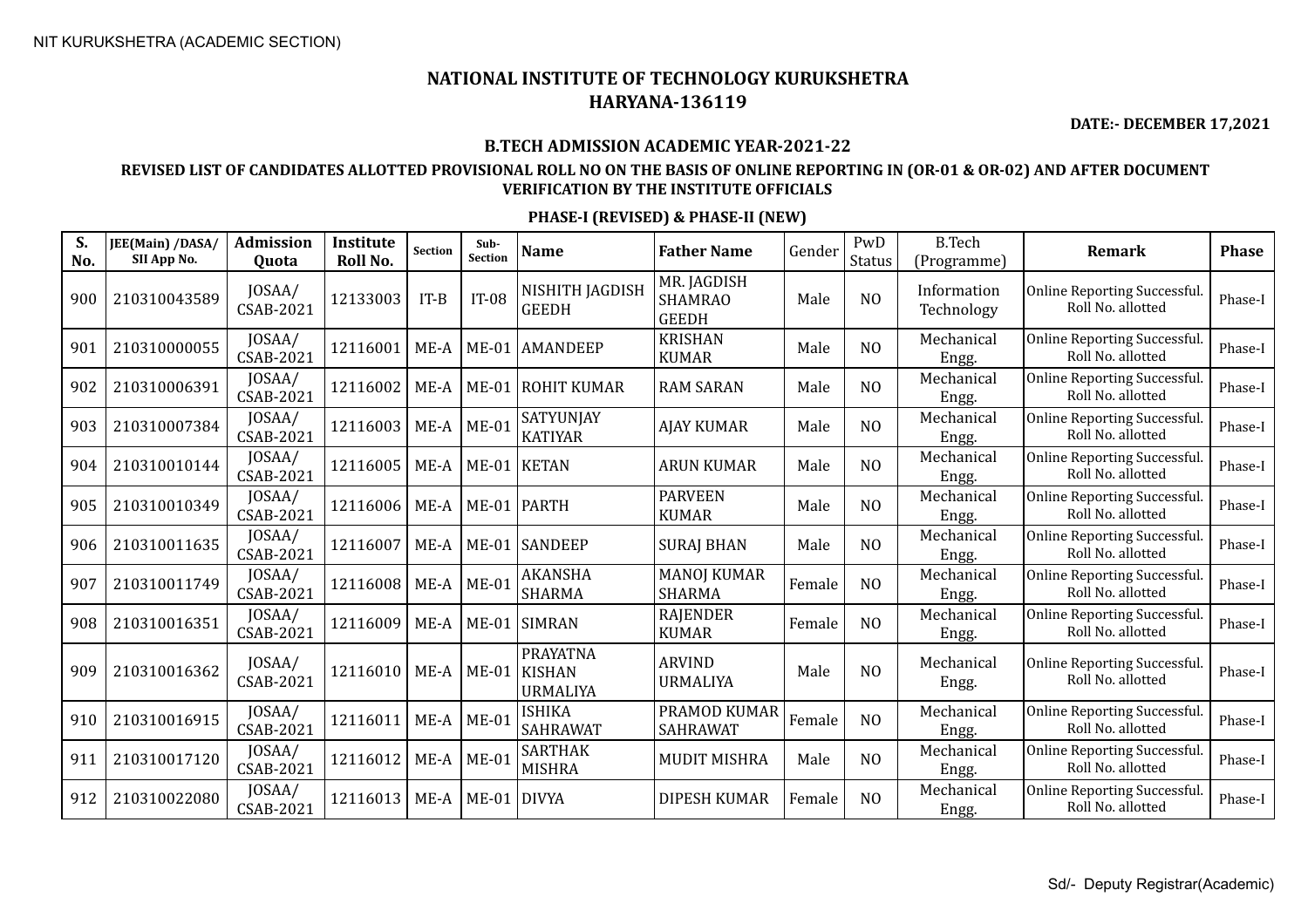**DATE:- DECEMBER 17,2021**

#### **B.TECH ADMISSION ACADEMIC YEAR-2021-22**

### **REVISED LIST OF CANDIDATES ALLOTTED PROVISIONAL ROLL NO ON THE BASIS OF ONLINE REPORTING IN (OR-01 & OR-02) AND AFTER DOCUMENT VERIFICATION BY THE INSTITUTE OFFICIALS**

| S.<br>No. | JEE(Main) /DASA/<br>SII App No. | <b>Admission</b><br><b>Ouota</b> | Institute<br>Roll No. | Section | Sub-<br>Section | Name                               | <b>Father Name</b>                                | Gender | PwD<br>Status  | <b>B.Tech</b><br>(Programme) | Remark                                            | <b>Phase</b> |
|-----------|---------------------------------|----------------------------------|-----------------------|---------|-----------------|------------------------------------|---------------------------------------------------|--------|----------------|------------------------------|---------------------------------------------------|--------------|
| 913       | 210310032793                    | JOSAA/<br><b>CSAB-2021</b>       | 12116016              | ME-A    |                 | ME-01 SIDDHARTH JAIN               | <b>ANIL JAIN</b>                                  | Male   | N <sub>O</sub> | Mechanical<br>Engg.          | Online Reporting Successful.<br>Roll No. allotted | Phase-I      |
| 914       | 210310038698                    | JOSAA/<br>CSAB-2021              | 12116017              | ME-A    | $ME-01$         | <b>INDRASEN</b><br><b>CHAUHAN</b>  | <b>GANESH</b><br><b>CHAUHAN</b>                   | Male   | NO             | Mechanical<br>Engg.          | Online Reporting Successful.<br>Roll No. allotted | Phase-I      |
| 915       | 210310043963                    | JOSAA/<br><b>CSAB-2021</b>       | 12116018              | $ME-A$  | $ME-01$ VIJAY   |                                    | <b>JAGBIR SINGH</b>                               | Male   | N <sub>O</sub> | Mechanical<br>Engg.          | Online Reporting Successful.<br>Roll No. allotted | Phase-I      |
| 916       | 210310051752                    | JOSAA/<br><b>CSAB-2021</b>       | 12116019              | $ME-A$  | $ME-01$         | <b>SANKALP</b><br><b>PANDEY</b>    | <b>SHYAM</b><br><b>NARAYAN</b><br><b>PANDEY</b>   | Male   | N <sub>O</sub> | Mechanical<br>Engg.          | Online Reporting Successful.<br>Roll No. allotted | Phase-I      |
| 917       | 210310053655                    | JOSAA/<br><b>CSAB-2021</b>       | 12116020              | $ME-A$  | $ME-01$         | <b>ABHISHEK</b><br><b>SEHRAWAT</b> | <b>NARENDER</b><br><b>KUMAR</b>                   | Male   | N <sub>O</sub> | Mechanical<br>Engg.          | Online Reporting Successful.<br>Roll No. allotted | Phase-I      |
| 918       | 210310058302                    | JOSAA/<br><b>CSAB-2021</b>       | 12116021              | $ME-A$  | $ME-01$         | <b>DIPANSHU</b><br><b>PANDEY</b>   | <b>CHANDRA</b><br><b>BALLABH</b><br><b>PANDEY</b> | Male   | N <sub>O</sub> | Mechanical<br>Engg.          | Online Reporting Successful.<br>Roll No. allotted | Phase-I      |
| 919       | 210310152643                    | JOSAA/<br><b>CSAB-2021</b>       | 12116049              | ME-A    | $ME-01$         | <b>VIVEK KUMAR</b>                 | <b>RAMNARESH</b><br>SINGH                         | Male   | <b>YES</b>     | Mechanical<br>Engg.          | Online Reporting Successful.<br>Roll No. allotted | Phase-I      |
| 920       | 210330039833                    | JOSAA/<br><b>CSAB-2021</b>       | 12116153              | $ME-A$  |                 | ME-01 SONUPAL                      | <b>VEERPAL SINGH</b>                              | Male   | <b>YES</b>     | Mechanical<br>Engg.          | Online Reporting Successful.<br>Roll No. allotted | Phase-I      |
| 921       | 210310024269                    | JOSAA/<br>CSAB-2021              | 12116014              | ME-A    | $ME-02$         | <b>SAMEEKSHA</b><br>YADAV          | MAHENDRA<br><b>SINGH YADAV</b>                    | Female | N <sub>O</sub> | Mechanical<br>Engg.          | Online Reporting Successful.<br>Roll No. allotted | Phase-I      |
| 922       | 210310032470                    | JOSAA/<br><b>CSAB-2021</b>       | 12116015              | ME-A    |                 | ME-02 ANJU BALA                    | MAHIPAL SINGH                                     | Female | N <sub>O</sub> | Mechanical<br>Engg.          | Online Reporting Successful.<br>Roll No. allotted | Phase-I      |
| 923       | 210310060066                    | JOSAA/<br><b>CSAB-2021</b>       | 12116022              | $ME-A$  | $ME-02$         | TANISHQ RAJESH<br><b>JAIN</b>      | <b>RAJESH</b><br><b>JAIKUMAR JAIN</b>             | Male   | N <sub>O</sub> | Mechanical<br>Engg.          | Online Reporting Successful.<br>Roll No. allotted | Phase-I      |
| 924       | 210310068942                    | JOSAA/<br>CSAB-2021              | 12116023              | ME-A    |                 | ME-02 SUBHAM                       | <b>ROHTASH</b>                                    | Male   | N <sub>O</sub> | Mechanical<br>Engg.          | Online Reporting Successful.<br>Roll No. allotted | Phase-I      |
| 925       | 210310068996                    | JOSAA/<br>CSAB-2021              | 12116024              | $ME-A$  | $ME-02$         | <b>UMESH KUMAR</b>                 | <b>MANOJ KUMAR</b>                                | Male   | N <sub>O</sub> | Mechanical<br>Engg.          | Online Reporting Successful.<br>Roll No. allotted | Phase-I      |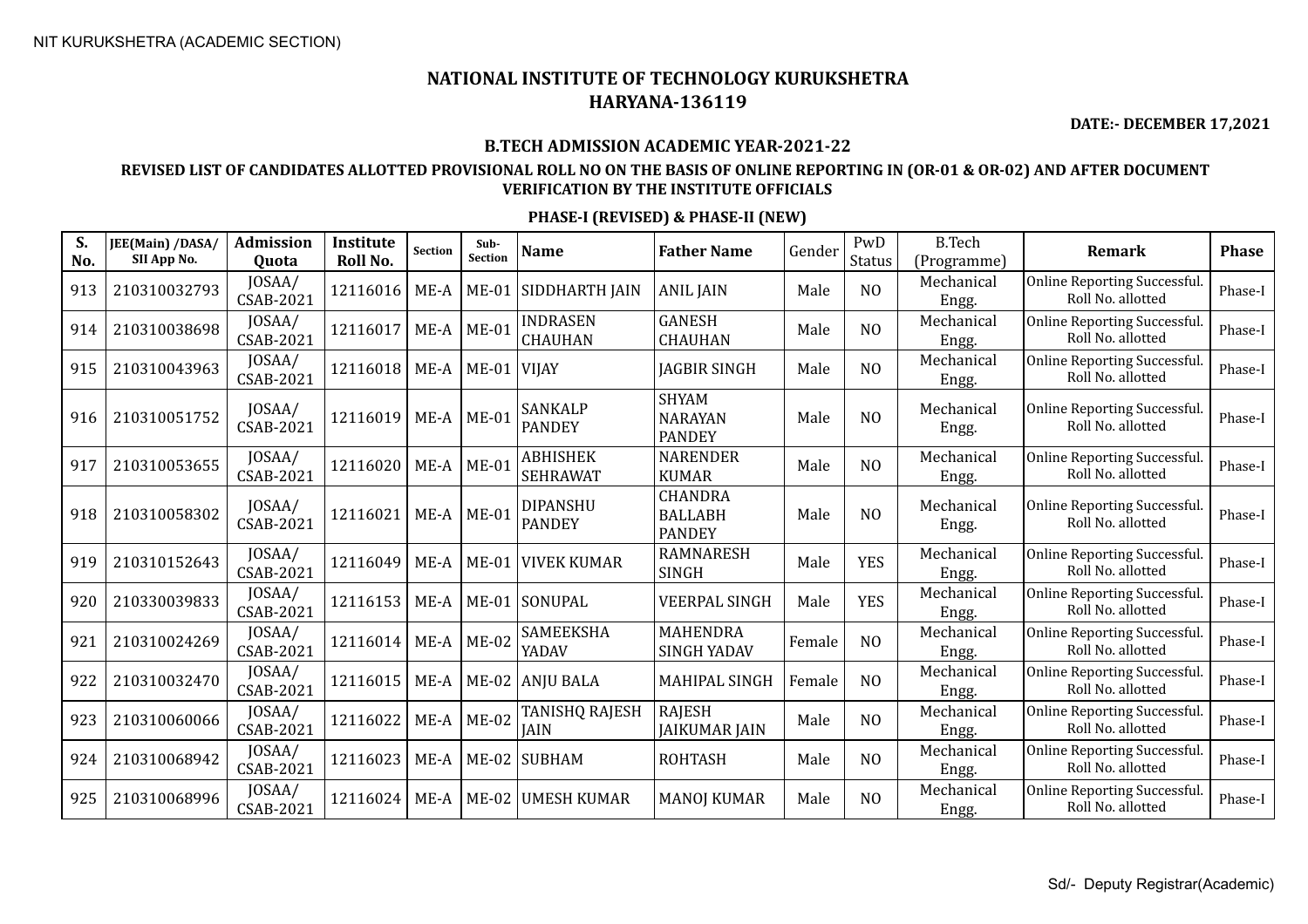**DATE:- DECEMBER 17,2021**

#### **B.TECH ADMISSION ACADEMIC YEAR-2021-22**

### **REVISED LIST OF CANDIDATES ALLOTTED PROVISIONAL ROLL NO ON THE BASIS OF ONLINE REPORTING IN (OR-01 & OR-02) AND AFTER DOCUMENT VERIFICATION BY THE INSTITUTE OFFICIALS**

| S.<br>No. | <b>JEE(Main) /DASA/</b><br>SII App No. | <b>Admission</b><br><b>Ouota</b> | <b>Institute</b><br>Roll No. | Section | Sub-<br><b>Section</b> | <b>Name</b>                      | <b>Father Name</b>                              | Gender | PwD<br><b>Status</b> | <b>B.Tech</b><br>(Programme) | Remark                                            | <b>Phase</b> |
|-----------|----------------------------------------|----------------------------------|------------------------------|---------|------------------------|----------------------------------|-------------------------------------------------|--------|----------------------|------------------------------|---------------------------------------------------|--------------|
| 926       | 210310075077                           | JOSAA/<br><b>CSAB-2021</b>       | 12116025                     | ME-A    | $ME-02$                | <b>SUMIT KUMAR</b>               | <b>SURESH KUMAR</b>                             | Male   | N <sub>O</sub>       | Mechanical<br>Engg.          | Online Reporting Successful.<br>Roll No. allotted | Phase-I      |
| 927       | 210310076818                           | JOSAA/<br><b>CSAB-2021</b>       | 12116026                     | ME-A    | $ME-02$                | <b>AKHILESH</b><br>CHAUHAN       | <b>SILDAR SINGH</b><br><b>CHAUHAN</b>           | Male   | N <sub>O</sub>       | Mechanical<br>Engg.          | Online Reporting Successful.<br>Roll No. allotted | Phase-I      |
| 928       | 210310088705                           | JOSAA/<br><b>CSAB-2021</b>       | 12116027                     | $ME-A$  |                        | ME-02 ARYAN SHARMA               | <b>SURAJ SHARMA</b>                             | Male   | N <sub>O</sub>       | Mechanical<br>Engg.          | Online Reporting Successful.<br>Roll No. allotted | Phase-I      |
| 929       | 210310090852                           | JOSAA/<br><b>CSAB-2021</b>       | 12116028                     | ME-A    |                        | ME-02 RAJAT MEHTA                | <b>DHIRENDRA</b><br><b>KUMAR MEHTA</b>          | Male   | N <sub>O</sub>       | Mechanical<br>Engg.          | Online Reporting Successful.<br>Roll No. allotted | Phase-I      |
| 930       | 210310090997                           | JOSAA/<br><b>CSAB-2021</b>       | 12116029                     | ME-A    |                        | ME-02   JAYANT SAINI             | MURLIDHAR<br><b>SAINI</b>                       | Male   | N <sub>O</sub>       | Mechanical<br>Engg.          | Online Reporting Successful.<br>Roll No. allotted | Phase-I      |
| 931       | 210310095416                           | JOSAA/<br><b>CSAB-2021</b>       | 12116030                     | ME-A    | $ME-02$                | <b>KAUSTUBH</b><br><b>NEERAJ</b> | <b>SUSHIL NEERAI</b>                            | Male   | N <sub>O</sub>       | Mechanical<br>Engg.          | Online Reporting Successful.<br>Roll No. allotted | Phase-I      |
| 932       | 210310099016                           | JOSAA/<br><b>CSAB-2021</b>       | 12116031                     | ME-A    |                        | ME-02 SHIVAM BHATT               | <b>DINESH</b><br><b>CHANDRA</b><br><b>BHATT</b> | Male   | N <sub>O</sub>       | Mechanical<br>Engg.          | Online Reporting Successful.<br>Roll No. allotted | Phase-I      |
| 933       | 210310099287                           | JOSAA/<br><b>CSAB-2021</b>       | 12116032                     | ME-A    | <b>ME-02</b>           | <b>RAJNISH</b><br><b>KAUSHAL</b> | <b>RANBIR</b><br><b>KAUSHAL</b>                 | Male   | N <sub>O</sub>       | Mechanical<br>Engg.          | Online Reporting Successful.<br>Roll No. allotted | Phase-I      |
| 934       | 210310099696                           | JOSAA/<br><b>CSAB-2021</b>       | 12116033                     | $ME-A$  | <b>ME-02</b>           | ABHIMANYU<br><b>MITTAL</b>       | <b>SANDEEP</b><br><b>MITTAL</b>                 | Male   | N <sub>O</sub>       | Mechanical<br>Engg.          | Online Reporting Successful.<br>Roll No. allotted | Phase-I      |
| 935       | 210310101114                           | JOSAA/<br><b>CSAB-2021</b>       | 12116034                     | ME-A    |                        | ME-02 PRASHANT                   | <b>SHYAM KISHORE</b>                            | Male   | N <sub>O</sub>       | Mechanical<br>Engg.          | Online Reporting Successful.<br>Roll No. allotted | Phase-I      |
| 936       | 210310105971                           | JOSAA/<br><b>CSAB-2021</b>       | 12116035                     | ME-A    |                        | ME-02 RAM FAGORIA                | <b>CHARAN SINGH</b><br><b>FAGORIA</b>           | Male   | N <sub>O</sub>       | Mechanical<br>Engg.          | Online Reporting Successful.<br>Roll No. allotted | Phase-I      |
| 937       | 210310109956                           | JOSAA/<br>CSAB-2021              | 12116036                     | ME-A    |                        | ME-02 ADITYA TYAGI               | <b>HARIOM TYAGI</b>                             | Male   | N <sub>O</sub>       | Mechanical<br>Engg.          | Online Reporting Successful.<br>Roll No. allotted | Phase-I      |
| 938       | 210310110595                           | JOSAA/<br><b>CSAB-2021</b>       | 12116037                     | $ME-A$  | <b>ME-02</b>           | <b>TARUN</b><br><b>KARWASRA</b>  | <b>JAGDISH KUMAR</b>                            | Male   | N <sub>O</sub>       | Mechanical<br>Engg.          | Online Reporting Successful.<br>Roll No. allotted | Phase-I      |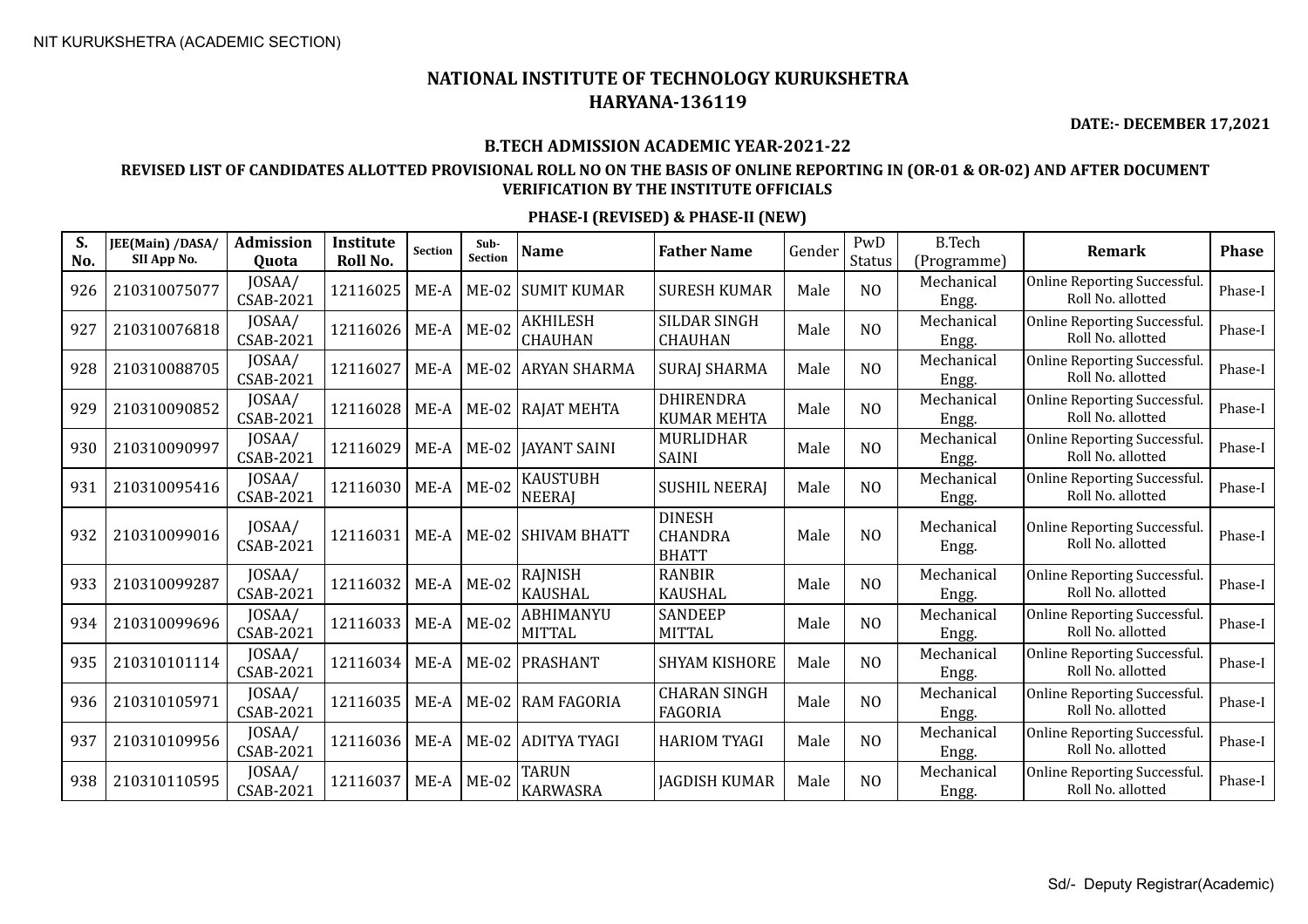**DATE:- DECEMBER 17,2021**

#### **B.TECH ADMISSION ACADEMIC YEAR-2021-22**

### **REVISED LIST OF CANDIDATES ALLOTTED PROVISIONAL ROLL NO ON THE BASIS OF ONLINE REPORTING IN (OR-01 & OR-02) AND AFTER DOCUMENT VERIFICATION BY THE INSTITUTE OFFICIALS**

| S.<br>No. | JEE(Main) /DASA/<br>SII App No. | <b>Admission</b><br>Quota  | Institute<br>Roll No. | <b>Section</b> | Sub-<br><b>Section</b> | <b>Name</b>                       | <b>Father Name</b>                                 | Gender | PwD<br><b>Status</b> | <b>B.Tech</b><br>(Programme) | Remark                                                   | <b>Phase</b> |
|-----------|---------------------------------|----------------------------|-----------------------|----------------|------------------------|-----------------------------------|----------------------------------------------------|--------|----------------------|------------------------------|----------------------------------------------------------|--------------|
| 939       | 210310152474                    | JOSAA/<br><b>CSAB-2021</b> | 12116048              | $ME-A$         | $ME-02$                | LEENA<br>DHANKHAR                 | <b>VIRENDER</b><br><b>SINGH</b><br><b>DHANKHAR</b> | Female | N <sub>O</sub>       | Mechanical<br>Engg.          | <b>Online Reporting Successful</b><br>Roll No. allotted  | Phase-I      |
| 940       | 210310155254                    | JOSAA/<br>CSAB-2021        | 12116051              | ME-A           |                        | ME-02 SIKHA RAWAT                 | <b>SATE SINGH</b>                                  | Female | N <sub>O</sub>       | Mechanical<br>Engg.          | Online Reporting Successful.<br>Roll No. allotted        | Phase-I      |
| 941       | 210310124206                    | JOSAA/<br>CSAB-2021        | 12116038              | ME-A           |                        | ME-03 ANTRIKSH RAJ                | <b>VINAY SAXENA</b>                                | Male   | N <sub>O</sub>       | Mechanical<br>Engg.          | <b>Online Reporting Successful</b><br>Roll No. allotted  | Phase-I      |
| 942       | 210310124361                    | JOSAA/<br><b>CSAB-2021</b> | 12116039              | ME-A           |                        | ME-03 UJJWAL GUPTA                | PANKAJ GUPTA                                       | Male   | N <sub>O</sub>       | Mechanical<br>Engg.          | <b>Online Reporting Successful</b><br>Roll No. allotted  | Phase-I      |
| 943       | 210310132846                    | JOSAA/<br>CSAB-2021        | 12116040              | $ME-A$         |                        | ME-03 LAKSHYA GOYAL               | <b>AMIT GOYAL</b>                                  | Male   | N <sub>O</sub>       | Mechanical<br>Engg.          | <b>Online Reporting Successful</b><br>Roll No. allotted  | Phase-I      |
| 944       | 210310133379                    | JOSAA/<br><b>CSAB-2021</b> | 12116041              | $ME-A$         |                        | ME-03 SAHIL YADAV                 | <b>SANJAY KUMAR</b><br>YADAV                       | Male   | N <sub>O</sub>       | Mechanical<br>Engg.          | <b>Online Reporting Successful</b><br>Roll No. allotted  | Phase-I      |
| 945       | 210310136370                    | JOSAA/<br>CSAB-2021        | 12116042              | $ME-A$         | $ME-03$                | <b>PRANSHU</b><br><b>TRIPATHI</b> | <b>MANISH</b><br><b>TRIPATHI</b>                   | Male   | N <sub>O</sub>       | Mechanical<br>Engg.          | <b>Online Reporting Successful</b><br>Roll No. allotted  | Phase-I      |
| 946       | 210310140751                    | JOSAA/<br>CSAB-2021        | 12116043              | ME-A           | ME-03 SOHIT            |                                   | <b>SATISH KUMAR</b>                                | Male   | NO                   | Mechanical<br>Engg.          | <b>Online Reporting Successful.</b><br>Roll No. allotted | Phase-I      |
| 947       | 210310145287                    | JOSAA/<br>CSAB-2021        | 12116044              | ME-A           |                        | ME-03 SACHIN GEHLAUT              | <b>RAVINDER</b><br><b>SINGH</b>                    | Male   | N <sub>O</sub>       | Mechanical<br>Engg.          | Online Reporting Successful.<br>Roll No. allotted        | Phase-I      |
| 948       | 210310145885                    | JOSAA/<br>CSAB-2021        | 12116045              | $ME-A$         |                        | ME-03 AYUSH GARG                  | <b>RAJESH GARG</b>                                 | Male   | N <sub>0</sub>       | Mechanical<br>Engg.          | Online Reporting Successful.<br>Roll No. allotted        | Phase-I      |
| 949       | 210310149263                    | JOSAA/<br><b>CSAB-2021</b> | 12116046              | ME-A           |                        | ME-03   KUNJI LAL MEENA           | <b>PREMRAJ</b><br><b>MEENA</b>                     | Male   | N <sub>O</sub>       | Mechanical<br>Engg.          | Online Reporting Successful.<br>Roll No. allotted        | Phase-I      |
| 950       | 210310149622                    | JOSAA/<br>CSAB-2021        | 12116047              | $ME-A$         |                        | ME-03 AMIT KUMAR                  | <b>DEVILAL</b>                                     | Male   | N <sub>O</sub>       | Mechanical<br>Engg.          | <b>Online Reporting Successful</b><br>Roll No. allotted  | Phase-I      |
| 951       | 210310154766                    | JOSAA/<br>CSAB-2021        | 12116050              | ME-A           | $ME-03$                | <b>GUGULOTH</b><br><b>SAMPATH</b> | <b>GUGULOTH</b><br>MOTHILAL                        | Male   | N <sub>O</sub>       | Mechanical<br>Engg.          | <b>Online Reporting Successful</b><br>Roll No. allotted  | Phase-I      |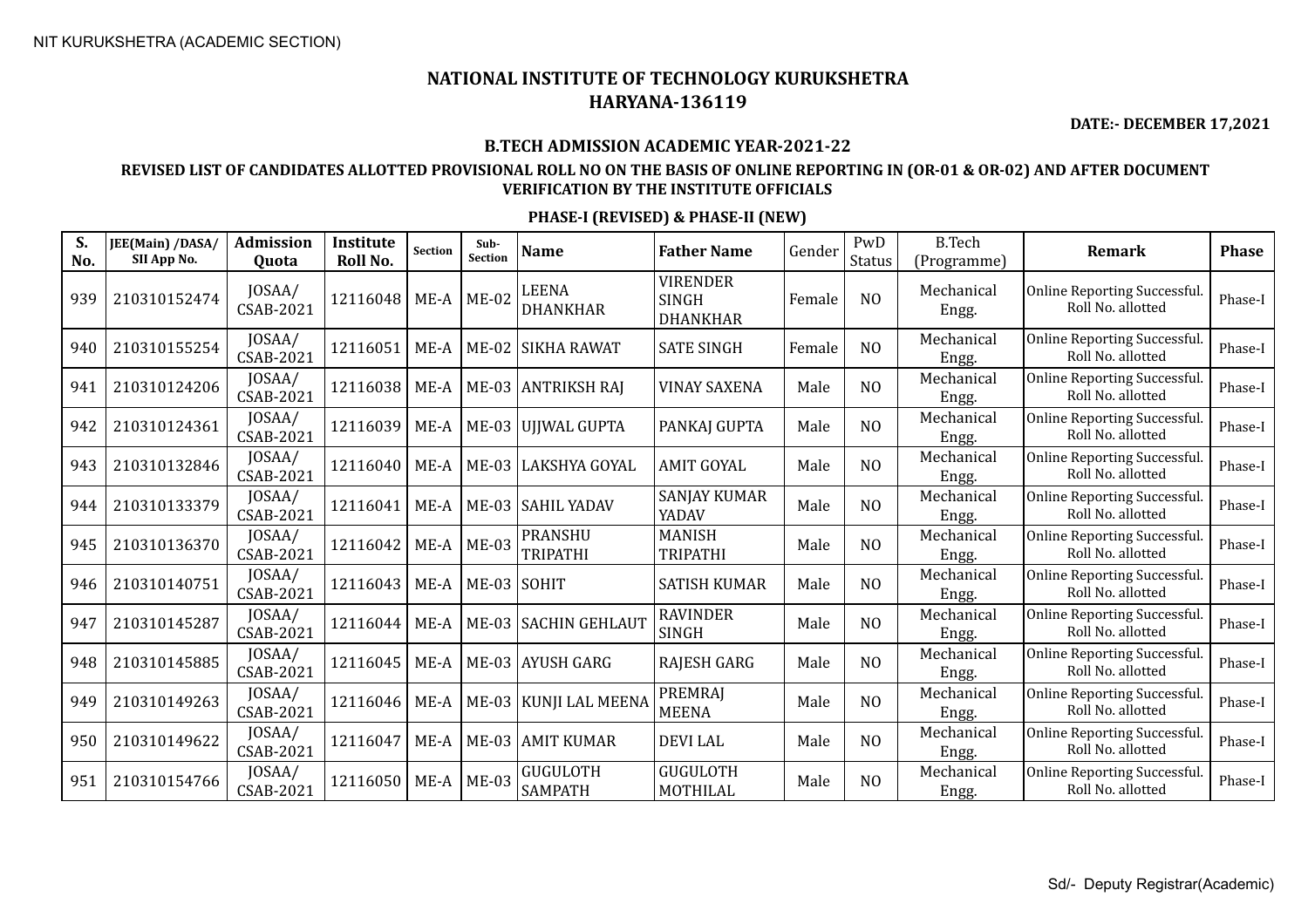**DATE:- DECEMBER 17,2021**

#### **B.TECH ADMISSION ACADEMIC YEAR-2021-22**

### **REVISED LIST OF CANDIDATES ALLOTTED PROVISIONAL ROLL NO ON THE BASIS OF ONLINE REPORTING IN (OR-01 & OR-02) AND AFTER DOCUMENT VERIFICATION BY THE INSTITUTE OFFICIALS**

| S.<br>No. | JEE(Main) /DASA/<br>SII App No. | <b>Admission</b><br>Quota  | Institute<br>Roll No. | <b>Section</b> | Sub-<br>Section | <b>Name</b>                       | <b>Father Name</b>                   | Gender | PwD<br>Status  | <b>B.Tech</b><br>(Programme) | <b>Remark</b>                                     | <b>Phase</b> |
|-----------|---------------------------------|----------------------------|-----------------------|----------------|-----------------|-----------------------------------|--------------------------------------|--------|----------------|------------------------------|---------------------------------------------------|--------------|
| 952       | 210310158132                    | JOSAA/<br><b>CSAB-2021</b> | 12116052              | ME-A           | <b>ME-03</b>    | NIKHIL KUMAR<br><b>RAGHAV</b>     | <b>SURESH CHAND</b>                  | Male   | N <sub>O</sub> | Mechanical<br>Engg.          | Online Reporting Successful.<br>Roll No. allotted | Phase-I      |
| 953       | 210310161755                    | JOSAA/<br>CSAB-2021        | 12116053              | ME-A           |                 | ME-03 CHARU                       | <b>DEVENDER</b><br><b>KUMAR</b>      | Female | N <sub>O</sub> | Mechanical<br>Engg.          | Online Reporting Successful.<br>Roll No. allotted | Phase-I      |
| 954       | 210310162725                    | JOSAA/<br><b>CSAB-2021</b> | 12116054              | ME-A           |                 | ME-03 ROMEE RANJAN                | <b>RAJEEV RANJAN</b>                 | Male   | N <sub>O</sub> | Mechanical<br>Engg.          | Online Reporting Successful.<br>Roll No. allotted | Phase-I      |
| 955       | 210310170658                    | JOSAA/<br><b>CSAB-2021</b> | 12116055              | $ME-A$         |                 | ME-03 TAMANNA                     | <b>PAWAN</b><br><b>KANDOLA</b>       | Female | N <sub>O</sub> | Mechanical<br>Engg.          | Online Reporting Successful.<br>Roll No. allotted | Phase-I      |
| 956       | 210310175412                    | JOSAA/<br><b>CSAB-2021</b> | 12116056              | ME-A           | <b>ME-03</b>    | <b>AISHWARYA</b><br><b>TIWARI</b> | <b>SANJAY KUMAR</b><br><b>TIWARI</b> | Male   | N <sub>O</sub> | Mechanical<br>Engg.          | Online Reporting Successful.<br>Roll No. allotted | Phase-I      |
| 957       | 210310176908                    | JOSAA/<br><b>CSAB-2021</b> | 12116057              | ME-A           |                 | ME-03 JAGRITI SINGH               | PARAMANAND<br><b>SINGH</b>           | Female | N <sub>O</sub> | Mechanical<br>Engg.          | Online Reporting Successful.<br>Roll No. allotted | Phase-I      |
| 958       | 210310179086                    | JOSAA/<br><b>CSAB-2021</b> | 12116058              | ME-A           |                 | ME-03 AASHISH                     | <b>RAJESH KUMAR</b>                  | Male   | N <sub>O</sub> | Mechanical<br>Engg.          | Online Reporting Successful.<br>Roll No. allotted | Phase-I      |
| 959       | 210310179622                    | JOSAA/<br><b>CSAB-2021</b> | 12116059              | ME-A           |                 | ME-03 NIKHIL SOLANKI              | <b>MUKESH KUMAR</b>                  | Male   | N <sub>O</sub> | Mechanical<br>Engg.          | Online Reporting Successful.<br>Roll No. allotted | Phase-I      |
| 960       | 210310237068                    | JOSAA/<br><b>CSAB-2021</b> | 12116067              | $ME-A$         | ME-03 SONAL     |                                   | <b>GIRVER SINGH</b>                  | Female | N <sub>O</sub> | Mechanical<br>Engg.          | Online Reporting Successful.<br>Roll No. allotted | Phase-I      |
| 961       | 210310179994                    | JOSAA/<br><b>CSAB-2021</b> | 12116060              | $ME-A$         |                 | ME-04 AKSHAY KUMAR                | <b>RAMESHWAR</b><br>LAL              | Male   | N <sub>O</sub> | Mechanical<br>Engg.          | Online Reporting Successful.<br>Roll No. allotted | Phase-I      |
| 962       | 210310194711                    | JOSAA/<br><b>CSAB-2021</b> | 12116061              | $ME-A$         |                 | ME-04 RAKESH KUMAR                | <b>RAMESHWER</b><br><b>LAL JAT</b>   | Male   | N <sub>O</sub> | Mechanical<br>Engg.          | Online Reporting Successful.<br>Roll No. allotted | Phase-I      |
| 963       | 210310215698                    | JOSAA/<br><b>CSAB-2021</b> | 12116062              | $ME-A$         |                 | ME-04 ARYAN BAJAJ                 | PANKAJ BAJAJ                         | Male   | N <sub>O</sub> | Mechanical<br>Engg.          | Online Reporting Successful.<br>Roll No. allotted | Phase-I      |
| 964       | 210310222074                    | JOSAA/<br><b>CSAB-2021</b> | 12116063              | $ME-A$         |                 | ME-04 KRISH MITTAL                | LT.SH.VIKASH<br><b>MITTAL</b>        | Male   | N <sub>O</sub> | Mechanical<br>Engg.          | Online Reporting Successful.<br>Roll No. allotted | Phase-I      |
| 965       | 210310229806                    | JOSAA/<br><b>CSAB-2021</b> | 12116064              | ME-A           | <b>ME-04</b>    | RAJEEV<br><b>KUSHWAHA</b>         | <b>RAMESHWAR</b><br><b>KUSHWAHA</b>  | Male   | N <sub>O</sub> | Mechanical<br>Engg.          | Online Reporting Successful.<br>Roll No. allotted | Phase-I      |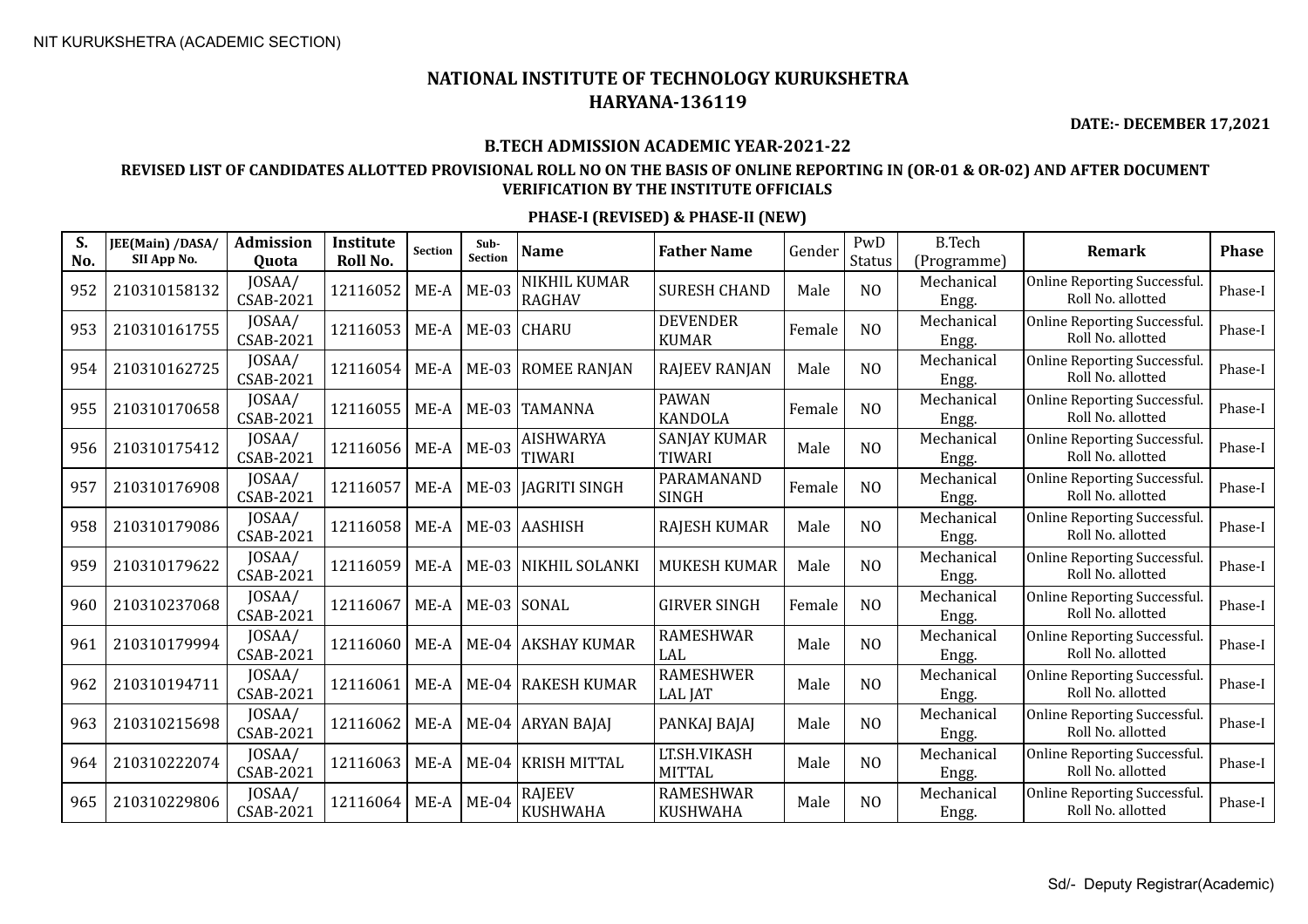**DATE:- DECEMBER 17,2021**

#### **B.TECH ADMISSION ACADEMIC YEAR-2021-22**

### **REVISED LIST OF CANDIDATES ALLOTTED PROVISIONAL ROLL NO ON THE BASIS OF ONLINE REPORTING IN (OR-01 & OR-02) AND AFTER DOCUMENT VERIFICATION BY THE INSTITUTE OFFICIALS**

| S.<br>No. | JEE(Main) /DASA/<br>SII App No. | Admission<br>Quota         | Institute<br>Roll No. | <b>Section</b> | Sub-<br>Section | <b>Name</b>                       | <b>Father Name</b>                    | Gender | PwD<br><b>Status</b> | <b>B.Tech</b><br>(Programme) | <b>Remark</b>                                     | <b>Phase</b> |
|-----------|---------------------------------|----------------------------|-----------------------|----------------|-----------------|-----------------------------------|---------------------------------------|--------|----------------------|------------------------------|---------------------------------------------------|--------------|
| 966       | 210310233872                    | JOSAA/<br><b>CSAB-2021</b> | 12116065              | ME-A           | $ME-04$         | <b>RAHUL KUMAR</b>                | <b>VISHAL KUMAR</b>                   | Male   | N <sub>O</sub>       | Mechanical<br>Engg.          | Online Reporting Successful.<br>Roll No. allotted | Phase-I      |
| 967       | 210310235507                    | JOSAA/<br><b>CSAB-2021</b> | 12116066              | $ME-A$         | $ME-04$         | <b>ADARSH</b><br><b>GOSWAMI</b>   | <b>VINOD</b><br>GOSWAMI               | Male   | N <sub>O</sub>       | Mechanical<br>Engg.          | Online Reporting Successful.<br>Roll No. allotted | Phase-I      |
| 968       | 210310242829                    | JOSAA/<br><b>CSAB-2021</b> | 12116068              | $ME-A$         | <b>ME-04</b>    | <b>GIDUTHURI SAI</b><br>CHAITANYA | <b>GIDUTHURI</b><br>SRINIVASARAO      | Male   | N <sub>O</sub>       | Mechanical<br>Engg.          | Online Reporting Successful.<br>Roll No. allotted | Phase-I      |
| 969       | 210310245753                    | JOSAA/<br><b>CSAB-2021</b> | 12116069              | ME-A           |                 | ME-04 MOHIT RATURI                | <b>RAVINDRA DATT</b><br><b>RATURI</b> | Male   | N <sub>O</sub>       | Mechanical<br>Engg.          | Online Reporting Successful.<br>Roll No. allotted | Phase-I      |
| 970       | 210310252754                    | JOSAA/<br><b>CSAB-2021</b> | 12116070              | $ME-A$         |                 | ME-04 ADITYA                      | <b>RAJPAL</b>                         | Male   | N <sub>O</sub>       | Mechanical<br>Engg.          | Online Reporting Successful.<br>Roll No. allotted | Phase-I      |
| 971       | 210310254184                    | JOSAA/<br>CSAB-2021        | 12116071              | ME-A           |                 | ME-04 MINTU                       | <b>SATISH KUMAR</b>                   | Male   | N <sub>O</sub>       | Mechanical<br>Engg.          | Online Reporting Successful.<br>Roll No. allotted | Phase-I      |
| 972       | 210310265160                    | JOSAA/<br>CSAB-2021        | 12116072              | ME-A           | $ME-04$         | ISHAAN LAKHERA   ANIL LAKHERA     |                                       | Male   | N <sub>O</sub>       | Mechanical<br>Engg.          | Online Reporting Successful.<br>Roll No. allotted | Phase-I      |
| 973       | 210310269738                    | JOSAA/<br><b>CSAB-2021</b> | 12116073              | ME-A           |                 | ME-04 AMAN YADAV                  | PANKAJ<br><b>KISHORE YADAV</b>        | Male   | N <sub>O</sub>       | Mechanical<br>Engg.          | Online Reporting Successful.<br>Roll No. allotted | Phase-I      |
| 974       | 210310269842                    | JOSAA/<br><b>CSAB-2021</b> | 12116074              | ME-A           |                 | ME-04 SNEHAL SINHA                | SANJEEV                               | Male   | N <sub>O</sub>       | Mechanical<br>Engg.          | Online Reporting Successful.<br>Roll No. allotted | Phase-I      |
| 975       | 210310271993                    | JOSAA/<br><b>CSAB-2021</b> | 12116075              | ME-A           | $ME-04$         | SOUMYA SHARMA                     | <b>DEEPAK</b><br><b>SHARMA</b>        | Female | N <sub>O</sub>       | Mechanical<br>Engg.          | Online Reporting Successful.<br>Roll No. allotted | Phase-I      |
| 976       | 210310275452                    | JOSAA/<br><b>CSAB-2021</b> | 12116076              | ME-A           | <b>ME-04</b>    | AMGOTH<br><b>SRIHITHA</b>         | <b>AMGOTH RATNA</b>                   | Female | N <sub>O</sub>       | Mechanical<br>Engg.          | Online Reporting Successful.<br>Roll No. allotted | Phase-I      |
| 977       | 210310278863                    | JOSAA/<br>CSAB-2021        | 12116077              | ME-A           | <b>ME-04</b>    | ARIJIT<br>CHAKRABORTY             | <b>BIPUL</b><br><b>CHAKRABORTY</b>    | Male   | N <sub>O</sub>       | Mechanical<br>Engg.          | Online Reporting Successful.<br>Roll No. allotted | Phase-I      |
| 978       | 210310280298                    | JOSAA/<br>CSAB-2021        | 12116078              | $ME-A$         | <b>ME-04</b>    | PRIYANSHI RATHI                   | <b>RAKESH RATHI</b>                   | Female | N <sub>O</sub>       | Mechanical<br>Engg.          | Online Reporting Successful.<br>Roll No. allotted | Phase-I      |
| 979       | 210310289796                    | JOSAA/<br>CSAB-2021        | 12116079              | ME-A           | $ME-04$         | <b>SHREYANSH ORA</b>              | <b>SATISH ORA</b>                     | Male   | N <sub>O</sub>       | Mechanical<br>Engg.          | Online Reporting Successful.<br>Roll No. allotted | Phase-I      |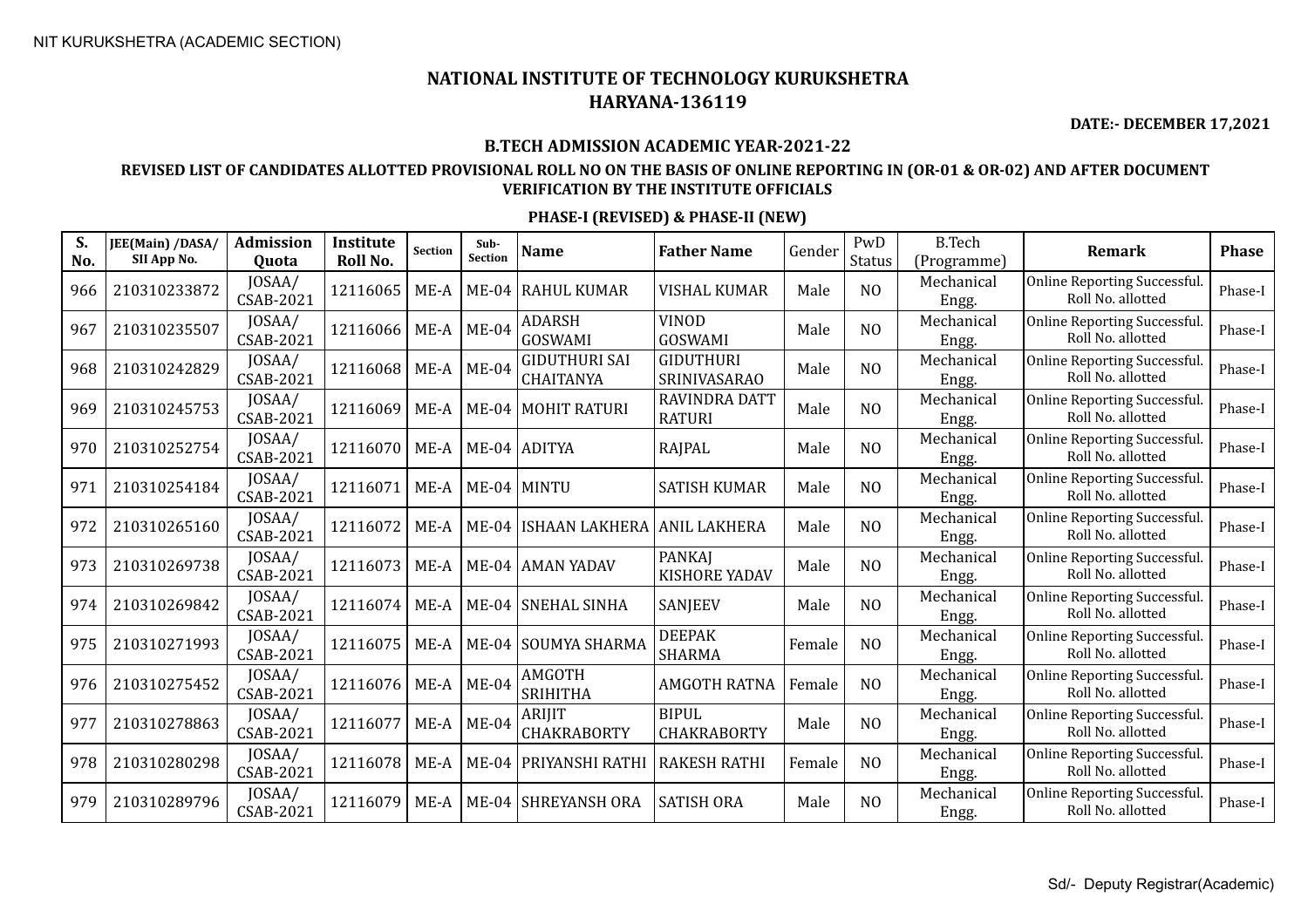**DATE:- DECEMBER 17,2021**

#### **B.TECH ADMISSION ACADEMIC YEAR-2021-22**

### **REVISED LIST OF CANDIDATES ALLOTTED PROVISIONAL ROLL NO ON THE BASIS OF ONLINE REPORTING IN (OR-01 & OR-02) AND AFTER DOCUMENT VERIFICATION BY THE INSTITUTE OFFICIALS**

| S.<br>No. | JEE(Main) /DASA/<br>SII App No. | <b>Admission</b><br>Quota  | Institute<br>Roll No. | <b>Section</b> | Sub-<br><b>Section</b> | <b>Name</b>                      | <b>Father Name</b>                   | Gender | PwD<br><b>Status</b> | <b>B.Tech</b><br>(Programme) | Remark                                            | <b>Phase</b> |
|-----------|---------------------------------|----------------------------|-----------------------|----------------|------------------------|----------------------------------|--------------------------------------|--------|----------------------|------------------------------|---------------------------------------------------|--------------|
| 980       | 210310294754                    | JOSAA/<br>CSAB-2021        | 12116080              | ME-A           |                        | ME-04   MANISH                   | <b>SAJJAN KUMAR</b>                  | Male   | N <sub>O</sub>       | Mechanical<br>Engg.          | Online Reporting Successful.<br>Roll No. allotted | Phase-I      |
| 981       | 210310295344                    | JOSAA/<br><b>CSAB-2021</b> | 12116081              | ME-A           |                        | ME-04 SANDHYA                    | <b>NARENDER</b><br><b>KUMAR</b>      | Female | N <sub>O</sub>       | Mechanical<br>Engg.          | Online Reporting Successful.<br>Roll No. allotted | Phase-I      |
| 982       | 210310298978                    | JOSAA/<br><b>CSAB-2021</b> | 12116082              | $ME-B$         | <b>ME-05</b>           | <b>AKHILESH</b><br><b>MISHRA</b> | <b>AWADH KISHOR</b><br><b>MISHRA</b> | Male   | N <sub>O</sub>       | Mechanical<br>Engg.          | Online Reporting Successful.<br>Roll No. allotted | Phase-I      |
| 983       | 210310302386                    | JOSAA/<br><b>CSAB-2021</b> | 12116083              | $ME-B$         |                        | ME-05 PIYUSH                     | <b>JAI PARKASH</b>                   | Male   | N <sub>O</sub>       | Mechanical<br>Engg.          | Online Reporting Successful.<br>Roll No. allotted | Phase-I      |
| 984       | 210310308245                    | JOSAA/<br><b>CSAB-2021</b> | 12116084              | $ME-B$         | ME-05 MOHIT            |                                  | <b>KRISHAN</b>                       | Male   | NO                   | Mechanical<br>Engg.          | Online Reporting Successful.<br>Roll No. allotted | Phase-I      |
| 985       | 210310321295                    | JOSAA/<br><b>CSAB-2021</b> | 12116085              | $ME-B$         | <b>ME-05</b>           | HIMANSHU<br><b>KUMAR SHARMA</b>  | <b>DEEPAK KUMAR</b><br><b>SHARMA</b> | Male   | N <sub>O</sub>       | Mechanical<br>Engg.          | Online Reporting Successful.<br>Roll No. allotted | Phase-I      |
| 986       | 210310324396                    | JOSAA/<br><b>CSAB-2021</b> | 12116086              | $ME-B$         | $ME-05$                | GARVIT SINGH                     | <b>DINESH RAO</b>                    | Male   | N <sub>O</sub>       | Mechanical<br>Engg.          | Online Reporting Successful.<br>Roll No. allotted | Phase-I      |
| 987       | 210310325725                    | JOSAA/<br>CSAB-2021        | 12116087              | $ME-B$         | <b>ME-05</b>           | SURAJ BHARDWAJ                   | <b>JANAK RAI</b><br><b>BHARDWAJ</b>  | Male   | N <sub>O</sub>       | Mechanical<br>Engg.          | Online Reporting Successful.<br>Roll No. allotted | Phase-I      |
| 988       | 210310332598                    | JOSAA/<br>CSAB-2021        | 12116088              | $ME-B$         |                        | ME-05 NELLI JEEVANA              | <b>NELLI GOPAL</b><br><b>REDDY</b>   | Female | N <sub>O</sub>       | Mechanical<br>Engg.          | Online Reporting Successful.<br>Roll No. allotted | Phase-I      |
| 989       | 210310334036                    | JOSAA/<br>CSAB-2021        | 12116089              | $ME-B$         |                        | ME-05 MOHD HASSAN                | <b>MOHD YOUSUF</b>                   | Male   | N <sub>O</sub>       | Mechanical<br>Engg.          | Online Reporting Successful.<br>Roll No. allotted | Phase-I      |
| 990       | 210310334744                    | JOSAA/<br><b>CSAB-2021</b> | 12116090              | $ME-B$         | $ME-05$                | <b>SHANI AKASH</b>               | <b>AJAY KUMAR</b>                    | Male   | N <sub>O</sub>       | Mechanical<br>Engg.          | Online Reporting Successful.<br>Roll No. allotted | Phase-I      |
| 991       | 210310339297                    | JOSAA/<br><b>CSAB-2021</b> | 12116091              | $ME-B$         | <b>ME-05</b>           | <b>PRASHANT</b><br><b>GUPTA</b>  | <b>SATISH KUMAR</b>                  | Male   | N <sub>O</sub>       | Mechanical<br>Engg.          | Online Reporting Successful.<br>Roll No. allotted | Phase-I      |
| 992       | 210310343082                    | JOSAA/<br><b>CSAB-2021</b> | 12116092              | $ME-B$         |                        | ME-05 H THANOI                   | H OBULESHU                           | Male   | N <sub>O</sub>       | Mechanical<br>Engg.          | Online Reporting Successful.<br>Roll No. allotted | Phase-I      |
| 993       | 210310344265                    | JOSAA/<br><b>CSAB-2021</b> | 12116093              | $ME-B$         | $ME-05$                | <b>TANMAY SOROUT</b>             | <b>JAGVIR</b>                        | Male   | N <sub>O</sub>       | Mechanical<br>Engg.          | Online Reporting Successful.<br>Roll No. allotted | Phase-I      |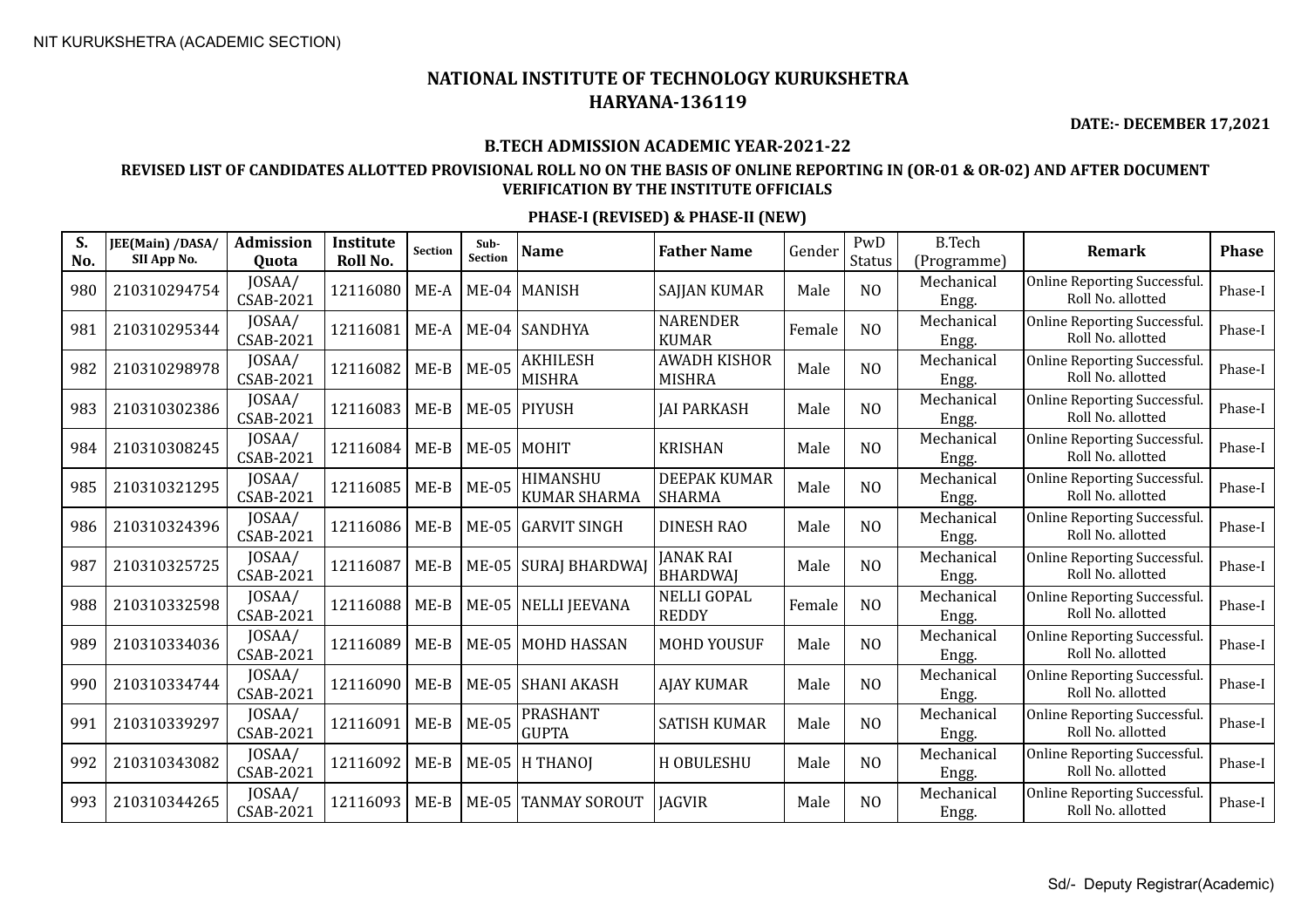**DATE:- DECEMBER 17,2021**

#### **B.TECH ADMISSION ACADEMIC YEAR-2021-22**

### **REVISED LIST OF CANDIDATES ALLOTTED PROVISIONAL ROLL NO ON THE BASIS OF ONLINE REPORTING IN (OR-01 & OR-02) AND AFTER DOCUMENT VERIFICATION BY THE INSTITUTE OFFICIALS**

| S.<br>No. | JEE(Main) /DASA/<br>SII App No. | <b>Admission</b><br>Quota  | <b>Institute</b><br>Roll No. | Section | Sub-<br><b>Section</b> | <b>Name</b>                          | <b>Father Name</b>                              | Gender | PwD<br><b>Status</b> | <b>B.Tech</b><br>(Programme) | <b>Remark</b>                                     | <b>Phase</b> |
|-----------|---------------------------------|----------------------------|------------------------------|---------|------------------------|--------------------------------------|-------------------------------------------------|--------|----------------------|------------------------------|---------------------------------------------------|--------------|
| 994       | 210310345406                    | JOSAA/<br><b>CSAB-2021</b> | 12116094                     | $ME-B$  |                        | ME-05 SAMAR GUPTA                    | <b>SHRI VIPIN</b><br><b>GUPTA</b>               | Male   | N <sub>O</sub>       | Mechanical<br>Engg.          | Online Reporting Successful.<br>Roll No. allotted | Phase-I      |
| 995       | 210310348869                    | JOSAA/<br><b>CSAB-2021</b> | 12116095                     | $ME-B$  | ME-05 VIVEK            |                                      | <b>UDEY SINGH</b>                               | Male   | N <sub>O</sub>       | Mechanical<br>Engg.          | Online Reporting Successful.<br>Roll No. allotted | Phase-I      |
| 996       | 210310367712                    | JOSAA/<br><b>CSAB-2021</b> | 12116096                     | $ME-B$  | $ME-05$                | <b>SHRUTI SONKER</b>                 | <b>PRADEEP</b><br><b>SONKER</b>                 | Female | N <sub>O</sub>       | Mechanical<br>Engg.          | Online Reporting Successful.<br>Roll No. allotted | Phase-I      |
| 997       | 210310369998                    | JOSAA/<br><b>CSAB-2021</b> | 12116097                     | $ME-B$  | <b>ME-05</b>           | VANSHIKA<br><b>VERMA</b>             | <b>RAJESH KUMAR</b>                             | Female | N <sub>O</sub>       | Mechanical<br>Engg.          | Online Reporting Successful.<br>Roll No. allotted | Phase-I      |
| 998       | 210310379272                    | JOSAA/<br><b>CSAB-2021</b> | 12116098                     | $ME-B$  |                        | ME-05 ARYAN KUSHAN                   | MRIGENDRA<br><b>SINGH KUSHAN</b>                | Male   | N <sub>O</sub>       | Mechanical<br>Engg.          | Online Reporting Successful.<br>Roll No. allotted | Phase-I      |
| 999       | 210310379860                    | JOSAA/<br><b>CSAB-2021</b> | 12116099                     | $ME-B$  |                        | ME-05 HARSH TOMAR                    | <b>VINAY TOMAR</b>                              | Male   | N <sub>O</sub>       | Mechanical<br>Engg.          | Online Reporting Successful.<br>Roll No. allotted | Phase-I      |
| 1000      | 210310392337                    | JOSAA/<br>CSAB-2021        | 12116100                     | $ME-B$  | <b>ME-05</b>           | <b>SANDESH KUMAR</b><br><b>SINGH</b> | <b>JAYANT PRASAD</b><br><b>SINGH</b>            | Male   | N <sub>O</sub>       | Mechanical<br>Engg.          | Online Reporting Successful.<br>Roll No. allotted | Phase-I      |
| 1001      | 210310425855                    | JOSAA/<br>CSAB-2021        | 12116104                     | $ME-B$  |                        | ME-05 SHIKHA NAGAR                   | <b>RAMESH</b><br><b>CHANDRA</b><br><b>NAGAR</b> | Female | N <sub>O</sub>       | Mechanical<br>Engg.          | Online Reporting Successful.<br>Roll No. allotted | Phase-I      |
| 1002      | 210310397236                    | JOSAA/<br>CSAB-2021        | 12116101                     | $ME-B$  |                        | ME-06   HARSHIT DATA                 | <b>NAVEEN DATA</b>                              | Male   | N <sub>O</sub>       | Mechanical<br>Engg.          | Online Reporting Successful.<br>Roll No. allotted | Phase-I      |
| 1003      | 210310401694                    | JOSAA/<br>CSAB-2021        | 12116102                     | $ME-B$  |                        | ME-06 RAHUL KUMAR                    | CHANDRAKESH                                     | Male   | N <sub>O</sub>       | Mechanical<br>Engg.          | Online Reporting Successful.<br>Roll No. allotted | Phase-I      |
| 1004      | 210310425163                    | JOSAA/<br><b>CSAB-2021</b> | 12116103                     | $ME-B$  |                        | ME-06 HARISH KUMAR                   | <b>KRISHAN</b><br><b>KUMAR</b>                  | Male   | N <sub>O</sub>       | Mechanical<br>Engg.          | Online Reporting Successful.<br>Roll No. allotted | Phase-I      |
| 1005      | 210310427273                    | JOSAA/<br><b>CSAB-2021</b> | 12116105                     | $ME-B$  |                        | ME-06 GURMIT                         | <b>NARESH KUMAR</b>                             | Male   | N <sub>O</sub>       | Mechanical<br>Engg.          | Online Reporting Successful.<br>Roll No. allotted | Phase-I      |
| 1006      | 210310428299                    | JOSAA/<br><b>CSAB-2021</b> | 12116106                     | $ME-B$  | ME-06 KIRAN            |                                      | <b>ROHTASH</b>                                  | Female | N <sub>O</sub>       | Mechanical<br>Engg.          | Online Reporting Successful.<br>Roll No. allotted | Phase-I      |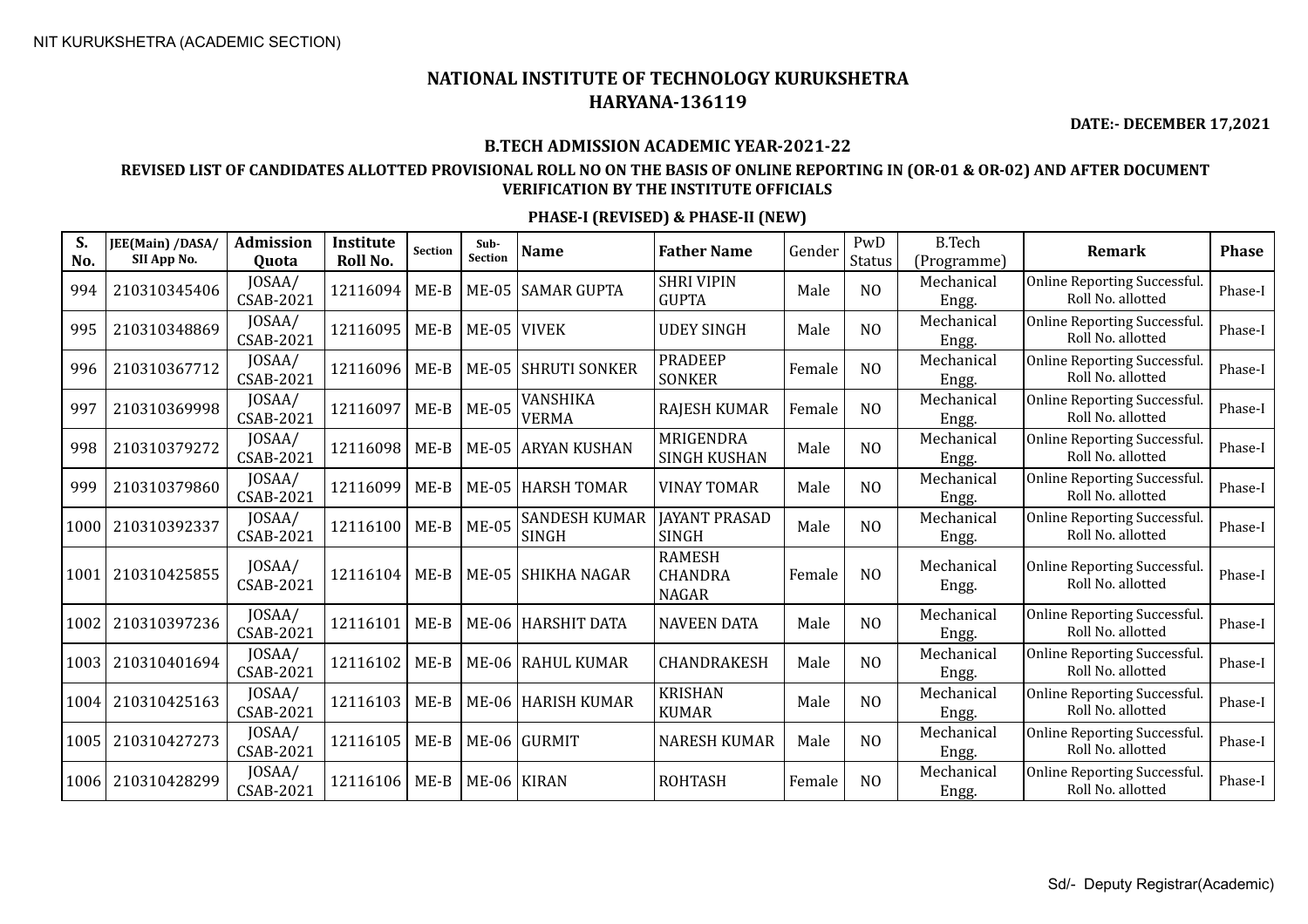**DATE:- DECEMBER 17,2021**

#### **B.TECH ADMISSION ACADEMIC YEAR-2021-22**

### **REVISED LIST OF CANDIDATES ALLOTTED PROVISIONAL ROLL NO ON THE BASIS OF ONLINE REPORTING IN (OR-01 & OR-02) AND AFTER DOCUMENT VERIFICATION BY THE INSTITUTE OFFICIALS**

| S.<br>No. | JEE(Main) /DASA/<br>SII App No. | Admission<br><b>Ouota</b>  | Institute<br>Roll No. | <b>Section</b> | Sub-<br>Section | <b>Name</b>                           | <b>Father Name</b>                                 | Gender | PwD<br><b>Status</b> | <b>B.Tech</b><br>(Programme) | Remark                                                  | <b>Phase</b> |
|-----------|---------------------------------|----------------------------|-----------------------|----------------|-----------------|---------------------------------------|----------------------------------------------------|--------|----------------------|------------------------------|---------------------------------------------------------|--------------|
| 1007      | 210310446665                    | JOSAA/<br>CSAB-2021        | 12116107              | $ME-B$         | ME-06           | POOJA YADAV                           | <b>SURENDER</b><br><b>SINGH</b>                    | Female | N <sub>O</sub>       | Mechanical<br>Engg.          | <b>Online Reporting Successful</b><br>Roll No. allotted | Phase-I      |
| 1008      | 210310448866                    | JOSAA/<br>CSAB-2021        | 12116108              | $ME-B$         | <b>ME-06</b>    | <b>PRATIBHA</b><br><b>VERMA</b>       | PAWAN KUMAR                                        | Female | N <sub>O</sub>       | Mechanical<br>Engg.          | <b>Online Reporting Successful</b><br>Roll No. allotted | Phase-I      |
| 1009      | 210310451318                    | JOSAA/<br>CSAB-2021        | 12116109              | $ME-B$         | $ME-06$         | MUSKAN SAINI                          | RAKESH KUMAR<br><b>SAINI</b>                       | Female | NO                   | Mechanical<br>Engg.          | <b>Online Reporting Successful</b><br>Roll No. allotted | Phase-I      |
| 1010      | 210310456724                    | JOSAA/<br><b>CSAB-2021</b> | 12116110              | $ME-B$         |                 | ME-06 SAURABH SAROJ                   | <b>JAYPRAKASH</b>                                  | Male   | N <sub>O</sub>       | Mechanical<br>Engg.          | Online Reporting Successful.<br>Roll No. allotted       | Phase-I      |
| 1011      | 210310458289                    | JOSAA/<br>CSAB-2021        | 12116111              | $ME-B$         | ME-06           | YASEEN ANSARI                         | <b>AKARAM ANSARI</b>                               | Male   | N <sub>0</sub>       | Mechanical<br>Engg.          | Online Reporting Successful.<br>Roll No. allotted       | Phase-I      |
| 1012      | 210310472553                    | JOSAA/<br><b>CSAB-2021</b> | 12116112              | $ME-B$         |                 | ME-06   PARVEEN                       | <b>DULLO MEHTO</b>                                 | Male   | N <sub>O</sub>       | Mechanical<br>Engg.          | <b>Online Reporting Successful</b><br>Roll No. allotted | Phase-I      |
| 1013      | 210310478566                    | JOSAA/<br>CSAB-2021        | 12116113              | $ME-B$         |                 | ME-06 SUMIT KUMAR                     | <b>NARESH KUMAR</b>                                | Male   | N <sub>O</sub>       | Mechanical<br>Engg.          | <b>Online Reporting Successful</b><br>Roll No. allotted | Phase-I      |
| 1014      | 210310487096                    | JOSAA/<br><b>CSAB-2021</b> | 12116114              | $ME-B$         |                 | ME-06 PURUSHOTTAM                     | <b>RAM PRASAD</b><br><b>MEENA</b>                  | Male   | N <sub>O</sub>       | Mechanical<br>Engg.          | <b>Online Reporting Successful</b><br>Roll No. allotted | Phase-I      |
| 1015      | 210310487352                    | JOSAA/<br><b>CSAB-2021</b> | 12116115              | $ME-B$         | <b>ME-06</b>    | <b>AYUSH KUMAR</b><br><b>AGRAHARI</b> | <b>DINESH</b><br><b>CHANDRA</b><br><b>AGRAHARI</b> | Male   | N <sub>O</sub>       | Mechanical<br>Engg.          | Online Reporting Successful.<br>Roll No. allotted       | Phase-I      |
| 1016      | 210310488842                    | JOSAA/<br>CSAB-2021        | 12116116              | $ME-B$         |                 | ME-06 SONU KUMAR                      | PAPPU KUMAR                                        | Male   | N <sub>O</sub>       | Mechanical<br>Engg.          | <b>Online Reporting Successful</b><br>Roll No. allotted | Phase-I      |
| 1017      | 210310516211                    | JOSAA/<br><b>CSAB-2021</b> | 12116118              | $ME-B$         | <b>ME-06</b>    | <b>MANISH YADAV</b>                   | <b>OM PARKASH</b>                                  | Male   | N <sub>O</sub>       | Mechanical<br>Engg.          | Online Reporting Successful.<br>Roll No. allotted       | Phase-I      |
| 1018      | 210310527379                    | JOSAA/<br><b>CSAB-2021</b> | 12116119              | $ME-B$         | <b>ME-06</b>    | <b>RAWTA RAM</b><br><b>BANA</b>       | <b>JOGA RAM BANA</b>                               | Male   | N <sub>O</sub>       | Mechanical<br>Engg.          | Online Reporting Successful.<br>Roll No. allotted       | Phase-I      |
| 1019      | 210310540793                    | JOSAA/<br>CSAB-2021        | 12116120              | $ME-B$         | <b>ME-06</b>    | <b>SACHIN KUMAR</b>                   | RAJPAL SINGH                                       | Male   | N <sub>O</sub>       | Mechanical<br>Engg.          | <b>Online Reporting Successful</b><br>Roll No. allotted | Phase-I      |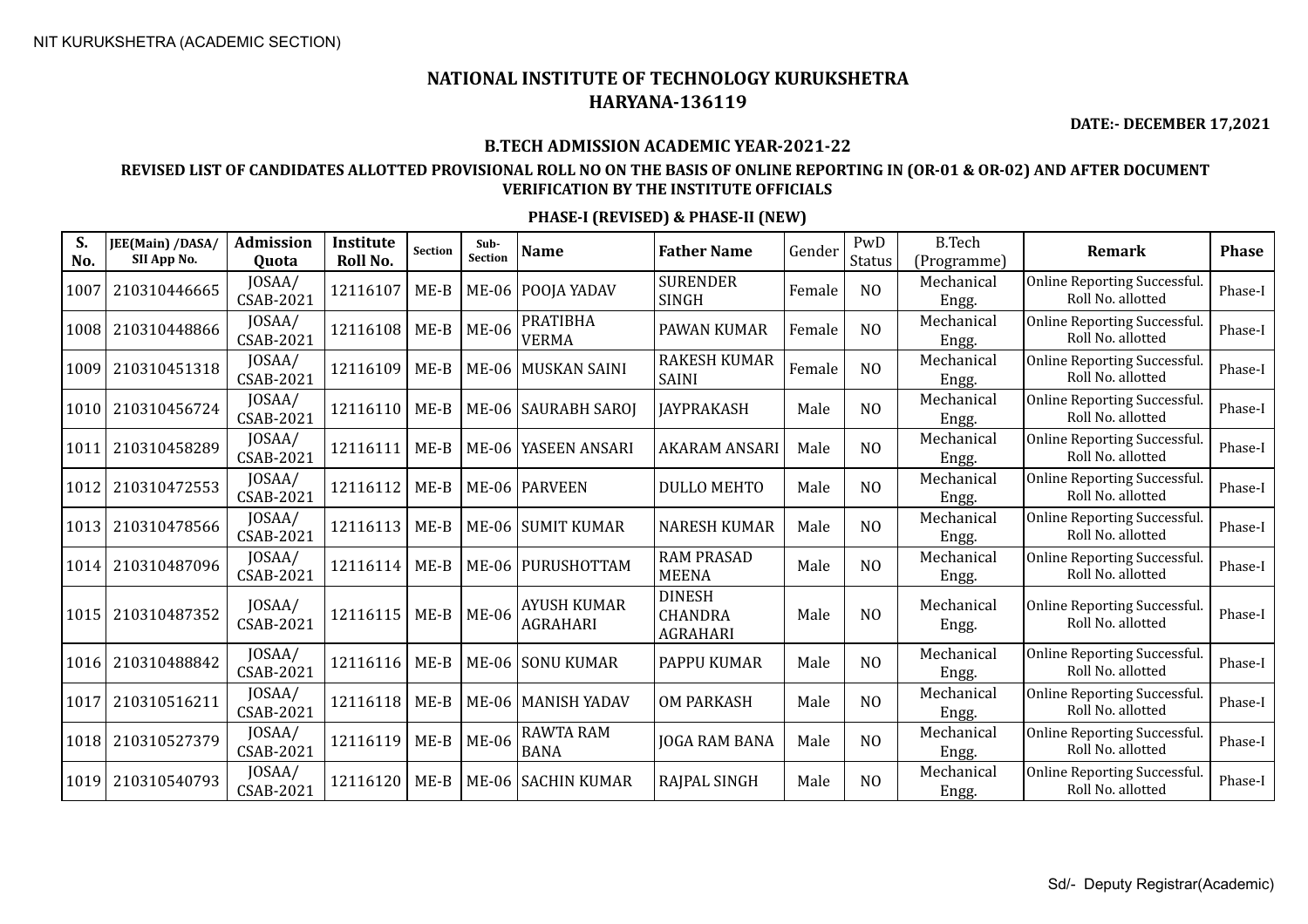**DATE:- DECEMBER 17,2021**

#### **B.TECH ADMISSION ACADEMIC YEAR-2021-22**

### **REVISED LIST OF CANDIDATES ALLOTTED PROVISIONAL ROLL NO ON THE BASIS OF ONLINE REPORTING IN (OR-01 & OR-02) AND AFTER DOCUMENT VERIFICATION BY THE INSTITUTE OFFICIALS**

| S.<br>No. | JEE(Main) /DASA/<br>SII App No. | <b>Admission</b><br>Quota  | Institute<br>Roll No. | <b>Section</b> | Sub-<br><b>Section</b> | Name                                     | <b>Father Name</b>                       | Gender | PwD<br>Status  | <b>B.Tech</b><br>(Programme) | <b>Remark</b>                                     | <b>Phase</b> |
|-----------|---------------------------------|----------------------------|-----------------------|----------------|------------------------|------------------------------------------|------------------------------------------|--------|----------------|------------------------------|---------------------------------------------------|--------------|
| 1020      | 210310543716                    | JOSAA/<br><b>CSAB-2021</b> | 12116121              | $ME-B$         |                        | ME-06 ADITYA DABRAL                      | DEEPAK KUMAR<br><b>DABRAL</b>            | Male   | N <sub>O</sub> | Mechanical<br>Engg.          | Online Reporting Successful.<br>Roll No. allotted | Phase-I      |
| 1021      | 210310574965                    | JOSAA/<br><b>CSAB-2021</b> | 12116123              | $ME-B$         | ME-06 SAHIL            |                                          | <b>MADAN</b>                             | Male   | N <sub>O</sub> | Mechanical<br>Engg.          | Online Reporting Successful.<br>Roll No. allotted | Phase-I      |
| 1022      | 210310576213                    | JOSAA/<br><b>CSAB-2021</b> | 12116124              | $ME-B$         |                        | ME-06 VIKASH GURJAR                      | <b>VINOD KUMAR</b><br><b>GURJAR</b>      | Male   | N <sub>O</sub> | Mechanical<br>Engg.          | Online Reporting Successful.<br>Roll No. allotted | Phase-I      |
| 1023      | 210310503520                    | JOSAA/<br><b>CSAB-2021</b> | 12116117              | $ME-B$         | <b>ME-07</b>           | ASMITA SINGH<br><b>VIMAL</b>             | <b>KAMLESH</b><br><b>KUMAR</b>           | Female | N <sub>O</sub> | Mechanical<br>Engg.          | Online Reporting Successful.<br>Roll No. allotted | Phase-I      |
| 1024      | 210310551363                    | JOSAA/<br><b>CSAB-2021</b> | 12116122              | $ME-B$         | <b>ME-07</b>           | <b>TANYA KANT</b>                        | <b>RAVI KANT</b>                         | Female | N <sub>O</sub> | Mechanical<br>Engg.          | Online Reporting Successful.<br>Roll No. allotted | Phase-I      |
| 1025      | 210310590473                    | JOSAA/<br><b>CSAB-2021</b> | 12116125              | $ME-B$         | <b>ME-07</b>           | MADHAV RAHEJA                            | <b>SURESH K</b><br>RAHEJA                | Male   | N <sub>O</sub> | Mechanical<br>Engg.          | Online Reporting Successful.<br>Roll No. allotted | Phase-I      |
| 1026      | 210310597520                    | JOSAA/<br><b>CSAB-2021</b> | 12116126              | $ME-B$         | <b>ME-07</b>           | VIJAY KUMAR                              | <b>RAM SURESH</b>                        | Male   | N <sub>O</sub> | Mechanical<br>Engg.          | Online Reporting Successful.<br>Roll No. allotted | Phase-I      |
| 1027      | 210310599376                    | JOSAA/<br><b>CSAB-2021</b> | 12116127              | $ME-B$         | <b>ME-07</b>           | <b>CHINTA</b><br>VARSHITH REDDY          | <b>CHINTA VENU</b><br><b>GOPAL REDDY</b> | Male   | N <sub>O</sub> | Mechanical<br>Engg.          | Online Reporting Successful.<br>Roll No. allotted | Phase-I      |
| 1028      | 210310607295                    | JOSAA/<br><b>CSAB-2021</b> | 12116128              | $ME-B$         | <b>ME-07</b>           | <b>OM SHANKER</b><br><b>SAHAY</b>        | <b>KRIPA SHANKER</b><br><b>SAHAY</b>     | Male   | N <sub>O</sub> | Mechanical<br>Engg.          | Online Reporting Successful.<br>Roll No. allotted | Phase-I      |
| 1029      | 210310608242                    | JOSAA/<br><b>CSAB-2021</b> | 12116129              | $ME-B$         | <b>ME-07</b>           | <b>JAISWAL ADITYA</b><br><b>SHREERAM</b> | <b>SHREERAM</b><br><b>JAISWAL</b>        | Male   | N <sub>O</sub> | Mechanical<br>Engg.          | Online Reporting Successful.<br>Roll No. allotted | Phase-I      |
| 1030      | 210310613365                    | JOSAA/<br><b>CSAB-2021</b> | 12116130              | $ME-B$         |                        | ME-07 MOHIT KUMAR                        | <b>NARENDAR</b><br><b>KUMAR</b>          | Male   | N <sub>O</sub> | Mechanical<br>Engg.          | Online Reporting Successful.<br>Roll No. allotted | Phase-I      |
| 1031      | 210310629838                    | JOSAA/<br><b>CSAB-2021</b> | 12116131              | $ME-B$         |                        | ME-07 SIDDHARTH                          | <b>SHIV KUMAR</b>                        | Male   | N <sub>O</sub> | Mechanical<br>Engg.          | Online Reporting Successful.<br>Roll No. allotted | Phase-I      |
| 1032      | 210310643054                    | JOSAA/<br><b>CSAB-2021</b> | 12116132              | $ME-B$         |                        | ME-07 SHIKHA                             | SANJAY                                   | Female | N <sub>O</sub> | Mechanical<br>Engg.          | Online Reporting Successful.<br>Roll No. allotted | Phase-I      |
| 1033      | 210310645352                    | JOSAA/<br><b>CSAB-2021</b> | 12116133              | $ME-B$         | <b>ME-07</b>           | HARSHIT KUMAR<br>SINGH                   | <b>VIPIN KUMAR</b><br><b>SINGH</b>       | Male   | N <sub>O</sub> | Mechanical<br>Engg.          | Online Reporting Successful.<br>Roll No. allotted | Phase-I      |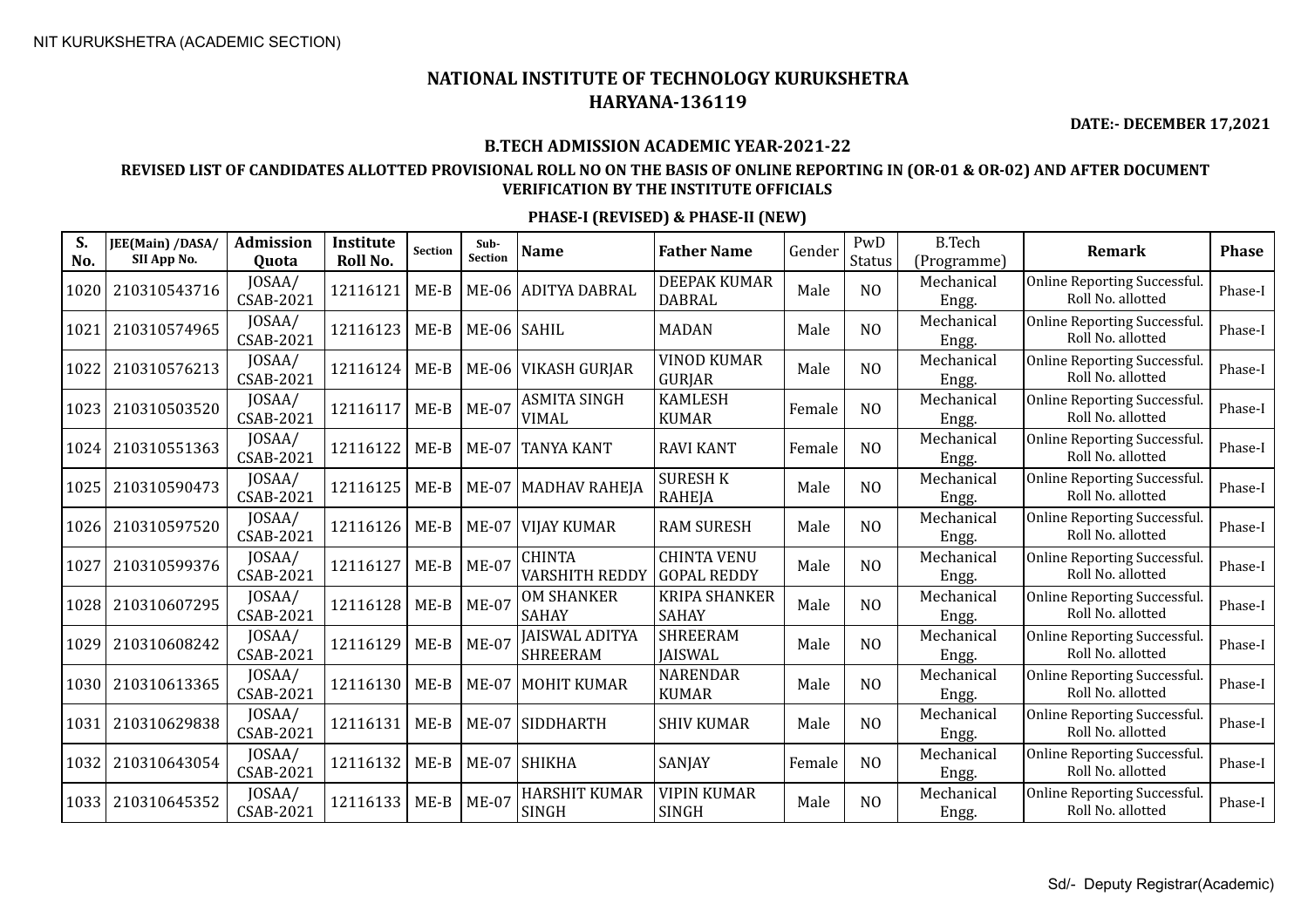**DATE:- DECEMBER 17,2021**

### **B.TECH ADMISSION ACADEMIC YEAR-2021-22**

### **REVISED LIST OF CANDIDATES ALLOTTED PROVISIONAL ROLL NO ON THE BASIS OF ONLINE REPORTING IN (OR-01 & OR-02) AND AFTER DOCUMENT VERIFICATION BY THE INSTITUTE OFFICIALS**

| S.<br>No. | JEE(Main) /DASA/<br>SII App No. | <b>Admission</b><br><b>Ouota</b> | <b>Institute</b><br>Roll No. | Section | Sub-<br>Section | <b>Name</b>                        | <b>Father Name</b>                     | Gender | PwD<br>Status  | <b>B.Tech</b><br>(Programme) | Remark                                            | <b>Phase</b> |
|-----------|---------------------------------|----------------------------------|------------------------------|---------|-----------------|------------------------------------|----------------------------------------|--------|----------------|------------------------------|---------------------------------------------------|--------------|
| 1034      | 210310650849                    | JOSAA/<br><b>CSAB-2021</b>       | 12116134                     | $ME-B$  | $ME-07$         | <b>SOURAV KUMAR</b>                | <b>MUKESH KUMAR</b>                    | Male   | N <sub>O</sub> | Mechanical<br>Engg.          | Online Reporting Successful.<br>Roll No. allotted | Phase-I      |
| 1035      | 210310662145                    | JOSAA/<br><b>CSAB-2021</b>       | 12116135                     | $ME-B$  |                 | ME-07 AVNEESH KUMAR                | <b>SANJEEV KUMAR</b>                   | Male   | N <sub>O</sub> | Mechanical<br>Engg.          | Online Reporting Successful.<br>Roll No. allotted | Phase-I      |
| 1036      | 210310664554                    | JOSAA/<br><b>CSAB-2021</b>       | 12116136                     | $ME-B$  |                 | ME-07   JATIN KUMAR                | <b>NIRIPAL</b>                         | Male   | N <sub>O</sub> | Mechanical<br>Engg.          | Online Reporting Successful.<br>Roll No. allotted | Phase-I      |
| 1037      | 210310674648                    | JOSAA/<br><b>CSAB-2021</b>       | 12116137                     | $ME-B$  | $ME-07$         | AJAY<br><b>CHOUDHARY</b>           | <b>GIRIRAI</b><br><b>CHOUDHARY</b>     | Male   | N <sub>O</sub> | Mechanical<br>Engg.          | Online Reporting Successful.<br>Roll No. allotted | Phase-I      |
| 1038      | 210310690037                    | JOSAA/<br><b>CSAB-2021</b>       | 12116138                     | $ME-B$  | <b>ME-07</b>    | VISLAVATH<br><b>SANDEEP</b>        | VISLAVATH<br>GOVINDU                   | Male   | N <sub>O</sub> | Mechanical<br>Engg.          | Online Reporting Successful.<br>Roll No. allotted | Phase-I      |
| 1039      | 210310692280                    | JOSAA/<br><b>CSAB-2021</b>       | 12116139                     | $ME-B$  | <b>ME-07</b>    | <b>SHIV</b>                        | SANJEEV                                | Male   | N <sub>O</sub> | Mechanical<br>Engg.          | Online Reporting Successful.<br>Roll No. allotted | Phase-I      |
| 1040      | 210310699036                    | JOSAA/<br><b>CSAB-2021</b>       | 12116140                     | $ME-B$  | <b>ME-07</b>    | <b>RAHUL KUMAR</b><br><b>MEENA</b> | <b>RAM CHARAN</b><br><b>MEENA</b>      | Male   | N <sub>O</sub> | Mechanical<br>Engg.          | Online Reporting Successful.<br>Roll No. allotted | Phase-I      |
| 1041      | 210310711129                    | JOSAA/<br><b>CSAB-2021</b>       | 12116141                     | $ME-B$  | <b>ME-07</b>    | <b>SOURAV SINGH</b><br><b>CHIB</b> | <b>NASHATTAR</b><br><b>SINGH</b>       | Male   | N <sub>O</sub> | Mechanical<br>Engg.          | Online Reporting Successful.<br>Roll No. allotted | Phase-I      |
| 1042      | 210310752288                    | JOSAA/<br><b>CSAB-2021</b>       | 12116144                     | $ME-B$  |                 | ME-07 ASHNA                        | <b>RAJESH GANDHI</b>                   | Female | N <sub>O</sub> | Mechanical<br>Engg.          | Online Reporting Successful.<br>Roll No. allotted | Phase-I      |
| 1043      | 210310744870                    | JOSAA/<br><b>CSAB-2021</b>       | 12116142                     | $ME-B$  | ME-08 RITIK     |                                    | <b>OM PRAKASH</b>                      | Male   | N <sub>O</sub> | Mechanical<br>Engg.          | Online Reporting Successful.<br>Roll No. allotted | Phase-I      |
| 1044      | 210310750409                    | JOSAA/<br><b>CSAB-2021</b>       | 12116143                     | $ME-B$  |                 | ME-08 RUDRANSH                     | <b>MANJEET</b><br><b>KUMAR</b>         | Male   | N <sub>O</sub> | Mechanical<br>Engg.          | Online Reporting Successful.<br>Roll No. allotted | Phase-I      |
| 1045      | 210310789991                    | JOSAA/<br><b>CSAB-2021</b>       | 12116145                     | $ME-B$  | $ME-08$ RAJAT   |                                    | <b>NARENDER</b><br><b>KUMAR SHARMA</b> | Male   | N <sub>O</sub> | Mechanical<br>Engg.          | Online Reporting Successful.<br>Roll No. allotted | Phase-I      |
| 1046      | 210310876663                    | JOSAA/<br><b>CSAB-2021</b>       | 12116146                     | $ME-B$  |                 | ME-08 GAURAV                       | <b>KRISHAN</b><br><b>KUMAR</b>         | Male   | N <sub>O</sub> | Mechanical<br>Engg.          | Online Reporting Successful.<br>Roll No. allotted | Phase-I      |
| 1047      | 210310889530                    | JOSAA/<br>CSAB-2021              | 12116147                     | $ME-B$  |                 | ME-08 SANDEEP KUMAR                | <b>SURJEET KUMAR</b>                   | Male   | N <sub>O</sub> | Mechanical<br>Engg.          | Online Reporting Successful.<br>Roll No. allotted | Phase-I      |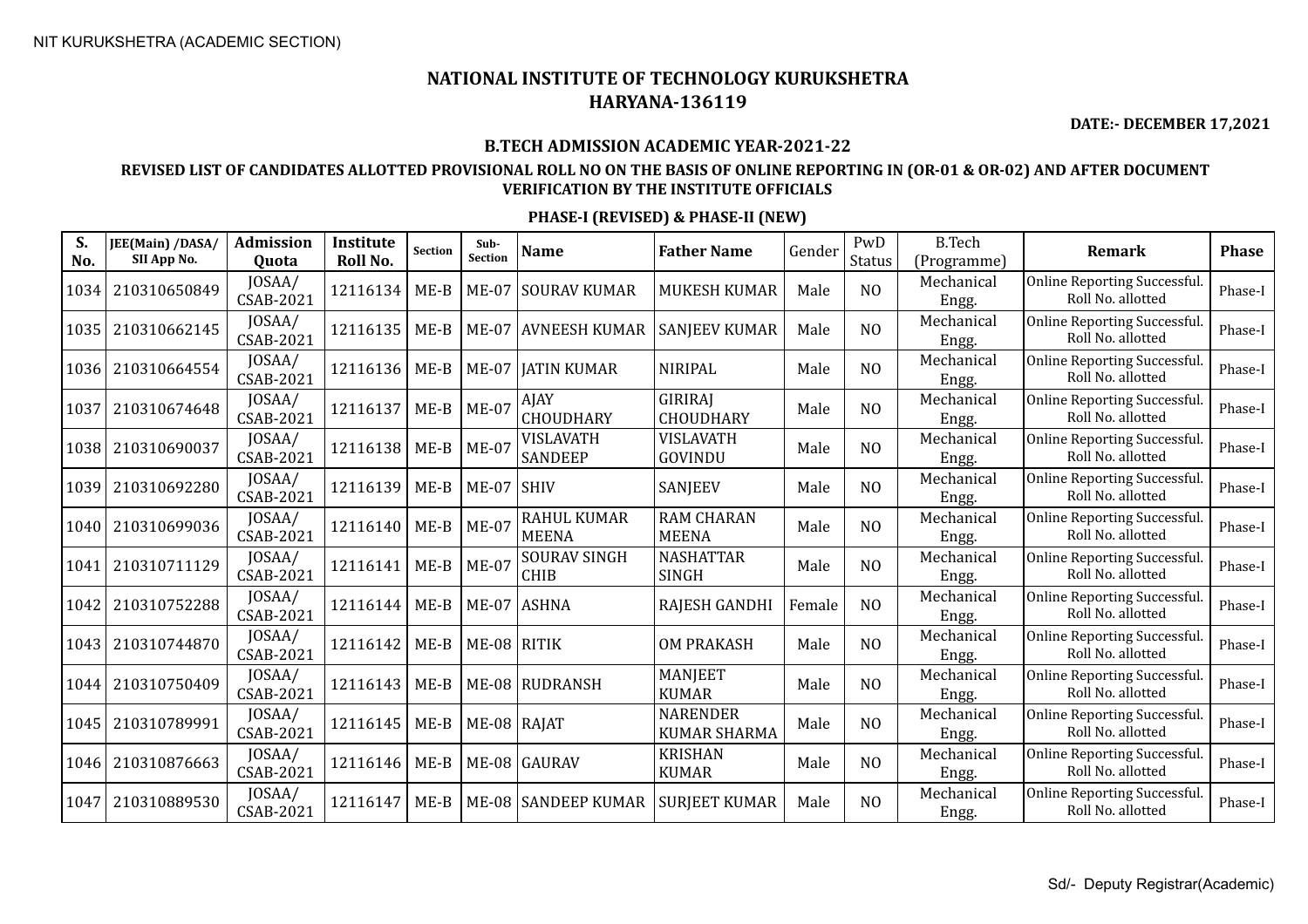**DATE:- DECEMBER 17,2021**

#### **B.TECH ADMISSION ACADEMIC YEAR-2021-22**

### **REVISED LIST OF CANDIDATES ALLOTTED PROVISIONAL ROLL NO ON THE BASIS OF ONLINE REPORTING IN (OR-01 & OR-02) AND AFTER DOCUMENT VERIFICATION BY THE INSTITUTE OFFICIALS**

| S.<br>No. | JEE(Main) /DASA/<br>SII App No. | <b>Admission</b><br>Quota  | Institute<br>Roll No. | <b>Section</b> | Sub-<br><b>Section</b> | <b>Name</b>                           | <b>Father Name</b>                 | Gender | PwD<br>Status  | <b>B.Tech</b><br>(Programme) | <b>Remark</b>                                     | <b>Phase</b> |
|-----------|---------------------------------|----------------------------|-----------------------|----------------|------------------------|---------------------------------------|------------------------------------|--------|----------------|------------------------------|---------------------------------------------------|--------------|
| 1048      | 210310892466                    | JOSAA/<br><b>CSAB-2021</b> | 12116148              | $ME-B$         | ME-08                  | KHUSHI YADAV                          | <b>BRIJVIR SINGH</b>               | Female | N <sub>O</sub> | Mechanical<br>Engg.          | Online Reporting Successful.<br>Roll No. allotted | Phase-I      |
| 1049      | 210320006496                    | JOSAA/<br><b>CSAB-2021</b> | 12116149              | $ME-B$         | <b>ME-08</b>           | <b>RATHOD</b><br><b>DHANUSH</b>       | <b>RATHOD</b><br><b>NEELESH</b>    | Male   | N <sub>O</sub> | Mechanical<br>Engg.          | Online Reporting Successful.<br>Roll No. allotted | Phase-I      |
| 1050      | 210320021624                    | JOSAA/<br><b>CSAB-2021</b> | 12116150              | $ME-B$         | <b>ME-08</b>           | <b>BANDARU</b><br><b>ASHRITH</b>      | <b>BANDARU VASU</b>                | Male   | N <sub>O</sub> | Mechanical<br>Engg.          | Online Reporting Successful.<br>Roll No. allotted | Phase-I      |
| 1051      | 210320025452                    | JOSAA/<br><b>CSAB-2021</b> | 12116151              | $ME-B$         | <b>ME-08</b>           | <b>SHUBHAM</b><br><b>JAISWAR</b>      | <b>JAMADAR</b><br><b>JAISWAR</b>   | Male   | N <sub>O</sub> | Mechanical<br>Engg.          | Online Reporting Successful.<br>Roll No. allotted | Phase-I      |
| 1052      | 210320027132                    | JOSAA/<br><b>CSAB-2021</b> | 12116152              | $ME-B$         | <b>ME-08</b>           | <b>SRIKET</b><br><b>SRIVASTAV</b>     | <b>JAI PRAKASH</b><br>SRIVASTAV    | Male   | N <sub>O</sub> | Mechanical<br>Engg.          | Online Reporting Successful.<br>Roll No. allotted | Phase-I      |
| 1053      | 210310032141                    | JOSAA/<br><b>CSAB-2021</b> | 12116155              | $ME-B$         |                        | ME-08 MUDAVATH ANU                    | MUDAVATH<br><b>PANDU</b>           | Female | N <sub>O</sub> | Mechanical<br>Engg.          | Online Reporting Successful.<br>Roll No. allotted | Phase-I      |
| 1054      | 210310045060                    | JOSAA/<br><b>CSAB-2021</b> | 12116156              | $ME-B$         |                        | ME-08 BHARTI                          | <b>DHARMENDER</b><br><b>KUMAR</b>  | Female | N <sub>O</sub> | Mechanical<br>Engg.          | Online Reporting Successful.<br>Roll No. allotted | Phase-I      |
| 1055      | 210310050317                    | JOSAA/<br><b>CSAB-2021</b> | 12116157              | $ME-B$         | <b>ME-08</b>           | YOHANNAN<br><b>JEZANIAH</b>           | <b>NAVNIT SINGH</b>                | Male   | N <sub>O</sub> | Mechanical<br>Engg.          | Online Reporting Successful.<br>Roll No. allotted | Phase-I      |
| 1056      | 210310123653                    | JOSAA/<br><b>CSAB-2021</b> | 12116158              | $ME-B$         |                        | ME-08 DIVYANSH                        | MR. GULSHAN                        | Male   | N <sub>O</sub> | Mechanical<br>Engg.          | Online Reporting Successful.<br>Roll No. allotted | Phase-I      |
| 1057      | 210310208137                    | JOSAA/<br><b>CSAB-2021</b> | 12116159              | $ME-B$         |                        | ME-08 SACHIN                          | <b>YASHBIR</b>                     | Male   | N <sub>O</sub> | Mechanical<br>Engg.          | Online Reporting Successful.<br>Roll No. allotted | Phase-I      |
| 1058      | 210310321934                    | JOSAA/<br><b>CSAB-2021</b> | 12116160              | $ME-B$         |                        | ME-08 NEHA TYAGI                      | <b>HAMENDRA</b><br><b>TYAGI</b>    | Female | N <sub>O</sub> | Mechanical<br>Engg.          | Online Reporting Successful.<br>Roll No. allotted | Phase-I      |
| 1059      | 210310610598                    | JOSAA/<br><b>CSAB-2021</b> | 12116162              | $ME-B$         |                        | ME-08 ANSHU NEHRA                     | <b>MANOJ KUMAR</b>                 | Male   | N <sub>O</sub> | Mechanical<br>Engg.          | Online Reporting Successful.<br>Roll No. allotted | Phase-I      |
| 1060      | 210310663516                    | JOSAA/<br><b>CSAB-2021</b> | 12116163              | $ME-B$         |                        | ME-08 HARPREET SINGH                  | <b>JARNAIL SINGH</b>               | Male   | N <sub>O</sub> | Mechanical<br>Engg.          | Online Reporting Successful.<br>Roll No. allotted | Phase-I      |
| 1061      | 210310695923                    | JOSAA/<br>CSAB-2021        | 12116164              | $ME-B$         | <b>ME-08</b>           | <b>GOVIND KUMAR</b><br><b>MAHAWAR</b> | <b>PAPPU LAL</b><br><b>MAHAWAR</b> | Male   | N <sub>O</sub> | Mechanical<br>Engg.          | Online Reporting Successful.<br>Roll No. allotted | Phase-I      |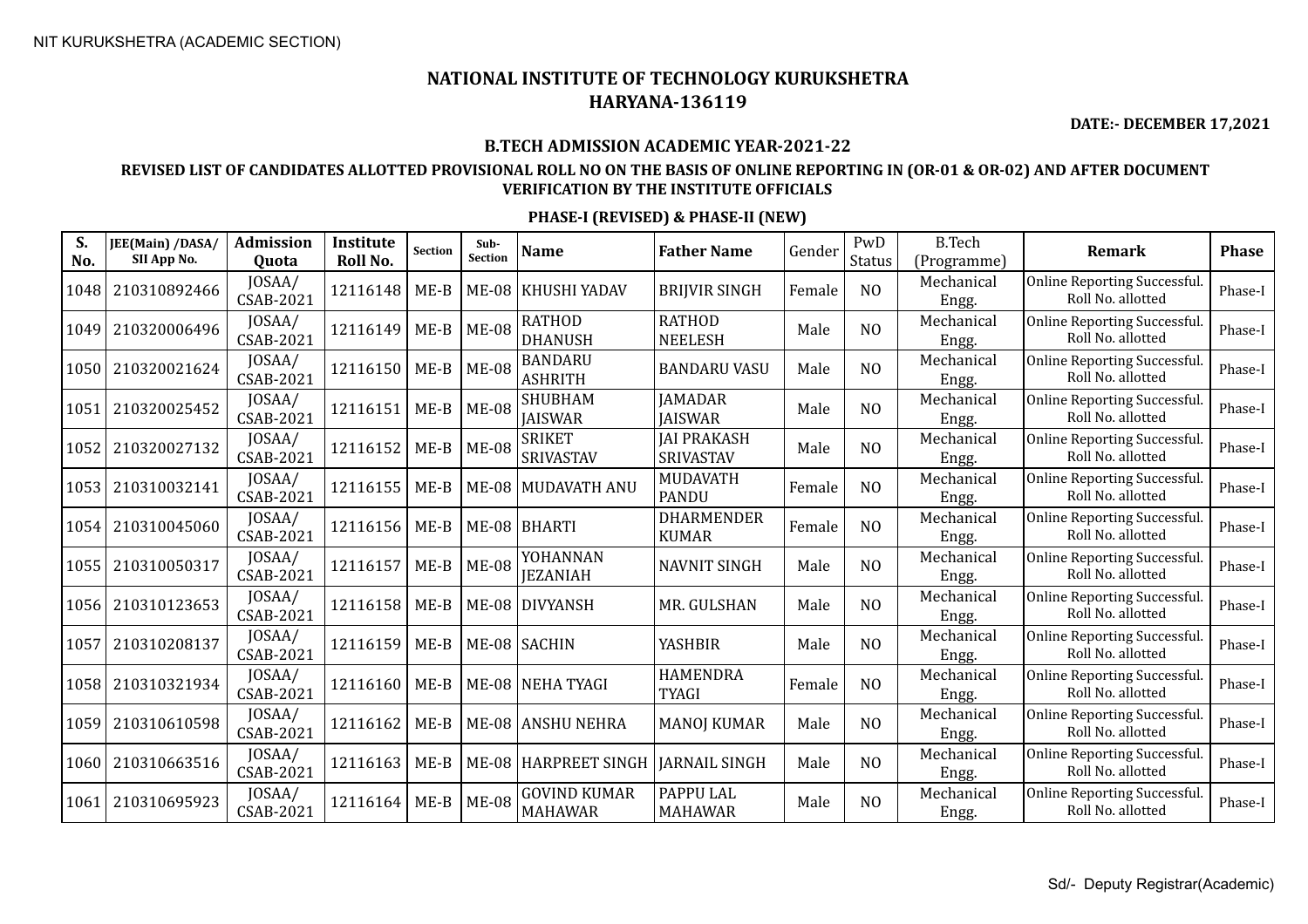**DATE:- DECEMBER 17,2021**

### **B.TECH ADMISSION ACADEMIC YEAR-2021-22**

### **REVISED LIST OF CANDIDATES ALLOTTED PROVISIONAL ROLL NO ON THE BASIS OF ONLINE REPORTING IN (OR-01 & OR-02) AND AFTER DOCUMENT VERIFICATION BY THE INSTITUTE OFFICIALS**

| S.<br>No. | JEE(Main) /DASA/<br>SII App No. | Admission<br>Quota         | Institute<br>Roll No. | Section | Sub-<br><b>Section</b> | <b>Name</b>                           | <b>Father Name</b>                   | Gender | PwD<br>Status  | <b>B.Tech</b><br>(Programme)            | Remark                                                   | <b>Phase</b> |
|-----------|---------------------------------|----------------------------|-----------------------|---------|------------------------|---------------------------------------|--------------------------------------|--------|----------------|-----------------------------------------|----------------------------------------------------------|--------------|
| 1062      | 210310000102                    | JOSAA/<br><b>CSAB-2021</b> | 12117001              | $PI-A$  | $PI-01$                | <b>SHAURYA SINGH</b>                  | <b>PRAVEEN</b><br><b>KUMAR SINGH</b> | Male   | N <sub>O</sub> | Production &<br><b>Industrial Engg.</b> | Online Reporting Successful.<br>Roll No. allotted        | Phase-I      |
| 1063      | 210310000955                    | JOSAA/<br><b>CSAB-2021</b> | 12117002              | $PI-A$  | $PI-01$                | <b>GAVENDRA SINGH</b>                 | <b>NARENDRA</b><br><b>SINGH</b>      | Male   | N <sub>O</sub> | Production &<br><b>Industrial Engg.</b> | <b>Online Reporting Successful.</b><br>Roll No. allotted | Phase-I      |
| 1064      | 210310016816                    | JOSAA/<br><b>CSAB-2021</b> | 12117003              | $PI-A$  | PI-01                  | PARVEEN KUMAR                         | RAMJI LAL                            | Male   | N <sub>O</sub> | Production &<br><b>Industrial Engg.</b> | Online Reporting Successful.<br>Roll No. allotted        | Phase-I      |
| 1065      | 210310021434                    | JOSAA/<br><b>CSAB-2021</b> | 12117004              | $PI-A$  | $PI-01$                | <b>AKSHAY KUMAR</b>                   | <b>RAMPAL SINGH</b>                  | Male   | N <sub>O</sub> | Production &<br>Industrial Engg.        | <b>Online Reporting Successful.</b><br>Roll No. allotted | Phase-I      |
| 1066      | 210310022132                    | JOSAA/<br><b>CSAB-2021</b> | 12117005              | PI-A    | $PI-01$                | <b>RAGHAV BINDAL</b>                  | <b>ANIL BINDAL</b>                   | Male   | N <sub>O</sub> | Production &<br>Industrial Engg.        | Online Reporting Successful.<br>Roll No. allotted        | Phase-I      |
| 1067      | 210310027165                    | JOSAA/<br><b>CSAB-2021</b> | 12117006              | PI-A    | $PI-01$                | <b>BODA VINOD</b><br><b>KUMAR</b>     | <b>BODA SRINIVAS</b>                 | Male   | N <sub>O</sub> | Production &<br>Industrial Engg.        | Online Reporting Successful.<br>Roll No. allotted        | Phase-I      |
| 1068      | 210310054390                    | JOSAA/<br><b>CSAB-2021</b> | 12117007              | PI-A    | $PI-01$                | <b>RAMAN KUMAR</b>                    | <b>RAKESH KUMAR</b>                  | Male   | NO             | Production &<br>Industrial Engg.        | Online Reporting Successful.<br>Roll No. allotted        | Phase-I      |
| 1069      | 210310069011                    | JOSAA/<br><b>CSAB-2021</b> | 12117008              | PI-A    | $PI-01$                | PRERANA BHART                         | <b>PAPPU</b><br>CHAUDHARY            | Female | N <sub>O</sub> | Production &<br>Industrial Engg.        | Online Reporting Successful.<br>Roll No. allotted        | Phase-I      |
| 1070      | 210310073572                    | JOSAA/<br><b>CSAB-2021</b> | 12117009              | $PI-A$  | $PI-01$                | <b>KOMAL</b>                          | <b>SH. SUMER</b><br><b>SINGH</b>     | Female | NO             | Production &<br><b>Industrial Engg.</b> | Online Reporting Successful.<br>Roll No. allotted        | Phase-I      |
| 1071      | 210310079534                    | JOSAA/<br><b>CSAB-2021</b> | 12117010              | $PI-A$  | PI-01                  | <b>RISHABH PRASAD</b>                 | <b>RAM PRASAD</b>                    | Male   | N <sub>O</sub> | Production &<br>Industrial Engg.        | Online Reporting Successful.<br>Roll No. allotted        | Phase-I      |
| 1072      | 210310094743                    | JOSAA/<br><b>CSAB-2021</b> | 12117011              | PI-A    | $PI-01$                | <b>DUSHYANT</b><br><b>KUMAR SAINI</b> | <b>ATAL BIHARI</b><br><b>SAINI</b>   | Male   | NO             | Production &<br>Industrial Engg.        | Online Reporting Successful.<br>Roll No. allotted        | Phase-I      |
| 1073      | 210310105676                    | JOSAA/<br><b>CSAB-2021</b> | 12117012              | $PI-A$  | $PI-01$                | <b>KRISHN VEER</b><br>SINGH           | <b>DINESH KUMAR</b><br><b>SINGH</b>  | Male   | N <sub>O</sub> | Production &<br>Industrial Engg.        | Online Reporting Successful.<br>Roll No. allotted        | Phase-I      |
| 1074      | 210310113116                    | JOSAA/<br><b>CSAB-2021</b> | 12117013              | $PI-A$  | PI-01                  | DIVYEA NARANG                         | <b>AKASH KUMAR</b><br><b>NARANG</b>  | Male   | N <sub>O</sub> | Production &<br>Industrial Engg.        | Online Reporting Successful.<br>Roll No. allotted        | Phase-I      |
| 1075      | 210310135961                    | JOSAA/<br>CSAB-2021        | 12117014              | PI-A    | PI-01                  | <b>LOVESH DUTTA</b>                   | <b>SWARUP KUMAR</b><br><b>DUTTA</b>  | Male   | N <sub>O</sub> | Production &<br>Industrial Engg.        | Online Reporting Successful.<br>Roll No. allotted        | Phase-I      |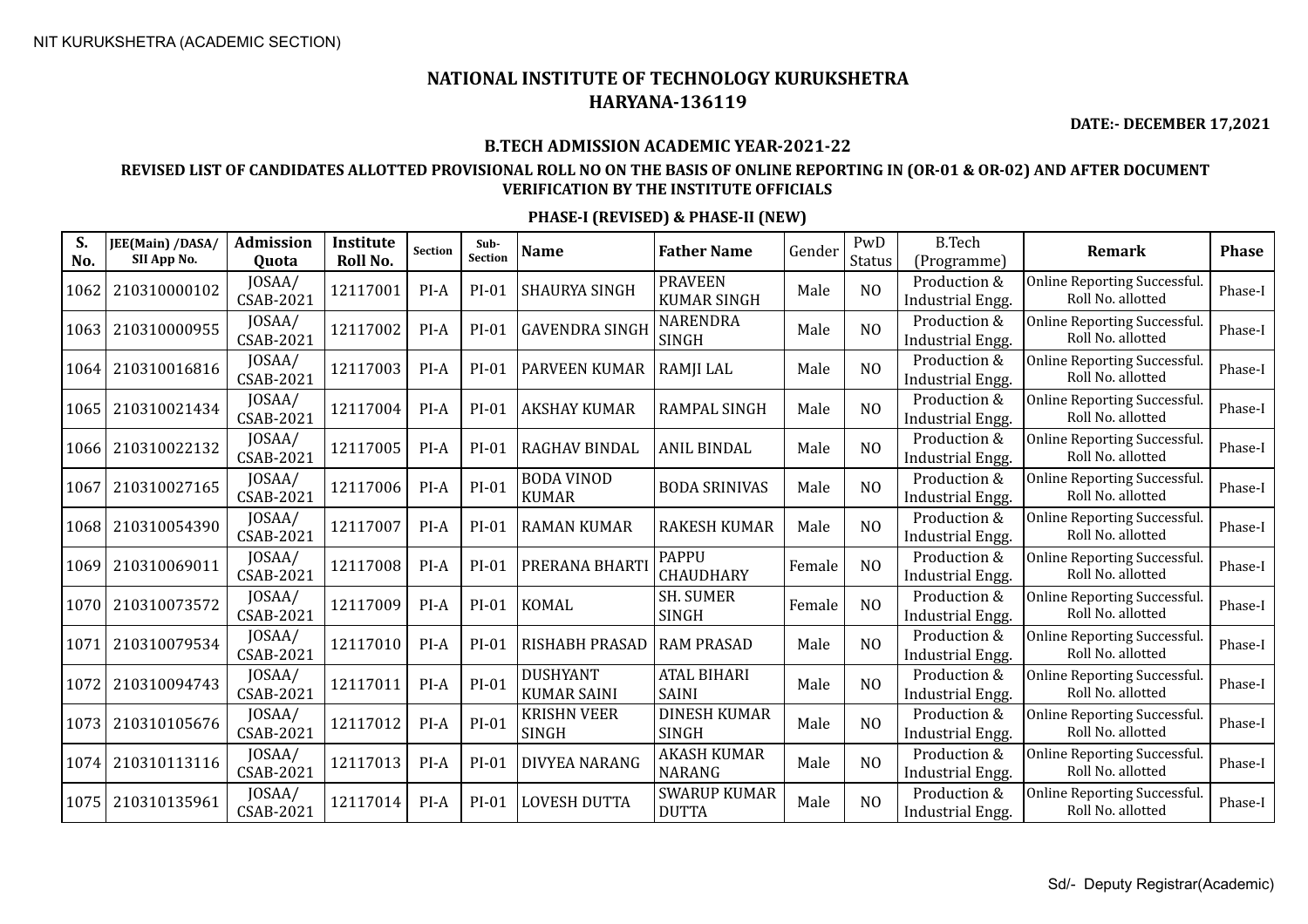**DATE:- DECEMBER 17,2021**

#### **B.TECH ADMISSION ACADEMIC YEAR-2021-22**

### **REVISED LIST OF CANDIDATES ALLOTTED PROVISIONAL ROLL NO ON THE BASIS OF ONLINE REPORTING IN (OR-01 & OR-02) AND AFTER DOCUMENT VERIFICATION BY THE INSTITUTE OFFICIALS**

| S.<br>No. | JEE(Main) /DASA/<br>SII App No. | <b>Admission</b><br>Quota  | Institute<br>Roll No. | <b>Section</b> | Sub-<br>Section | <b>Name</b>                          | <b>Father Name</b>                  | Gender | PwD<br><b>Status</b> | <b>B.Tech</b><br>(Programme)            | Remark                                                   | <b>Phase</b> |
|-----------|---------------------------------|----------------------------|-----------------------|----------------|-----------------|--------------------------------------|-------------------------------------|--------|----------------------|-----------------------------------------|----------------------------------------------------------|--------------|
| 1076      | 210310148367                    | JOSAA/<br><b>CSAB-2021</b> | 12117015              | $PI-A$         | PI-01           | <b>OMKAR</b>                         | <b>DURGESH</b><br><b>KUMAR</b>      | Male   | N <sub>O</sub>       | Production &<br><b>Industrial Engg.</b> | <b>Online Reporting Successful</b><br>Roll No. allotted  | Phase-I      |
| 1077      | 210310168598                    | JOSAA/<br><b>CSAB-2021</b> | 12117016              | $PI-A$         | $PI-01$         | <b>BODA THARUN</b><br><b>KUMAR</b>   | <b>BODA NANDU</b>                   | Male   | NO                   | Production &<br><b>Industrial Engg.</b> | <b>Online Reporting Successful</b><br>Roll No. allotted  | Phase-I      |
| 1078      | 210310170598                    | JOSAA/<br>CSAB-2021        | 12117017              | $PI-A$         | PI-01           | <b>KAMAKSHI</b><br><b>SHARMA</b>     | <b>VINOD KUMAR</b><br><b>SHARMA</b> | Female | N <sub>O</sub>       | Production &<br><b>Industrial Engg.</b> | Online Reporting Successful.<br>Roll No. allotted        | Phase-I      |
| 1079      | 210310181737                    | JOSAA/<br><b>CSAB-2021</b> | 12117018              | $PI-A$         | PI-01           | <b>RAJ GUPTA</b>                     | <b>VIJAY KUMAR</b><br><b>GUPTA</b>  | Male   | NO                   | Production &<br>Industrial Engg.        | Online Reporting Successful.<br>Roll No. allotted        | Phase-I      |
| 1080      | 210310184778                    | JOSAA/<br>CSAB-2021        | 12117019              | PI-A           | PI-01           | <b>ANKITA</b><br><b>CHOUDHARY</b>    | <b>SUNIL KUMAR</b>                  | Female | N <sub>O</sub>       | Production &<br><b>Industrial Engg.</b> | <b>Online Reporting Successful.</b><br>Roll No. allotted | Phase-I      |
| 1081      | 210310187270                    | JOSAA/<br><b>CSAB-2021</b> | 12117020              | PI-A           | PI-01           | <b>KALPANA</b>                       | <b>TEJPAL</b>                       | Female | N <sub>O</sub>       | Production &<br>Industrial Engg.        | <b>Online Reporting Successful</b><br>Roll No. allotted  | Phase-I      |
| 1082      | 210310188300                    | JOSAA/<br><b>CSAB-2021</b> | 12117021              | $PI-A$         | PI-01           | <b>ABHISHEK</b>                      | <b>KRISHAN</b><br><b>KUMAR</b>      | Male   | N <sub>O</sub>       | Production &<br><b>Industrial Engg.</b> | <b>Online Reporting Successful</b><br>Roll No. allotted  | Phase-I      |
| 1083      | 210310194371                    | JOSAA/<br><b>CSAB-2021</b> | 12117022              | PI-A           | $PI-02$         | <b>NEERAJ</b>                        | <b>VIKRAM SINGH</b>                 | Male   | N <sub>O</sub>       | Production &<br><b>Industrial Engg.</b> | <b>Online Reporting Successful</b><br>Roll No. allotted  | Phase-I      |
| 1084      | 210310194454                    | JOSAA/<br><b>CSAB-2021</b> | 12117023              | PI-A           | PI-02           | <b>NAVREET</b>                       | MANMOHAN<br><b>SINGH</b>            | Male   | N <sub>O</sub>       | Production &<br>Industrial Engg.        | <b>Online Reporting Successful.</b><br>Roll No. allotted | Phase-I      |
| 1085      | 210310218903                    | JOSAA/<br><b>CSAB-2021</b> | 12117024              | PI-A           | $PI-02$         | SATYANWWESI<br>SATYAPRAKASH<br>SAHOO | <b>BISWANATH</b><br>SAHOO           | Male   | N <sub>O</sub>       | Production &<br><b>Industrial Engg.</b> | Online Reporting Successful.<br>Roll No. allotted        | Phase-I      |
| 1086      | 210310224915                    | JOSAA/<br><b>CSAB-2021</b> | 12117025              | PI-A           | $PI-02$         | <b>ABHISHEK</b>                      | <b>JAI SINGH</b>                    | Male   | N <sub>O</sub>       | Production &<br>Industrial Engg.        | Online Reporting Successful.<br>Roll No. allotted        | Phase-I      |
| 1087      | 210310230534                    | JOSAA/<br>CSAB-2021        | 12117026              | $PI-A$         | PI-02           | <b>RAUSHAN KUMAR</b>                 | <b>AJAY KUMAR</b><br>SAH            | Male   | N <sub>O</sub>       | Production &<br><b>Industrial Engg.</b> | <b>Online Reporting Successful</b><br>Roll No. allotted  | Phase-I      |
| 1088      | 210310248524                    | JOSAA/<br><b>CSAB-2021</b> | 12117027              | PI-A           | $PI-02$         | <b>KETHAVATH</b><br><b>SRINIVAS</b>  | <b>KETHAVATH</b><br><b>RAVINDAR</b> | Male   | N <sub>0</sub>       | Production &<br><b>Industrial Engg.</b> | <b>Online Reporting Successful</b><br>Roll No. allotted  | Phase-I      |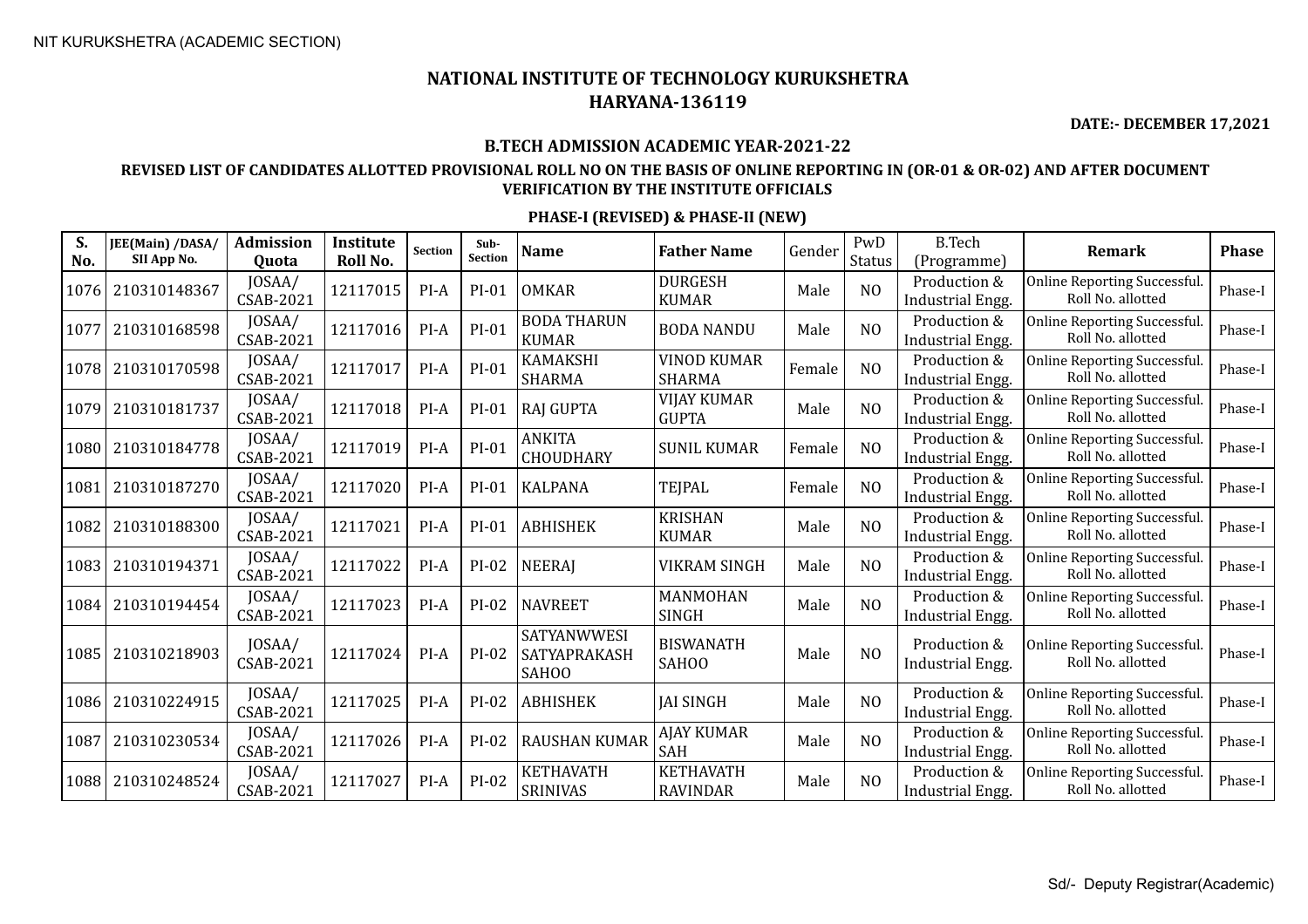**DATE:- DECEMBER 17,2021**

### **B.TECH ADMISSION ACADEMIC YEAR-2021-22**

### **REVISED LIST OF CANDIDATES ALLOTTED PROVISIONAL ROLL NO ON THE BASIS OF ONLINE REPORTING IN (OR-01 & OR-02) AND AFTER DOCUMENT VERIFICATION BY THE INSTITUTE OFFICIALS**

| S.<br>No. | JEE(Main) /DASA/<br>SII App No. | <b>Admission</b><br>Quota  | Institute<br>Roll No. | <b>Section</b> | Sub-<br>Section | Name                             | <b>Father Name</b>                 | Gender | PwD<br><b>Status</b> | <b>B.Tech</b><br>(Programme)            | <b>Remark</b>                                            | <b>Phase</b> |
|-----------|---------------------------------|----------------------------|-----------------------|----------------|-----------------|----------------------------------|------------------------------------|--------|----------------------|-----------------------------------------|----------------------------------------------------------|--------------|
| 1089      | 210310249613                    | JOSAA/<br><b>CSAB-2021</b> | 12117028              | $PI-A$         | $PI-02$         | <b>SHIVAM</b><br><b>AGRAHARI</b> | SIDDHNATH<br><b>AGRAHARI</b>       | Male   | N <sub>O</sub>       | Production &<br>Industrial Engg.        | Online Reporting Successful.<br>Roll No. allotted        | Phase-I      |
| 1090      | 210310267640                    | JOSAA/<br><b>CSAB-2021</b> | 12117029              | $PI-A$         | $PI-02$         | <b>SATYAM SINGH</b>              | <b>D N SINGH</b>                   | Male   | N <sub>O</sub>       | Production &<br>Industrial Engg.        | Online Reporting Successful.<br>Roll No. allotted        | Phase-I      |
| 1091      | 210310278298                    | JOSAA/<br><b>CSAB-2021</b> | 12117030              | PI-A           | PI-02           | PRANJAL MITTAL                   | <b>MUKESH</b><br><b>MITTAL</b>     | Male   | N <sub>O</sub>       | Production &<br>Industrial Engg.        | Online Reporting Successful.<br>Roll No. allotted        | Phase-I      |
| 1092      | 210310286223                    | JOSAA/<br><b>CSAB-2021</b> | 12117031              | $PI-A$         | $PI-02$         | <b>ARYA NANDANI</b>              | GAJENDRA PD<br>YADAV               | Female | NO                   | Production &<br><b>Industrial Engg.</b> | <b>Online Reporting Successful.</b><br>Roll No. allotted | Phase-I      |
| 1093      | 210310308293                    | JOSAA/<br><b>CSAB-2021</b> | 12117032              | PI-A           | $PI-02$         | HIMANSHU JAIN                    | <b>RAJESH JAIN</b>                 | Male   | NO                   | Production &<br><b>Industrial Engg.</b> | Online Reporting Successful.<br>Roll No. allotted        | Phase-I      |
| 1094      | 210310310008                    | JOSAA/<br><b>CSAB-2021</b> | 12117033              | PI-A           | $PI-02$         | PATIL RAJLAXMI<br><b>PRAKASH</b> | PATIL PRAKASH<br>PANDURANG         | Female | N <sub>O</sub>       | Production &<br>Industrial Engg.        | Online Reporting Successful.<br>Roll No. allotted        | Phase-I      |
| 1095      | 210310318657                    | JOSAA/<br><b>CSAB-2021</b> | 12117034              | $PI-A$         | $PI-02$         | DEEPANSHU                        | <b>SANJAY SINGH</b>                | Male   | N <sub>O</sub>       | Production &<br><b>Industrial Engg.</b> | Online Reporting Successful.<br>Roll No. allotted        | Phase-I      |
| 1096      | 210310336815                    | JOSAA/<br><b>CSAB-2021</b> | 12117035              | $PI-A$         | $PI-02$         | <b>RAHUL SAINI</b>               | <b>RAJENDRA</b><br>PRASAD SAINI    | Male   | N <sub>O</sub>       | Production &<br>Industrial Engg.        | Online Reporting Successful.<br>Roll No. allotted        | Phase-I      |
| 1097      | 210310347569                    | JOSAA/<br><b>CSAB-2021</b> | 12117036              | $PI-A$         | PI-02           | <b>SUNNY KUMAR</b>               | LATE KRISHNA<br><b>KUMAR SINGH</b> | Male   | NO                   | Production &<br>Industrial Engg.        | Online Reporting Successful.<br>Roll No. allotted        | Phase-I      |
| 1098      | 210310350312                    | JOSAA/<br><b>CSAB-2021</b> | 12117037              | $PI-A$         | $PI-02$         | <b>RAHUL</b>                     | <b>AJEET SINGH</b>                 | Male   | N <sub>O</sub>       | Production &<br>Industrial Engg.        | Online Reporting Successful.<br>Roll No. allotted        | Phase-I      |
| 1099      | 210310351157                    | JOSAA/<br><b>CSAB-2021</b> | 12117038              | $PI-A$         | $PI-02$         | <b>AAKASH KHANNA</b>             | <b>JOGESH KHANNA</b>               | Male   | N <sub>O</sub>       | Production &<br>Industrial Engg.        | Online Reporting Successful.<br>Roll No. allotted        | Phase-I      |
| 1100      | 210310363679                    | JOSAA/<br><b>CSAB-2021</b> | 12117039              | $PI-A$         | PI-02           | <b>VIVEK</b>                     | <b>ANAND KUMAR</b>                 | Male   | N <sub>O</sub>       | Production &<br>Industrial Engg.        | Online Reporting Successful.<br>Roll No. allotted        | Phase-I      |
| 1101      | 210310375312                    | JOSAA/<br><b>CSAB-2021</b> | 12117040              | $PI-A$         | PI-02           | <b>B. SHRAVANI</b>               | <b>B. RAMGOPAL</b>                 | Female | N <sub>O</sub>       | Production &<br>Industrial Engg.        | Online Reporting Successful.<br>Roll No. allotted        | Phase-I      |
| 1102      | 210310384844                    | JOSAA/<br><b>CSAB-2021</b> | 12117041              | $PI-A$         | $PI-02$         | <b>JAI KOTIYAN</b>               | <b>PARAM JEET</b>                  | Male   | N <sub>O</sub>       | Production &<br>Industrial Engg.        | <b>Online Reporting Successful.</b><br>Roll No. allotted | Phase-I      |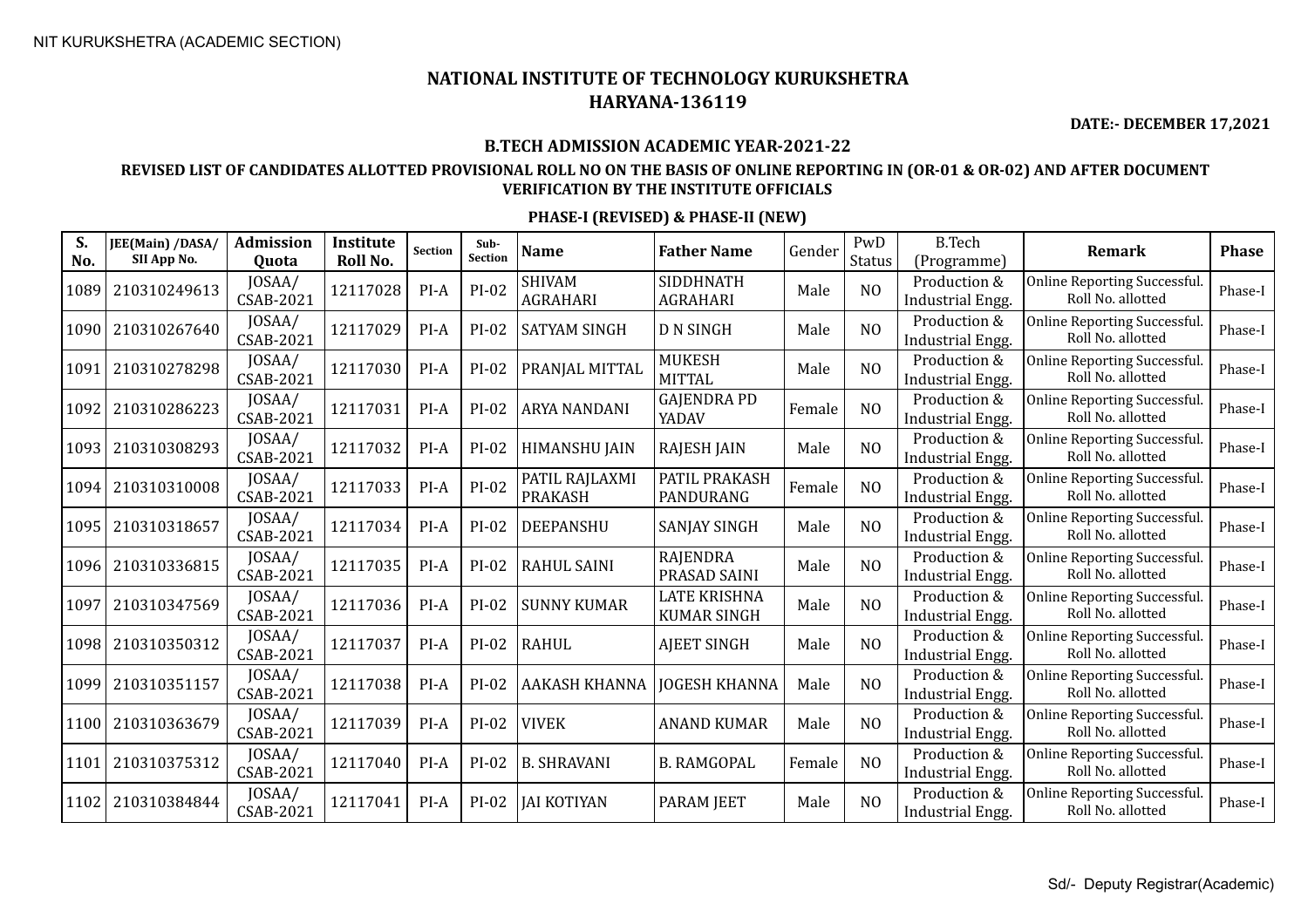**DATE:- DECEMBER 17,2021**

### **B.TECH ADMISSION ACADEMIC YEAR-2021-22**

### **REVISED LIST OF CANDIDATES ALLOTTED PROVISIONAL ROLL NO ON THE BASIS OF ONLINE REPORTING IN (OR-01 & OR-02) AND AFTER DOCUMENT VERIFICATION BY THE INSTITUTE OFFICIALS**

| S.<br>No. | JEE(Main) /DASA/<br>SII App No. | Admission<br><b>Ouota</b>  | Institute<br>Roll No. | Section | Sub-<br><b>Section</b> | <b>Name</b>                        | <b>Father Name</b>                          | Gender | PwD<br>Status  | <b>B.Tech</b><br>(Programme)            | Remark                                                   | <b>Phase</b> |
|-----------|---------------------------------|----------------------------|-----------------------|---------|------------------------|------------------------------------|---------------------------------------------|--------|----------------|-----------------------------------------|----------------------------------------------------------|--------------|
| 1103      | 210310512371                    | JOSAA/<br><b>CSAB-2021</b> | 12117045              | $PI-A$  | PI-02                  | POOJA YADAV                        | PRITHAVI SINGH                              | Female | N <sub>O</sub> | Production &<br><b>Industrial Engg.</b> | <b>Online Reporting Successful.</b><br>Roll No. allotted | Phase-I      |
| 1104      | 210310389813                    | JOSAA/<br>CSAB-2021        | 12117042              | $PI-A$  | PI-03                  | <b>ANKIT KUMAR</b>                 | <b>MADAN SINGH</b>                          | Male   | N <sub>O</sub> | Production &<br>Industrial Engg.        | Online Reporting Successful.<br>Roll No. allotted        | Phase-I      |
| 1105      | 210310417173                    | JOSAA/<br><b>CSAB-2021</b> | 12117043              | $PI-A$  | $PI-03$                | <b>UMANG RAJ</b><br><b>VERMA</b>   | <b>RAVI KANT</b><br><b>VERMA</b>            | Male   | N <sub>O</sub> | Production &<br>Industrial Engg.        | Online Reporting Successful.<br>Roll No. allotted        | Phase-I      |
| 1106      | 210310444155                    | JOSAA/<br><b>CSAB-2021</b> | 12117044              | $PI-A$  | PI-03                  | <b>ABHISHEK RANA</b>               | <b>DUSHYANT</b><br><b>KUMAR</b>             | Male   | N <sub>O</sub> | Production &<br>Industrial Engg.        | Online Reporting Successful.<br>Roll No. allotted        | Phase-I      |
| 1107      | 210310530888                    | JOSAA/<br><b>CSAB-2021</b> | 12117046              | PI-A    | $PI-03$                | <b>ISHA</b>                        | <b>RAM KRISHAN</b>                          | Female | N <sub>O</sub> | Production &<br>Industrial Engg.        | Online Reporting Successful.<br>Roll No. allotted        | Phase-I      |
| 1108      | 210310533931                    | JOSAA/<br><b>CSAB-2021</b> | 12117047              | $PI-A$  | PI-03                  | <b>SUYASH RANJAN</b>               | <b>VISHNU RANJAN</b>                        | Male   | N <sub>O</sub> | Production &<br><b>Industrial Engg.</b> | <b>Online Reporting Successful.</b><br>Roll No. allotted | Phase-I      |
| 1109      | 210310550438                    | JOSAA/<br><b>CSAB-2021</b> | 12117048              | PI-A    | PI-03                  | ABHISHEK                           | <b>SUMER SINGH</b>                          | Male   | NO             | Production &<br><b>Industrial Engg.</b> | Online Reporting Successful.<br>Roll No. allotted        | Phase-I      |
| 1110      | 210310558492                    | JOSAA/<br><b>CSAB-2021</b> | 12117049              | PI-A    | $PI-03$                | SHREYA SENTHIL<br><b>KUMAR</b>     | <b>SENTHIL KUMAR</b><br><b>DATTATTREYAN</b> | Female | NO             | Production &<br>Industrial Engg.        | Online Reporting Successful.<br>Roll No. allotted        | Phase-I      |
| 1111      | 210310564780                    | JOSAA/<br><b>CSAB-2021</b> | 12117050              | PI-A    | PI-03                  | <b>ANIKET KUMAR</b>                | PANNA LAL                                   | Male   | N <sub>O</sub> | Production &<br><b>Industrial Engg.</b> | Online Reporting Successful.<br>Roll No. allotted        | Phase-I      |
| 1112      | 210310574788                    | JOSAA/<br><b>CSAB-2021</b> | 12117051              | $PI-A$  | PI-03                  | <b>MOHIT GUPTA</b>                 | <b>DINESH GUPTA</b>                         | Male   | N <sub>O</sub> | Production &<br>Industrial Engg.        | Online Reporting Successful.<br>Roll No. allotted        | Phase-I      |
| 1113      | 210310578360                    | JOSAA/<br><b>CSAB-2021</b> | 12117052              | $PI-A$  | PI-03                  | <b>NITESH KUMAR</b>                | <b>RAJENDER</b><br><b>KUMAR</b>             | Male   | NO             | Production &<br>Industrial Engg.        | Online Reporting Successful.<br>Roll No. allotted        | Phase-I      |
| 1114      | 210310580793                    | JOSAA/<br><b>CSAB-2021</b> | 12117053              | $PI-A$  | PI-03                  | <b>TANMAY</b><br><b>MATHUR</b>     | <b>VIJAY MATHUR</b>                         | Male   | N <sub>O</sub> | Production &<br>Industrial Engg.        | Online Reporting Successful.<br>Roll No. allotted        | Phase-I      |
| 1115      | 210310617193                    | JOSAA/<br><b>CSAB-2021</b> | 12117054              | PI-A    | PI-03                  | <b>SETTI CHARAN</b><br>TEJA        | <b>SETTI</b><br>MATSYALINGAM                | Male   | NO             | Production &<br>Industrial Engg.        | Online Reporting Successful.<br>Roll No. allotted        | Phase-I      |
| 1116      | 210310621025                    | JOSAA/<br>CSAB-2021        | 12117055              | PI-A    | PI-03                  | <b>HEMANT CHAHAR   MOHAN SINGH</b> |                                             | Male   | N <sub>O</sub> | Production &<br>Industrial Engg.        | Online Reporting Successful.<br>Roll No. allotted        | Phase-I      |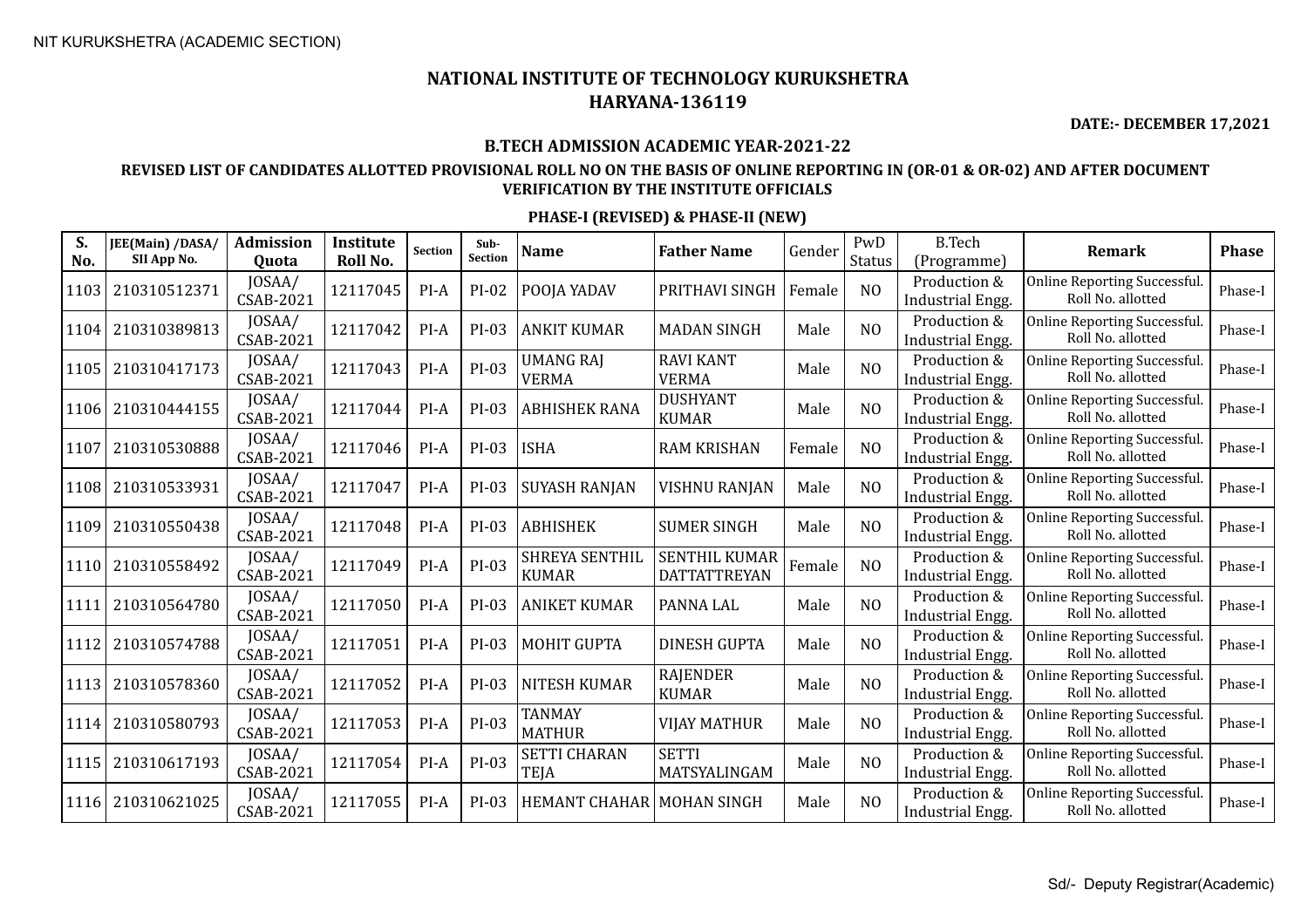**DATE:- DECEMBER 17,2021**

### **B.TECH ADMISSION ACADEMIC YEAR-2021-22**

### **REVISED LIST OF CANDIDATES ALLOTTED PROVISIONAL ROLL NO ON THE BASIS OF ONLINE REPORTING IN (OR-01 & OR-02) AND AFTER DOCUMENT VERIFICATION BY THE INSTITUTE OFFICIALS**

| S.   | JEE(Main) /DASA/ | <b>Admission</b>           | Institute | <b>Section</b> | Sub-<br>Section | Name                                 | <b>Father Name</b>                 | Gender | PwD            | <b>B.Tech</b>                           | <b>Remark</b>                                            | <b>Phase</b> |
|------|------------------|----------------------------|-----------|----------------|-----------------|--------------------------------------|------------------------------------|--------|----------------|-----------------------------------------|----------------------------------------------------------|--------------|
| No.  | SII App No.      | Quota                      | Roll No.  |                |                 |                                      |                                    |        | Status         | (Programme)                             |                                                          |              |
| 1117 | 210310644731     | JOSAA/<br><b>CSAB-2021</b> | 12117056  | PI-A           | $PI-03$         | <b>SATYAM</b><br><b>UPADHYAY</b>     | <b>RAVINDRA</b><br><b>UPADHYAY</b> | Male   | N <sub>O</sub> | Production &<br>Industrial Engg.        | Online Reporting Successful.<br>Roll No. allotted        | Phase-I      |
| 1118 | 210310646453     | JOSAA/<br><b>CSAB-2021</b> | 12117057  | PI-A           | $PI-03$         | <b>RAMAVATH</b><br><b>MAMATHA</b>    | <b>RAMAVATH</b><br>MANGYA          | Female | NO             | Production &<br>Industrial Engg.        | Online Reporting Successful.<br>Roll No. allotted        | Phase-I      |
| 1119 | 210310697067     | JOSAA/<br><b>CSAB-2021</b> | 12117058  | PI-A           | PI-03           | <b>ARUN</b>                          | <b>SURESH KUMAR</b>                | Male   | NO             | Production &<br>Industrial Engg.        | Online Reporting Successful.<br>Roll No. allotted        | Phase-I      |
| 1120 | 210310754837     | JOSAA/<br><b>CSAB-2021</b> | 12117059  | $PI-A$         | PI-03           | <b>SAHIL</b>                         | <b>RAGHUBIR</b><br><b>SINGH</b>    | Male   | N <sub>O</sub> | Production &<br>Industrial Engg.        | Online Reporting Successful.<br>Roll No. allotted        | Phase-I      |
| 1121 | 210310819140     | JOSAA/<br><b>CSAB-2021</b> | 12117060  | PI-A           | $PI-03$         | <b>VIKAS</b>                         | <b>SATISH</b>                      | Male   | N <sub>O</sub> | Production &<br>Industrial Engg.        | Online Reporting Successful.<br>Roll No. allotted        | Phase-I      |
| 1122 | 210310825660     | JOSAA/<br><b>CSAB-2021</b> | 12117061  | $PI-A$         | PI-03           | <b>KHUSHI</b>                        | <b>SANDEEP</b><br><b>SHARMA</b>    | Female | N <sub>O</sub> | Production &<br>Industrial Engg.        | Online Reporting Successful.<br>Roll No. allotted        | Phase-I      |
| 1123 | 210310846328     | JOSAA/<br><b>CSAB-2021</b> | 12117062  | PI-A           | PI-03           | <b>SANDEEP KUMAR</b><br><b>MEENA</b> | <b>BHARAT LAL</b><br><b>MEENA</b>  | Male   | NO             | Production &<br>Industrial Engg.        | Online Reporting Successful.<br>Roll No. allotted        | Phase-I      |
| 1124 | 210310003918     | JOSAA/<br><b>CSAB-2021</b> | 12117063  | $PI-A$         | PI-03           | <b>AMARJEET SINGH</b>                | <b>YOGESHWAR</b><br><b>SINGH</b>   | Male   | N <sub>O</sub> | Production &<br>Industrial Engg.        | Online Reporting Successful.<br>Roll No. allotted        | Phase-I      |
| 1125 | 210310012937     | JOSAA/<br><b>CSAB-2021</b> | 12117064  | $PI-A$         | $PI-04$         | <b>PRATHAM</b>                       | <b>HARSH SHARMA</b>                | Male   | NO             | Production &<br>Industrial Engg.        | Online Reporting Successful.<br>Roll No. allotted        | Phase-I      |
| 1126 | 210310019306     | JOSAA/<br><b>CSAB-2021</b> | 12117065  | $PI-A$         | $PI-04$         | <b>ADHIRAJ SINGH</b>                 | <b>SURENDER</b><br><b>SINGH</b>    | Male   | N <sub>O</sub> | Production &<br>Industrial Engg.        | Online Reporting Successful.<br>Roll No. allotted        | Phase-I      |
| 1127 | 210310068260     | JOSAA/<br>CSAB-2021        | 12117066  | PI-A           | $PI-04$         | <b>JIYA SAINI</b>                    | <b>MAHENDRA</b><br><b>SINGH</b>    | Female | N <sub>O</sub> | Production &<br><b>Industrial Engg.</b> | Online Reporting Successful.<br>Roll No. allotted        | Phase-I      |
| 1128 | 210310084705     | JOSAA/<br><b>CSAB-2021</b> | 12117067  | PI-A           | $PI-04$         | <b>VIVEK KUMAR</b>                   | <b>SANJAY KUMAR</b>                | Male   | N <sub>O</sub> | Production &<br><b>Industrial Engg.</b> | <b>Online Reporting Successful.</b><br>Roll No. allotted | Phase-I      |
| 1129 | 210310087732     | JOSAA/<br><b>CSAB-2021</b> | 12117068  | $PI-A$         | $PI-04$         | <b>SUSHANT</b>                       | <b>JAY SHANKAR</b>                 | Male   | N <sub>O</sub> | Production &<br><b>Industrial Engg.</b> | Online Reporting Successful.<br>Roll No. allotted        | Phase-I      |
| 1130 | 210310093882     | JOSAA/<br><b>CSAB-2021</b> | 12117069  | $PI-A$         | PI-04           | <b>HARSH KUMAR</b>                   | <b>RAVINDER</b><br><b>KUMAR</b>    | Male   | N <sub>O</sub> | Production &<br>Industrial Engg.        | Online Reporting Successful.<br>Roll No. allotted        | Phase-I      |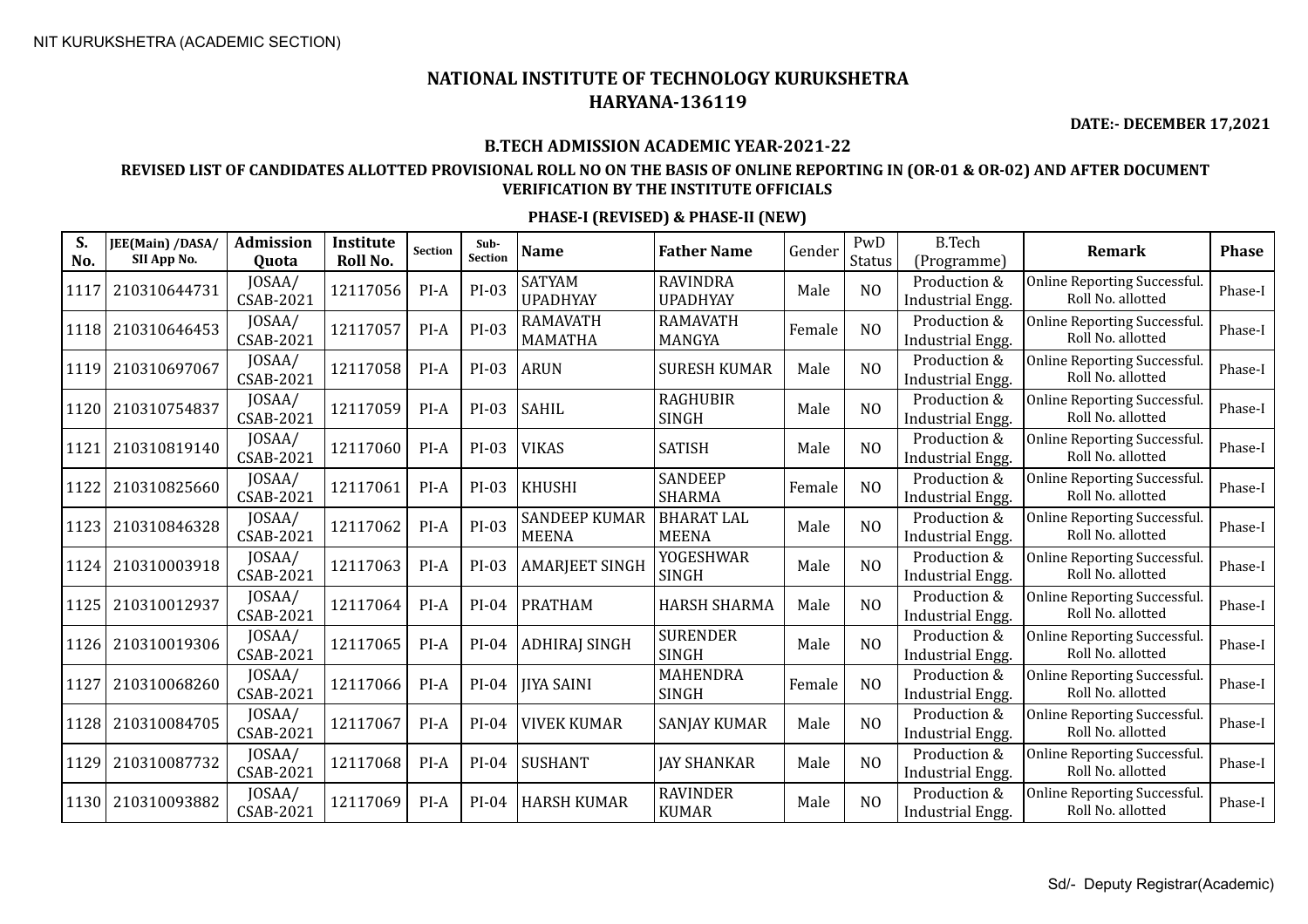**DATE:- DECEMBER 17,2021**

#### **B.TECH ADMISSION ACADEMIC YEAR-2021-22**

### **REVISED LIST OF CANDIDATES ALLOTTED PROVISIONAL ROLL NO ON THE BASIS OF ONLINE REPORTING IN (OR-01 & OR-02) AND AFTER DOCUMENT VERIFICATION BY THE INSTITUTE OFFICIALS**

| S.<br>No. | JEE(Main) /DASA/<br>SII App No. | <b>Admission</b><br>Quota  | Institute<br>Roll No. | <b>Section</b> | Sub-<br><b>Section</b> | <b>Name</b>                                          | <b>Father Name</b>                                  | Gender | PwD<br><b>Status</b> | <b>B.Tech</b><br>(Programme)            | <b>Remark</b>                                           | <b>Phase</b> |
|-----------|---------------------------------|----------------------------|-----------------------|----------------|------------------------|------------------------------------------------------|-----------------------------------------------------|--------|----------------------|-----------------------------------------|---------------------------------------------------------|--------------|
| 1131      | 210310143674                    | JOSAA/<br>CSAB-2021        | 12117070              | PI-A           | $PI-04$                | <b>BHAVYA</b><br><b>DIPAKBHAI</b><br><b>GEVARIYA</b> | <b>DIPAK</b><br><b>NATHUBHAI</b><br><b>GEVARIYA</b> | Male   | N <sub>O</sub>       | Production &<br><b>Industrial Engg.</b> | <b>Online Reporting Successful</b><br>Roll No. allotted | Phase-I      |
| 1132      | 210310177448                    | JOSAA/<br>CSAB-2021        | 12117071              | $PI-A$         | $PI-04$                | <b>BHANU PARTAP</b><br><b>RANA</b>                   | <b>MUKESH KUMAR</b>                                 | Male   | N <sub>O</sub>       | Production &<br>Industrial Engg.        | Online Reporting Successful.<br>Roll No. allotted       | Phase-I      |
| 1133      | 210310178573                    | JOSAA/<br><b>CSAB-2021</b> | 12117072              | PI-A           | $PI-04$                | <b>SURYA PARTAP</b><br><b>RANA</b>                   | <b>MUKESH KUMAR</b>                                 | Male   | N <sub>O</sub>       | Production &<br><b>Industrial Engg.</b> | <b>Online Reporting Successful</b><br>Roll No. allotted | Phase-I      |
| 1134      | 210310196982                    | JOSAA/<br><b>CSAB-2021</b> | 12117073              | PI-A           | $PI-04$                | NITIN RAJA<br>YADAV                                  | <b>ASHOK YADAV</b>                                  | Male   | N <sub>O</sub>       | Production &<br><b>Industrial Engg.</b> | Online Reporting Successful.<br>Roll No. allotted       | Phase-I      |
| 1135      | 210310219086                    | JOSAA/<br>CSAB-2021        | 12117074              | $PI-A$         | $PI-04$                | <b>KUNAL AHUJA</b>                                   | RAJESH AHUJA                                        | Male   | N <sub>O</sub>       | Production &<br>Industrial Engg.        | <b>Online Reporting Successful</b><br>Roll No. allotted | Phase-I      |
| 1136      | 210310273905                    | JOSAA/<br>CSAB-2021        | 12117075              | PI-A           | $PI-04$                | <b>MUSKAN</b>                                        | <b>VIRPAL SINGH</b>                                 | Female | NO                   | Production &<br><b>Industrial Engg.</b> | <b>Online Reporting Successful</b><br>Roll No. allotted | Phase-I      |
| 1137      | 210310398896                    | JOSAA/<br>CSAB-2021        | 12117076              | $PI-A$         | PI-04                  | <b>KHUSHI JAIN</b>                                   | <b>SURESH JAIN</b>                                  | Female | NO                   | Production &<br><b>Industrial Engg.</b> | <b>Online Reporting Successful</b><br>Roll No. allotted | Phase-I      |
| 1138      | 210310425746                    | JOSAA/<br><b>CSAB-2021</b> | 12117077              | $PI-A$         | $PI-04$                | <b>SUDHIR BHARTI</b>                                 | <b>SHEESH PAL</b><br><b>SINGH</b>                   | Male   | N <sub>O</sub>       | Production &<br>Industrial Engg.        | <b>Online Reporting Successful</b><br>Roll No. allotted | Phase-I      |
| 1139      | 210310444335                    | JOSAA/<br>CSAB-2021        | 12117078              | PI-A           | $PI-04$                | <b>KUSUM</b>                                         | <b>NARESH KUMAR</b>                                 | Female | N <sub>O</sub>       | Production &<br>Industrial Engg.        | <b>Online Reporting Successful</b><br>Roll No. allotted | Phase-I      |
| 1140      | 210310476845                    | JOSAA/<br>CSAB-2021        | 12117079              | $PI-A$         | $PI-04$                | <b>KUNDAN KUMAR</b>                                  | SANTOSH<br><b>KUMAR</b>                             | Male   | N <sub>O</sub>       | Production &<br><b>Industrial Engg.</b> | <b>Online Reporting Successful</b><br>Roll No. allotted | Phase-I      |
| 1141      | 210310577112                    | JOSAA/<br><b>CSAB-2021</b> | 12117080              | PI-A           | $PI-04$                | <b>AYUSH</b>                                         | <b>DHANANJAY</b><br><b>KUMAR SHARMA</b>             | Male   | N <sub>O</sub>       | Production &<br>Industrial Engg.        | Online Reporting Successful.<br>Roll No. allotted       | Phase-I      |
| 1142      | 210310589400                    | JOSAA/<br>CSAB-2021        | 12117081              | $PI-A$         | $PI-04$                | <b>NIKHIL SAINI</b>                                  | <b>TARSEM</b>                                       | Male   | N <sub>O</sub>       | Production &<br><b>Industrial Engg.</b> | <b>Online Reporting Successful</b><br>Roll No. allotted | Phase-I      |
| 1143      | 210310699553                    | JOSAA/<br>CSAB-2021        | 12117082              | PI-A           | $PI-04$                | <b>SACHIN</b>                                        | <b>MAMCHAND</b>                                     | Male   | N <sub>O</sub>       | Production &<br>Industrial Engg.        | <b>Online Reporting Successful</b><br>Roll No. allotted | Phase-I      |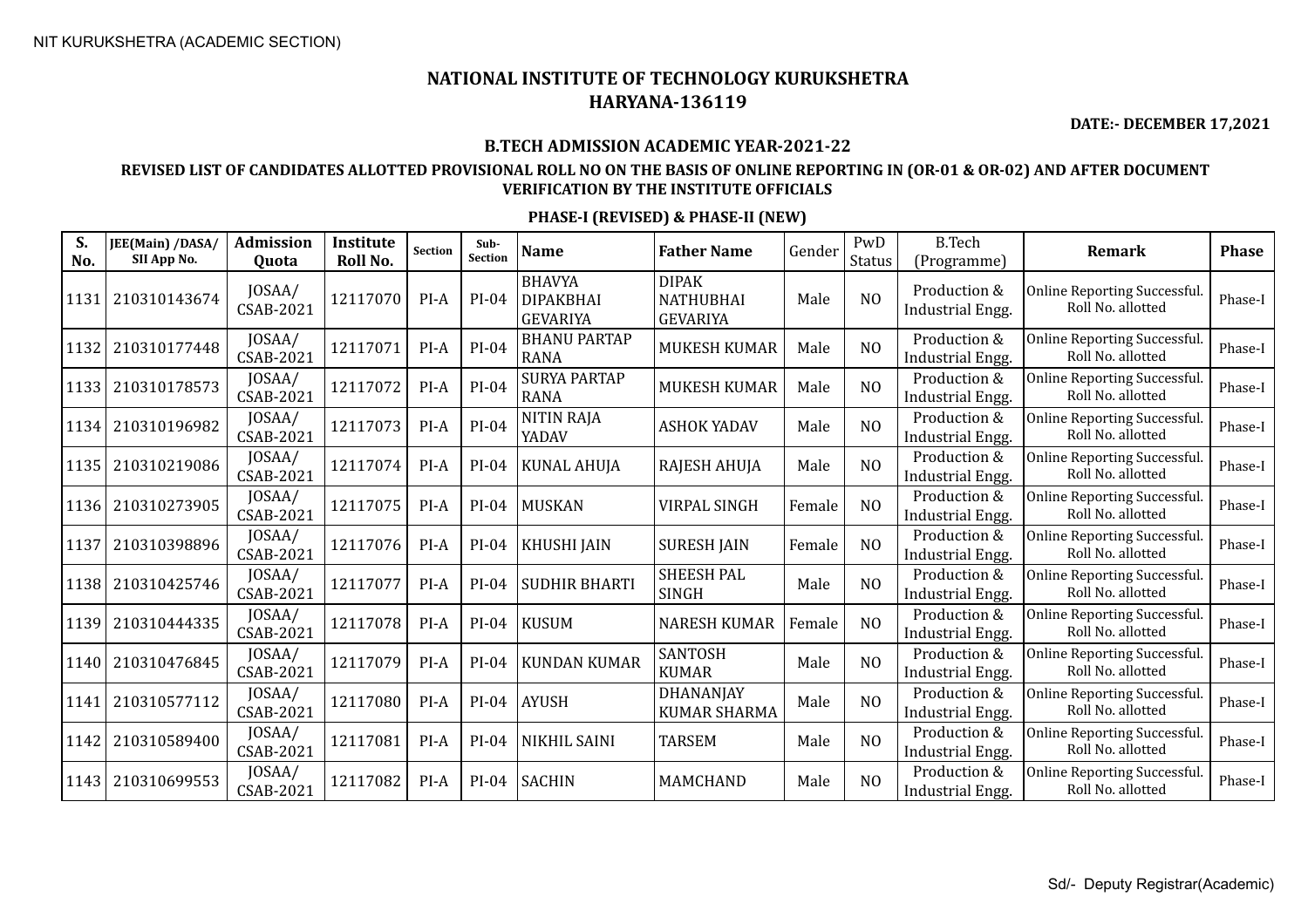**DATE:- DECEMBER 17,2021**

#### **B.TECH ADMISSION ACADEMIC YEAR-2021-22**

#### **REVISED LIST OF CANDIDATES ALLOTTED PROVISIONAL ROLL NO ON THE BASIS OF ONLINE REPORTING IN (OR-01 & OR-02) AND AFTER DOCUMENT VERIFICATION BY THE INSTITUTE OFFICIALS**

#### **PHASE-I (REVISED) & PHASE-II (NEW)**

| S.<br>No. | JEE(Main) /DASA/<br>SII App No. | <b>Admission</b><br>Quota | Institute<br>Roll No. | Section | Sub-<br><b>Section</b> | Name                         | <b>Father Name</b>          | Gender | PwD<br><b>Status</b> | <b>B.Tech</b><br>(Programme)            | <b>Remark</b>                                           | <b>Phase</b> |
|-----------|---------------------------------|---------------------------|-----------------------|---------|------------------------|------------------------------|-----------------------------|--------|----------------------|-----------------------------------------|---------------------------------------------------------|--------------|
| 1144      | 210310721136                    | JOSAA/<br>CSAB-2021       | 12117083              | PI-A    | $PI-04$                | <b>HIMANSHU</b><br>PRAJAPATI | <b>RAMHANS</b><br>PRAJAPATI | Male   | N <sub>O</sub>       | Production &<br>Industrial Engg.        | <b>Online Reporting Successful</b><br>Roll No. allotted | Phase-I      |
| 1145      | 210320002945                    | JOSAA/<br>CSAB-2021       | 12117084              | $PI-A$  | $PI-04$                | <b>LOVISH KUMAR</b>          | <b>KANWERJEET</b><br>SINGH  | Male   | N <sub>O</sub>       | Production &<br>Industrial Engg.        | Online Reporting Successful.<br>Roll No. allotted       | Phase-I      |
|           | 1146 210310505537               | JOSAA/<br>CSAB-2021       | 12111154              | $CE-B$  | $CE-08$                | <b>SACHIN KUMAR</b>          | RAJNANDAN<br><b>KUMAR</b>   | Male   | N <sub>O</sub>       | Civil Engg.                             | <b>Online Reporting Successful</b><br>Roll No. allotted | Phase-II     |
| 1147      | 210320041295                    | JOSAA/<br>CSAB-2021       | 12112228              | $CS-C$  | $CS-11$                | <b>AMAN TANEJA</b>           | <b>VIJAY TANEJA</b>         | Male   | N <sub>O</sub>       | Computer Engg.                          | <b>Online Reporting Successful</b><br>Roll No. allotted | Phase-II     |
| 1148      | 210310588708                    | JOSAA/<br>CSAB-2021       | 12113146              | $IT-B$  | $IT-08$                | <b>SAHIL GUPTA</b>           | <b>NARESH</b>               | Male   | N <sub>O</sub>       | Information<br>Technology               | <b>Online Reporting Successful</b><br>Roll No. allotted | Phase-II     |
| 1149      | 210310483181                    | JOSAA/<br>CSAB-2021       | 12115140              | EC-B    | EC-07                  | AMIT BAMEL                   | <b>ANIL KUMAR</b>           | Male   | N <sub>0</sub>       | Electronics &<br>Communication<br>Engg. | <b>Online Reporting Successful</b><br>Roll No. allotted | Phase-II     |

**Important Notes :-**

**Those allotted Provisional Roll No, Section & Sub-Section are provisionally admitted subject to verification of the documents during physical reporting on** 

- **1 date to be notified later and they can attend the classes in online mode from 17.12.2021. Those provisionally admitted in Phase-II can attend the class from 18.12.2021.**
- **2 In case of any discrepency in the allotment of the Roll No and personal information in the allotment list, the candidates are required to report the same by email on admission@nitkkr.ac.in. They are required to mention JEE Mains Application No./DASA/MEA No. or Allotted Roll No. in the email**
- **3 The candidates will be sent online class link on their registered email id only by the faculties of respective teaching department. They are required to contact respective HoD in case if they do not receive any information related to their online class.**
- **4 In case the candidate wishes to change his/her registered email id with other email id, he/she may request for the same to the respective HoDs on the official email id of department.**

**The B.Tech (Computer Engg.) and B.Tech (Information Technology) are offered by the Computer Engg. Department while B.Tech (Mechanical Engineering)** 

- **5 and B.Tech (Production & Industrial Engg. ) are offered by Mechanical Engg. Department. Rest other B.Tech programmes are offered by the respective departments as per the name of the Programme**
- **6 The Provisional Roll Sheet (Revised) of 1st Semester for B.Tech. Programmes for Academic Year-2021-22 will be uploaded on the institute website nitkkr.ac. in under [Academic->Roll Sheet->B.Tech 1st Year] by 05:00 pm on December 18, 2021.**